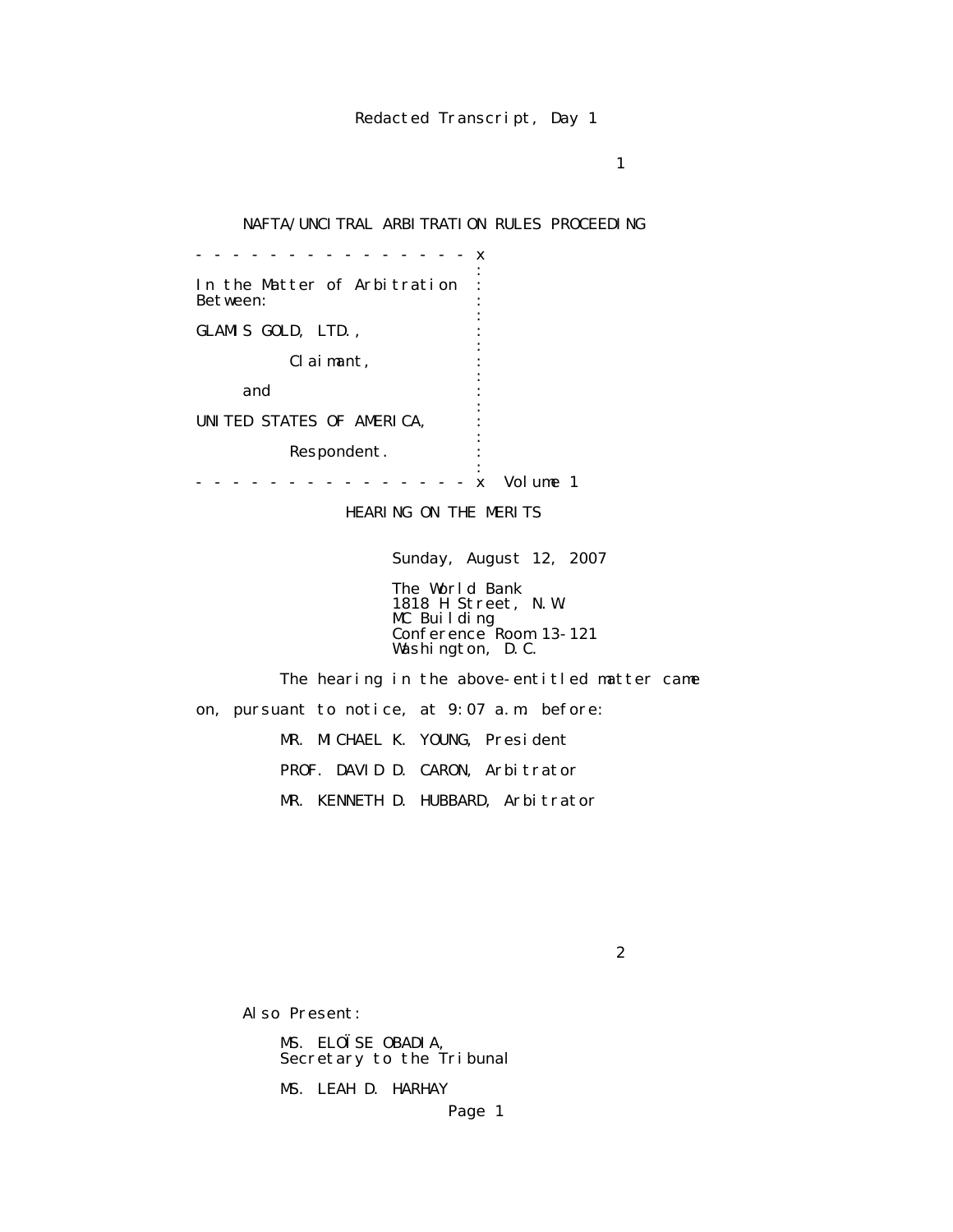Redacted Transcript, Day 1 Assistant to the Tribunal

Court Reporter:

 MR. DAVID A. KASDAN, RDR-CRR B&B Reporters 529 14th Street, S.E. Washington, D.C. 20003  $(202)$  544-1903

APPEARANCES:

On behalf of the Claimant:

3

 MR. ALAN W.H. GOURLEY MR. R. TIMOTHY McCRUM MR. ALEX SCHAEFER MR. DAVID ROSS MS. SOBIA HAQUE MS. JESSICA HALL Crowell & Moring, L.L.P. 1001 Pennsylvania Avenue, N.W. Washington, D.C. 20004-2595  $(202)$   $\bar{6}24 - 2500$ rmccrum@crowell.com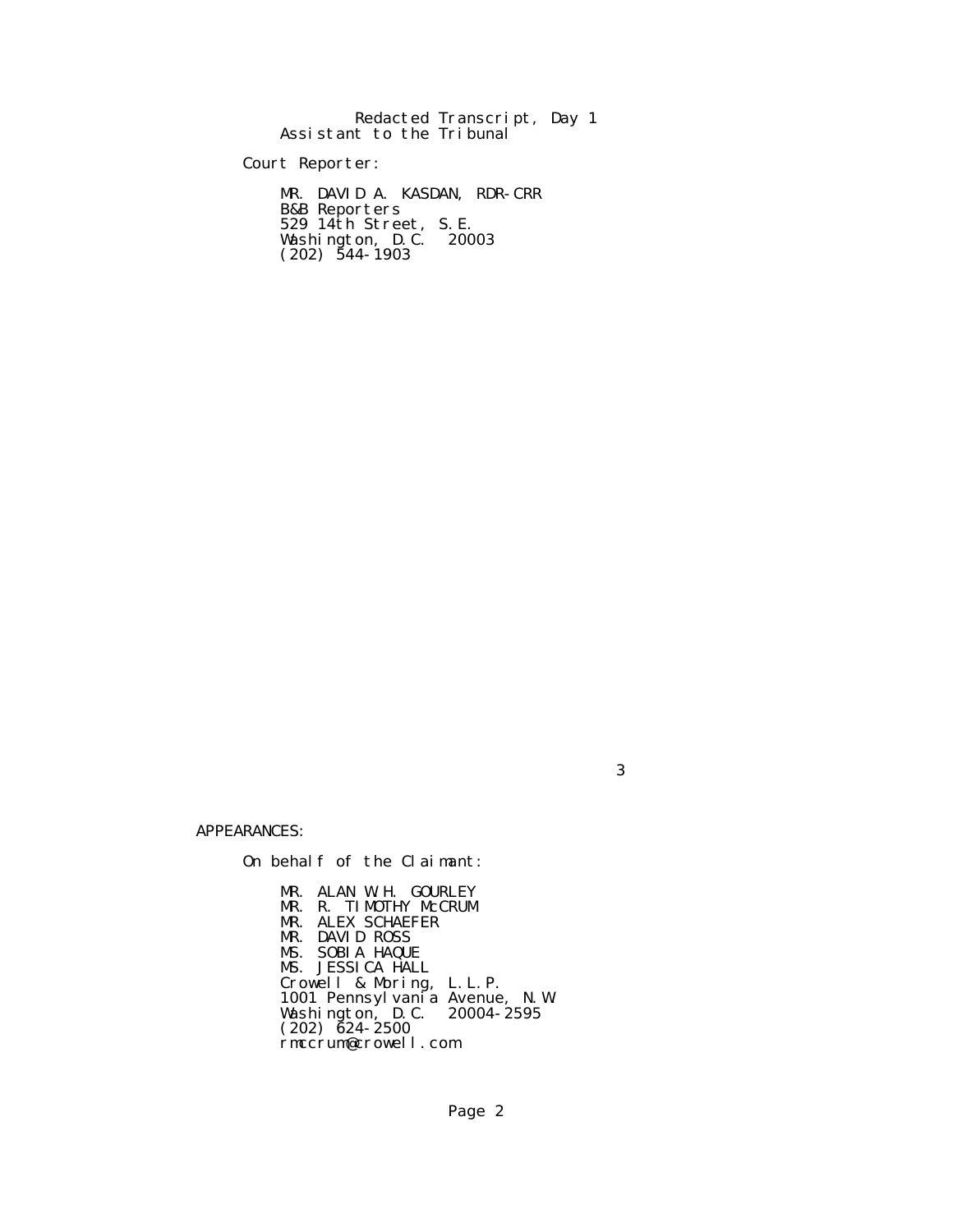APPEARANCES: (Continued)

 On behalf of the Respondent: MR. RONALD J. BETTAUER Deputy Legal Adviser **MR. MARK A. CLODFELTER**  Assistant Legal Adviser for International Claims and Investment Disputes MS. ANDREA J. MENAKER Chief, NAFTA Arbitration Division, Office of International Claims and Investment Disputes MR. KENNETH BENES MS. JENNIFER THORNTON MS. HEATHER VAN SLOOTEN MR. MARK FELDMAN MR. JEREMY SHARPE Attorney-Advisers, Office of International Claims and Investment

 Disputes Office of the Legal Adviser U.S. Department of State Suite 203, South Building 2430 E Street, N.W. Washington, D.C. 20037-2800

 $(202)$  776-8443

4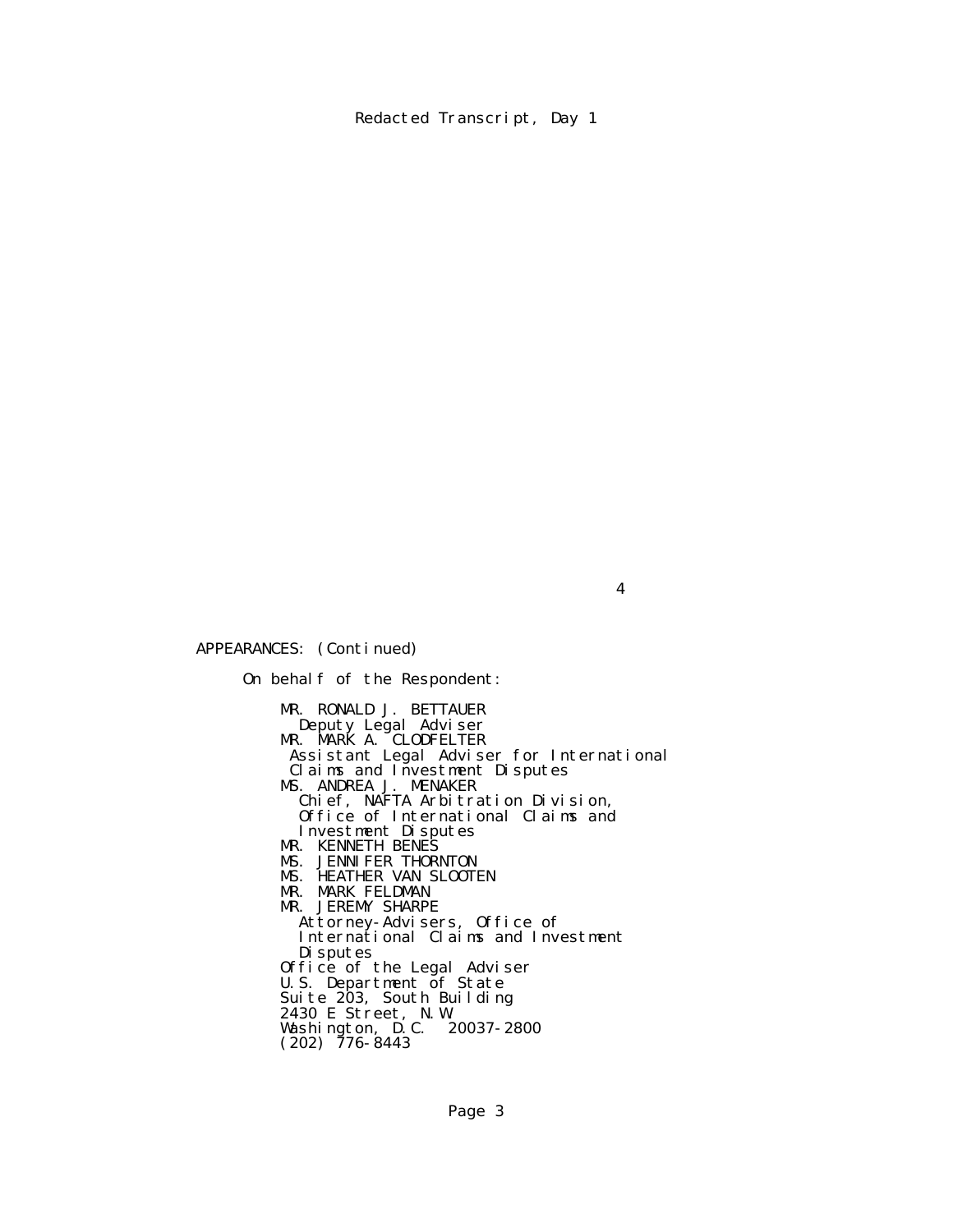| $-$ |  |
|-----|--|
|     |  |
|     |  |
|     |  |
|     |  |
|     |  |
|     |  |
|     |  |

# C O N T E N T S

| <b>OPENING STATEMENTS</b> |                                                                                                                                                                            | <b>PAGE</b>                            |
|---------------------------|----------------------------------------------------------------------------------------------------------------------------------------------------------------------------|----------------------------------------|
|                           | ON BEHALF OF THE CLAIMANT:                                                                                                                                                 |                                        |
| By Mr. Gourley            |                                                                                                                                                                            | 13                                     |
|                           | ON BEHALF OF THE RESPONDENT:                                                                                                                                               |                                        |
| By Mr. Bettauer           |                                                                                                                                                                            | 95                                     |
| By Mr. Clodfelter         |                                                                                                                                                                            | 107                                    |
| By Ms. Menaker            |                                                                                                                                                                            | 143                                    |
| <b>WITNESSES:</b>         |                                                                                                                                                                            |                                        |
| <b>KEVIN MCARTHUR</b>     |                                                                                                                                                                            |                                        |
|                           | Direct examination by Mr. McCrum                                                                                                                                           | 161                                    |
| <b>CHARLES JEANNES</b>    |                                                                                                                                                                            |                                        |
|                           | Direct examination by Mr. McCrum<br>BEGINNING OF CONFIDENTIAL PORTION<br>ENDING OF CONFIDENTIAL PORTION<br>Cross-examination by Ms. Menaker                                | 197<br>184<br>192<br>227               |
| DANIEL PURVANCE           |                                                                                                                                                                            |                                        |
|                           | Direct examination by Mr. McCrum<br>BEGINNING OF CONFIDENTIAL PORTION<br>ENDING OF CONFIDENTIAL PORTION<br>Cross-examination by Ms. Menaker<br>Questions from the Tribunal | 239<br>263<br>269<br>279<br>284<br>286 |
|                           | Continued cross by Ms. Menaker<br>Redirect examination by Mr. McCrum                                                                                                       | 288                                    |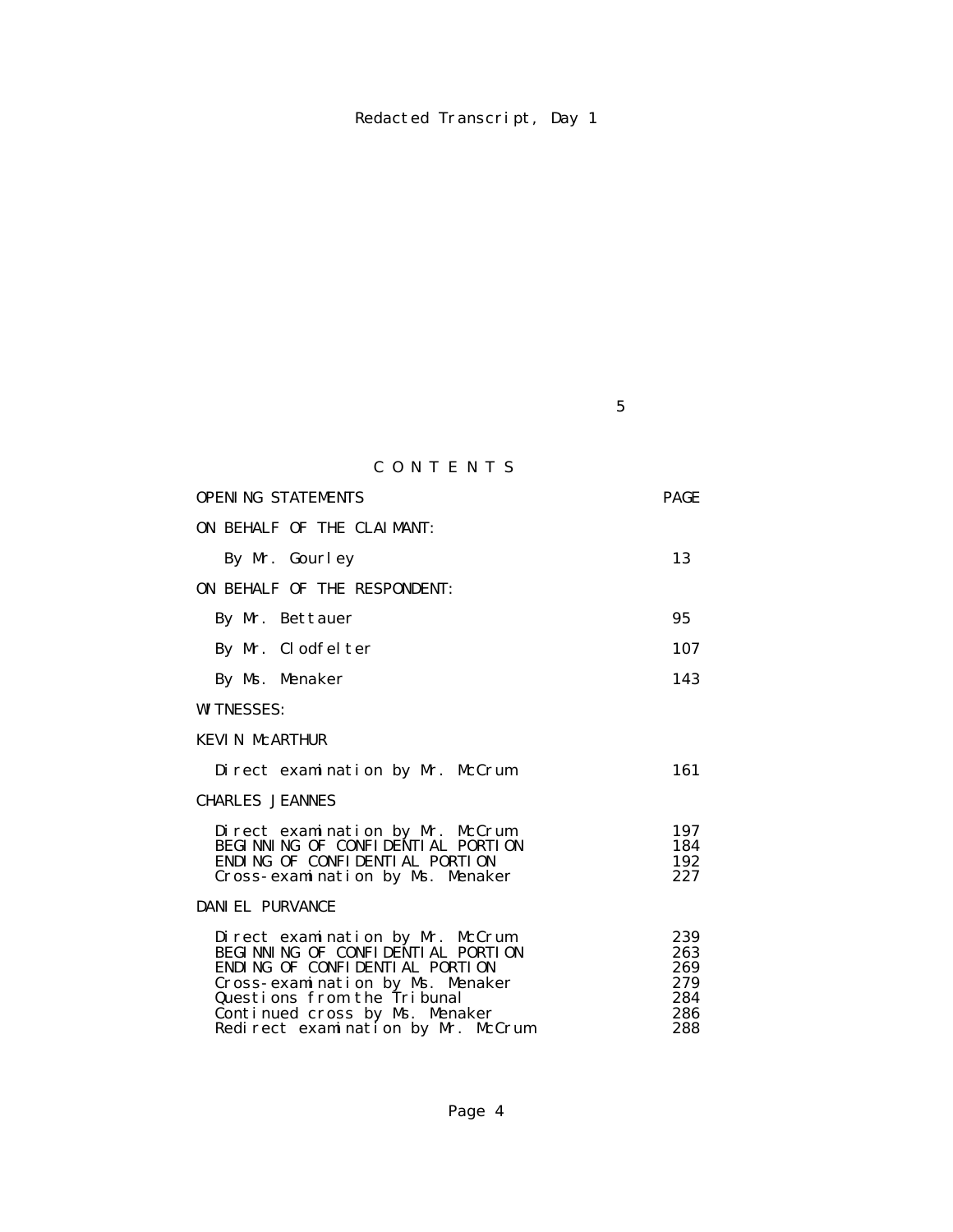1 P R O C E E D I N G S 2 PRESIDENT YOUNG: Good morning. We are ready 3 to start this morning. We appreciate everybody's 4 willingness to join us early on a Sunday morning, as 5 we commence this arbitral hearing on Glamis Gold, 6 Limited, versus the United States of America. 7 We welcome both Claimant and Respondent and 8 their representatives, as well as the public, who are 9 viewing this in an off-site location to which this is 10 being broadcast. 11 Let me start with just a few small logistical 12 issues. 13 First, as we commence these proceedings, as 14 we've discussed before, there will be some testimony 15 that the parties have asked be considered 16 confidential. In that regard, there are, in 17 particular, three witnesses whose testimony we 18 anticipate will be, largely at the request of the 19 parties, kept confidential, as the testimony of 20 Dr. Sebastian, Mr. Kaldenberg, and Dr. Cleland, all 21 three of whom we will anticipate will probably be 22 testifying tomorrow afternoon or at least sometime

6

7

#### 09:05:20 1 tomorrow.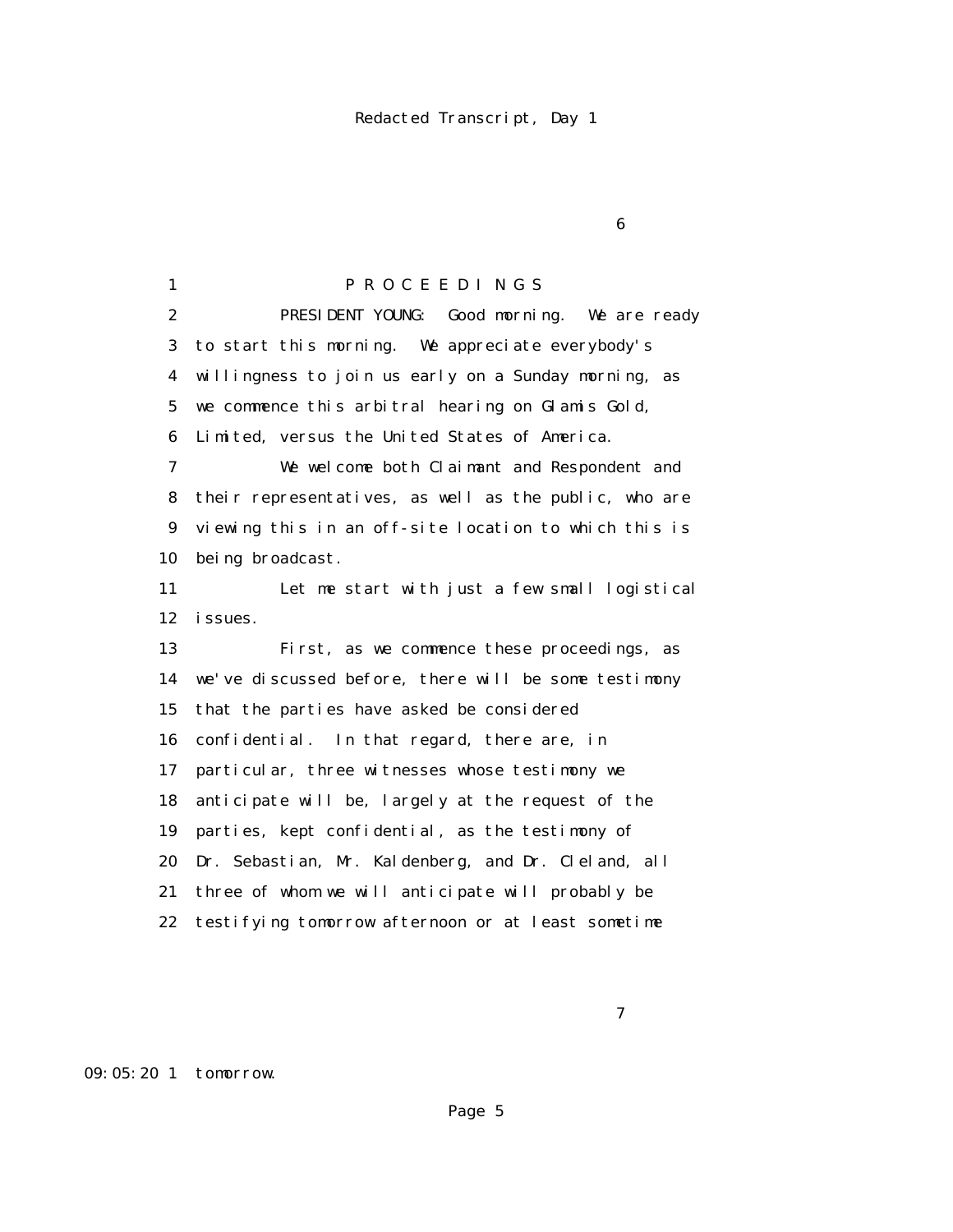|              | Redacted Transcript, Day 1                             |
|--------------|--------------------------------------------------------|
| $\mathbf{2}$ | Is that largely correct?                               |
| 3            | MR. GOURLEY: That is correct.                          |
| 4            | PRESIDENT YOUNG:<br>0kay. Thank you.                   |
| $\mathbf{5}$ | During the testimony of those three                    |
| 6            | witnesses, we will--for the information of the public  |
| 7            | to let everyone know, we will be turning off the live  |
| 8            | feed during the testimony of those three witnesses.    |
| 9            | Otherwise, at least at the moment, we are not aware of |
| 10           | other major portions of the hearings that will go      |
| 11           | off-line, but we anticipate that, at least with        |
| 12           | respect to those three witnesses.                      |
| 13           | There may be other brief occasions when                |
| 14           | references are made, again, to particular elements of  |
| 15           | the case that the parties asked to be kept             |
| 16           | confidential, but we will try to give everyone as much |
| 17           | notice as we can prior to any references, but at the   |
| 18           | moment we are not really anticipating very much of     |
| 19           | that.                                                  |
| 20           | But as we start today, we will start with              |
| 21           | opening arguments today. Our schedule, as you know,    |
|              |                                                        |

8

09:06:27 1 point we will take a break from 10:30 to 11:00; and 2 then run from 11:00 to 12:15, and then commence again 3 at 2:00, I think.

22 runs from nine in the morning until 10:30, at which

 4 But, in light of the--to keep the flow of 5 opening arguments as seamless as possible, what we 6 would like to do today is Claimant will start and 7 allow you to continue your opening statement and take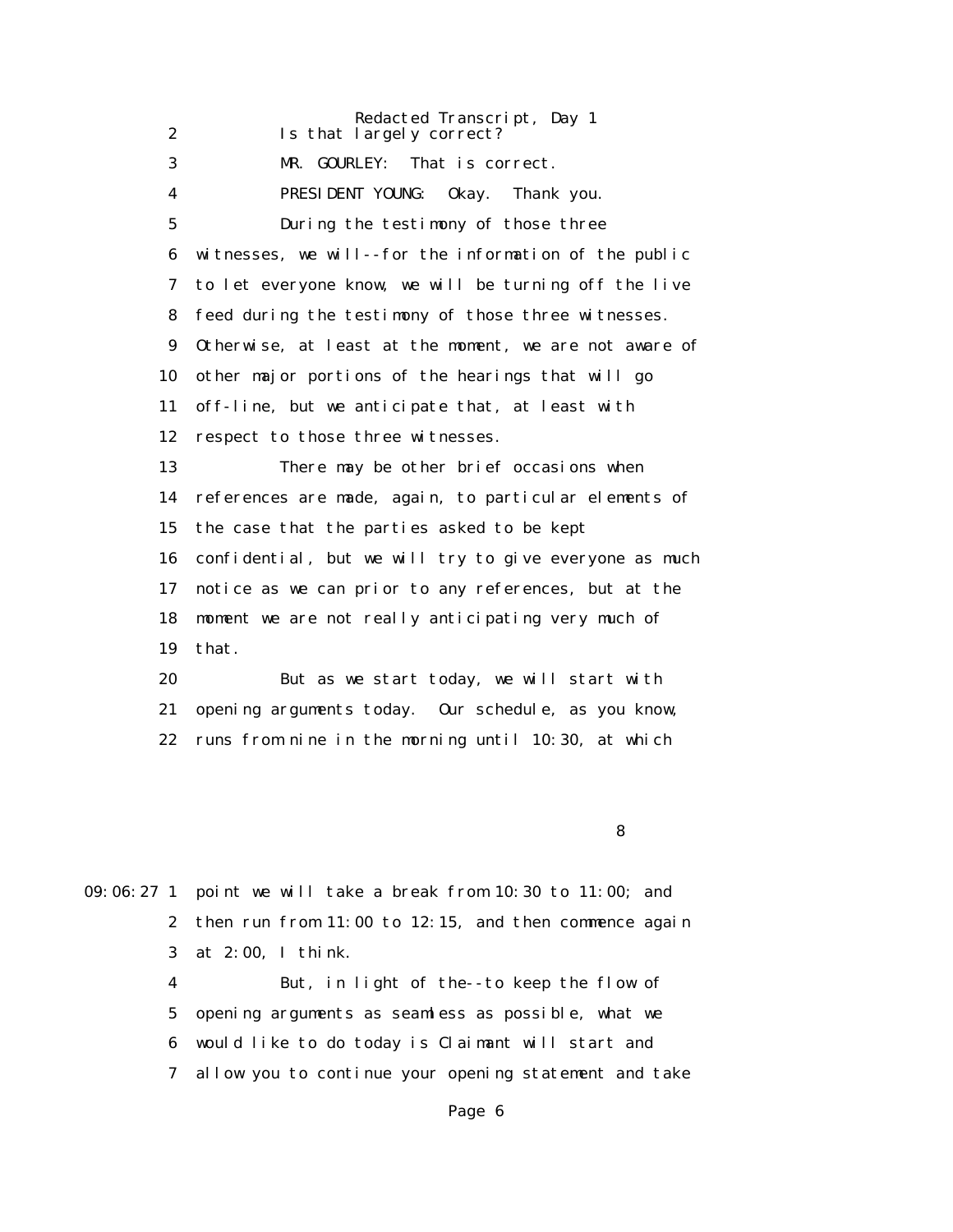8 the break after your opening statement. We anticipate 9 that will be just a little over two hours, and we will 10 take the break after the opening statement and then 11 turn to Respondent.

 12 So with that, as we commence, we do have 13 additional people with us today, as well as some from 14 the general public who are viewing this, so we thought 15 we would start with, as we did last time, with just 16 brief introductions and allow people to go around the 17 table to introduce themselves. 18 I'm Michael Young, Chairman of the Tribunal,

19 and I will turn to my two co-arbitrators.

 20 ARBITRATOR CARON: I'm David Caron, Member of 21 the Tribunal.

22 ARBITRATOR HUBBARD: I'm Ken Hubbard,

9

09:07:50 1 technologically challenged. I'm a Member of the 2 Tribunal. 3 SECRETARY OBADIA: Elöise Obadia from ICSID, 4 Secretary of the Tribunal. 5 MS. HARHAY: Leah Harhay, Assistant to the 6 Tribunal. 7 COURT REPORTER: David Kasdan, from B&B 8 Reporters. 9 PRESIDENT YOUNG: Thank you. 10 Mr. Gourley. 11 MR. GOURLEY: Alan Gourley from Crowell & 12 Moring, representing the Claimant Glamis Gold, 13 Limited.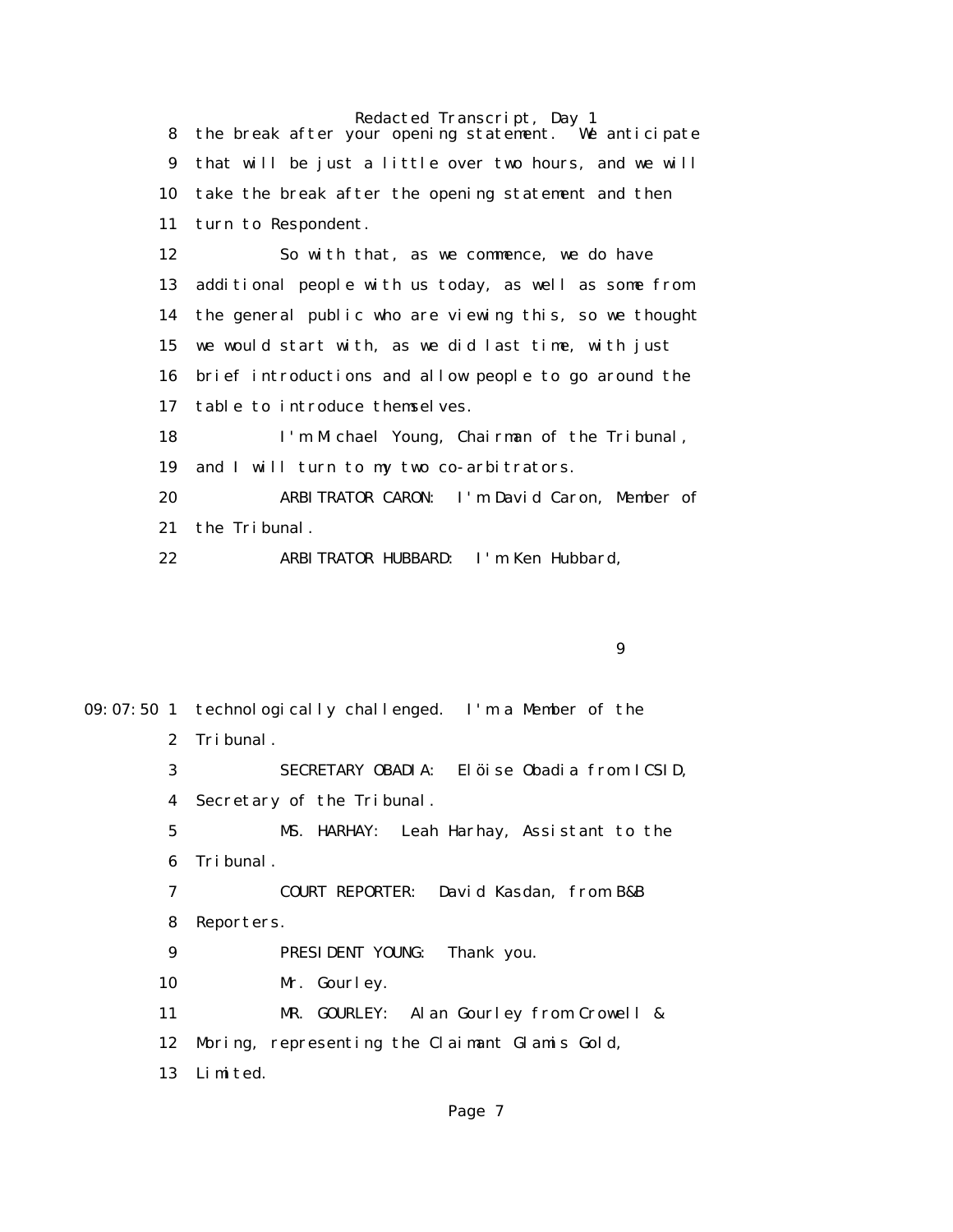Redacted Transcript, Day 1 14 MR. McCRUM: Tim McCrum, representing 15 Claimant Glamis Gold, Limited. 16 MR. SCHAEFER: Alexander Schaefer, also 17 representing Glamis Gold, Limited. 18 MR. ROSS: David Ross, also representing the 19 Claimant. 20 MS. HALL: Jessica Hall, also with Claimant, 21 Glamis Gold. 22 MS. HAQUE: Sylvia Haque, also with Crowell &

 $10$ 

09:08:51 1 Moring, representing Glamis Gold.

| $\boldsymbol{2}$ |                        | MR. FRANK: Wil Frank, technology consultant     |
|------------------|------------------------|-------------------------------------------------|
| 3                | from Crowell & Moring. |                                                 |
| 4                |                        | MR. JEANNES: Chuck Jeannes with Goldcorp,       |
| $5\overline{ }$  | Inc.                   |                                                 |
| 6                |                        | MR. McARTHUR:<br>Kevin McArthur, Goldcorp, Inc. |
| 7                |                        | MR. PURVANCE:<br>Dan Purvance with Goldcorp.    |
| 8                |                        | MS. MCKEON: Jessica Mckeon, Assistant,          |
| $\boldsymbol{9}$ | Crowell & Moring.      |                                                 |
| 10               |                        | MR. LESHENDOK: Tom Leshendok, consultant to     |
| 11               | Gl ami s.              |                                                 |
| 12               |                        | MR. JENNINGS: Bill Jennings, consultant to      |
| 13               | Gl ami s.              |                                                 |
| 14               |                        | MR. GUARNERA: Bernard Guarnera, consultant      |
| 15               | to Glamis.             |                                                 |
| 16               |                        | DR. SEBASTIAN: Good morning. I'm Lynne          |
| 17               |                        | Sebastian, consultant to Glamis.                |
| 18               |                        | PRESIDENT YOUNG: Mr. Bettauer.                  |
| 19               |                        | MR. RONALD BETTAUER: Ron Bettauer from the      |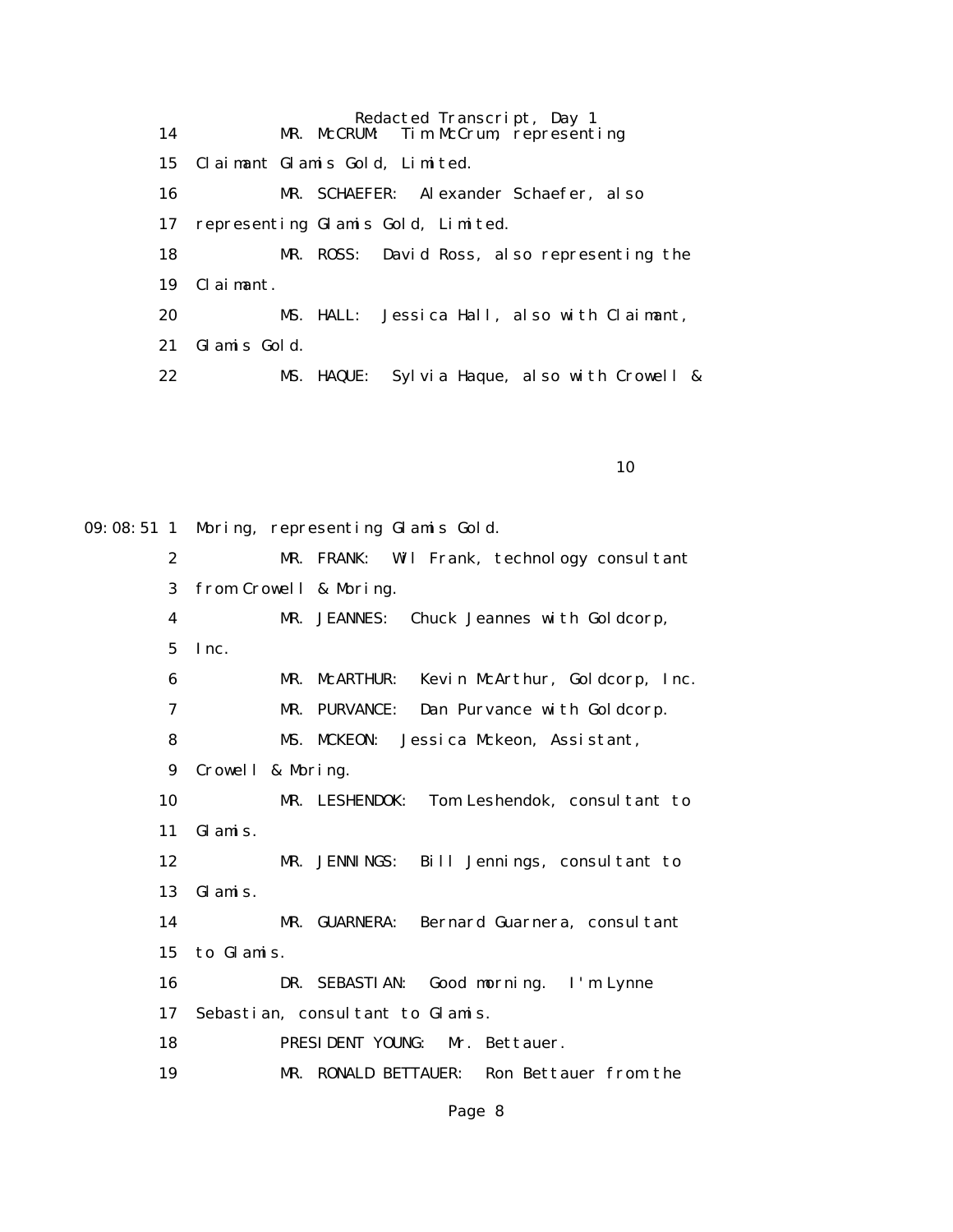20 State Department, Respondent.

 21 MR. CLODFELTER: Mark Clodfelter also from 22 the State Department, Respondent.

11 minutes and the state of the state of the state of the state of the state of the state of the state of the state of the state of the state of the state of the state of the state of the state of the state of the state of

| $09:09:44$ 1     | MS. MENAKER: Andrea Menaker also                      |
|------------------|-------------------------------------------------------|
| $\mathbf{2}$     | representing Respondent United States.                |
| 3                | MS. VAN SLOOTEN:<br>Heather Van Slooten,              |
| 4                | representing the Respondent.                          |
| $\mathbf{5}$     | MR. FELDMAN: Mark Feldman, representing the           |
| 6                | Respondent.                                           |
| 7                | MR.<br><b>SHARPE:</b><br>Jeremy Sharpe, also with the |
| 8                | Respondent.                                           |
| $\boldsymbol{9}$ | MR. BENES: Keith Benes, representing the              |
| 10               | Respondent.                                           |
| 11               | MS. THORNTON:<br>Jenni fer Thornton,                  |
| 12               | representing the Respondent.                          |
| 13               | (Introductions off the microphone.)                   |
| 14               | MS. GREENBERG:<br>Sara Greenberg with the State       |
| 15               | Department.                                           |
| 16               | MR. KACZMAREK: Brent Kaczmarek, Navigant              |
| 17               | Consulting.                                           |
| 18               | Conrad Houser with Norwest on<br>MR. HOUSER:          |
| 19               | mining consulting.                                    |
| 20               | MR. HARRIS: Jim Harris with the Department            |
| 21               | of the Interior.                                      |
| 22               | Karen Hawbecker with the<br>MS. HAWBECKER:            |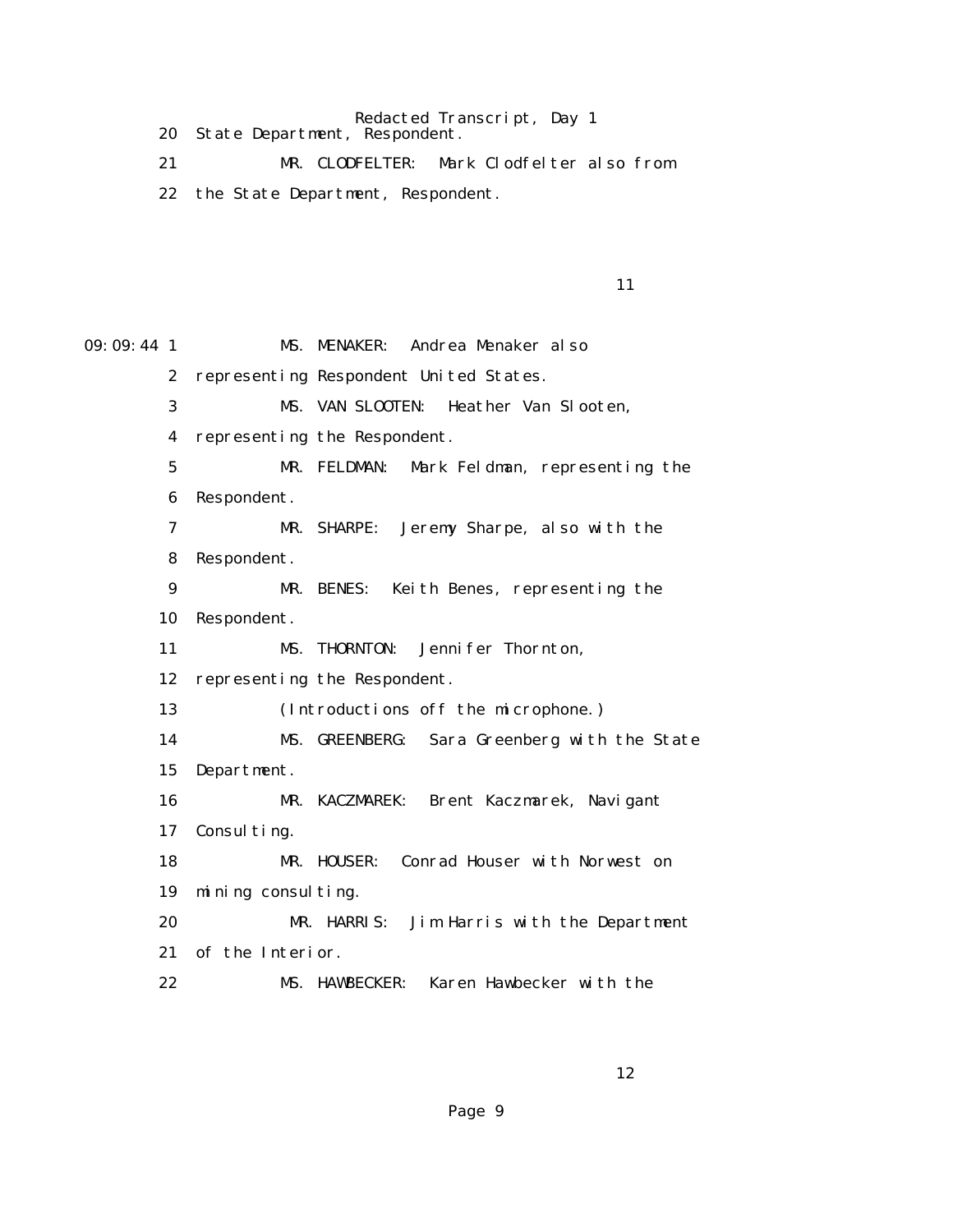09:10:32 1 Department of the Interior.

 2 MS. SEQUEIRA: Kiran Sequeira with Navigant 3 Consulting.

4 PRESIDENT YOUNG: Thank you very much.

 5 I do apologize to those who are listening to 6 this via video feed. We will have microphones 7 available for everyone at the table, but not--we do 8 have some additional people around the perimeter of 9 the room who do not have microphones. I apologize if 10 you couldn't hear some of those.

 11 Let me review the schedule now that I have 12 been educated and updated on the schedule. As I say, 13 the break is traditionally scheduled every day from 14 10:30 to 11:00. Lunch will be from 1:00 to 2:15, and 15 then there will be what the World Bank wonderfully 16 calls "a healthy break" from 3:30 to 4:00, ending at 17 6:00 every day. That schedule will be modified 18 slightly today in light of--in light of opening 19 arguments with our anticipation giving each party an 20 opportunity to give its opening argument prior to the 21 break, unless they anticipate it will well go over two 22 hours, in which case we will take the break in

 $13$ 

09:11:37 1 between.

 2 So, with that, I will first ask if either 3 party has any issues they would like to raise with us 4 before we commence opening statements.

5 Mr. Gourley?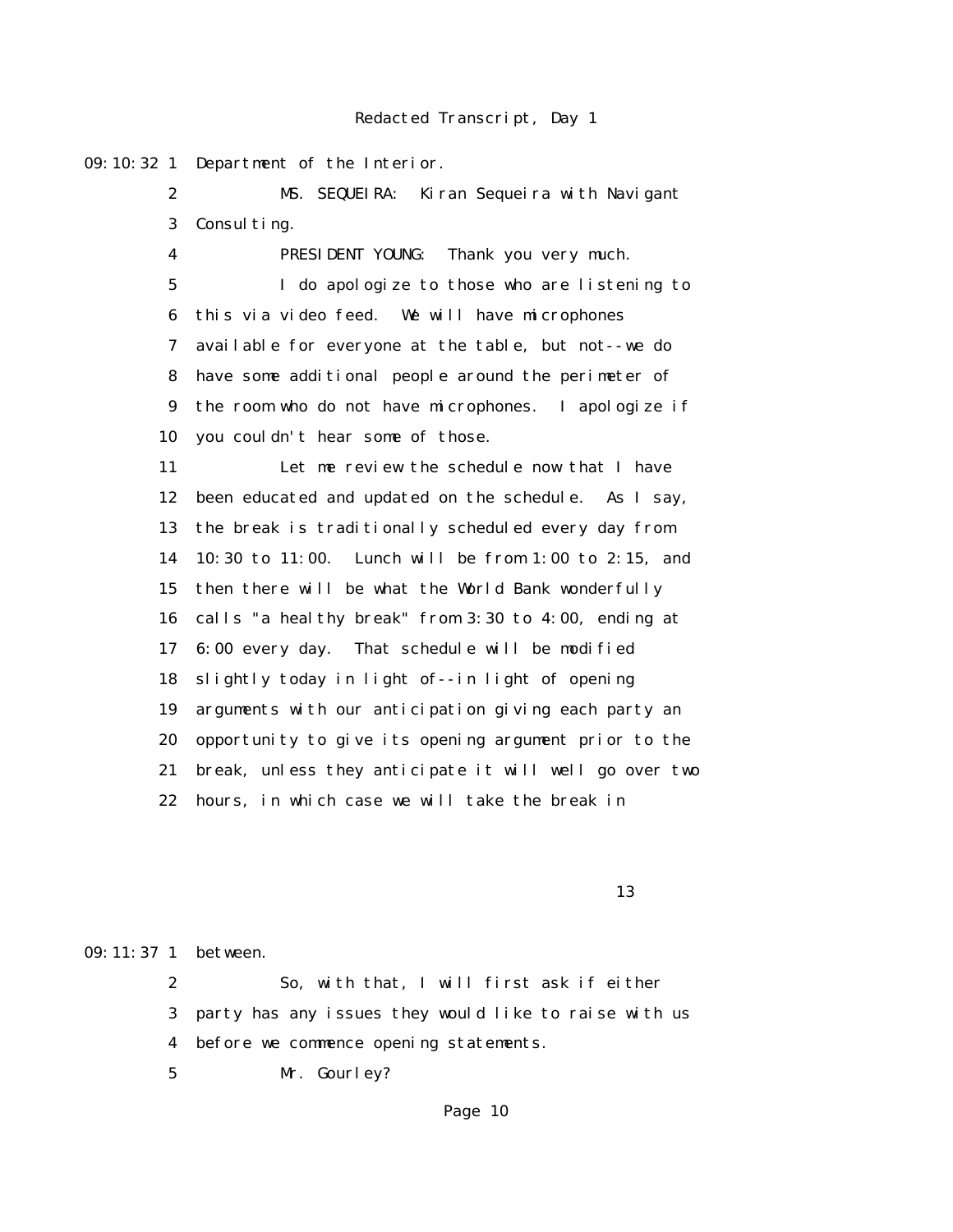| 6  | Redacted Transcript, Day 1<br>Claimant has no issues at this<br>MR. GOURLEY: |
|----|------------------------------------------------------------------------------|
| 7  | point.                                                                       |
| 8  | PRESIDENT YOUNG:<br>Thank you.                                               |
| 9  | Mr. Clodfelter?                                                              |
| 10 | Nothing?                                                                     |
| 11 | Thank you.                                                                   |
| 12 | With that, we will turn the time over to                                     |
| 13 | Mr. Gourley, reminding everybody that we are recording                       |
| 14 | time that each party takes, and that will be                                 |
| 15 | attributed against the number of hours that each party                       |
| 16 | has been allocated for this hearing.                                         |
| 17 | Thank you.                                                                   |
| 18 | OPENING STATEMENT BY COUNSEL FOR CLAIMANT                                    |
| 19 | MR. GOURLEY: Good morning, Mr. President and                                 |
| 20 | Members of the Tribunal.                                                     |
| 21 | Glamis Gold, Limited, comes to you today                                     |
| 22 | having merged with Goldcorp, another Canadian company,                       |

14

09:12:34 1 to present its claims against the United States under 2 NAFTA Chapter Eleven. Its claims are for compensation 3 for the damages that actions and inactions by the 4 United States of America and its subordinate entity, 5 the State of California, have visited upon Glamis's 6 Imperial Project in the Southern California Desert. 7 Glamis's claim is straightforward. It has 8 real property interests in 187 mining claims with 9 associated mill sites located in Imperial County, 10 California, in the Southern California Desert. Glamis 11 came to the desert experienced. It operated the Rand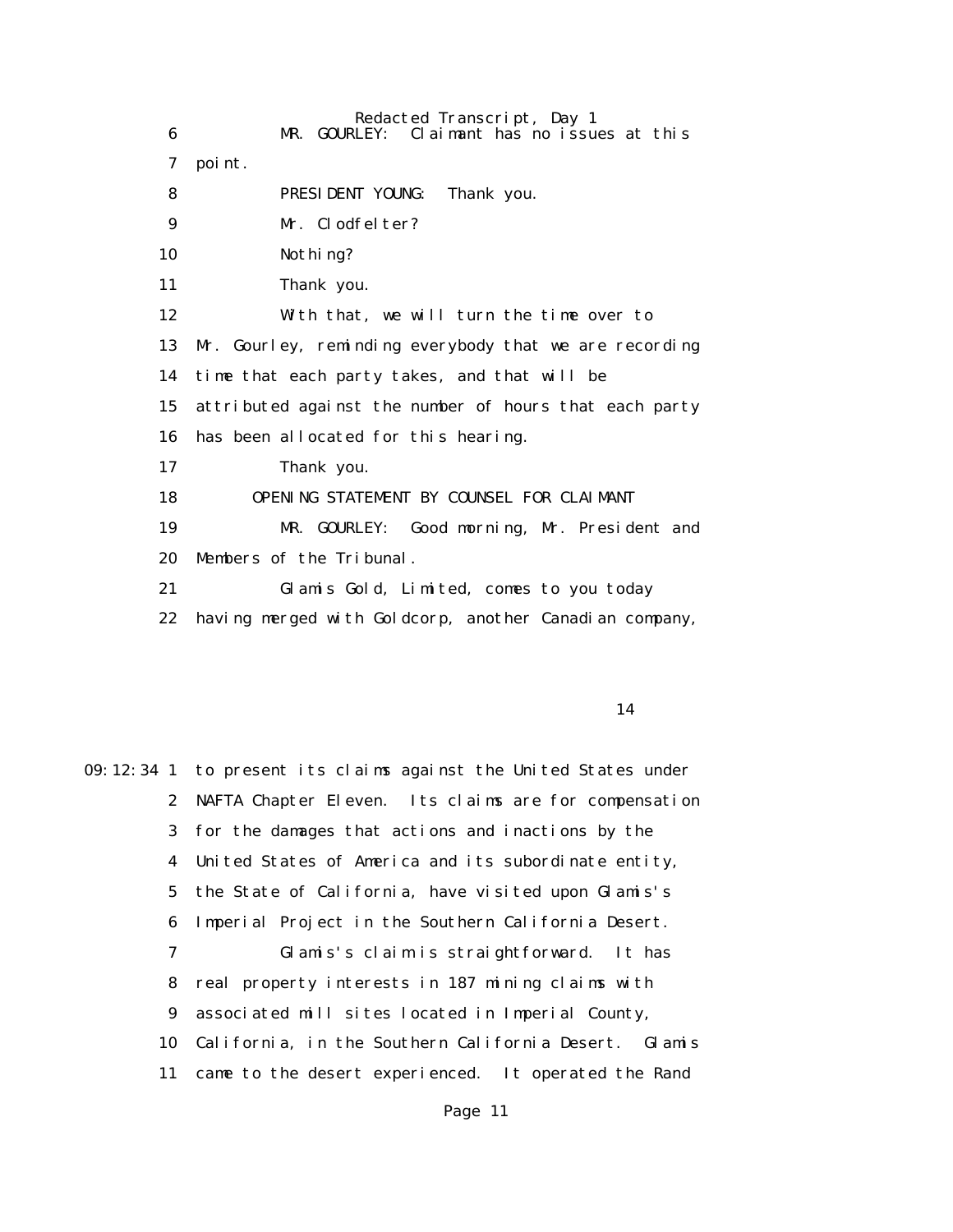Redacted Transcript, Day 1 12 Mine in California, and it operated the Picacho Mine, 13 a mere eight miles away from the Glam--the Imperial 14 Project Site. 15 It followed all the rules. It undertook 16 extensive cultural resource surveys at the site. It 17 filed a plan of operation that met all of the 18 requirements of the applicable regulation. It did not 19 ask for any special treatment or waivers, and yet, as

20 you will hear over the next few days, very special and

21 discriminatory treatment was visited upon it.

22 Under political pressure, first the Federal

 $15$ 

09:13:57 1 Government cavalierly and illegally changed the rules. 2 They literally changed the standard and applied a new 3 standard for mine approvals that was neither 4 contemplated nor authorized under the existing law. 5 And then, before that action could be completely 6 corrected, the State of California stepped in, 7 targeted the Imperial Project, and selectively imposed 8 new requirements that were intended to, and did, make 9 any beneficial use of Glamis property rights 10 impossible--a complete and full deprivation of its 11 mining claims after a significant investment of over 12 \$15 million. 13 Respondent prefers to ignore the facts, even 14 though they're largely uncontested. It relies 15 primarily on legal defenses, seeking to excuse its 16 behavior and avoid liability to compensate Glamis for 17 its loss. When it does describe Claimant's case, it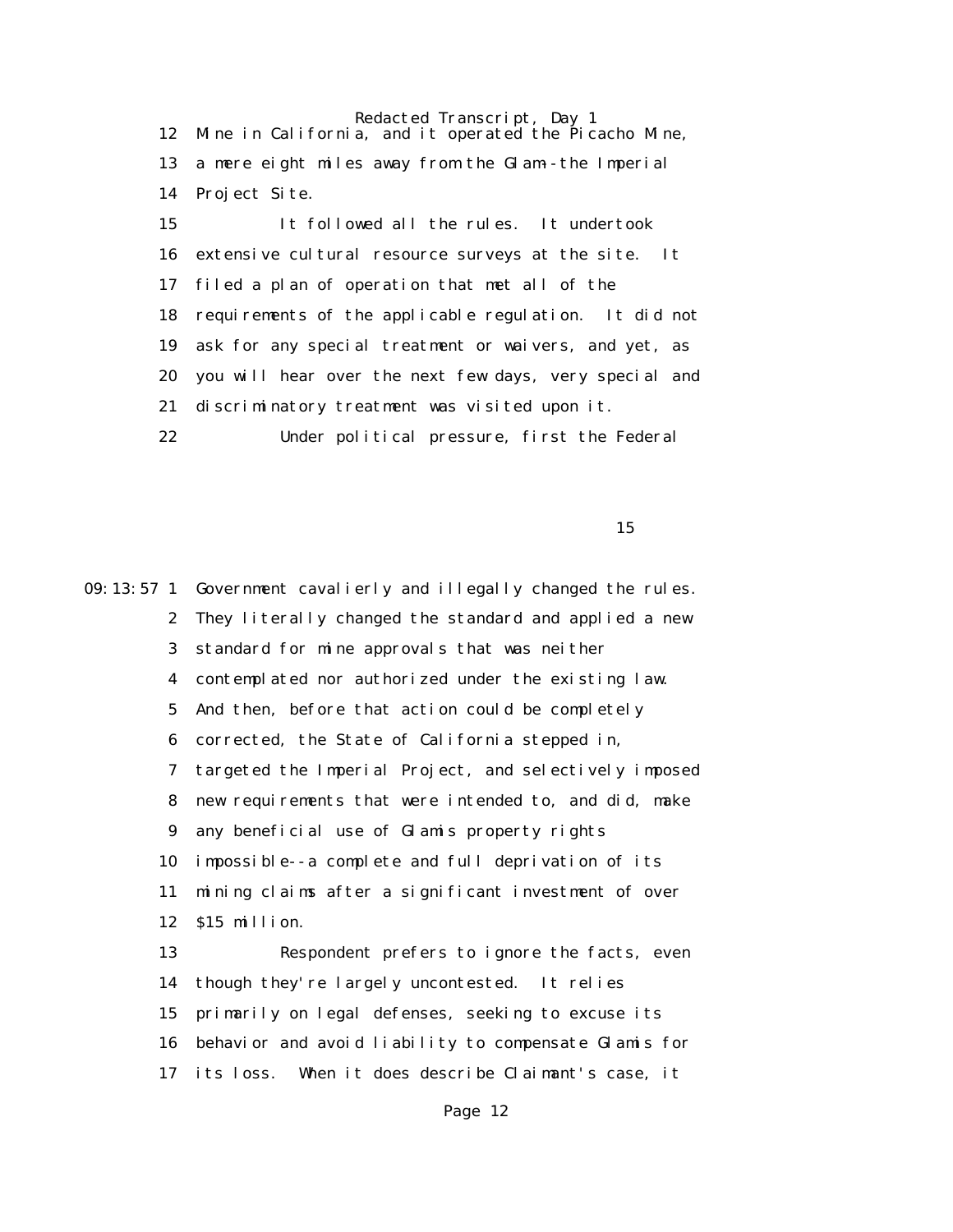|    | 18 presents an exaggerated caricature and often distorts  |
|----|-----------------------------------------------------------|
|    | 19 the record and the documents to which it cites.        |
| 20 | We urge the Tribunal to examine closely the               |
|    | 21 admittedly very large record and listen closely to the |
| 22 | witnesses we will be putting forward today and over       |

 $16$ 

09:15:15 1 the next few days. The evidence will show that 2 Respondent's measures were tantamount to an 3 expropriation under Article 1110 of NAFTA and 4 Claimant's real property interest, and it constituted 5 an expropriation of Claimant's real property interest 6 in the mining claims. 7 It will also show that those measures 8 violated the fundamental principles of fairness, 9 stable and predictable business environment, and 10 legitimate expectations for investors protected under 11 the "fair and equitable treatment" standard in Article 12 1105. 13 My purpose this morning is to briefly review 14 with you the basic legal standards and some of the 15 specific facts on which our claims are based. 16 To start first with the legal standards, with 17 the--under Article 1110. Article 1110 provides that 18 no party may directly or indirectly--no party to NAFTA 19 may directly or indirectly expropriate an investment 20 of an investor of another party, in this case Canada, 21 in its territory or take a measure tantamount to 22 expropriation of such an investment except if it's for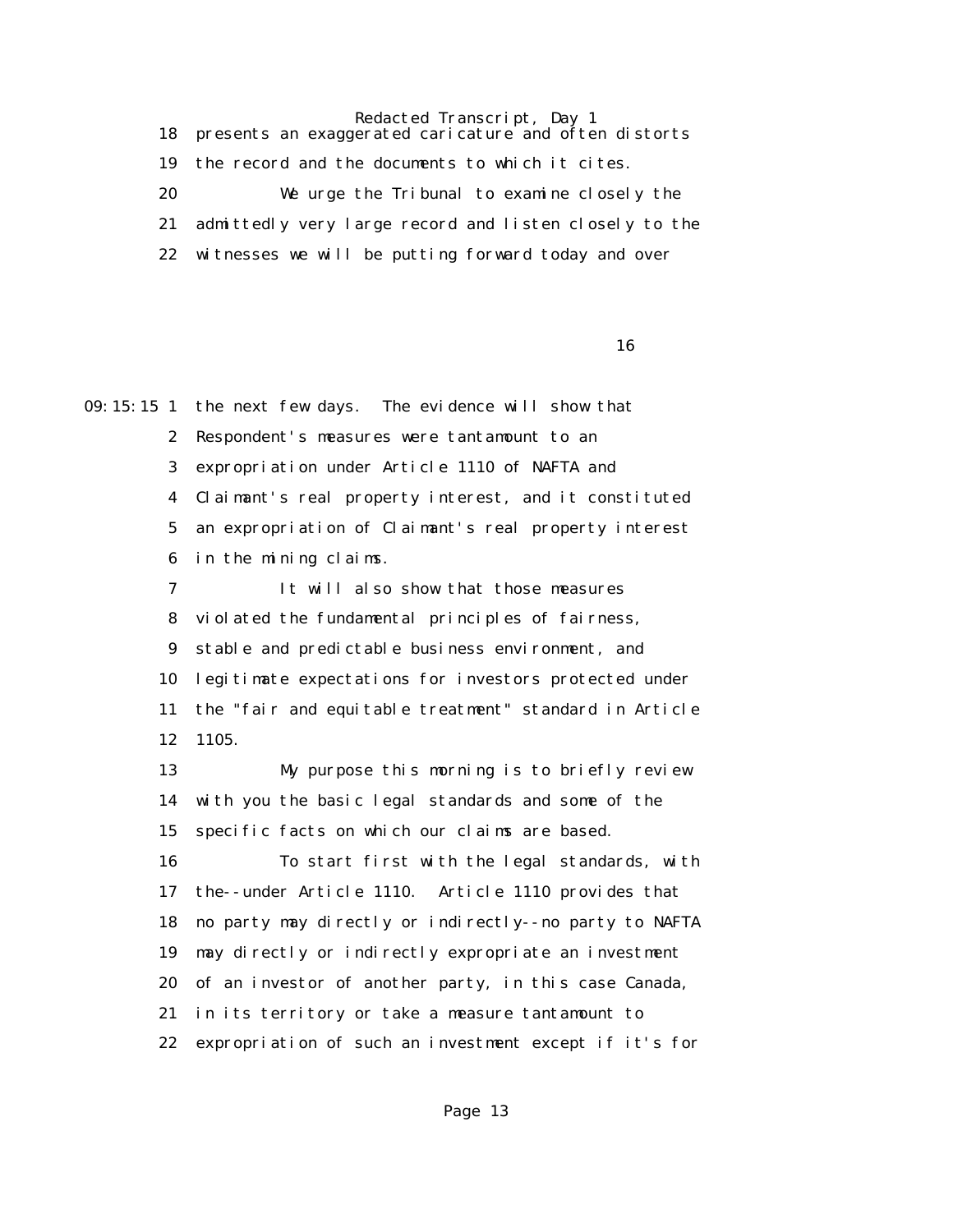17 and 17 and 17 and 17 and 17 and 17 and 17 and 17 and 17 and 17 and 17 and 17 and 17

09:16:27 1 a public purpose, it's on a nondiscriminatory basis in 2 accordance with due process of law, and with the 3 payment of compensation. 4 Now, there are a number of issues where the 5 parties do agree. We both agree that this is not a 6 direct expropriation. The United States has not taken 7 the mineral claims themselves. Rather, the pertinent 8 question is whether the Government, whether the United 9 States and its subentities have, through their actions 10 and inactions, undertaken measures that are tantamount 11 to an expropriation or would otherwise constitute an 12 indirect expropriation. 13 In that regard, the parties also agree that 14 under Article 1110, you apply the customary 15 international law standard as to what constitutes 16 indirect expropriation and measures tantamount to 17 expropriation for which compensation is owing. 18 And the parties also agree that that 19 international law is informed, as the Restatement, 20 Foreign Relations 3rd Councils, that the--is informed 21 by U.S. Fifth Amendment takings law. As the 22 Restatement says, "In general, the line in

 $18$ 

09:17:46 1 international law is similar to that drawn in United 2 States jurisprudence for purposes of Fifth and

3 Fourteenth Amendments to the Constitution in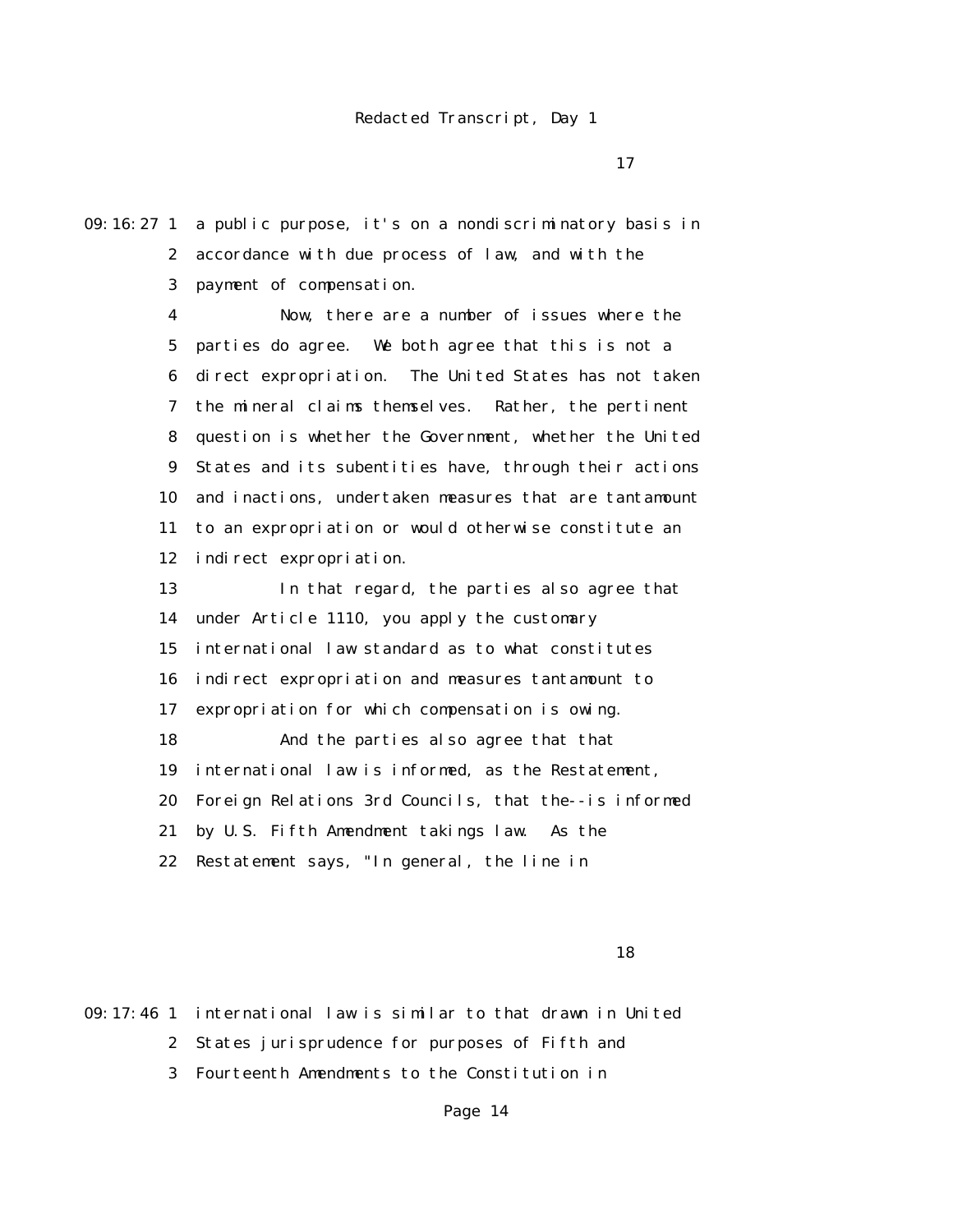Redacted Transcript, Day 1 4 determining whether there has been a taking requiring 5 compensation."

 6 Now, under both customary international law 7 and the Fifth Amendment jurisprudence, regulatory 8 takings are distinguished or divided between those 9 that are fully confiscatory and those that are of a 10 more general nature applying to the public at large. 11 In this case--actually both of our experts, 12 Solicitor General Olson and Professor Wälde--Solicitor 13 General Olson has opined on the United States takings 14 analysis, and Professor Wälde on the expropriation 15 analysis under customary international law--they 16 agree, we don't think it's seriously contested here 17 that a full confiscatory measure that deprives the 18 owner of the full use and benefit of their property 19 has to be compensated, and that's what we allege 20 occurred in this case.

 21 Now, Respondent and its expert, Professor 22 Sax, in trying to avoid this principle of full

 $19$ 

09:19:10 1 compensation for a confiscatory regulatory measure, 2 have relied on the principal expressed by the Supreme 3 Court in Lucas on background principles, and it cites 4 two that it says apply and constrict the bundle of 5 rights that Glamis had in its mineral claims. The two 6 that it cites are a 1975 California statute, 1975 7 Sacred Sites Act, and the 1975 Surface Mining and 8 Reclamation Act known as SMARA. 9 Solicitor General Olson's expert opinion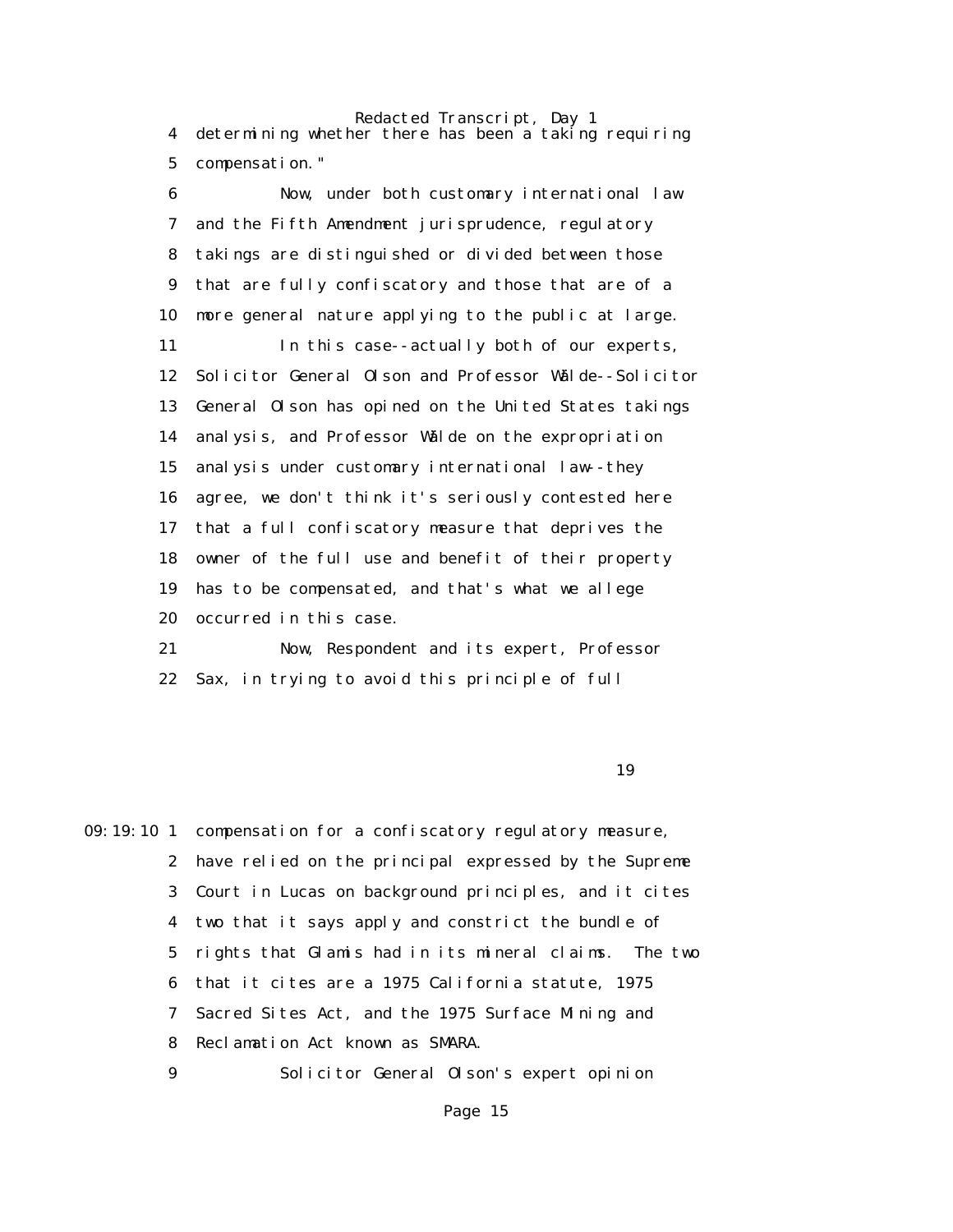10 makes clear that neither of these preexisting statutes 11 meet the requirements under Lucas for a background 12 principle. And to do that, we need to look at Lucas. 13 Lucas made very clear that any confiscatory 14 regulation, "cannot be newly legislated or decreed." 15 In essence, the principle must inhere in the 16 background principle. But "inhere" here doesn't mean 17 closely associated with or similar to, as Respondent's 18 argument would suggest; rather, the Supreme Court made 19 clear it has to be an express manifestation of 20 something that was always implicit in the preexisting 21 law.

22 So, what the Supreme Court has said--and I'd

 $20$ 

09:20:36 1 show it to you--"The use of these properties for what 2 are now expressly prohibited purposes was"--and this 3 is their emphasis--"always unlawful and (subject to 4 other constitutional limitations) it was open to the 5 State at any point to make the implication of those 6 background principles of nuisance and property law 7 explicit."

> 8 Now, interestingly, Respondent does quote 9 that section of the Lucas Opinion in its Rejoinder at 10 38, and its Note 108 notes that it has removed the 11 emphasis on the word "always," which is, in fact, the 12 key point of the passage.

 13 So, if you go on, then, to--the Supreme Court 14 follows up with that statement, saying, "When, 15 however, a regulation that declares 'off-limits' all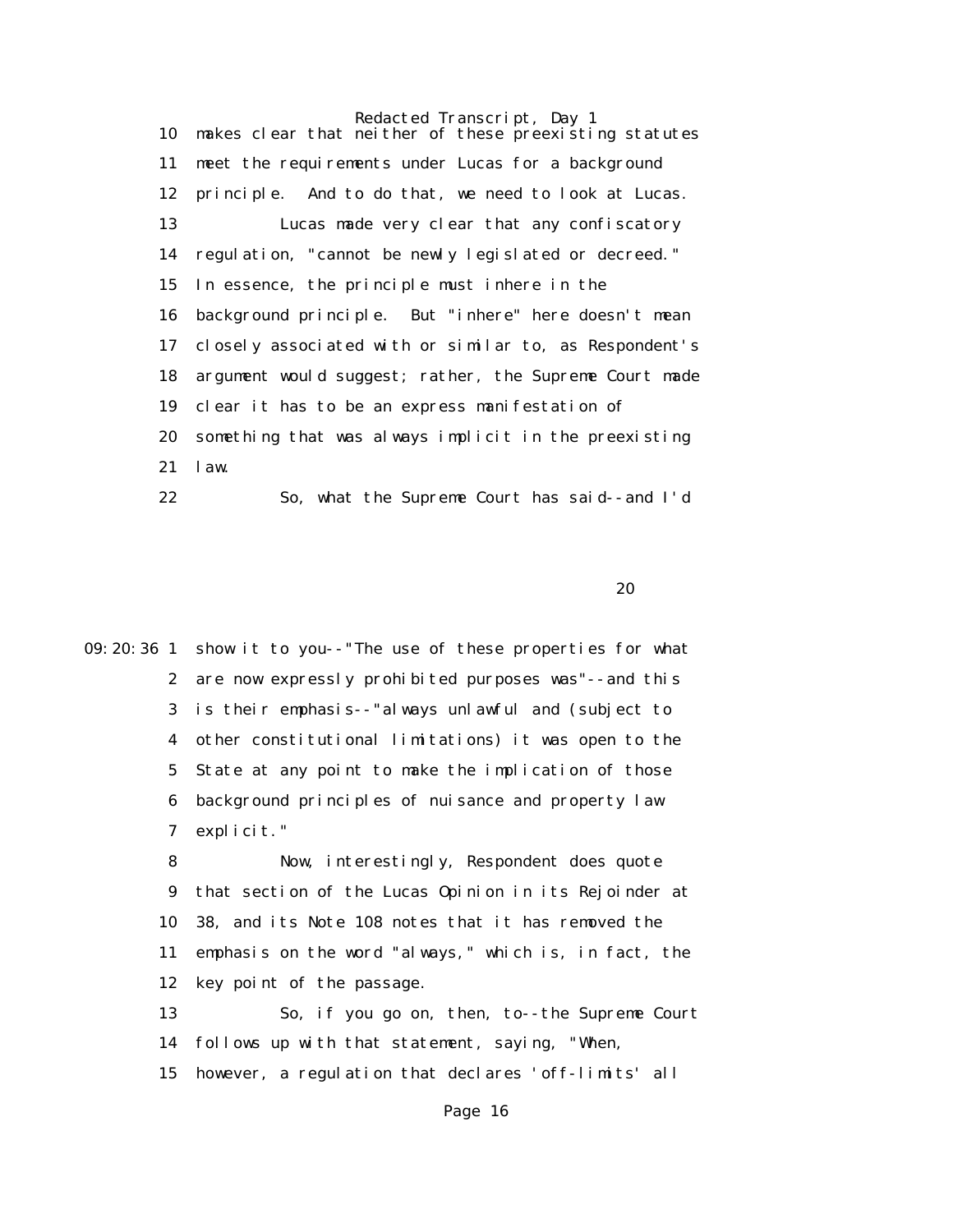16 economically productive or beneficial uses of the land 17 goes beyond what the relevant background principles 18 would dictate, compensation must be paid to sustain 19 it."

 20 And this point was further underscored when 21 the Supreme Court in Lucas explained background 22 principles. They had to be, "existing rules or

 $21$ 

09:21:53 1 understandings," and counseled that the law or decree 2 with confiscatory effect, "must, in other words, do no 3 more than duplicate the result that could have been 4 achieved in the Courts."

> 5 In short, for these two California statutes 6 to be background principles restricting Claimant's 7 rights in its mining claims, they would have had 8 to--the State of California would have had to have 9 been able to go into Court and impose those 10 requirements under the existing law without the need 11 of the regulation.

 12 What Respondent would have you believe is 13 that instead of saying, as it did, objectively 14 reasonable application of the preexisting principles, 15 that what they really meant to say was an objectively 16 reasonable extension, and that's not what the Supreme 17 Court said.

 18 So, what does this mean to the--to the 19 Respondent's argument? This is a debate between 20 Solicitor General Olson and Professor Sax. What 21 Mr. Olson makes clear in his rebuttal statement is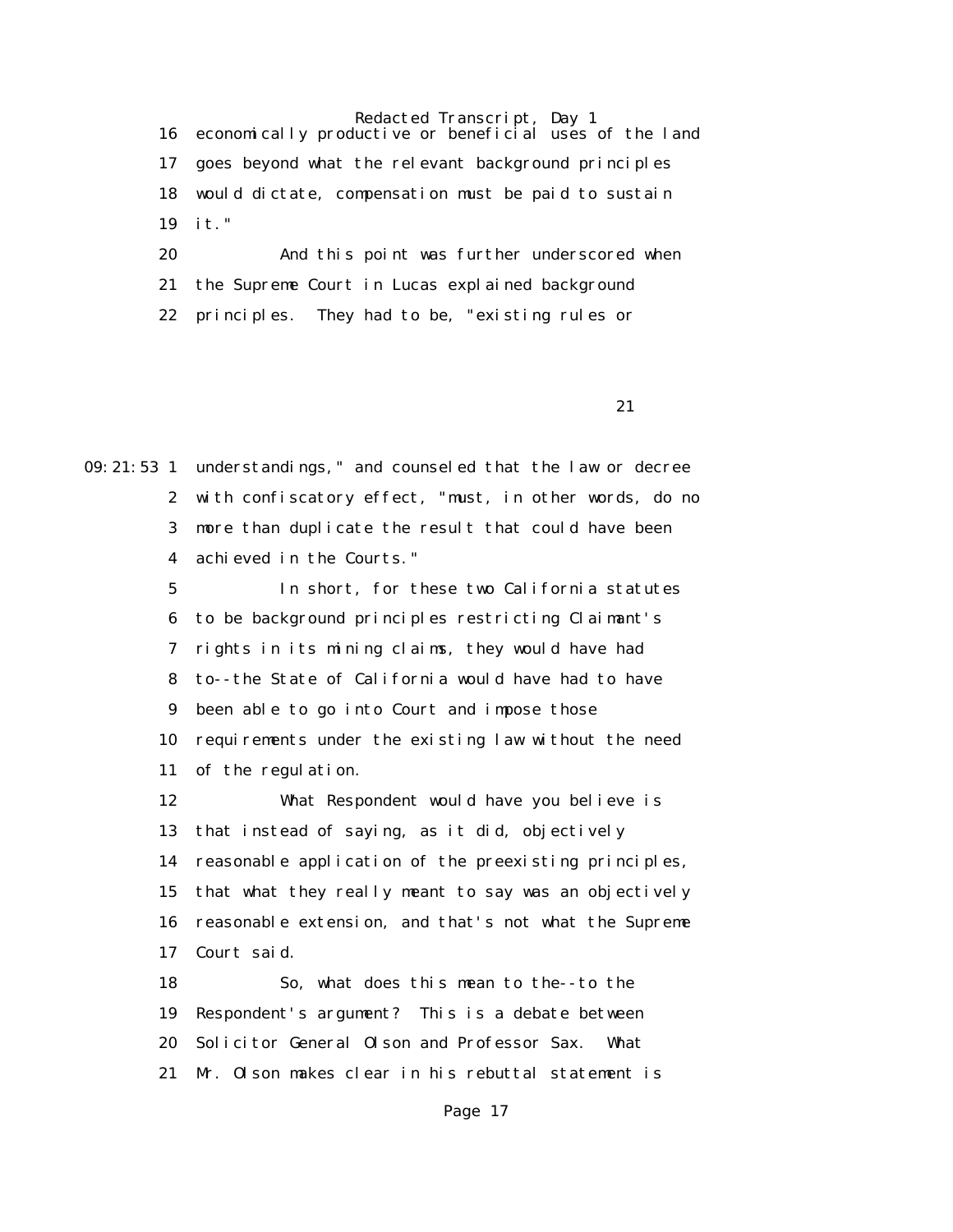$22$ 

09:23:17 1 already preexisting requirements, is that a 2 grandfather clause is wholly inconsistent with that 3 notion. It's wholly inconsistent because if it's 4 already unlawful, you can't grandfather that which is 5 unlawful. You grandfather existing circumstances from 6 new requirements and, indeed, Professor Sax's expert 7 report refers to them as "new requirements." You do 8 not grandfather preexisting circumstances. I mean, 9 you do not grandfather from preexisting obligations. 10 And nor does Professor Sax's reliance on the 11 Federal Circuit decision in American Pelagic save it. 12 That case involved a fishing vessel in which the claim 13 was, quite simply, that among the bundle of rights in 14 the fishing vessel was the right to fish in a 15 particular location in the North Atlantic, and the 16 Court found that, no, in fact, there was, by statute, 17 complete unfettered discretion for the United States 18 either to grant a fishing permit to fish those waters 19 or not. And there was no such right without that 20 grant to fish in those waters; and, therefore, it 21 could not be within the bundle of rights of an owner 22 of the fishing vessel.

 $23$ 

09:24:57 1 So, the preexisting--the background principle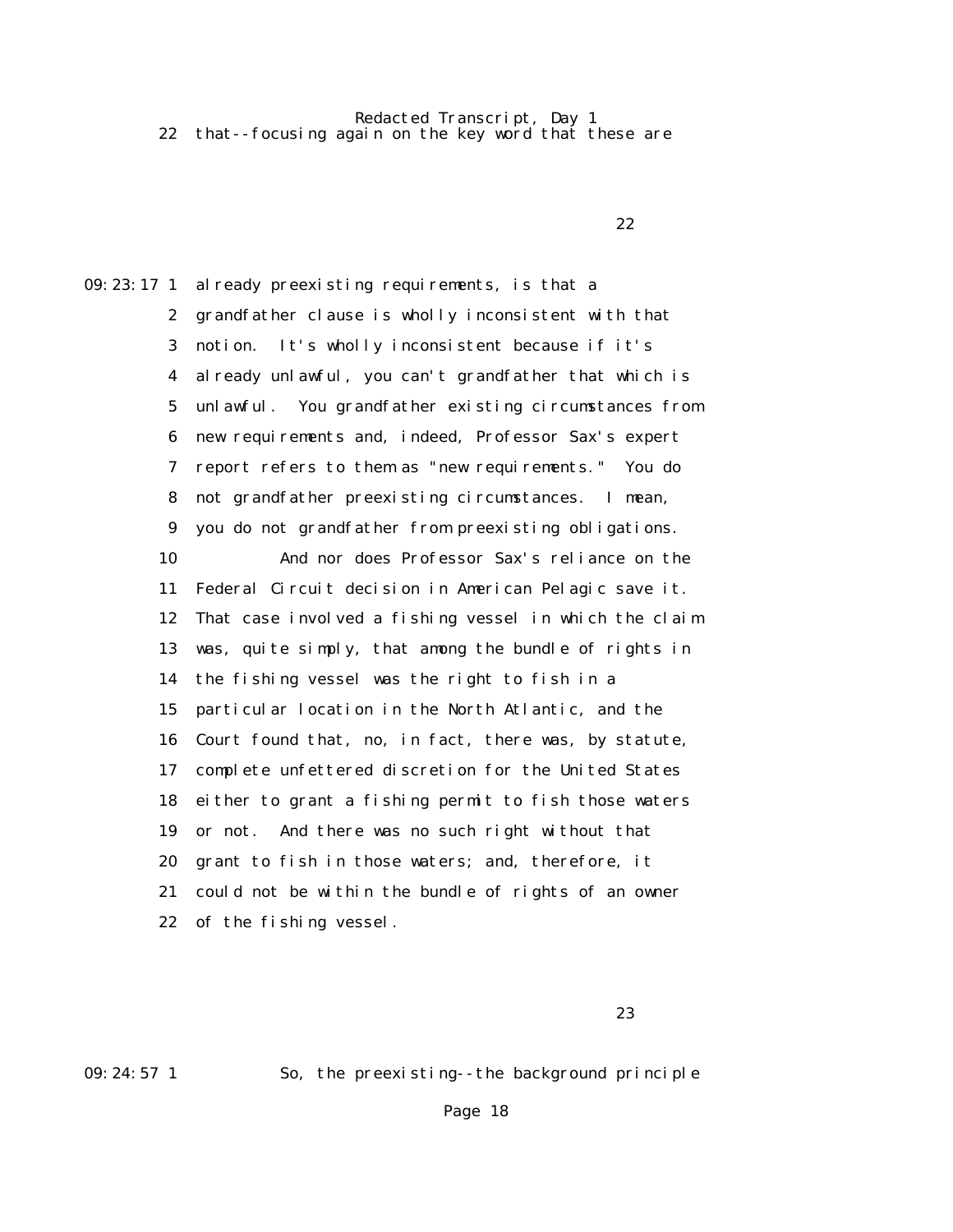Redacted Transcript, Day 1 2 there was the preexisting absolute discretion to give 3 or withhold the fishing permit, and there was no such 4 absolute discretion in the Department of Interior or 5 the Bureau of Land Management to deny the plan of 6 operation for Glamis until Solicitor Leshy unlawfully 7 provided that discretionary veto to himself. 8 So, when viewed under the correct Lucas 9 standard, neither statute relied on by Respondent 10 gives rise to an ex ante enforceable prohibition that 11 would limit Glamis's beneficial use. 12 And it's underscored further when you look at 13 the statutes themselves. The first one, the 1976 14 Sacred Sites Act, the short answer to Respondent's 15 arguments there is it does not--despite their best 16 efforts, they've provided nothing that proves that 17 California--that it does, in fact, apply to Federal 18 lands or that California ever intended it to. And the 19 proof of that is really the Lyng Case that's discussed 20 in the--in our Memorials and their Counter-Memorial

21 and Rejoinder.

22 Lyng involved the very agency that the United

 $24$ 

09:26:23 1 States says is charged with enforcement of the Sacred 2 Sites Act, and it brought suit against the Federal 3 Government to block a road which it alleged, "would 4 cause serious and irreparable damage to the sacred 5 areas which are an integral and necessary part of the 6 belief systems and lifeway of the Northwest California 7 Peoples."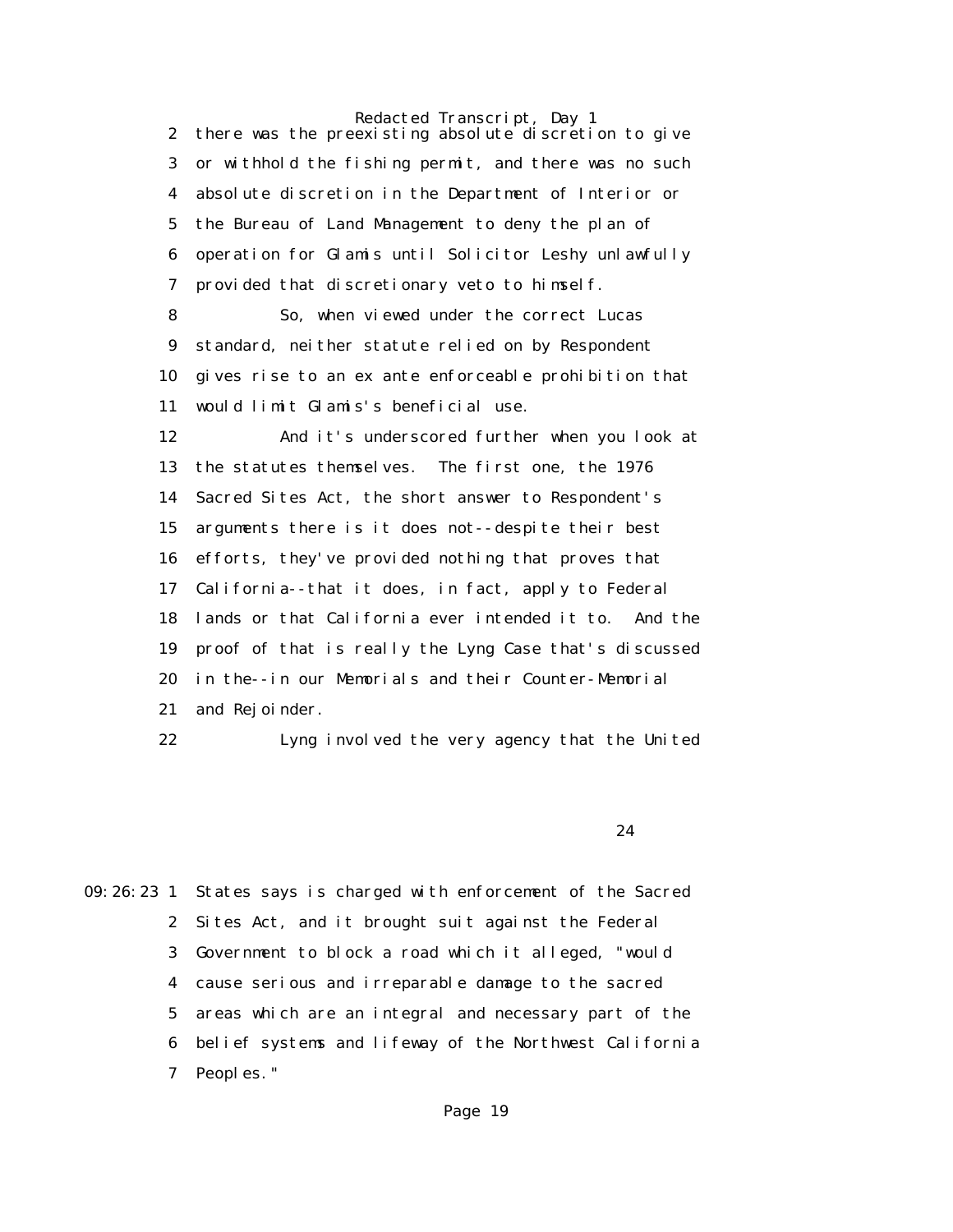| 8  | Redacted Transcript, Day 1<br>They lost.                |
|----|---------------------------------------------------------|
| 9  | Most telling is they didn't even try to bring           |
|    |                                                         |
| 10 | it, and they couldn't have brought a claim against the  |
| 11 | United States under the Sacred Sites Act for a project  |
| 12 | on U.S. Federal lands. What they tried to raise was a   |
| 13 | First Amendment argument, and they lost that.           |
| 14 | Moreover, the evidence of the application of            |
| 15 | the sacred sites to Federal projects on Federal land    |
| 16 | can be seen by what the State of California actually    |
| 17 | In this process--and you will hear a lot about<br>does. |
| 18 | this and hopefully you've read a lot about it           |
| 19 | al ready--part of the review is the valuation from an   |
| 20 | environmental perspective of the Project, and it        |
| 21 | results in these areas in a joint Federal-State         |
| 22 | Environmental Impact Statement on the Federal side and  |

 $25$ 

09:27:51 1 environmental impact report on the State side. And 2 during that, they cite all of the applicable statutes. 3 Yet, for all of the final EIS/EIR reports that are in 4 the record here, including the final one denying or 5 recommending denial of the Imperial Project, not a one 6 cites the Sacred Sites Act.

> 7 Nor has Respondent produced any other 8 guidance or opinion of the Attorney General of the 9 State of California suggesting that California thought 10 they could enforce the Sacred Sites Act in--on Federal 11 lands, on Federal projects and Federal lands. 12 And then finally, and most basically, if the

13 Sacred Sites Act provided the protection that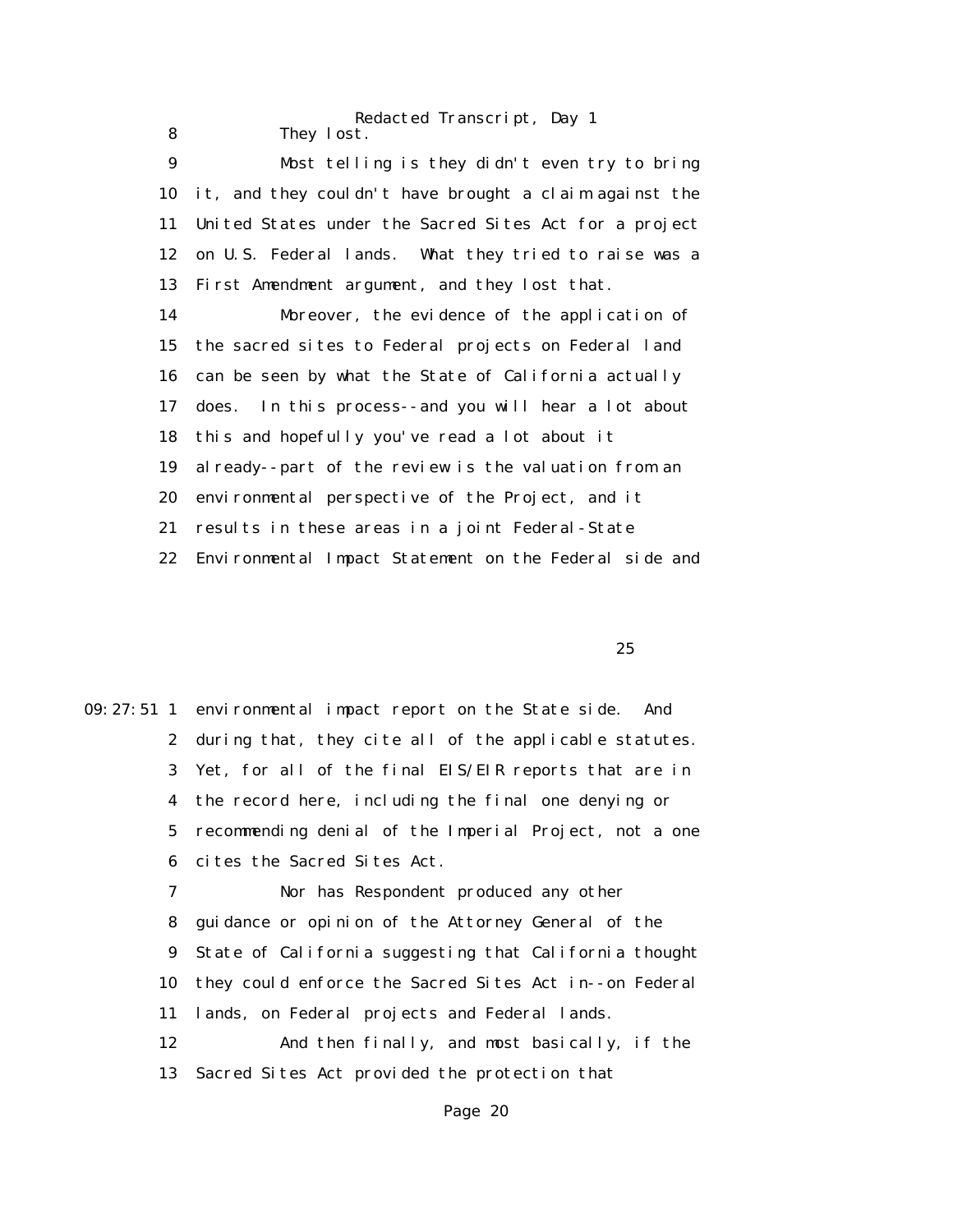14 Respondent asserts, then none of the measures would 15 have been necessary because California could have gone 16 into Court to enforce that limitation directly. 17 Similarly, with respect to the Surface Mining 18 and Reclamation Act, SMARA, you had a statute by the 19 State of California that--Respondent's contention is 20 that it created a background principle that prohibited 21 hardrock/metallic mining, open-pit mining, but not 22 other types and without--unless there was complete and

 $26$ 

09:29:20 1 mandatory backfilling and site recontouring. But this 2 argument, too, fails, because neither SMARA nor its 3 implementing regulation implicitly included any such 4 limitation or prohibition. SMARA empowered the State 5 Mining and Geology Board to issue regulations, and 6 they did, and those regulations at the time that 7 Glamis came to the California Desert to prospect for 8 the Imperial Project site permitted--did not require 9 full and mandatory backfilling or site recontouring. 10 Rather, they suggested only reasonable reclamation 11 standards.

> 12 And again, had those existing regulations and 13 the statute already implicitly banned hardrock 14 open-pit mining without complete backfilling and site 15 recontouring, then the answer to Governor Davis's 16 direction in September 2002, when he told his resource 17 division to stop the Glamis mine, the answer would 18 have been simple. They could have simply used the 19 existing regulations and done so. But they didn't.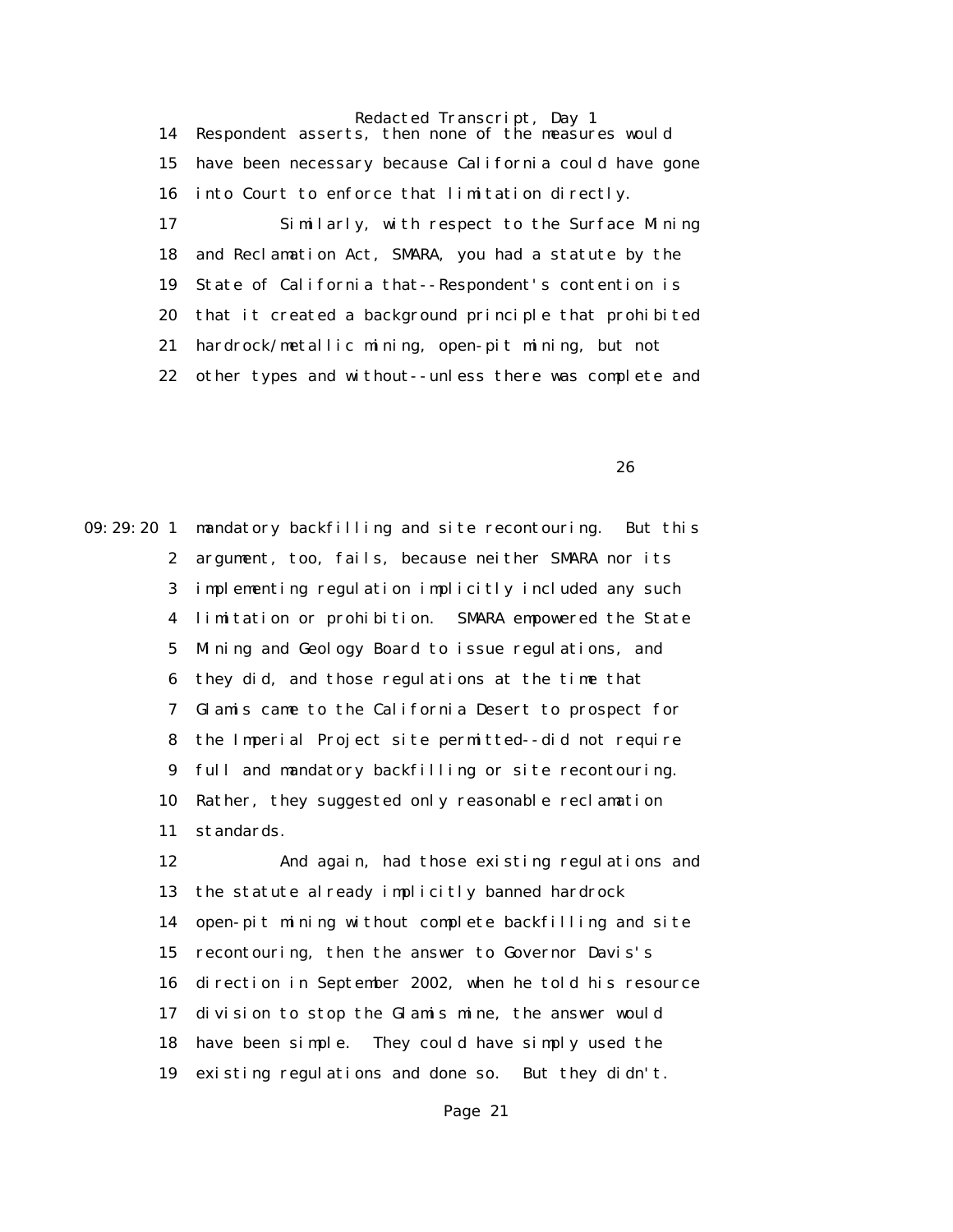- 20 They enact new, unique, and unprecedented complete
- 21 backfilling requirements.
- 22 So, in short, Respondent's background

27 and 27 and 27 and 27 and 27 and 27 and 27 and 27 and 27 and 27 and 27 and 27 and 27 and 27 and 27

09:30:59 1 principles defends to the confiscatory taking under 2 either Fifth Amendment jurisprudence or international 3 customary law is unavailing. Neither creates an 4 enforceable preexisting limitation that could have 5 been objectively reasonably applied through the courts 6 to impose complete backfilling and site recontouring 7 obligations on the Imperial Project.

> 8 Now, the parties also agree that where the 9 expropriation--where the regulation is less than fully 10 confiscatory, it has a severe impact but not a full 11 deprivation of the beneficial use, then a more 12 balanced approach needs to be undertaken between the 13 rationale for the measure and its economic impact on 14 the investor. And as we have shown in our memorial, 15 under customary international law, this is expressed 16 in the extent to which the investor's reasonable 17 investment-backed expectations have been frustrated 18 versus the character of the measure.

 19 Now, I won't spend a lot of time on this 20 because we don't believe this test applies, but even 21 if it does, we say we would prevail, and that's 22 because you still have to look at the character in

28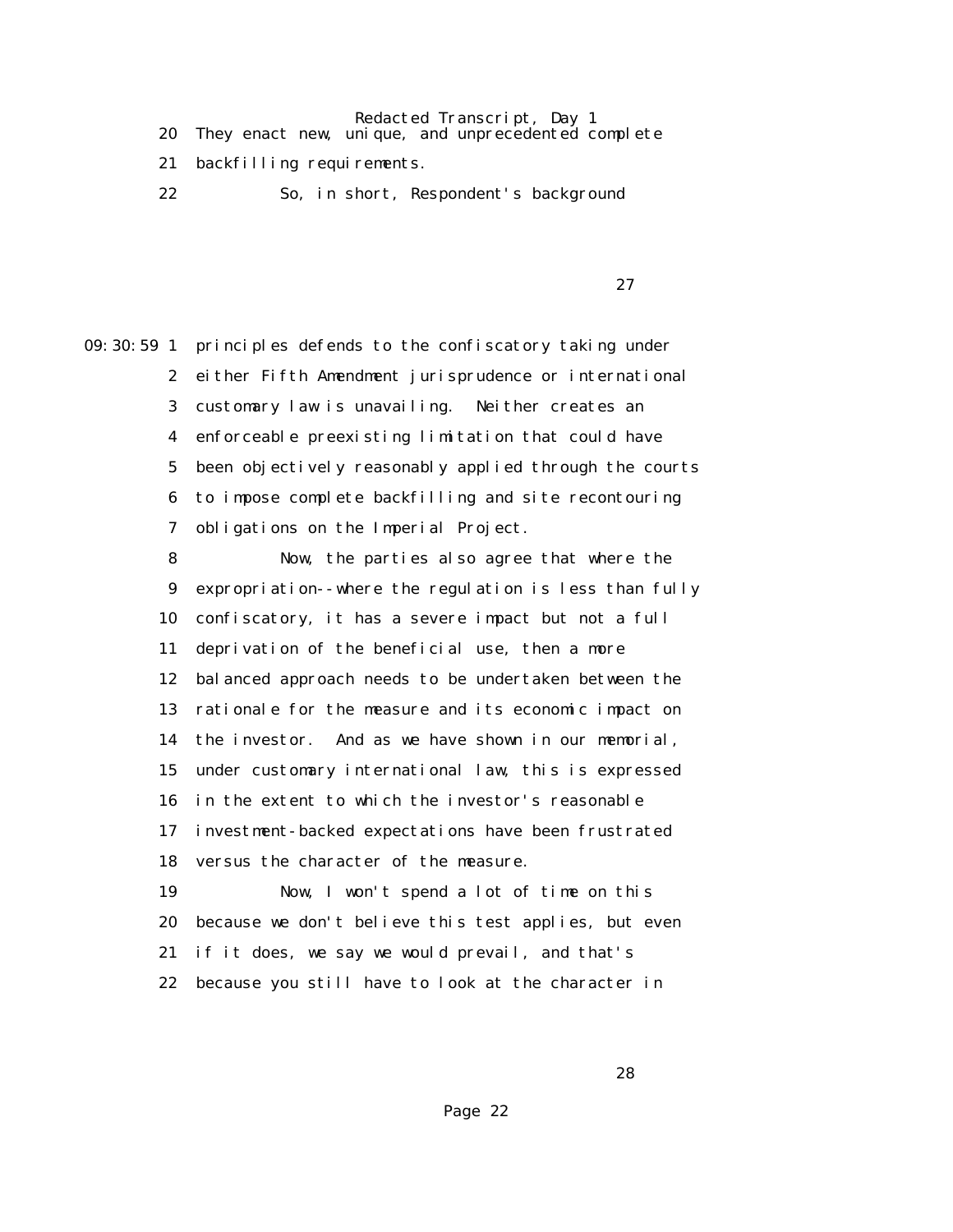09:32:29 1 terms of proportionality of the measure to its goals, 2 discrimination, did it impose an undue burden on a 3 small segment of society to achieve a larger good? 4 With respect to reasonable expectations, 5 there's any number of ways to look at that. One thing 6 that is not required is specific assurances. It is 7 not mandatory that you show that you have a promise or 8 a contract from the host Government to engage in the 9 activity. Rather, the--as the Tecmed versus Mexico 10 Tribunal suggested, you give careful weight to what 11 the circumstances that the investor finds in the host 12 country, that legal and regulatory regime, and you 13 balance that against your expectation of an expected 14 return. 15 So, while specific assurance is a factor--we 16 don't deny that to consider--its absence is not fatal. 17 And this is why the Thunderbird Gaming case is not 18 supportive of the Respondent's position. That case 19 involves an investor going to Mexico and seeking to 20 have gaming machines without following the regulations

> 21 within the laws within Mexico, believing that they 22 would not be applied.

 $29$ 

09:34:18 1 So, there, the Tribunal finds that the 2 absence of an assurance is fatal, but it's only fatal 3 because they were looking for an assurance that the 4 preexisting legal regime would not be applied to them. 5 They were, in essence, looking for a waiver.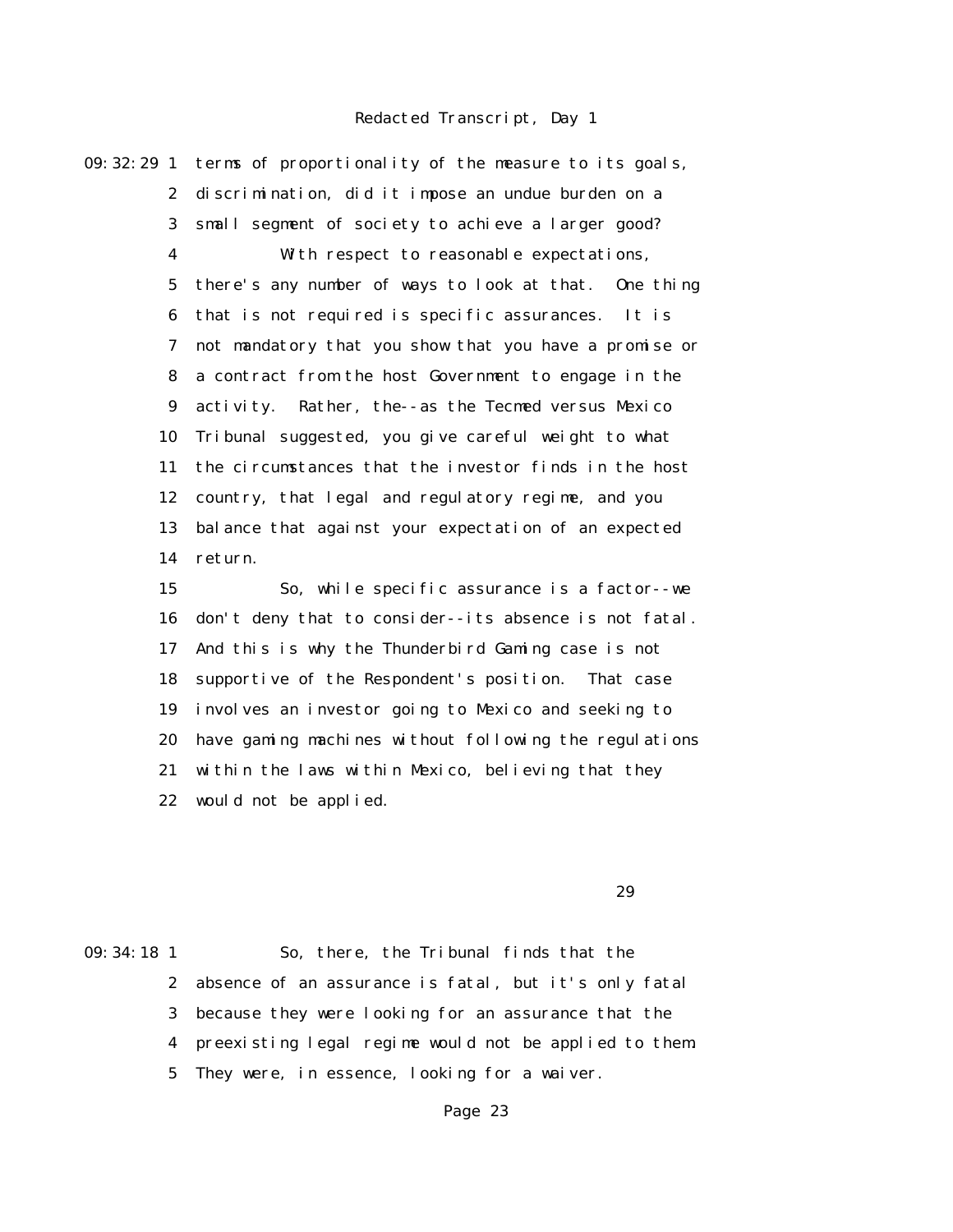Redacted Transcript, Day 1 6 Glamis isn't looking for a waiver. It didn't 7 look for any special treatment. It was trying to be 8 of a--it wanted only that its Imperial Project would 9 be evaluated according to the preexisting legal 10 regime.

> 11 Now, furthermore, as we put forth in our 12 Memorial and in the Reply, there are--other types of 13 international law will look to other types of 14 assurances, including statements of officials charged 15 with implementing the legal regime, as well as the 16 legal regime itself. And the bottom line is that you 17 look at all the circumstances to determine whether 18 Glamis reasonably expected, based on the existing 19 legal and regulatory regime, its experience with 20 mining and particularly mining in the Southern 21 California Desert, and its interactions with the 22 California and Federal Government to show--to

 $30<sup>30</sup>$ 

09:35:38 1 determine whether it was reasonable--and we will show 2 that it is--that they would be permitted to mine at 3 the Imperial site without complete backfilling or site 4 recontouring requirements. 5 So, some of the things--to elaborate on some 6 of the elements of this balancing test, one is the 7 character of the measures. Again, it does not apply 8 if it is a full deprivation. Character is only 9 important if it is something less than fully 10 confiscatory. 11 One thing that is clear in the international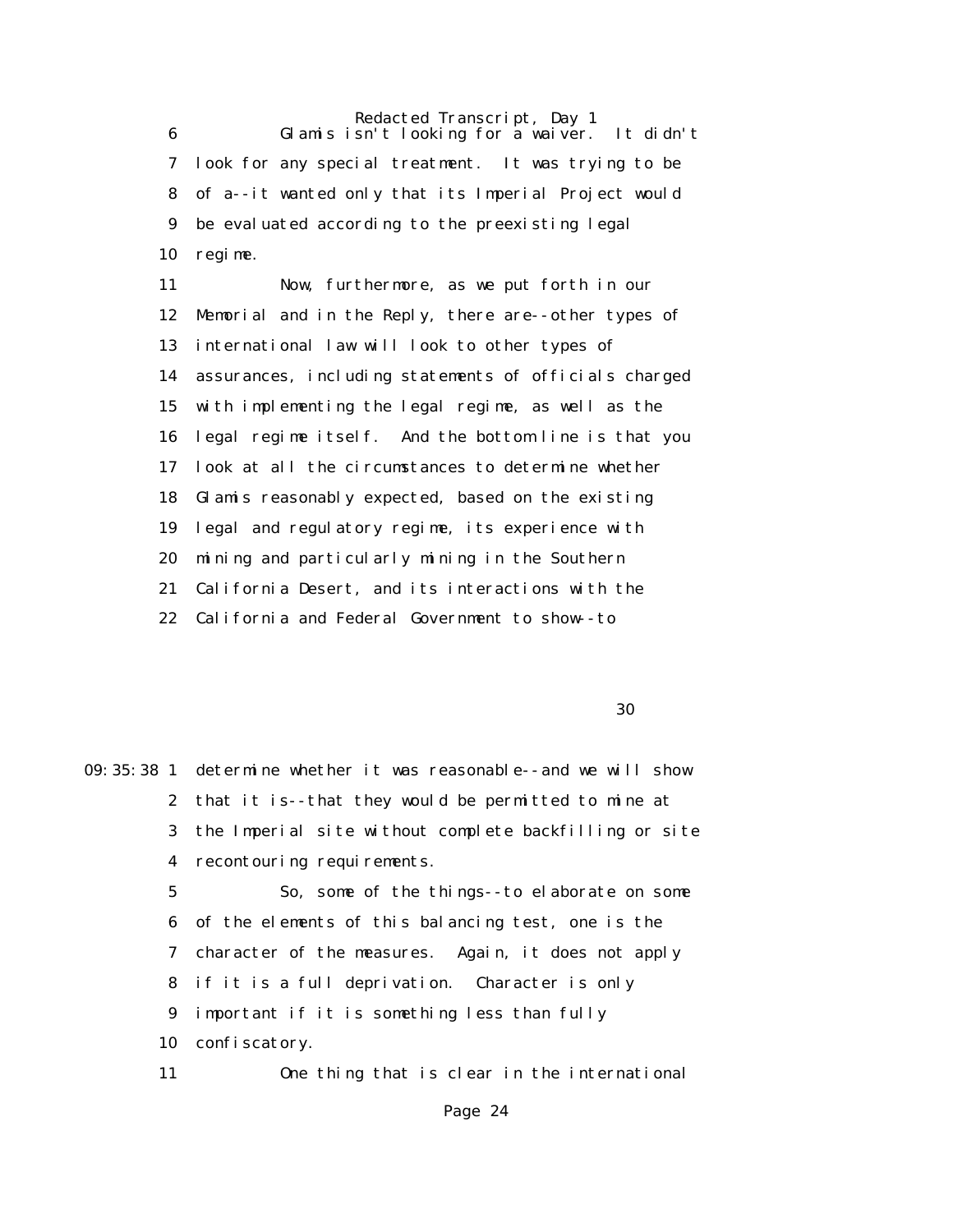Redacted Transcript, Day 1 12 law, as well as domestic U.S. law, is that there's no 13 blanket exception for regulatory activity. So, in 14 both Tecmed and Santa Elena, the tribunals clarified 15 this point; and the Santa Elena case is instructive, 16 where it specifically stated, "Expropriatory 17 environmental measure, no matter how laudable and 18 beneficial to society as a whole, are, in this 19 respect, similar to any other expropriatory measures 20 that a State may take in order to implement its 21 policies. Where property is expropriated, even for 22 environmental purposes, whether domestic or

 $31$ 

09:37:04 1 international, the State's obligation to pay 2 compensation remains."

> 3 Nor is there any basis, as Respondent has 4 suggested in its Rejoinder, to foreclose your inquiry 5 into its motivations. Again, as Tecmed instructs, 6 such situation does not prevent the arbitral tribunal 7 without thereby questioning such due deference from 8 examining the actions of the State to determine 9 whether such measures are reasonable with respect to 10 their goals, the deprivation of economic rights, and 11 the legitimate expectations of who suffered such 12 deprivation.

 13 So, it is perfectly appropriate, and we 14 invite this Tribunal to examine the motivations what 15 was try--what was the Department of Interior trying to 16 accomplish when it stopped all work on processing the 17 Imperial Project plan of operation in 1998 and work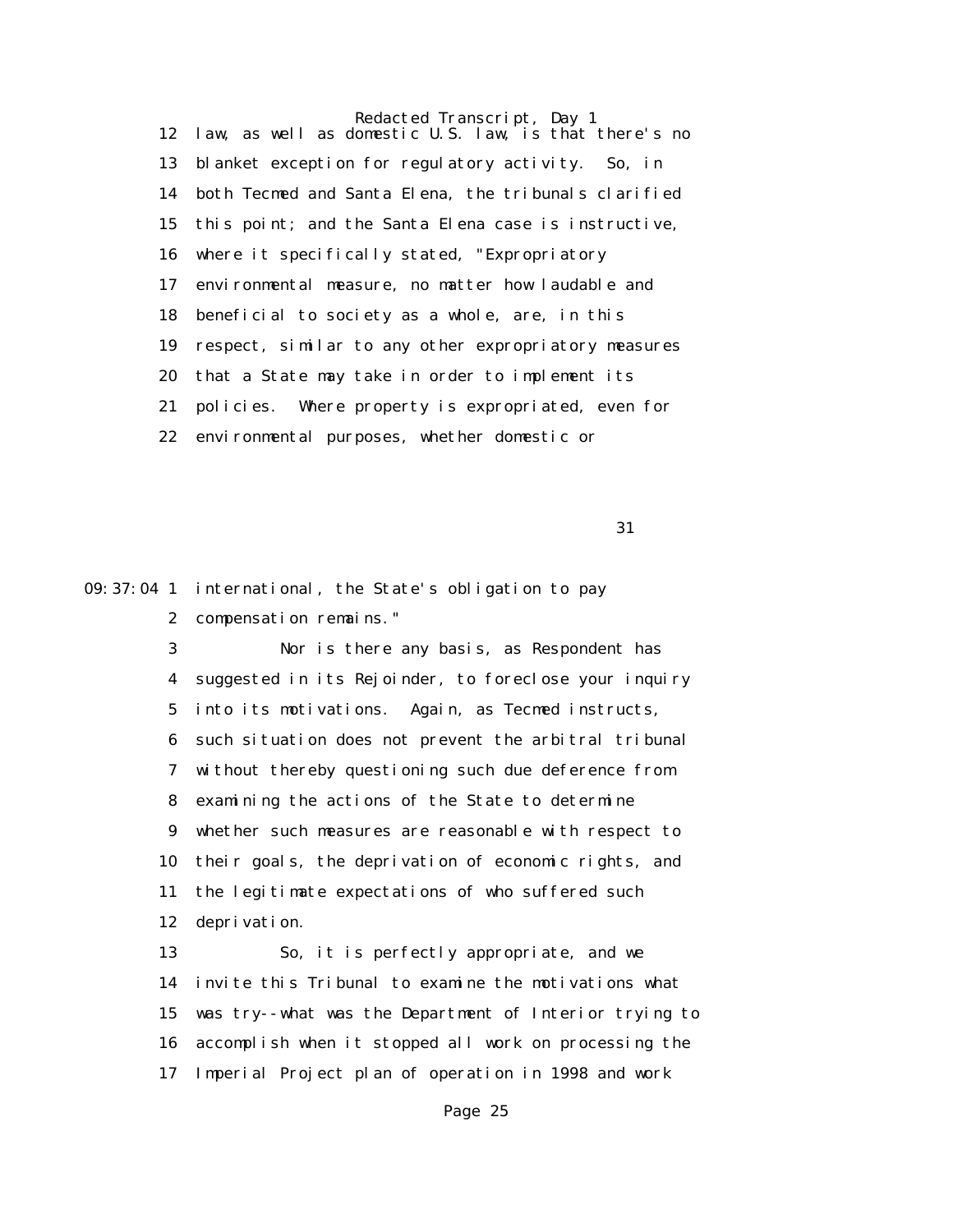Redacted Transcript, Day 1 18 towards a denial in January 2001. 19 Now, with regard to disproportionate benefit, 20 again you look at does the burden of this regulation 21 fall--it doesn't have to fall exclusively on the 22 Claimant, but is it falling disproportionately on a

 $32$ 

09:38:45 1 very small universe in which the Claimant is a part 2 who are bearing the cost of the--of the public benefit 3 in their entirety. And this, again, the Supreme Court 4 in Locke 471 U.S. 84 said this again: "The 5 burdens...are not so wholly disproportionate to the 6 burdens other individuals face in a highly regulated 7 society that some people are being forced alone to 8 bear public burdens which, in all fairness and 9 justice, must be borne by the public as a whole." 10 Related to this burden and disproportionality 11 concept is discrimination. Is it, in fact, targeted 12 at a specific circumstance, or is it intended to apply 13 in a more general--across a general segment of the 14 economy or society? And the cases also made clear, 15 again citing to some U.S. cases, that it's not--it's 16 not just that the case is facially neutral--the 17 statute or the regulation is facially neutral. You 18 have to look behind what it was designed and intended 19 to do, and, thus, in the Whitney Benefits case, which 20 we say is identical to our situation in that there the 21 Federal Government, the U.S. here was required to pay 22 compensation to Whitney Benefits, not because they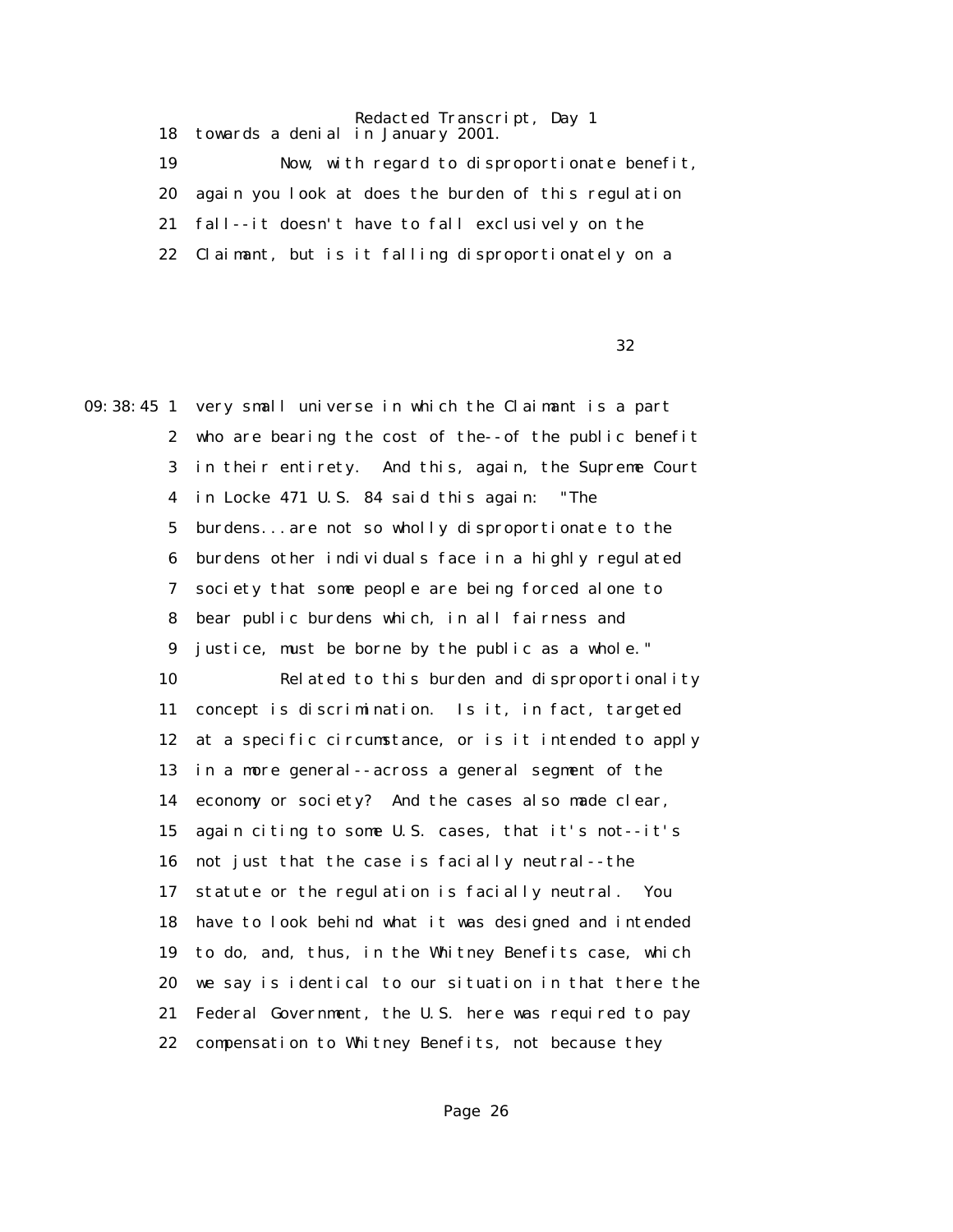33 and 2012 and 2013 and 2014 and 2014 and 2014 and 2014 and 2014 and 2014 and 2014 and 2014 and 2014 and 2014

09:40:22 1 took the coal that Whitney Benefits wanted, and not 2 because they banned them from mining it. Rather, they 3 prohibited, as the State of California has done here, 4 the only economical way to get the mine, which was 5 surface mining, not underground mining. 6 In other cases outside of the mining area, 7 you have Sunset View Cemetery, a California case, 8 where again the California Court of Appeals looks at 9 an Emergency Ordinance prohibiting all commercial uses 10 of a cemetery and determined it had no factual 11 relation to the public health and welfare rationale 12 that it cited, and it struck that down, as it did in 13 Vilenti with an Emergency Ordinance that was expressly 14 designed to stop a particular project. California 15 Court of Appeals there said, finding it clearly 16 discriminatory and citing back to its earlier decision 17 in Sunset Views said, "As in Sunset View, the only 18 emergency was the pending action which the legislative 19 body wanted to prevent." And, indeed, as we have 20 pointed out in our Memorial, the only emergency cited 21 by the State Mining and Geology Board in promulgating 22 the emergency regulation mandating complete

 $34$ 

09:41:56 1 backfilling and site regrading was the Imperial 2 Project. That's what they wanted to get. That's what 3 they did get, and they wanted to do it with as limited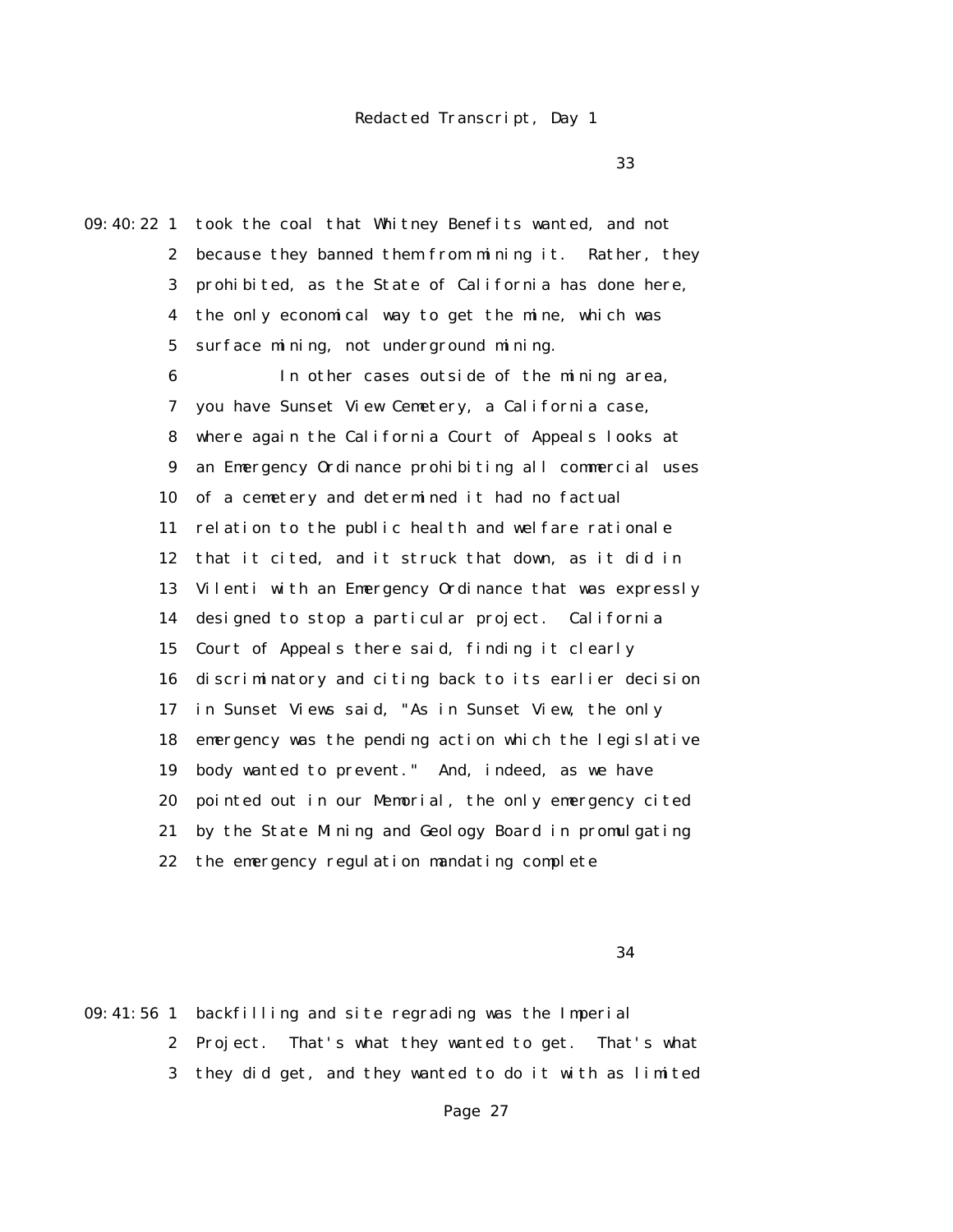Redacted Transcript, Day 1 4 impact on anyone else as possible.

 5 In short, as we will see when I move next to 6 the various strands of the fair and equitable 7 treatment standard protected under Article 1105, 8 should the Tribunal determine that the measures here 9 did not entirely extinguish Glamis Gold's beneficial 10 use of its mineral claims, such as what happened in 11 Whitney Benefits, then it must balance Claimant's 12 property rights and its reasonable expectations of 13 being able to extract that mine in accordance with 14 environmentally sound and safe practices proposed by 15 its plan of operation against the discriminatory 16 character of the measures that were visited upon it. 17 Now, the parties contest the scope and reach 18 of Article 1105 and the fair and equitable treatment 19 standard accorded. It's useful here to start with the 20 language of Article 1105 itself. "Each Party shall 21 accord to investments of investors of another Party 22 treatment in accordance with international law,

 $35$ 

09:43:19 1 including fair and equitable treatment and full 2 protection and security." 3 Now, seeking to constrain, if not eliminate, 4 the protection afforded by fair and equitable 5 treatment, Respondent attacks our 1105 claims largely 6 on legal grounds. First, it advances the proposition 7 that the customary international law minimum standard

8 of treatment embodied in Article 1105 is

9 idiosyncratic, one that is somehow unique and divorced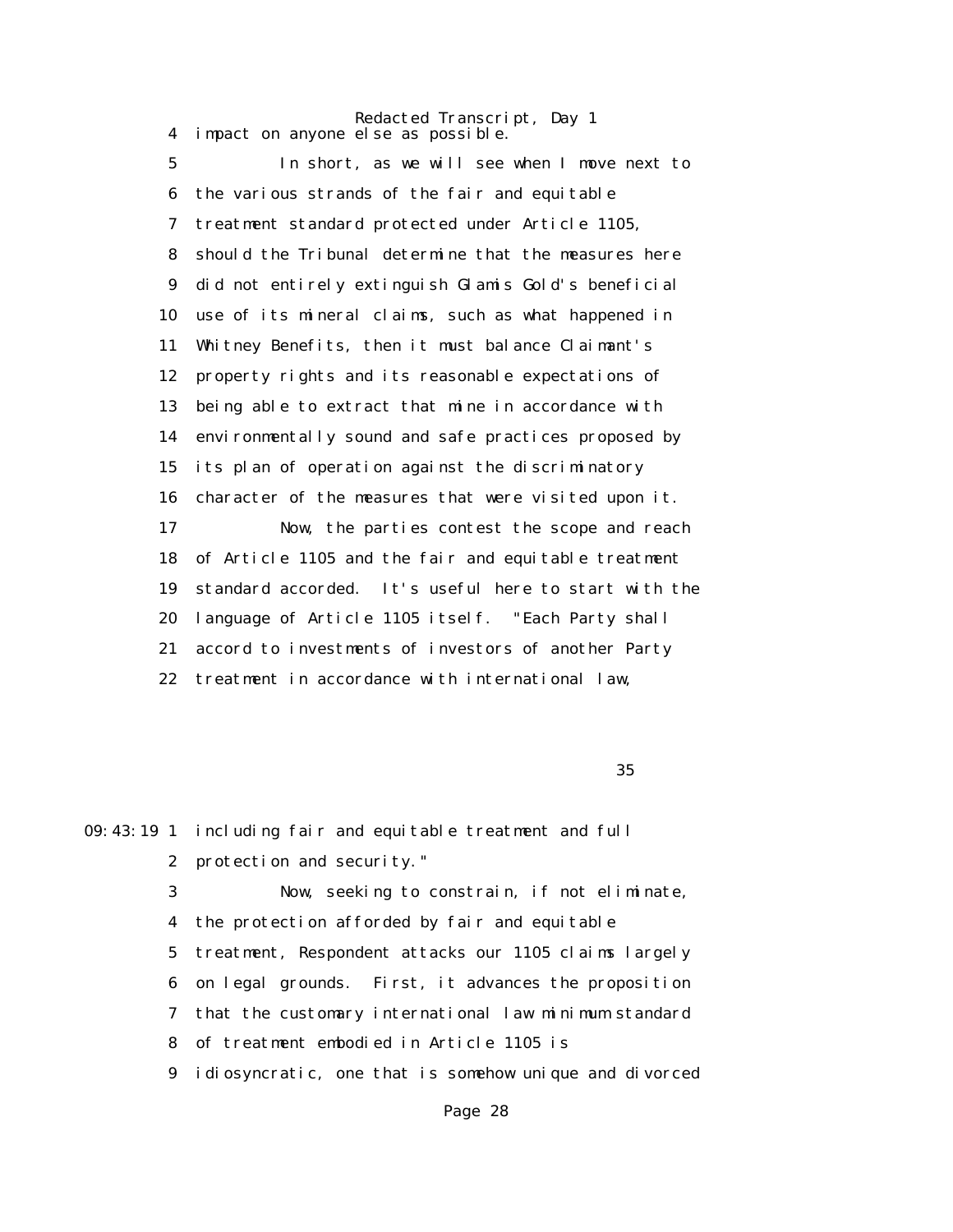Redacted Transcript, Day 1 10 from "fair and equitable treatment" standard afforded 11 under thousands of similar investment treaties, 12 multilateral and bilateral, including bilateral 13 investment treaties to which the United States is a 14 party, and using similar language, tying fair and 15 equitable treatment to international law. 16 Second, Respondent implicitly suggests that 17 "fair and equitable treatment" standard has no 18 independent content in customary international law; 19 rather, in each case, it's incumbent to survey State 20 practice to show State acceptance of the precise legal 21 consequences of each act that the Claimant complains 22 of.

 $36$ 

| $09:44:39$ 1 | Neither contention is correct. Fair and                |
|--------------|--------------------------------------------------------|
| $2^{\circ}$  | equitable treatment is well-known in customary         |
| 3            | international law, which is, in fact, as the Mondev    |
| 4            | Tribunal in another NAFTA case found, why it's         |
| $5^{\circ}$  | included in so many multilateral and bilateral         |
| 6            | treaties. It is not the empty vessel the Respondent    |
| 7            | would have it to be. The question in each case for     |
| 8            | the Tribunal--and for this Tribunal here--is to        |
| 9            | determine whether the facts of a particular case       |
| 10           | violated those established and commonly accepted legal |
| 11           | principles that comprise the fair and equitable        |
| 12           | standard of treatment under customary international    |
| 13           | l aw.                                                  |
| 14           | So, looking first at their--the argument that          |
| 15           | it's unique or idiosyncratic, we agree that Article    |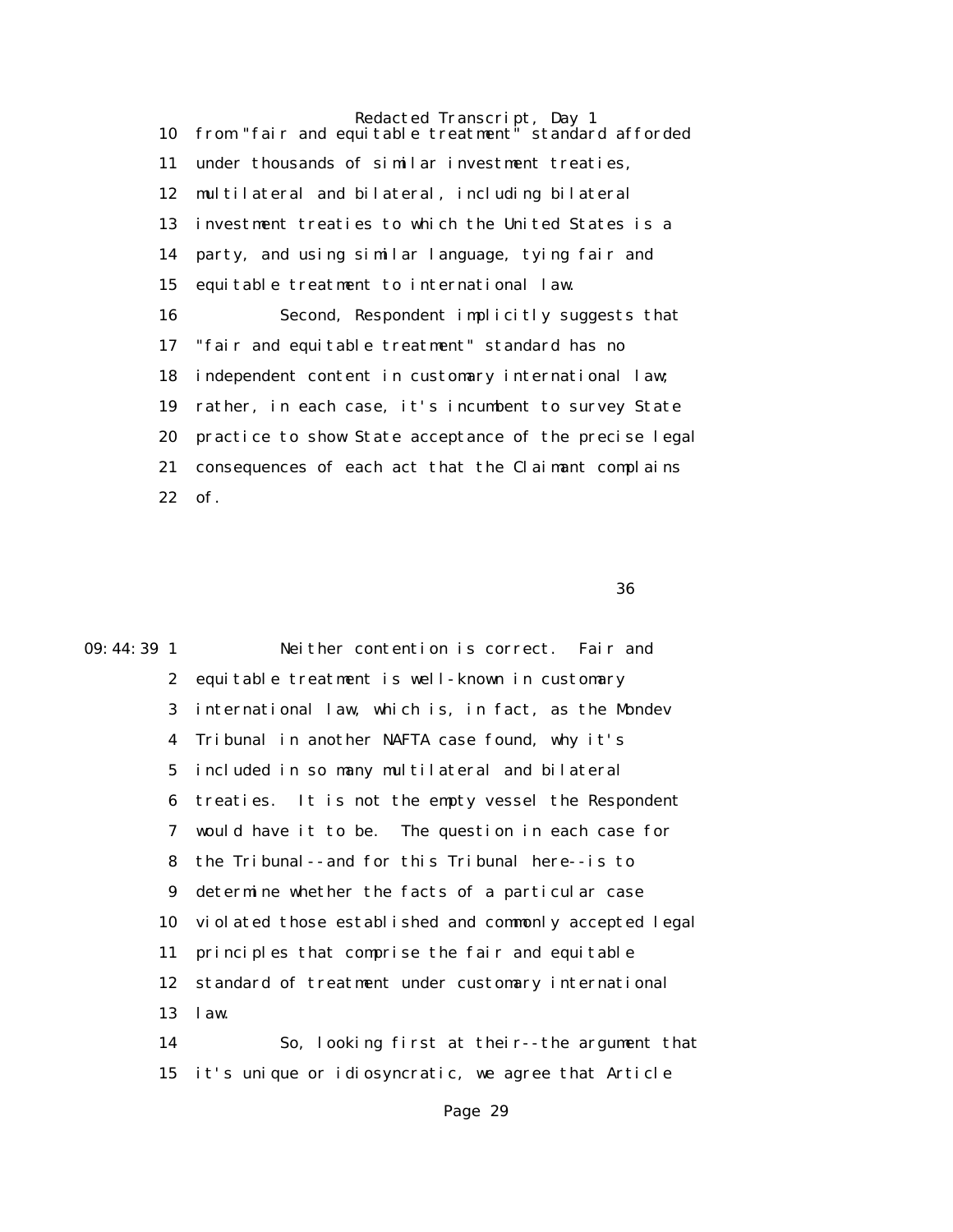16 1105 places fair and equitable treatment firmly within 17 the minimum standard of treatment to be accorded under 18 customary international law. In fact, that's what the 19 note from the Free Trade Commission, the FTC, in 2000, 20 that's what it does. It ties the two together. 21 But it doesn't erase the words. It doesn't 22 make the words "fair and equitable treatment"

37 September 2008 September 2008 September 2008 September 2008 September 2008 September 2008 September 2008 Se

09:46:03 1 meaningless. And again, citing the Mondev, quoting to 2 Mondev, in holding that Article 1105(1) refers to 3 customary international law, the FTC interpretations 4 incorporate current international law whose content is 5 shaped by the conclusion of more than 2,000 bilateral 6 investment treaties and many treaties of friendship 7 and commerce.

> 8 The Mondev Tribunal also found that BITs, 9 through their incorporation of the "fair and equitable 10 treatment" standard, reflected both the State 11 practice, as well as the sense of obligation, legal 12 obligation, opinio juris required under customary 13 international law. Indeed, the Mondev Tribunal faced 14 the same arguments Respondent is raising here. The 15 Respondent raised them there, and it answered them. 16 What Respondent would have you do is avoid 17 any of the non-NAFTA tribunals and, indeed, it rejects 18 many of the NAFTA tribunals as not meeting its burden, 19 what it considers to be a burden of proof, on the 20 grounds that "fair and equitable treatment" has no 21 meaning of itself, and, therefore, in treaties, it's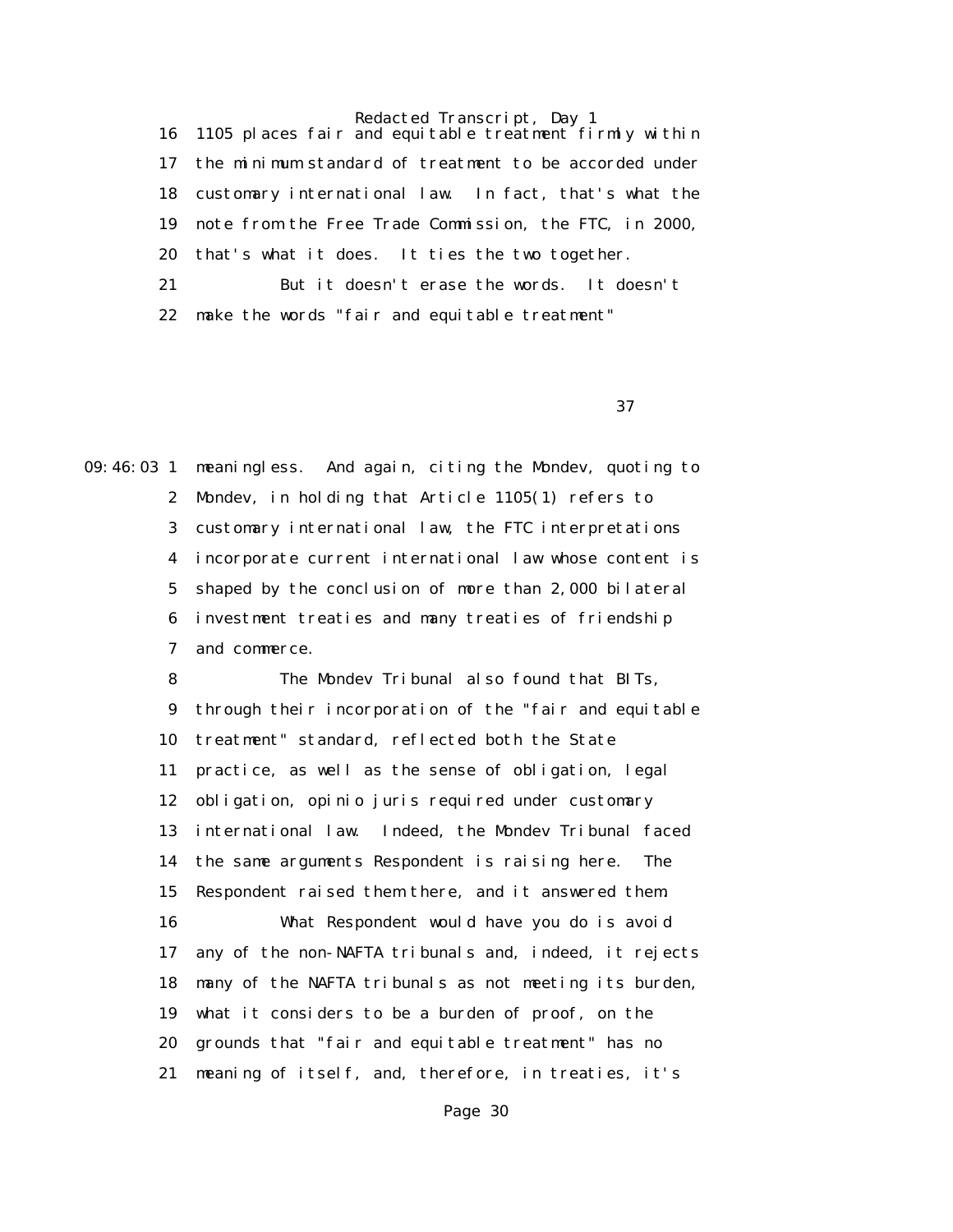Redacted Transcript, Day 1 22 quote-unquote, autonomous and only is unique and

<u>38 September 2005 September 2005 September 2005 September 2005 September 2005 September 2005 September 2005 S</u>

09:47:28 1 applied to that particular BIT. But rather, the 2 Tribunal's--what it ignores or it dismisses is that 3 the Tribunals that have addressed this issue have 4 almost uniformly determined, at least in most of the 5 cases, that--and with respect to the particular 6 strands of the "fair and equitable treatment" 7 principle that we rely on, that there is no difference 8 between customary international law, what is required, 9 and what would be required under, if you consider that 10 an autonomous BIT standard. 11 Indeed, Respondent's argument, if taken 12 literally, would render fair and equitable treatment 13 simply an empty promise to investors of the United 14 States, Canada, and Mexico. It's little wonder that 15 they take this position because, as we have detailed 16 in our Memorial and reply, there are numerous arbitral 17 tribunals interpreting similar standards of "fair and 18 equitable treatment" standard under BITs that also 19 reference international law that have found the host 20 States liable for breach of the minimum standard of

 21 treatment for actions that are very similar to those 22 that Respondent has taken here.

 $39$ 

09:48:51 1 Indeed, I would say that the Respondent's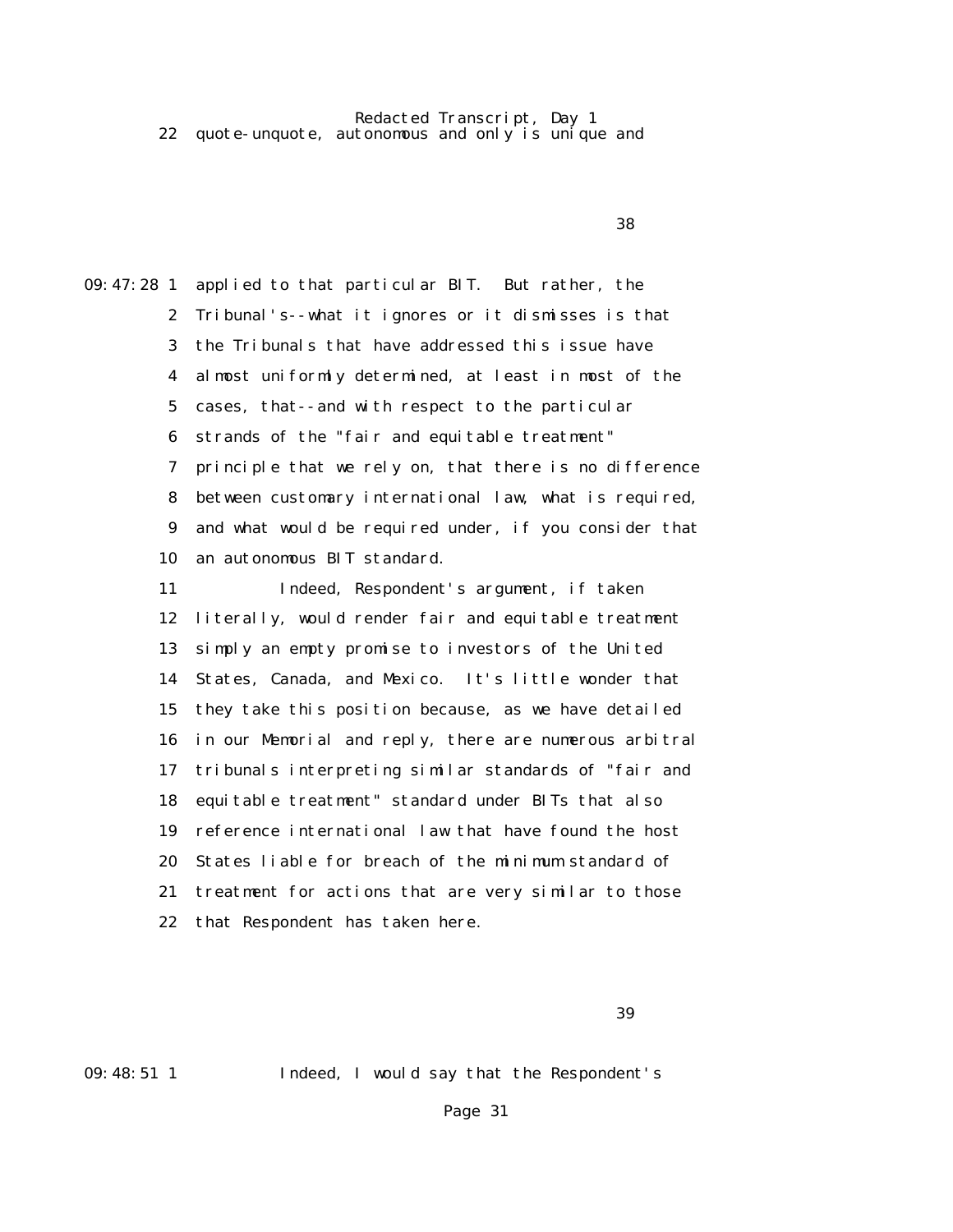Redacted Transcript, Day 1 2 attempt to carve out a special place for itself is a 3 dangerous position that the Tribunal should not 4 readily fall into, as it would destroy the very 5 international investment regime that the United States 6 was the one to foster. Essentially, it would be 7 asking the Tribunal to absolve the U.S. of violating 8 "fair and equitable treatment" standard under 9 customary international law under circumstances where 10 numerous other countries have been found liable. 11 Now, their second argument, which is what do 12 you have to do to prove under customary international 13 law, is they essentially are saying that you would 14 have to go--we would have the obligation to go and 15 point to each act about which we complain and show 16 that that violated State practice around the globe. 17 But Claimant doesn't have that obligation. As Judge 18 Schwebel opined, "The meaning of what is fair and 19 equitable is defined when that standard is applied to 20 a specific set of facts." You have to--closed quote. 21 You have to look at the whole set of circumstances. 22 It is universally recognized to incorporate a number

 $40<sup>40</sup>$ 

09:50:17 1 of fundamental principles that are common to legal 2 systems throughout the world. These principles are so 3 basic that they're required, regardless of whether the 4 standard is viewed through the lens of customary 5 international law or the so-called autonomous Treaty 6 standard. And these principles are the duty to act in 7 good faith, due process, transparency and candor, and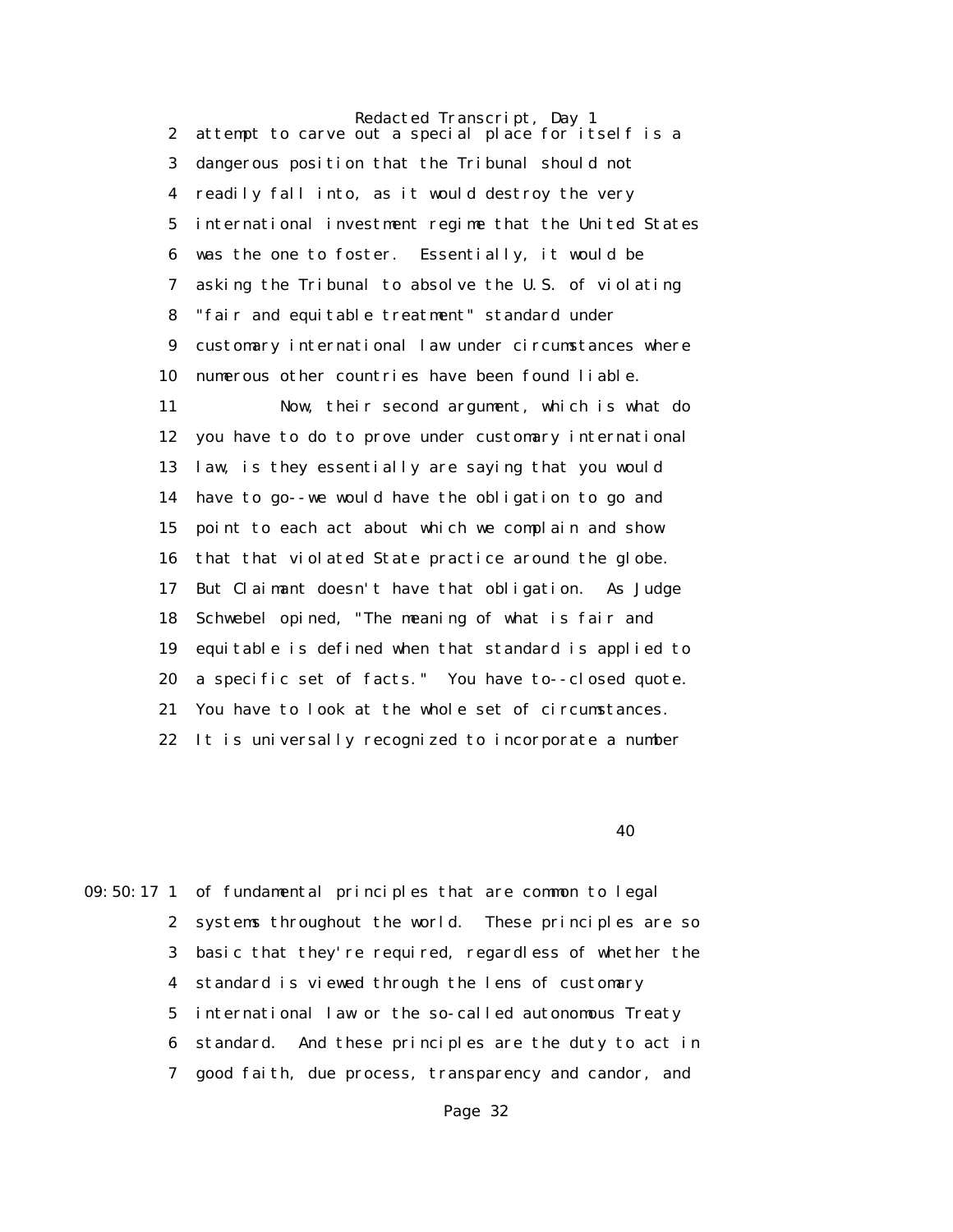Redacted Transcript, Day 1 8 fairness and protection from arbitrariness. 9 Now, in assessing whether these general 10 obligations have been satisfied, tribunals have 11 elucidated a number of types of protections that must 12 be provided. They phrase it in terms of a stable or 13 predictable framework or legitimate expectations and 14 protections from arbitrariness, but the fact is that 15 all of these strands are interrelated, which is why 16 tribunals don't try to parse them separately. 17 Nor should you, looking at the Federal and 18 State measures here, try to individually seriatim look 19 at one individually. Rather, the obligation is to 20 look at the whole and determine what the whole set of 21 circumstances, the harm they cause to Claimant. 22 As the Saluka Tribunal noted, you consider

 $41$ 

|    | 09:51:39 1 the totality which includes, "assessment of the State |
|----|------------------------------------------------------------------|
|    | 2 law and the totality of the business environment at            |
|    | 3 the time of the investment."                                   |
| 4  | And you should look-consider the aggregate                       |
|    | 5 effects of the measures on Glam-Claimant's investment          |
|    | and whether the host State's actions, in essence,<br>6           |
|    | 7 undermined and destroyed those reasonable                      |
|    | 8<br>expectations.                                               |
| 9  | Now, these interrelated strands of the fair                      |
| 10 | and equitable treatment provide protection both for              |
| 11 | arbitrariness and your legitimate expectations. These            |
| 12 | are analytical tools or lenses by which you assess did           |
| 13 | they provide due process, did the host Government act            |
|    |                                                                  |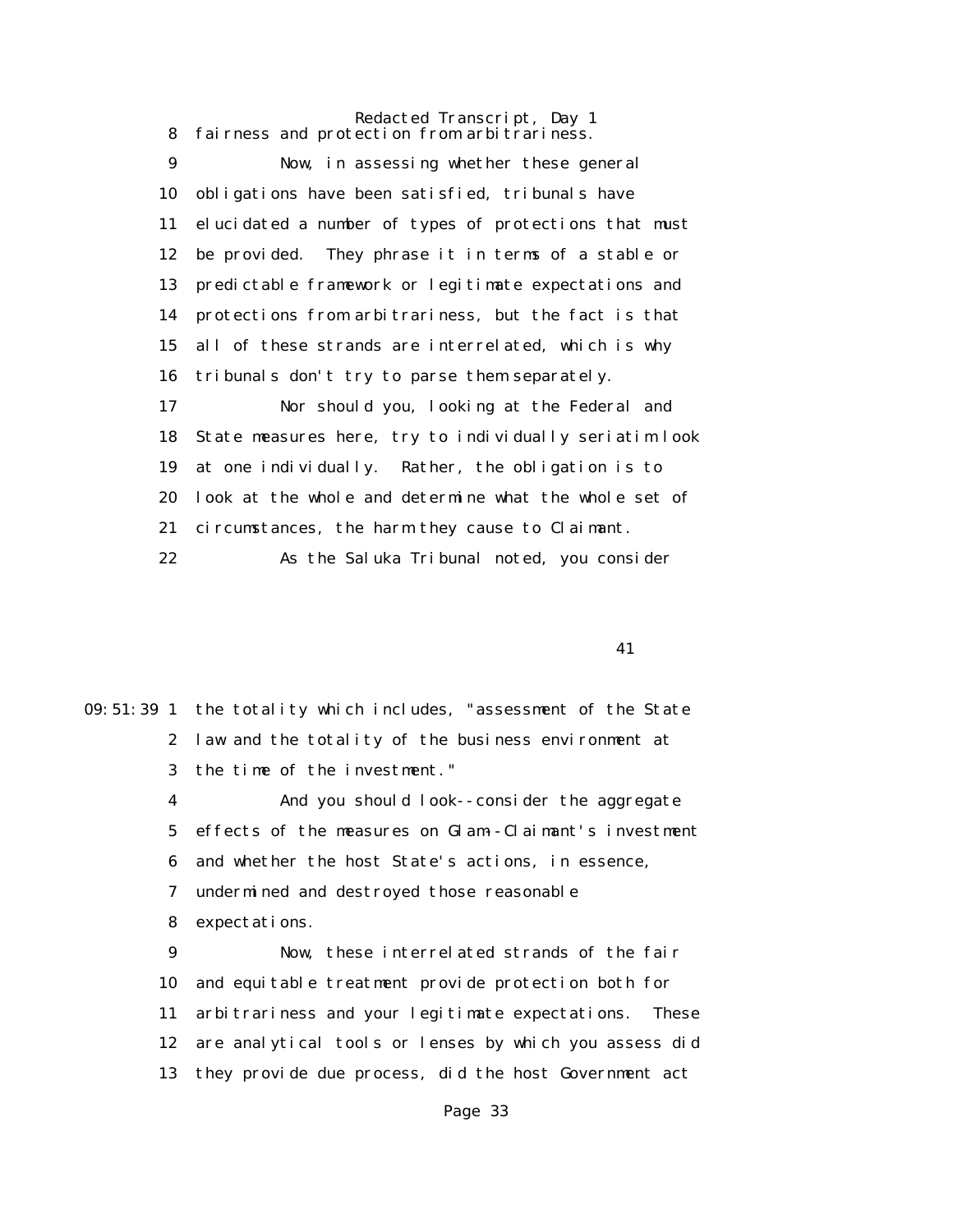Redacted Transcript, Day 1 14 in good faith, has justice been satisfied by the host 15 State? You can ask these questions rhetorically: 16 What is a denial of justice? What is good faith? 17 Were the actions of the Government so--host 18 country--so arbitrary as to result in a denial of 19 justice? They all boil down to assessment of the same 20 things, same types of things that you assess under the 21 relative standard for expropriation when you have a 22 nonconfiscatory expropriation. It's a balance between

 $42$ 

09:53:09 1 what could the investor, coming to the host country, 2 reasonably rely on, given the nature and circumstances 3 of that country, versus what were the powers of the 4 Government and what was its rationale in changing it. 5 Was it proportional? Was it nondiscriminatory? Did 6 they accord due process?

> 7 Now, we don't argue, as Respondent has 8 suggested, that the fair and equitable treatment is 9 some sort of expropriation LITE. Now, there are 10 overlaps, as I've just alluded to, but the 11 expropriation 1110 really focuses primarily on the 12 effect, the impact on the property interest, whereas 13 fair and equitable treatment acknowledges and, indeed, 14 is buttressed when there's a--there are valid existing 15 rights, as were here, but it focuses more on the 16 process, what did the host country do and how did it 17 go about doing it? Did it accord the Claimant 18 justice? Did it act in good faith? 19 Now, this point also answers Respondent's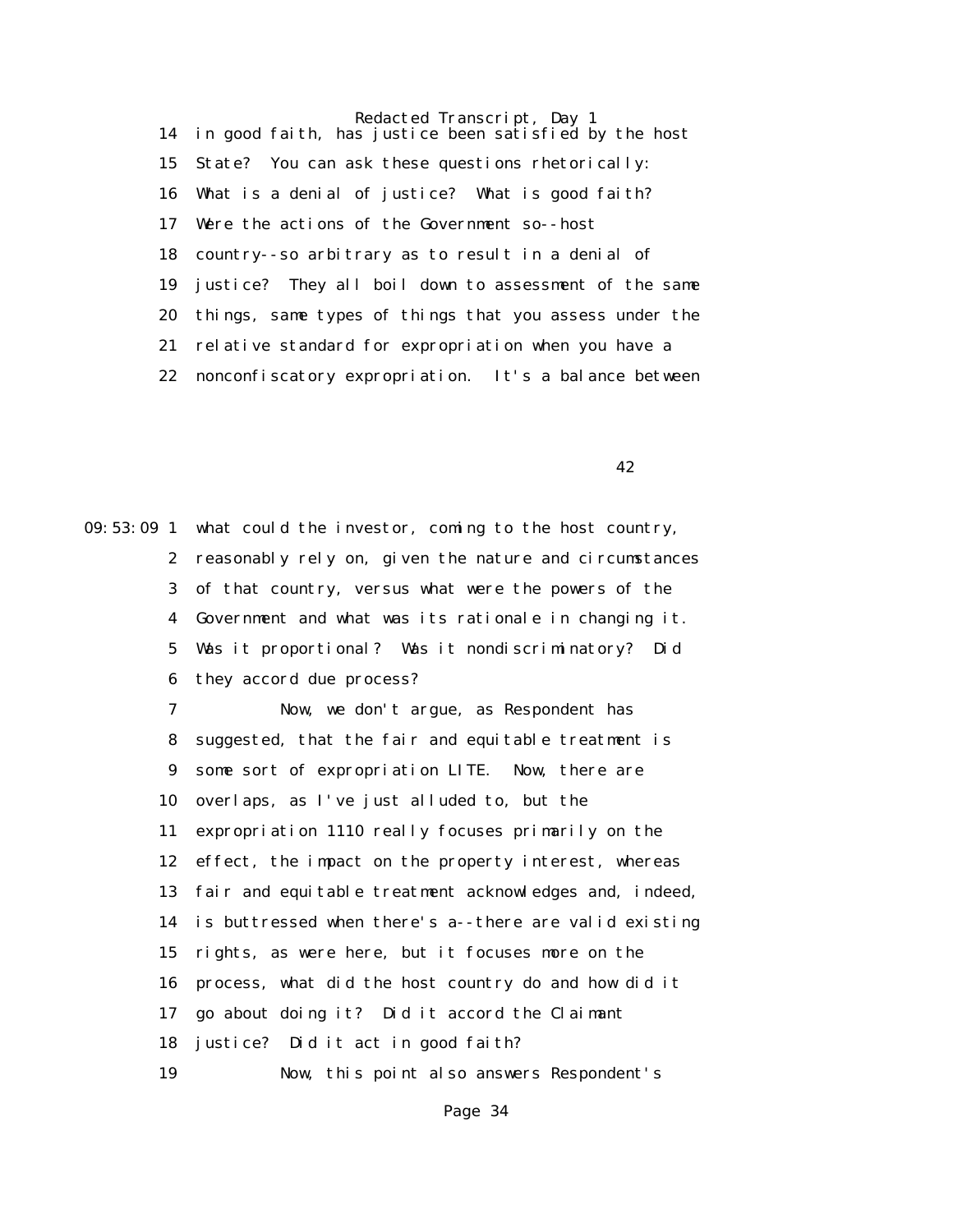20 false assertion that complaint--Claimant is somehow 21 arguing that it's a relative standard across the 22 globe. We do not. The standard is fixed. But,

 $43$ 

09:54:34 1 obviously, the application depends on the 2 circumstances faced by the investor in a particular 3 host country. That informs what were the reasonable 4 expectations.

> 5 Now, what Respondent ignores in its analysis 6 is that the legality of the host State's measures 7 under domestic law doesn't answer the question of 8 whether that conduct violates the fair and equitable 9 treatment standard under customary international law. 10 This was made clear by the Azurix v. Argentine 11 Tribunal, again, a U.S.-Argentine BIT. The analysis 12 is distinct. International claims can't simply be 13 reduced to, as I said, "civil or administrative law 14 claims concerning so many individual acts alleged to 15 violate." Rather, you take them together and 16 determine whether together they amount to a breach. 17 And a number of other tribunals have employed 18 a similar approach to finding whether a host State's 19 arbitrary actions and/or its failure to provide a 20 stable and predictable framework infringes on the 21 promises and legitimate expectations that the investor 22 has, and, therefore, violated the fair and equitable

 $44$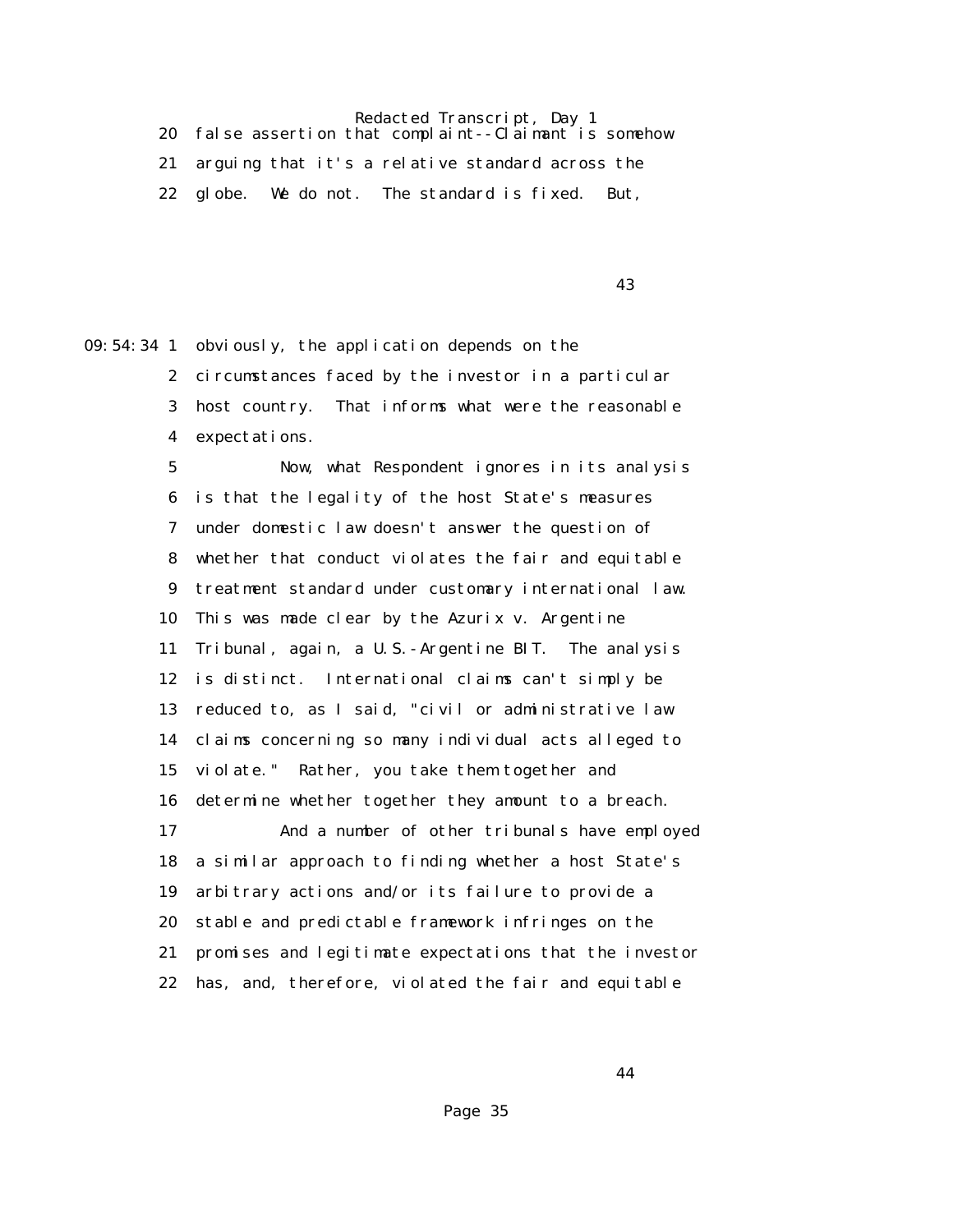09:56:05 1 treatment standard.

 2 Now, Respondent takes particular issue with 3 claims that fair and equitable treatment protects 4 against arbitrary treatment or involves legitimate 5 expectations. Again, they do so by saying you'd have 6 to go and prove what those terms, those standards mean 7 based on State practice. In the most recent ICSID 8 review, in fact, Elizabeth Snodgrass has done that 9 with respect to legitimate expectations and shows 10 that, indeed, that concept is a principle common to 11 many legal systems, but we needn't go there. 12 The NAFTA Treaty itself in its preamble, 13 resolved, "that it was to ensure a predictable 14 commercial framework for business planning and 15 investment." So, you can't leave the host State free 16 arbitrarily to alter that investment, alter those 17 expectations and that environment after the investor 18 has committed significant legal resources without at 19 least compensation. 20 Now, their view of reading 1105 by itself 21 without even reference to the NAFTA Treaty's own

22 preamble is in stark contrast to what Article 31 of

 $45$ 

|  | 09:57:45 1 the Vienna Convention requires, which is you have to |
|--|-----------------------------------------------------------------|
|  | 2 read the provisions together.                                 |

 3 Finally, let's focus a little on some of the 4 strands and some of the cases in which the tribunals 5 have focused. The principles that they have found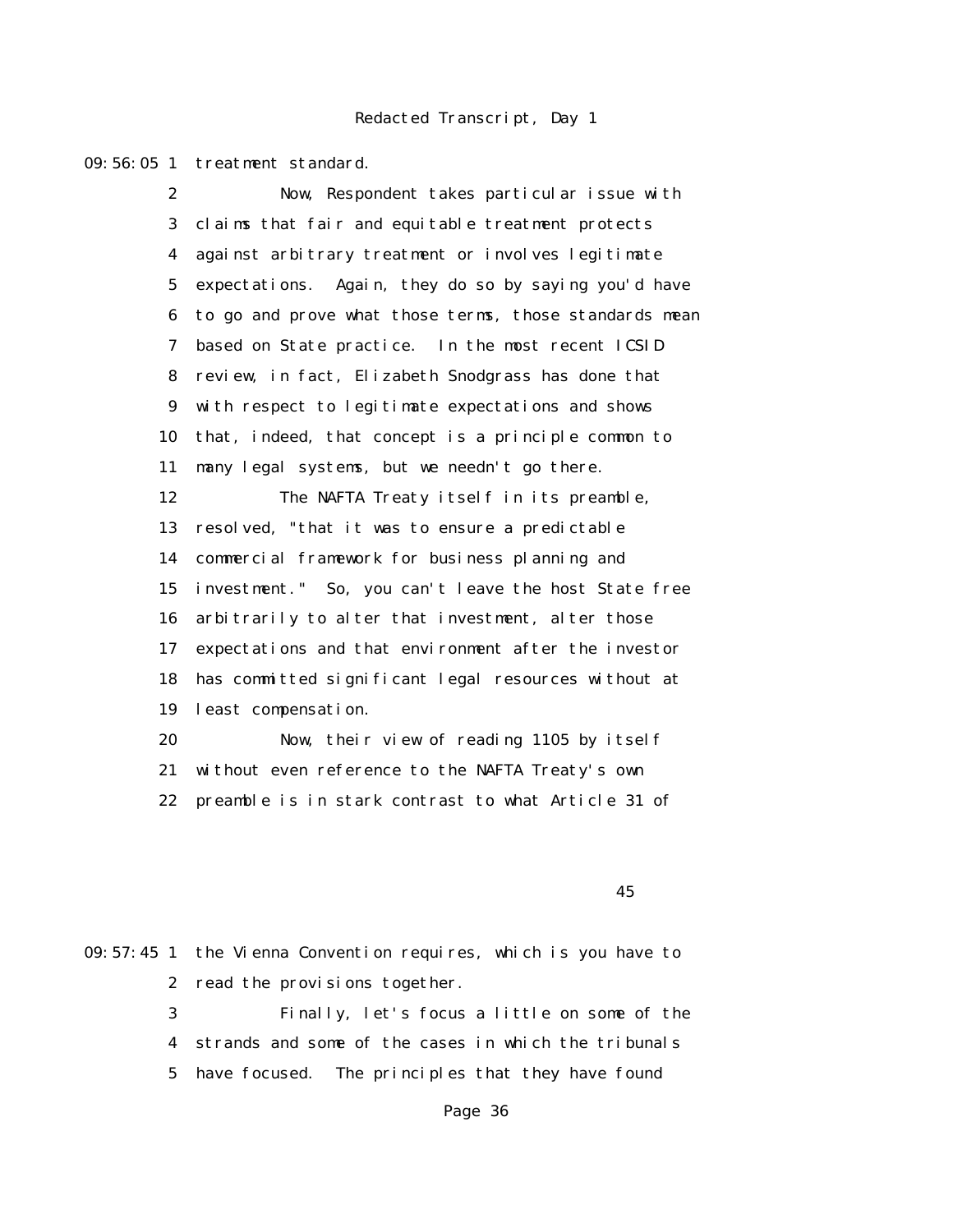Redacted Transcript, Day 1 6 under customary international law are part of fair and 7 equitable treatment.

 8 All the Members of the Tribunal in the 9 Thunderbird Gaming v. Mexico NAFTA case accepted the 10 notion that legitimate expectations was part of fair 11 and equitable treatment under customary international 12 law. In paragraph 147 of that decision, they state, 13 "Having considered recent investment case law and the 14 good-faith principle of international customary law, 15 the concept of legitimate expectations relates within 16 the context of the NAFTA framework to a situation 17 where a contracting party's conduct creates reasonable 18 and justifiable expectations on the part of an 19 investor or investment to act in reliance on said 20 conduct."

 21 Similarly in Tecmed, they also interpreted 22 the fair and equitable treatment there in a

 $46$ 

09:59:04 1 Mexican-Spanish BIT in light of this universal 2 good-faith principle, and found that it did protect 3 the investor from arbitrary actions: "The arbitral 4 tribunal considers that this provision of the 5 agreement, in light of the good-faith principle 6 established by international law, requires the 7 contracting parties to provide to international 8 investment treatment that does not affect the basic 9 expectations that were taken into account by the 10 foreign investor to make the investment." They 11 further clarified that this--that the host State is,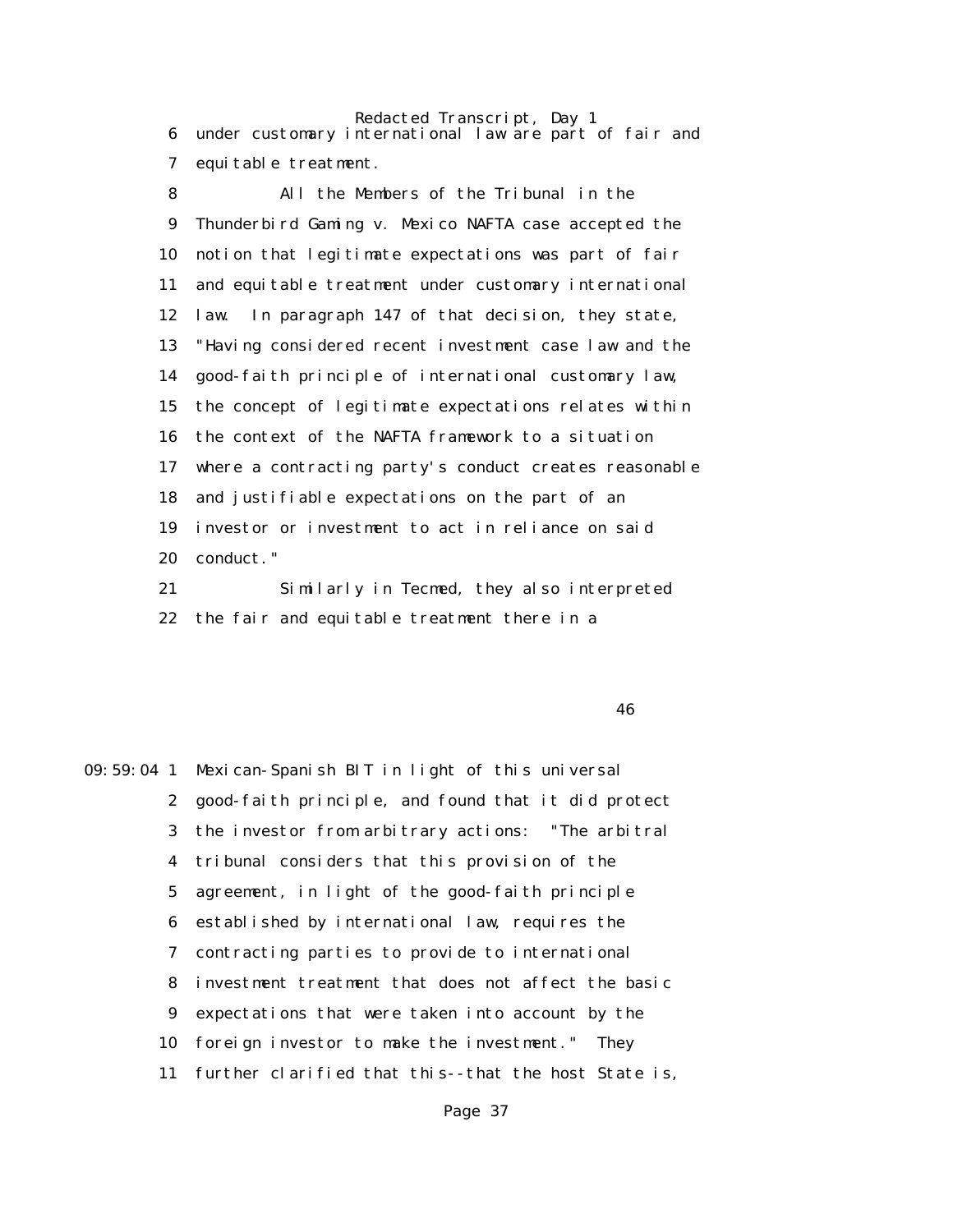Redacted Transcript, Day 1 12 "to act in a consistent manner free from ambiguity and 13 totally transparently in its relations with the 14 foreign investor." 15 And the purpose is so that the investor, who

 16 is coming to that host State, investing in our case 17 millions of dollars, can rely and know what the legal 18 regime is that governs their investment before they 19 put \$15 million into the host country's economy. 20 Now, the Tecmed Tribunal also went on to say, 21 the foreign investor expects the host State to act 22 consistently without arbitrarily revoking any

 $47$ 

10:00:36 1 preexisting decisions or permits issued by the State 2 that were relied upon by the investor to assume its 3 commitments. Again, the same notion, there's a 4 reliance notion, which again is common principle in 5 State practice throughout the world of good-faith 6 reliance on existing regimes. 7 And this is again common. I won't belabor 8 all these cases because they are in the memorials, but 9 the LG&E versus Argentine case, again 10 stating--analyzed whether State conduct could be 11 construed as arbitrary and found that it could if what 12 this Respondent did was without engaging in a rational 13 decision-making process, not dissimilar to U.S. law, 14 that to be saved from arbitrary, there has to be a

15 rational basis for the Rule or regulation.

16 And the Saluka v. Czech Republic case.

17 Azurix talked about Occidental Exploration and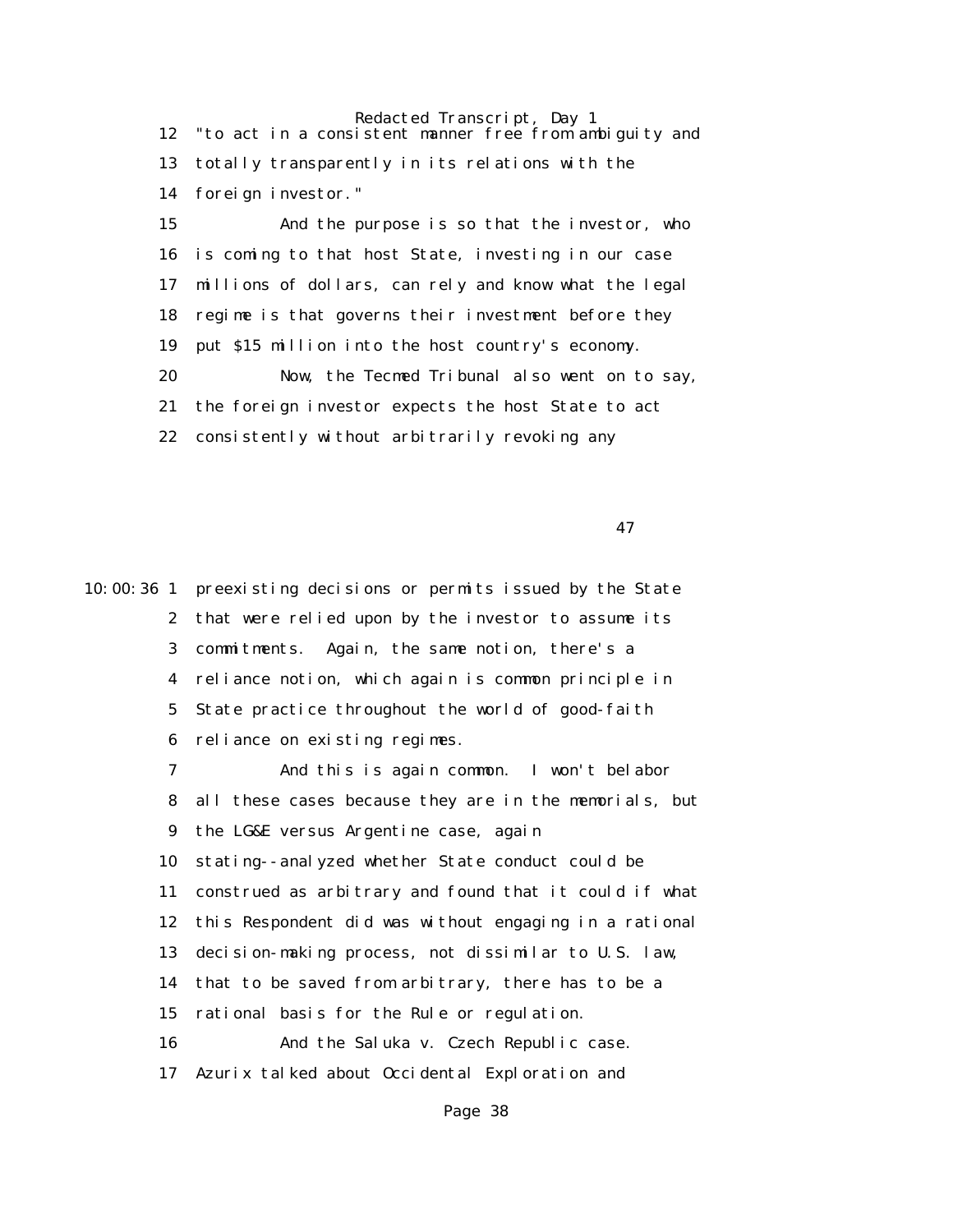18 Production Company v. Ecuador, PSEG-Turkey, CMS v.

 19 Argentina. There's a host--Enron v. Argentina more 20 recently--host of which have found that stability of 21 the legal and business framework is an essential or 22 dominant element of fair and equitable treatment, and

 $48$ 

10:02:04 1 that they recognize that frustration of those 2 expectations is proof of the failure to provide fair 3 and equitable treatment. 4 So, those are the legal standards both under 5 1110 and 1105, and I would like to spend the second 6 part of my opening on how they apply in this case 7 because weighed against those standards there is 8 little doubt that the United States has breached its 9 obligations to Glamis Gold, Limited, under both 10 Articles 1110 and 1105. 11 Now, I first want to highlight the evidence 12 that demonstrates Glamis Gold, Limited, had a 13 legitimate expectation, both subjectively and 14 objectively, that its plan of operation for the 15 Imperial Project was fully consistent with the law 16 that should have been applied to it, that existed at 17 the time, and would have allowed it to enjoy the 18 beneficial use of its property, the gold located in 19 the 187 mining claims located at the Imperial Project 20 Site. 21 This is grounded in the unique property 22 interest that's granted for mining claims under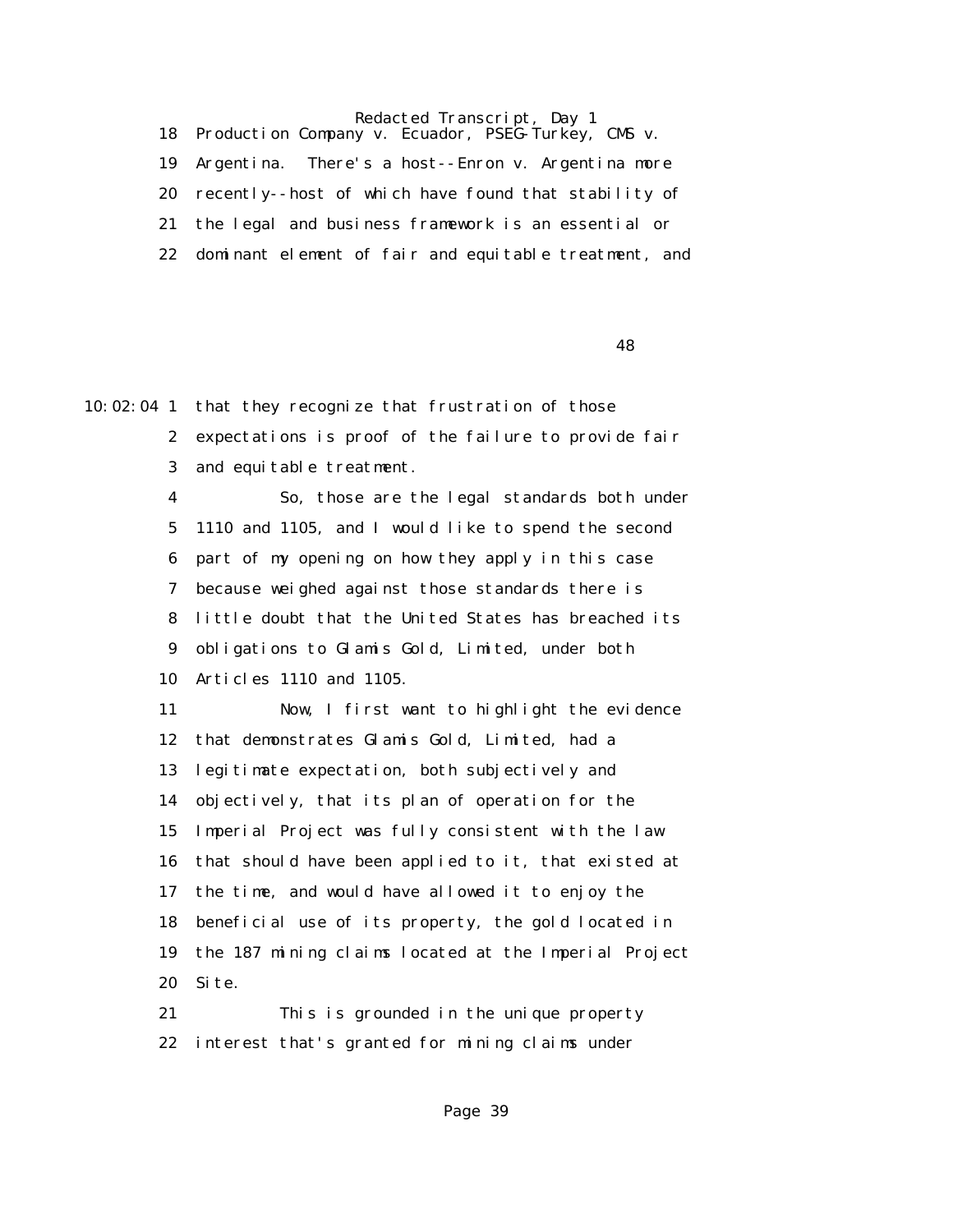$49$ 

10:03:26 1 domestic United States property law, and again the 2 parties agree that you look to the domestic law to 3 determine the property interests of the Claimant. 4 Now, it's because these are unique vested 5 rights--and you will hear the phrase throughout this 6 proceeding of valid existing rights--that Claimant was 7 entitled to rely on, the preexisting legal regime for 8 the operation and reclamation of mining activities on 9 Federal lands. Under that regime, if Claimant met the 10 standards of a prudent operator--we will talk about 11 that in just a minute--in taking reasonable, which 12 meant economically feasible, measures to mitigate as 13 best it could cultural impacts, it was entitled to 14 approval of its plan of operation, even if it resulted 15 in destruction of sacred sites and without having to 16 incur the prohibitive cost of complete backfilling and 17 site recontouring. 18 This is not like the Methanex case. It is

 19 nothing like Methanex, which the Respondent relies on 20 so heavily. There were regulatory measures of general 21 applicability issued after scientific study to protect 22 the population generally of safety not targeting any

 $50$ 

10:04:57 1 specific individual or company.

 2 Here, we have a statutorily granted real 3 property interest in mineral extraction that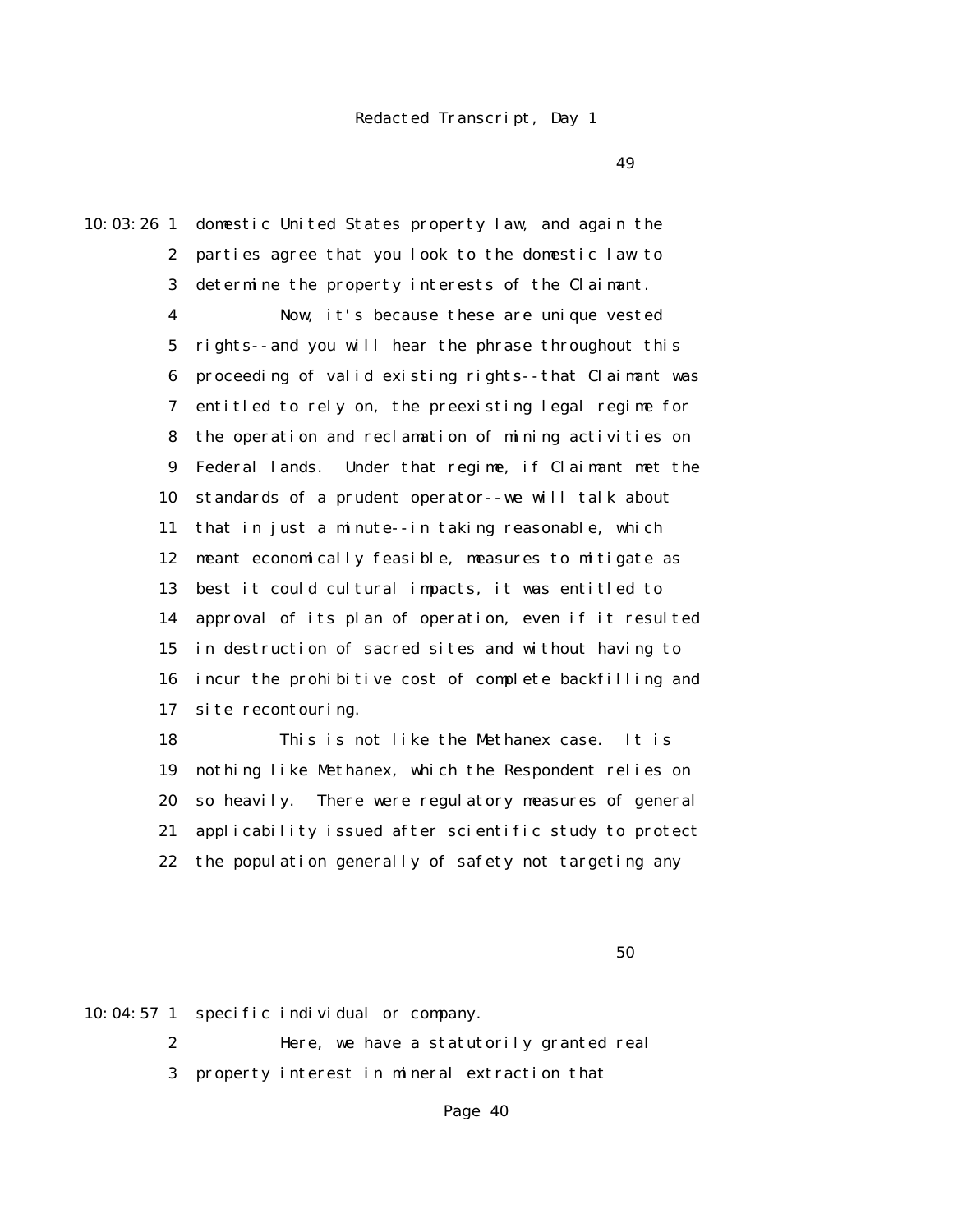Redacted Transcript, Day 1 4 Respondent specifically provided to induce investors 5 to incur the significant costs of mineral exploration 6 subject only to compliance with environmental safety 7 regulation and such reasonable and economically 8 practical reclamation measures as available to 9 mitigate the identified harms.

 10 So, let's talk a moment about the unique 11 property interest in mining claims. The Mining Law of 12 1872 embodies 130 years' statutory promise that 13 prospectors may enter Federal lands, locate valuable 14 mineral deposits, and return--and in return the 15 Government grants them a vested property interest in 16 those mineral deposits upon their, quote, discovery. 17 Now, the whole purpose of this statute is to 18 encourage prospectors to go out to Federal lands and 19 find the mineral resources and develop it, and that's 20 exactly what Glamis Gold did through its U.S. 21 subsidiary Glamis Imperial, Inc.

22 Now, the Ninth Circuit has further elaborated

 $51$ 

10:06:19 1 on the nature of the property interest, which is not, 2 as its name implies, merely a claim. As the Ninth 3 Circuit says, "The phrase 'mining claim' represents a 4 federally recognized right in real property." This is 5 not personal property. The Supreme Court has 6 established that a mining claim is not a claim in the 7 ordinary sense, so the word a mere assertion of a 8 right, but rather a property interest which is itself 9 real property in every sense, and not merely an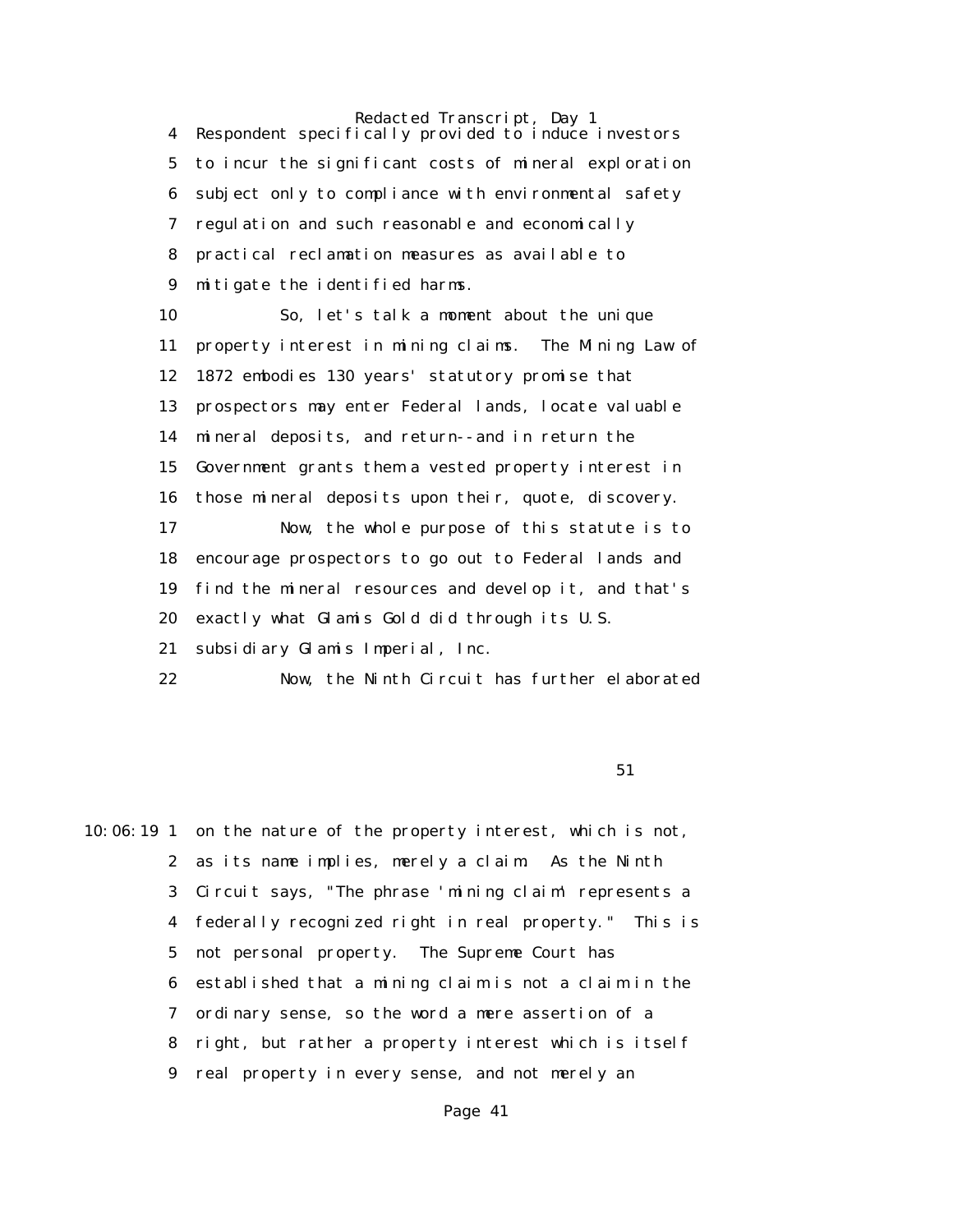Redacted Transcript, Day 1 10 assertion of the right. And that's the Shumway case 11 at 199 F.3d 1093. 12 Shumway also teaches that it's a possessory 13 interest. The Government cannot--having granted that

 14 interest, it can't exclude the claim holder from the 15 surface of the property under which their minerals 16 lie.

 17 In short, it's Glamis's vested real property 18 rights in the mining claims and mill sites that's at 19 the core of both Hunter--the Article 1110 20 expropriation claim and its Article 1105 fair and 21 equitable treatment claim. This well and long 22 established legal regime defined the property interest

 $52$ 

10:07:36 1 and provided the basis on which Glamis came to the 2 California Desert to mine the Imperial Project with 3 the expectation that it would be permitted, having 4 discovered real and valuable gold reserves, to extract 5 that gold and be free from extraordinary and targeted 6 measures that were designed and intended exclusively 7 to make that extraction cost-prohibitive. 8 Now, what were Glamis's expectations based on 9 that preexisting legal regime? I will walk you 10 through. Again, notwithstanding Respondent's 11 arguments to the contrary, Claimant does not make 12 the--any argument that its property right at issue was 13 not subject to reasonable regulation. It was. Our 14 argument is that, given a federally granted property 15 right provided as the inducement for Glamis to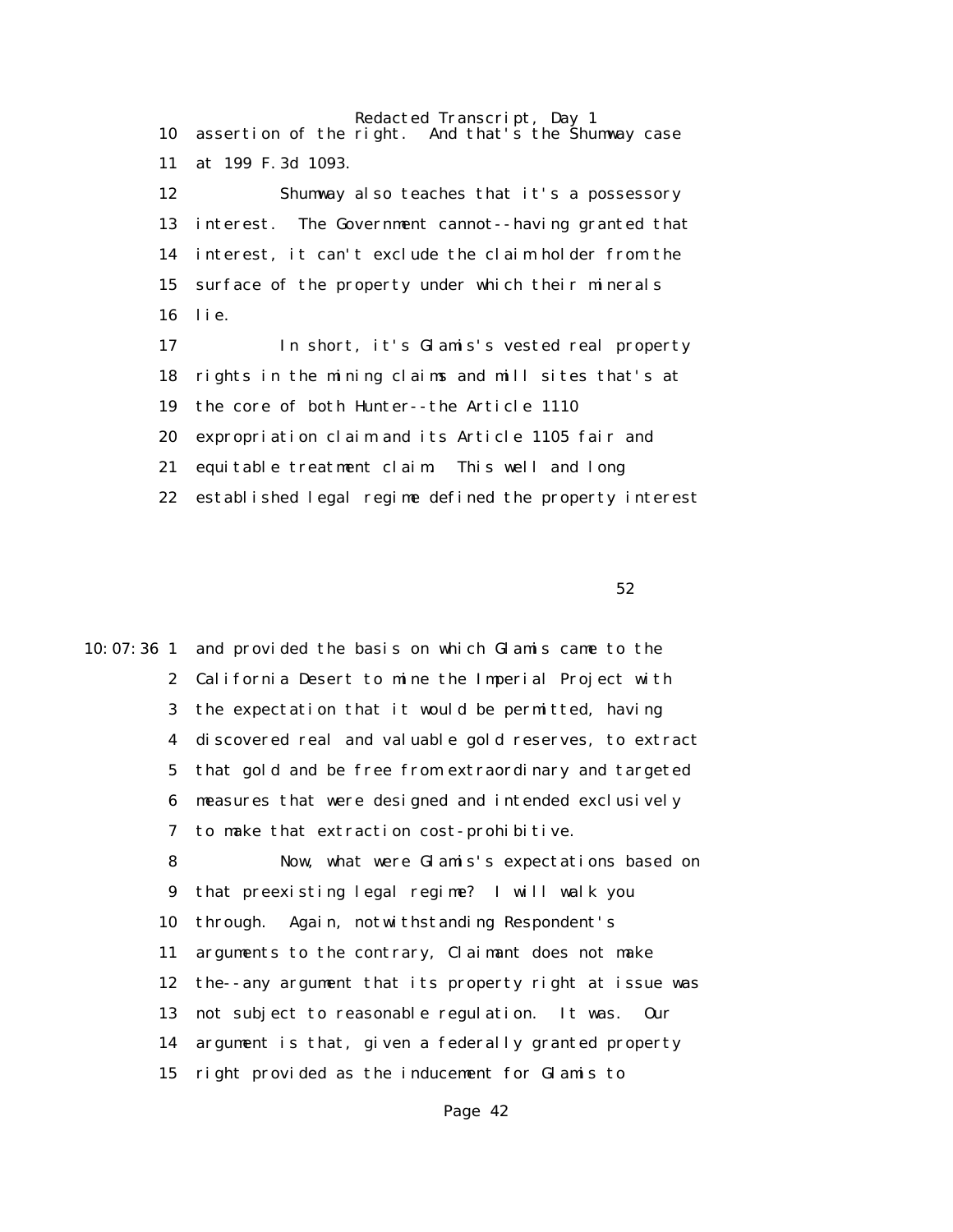Redacted Transcript, Day 1 16 prospect for and locate valuable gold mineral 17 deposits, neither the United States nor its 18 subgovernmental agencies/entities can suddenly change 19 in a discriminatory and targeted manner the 20 preexisting legal regime whether by lawful, as the 21 State of California's measures were, or unlawful, as 22 what Secretary Babbitt and Solicitor Leshy did at the

 $53$ 

10:09:05 1 Department of Interior during the Clinton 2 Administration, to effectively prohibit the extraction 3 of the gold resources after Glamis had made its \$15 4 million investment and proven the gold deposits 5 prepared and submitted a fully acceptable plan of 6 operation for the mine.

 7 Now, it was the clear expectation of 8 Glamis--and you will hear the testimony of 9 Mr. McArthur and Mr. Jeannes on these points--that 10 when it came to the California Desert, it was 11 comforted by the status of the law. It understood 12 what the law required. It relied on the 1994 13 California Desert Protection Act, which we will talk 14 about in a moment, which promised--which withdrew 15 certain lands and promised to hold others open for 16 multiple uses without buffer zones, thereby meaning 17 you could not, merely because of the--how close it was 18 to a protected area restrict the multiple uses that 19 were allowed; and that it was objectively reasonable 20 for Glamis to have these beliefs based on what had 21 happened in the California Desert since 1980, all the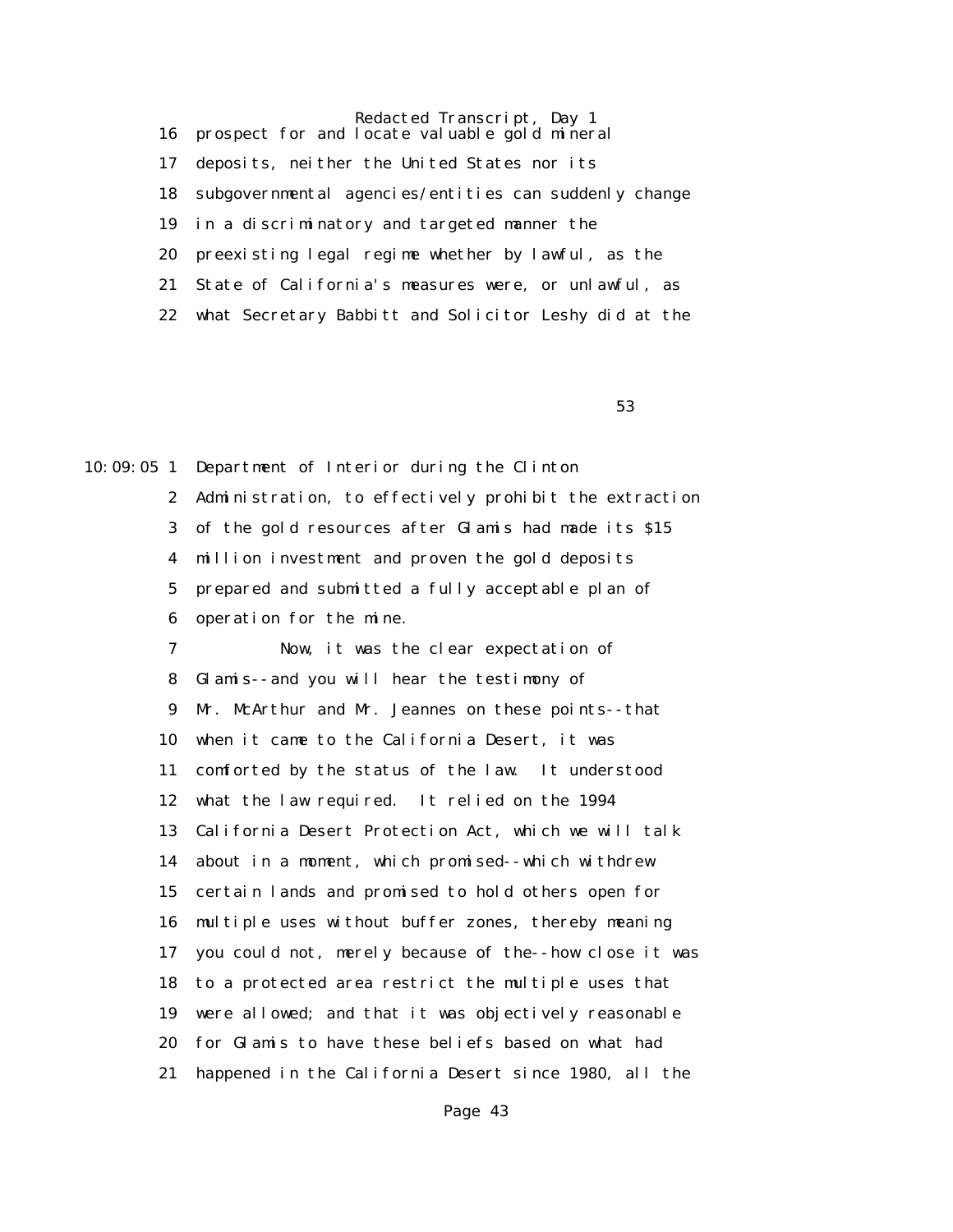Redacted Transcript, Day 1 22 mines that had been approved with similar size,

 $54$ 

10:10:33 1 circumstances, and cultural resources.

 2 Now, that legal regime--and I'm going to walk 3 you through this carefully--was premised on the 4 Federal Land Policy and Management Act of 1976, which 5 lots of people called FLPMA, but I have to say it all 6 out or I won't remember what the acronym stands for. 7 But what it did was in 1976 was gave the Secretary of 8 Interior authority to prevent, "unnecessary or undue 9 degradation," in approving projects on Federal lands. 10 That statute also established the California 11 Desert Conservation Area which required two things 12 important to this dispute: First, it launched a 13 significant land planning exercise, which was designed 14 specifically to balance between preservation and 15 exploitation of the areas mineral's wor--wealth. Now, 16 that land exercise resulted in the passage of a 1994 17 Act, the California Desert Protection Act, which 18 formally withdrew millions of acres of Federal land 19 from any development based on what had been identified 20 in this 20-year process, and you will hear some about 21 how extensive that process was, of wilderness cultural 22 values.

 $55$ 

10:11:59 1 The--in doing so, Congress in the 1994 Act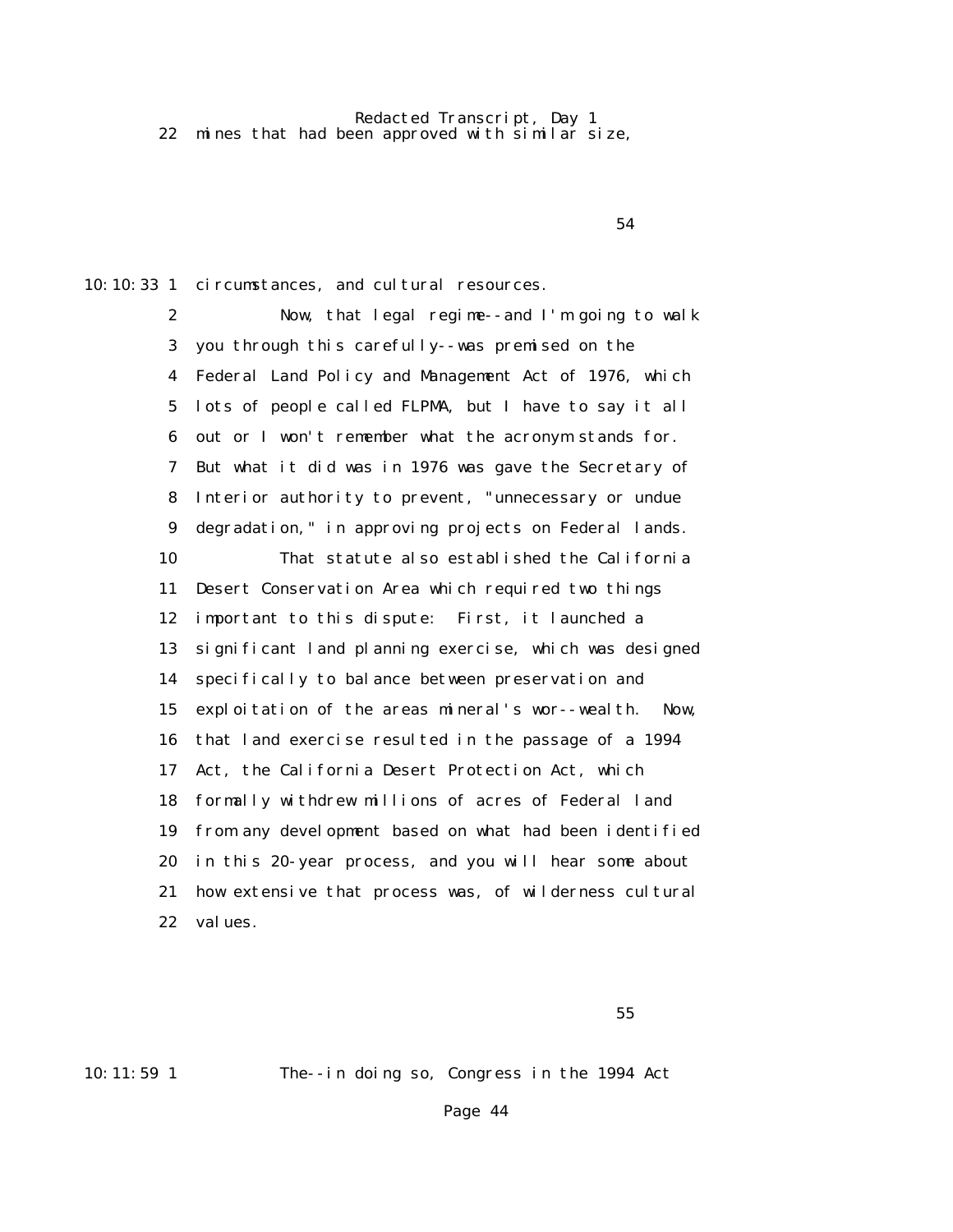Redacted Transcript, Day 1 2 expressly stated that there could be no buffer zones, 3 that neither BLM nor the State could use the withdrawn 4 areas--Indian Pass, which we will hear about a lot 5 about here as one of those withdrawn areas--as an 6 excuse to impose further limitations on a multiple use 7 area that was left open to development, such as the 8 Class L land, in which the Imperial Project Site is 9 located.

> 10 Now, second important aspect was sections of 11 the 1976 Federal Land Policy Management Act was 12 Section 601, which provided the Secretary authority 13 through regulation--and this is an important point I 14 will come back to--to create measures as may be 15 reasonable--and this is a quote--"measures as may be 16 reasonable to protect the scenic, scientific, and 17 environmental values of the public lands of the 18 California Desert Conservation Area against undue 19 impairment." No such regulations have been adopted. 20 It was up to BLM to implement the Federal 21 Land Policy and Management Act, which it did in 1980, 22 and it did so through something we shorthand and

 $56$ 

10:13:29 1 called the 3908 regulations, which are in the Code of 2 Federal Regs 43, subpart 3809. And in doing so, the 3 Bureau of Land Management, BLM, deliberately tread 4 carefully in light of the property rights granted to 5 existing mine holders, mining claim holders, under the 6 Mining Law of 1872. BLM specifically put new mining 7 claim investors on notice of the standard that they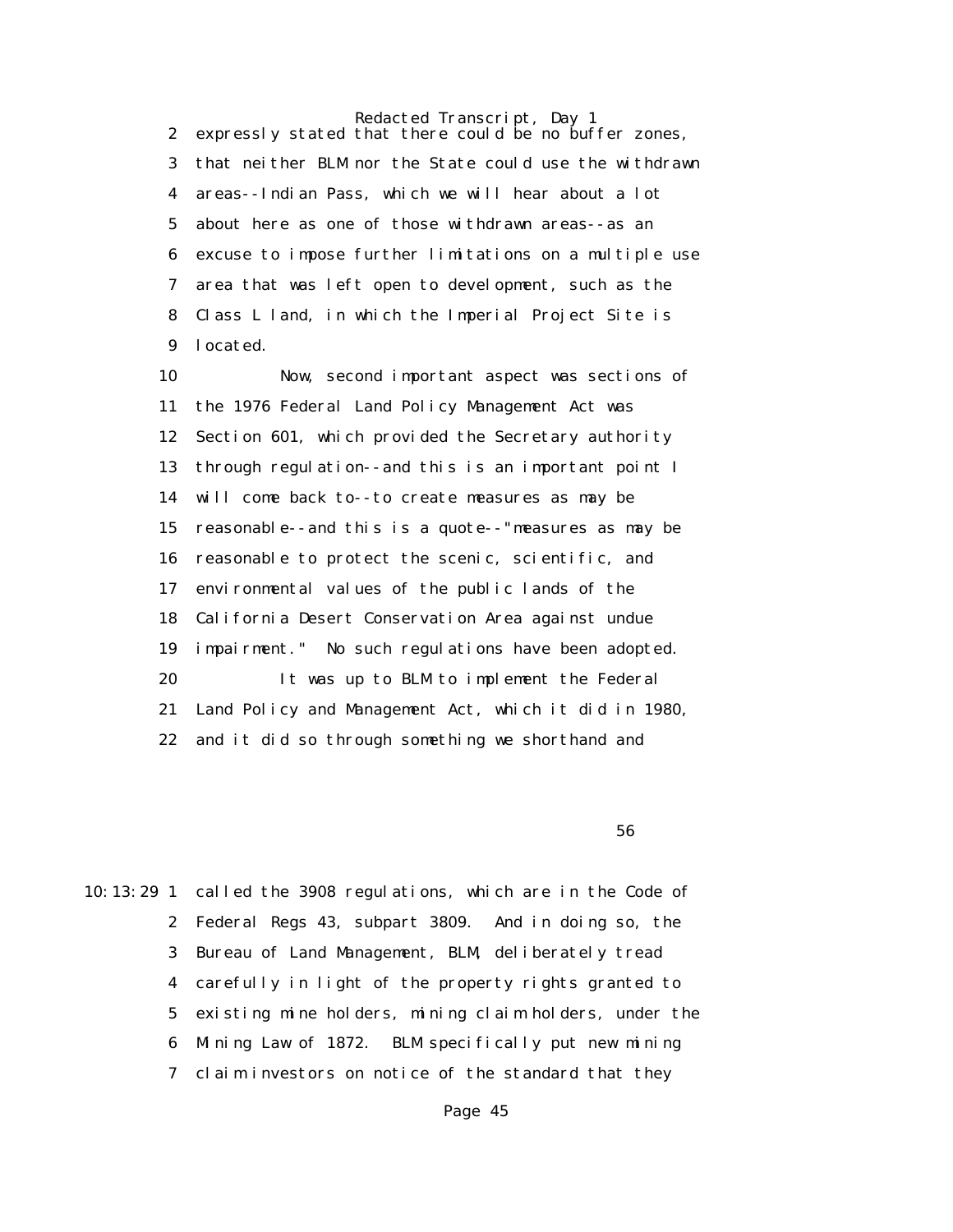8 would be required to meet in order to extract gold and 9 other minerals, a standard that's long known as the 10 prudent operator standard.

 11 Specifically, under the 3809 regulation, a 12 mine operator was required to take, "such reasonable 13 measures as will prevent unnecessary or undue 14 degradation of Federal lands." That's what the 15 statute said. But then the regulation goes further 16 and defines it. It never defined it as all measures 17 to avoid any kind of harm. It was always those 18 reasonable measures to effect--to prevent unnecessary 19 or undue degradation. 20 So, what did "unnecessary or undue

21 degradation" mean? It was defined in the 1980

22 regulation to mean surface disturbance greater than

 $57$ 

|             | 10:14:58 1 what would normally result when an activity is being |
|-------------|-----------------------------------------------------------------|
| 2           | accomplished by a prudent operator in usual,                    |
| 3           | customary, and proficient operation of similar                  |
|             | 4 character and taking into consideration the effects of        |
| $5^{\circ}$ | the operation on other resources and land use.                  |
| 6           | So, it was a reasonableness test.                               |
| 7           | What would a reasonably prudent operator                        |
| 8           | extracting mines do? If a reasonable prudent operator           |
| 9           | couldn't do it because it was cost-prohibitive, it was          |
| 10          | not required under standard.                                    |
| 11          | Now, BLM chose not to define or issue regs                      |
| 12          | implementing Section 601 of FLPMA, the undue                    |
| 13          | impairment standard for lands located in the                    |
|             |                                                                 |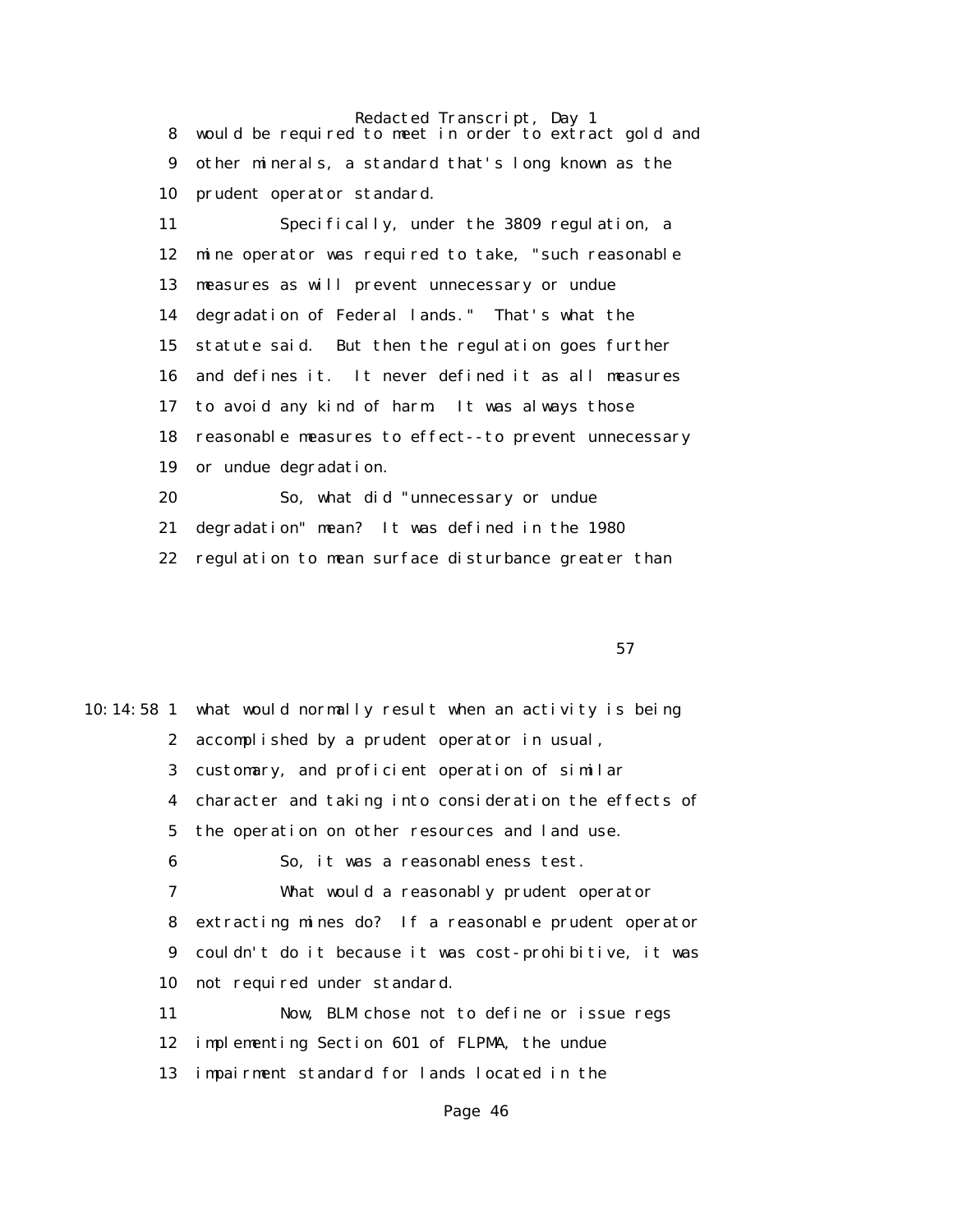14 California Desert Conservation Area, but rather chose 15 to subsume and equate undue impairment with the 16 unnecessary or undue degradation, which for those of 17 us who are not mining lawyers like Mr. McCrum, would 18 find eminently reasonable since they do sound and mean 19 the same thing. 20 But let's take a look at how they got there. 21 Robert Anderson, the--one of the BLM

22 individuals who we invited the United States to

 $58$ 

10:16:19 1 produce to this hearing, he was actually the person on 2 the point, one of the two listed in the Federal 3 Register Notice in 1980 as involved with the creation 4 of the original 3809 regulation. And then he was also 5 involved 20-some years later with the restoration of 6 this principle after the Solicitor Leshy Opinion had 7 been revoked; and what he told Ms. Hawbouwer 8 then--Hawbecker then was we purposely did not define 9 undue impairment in 1980 because we all concluded it 10 meant the same as undue degradation. 11 Having declined to bring Mr. Anderson here 12 or, in fact, any BLM witness who can comment on what 13 the standard was at the time, it must be deemed to be 14 admitted. 15 Now, BLM made this approach clear also in 16 1980, when it established the actual California Desert 17 Conservation area plan, which referenced the 3809 18 regulations and stated that potential impacts on 19 sensitive resources in Class L lands, such as where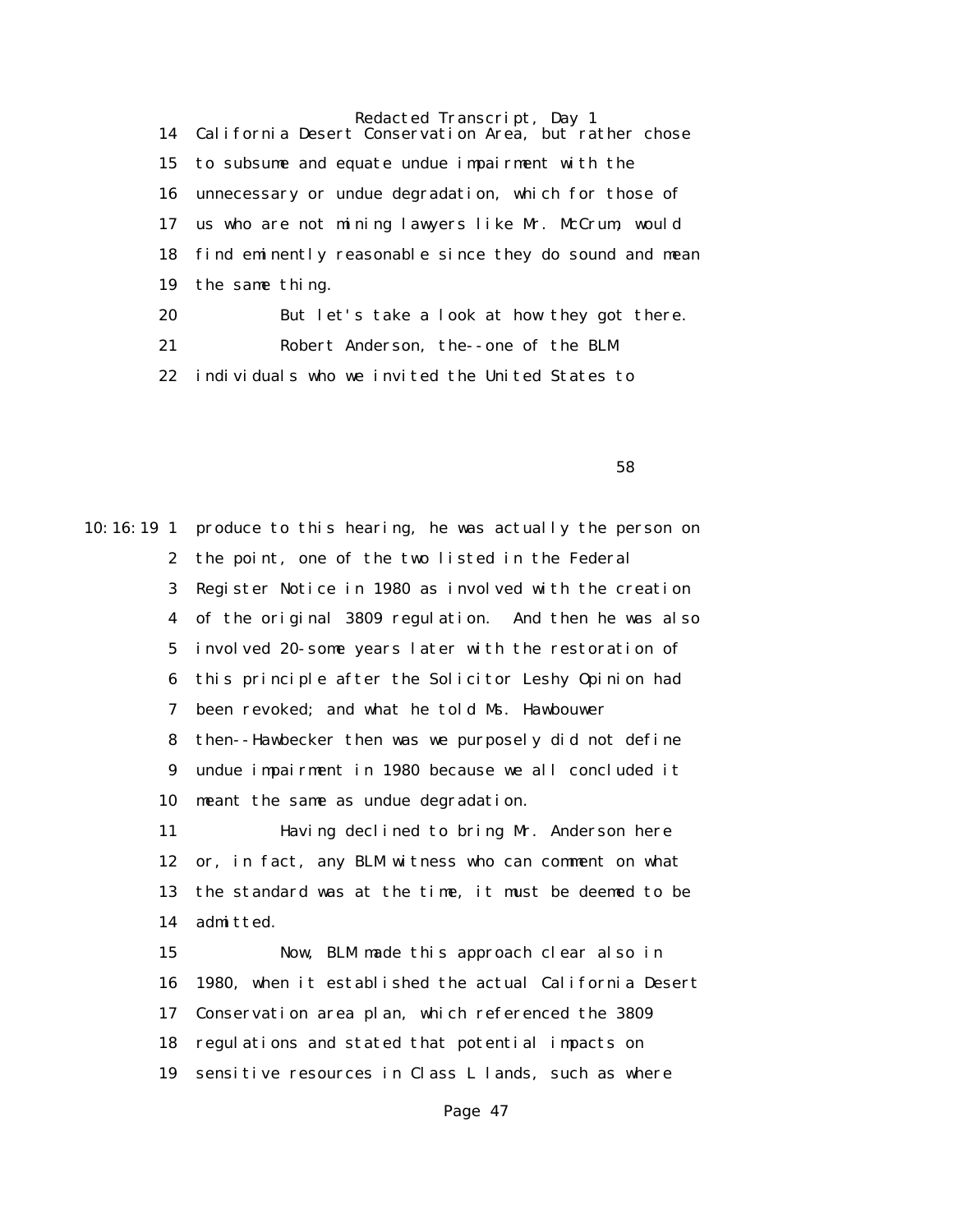| 20 the Imperial Project is located, would be identified, |
|----------------------------------------------------------|
| but it created the mitigation standard, "Mitigation      |
| subject to technical and economic feasibility will be    |

 $59$ 

10:17:56 1 required." Subject to technical and economic 2 feasibility; that's the prudent operator standard. 3 That's what Glamis relied on when it came to the 4 California Desert to mine at the Imperial Project 5 Site.

> 6 Now, the State of California also had 7 regulations--we don't contend that they could not 8 regulate the operation of mining, even on Federal 9 land. They also sought the Surface--the SMARA, 10 Surface Mining and Reclamation Act, also had the same 11 sort of balancing as FLPMA did between the essential, 12 as it said, need to provide for the extraction of 13 minerals with a desire to prevent or minimize adverse 14 effects. Projects were to be reclaimed consistent 15 with planned or actual subsequent use at the site. 16 And in the Southern California Desert, as we would see 17 from each of the various mines, other that have been 18 approved there, it was inevitably for future 19 mining--you don't want to fill in a pit where there is 20 the ability with further technological advance to mine 21 further--or open space. You leave it open for use by 22 wildlife and habitat.

 $\sim$  600  $\sim$  600  $\sim$  600  $\sim$  600  $\sim$  600  $\sim$  600  $\sim$  600  $\sim$  600  $\sim$  600  $\sim$  600  $\sim$  600  $\sim$  600  $\sim$  600  $\sim$  600  $\sim$  600  $\sim$  600  $\sim$  600  $\sim$  600  $\sim$  600  $\sim$  600  $\sim$  600  $\sim$  600  $\sim$  600  $\sim$  600  $\sim$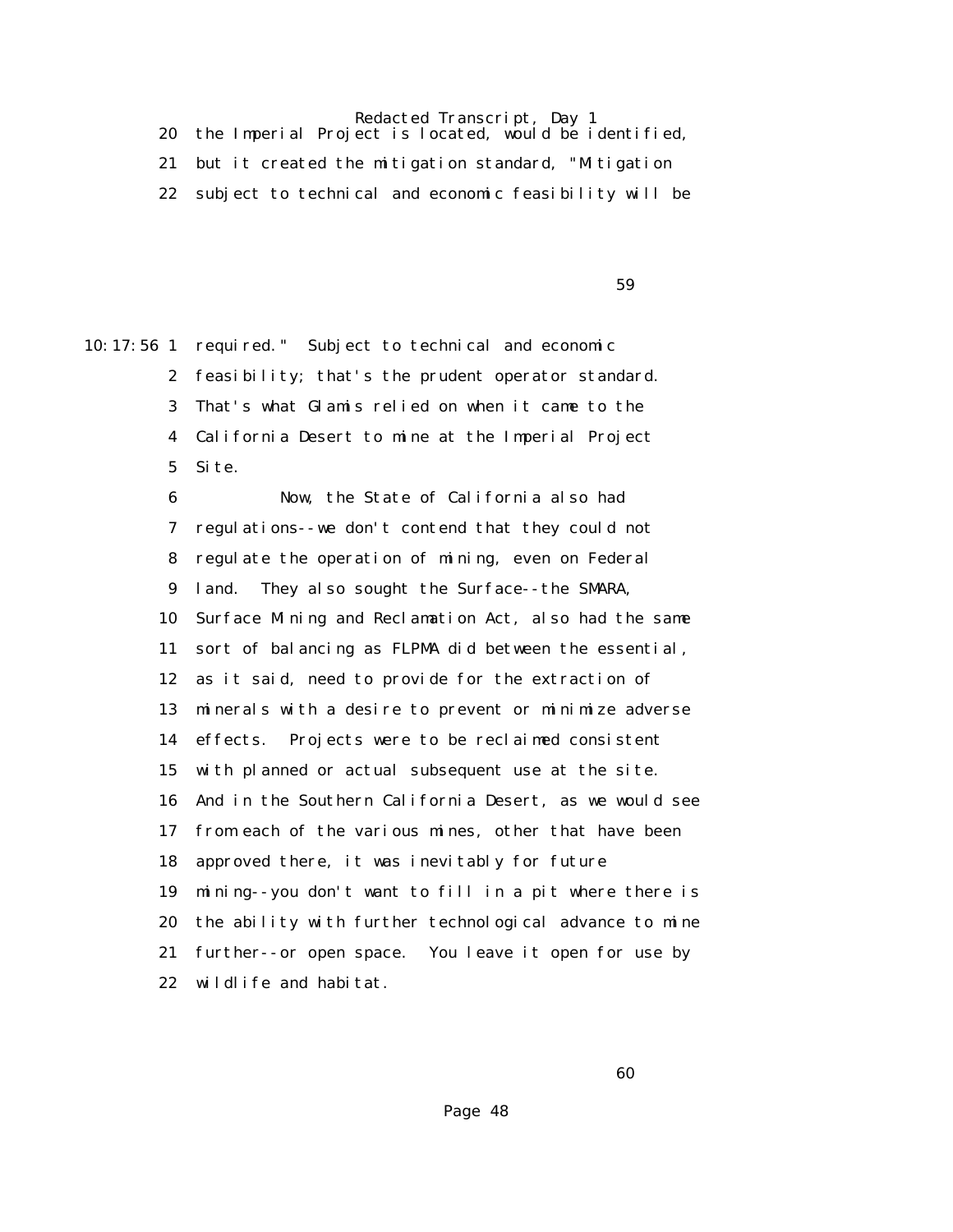10:19:17 1 There was no mandatory backfilling 2 requirement in the statute or in the implementing 3 regulations.

> 4 So, what expectation did this preexisting 5 legal regime provide an investor such as Glamis? 6 Well, it was well settled that any plan of operation 7 meeting the prudent operator standard could not be 8 denied. Thus, while Glamis has presented substantial 9 evidence that it did not know--and Dr. Sebastian will 10 opine it really could not have known--of the nature 11 and extent of the Native American cultural sites at 12 the Glamis site, at the Imperial Project Site, would 13 be considered any differently from those present at 14 many previously approved mining projects and other 15 projects, the basic fact remains that the preexisting 16 legal regime that formed Glamis's reasonable 17 investment-backed expectation, it wouldn't have 18 mattered if a wholly new cultural--significant 19 cultural resource were found at that site under the 20 law as applied Imperial Project was entitled to 21 approval. And this is made clear in a number of 22 things. I'll walk you through some.

 $\sim$  61

10:20:41 1 We will go to the preamble of the 1980 2 version of the 3809 regulation. It expressly 3 addresses this point. If there is an unavoidable 4 conflict with an endangered species habitat, a plan 5 could be rejected based not on Section 302 of the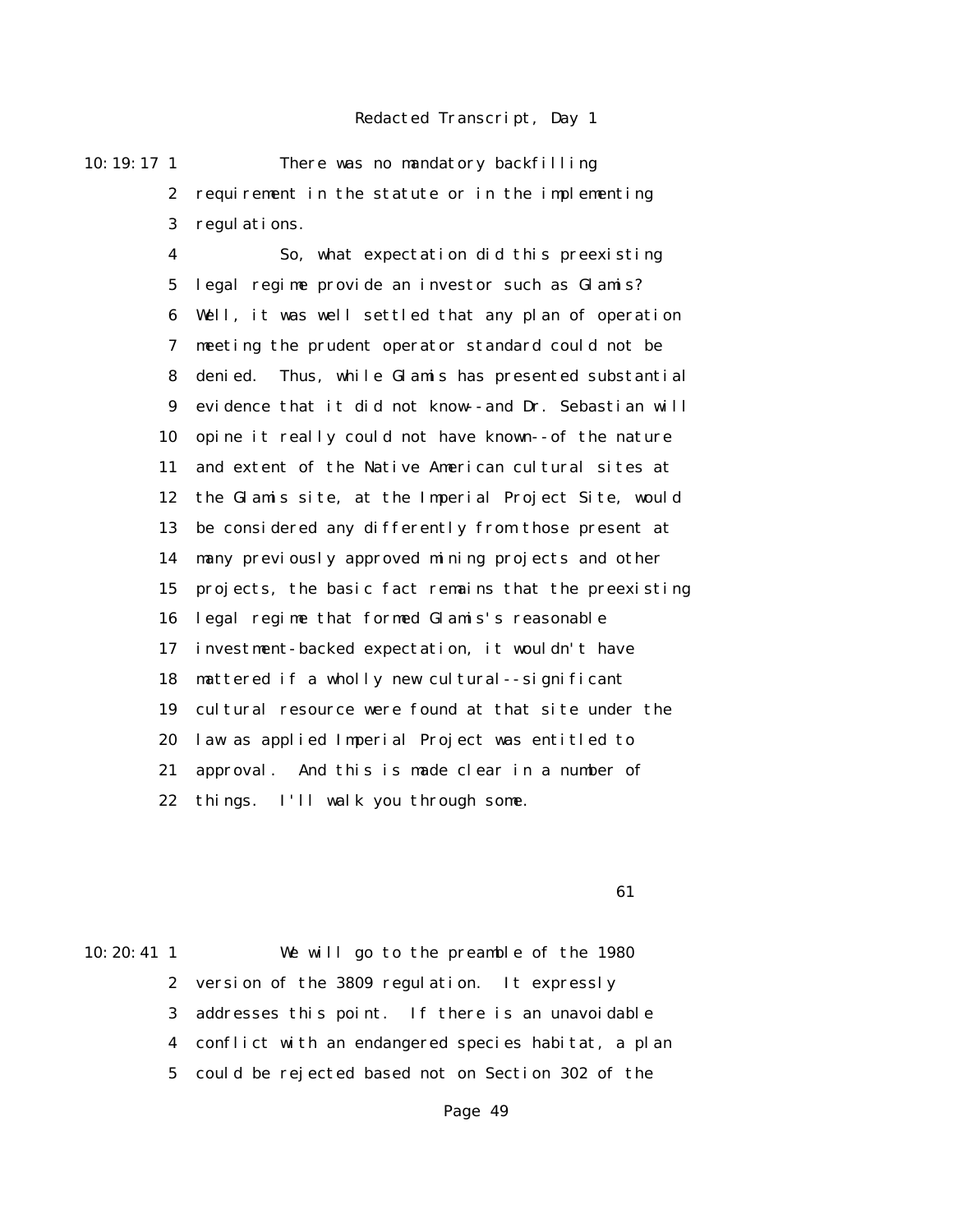Redacted Transcript, Day 1 6 Federal Land Policy and Management Act, the 7 reclamation standard, but on Section 7 of the 8 Endangered Species Act. So, there was an existing 9 statute that said, if there is a protected wildlife 10 protected species, endangered species, you can stop 11 any development there. But if on--upon compliance 12 with the National Historic Preservation Act the 13 cultural resources cannot be salvaged or damage to 14 them mitigated, the plan must be approved. 15 And that the lands were in the California 16 Desert Conservation Area did not change that result. 17 So, too, in a 1998 national resource bulletin which 18 evalu--on evaluating cultural properties which is 19 co-authored by the expert proffered by the Quechan 20 Tribe, Mr. King, and a document included by Respondent 21 in its Rejoinder, it makes the point again. One more 22 point that should be remembered in evaluating

 $\sim$  62

10:22:08 1 traditional cultural properties is that establishing 2 that a property is eligible for inclusion in the 3 National Register does not necessarily mean that the 4 property must be protected from disturbance or damage. 5 Establishing that a property is eligible means that it 6 must be considered in planning federally assisted and 7 federally licensed undertakings, but it does not mean 8 that such an undertaking cannot be allowed to damage 9 or destroy it.

 10 That's a 1998 document. That was the state 11 of the law.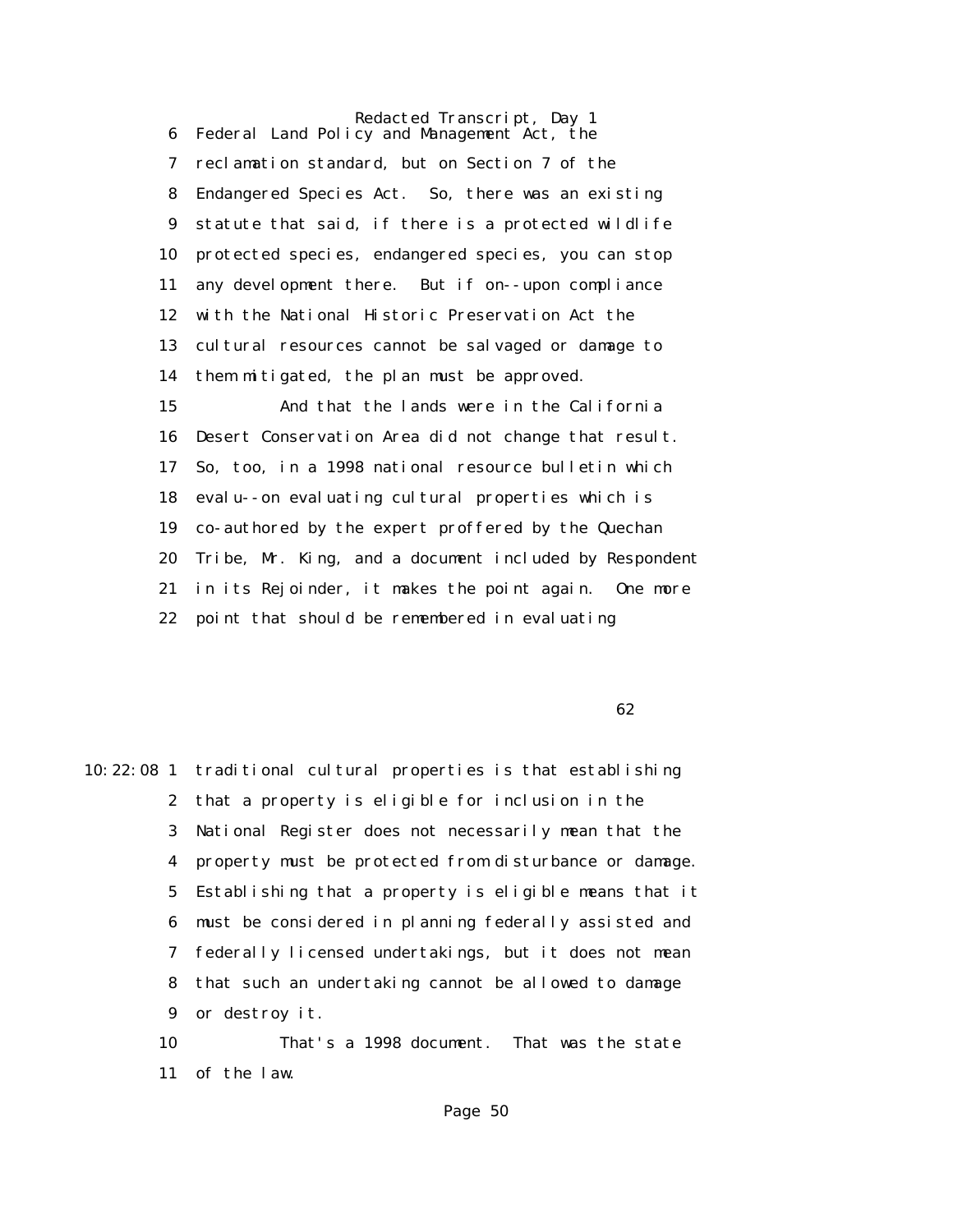Redacted Transcript, Day 1 12 In short, discovery of significant cultural 13 resources at the site of the mine was never, under 14 this preexisting legal regime that was applicable to 15 the Imperial Project, a lawful basis to deny a plan of 16 operation. 17 Now, furthermore, as our Memorial

> 18 demonstrates, this principle of vested rights, of 19 valid existing rights, was repeatedly acknowledged 20 during the review of Glamis's plan of operation. 21 Thus, in a meeting with the Quechan Tribe in 22 December 1997, the state BLM director, Ed Hastey,

experience of the contract of the contract of the contract of the contract of the contract of the contract of the contract of the contract of the contract of the contract of the contract of the contract of the contract of

10:23:25 1 says, "BLM is kind of hamstrung when it comes to 1872 2 Mining Law rights, and doesn't have the same 3 discretion as oil and gas leasing," et cetera. He 4 said he had instructed Field Manager Terry Reed to 5 take another look at the ACEC designations and the 6 need for further mineral withdrawals, but added that 7 would not resolve this situation since claims already 8 exist. 9 That's Exhibit 96 to our Memorial.

 10 Dr. Cleland prepared a letter--another of 11 Respondent's witnesses--prepared a letter to the Tribe 12 in September of 1997. Has: "The same proposed project 13 is a nondiscretionary action. That is, the BLM cannot 14 stop or prevent the Project from being implemented, 15 pursuant to the 1872 Mining Act, provided that 16 compliance with other Federal, state, and local laws 17 and regulations is fulfilled. As a consequence, there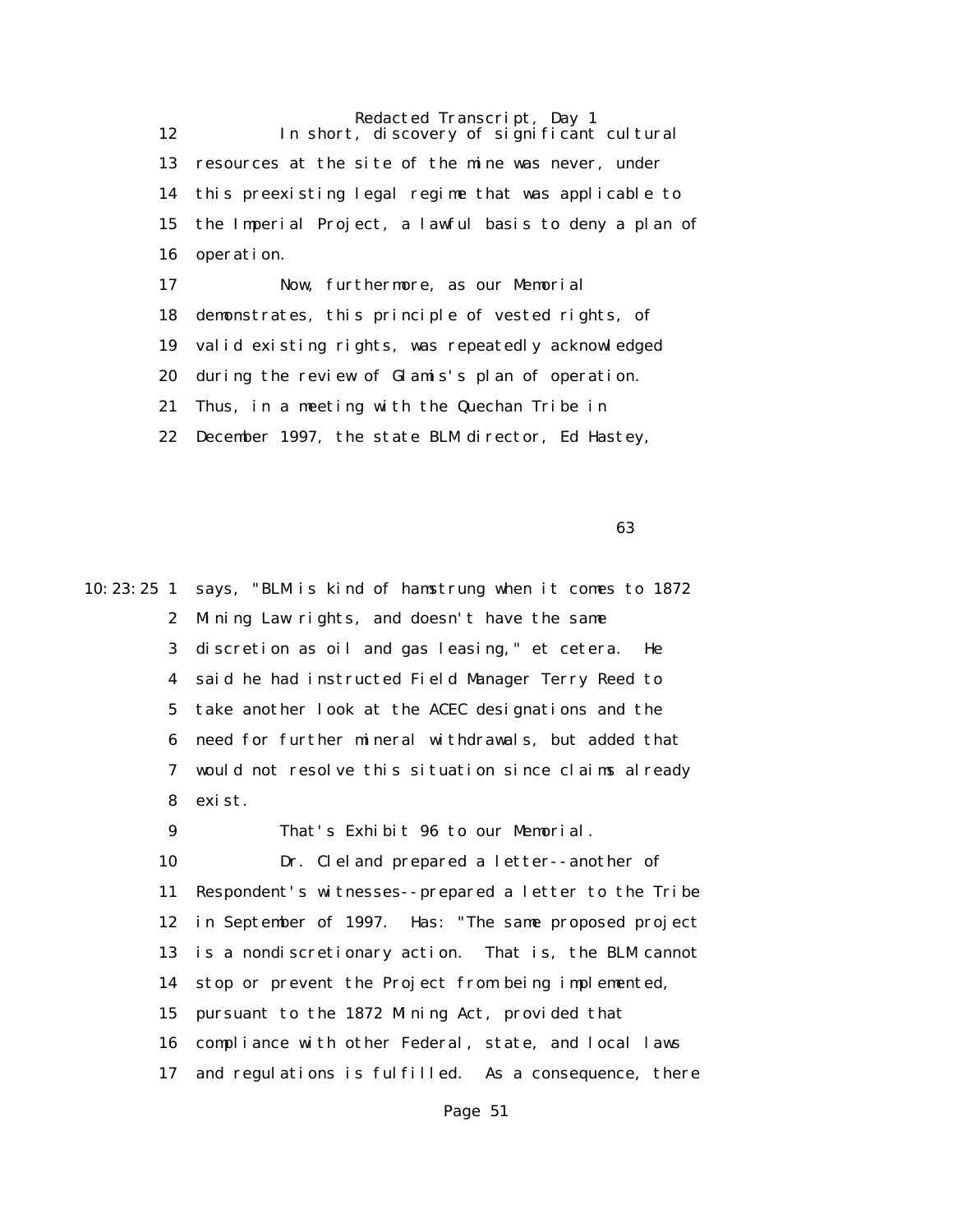- 18 is a strong possibility the proposed mining project
- 19 may be approved."
- 20 It's Exhibit 89 to our memorial.
- 21 Similarly, in May of 1998, an internal BLM
- 22 option paper acknowledged the legitimacy of Claimant's

 $\overline{64}$ 

10:24:50 1 plan of operation and that failing to approve it could 2 constitute a taking under the Fifth Amendment. This 3 is Exhibit 112 to our Memorial.

> 4 It states: "The mining proposal appears to 5 have merit under the 1872 Mining Law, the mining 6 claims were properly recorded, a Practical POO," a 7 plan of operation, "was submitted consistent with 3809 8 regulations. Thus, denial of the POO could constitute 9 a taking of rights granted to a claimant under the 10 Mining Law. If such finding is made, compensation 11 would be required under this option."

> 12 And similarly, BLM officials, like State 13 Director Ed Hastey, assured Glamis, as you will hear 14 in the testimony, that while consideration of the 15 cultural resources found at the site might result in 16 extra time, approval would come. These written and 17 oral statements all reflect that the understanding 18 both on Respondent's side and Glamis's side that there 19 was no lawful basis to deny the plan of operation. 20 Indeed, Respondent's contemporaneous 21 acknowledgement of a mining claim holder such as 22 Glamis's legitimate expectations can be seen when you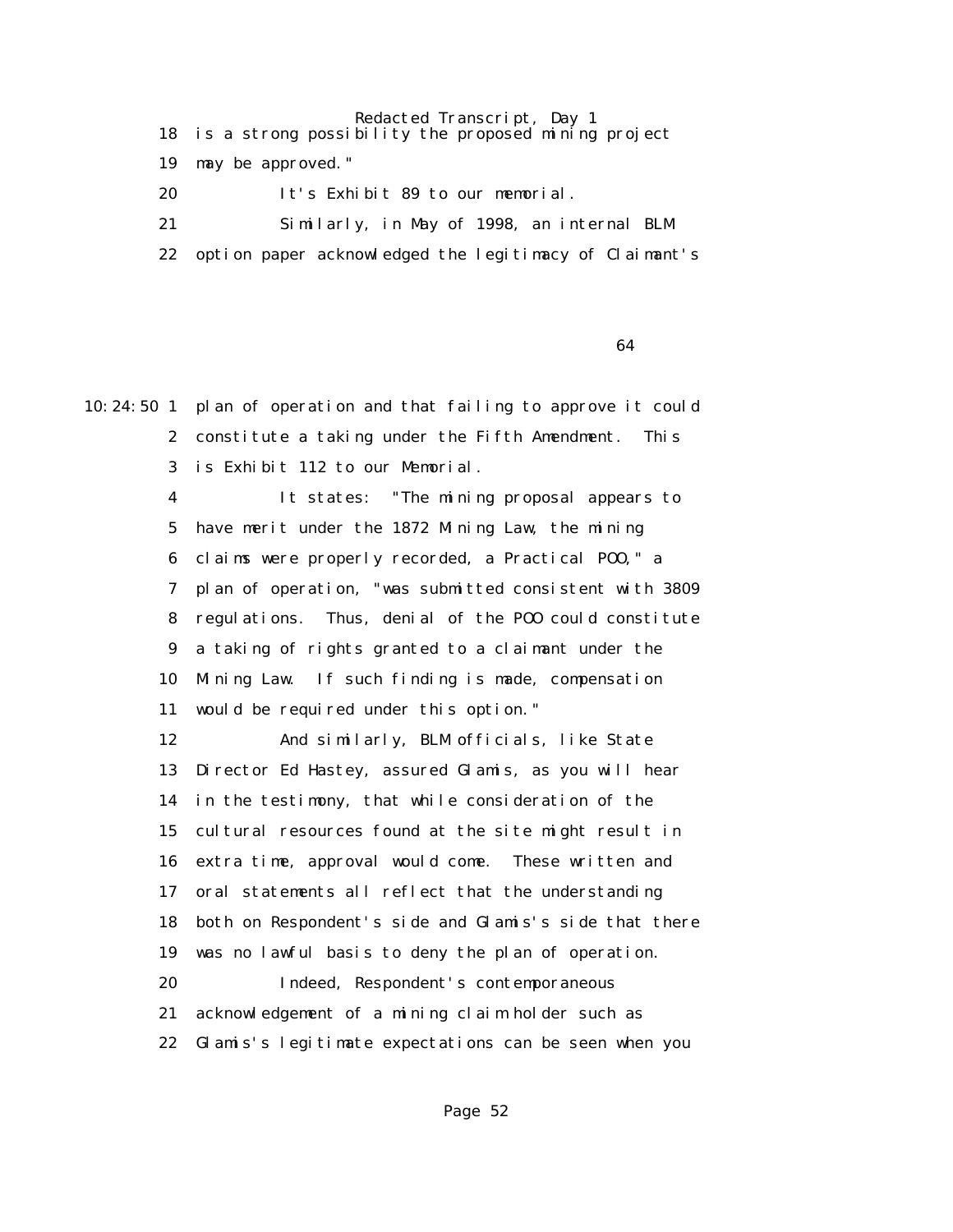$\sim$  65

10:26:17 1 look at the treatment of plans and operation when they 2 rewrote the 3809 regulations in 2000. That was a 3 rewrite of the regulations undertaken at Solicitor 4 Leshy's direction to provide the unbridled 5 discretionary veto power that Congress had refused to 6 provide the Department of Interior. 7 Nonetheless, even then, the proposed 8 regulations specifically exempted pending plans of 9 operations from new performance requirements. So, the 10 reg states: If your unapproved plan of operation is 11 pending on January 20, 2001, which was the effective 12 date of the reg, then the plan content requirements 13 and performance standards that were in effect 14 immediately before that date apply to your pending 15 Plan of Operations. 16 In sum, consistent with the unique form of 17 real property interest conveyed under the 1872 Mining 18 Law, Respondent has long acknowledged the legitimate 19 expectations of mine claim holders and having their 20 plans of operations approved when they meet the 21 requirements, the pre-existing requirements, of the 22 3809 regulation. And that's the conclusion of our

entration of the contract of the contract of the contract of the contract of the contract of the contract of t

10:27:42 1 expert, Thomas Leshendok, who you will hear from in 2 the next few days. Mr. Leshendok has 30-plus years of 3 experience in regulatory management of hardrock and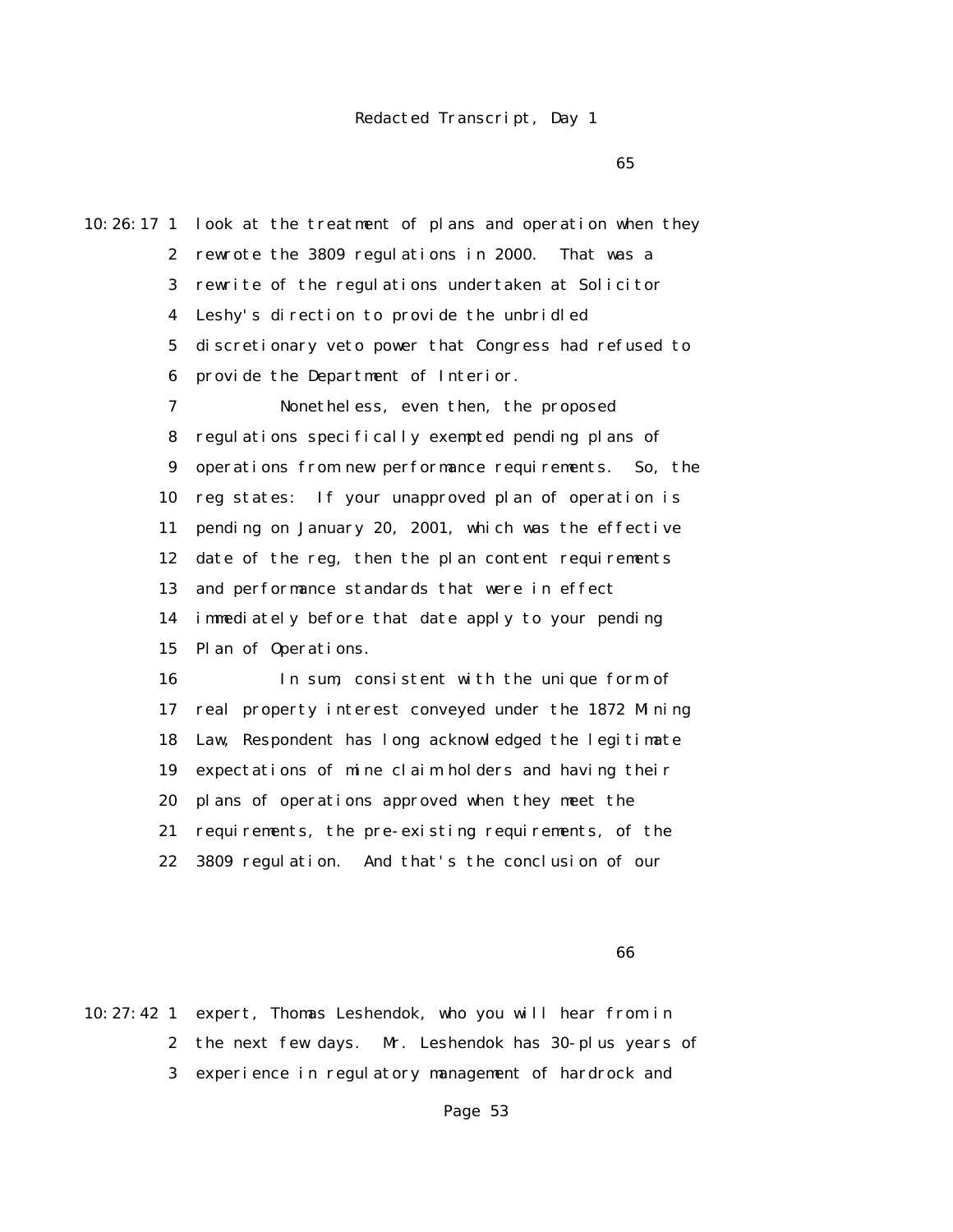4 other mineral mining developments on public lands. He 5 was the Deputy State Director for BLM in their Nevada 6 office for 20 years, and he served on the task force 7 charged with rewriting the 3809 regulations that 8 resulted in the 2000 rewrite.

> 9 And having closely examined the Glamis 10 Imperial Project and compared it to numerous other 11 projects, including Picacho, Mesquite, American Girl 12 Mines, all in the Imperial County, he concluded that 13 the Glamis Imperial Project met the applicable 3809 14 regulations, as well as the requirements of the joint 15 Federal and state environmental assessments. 16 Accordingly, Glamis's expectation that its plan of 17 operation would be approved is objectively reasonable. 18 But if there were any doubt on this point, 19 it's answered again by the Respondent itself, when, in 20 the September 2002, it issues a Mineral Report signed 21 by no fewer than 11 certified mineral examiners, 22 supervisors, and geologists in which it officially

 $\sim$  67

10:29:03 1 concludes, "Within the scope and limitations of this 2 investigation, we conclude that Glamis could mine the 3 Imperial Project as proposed and process gold from 4 mineralized rock on the property at a profit as a 5 surface mine, but not as an underground mine." 6 "We also analyzed the possibility of 7 backfilling these pits at the end of operations and 8 determined that it was not economically feasible. We 9 conclude that Glamis has found minerals within the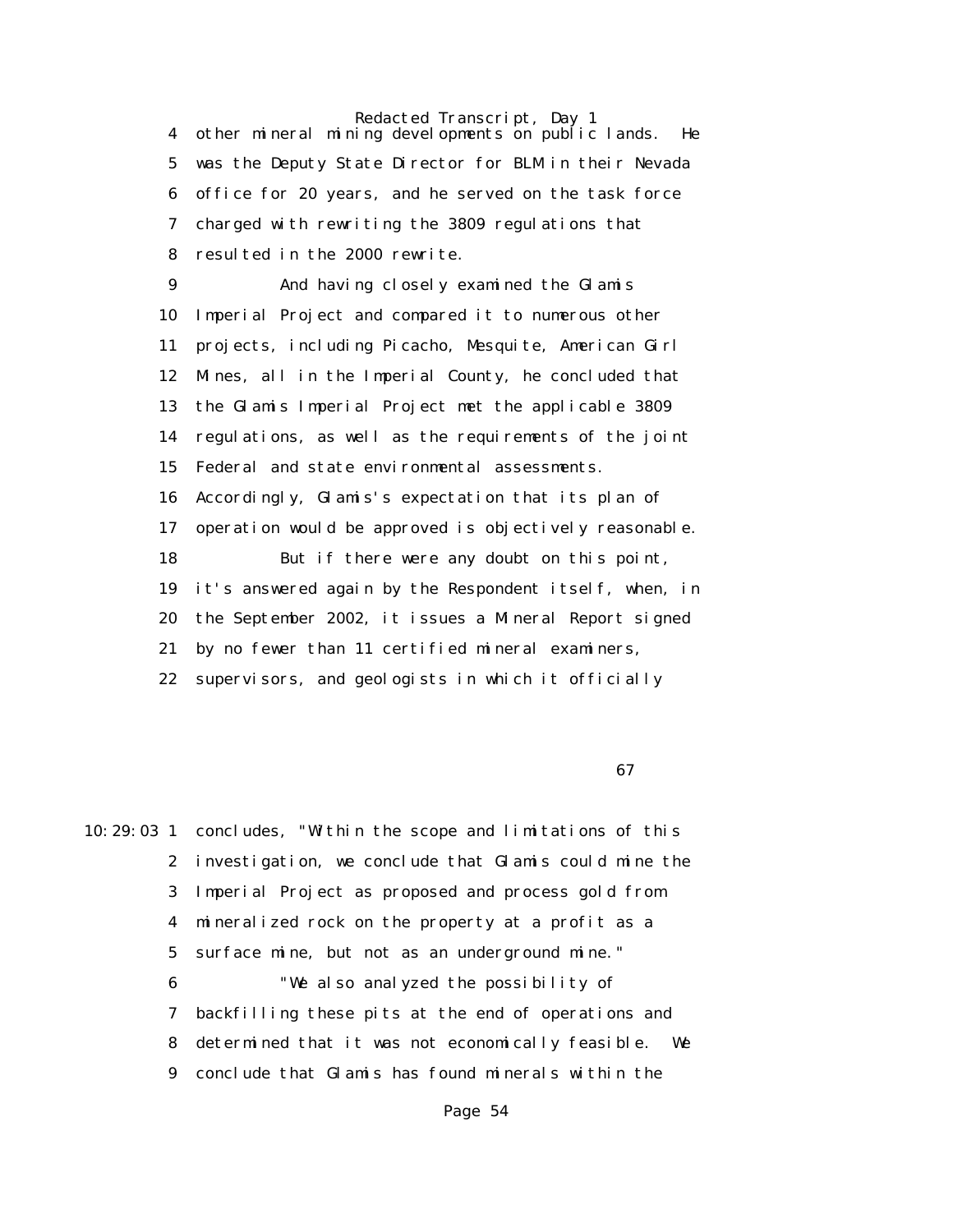Redacted Transcript, Day 1 10 boundaries of the 187 lode mining claims and the 11 evidence is of such a character that a person of 12 ordinary prudence would be justified in the further 13 expenditure of labor and means with a reasonable 14 prospect of success in developing a valuable mine." 15 Again, not a single one of the authors of 16 that report will come before this Tribunal and deny 17 what Respondent found in that official document. 18 In short, wholly part from the significant 19 questions that surround the nature and extent of 20 cultural resources at the Imperial Project Site or the 21 significance of that particular tract of land, as 22 opposed to the vast area claimed as sacred ancestral

en de la construcción de la construcción de la construcción de la construcción de la construcción de la constr

10:30:29 1 lands by the Quechan Tribe, the regulatory regime, in 2 its consistent past practice, the assurances provided 3 by the CDCA Plan, California Desert Conservation Area 4 plan, the assurances of the California Desert 5 Protection Act, the assurances of the BLM officials 6 all provide indisputable support for the 7 reasonableness of Claimant's investment-backed 8 expectation that it could enjoy the only use of the 9 real property it had to extract gold in an 10 environmentally sound and safe method, as its Plan of 11 Operations proposed. 12 But, even if the Tribunal were to employ the 13 balancing approach to expropriation, which we contend 14 would not apply to this confiscatory expropriation,

15 the balance of the measure to the public goods sought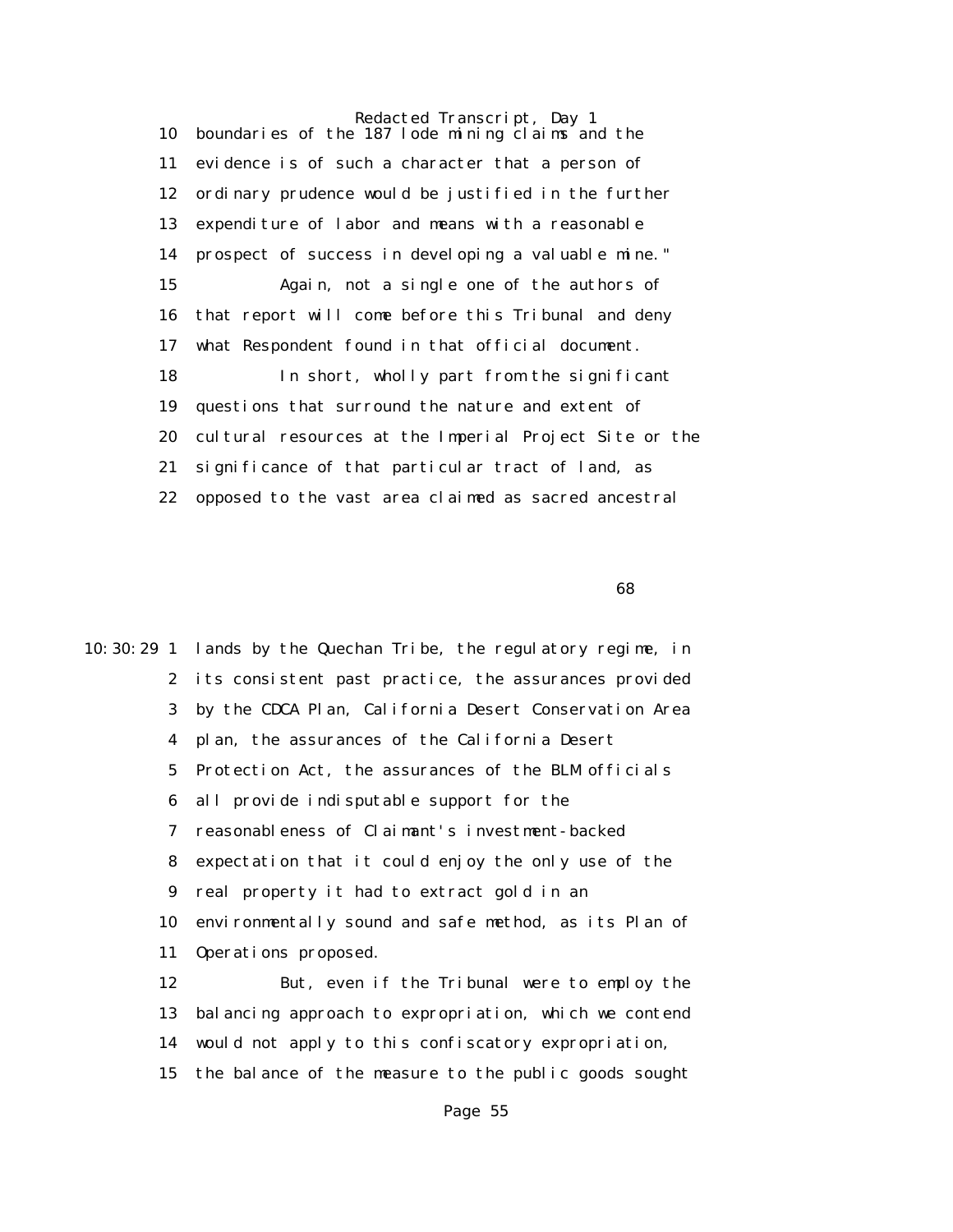16 to be achieved, then you would be dealing with the 17 same facts as those that establish a violation of the 18 fair and equitable treatment standard under 1105. 19 The primary focus of Glamis's claim of 1105 20 or the actions by the Federal and State Government, 21 which we say you have to look at together, that 22 deliberately delayed the Project, denied Glamis

 $\sim$  69

10:31:50 1 justice and due process, and arbitrarily refused to 2 permit a project that everyone, including the United 3 States, knew to be in full conformance with 4 preexisting law and regulation. The actions of the 5 State, while lawful, State of California were lawful, 6 were designed specifically to injure Glamis in a 7 discriminatory fashion by stopping, as Governor Davis 8 had directed, the Imperial Project. In so doing, 9 Respondent has demonstrated both the Federal and state 10 levels the kinds of lack of good faith, denial of 11 justice, and discriminatory treatment that entitled 12 Glamis to compensation under Article 1105, as well as 13 were the lesser nonconfiscatory regulatory 14 expropriation standard under Article 1110. 15 Now, the facts have been laid out extensively 16 in the Memorial, the Reply, the Counter-Memorial, the 17 Rejoinder. What I want to do is focus you at the 18 start of this hearing on a few key facts that 19 demonstrate the fundamentally unjust way in which 20 Glamis was treated at both the Federal and State level 21 in trying to commence mining operations at the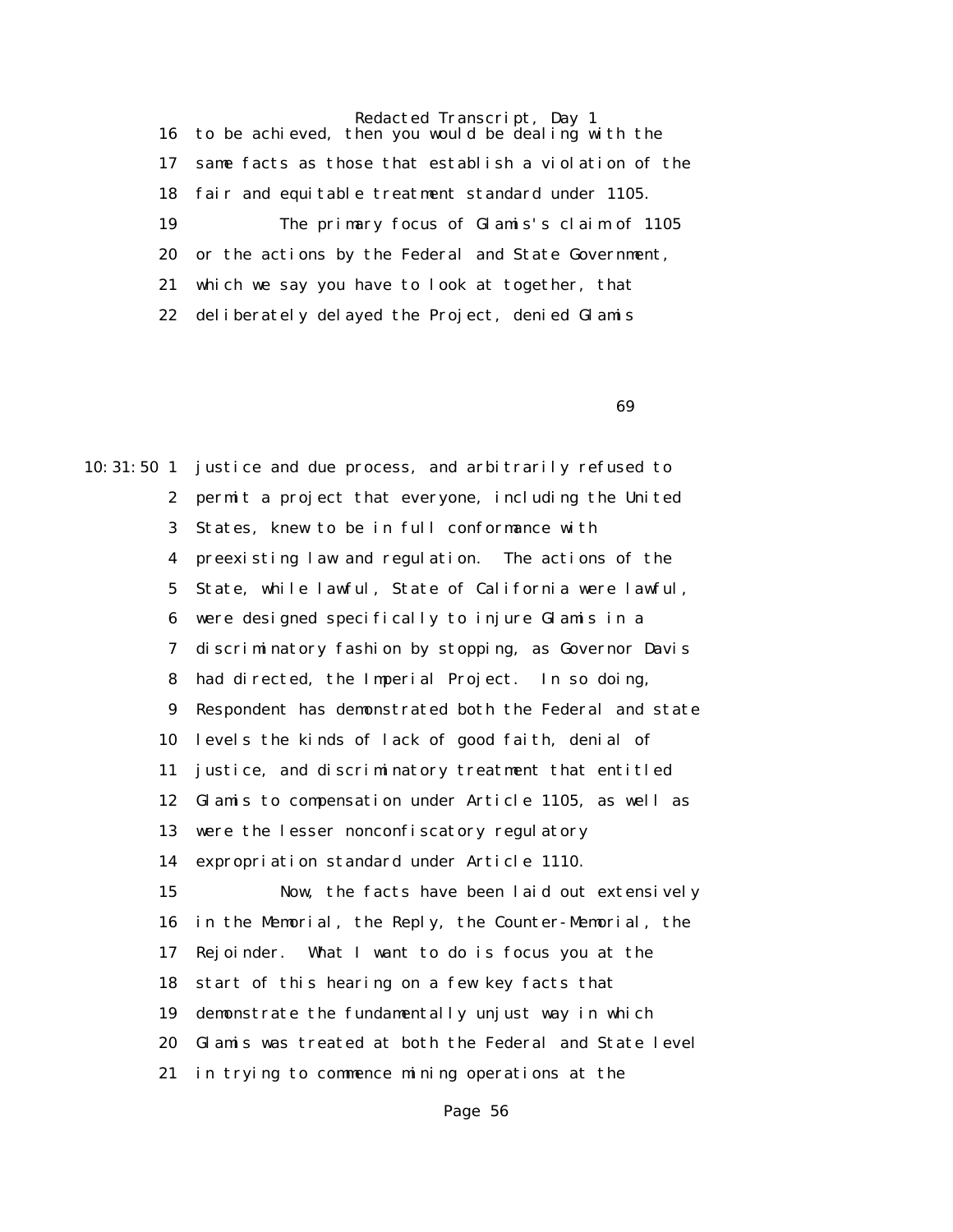Redacted Transcript, Day 1 22 Imperial Project Site.

10:33:06 1 Now, in doing so I want to pause for a moment 2 and again reemphasize that it's not our obligation, as 3 Respondent argues, to prove each act by the Federal 4 and State Government as a violation of a specific 5 legal prohibition. Rather, it's for the Tribunal to 6 assess the totality of the circumstances in 7 determining whether those measures deprived Glamis of 8 fair and equitable treatment and/or expropriated its 9 property even under the balancing standard. 10 In this process, Respondent's actions and 11 measures are not immune from close examination, as 12 Respondent would have the Tribunal believe. It's true 13 that it's not for this Tribunal to judge or 14 second-guess the wisdom of particular Government 15 action. The action is what it is, but that's not the 16 same, and numerous tribunals have so found, as 17 evaluating the State's motives and actions in 18 determining whether its measures, lawful and rational 19 as they may claim to be, deprived Claimant of the 20 protections that customary international law provides. 21 Again, a few examples, the Saluka versus 22 Czech Republic case, Respondent quotes from the

 $70$ 

71

10:34:28 1 decision, "clearly not for this Tribunal to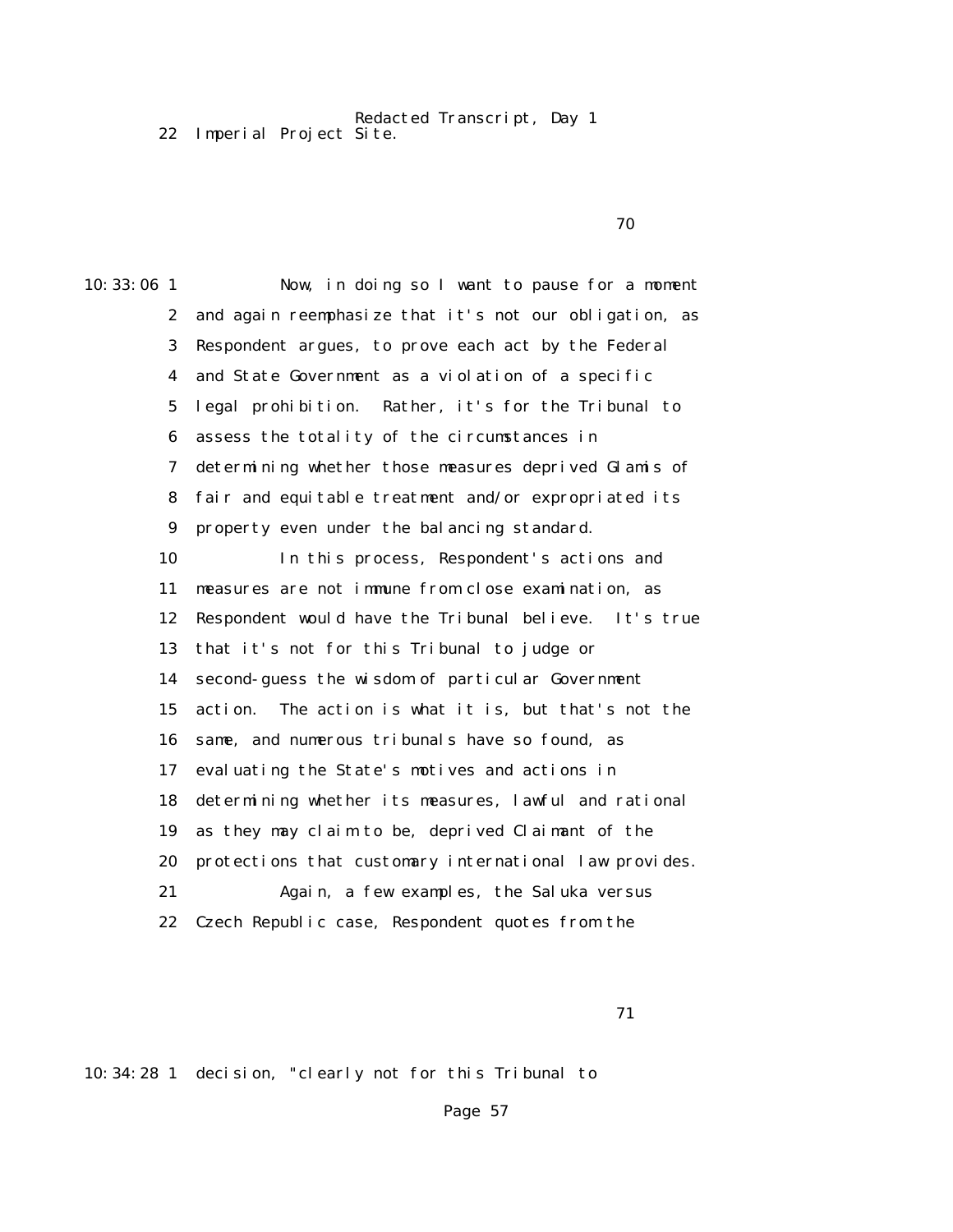Redacted Transcript, Day 1 2 second-guess the Czech Government's privatization 3 policies." What it doesn't go on to then tell you, 4 however, is that immediately following that statement, 5 the Saluka Tribunal added that that prohibition 6 doesn't relieve the Czech Government from complying 7 with its international obligations. As the Tribunal 8 stated, "The host State must never disregard the 9 principles of procedural proprietary--propriety and 10 due process." 11 And in the Thunderbird decision at paragraph 12 127, that NAFTA Tribunal noted, "The role of Chapter

 13 11 in this case is therefore to measure the 14 conduct"--there Mexico--"of [the host State] towards 15 [the foreign investor] against the international law 16 standards set up by Chapter 11 of the NAFTA. The 17 perspective is of an international law obligation 18 examining the national conduct as a fact." That's all 19 the Tribunal is asked to do. What were the facts? 20 What did, in fact, they do? Is it reasonable? Was it 21 proportional? Did they act in good faith? 22 Respondent may wish to avoid these facts, but

 $72$ 

10:35:49 1 there is no basis under international law for the 2 Tribunal to turn a blind eye to what are largely 3 undisputed facts that demonstrate Respondent did not 4 deal with the Imperial Project in good faith and in 5 accordance with applicable customary international law 6 standards of justice, protection of 7 limited--legitimate expectations, and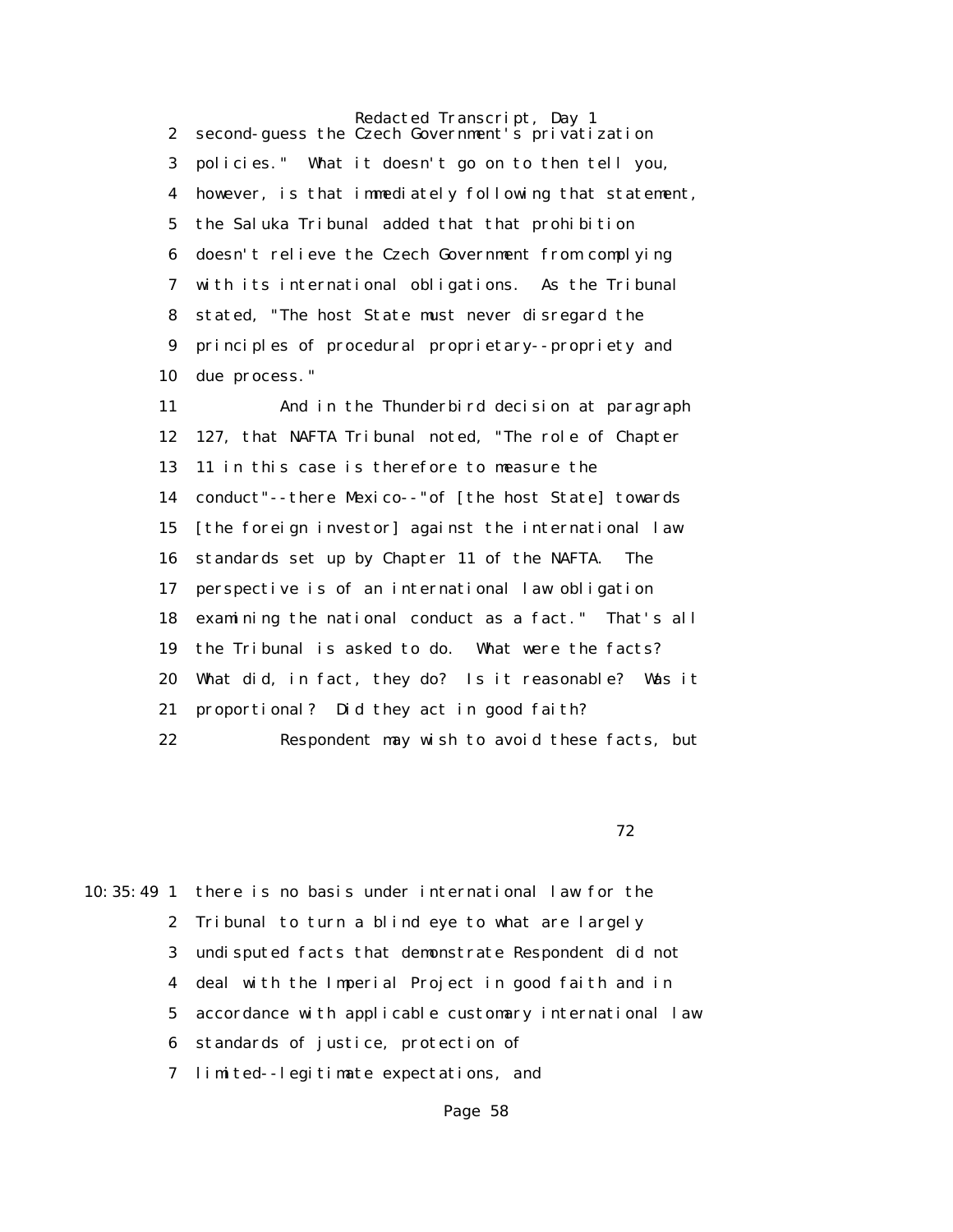Redacted Transcript, Day 1 8 nondiscriminations. 9 So, now I want to walk you through some of 10 these facts. Again, not all of them, but enough to 11 give you the underlying basis for our claims. 12 First of all, there is no real dispute that 13 the Respondent deliberate delayed approval of the 14 Project which, by all accounts, was ready for 15 approval, at least by early 1999. To revisit the 16 chronology, in December 1994, it files a--its plan of 17 operation, having proven the re--that there were 18 valuable gold resources there, that it had gotten the 19 protection of the 1994 Desert Protection Act that its 20 claim--its site would not be withdrawn. 21 Two years later, which was not that abnormal, 22 in 1996, a Draft EIS/EIR recommends the Imperial

<u>73 and 2001 and 2002 and 2003 and 2003 and 2003 and 2003 and 2003 and 2003 and 2003 and 2003 and 2003 and 200</u>

10:37:09 1 Project as the preferred alternative, the equivalent 2 of recommending approval. They go back and do some 3 more study of the cultural resources at the site 4 resulting in a November 1997 Draft EIS/EIR, again, 5 recommending the plan of operation as the preferred 6 alternative or in essence recommending approval. 7 Everyone expected there would be 8 consultations under the National Environmental Policy 9 Act, the NEPA process. That would be required, but 10 all understood that those consultations, as I have 11 just been through, couldn't stop the Project. 12 The--I'm sorry, the National Historic Preservation 13 Act--and that they provided for only economically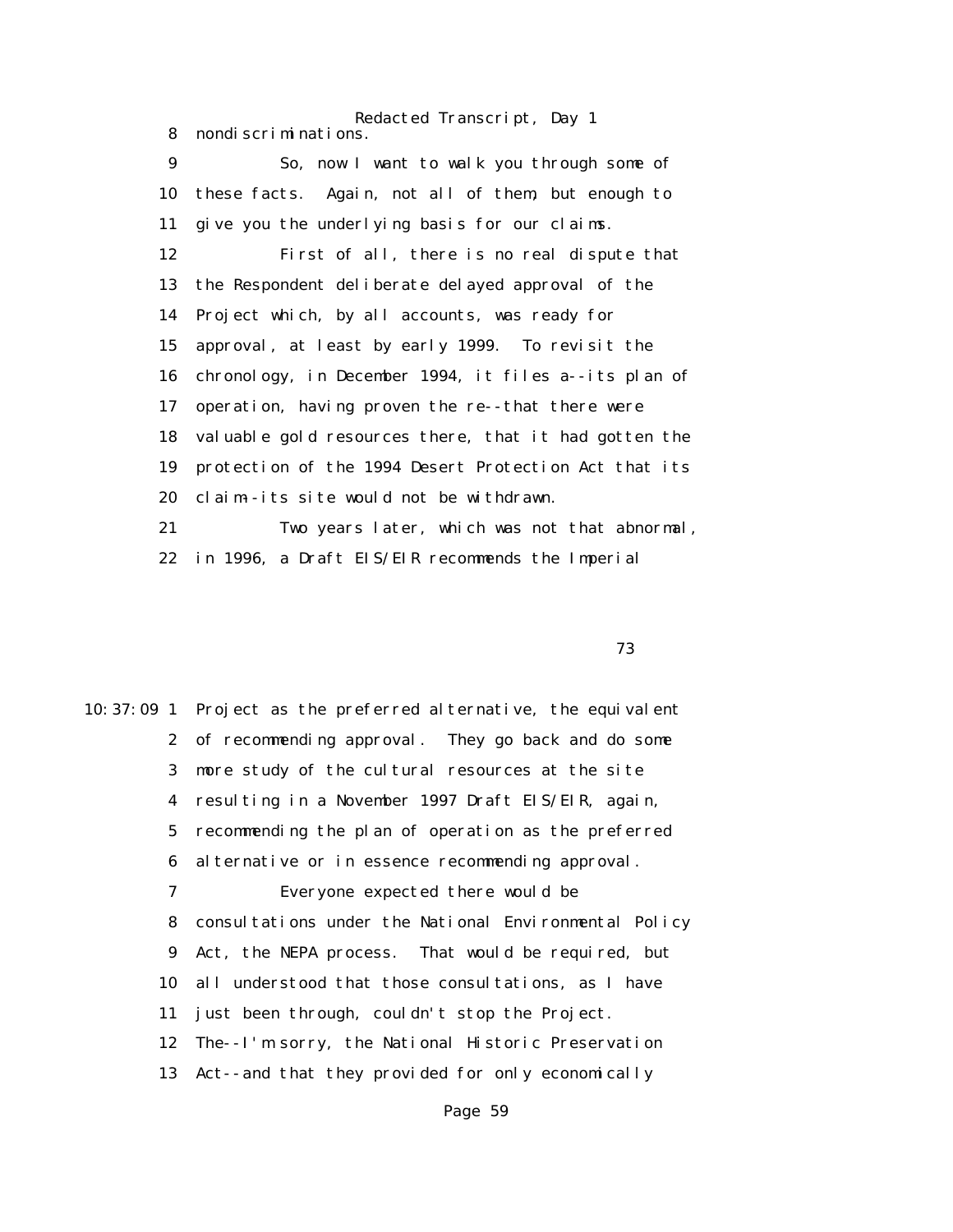Redacted Transcript, Day 1 14 feasible mitigation. 15 Now, Solicitor Leshy directed, at least by 16 October of '98, we have this document--there are other 17 documents that suggested occurred earlier, to stop 18 working on the final EIS/EIR, but nonetheless, we 19 also--from the Respondent's own documents, we can 20 verify that the Mineral Report was virtually done by 21 late 1998. So, in Exhibit 156, we have an E-mail from 22 Mr. Waywood, who was the principal drafter of the

 $74$ 

10:38:41 1 Mineral Report, stating that he finished all the 2 fieldwork and acquired all pertinent data from the 3 company, and analytical work on the assays had been 4 completed.

> 5 Exhibit 167, we have a fax to Bob Anderson, 6 again the Bob Anderson that the Government declined to 7 bring, in which it's reported to him--he's the Deputy 8 State Director in California--that the VER, the valid 9 existing rights report, was progressing and could be 10 completed by January 1999 to March 1999 time frame. 11 At this point in time, there were no 12 California measures that would have blocked the 13 Project--we are four years away from any such 14 measures--and so had BLM done what it was supposed to 15 do, approved the Project by early 1999, the mine would 16 be operating today and enjoying the extraordinary spot 17 prices.

 18 Indeed, the fact that it was likely to 19 approve--you can also look that at this point in time,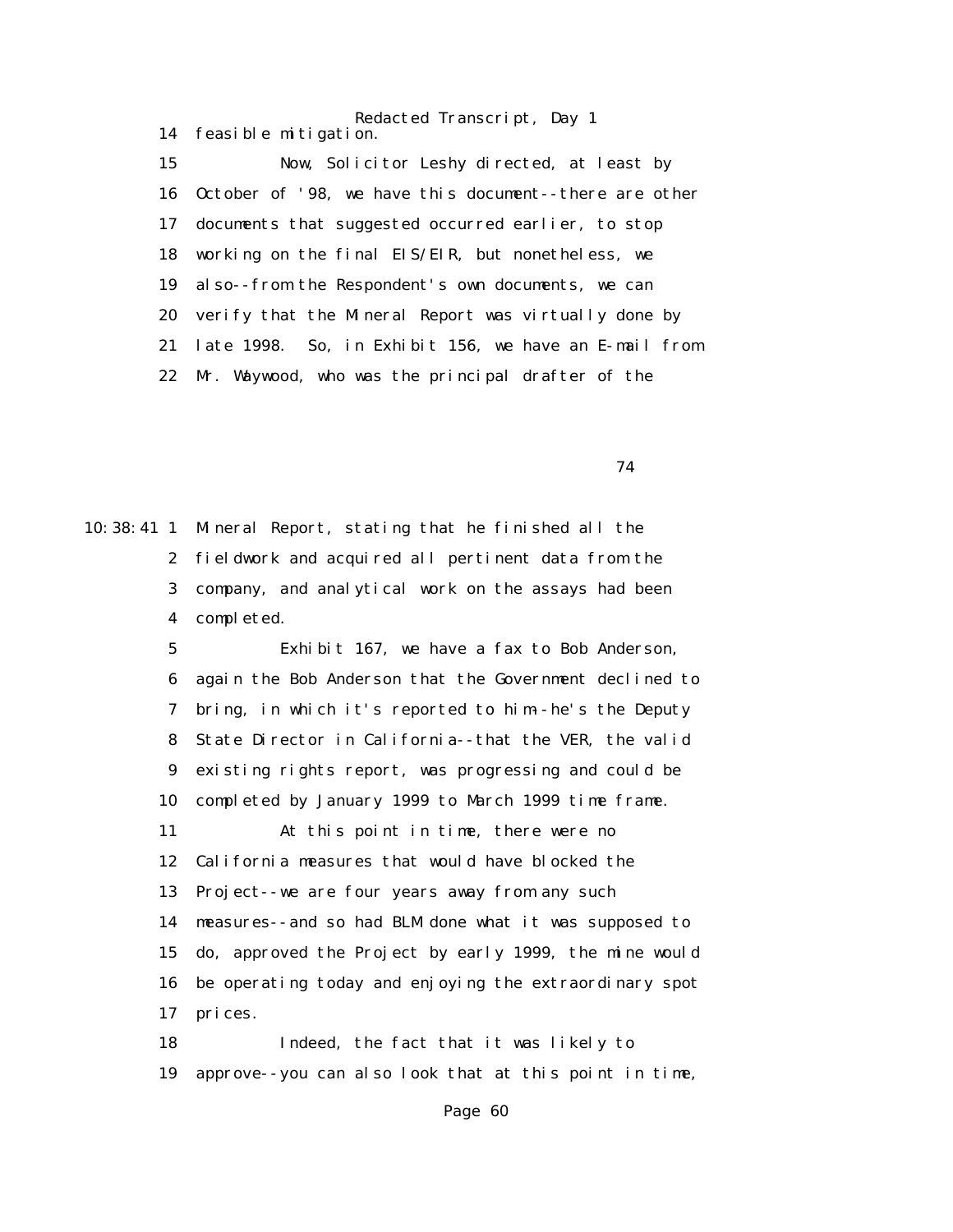20 Glamis had a very favorable reputation in the

21 California Legislature, a--Exhibit 114--an assembly

22 resolution by member Jim Battin specifically commends

<u>75 September 2005 - 2006 September 2006 September 2006 September 2006 September 2006 September 2006 September 2006 September 2006 September 2006 September 2006 September 2006 September 2006 September 2006 September 2006 S</u>

10:40:25 1 Glamis on the reclamation that it performed at the 2 Picacho Mine. That it takes great pleasure in 3 commending the Glamis Gold Corporation for its 4 environmentally sensitive treatment of the environment 5 at the Picacho Mine and for its ground breaking 6 reclamation techniques that have earned it the 1997 7 Excellence in Reclamation Award from the California 8 Mining Association.

> 9 Now, Respondent doesn't want the Tribunal to 10 hear from BLM witnesses about the delay. Rather, they 11 choose to make generalized assertions about delay, 12 permitting in the United States being longer on 13 average than elsewhere in the world. But those 14 generalities cannot undermine the specific proof of 15 deliberate delay in the Imperial Project case at the 16 BLM level and the specific expert analysis of 17 Mr. Leshendok, who has compared the approval times 18 that occurred at similar sized and located projects in 19 the California Desert, and has shown that those are 20 significant--Glamis was subjected to significantly 21 greater delays even up to the denial, putting aside 22 the next four years, and that's at Mr. Leshendok's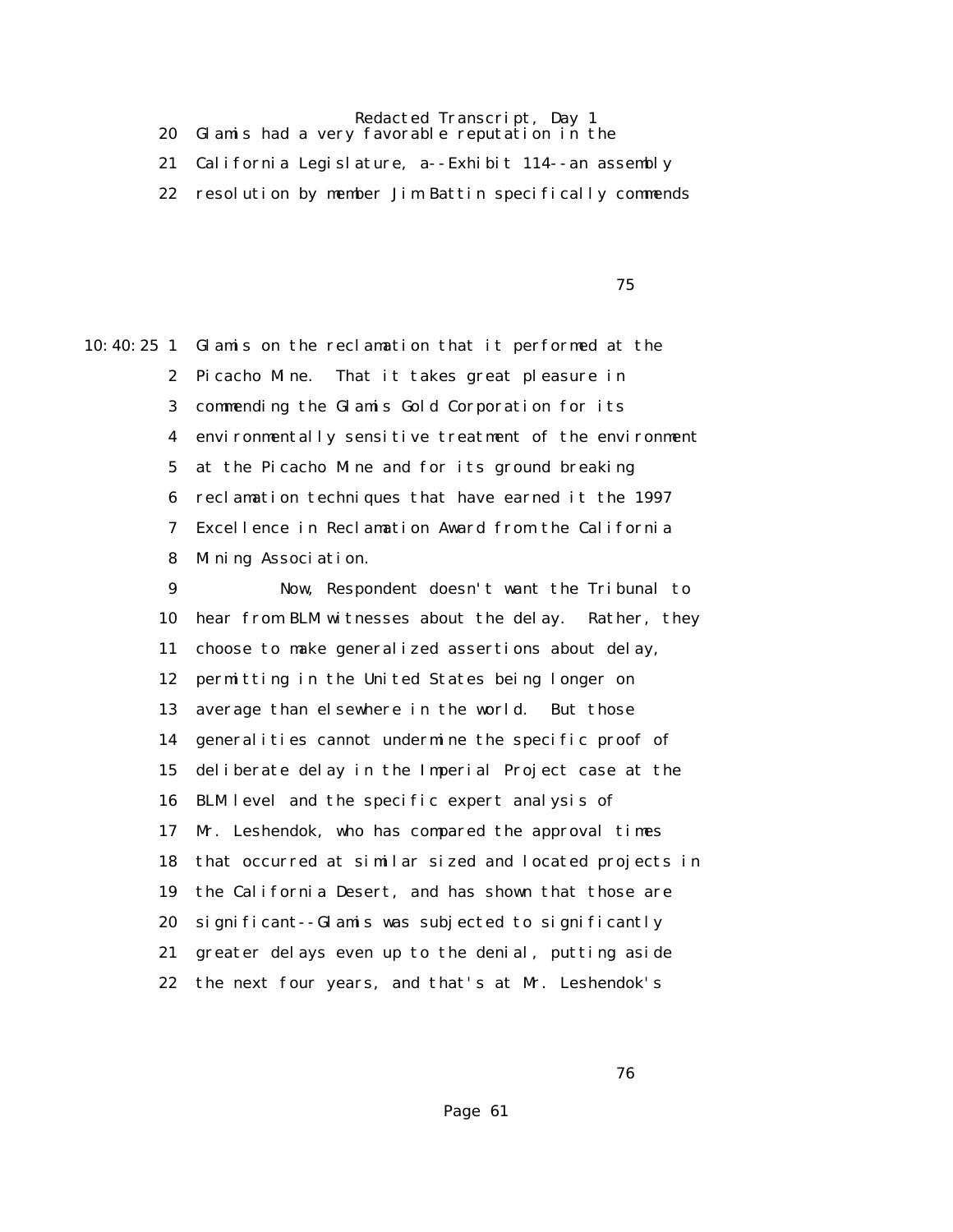10:41:47 1 April report at 34, Table 1, and you will see that 2 Glamis, the third one down, six years and nine months, 3 whereas the others are all in the less than three 4 years. 5 Now, second: While we wouldn't contend that 6 deliberate delay by itself would be enough to violate 7 customary and international law, but it does inform

> 8 what transpired and support our claim of a denial of 9 justice.

 10 It can't be seriously disputed that Solicitor 11 Leshy deliberately and unlawfully changed the 12 standards for operations applicable to the Imperial 13 Project with the intended purpose and effect of 14 halting the Project and denying Glamis its legitimate 15 expectation of being able to extract the gold. This 16 action, by elevating the quote-unquote undue 17 impairment standard to a new discretionary veto over 18 mines otherwise proposed in accordance with the 3809 19 regulations, was no mere mistake or interpretive Rule, 20 as Respondent suggests. Rather, Section 601 of FLPMA, 21 Federal Land Management Policy Act, specifically 22 stated that the invocation of the undue impairment

— <u>177 година в област во страна во страна во страна во страна во страна во страна во страна во с</u>

10:43:12 1 standard had to be by regulation, not by solicitor 2 interpretation, and that was what BLM had done when it 3 equated the two, as Mr. Anderson said, in the 3809 4 regulation with unnecessary and undue degradation. 5 And it was this defect, this gross violation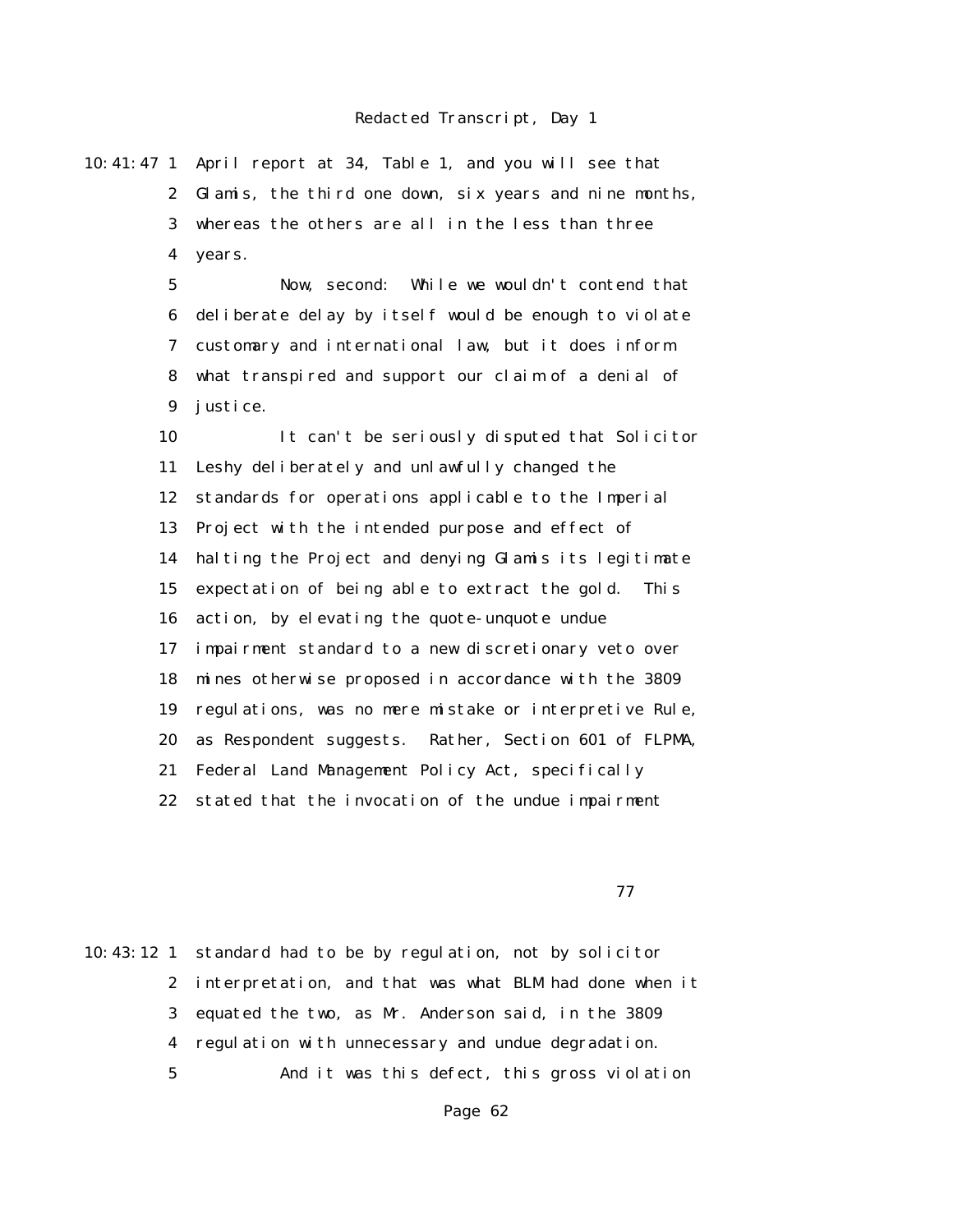Redacted Transcript, Day 1 6 of the statutory basis for undue impairment, that 7 formed the grounds of Solicitor Myers in the next 8 administration revoking the Leshy Opinion as unlawful. 9 And that opinion, Solicitor Myers, remains 10 Respondent's legal interpretation today. It has never 11 been revoked itself. 12 Now, if the undue impairment standard had

 13 been so vague and discretionary as Leshy suggested, it 14 is quite clear that investors such as Glamis would 15 have never invested in projects within the California 16 Desert Conservation Area. They would simply invest 17 millions of dollars to be held up at the last moment 18 on a wholly unfettered discretion. And that is, in 19 fact, exactly what the mining industry told Congress 20 in the mid-nineties when the Clinton Administration 21 had proposed a change to the Mining Law to permit such 22 unfettered discretion. Congress refused.

 $78$ 

10:44:47 1 And without the Leshy rationale, this new 2 discretionary veto power that he found, Secretary 3 Babbitt would have had no basis to issue the Record of 4 Decision that he did on the eve of leaving office in 5 January 2001. 6 Now, the third set of facts demonstrate that 7 Imperial Project was subjected to discriminatory

> 8 treatment in a variety of ways, as set forth in our 9 Memorial and our reply. For example, both before and 10 after the denial of the Imperial Project, significant 11 projects with similar cultural characteristics were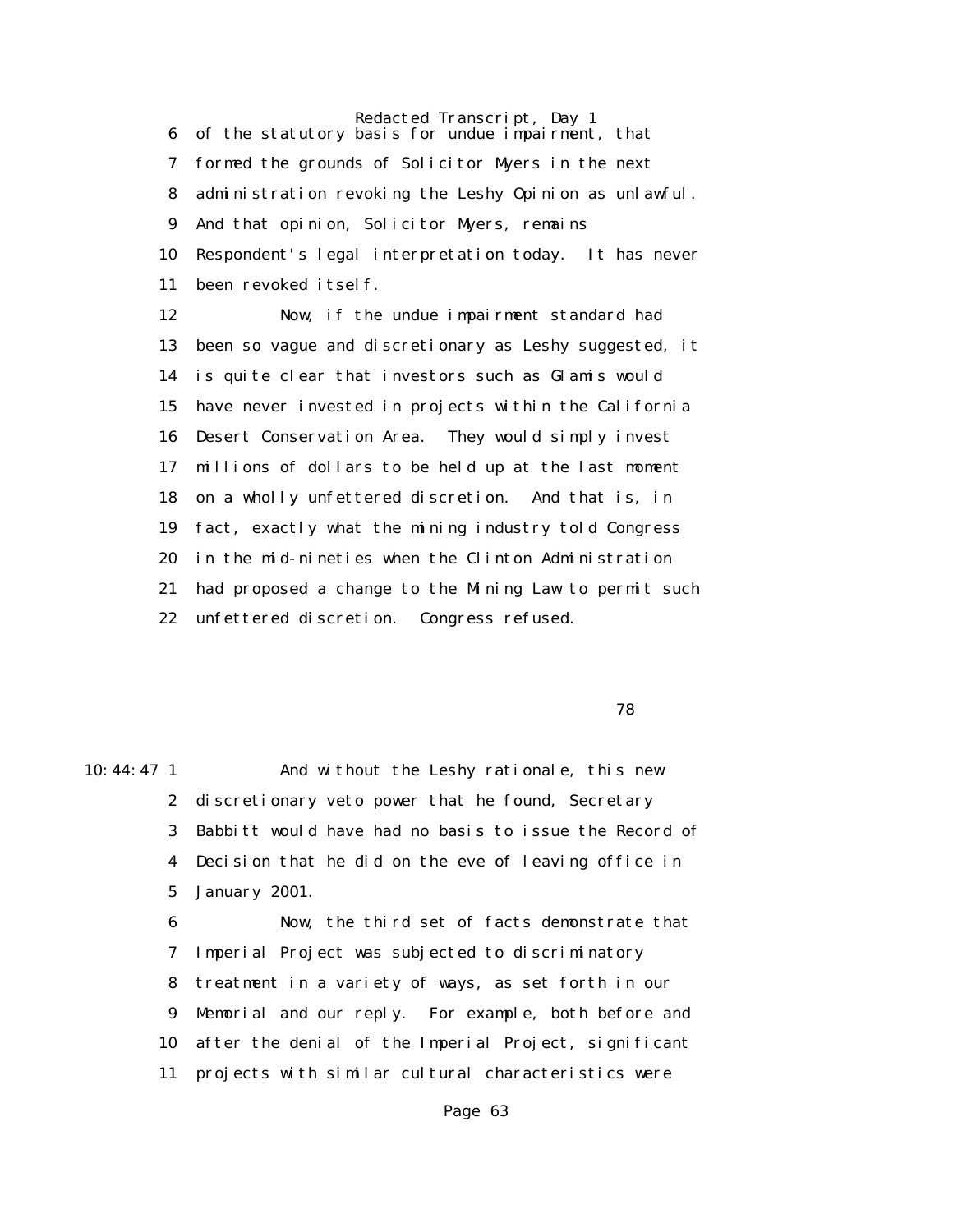Redacted Transcript, Day 1 12 approved without complete backfilling and despite 13 severe impacts to cultural resources and areas of 14 cultural concern. Indeed, the Quechan Tribe for years 15 had maintained that the entire area between Pilot 16 Knob, which is down on the U.S.-Mexican border, and 17 Avikwaame, which is north of Blythe by the--about a 18 hundred miles north, were sacred. And you can see in 19 today's New York Times an extensive article 20 documenting again the Quechan claims of all sites, in 21 this vast area of the southern desert on both the 22 California and Arizona side, as sacred.

 $79$ 

10:46:12 1 Now, as Dr. Sebastian has testified, and you 2 will hear further from her this week, there is nothing 3 found at the Imperial Project Site that would 4 distinguish it from other areas of this part of the 5 California Desert, including areas impacted by various 6 project sites. Before the Imperial Project, BLM had 7 approved mining operations at the American Girl Mine, 8 and just--

9 (Pause.)

 10 MR. GOURLEY: You have the American Girl Mine 11 down here about eight miles away. It's in an area of 12 very high cultural concern. You have got Picacho 13 right next to Picacho Peak in an area of high cultural 14 concern. You can see the Mesquite Mine land--Mesquite 15 Mine, the original proposal, right next to the Singer 16 area of cultural--Critical Environmental Concern, 17 ACEC.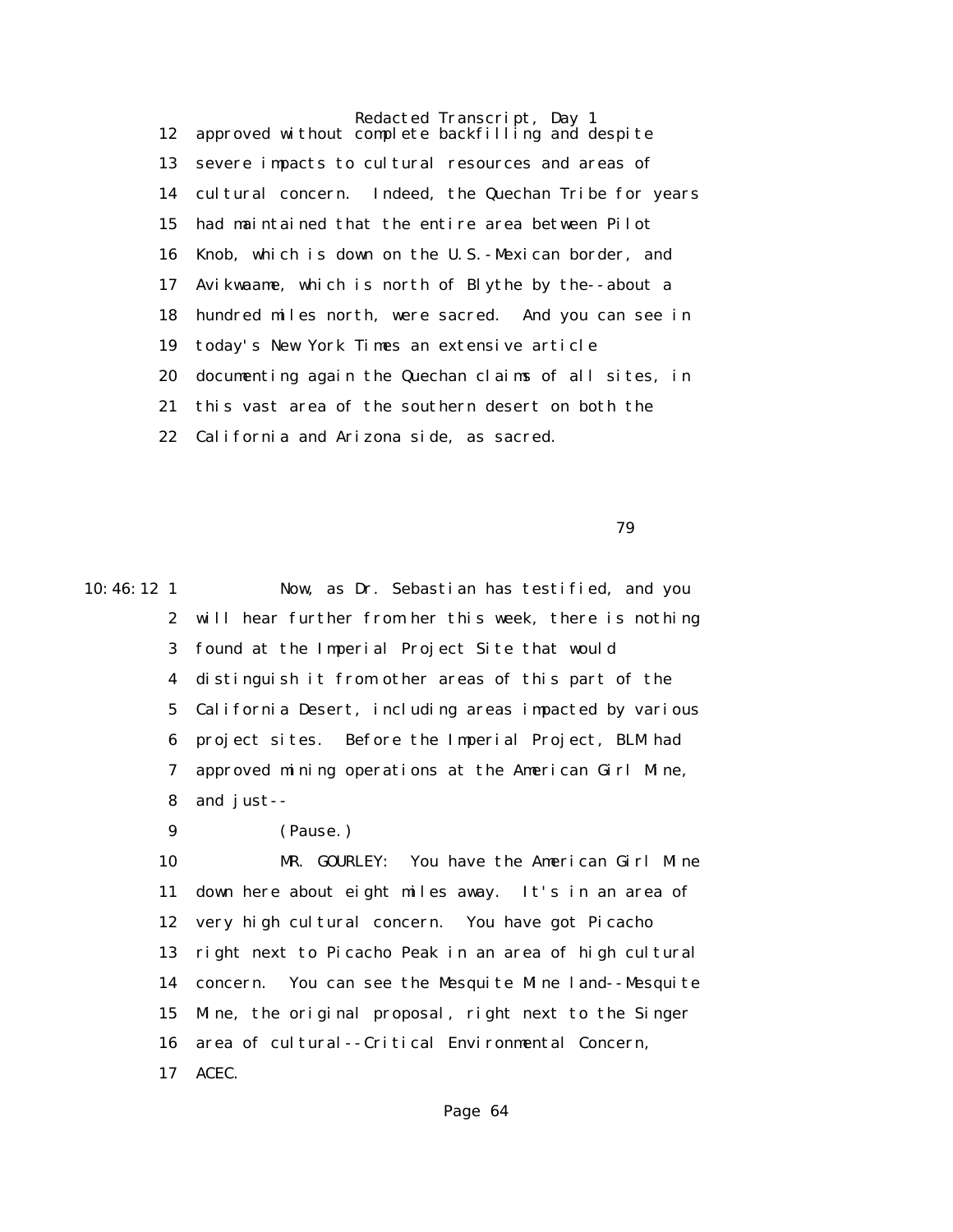18 Those had already been approved. Those were 19 already in mining operations at the time that 20 Imperial--the time that Glamis came to the Imperial 21 Project Site. In fact, one of the benefits since 22 Glamis was responsible for the Picacho, was mining the

<u>80 and 200 and 200 and 200 and 200 and 200 and 200 and 200 and 200 and 200 and 200 and 200 and 200 and 200 and 200 and 200 and 200 and 200 and 200 and 200 and 200 and 200 and 200 and 200 and 200 and 200 and 200 and 200 an</u>

10:48:25 1 Picacho Mine, they had hoped to be able to transition 2 that mining team, too.

> 3 Now, we also know because of the recent 4 production of Boma Johnson's map of the Xam Kwatcan 5 Trail that other projects directly and significantly 6 damaged the very Trail of Dreams that was proffered as 7 the factual basis for the denial in this case, and 8 these include, and again you will hear more about this 9 in the testimony, the Mesquite Mine expansion in 2002, 10 again a mine about 10 miles away from the Imperial 11 Site directly abutting the Singer Geoglyph ACEC, one 12 of the region's most significant prehistoric 13 resources; the North Baja Pipeline in 2002, which had 14 a final EIS/EIR for a new expansion just this past 15 June of 2007, is an underground pipeline intersects 16 and scars multiple segments of the Xam Kwatcan trail 17 network. The Mesquite Landfill, which is next to the 18 Mesquite Mine, it required a redrawing of the Singer 19 Geoglyph ACEC, so a preexisting area of critical 20 environmental concern was redrafted to avoid--to 21 truncate--to allow the landfill to go forward, and 22 that landfill property would truncate prehistoric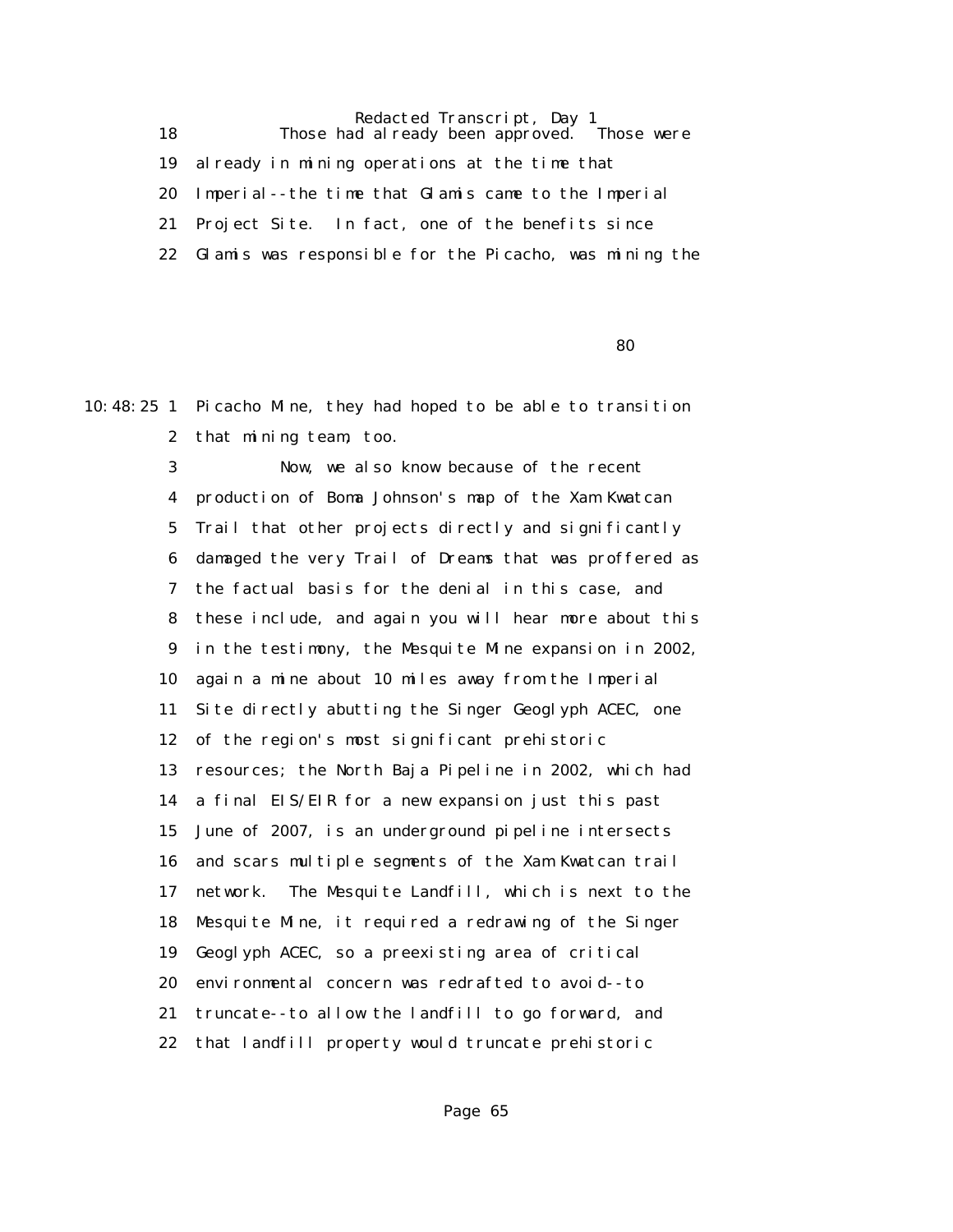<u>81 and 2001 and 2001 and 2001 and 2001 and 2001 and 2001 and 2001 and 2001 and 2001 and 2001 and 2001 and 200</u>

10:49:55 1 segments that follow the general alignment of the Xam 2 Kwatcan Trail as depicted by Boma Johnson's map. 3 It would also create mountains of garbage 4 that would be significantly higher than any of the 5 remaining piles projected at the Imperial Project. 6 Now, Mr. Leshendok, in his expert opinion, 7 has already addressed the approval processes for these 8 and the inconsistency of approving those and denying 9 the Imperial Project, and Dr. Sebastian will testify 10 similarly about the impact of these projects on the 11 Xam Kwatcan Trail. 12 But this disparate treatment of similarly 13 situated projects is not only evidence of arbitrary 14 and discriminatory treatment of the Imperial Project, 15 there is other evidence. As Dr. Sebastian has 16 testified, the NHPA process followed by the BLM and 17 the American Council for Historic Preservation in this 18 case deviated significantly in a discriminatory manner 19 from that employed in other cases. Dr. Sebastian 20 teaches this, the process, to Government officials. 21 Indeed, the arbitrary and novel 22 identification of an area of traditional cultural

en and the state of the state of the state of the state of the state of the state of the state of the state of

10:51:19 1 concern--you will hear more about this from 2 Dr. Sebastian and Dr. Cleland--they in essence draw, 3 arbitrarily draw something called an ATCC, a novel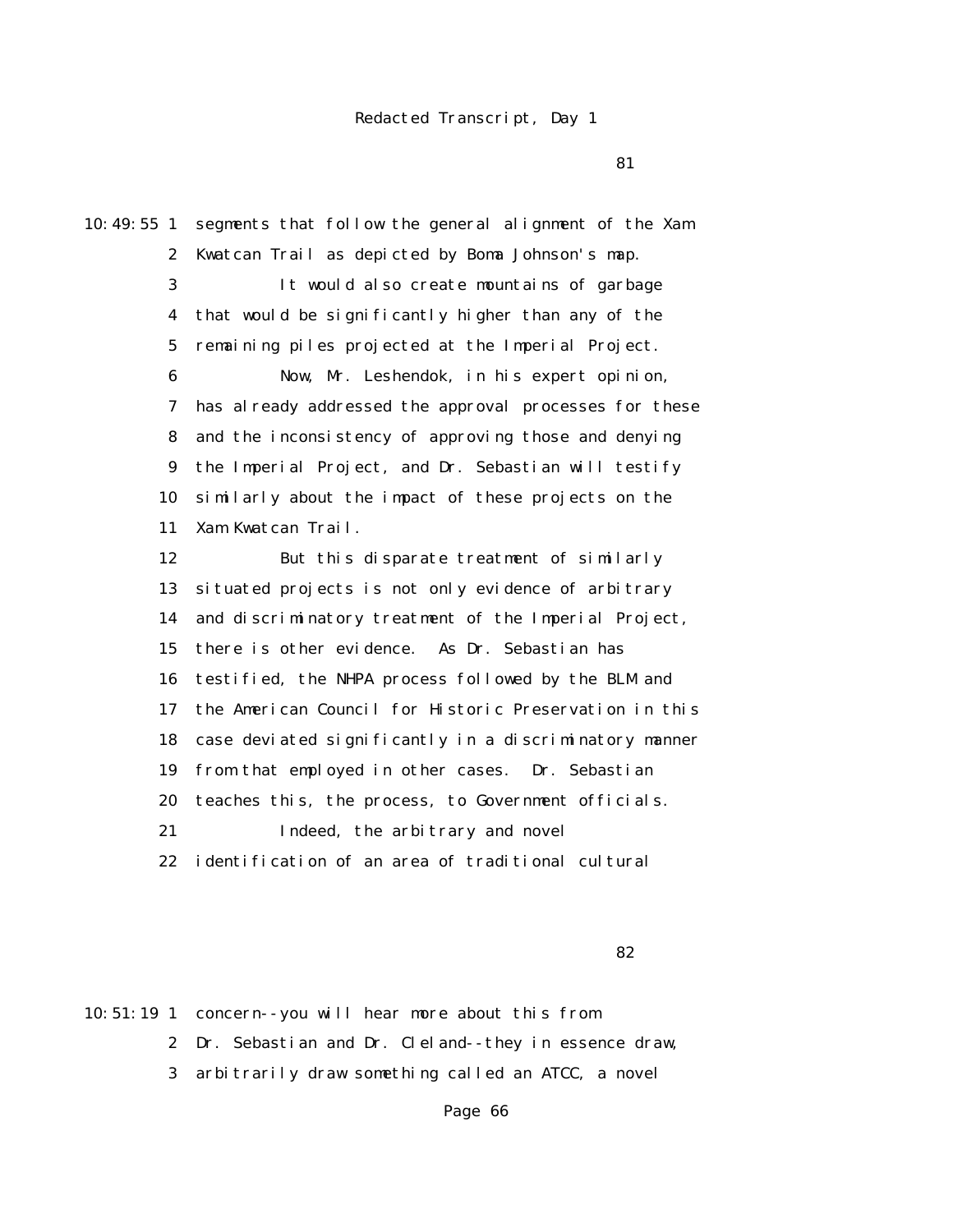Redacted Transcript, Day 1 4 concept, around the Project, to define it as "the 5 Project site," and that turns the process on its head 6 because, as Dr. Sebastian will testify, you are to 7 identify traditional areas of traditional cultural 8 concern by ethnographic study. Dr. Baksh performs 9 such a study at the Imperial Project Site and found no 10 such area of traditional cultural concern. Couldn't 11 verify one.

 12 And by tying, what it did was take the 13 Running Man to the south of the project and tie it to 14 the Indian Pass withdrawal area, the petroglyphs at 15 Indian Pass, it did exactly what the 1994 California 16 Desert Protection Act said you couldn't do, which was 17 use an existing withdrawn area as a ground for 18 restricting operations at a site left open for 19 multiple uses. Yet again, that's exactly what 20 Secretary Babbitt's Record of Decision did. 21 Turning then--continuing on to the California 22 measure, they, too, are clearly discriminatory and

<u>833 - Johann Stein, amerikan basar pengaran sebagai pengaran sebagai pengaran sebagai pengaran sebagai pengara</u>

10:52:48 1 targeted at this mine. Again, Respondent will make 2 the best case it can that these are general, but they 3 cannot deny and avoid the overwhelming evidence that 4 each measure was motivated by this mine and this mine 5 only.

> 6 They will try to hide behind the deference 7 that it says you should give. Again that goes to--we 8 don't challenge the lawfulness of the reg. What we 9 challenge is that we bore the brunt of this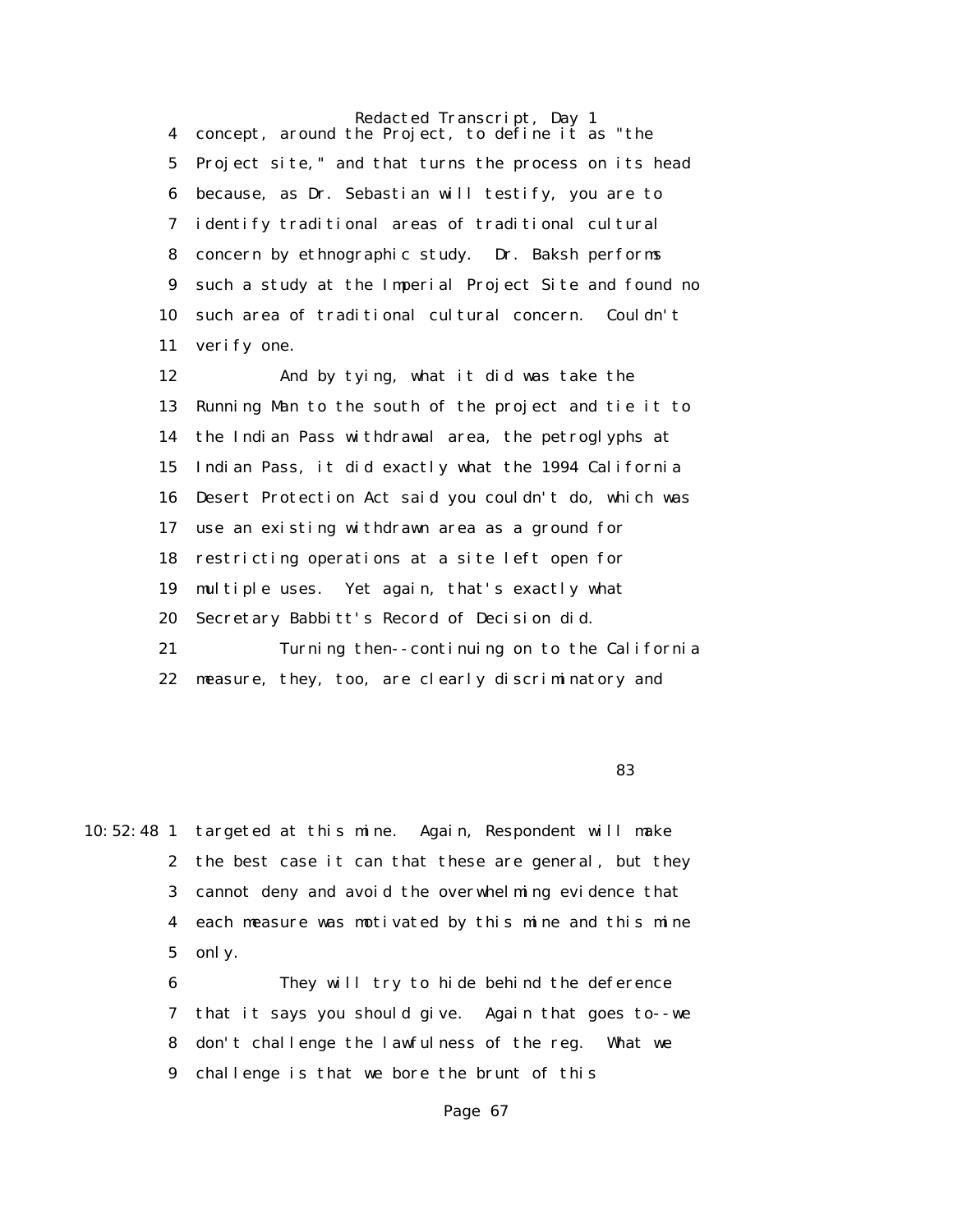Redacted Transcript, Day 1 10 extraordinary change in reclamation standards. 11 So what does that evidence include? 12 Exhibit 257, start in September. He vetoes--Governor 13 Davis vetoes a bill that would have stopped, but 14 because he had to veto it, he directs the resource 15 division to pursue all possible legal and 16 administrative remedies that will assist in stopping 17 the development of the Glamis Gold Mine. That is the 18 start of the regulations. Mr. Parrish can argue what 19 he wants as to the rationale, but they can't deny this 20 is what started the process.

 21 Exhibit 258: This is an E-mail between 22 someone in the--between the allies in the California

<u>84 and 2001 and 2001 and 2001 and 2001 and 2001 and 2001 and 2001 and 2001 and 2001 and 2001 and 2001 and 200</u>

10:54:18 1 Legislature and the resource agency in the legal 2 office, actually in the California Executive Branch, 3 stating what the Senator complaining that--the 4 Senator's aide complaining, I thought Allison Harvey 5 and I were working with the resources agency/DOC on an 6 informal and collegial basis to help stop the Glamis 7 Mine, something that has been significantly 8 complicated by the Governor's veto of S.B. 1828, the 9 prior bill that Governor Davis had vetoed and vetoed 10 because it would have burdened the State of 11 California. It's okay to burden the private investor. 12 Exhibit 273: And this document confirms that 13 Senate Bill 483, which is what--what Senate Bill 22 14 would authorize after the veto of the earlier bill, 15 two points: These changes to the statute are urgently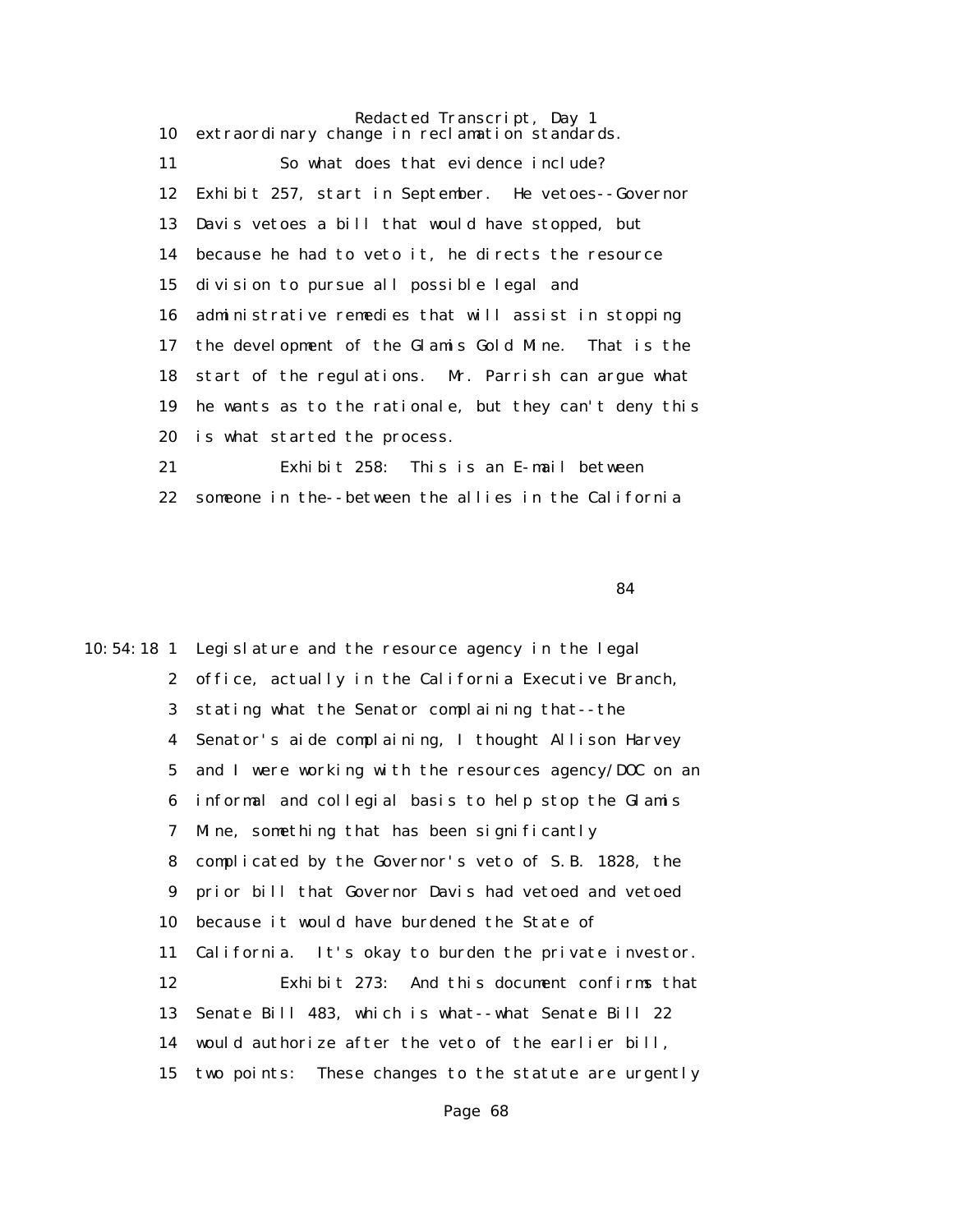16 needed to stop the Glamis Imperial Mining project in 17 Imperial County, proposed by Glamis Gold, Limited, a 18 Canadian-based company, targeted against its Canadian 19 heritage.

 20 And furthermore, saying the author believes 21 the backfilling requirements established by S.B. 483 22 make the Glamis Imperial Project infeasible. They

<u>85 September 2006 September 2006 September 2006 September 2006 September 2006 September 2006 September 2006 S</u>

10:55:51 1 knew what they were doing was to make it

2 cost-prohibitive.

 3 Exhibit 276: Some more of the legislative 4 history of S.B. 22, confirming that--here that it was 5 the only one that would qualify. In California, one 6 site would qualify: Glamis Imperial Mining project. 7 They wanted to get this one.

 8 Exhibit 284. Governor Davis, press release 9 after the passage of S.B. 22, and linking it to the 10 emergency regulations which had just become final, 11 that he had commissioned.

 12 Three things. The measure sends a message 13 that California sacred sites are more precious than 14 gold. The notion that the purpose was to make it 15 cost-prohibitive. The reclamation and backfilling 16 requirements of this legislation would make the 17 operating the Glamis gold mine cost-prohibitive. 18 And then finally, looking at the regs noting 19 that it had been drafted narrowly. State Mining and 20 Geology Board will require backfilling of all metallic

21 mines in the future. The regulation will apply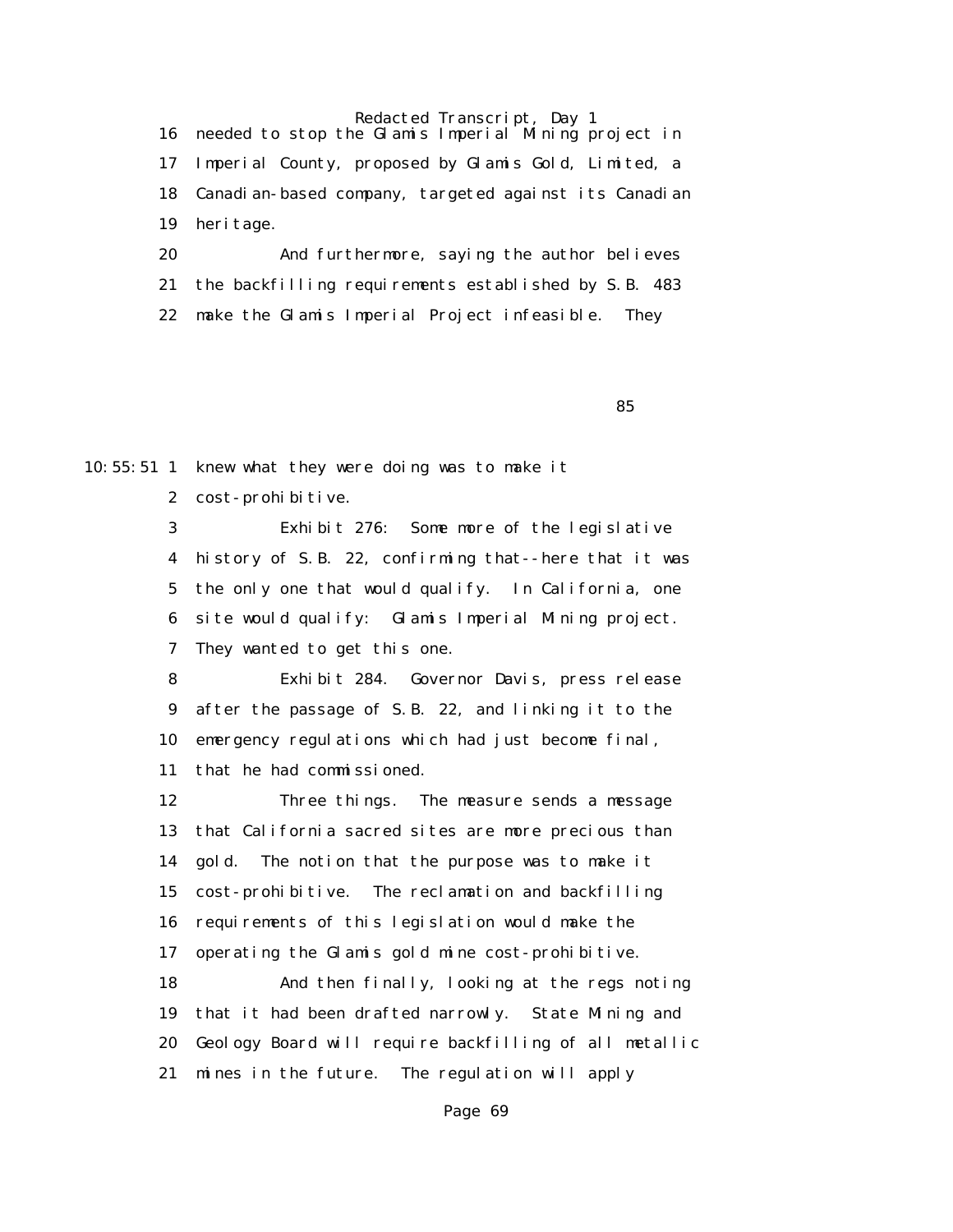Redacted Transcript, Day 1 22 statewide to new metallic metal mines which constitute

10:57:13 1 only 3 percent of the industry. Again, carved out to 2 impose the burden on Glamis and at most a few other. 3 Now, Respondent hasn't even attempted to 4 argue that S.B. 22 has affected any other mine. It 5 doesn't. They can't show that it affected any other 6 project in California. 7 Now, with respect to the new emergency regs 8 that became final, so-called regulation 3704.1, they 9 argue, well, that is a general--a regulation of 10 general applicability such that no expropriation 11 should be found under the less restrictive balancing 12 test for regulations not resulting in total loss of 13 real property use. 14 Now, it presents the testimony of 15 Mr. Parrish, a former Executive Director of the Board, 16 purportedly to provide a rationale for why mandatory 17 metallic--mandatory backfilling and site recontouring 18 is necessary for new metallic open-pit mines, but not 19 for existing ones, and not for the many other kinds of 20 open-pit mineral mines that exist in California. 21 Neither point is persuasive. First, as Governor 22 Davis's press release documented the regulation,

<u>86 and 200 million and 200 million and 200 million and 200 million and 200 million and 200 million and 200 million and 200 million and 200 million and 200 million and 200 million and 200 million and 200 million and 200 mi</u>

10:58:37 1 picked a new open-pit mine for less than 3 percent of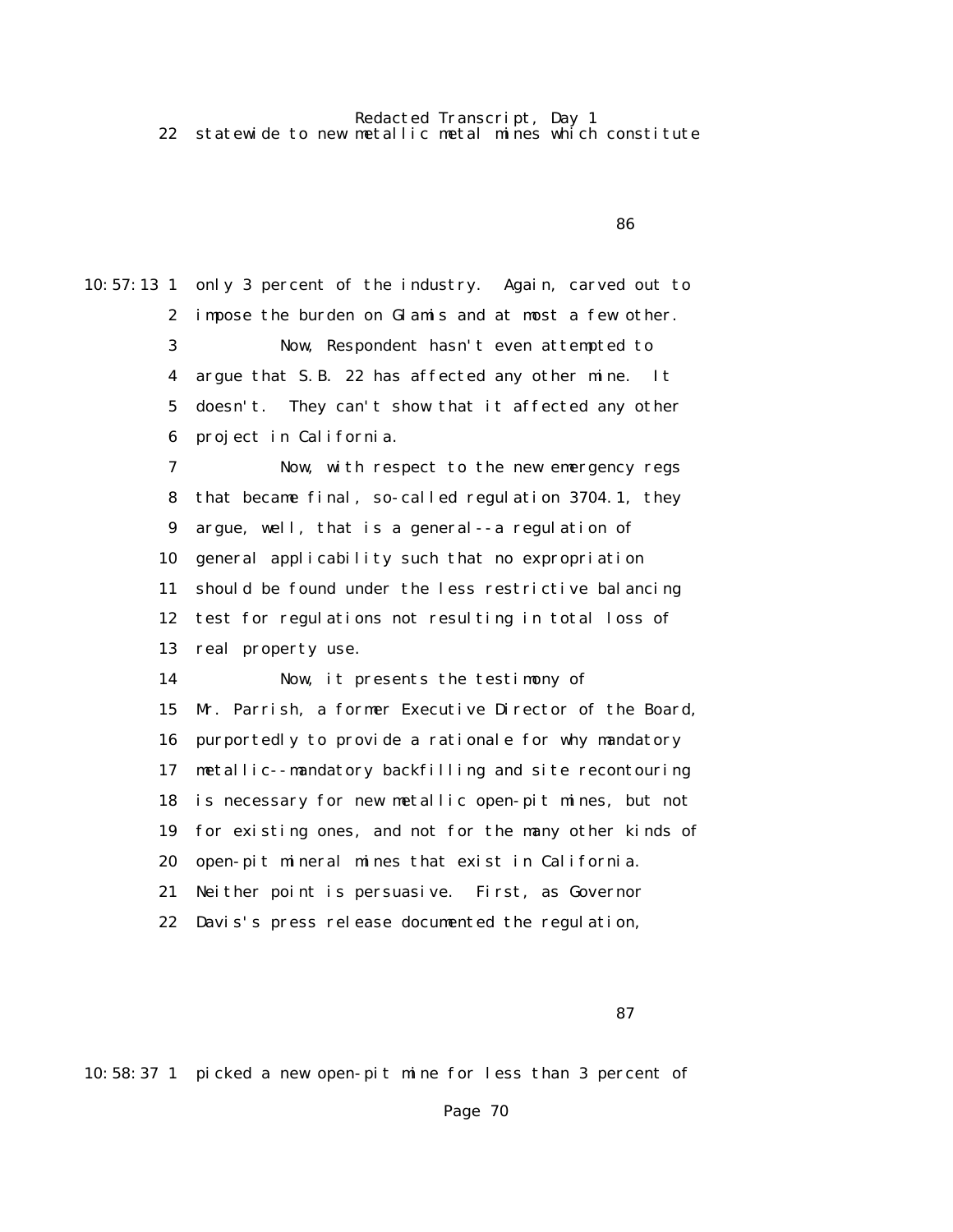2 the industry.

 3 Putting aside for a moment what you will hear 4 about the unusual Golden Queen Mine proposal and 5 whether that's really comparable to the Imperial 6 Project--and we will show that it's not--even assuming 7 the regulation has a rational basis, it unjustifiably 8 invested the entire burden of this new policy on a 9 very small universe, a universe that to date has 10 really only affected Glamis. 11 And the significance of this point can be 12 found to--to the test can be found in Justice 13 Kennedy's concurring opinion in the Lucas case, where 14 he wrote, "The State did not act until after the 15 property had been zoned for individual lot 16 developments and most other parcels had been 17 approved--had been improved throwing the whole burden 18 of the regulation on the remaining lots. This, too, 19 must be measured in the balance." 20 As I have suggested, the burden of this 21 regulation has been predominantly, if not exclusively

22 borne, as it was intended to, on Claimant.

<u>and the state of the state of the state of the state of the state of the state of the state of the state of th</u>

10:59:49 1 And Respondent can't just hide from the fact 2 that the Imperial Project was specifically targeted, 3 treated like none other and uniquely burdened with the 4 cost of this new policy.

> 5 In any event, we expect the cross-examination 6 of Mr. Parrish to show that at least with respect to 7 the measures of mandatory complete backfilling and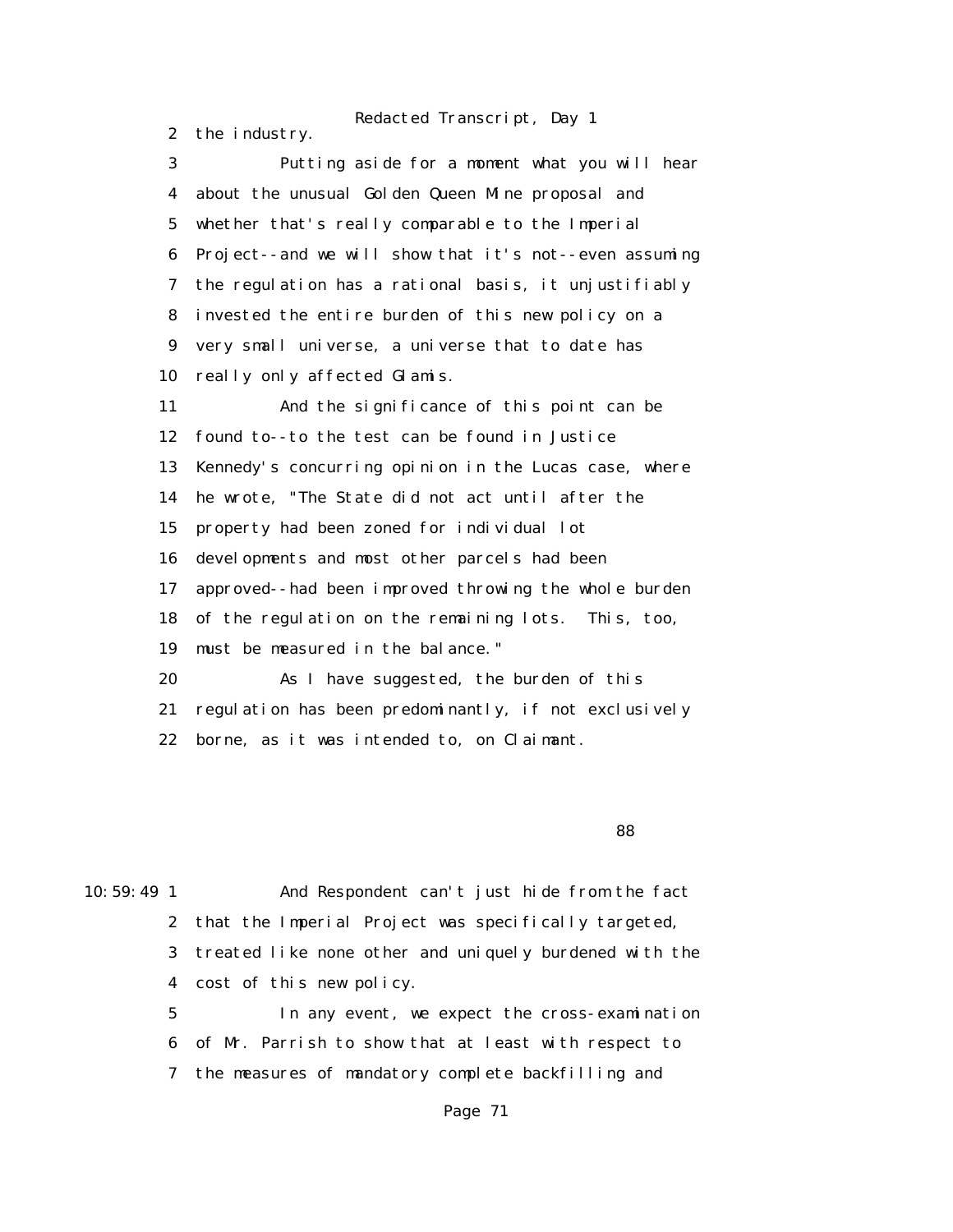Redacted Transcript, Day 1 8 site recontouring, there is no rational basis to 9 distinguish metallic open-pit mines from other large 10 open-pit mines, whether for safety or for restoration 11 to future unspecified uses.

 12 Unlike Methanex, again, Respondent cannot 13 show that California has engaged in any scientific 14 study to support the distinctions its regulation was 15 making. None was performed, and none was needed 16 because Governor Davis had issued the directive: Stop 17 the Glamis mine.

 18 In short, the actions at both the Federal and 19 state level were designed to, and did, destroy 20 Glamis's real property interest in the mining claims 21 and Imperial Project.

22 And that leaves us, then, to damages, and we

<u>89 September 2006 September 2006 September 2006 September 2006 September 2006 September 2006 September 2006 S</u>

 2 very contested point. 3 There are two issues to consider: First, 4 there is the expropriation under Article 1110, and 5 this goes to the value of the mining claims on the 6 date of expropriation. We find that date to be 7 December 12, 2002, based as in Whitney Benefits, on 8 the fact that where you have a new statute that 9 without possibility of waiver or a way out imposes a 10 standard that you cannot meet, that that's when the 11 taking occurs. 12 Under Article 1105, under customary 13 international law, the Tribunal has much more

11:01:03 1 will expect you will hear a lot of testimony on this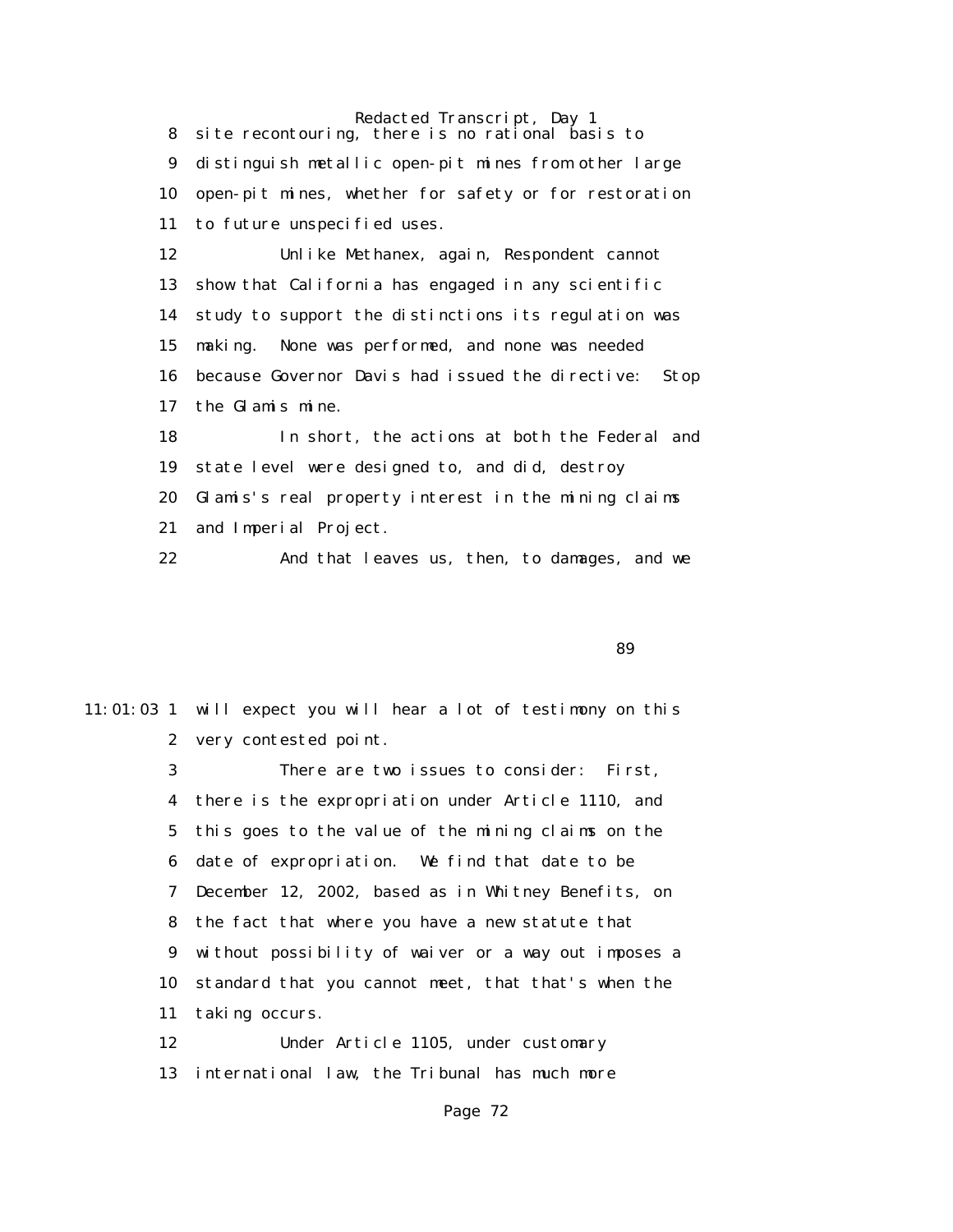Redacted Transcript, Day 1 14 discretion to fashion a remedy, ranging anywhere from 15 Claimant's restitution interests, which exceeds 16 \$15 million today; it continues to rise because each 17 year to maintain its property interest, it pays 18 Respondent now \$100,000. 19 And it certainly includes--can go up to the 20 value of the mine at the date of expropriation, 21 expropriation, which is \$49.1 million. And it could 22 even, if you were to accept Navigant's extraordinary

en de la construction de la construction de la construction de la construction de la construction de la constr<br>1900 : la construction de la construction de la construction de la construction de la construction de la const

11:02:31 1 projection of the current value, you could fashion a 2 remedy that would be based on what Claimant would be 3 earning today had Respondent approved the mine, as it 4 should, no later than early 1999.

> 5 Now, we are not asking for that. We are 6 asking for the value of the mine. And Respondent 7 hasn't challenged the amount incurred by Glamis in 8 seeking to permit the restitution interest of 9 \$15 million. It has contested the valuation of the 10 mine both as of December 12, 2002, and later, as 11 proffered this absurdly \$150 million current value 12 based on recent spot price.

 13 You will hear in the testimony that the 14 market denies there is no any such value to this 15 stigmatized property. The Tribunal would have to 16 believe that every mining company in the world is 17 irrational, including Glamis, not to immediately take 18 this property, submit for a complete backfilling plan 19 and site regrading to obtain even just the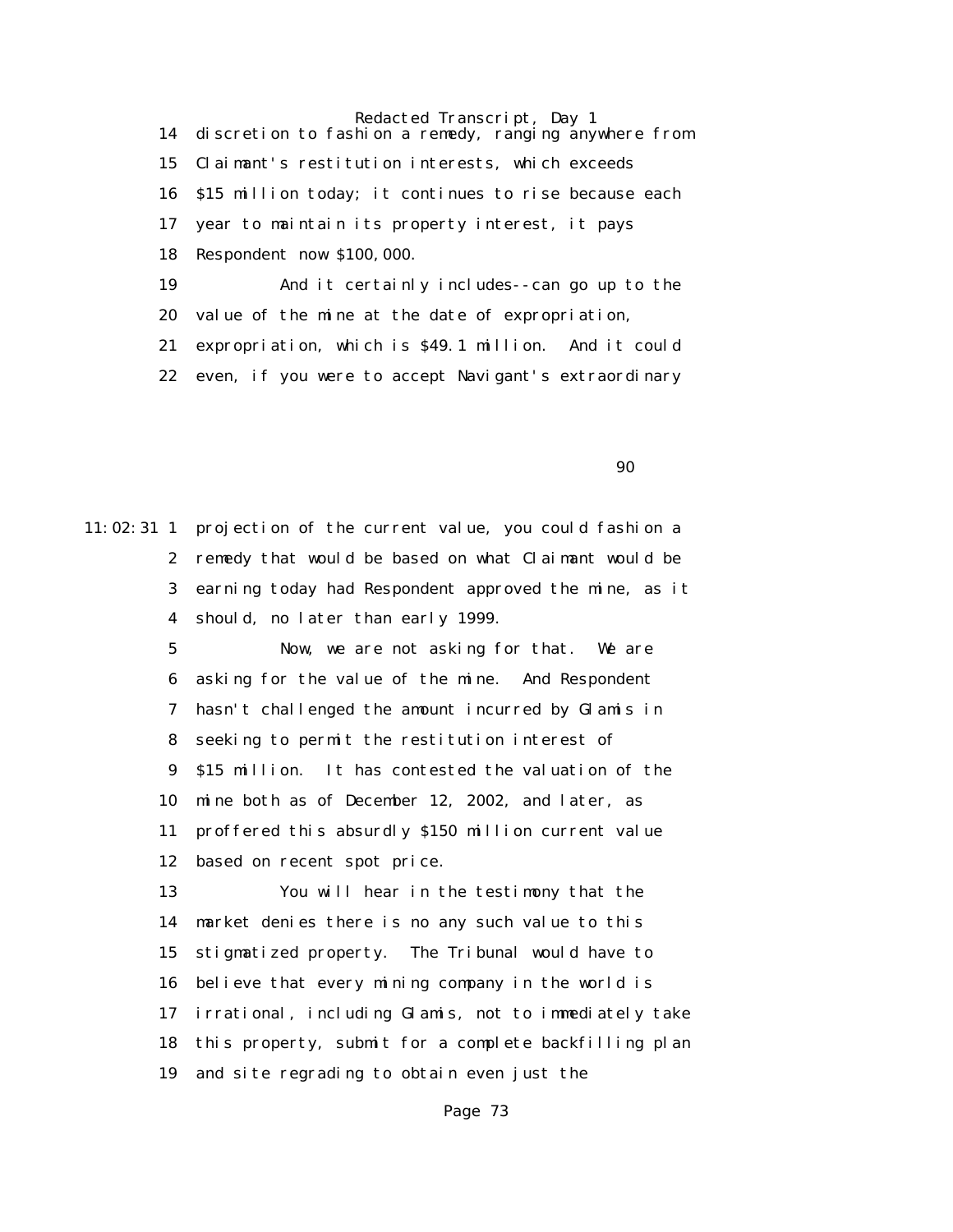- 20 \$110 million differential between Glamis's claim and
- 21 this alleged 159 million value.
- 22 As of the valuation at the time of

 $\sim$  91

11:04:10 1 expropriation, which is really the only valid time to 2 assess the value--you don't look at the present--the 3 experts disagree on a number of issues about which you 4 will hear. Our expert is Bernard Guarnera, President 5 of Behre Dolbear. He is a certified mineral appraiser 6 of with some 40 years of experience. Behre Dolbear is 7 relying on its standard and long proven mineral 8 property valuation methods which it has employed for 9 Government and private owners, for buyers and sellers 10 and has determined that the mining claims were worth 11 49.1 million just before the expropriation and a minus 12 8.9 million immediately thereafter. 13 Respondent's experts, Navigant and Norwest, 14 on the other hand, have virtually no experience on

 15 valuing metallic mineral deposits and as you will hear 16 have made numerous unsupported assumptions and relied 17 on flawed engineering and geological analysis in their 18 effort to demonstrate that California was wrong; that 19 in despite of imposing the mandatory backfilling, it 20 unsuccessfully made it cost-prohibitive. According to 21 them, the Imperial Project retains significant value 22 even after imposition of the complete backfilling at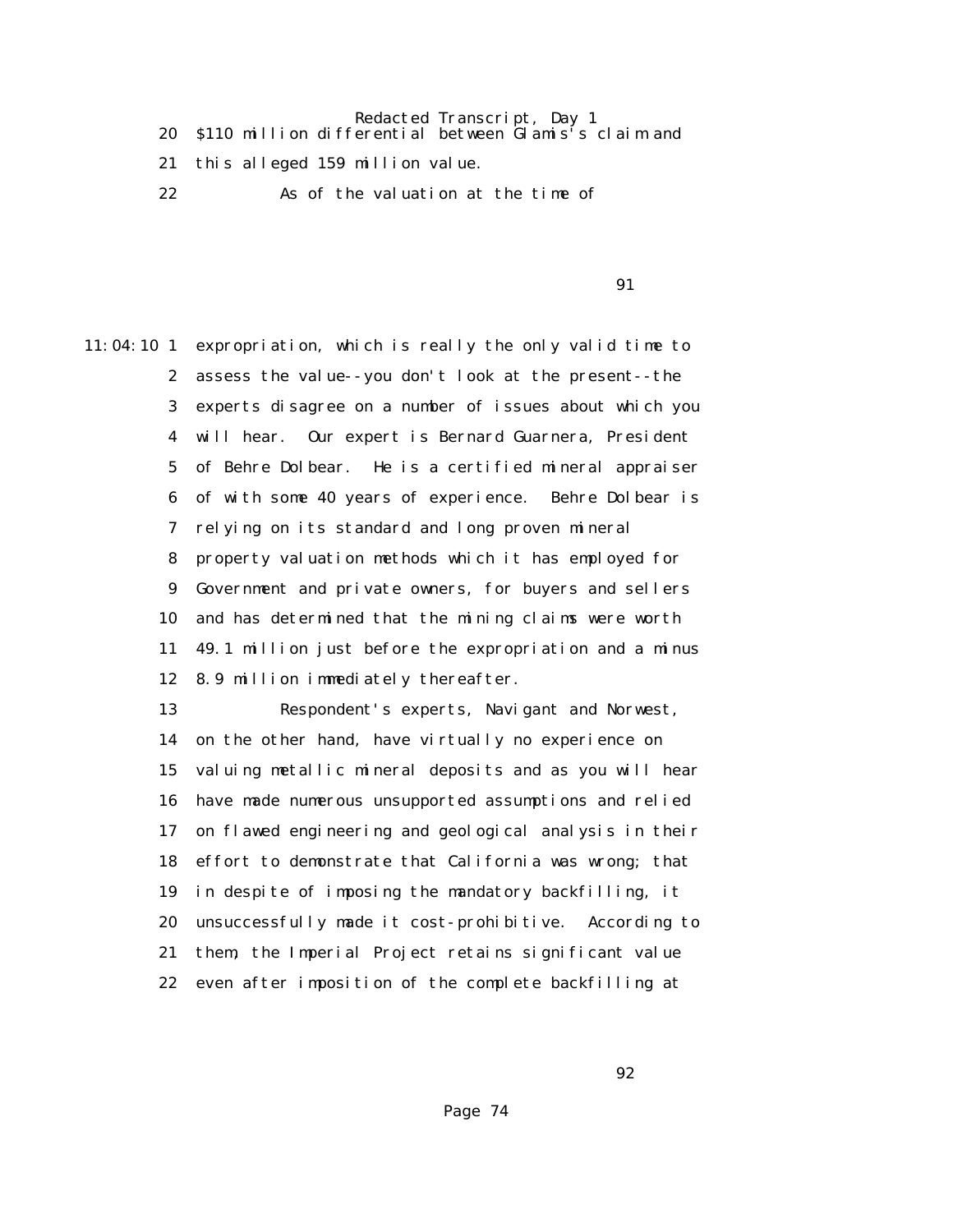| $11:05:34$ 1     | the end of the Project and site recontouring to        |
|------------------|--------------------------------------------------------|
| $\boldsymbol{2}$ | achieve the strict height limitations.                 |
| 3                | Norwest and Navigant are wrong, and we                 |
| 4                | respectfully request that the Tribunal award the full  |
| $\mathbf 5$      | 49.1 million plus interest requested.                  |
| 6                | Thank you very much.                                   |
| 7                | PRESIDENT YOUNG:<br>Thank you very much.               |
| 8                | We will now take a half-hour break.<br>It's            |
| $\boldsymbol{9}$ | 11:00, approximately 11:10. We will meet back here at  |
| 10               | 11:40.                                                 |
| 11               | If you give us a moment here while we confer.          |
| 12               | (Tribunal conferring.)                                 |
| 13               | PRESIDENT YOUNG: I have been overruled.<br>My          |
| 14               | first decision overruled already.                      |
| 15               | I think what we will do, in light of the hour          |
| 16               | to make sure that Respondent can continue its argument |
| 17               | uninterrupted, we will actually take the lunch break   |
| 18               | now, have just a slightly longer lunch break and come  |
| 19               | back at 1:00, if that works for everyone. We had       |
| 20               | planned to take lunch at 12:00, and if we give a       |
| 21               | half-hour break now, that only leaves you 20 minutes   |
| 22               | to get started and then we break again.<br>So we       |
|                  |                                                        |

93 - Paul Barbara, prima de 1950 - Paul Barbara, poeta e 1950 - Paul Barbara, poeta e 1950 - Paul Barbara, poe

|             | 11:07:33 1 will--would you--would Respondent prefer that we |
|-------------|-------------------------------------------------------------|
|             | 2 structure this differently?                               |
| 3           | MR. CLODFELTER: Mr. President, we think that                |
|             | 4 with the break that you have scheduled for this           |
| $5^{\circ}$ | morning we could finish before lunch or thereabouts,        |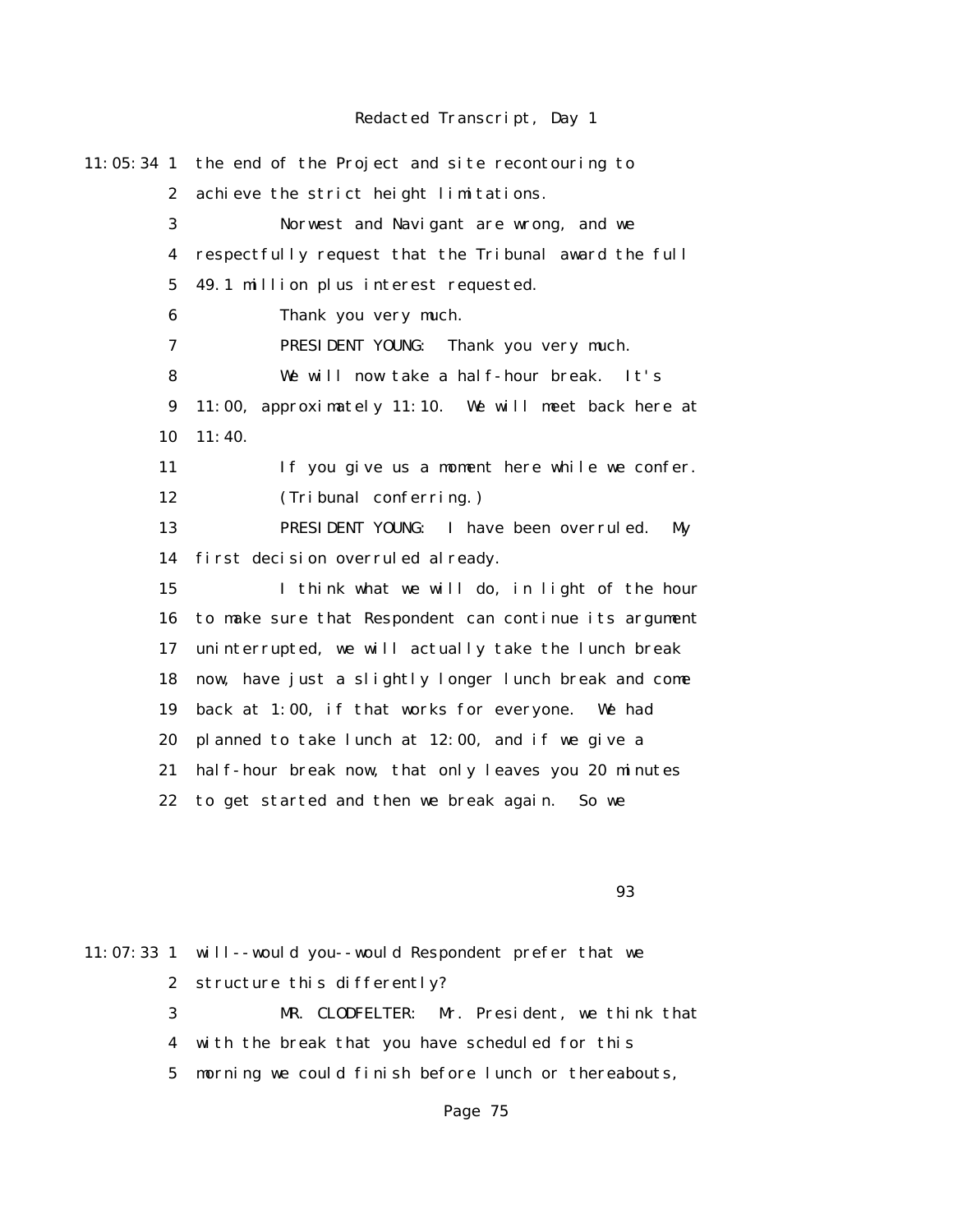Redacted Transcript, Day 1 6 so we would think we would take the break now. 7 MS. MENAKER: What time was the lunch? Was 8 it-- 9 PRESIDENT YOUNG: Well, we'd anticipated 10 12:00. 11 MR. CLODFELTER: Oh, at 12:00. Oh, I'm 12 sorry. I thought it was 1:00 you announced earlier. 13 PRESIDENT YOUNG: Well, no. What we had 14 imagined was actually breaking now until 1:00 and then 15 starting your argument at 1:00, instead of taking a 16 half-hour break now, coming back for 20 minutes and 17 then breaking, that we would start to break, and we 18 would just start the lunch break now and end at 1:00. 19 The alternative, I suppose, is we--we could 20 move lunch, take a break now and then come back and 21 allow to you go until one and then take the lunch 22 break, if you prefer to do that.

 $94$ 

| $11:09:08$ 1 |    | MR. CLODFELTER: Mr. President, if you're              |
|--------------|----|-------------------------------------------------------|
|              |    | 2 going to resume at 1:00 after the lunch break, that |
|              |    | 3 would be sufficient.                                |
|              | 4  | PRESIDENT YOUNG: Thank you. Then we will do           |
|              |    | 5 that. Then we'll resume back here at 1:00.          |
|              | 6  | Thank you.                                            |
|              | 7  | (Whereupon, at $11:09$ a.m., the hearing was          |
|              | 8  | adjourned until $1:00$ p.m., the same day.)           |
|              | 9  |                                                       |
|              | 10 |                                                       |
|              | 11 |                                                       |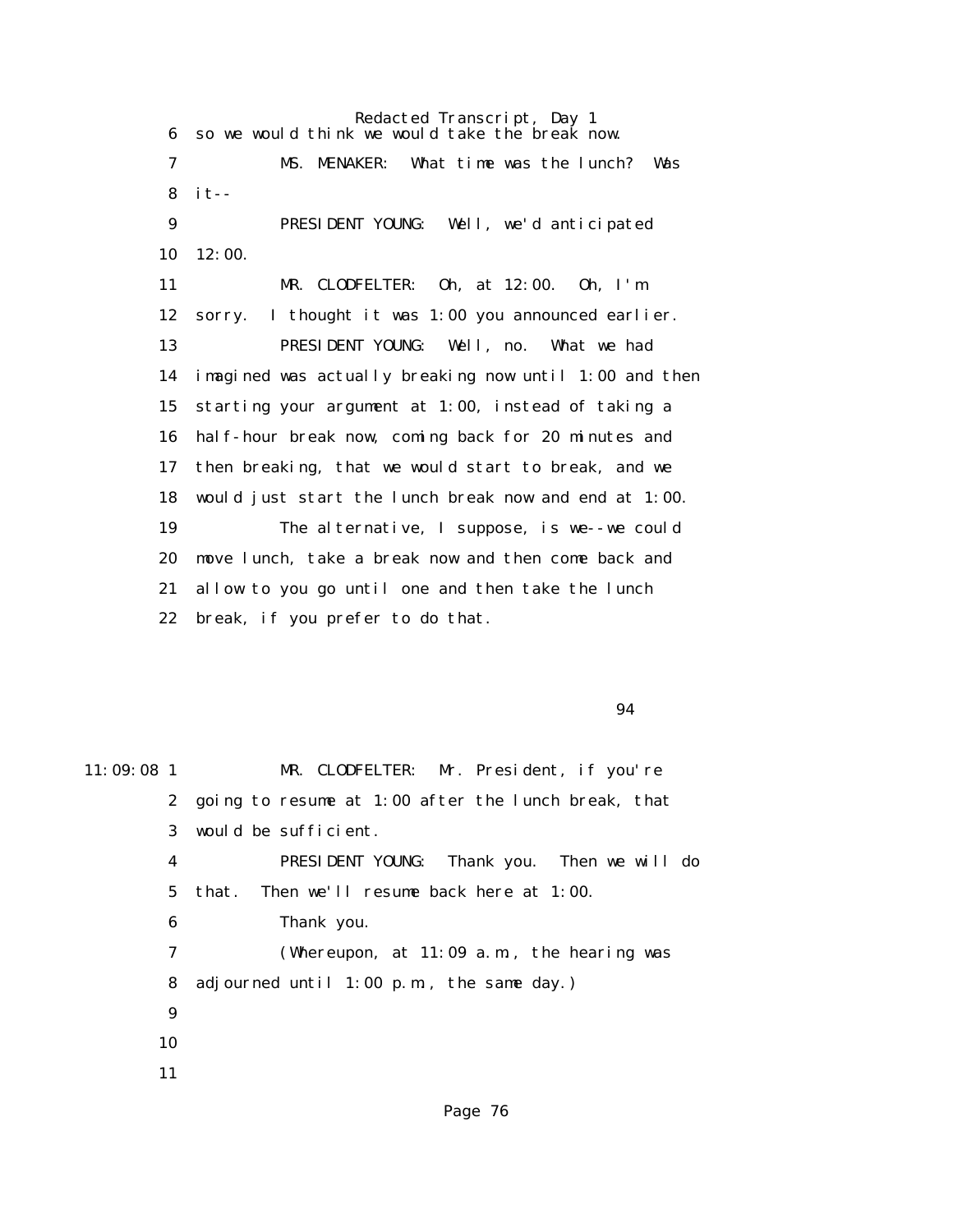- 12 13
- 

14

- 15
- 16
- 17
- 18
- 19
- 20
- 21
- 22

en 1995 en 1996 en 1996 en 1996 en 1997 en 1998 en 1998 en 1999 en 1999 en 1999 en 1999 en 1999 en 1999 en 19

11:09:19 1 **AFTERNOON SESSION**  2 PRESIDENT YOUNG: Good afternoon. 3 We are ready to commence again, and at this 4 point we will turn the time over to Respondent for 5 their opening statement. 6 OPENING STATEMENT BY COUNSEL FOR RESPONDENT 7 MR. RONALD BETTAUER: Mr. President, Members 8 of the Tribunal, it is my privilege to begin the 9 United States's presentation at this hearing. John 10 Ballinger, the Secretary of State's legal advisor, 11 asked me to tell you that he would have been honored 12 to assume this role himself had he not been away. But 13 I can say that I and the entire U.S. team are pleased 14 to be here today, and we will do all we can to fully 15 explain our positions and answer your questions. 16 This afternoon I will make some general 17 remarks. Then Mr. Clodfelter will highlight some of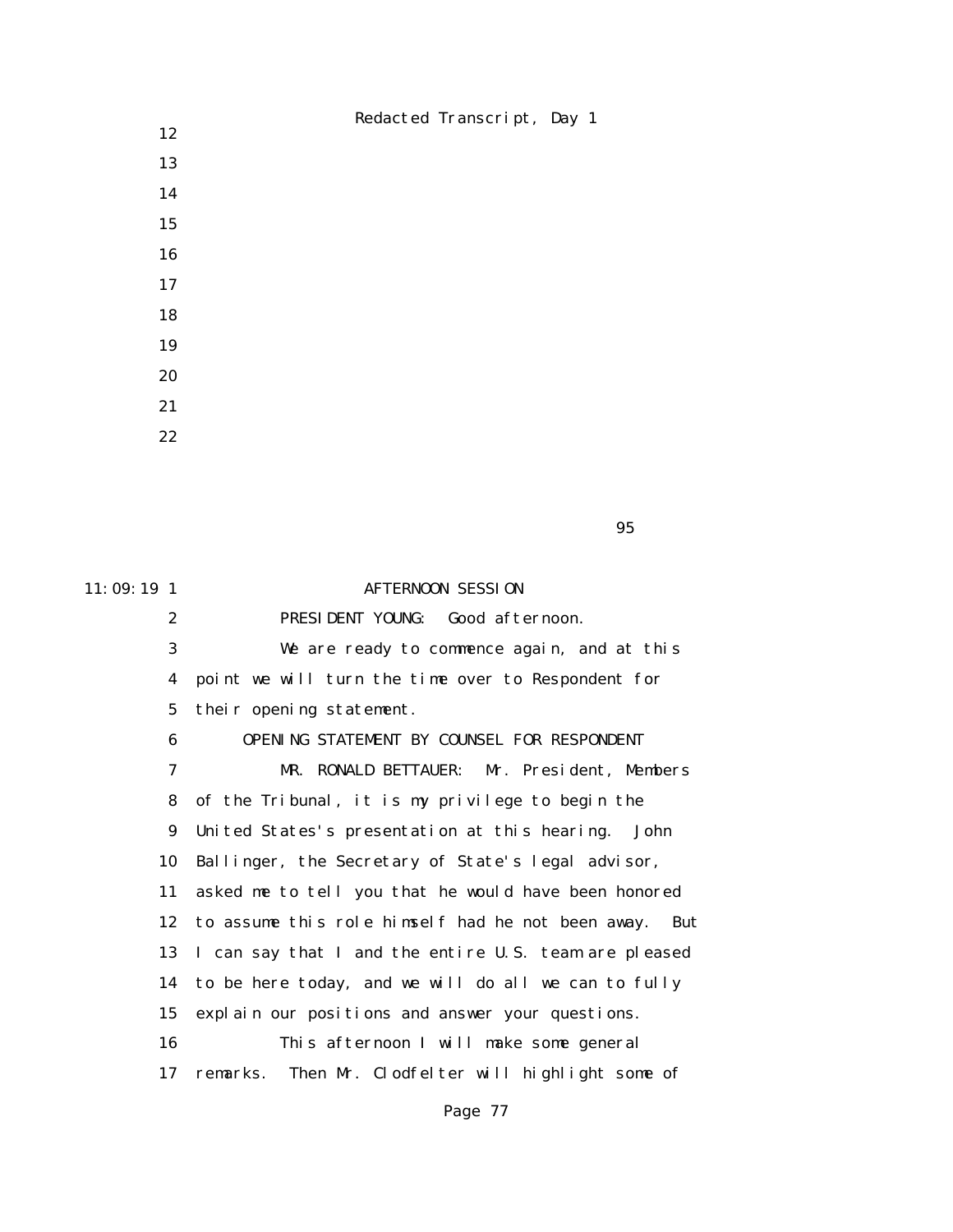18 the key points that we believe it will be useful to 19 have in mind as you hear testimony to be presented 20 during Glamis's presentation. 21 Ms. Menaker will conclude our opening 22 statement by providing a summary outline of the

en de la construction de la construction de la construction de la construction de la construction de la constr

12:59:01 1 arguments we will make during the presentation of our 2 case-in-chief later in the week. 3 Mr. President, Members of the Tribunal, by 4 now you know full well what this case is about. The 5 United States and California Governments have 6 important responsibilities both to protect the 7 environment, historical and cultural values, and to 8 provide appropriate regulation of mining activities. 9 Here, both the U.S. Federal and California State 10 Governments, through their regular and democratic 11 processes, took responsible steps that balanced all 12 the interests involved. The outcome of those 13 processes was a reasonable one, and it did not violate 14 any treaty or customary law or international 15 obligation of the United States. 16 Now, Glamis accepts that it is permissible to 17 take such steps, but argues that when they are taken, 18 they must entail compensation. In our presentation 19 today and this week, we will show why this is neither 20 true nor reasonable. If democratic governments need

21 to pay for every reasonable regulatory measure that

22 they take as part of the process of balancing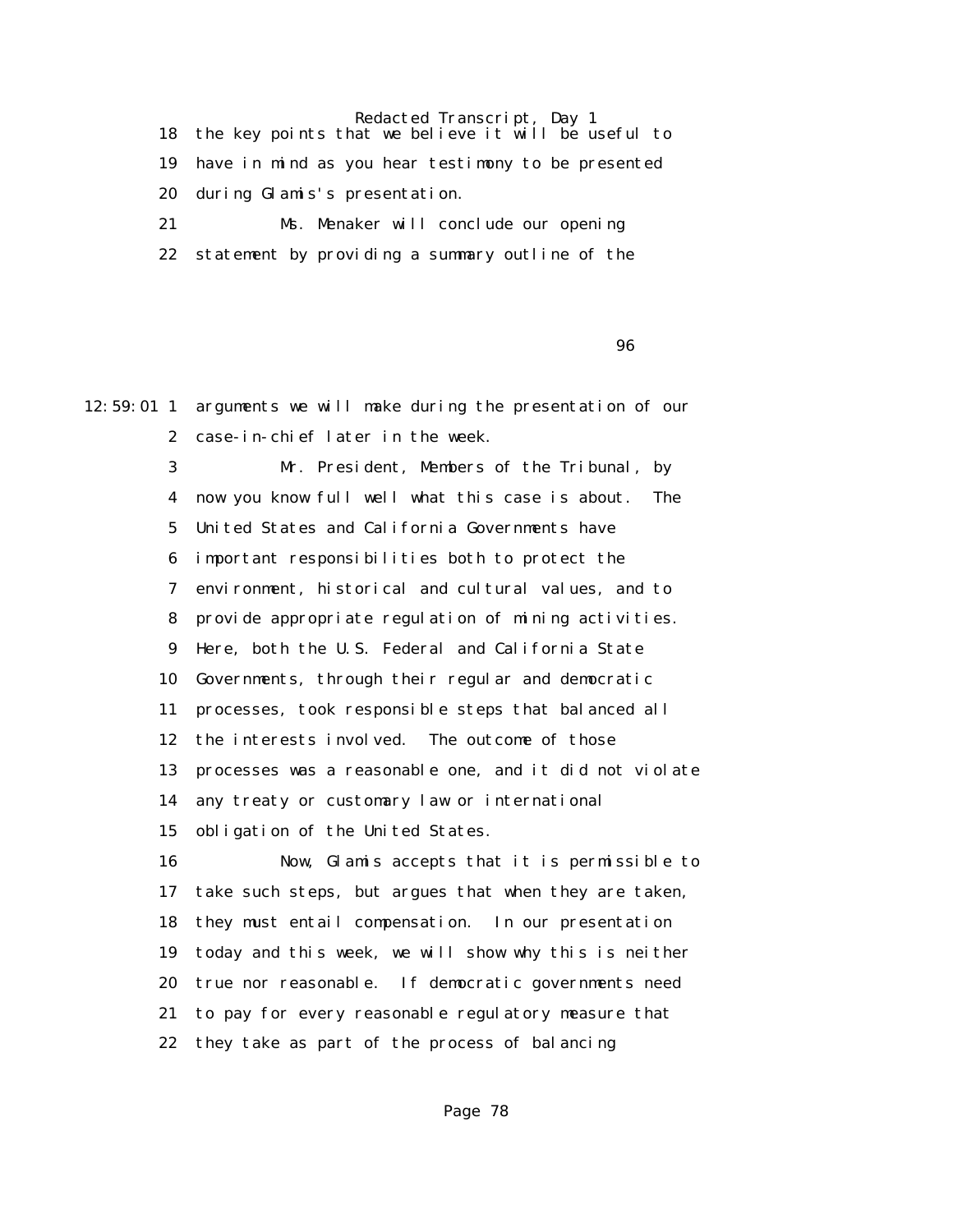97 (1992) 1994 (1994) 1995 (1996) 1997 (1998) 1997 (1998) 1997 (1998) 1997 (1998) 1997 (1998) 1997 (1998) 199

13:00:33 1 important public interests, they would be driven to 2 inaction, no public interest would be served, and they 3 could not govern responsibly. 4 In our presentation today and throughout the 5 week, the U.S. team will show that no expropriation 6 occurred for multiple reasons. Among them, we will 7 show that the 1975 California Surface Mining and 8 Reclamation Act, or SMARA, and the 1976 California 9 Native American Historical, Cultural, and Sacred Sites 10 Act, or Sacred Sites Act, clearly alerted any 11 potential mining investor in the California Desert 12 Conservation Area that activities there could be 13 subject to stringent regulation. 14 We will also show that at all times the 15 Federal Government diligently processed Glamis's plan, 16 followed all applicable procedures, and made 17 reasonable and defensible legal determinations. 18 In any event, we will show that Glamis 19 remains free to pursue required Federal and state 20 approvals and that it would be economically viable for 21 Glamis to proceed with its project in compliance with 22 California's reclamation measures; and its investment

en 1998 en 1999 en 1999 en 1999 en 1999 en 1999 en 1999 en 1999 en 1999 en 1999 en 1999 en 1999 en 1999 en 19

13:02:09 1 cannot, therefore, be said to have been taken either 2 directly or indirectly.

3 We will also show that the United States did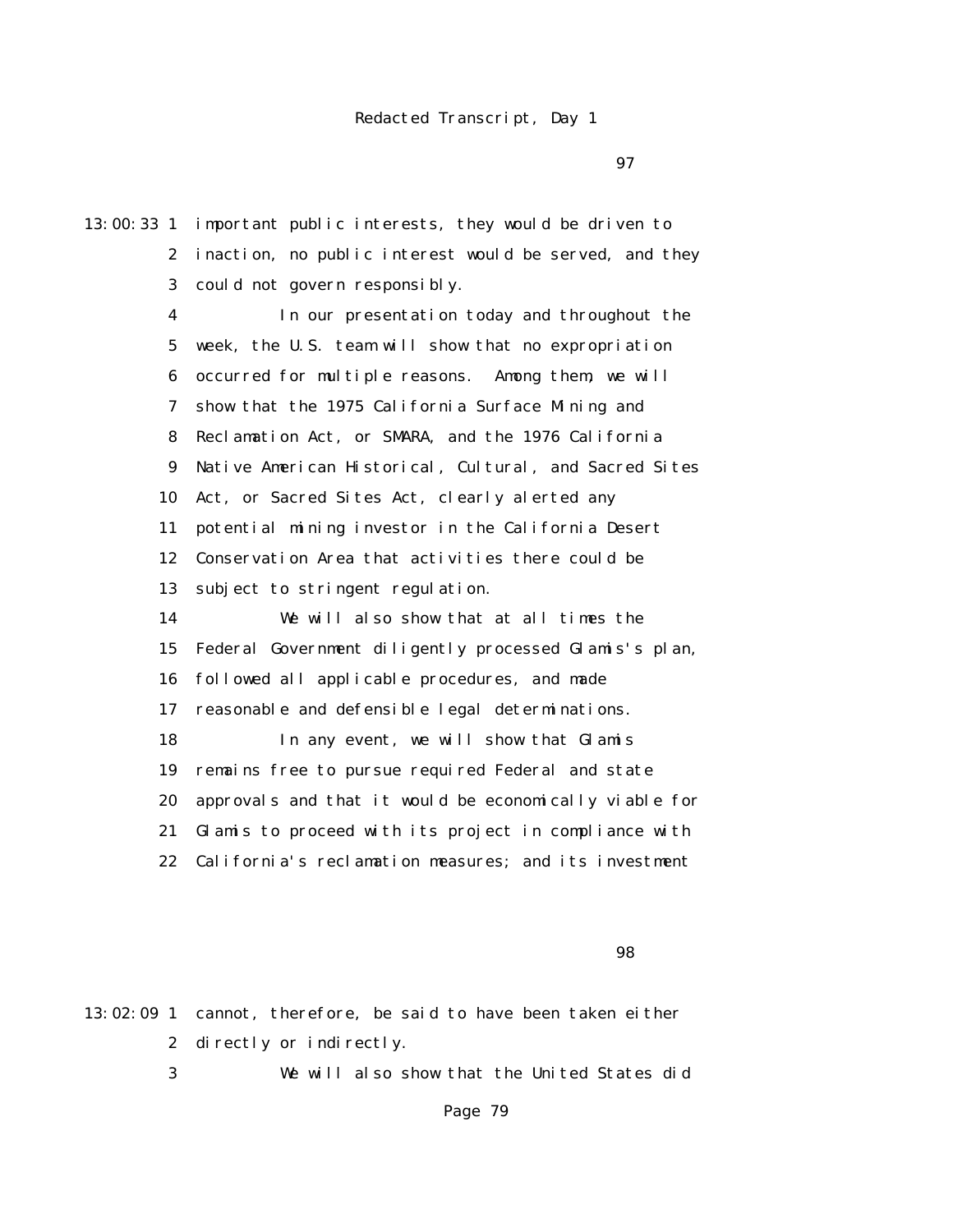Redacted Transcript, Day 1 4 not violate Article 1105, that we did not fail to 5 provide Glamis's investment the customary 6 international law minimum standard of treatment. 7 Glamis, in fact, has not demonstrated that the 8 purported rules on which it bases its claims are 9 actually rules of customary international law; that 10 is, that those rules derive from a general and 11 consistent practice of nations followed by them out of 12 a sense of legal obligation. 13 Glamis essentially charges that both the

 14 Federal and California Government's conduct in this 15 area was arbitrary, but has not made a case that there 16 is a relevant rule of international law prohibiting 17 the conduct in question. In any event, our team will 18 show that the U.S. conduct was not arbitrary. 19 Now, this case is quite important. It raises 20 fundamental issues as to a nation's prerogative to 21 regulate mining activities and the use of public 22 lands. As you know, mining is a highly regulated

99

13:03:39 1 activity in the United States. We encourage mining, 2 but we also place greater importance on protection of 3 public health and safety and the environment, 4 including historic and cultural values. Glamis's 5 claim attacks this fundamental prerogative. 6 Glamis knew when it sought to exploit mining 7 resources on Federal lands that it would need to 8 comply with a multitude of Federal and State laws and 9 regulations. These span the spectrum, from the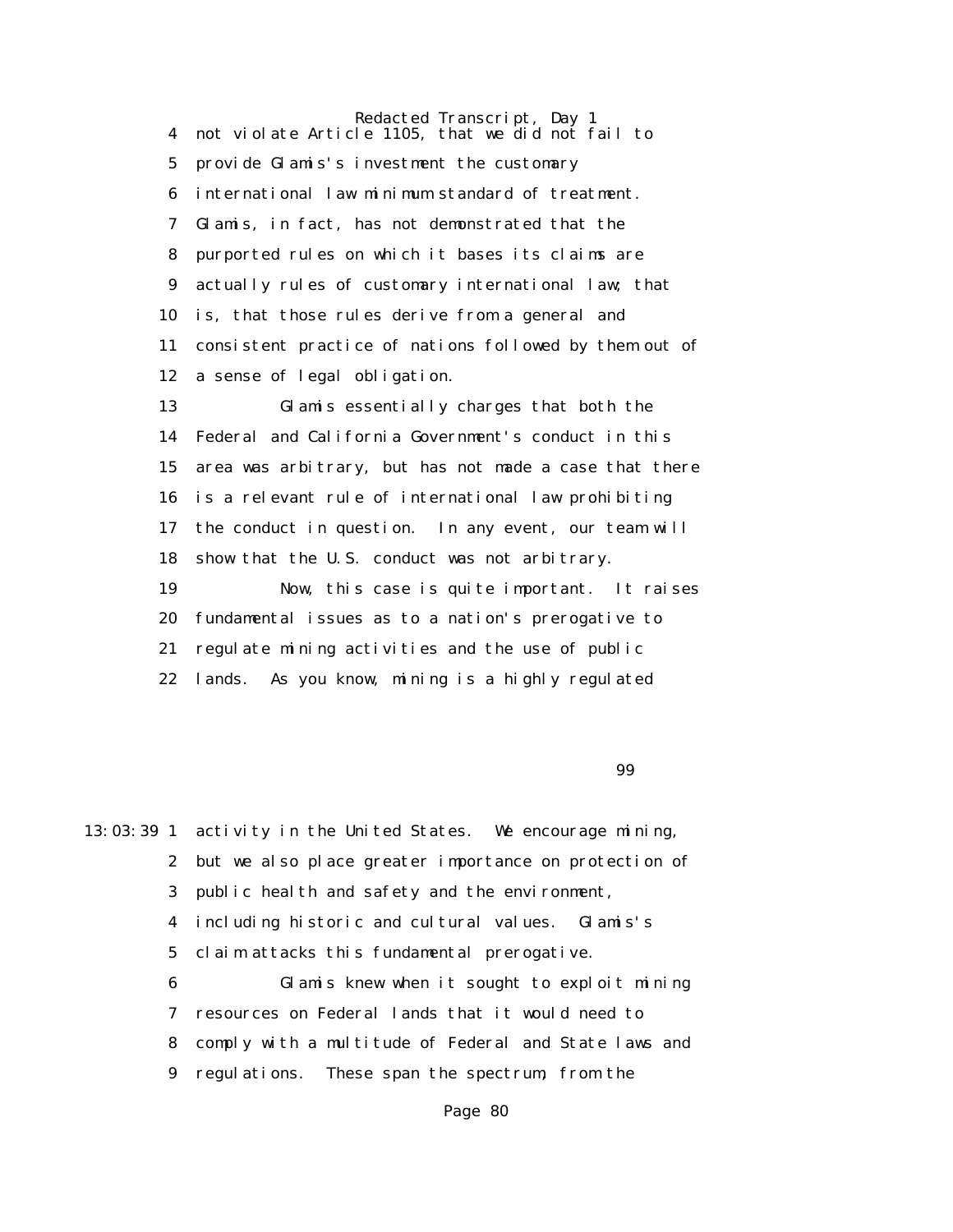Redacted Transcript, Day 1 10 Federal Land Policy and Management Act to the National 11 Environmental Policy Act, the California Environmental 12 Quality Act, and SMARA, to name just a few. Entire 13 sections of the U.S. Federal and State--of U.S. 14 Federal and State agencies are devoted to 15 administering these complex regulatory schemes. 16 When processing Glamis's plan of action, the 17 Federal Government took care in administering this 18 regulatory scheme. California likewise acted lawfully 19 and responsibly when it enacted and later clarified 20 environmental regulations and legislation. While it 21 is well-known that mining is highly regulated in the 22 United States, it is equally well-known that no legal

 $100$ 

13:05:17 1 system is more protective of property rights and due 2 process rights than that of the United States. 3 I note this simply to make the point that 4 U.S. administrative processes are protective of 5 property rights, and there are available both 6 administrative and judicial review mechanisms to 7 address any asserted errors. Had Glamis wanted a 8 review of factual determinations made by 9 administrative agencies during the processing of its 10 Plan of Operations and a de novo review of their legal 11 conclusions, it could have gone to U.S. Court, as it 12 has done on numerous past occasions, but it did not do 13 that. Glamis availed itself of its option under the 14 NAFTA to come to this forum. 15 It now seeks to have its grievances decided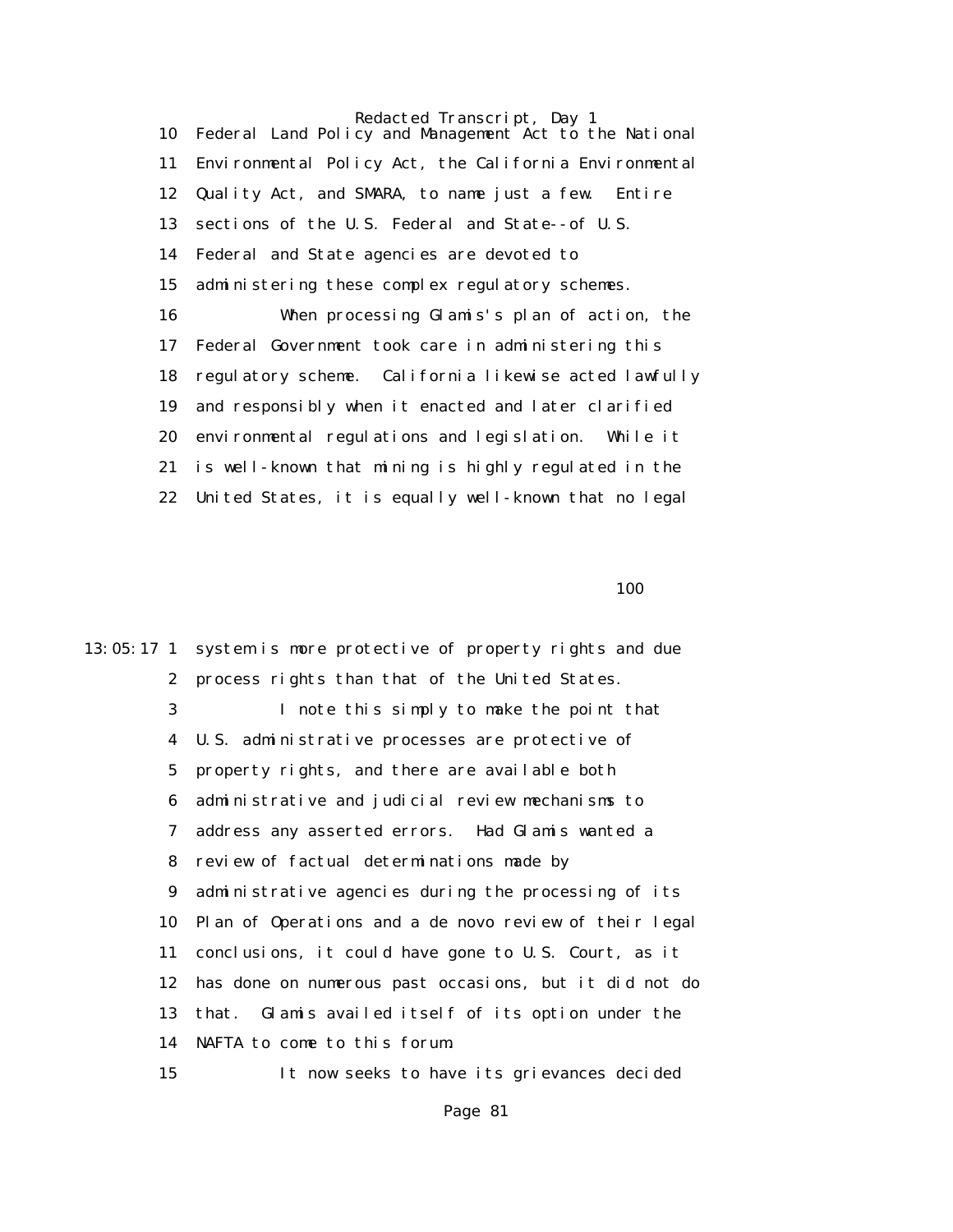16 under international law. This is another reason why 17 this case is so important. Glamis's claims implicate 18 two areas of customary international law. One is the 19 area of expropriation law that is codified in NAFTA 20 Article 1110. The other is the customary 21 international law minimum standard of treatment of 22 foreign investments more generally, which is

101

13:06:45 1 referenced in NAFTA Article 1105. This case is 2 important to establishing the manner in which the 3 rules of customary international law in these two key 4 areas are determined and elucidated.

> 5 Article 1110 lays out the most important of 6 the applicable customary international law rules 7 concerning expropriation: Property shall not be 8 expropriated except for a public purpose on a 9 nondiscriminatory basis in accordance with due process 10 of law and on payment without delay of the fully 11 realizable equivalent of the fair market value of the 12 investment.

 13 Article 1110 also makes clear that indirect 14 expropriation or, to state it another way, a measure 15 tantamount to nationalization or expropriation, is 16 governed by the same requirements. These principles 17 reflect customary international law.

 18 What is laid out in Article 1110 or under 19 customary international law is how a tribunal is to 20 determine whether measures constitute an indirect 21 expropriation. It is clear under this Article and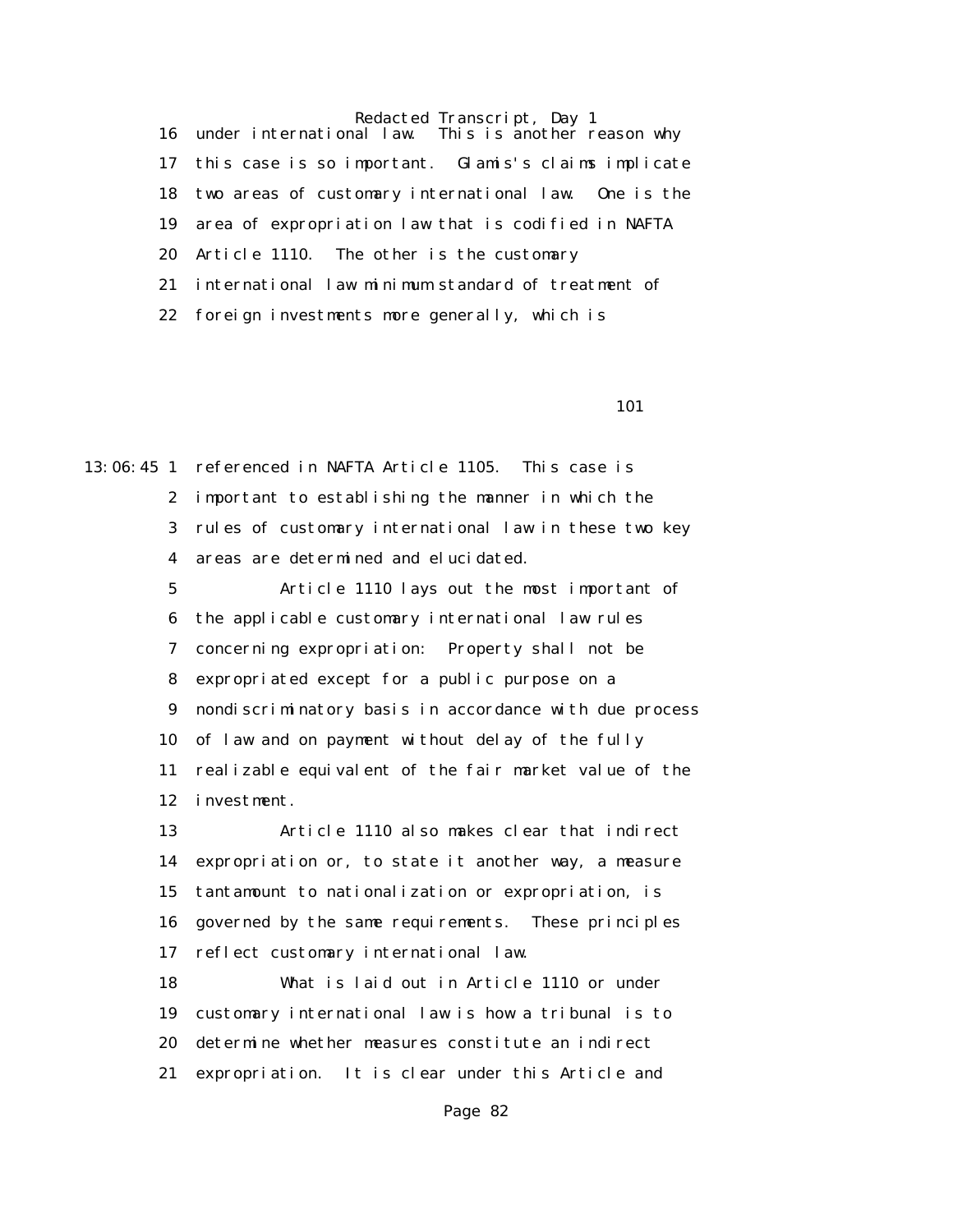Redacted Transcript, Day 1 22 under customary international law that there is a well

 $102$ 

13:08:17 1 established Rule prohibiting indirect expropriation 2 without compensation, but the situations in which that 3 Rule applies require elaboration. 4 Here, the U.S. system has the greatest expert 5 experience in reasoning through the contending 6 interests involved in indirect expropriation claims 7 and has confronted a vast array of different fact 8 situations. On this point Glamis agrees. In its 9 Memorial Glamis notes that U.S. jurisprudence 10 concerning indirect expropriation has had a seminal 11 influence on expropriation jurisprudence around the 12 world and that the line for determining whether an 13 indirect expropriation has occurred in international 14 law is similar to the line drawn in U.S. Fifth and 15 Fourteenth Amendment cases. This is stated in 16 paragraph 417 of Glamis's Memorial, and was stated 17 this morning when Claimant said that international law 18 is informed by U.S. law on this issue. 19 Thus, both parties agree that this Tribunal 20 can find guidance and the reasoning used by U.S. 21 Courts with respect to indirect 22 appropriations--expropriations. This is a crucial

 $103$ 

13:09:44 1 point. We have shown in our written submissions, and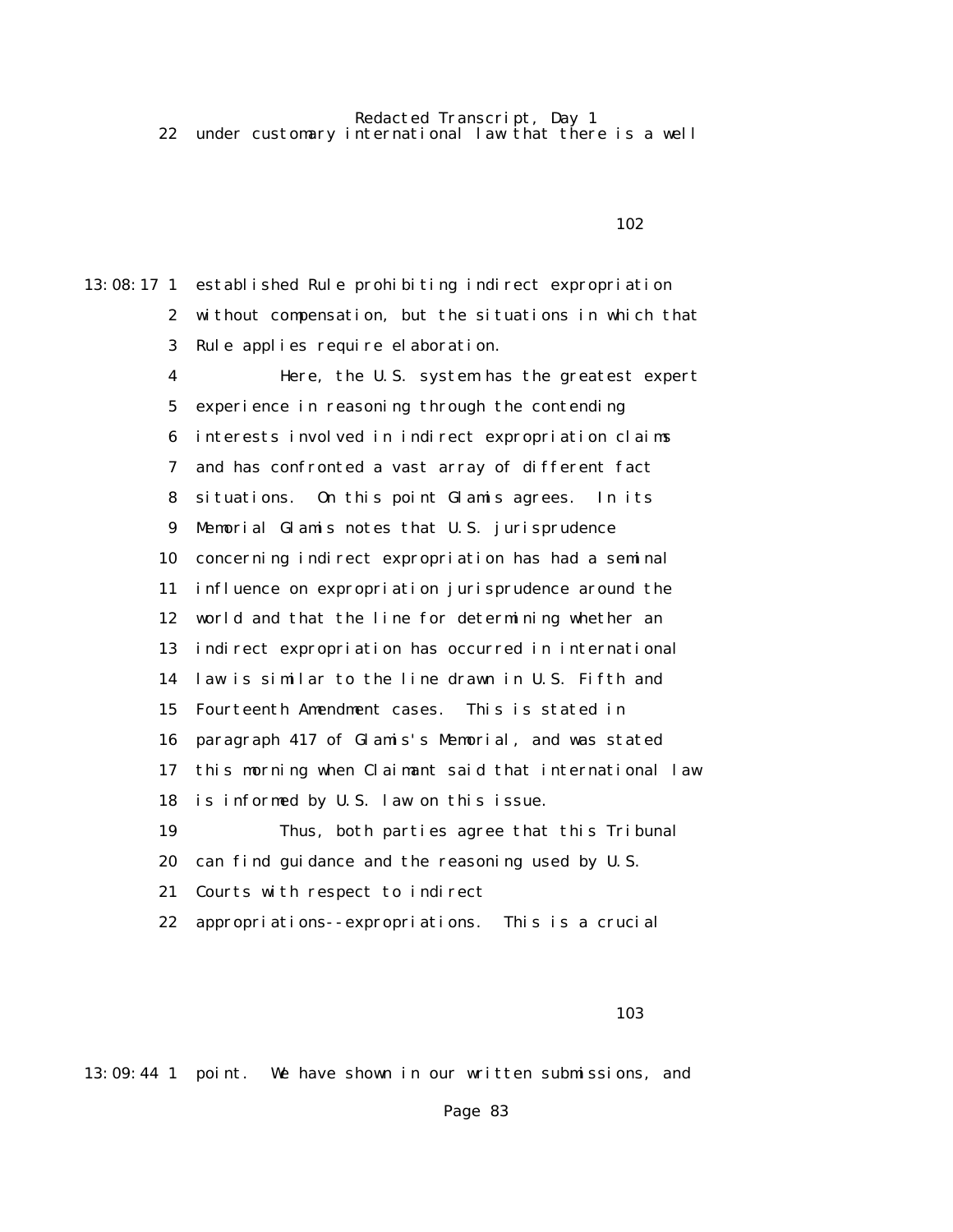2 will demonstrate during this week's hearing, that U.S.

3 law would reject Glamis's claim.

 4 Let me be clear that I'm not arguing that 5 U.S. law governs this proceeding. Of course, the U.S. 6 recognizes that compliance with domestic law is not a 7 defense to a claim of violation of international law. 8 But in this case, as I have just said, U.S. law 9 provides useful guidance. And, as I just mentioned, 10 no legal system is more protective of property rights 11 than U.S. law. Thus, it would really not be credible 12 to argue that customary international law in this area 13 had developed more stringent protections. To find in 14 favor of Glamis would be a result so incongruous as to 15 invite doubt concerning the process of international 16 adjudication of investor-State claims. 17 Let me now turn briefly to Glamis's Article 18 1105 claim. In making this claim, instead of relying 19 on any well established Rule of customary 20 international law, we pointed out in our pleadings

21 that Glamis asked you to invent new rules.

22 Now, today for the first time, Glamis

104

13:11:21 1 characterized this case as involving a denial of 2 justice. There is a well established set of customary 3 international law rules concerning denials of justice. 4 So, that Glamis--so Glamis finally seems to realize 5 the importance of bringing its 1105 claim into the 6 framework of an established set of rules, but Glamis 7 has not demonstrated in its pleadings or today how the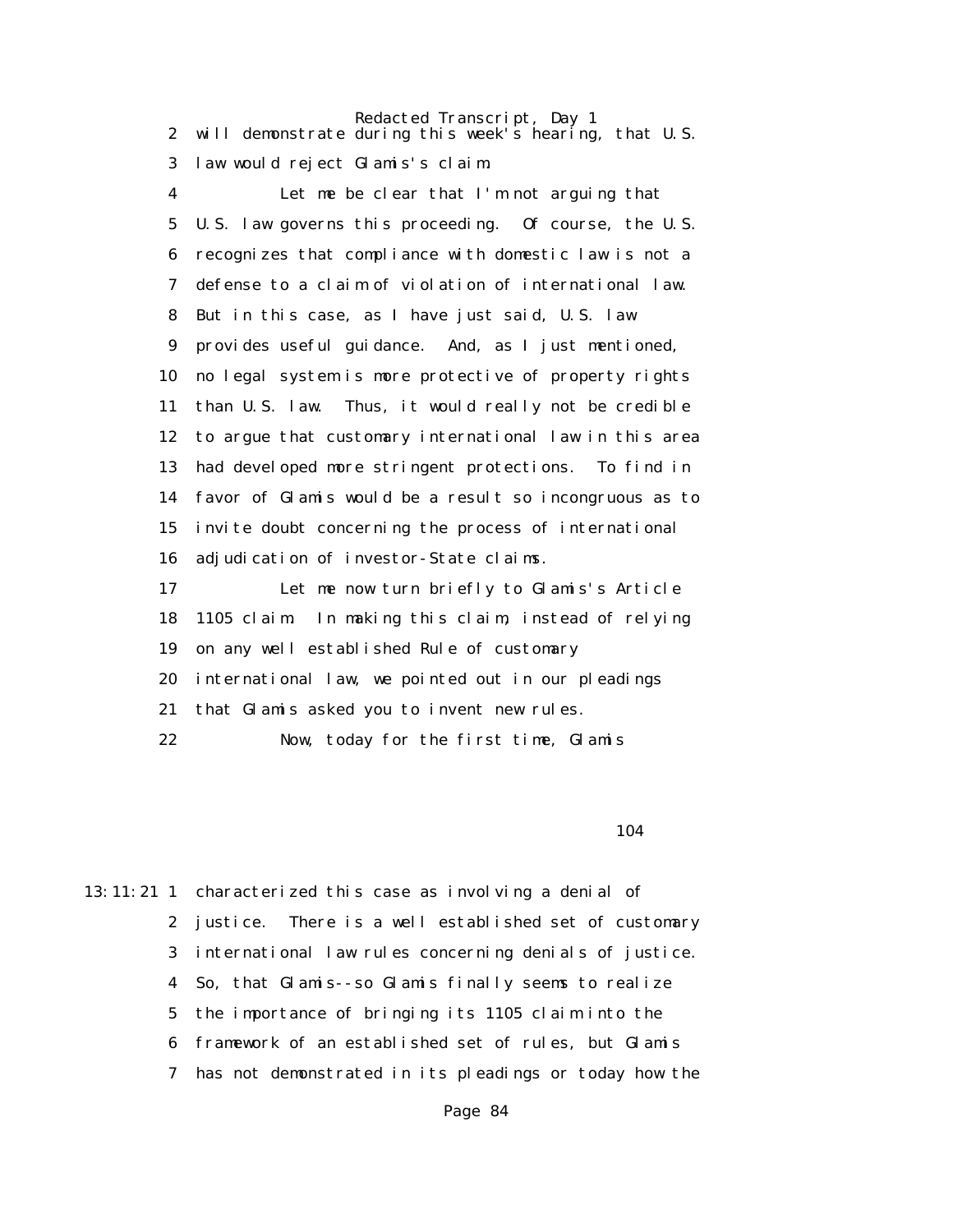8 measures it complains of violate the specific accepted 9 criteria for application of those rules; rather, it 10 makes broad characterizations with no backup. This is 11 how it proceeds with its other 1105 allegations. It 12 is asking you to adopt new customary international law 13 rules that would have you second-guess every aspect of 14 a State's administrative, regulatory, and legislative 15 processes. It would have this Tribunal engage in 16 de novo review of factual determinations made by 17 agencies and legal conclusions drawn by agencies on 18 issues of first impression. It urges this Tribunal to 19 disagree with those expert determinations to fine-tune 20 those determinations in a way it prefers, and find 21 liability on that basis. 22 In effect, it would also have this Tribunal

 $105$ 

|             | 13:13:03 1 scrutinize regulations and legislation and impose |
|-------------|--------------------------------------------------------------|
|             | 2 liability on the United States should the Tribunal         |
|             | 3 find that those regulations and legislation were less      |
|             | 4 than perfect, but this is not what customary               |
| $5^{\circ}$ | international law provides.                                  |
| 6           | Because of the critical importance of this                   |
|             | 7 point, I want to focus very briefly on the task before     |
|             | 8 you. By its terms, Article 1105 is grounded in             |
|             | 9 international law standards. As I noted earlier, and       |
| 10          | as you know, customary international law is the law          |
| 11          | that is formed from a general and consistent practice        |
|             | 12 of states followed by them out of a sense of legal        |
|             | 13 obligation or opinio juris.                               |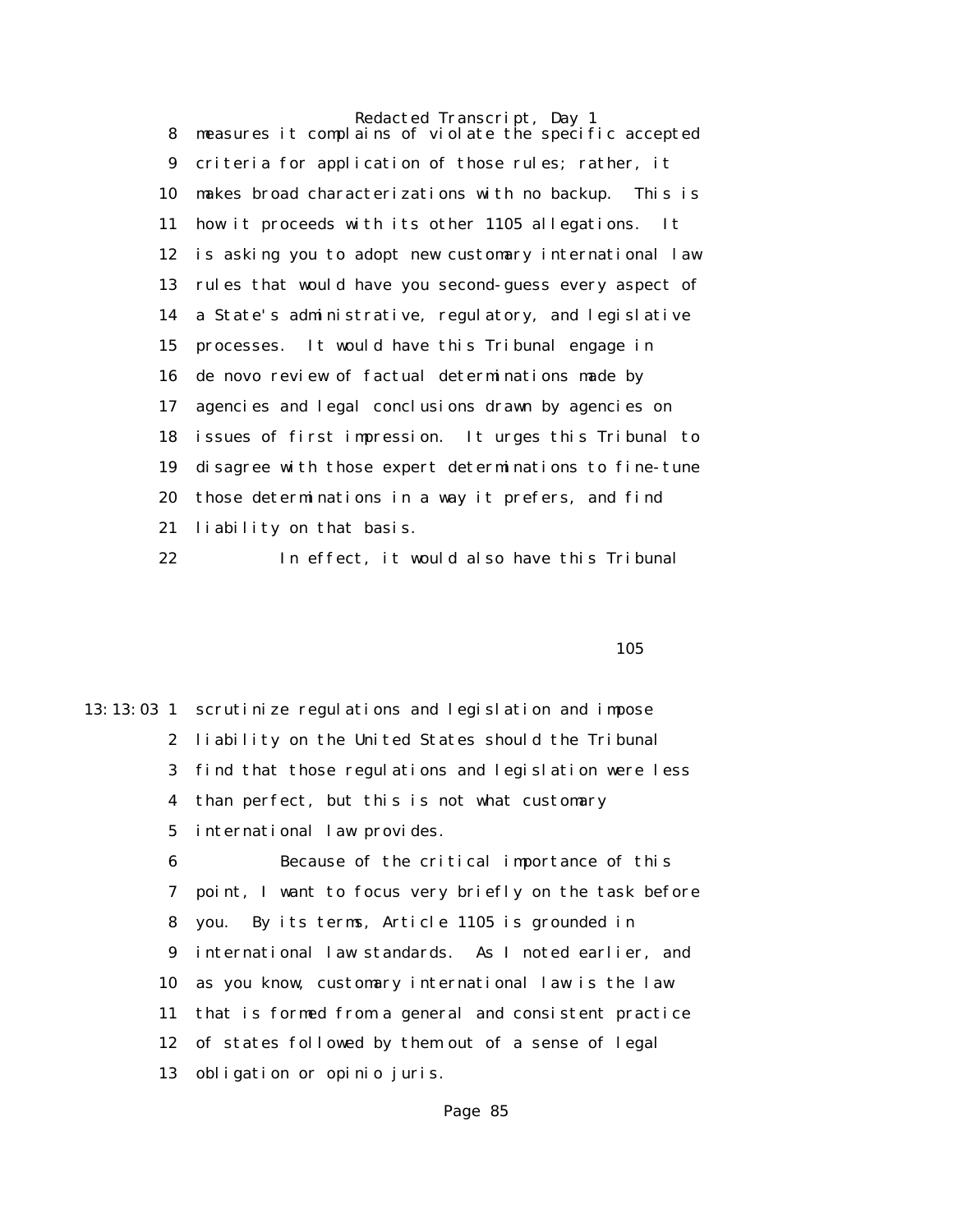Redacted Transcript, Day 1 14 As an international tribunal applying 15 customary international law, your task is not like 16 that of a domestic court applying common law. Unlike 17 those courts which create common law, international 18 tribunals do not create customary international law. 19 Only nations create customary international law. It 20 is your task to identify the content of customary 21 international law and then to apply that law to the 22 facts of this case.

#### $106$

13:14:35 1 To establish the content of applicable rules 2 of customary international--of the customary 3 international law minimum standard of treatment, the 4 Tribunal must look to the general and consistent 5 practice of States followed by them out of a sense of 6 legal obligation. Glamis has not done this in 7 advancing its claim. Instead, it relies principally 8 on statements made in other arbitral awards, many of 9 which are taken entirely out of context. In some of 10 the cases, those tribunals were not even interpreting 11 customary international law. In other cases, while 12 the Tribunal may have been bound by customary 13 international law, the Award shows no indication that 14 the Tribunal actually considered whether the 15 obligation that it stated was supported by a general 16 and consistent practice of States followed by it or 17 followed by the States out of a sense of legal 18 obligation. 19 A rigorous approach to the application of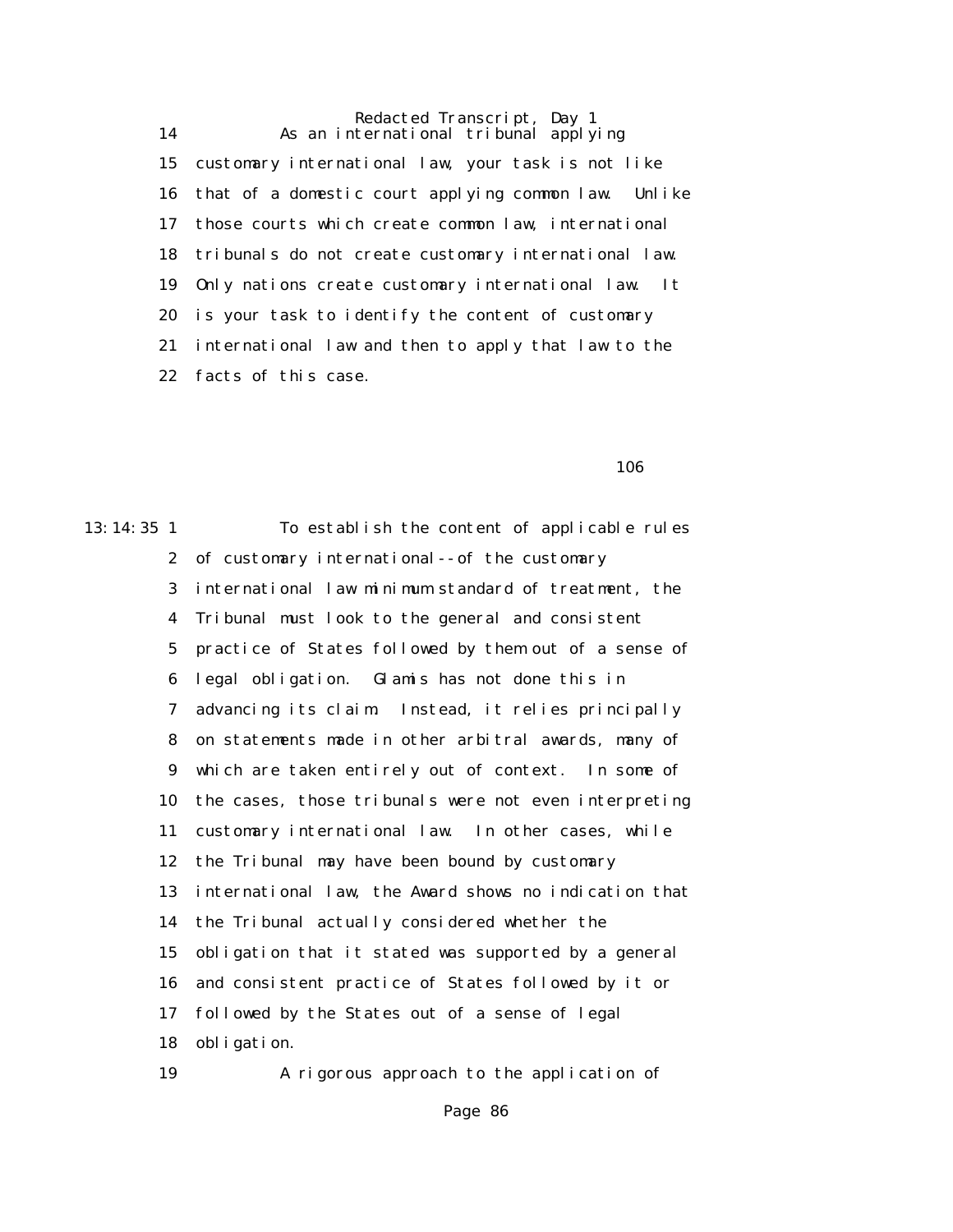|  |  | 20 customary international law is critical to the |  |  |  |  |
|--|--|---------------------------------------------------|--|--|--|--|
|--|--|---------------------------------------------------|--|--|--|--|

21 stability of the international investment protection

22 regime. Adopting the radical approach relied on by

107 and 107 and 107 and 107 and 107 and 107 and 107 and 107 and 107 and 107 and 107 and 107 and 107

13:15:59 1 Glamis would create rights far broader than those 2 recognized in U.S. law or anywhere else, inviting the 3 same kind of doubts about the process of 4 investor-State adjudication that I mentioned earlier 5 in connection with indirect expropriation. 6 Mr. President, Members of the Tribunal, thank 7 you for your attention. This concludes my brief 8 presentation. With these points in mind, I invite the 9 Tribunal to call on Mr. Clodfelter, who will continue 10 the U.S. opening remarks. 11 MR. CLODFELTER: Thank you, Mr. President, 12 Members of the Tribunal. 13 It's obvious to the Tribunal that the parties 14 see this case in very different ways. Not only do we 15 disagree on the ultimate question whether the United 16 States has violated its international obligations 17 under NAFTA, but we disagree on what issues are 18 fundamental to your deciding that question. This is 19 evidenced by the party's very different approaches to 20 this hearing. 21 As Mr. Gourley suggested this morning, the

22 United States views this dispute as one that hinges on

 $108$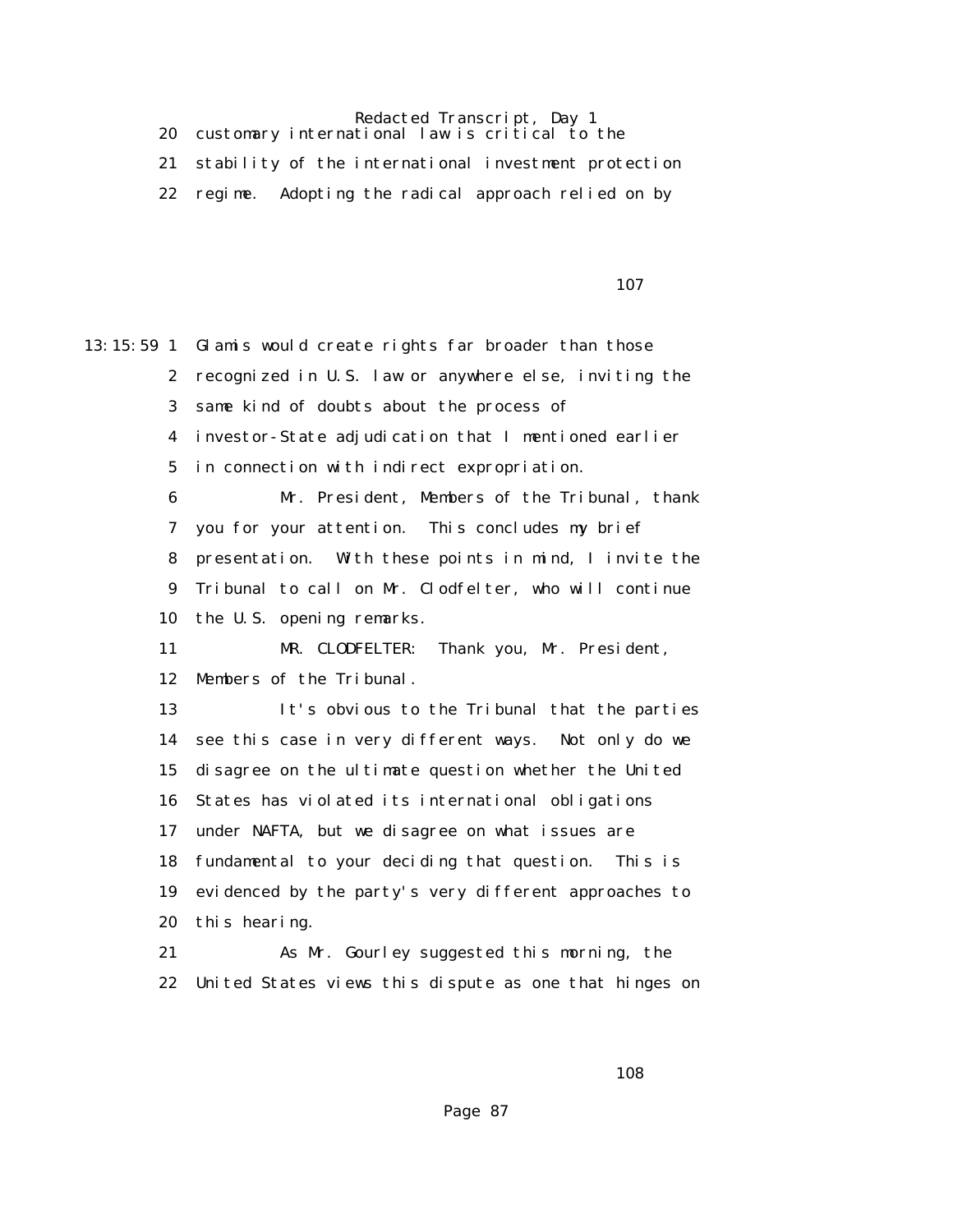13:17:14 1 legal principles and the application of those 2 principles to the facts.

> 3 Glamis has indicated that it believes 4 resolving factual issues is key. As a result, while 5 the United States will devote the vast majority of its 6 time to oral argument, Glamis has chosen to present 7 its case largely through witness testimony. In our 8 view, much of this testimony is likely to be 9 irrelevant and unhelpful in assisting the Tribunal in 10 determining whether there has been a breach of NAFTA. 11 Of course, Glamis has the burden of proof on 12 all questions in this case. We believe that they have 13 failed to meet that burden, obviating, in response to 14 Mr. Gourley's comment this morning, any need on our 15 part to summon additional witness testimony on our 16 behalf.

> 17 Now, Mr. Bettauer has described for you our 18 views on the appropriate sources for the legal 19 principles to be applied in this case. In addition, 20 what we want to do this morning is give you a summary 21 of the arguments that we will be making and to outline 22 for you in some detail how we will present our defense

 $109$ 

13:18:22 1 later in this week.

 2 But before Ms. Menaker does that, what I 3 would like to do is to lay out some of the key 4 considerations we would request that you bear in mind 5 as you hear the testimony and argument presented by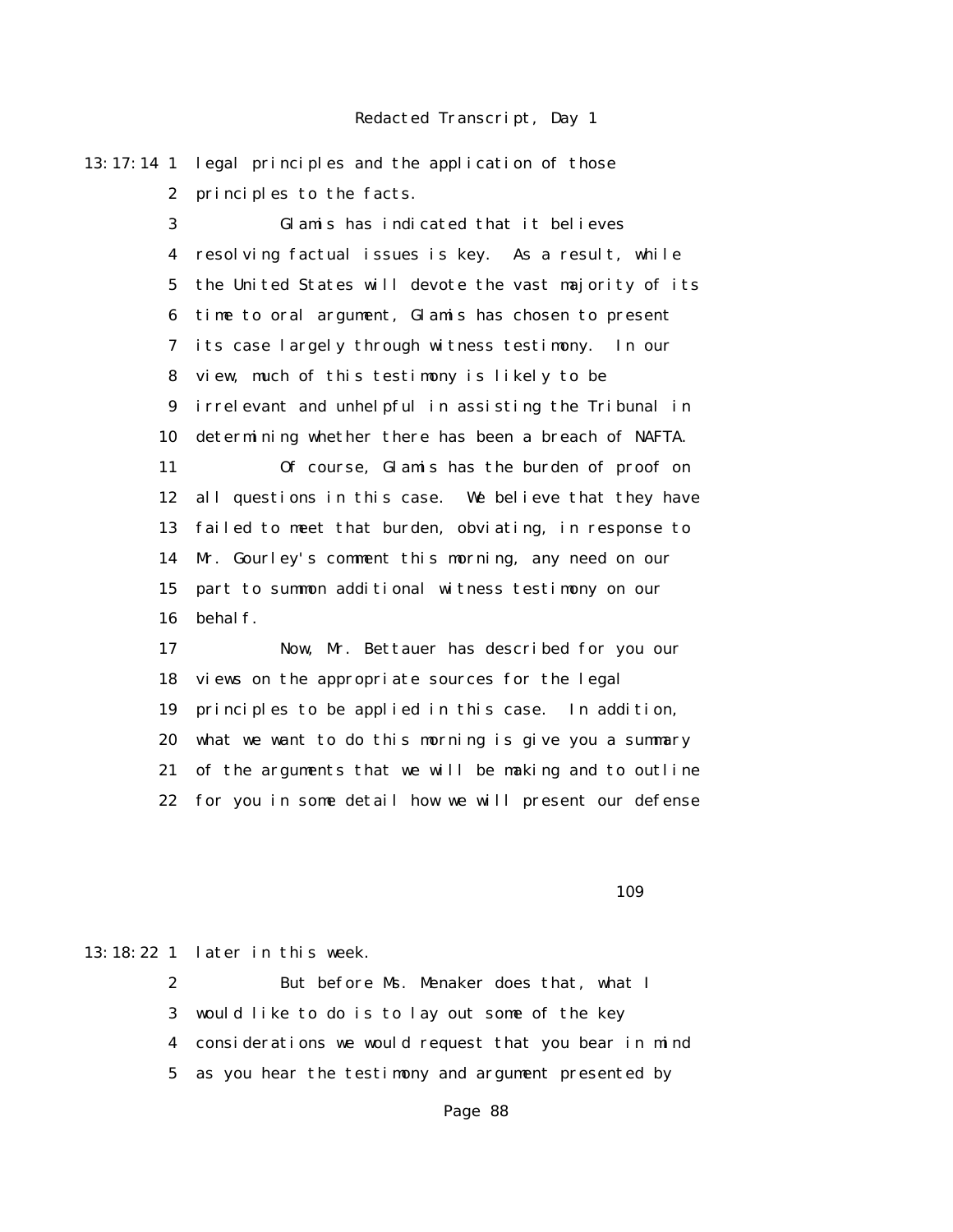Redacted Transcript, Day 1 6 Claimant during the next few days.

 7 Claimant's counsel has skillfully attempted 8 to paint a picture of a company undertaking a mining 9 project no different from any others which has been 10 the victim of an illegal conspiracy at both the 11 Federal and state levels of Government to thwart its 12 business ambitions under the pretext of protecting 13 important public values, a company beset by political 14 enemies, confronted at every turn by procedural 15 irregularities, targeted because of what it is, and 16 surprised by policies applied to them for allegedly 17 purely political reasons that changed the economics of 18 their project. 19 But in every respect, this portrayal is

 20 false. The conspiracy that Glamis describes is 21 nothing more than the normal functioning of a 22 democratic system. What Glamis sees as enemies were

<u>110</u>

13:19:29 1 members of the public who advanced competing interests 2 in the public property on which Glamis's project was 3 to be located; and what Glamis sees as co-conspirators 4 were public officials whose job it is to make tough 5 decisions regarding those interests. Those interests 6 were recognized and protected by law long before 7 Glamis ever made its investment. And at every step, 8 at both levels of Government, consideration of 9 Glamis's interest, as well as of these competing 10 interests, was given by authorized officials in strict 11 in accordance with procedures set forth in law.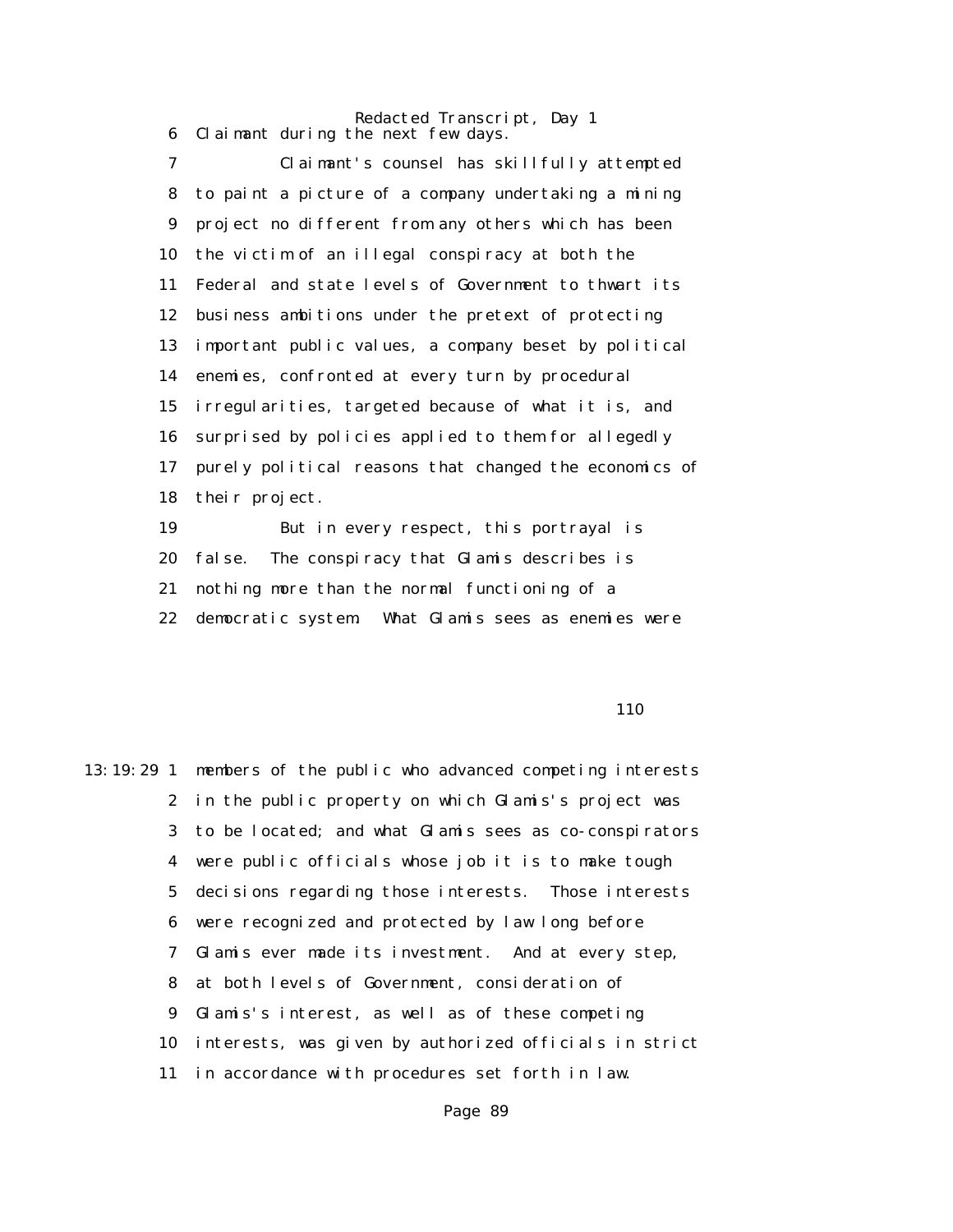Redacted Transcript, Day 1 12 Policy outcomes unfavorable to Glamis 13 emerged, not because of who or what Glamis was, but 14 because of how Glamis planned to use the public 15 property on which its mining claims were located. 16 The results of these developments may have 17 been a business setback for Glamis, but the risk of 18 these developments was always present and always 19 knowable by Glamis. And importantly, while they 20 changed the economics of the Project, these 21 developments were by no means fatal to it. They left 22 Glamis with a still valuable project, which it is

111

13:20:46 1 still free to pursue.

 2 In processing Glamis's Imperial Project Plan 3 of Operations, two events occurred that forced Federal 4 and state decision makers to reconcile competing 5 public policy objectives relating to mining. First, 6 Glamis proposed to develop its mine in an area that 7 was determined to contain a wealth of archeological 8 features evidencing the area's cultural and religious 9 importance to Native Americans. 10 And second, it became evident to California

 11 officials charged with implementing the Surface Mining 12 and Reclamation Act that the less than full 13 backfilling that local Governments had permitted to 14 date was not achieving compliance with the Act's 15 requirements for reclamation of mine sites to a usable 16 condition.

17 These two events put the Imperial Project in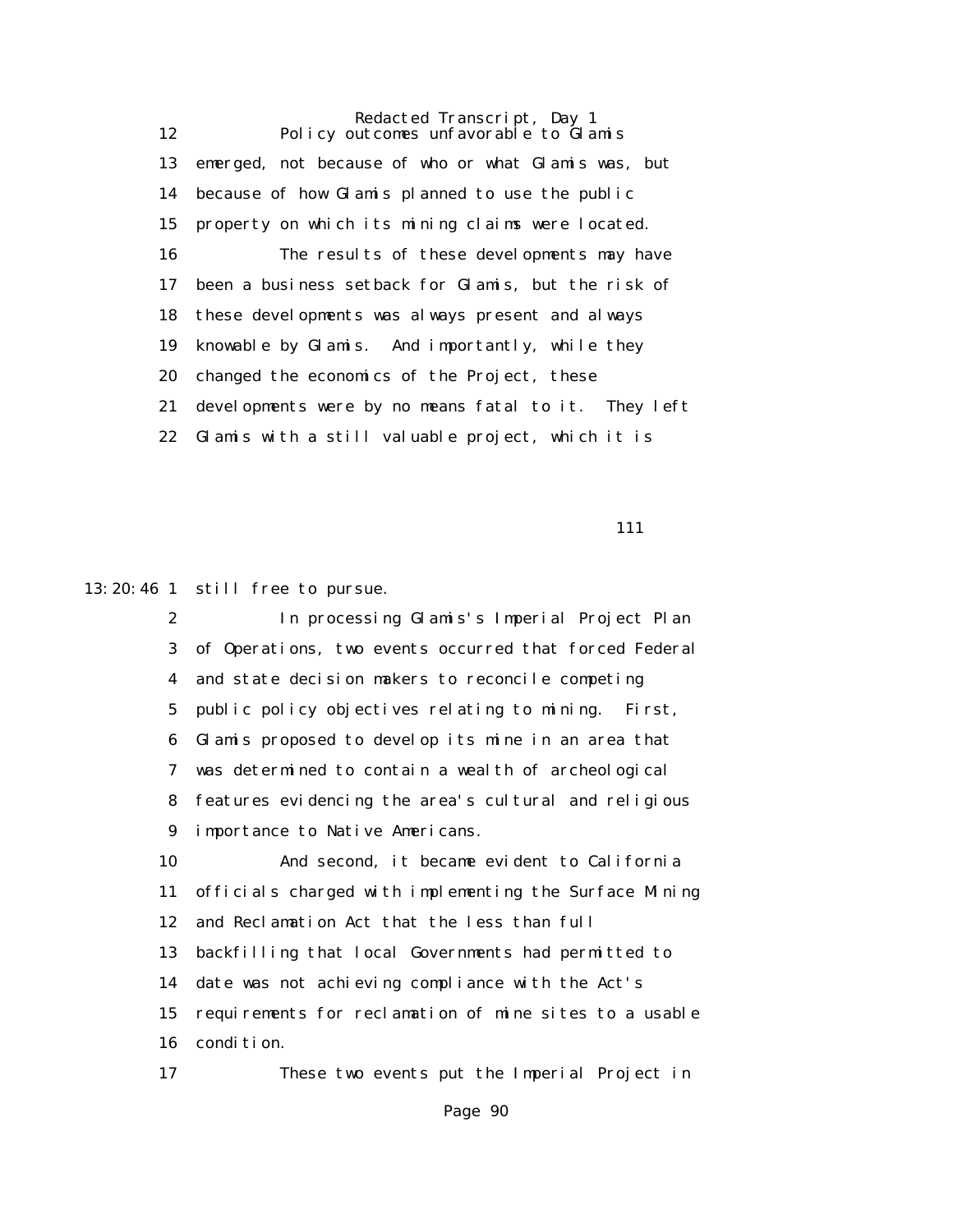18 direct conflict with interests long protected by 19 Government policies and long reflected in law: That 20 sacred Native American sites not be destroyed; that 21 the practice of Native American religion should not be 22 interfered with; and, as just mentioned, that open-pit

112

13:22:04 1 metallic mines should be reclaimed to a usable 2 condition that poses no danger to public health or 3 safety.

> 4 Glamis is disappointed with the resolution of 5 that conflict that emerged, and its disappointment may 6 be understandable, but the risk that Glamis would face 7 Government action to prevent the harms identified was 8 a risk that Glamis took, and international law does 9 not guarantee against such risks. As was stated by 10 the Tribunal in the Azinian Chapter Eleven case 11 against Mexico, and you can see on the screen, it is a 12 fact of life everywhere that individuals may be 13 disappointed in their dealings with public 14 authorities. NAFTA was not intended to provide 15 foreign investors with blanket protection from this 16 kind of disappointment, and nothing in its terms so 17 provides.

> 18 Now, despite these events and despite the 19 governmental actions taken in response to them, Glamis 20 could, as I mentioned, still have pursued the Imperial 21 Project, albeit with a revised Plan of Operations. 22 Instead, Glamis announced, and Mr. McCrum's July 21,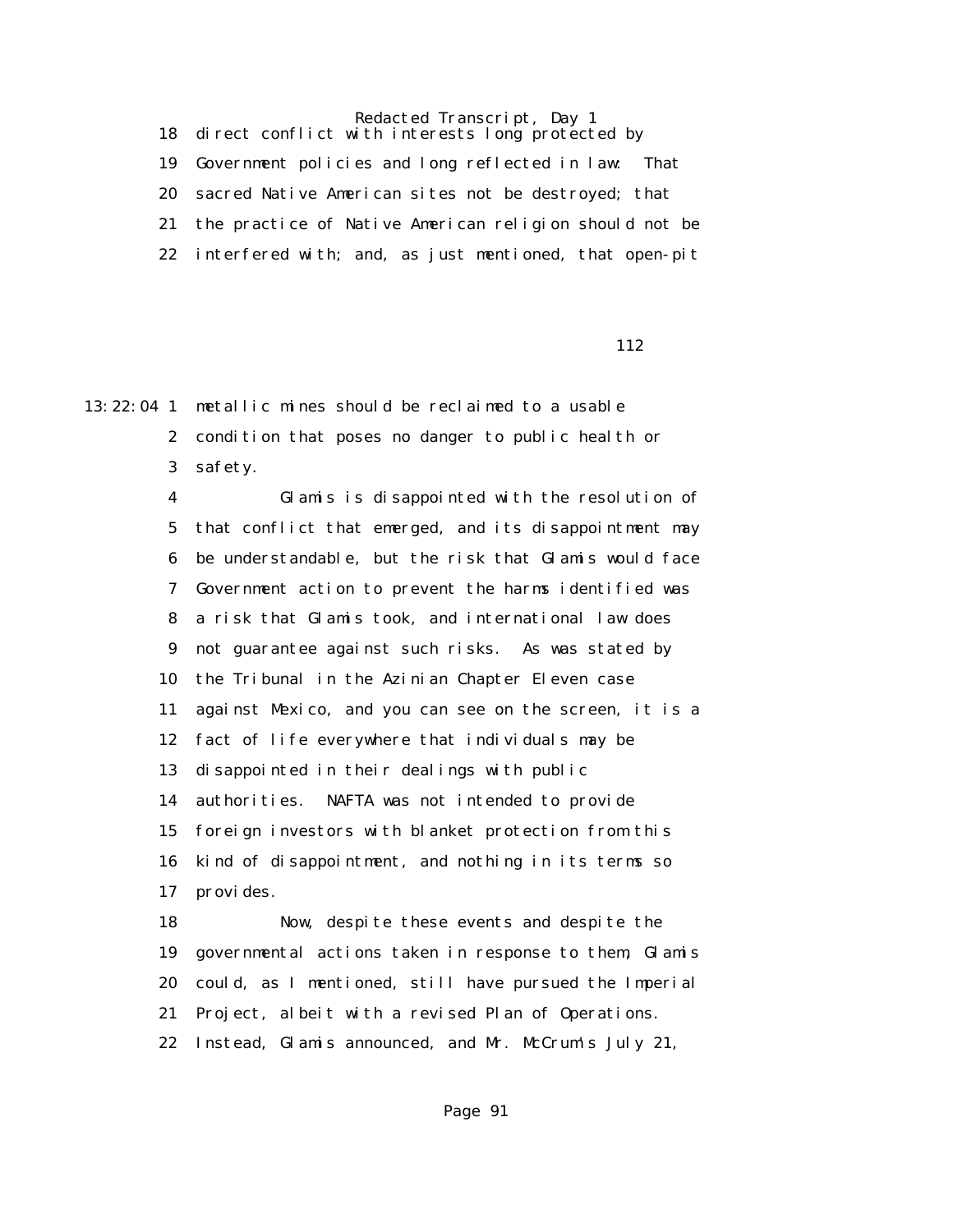113

13:23:20 1 2003 letter to the Department of Interior that, 2 "Glamis Gold believes that the underlying issues have 3 become so intractable that new avenues must be 4 pursued." And those new avenues, of course, included 5 this arbitration. 6 But by doing so, Glamis acted prematurely. 7 By failing to pursue approval of a Plan of Operations 8 with BLM and failing to seek approval of a Reclamation 9 Plan from the State of California, Glamis has suffered 10 the application of no adverse Government Decision 11 against it, except the 2001 Record of Decision that 12 was quickly rescinded. 13 And with respect to the California measures, 14 contrary to Mr. Gourley's statement this morning that 15 Glamis is the only investor affected, in fact, Glamis 16 has not been affected at all by either the regulations 17 or the legislation because there is not softer 18 application. As a result, as we have shown, Glamis 19 has no claim to raise under international law. Its 20 claims simply are not ripe. 21 This is more than just a theoretical issue. 22 This is demonstrated by what is actually happening

114

13:24:43 1 today. And as we have seen in the latest witness 2 statements and as we will hear more about this week, 3 as Mr. Gourley mentioned, another company proposing to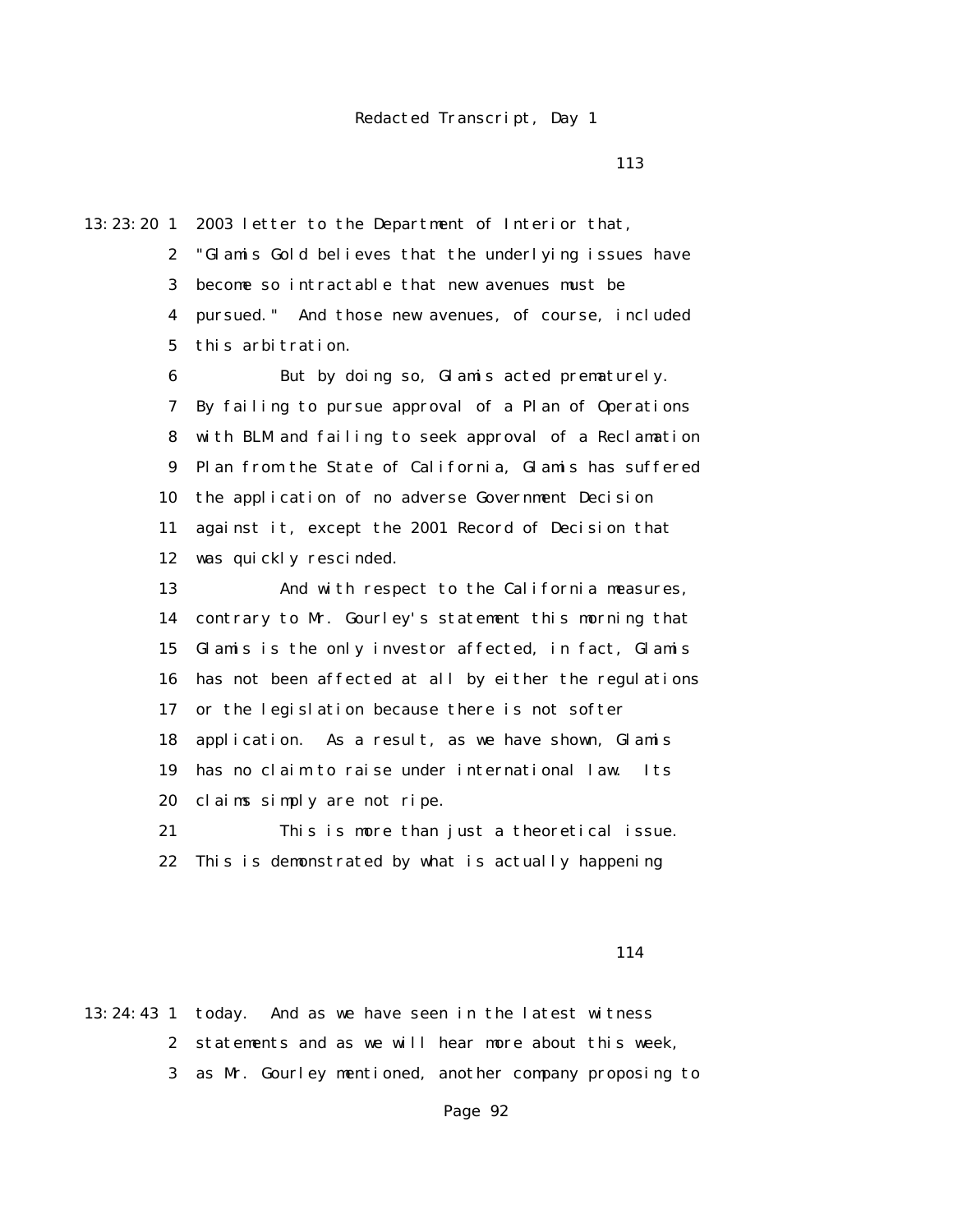4 mine gold in the California Desert, Golden Queen, 5 believes that it can mine profitably in compliance 6 with California's reclamation requirements, and is 7 seeking approval of a Reclamation Plan under the 8 regulations.

 9 Now, Mr. Leshendok has opined and will no 10 doubt testify this week that he does not believe that 11 Golden Queen's revised Reclamation Plan complies with 12 California law. Of course, the plan's detailed 13 compliance with the regulations is something for 14 California officials ultimately to decide; and it 15 wouldn't be at all unusual if the plan had to undergo 16 further revisions.

 17 But the point is that Glamis cannot simply 18 say that it would have been prevented from mining at 19 the Imperial Project Site where it has not even sought 20 approval to do so.

 21 As a result, Glamis's claim is not ripe for 22 adjudication under the standards of NAFTA Chapter

#### 115

#### 13:25:52 1 Eleven.

 2 But even if Glamis's claims were ripe, it 3 still cannot prevail in this arbitration. Glamis 4 claims that by being subjected to the measures at 5 issue, fundamental rights of ownership were taken from 6 it in violation of international law--that Glamis has 7 yet to establish that it enjoyed any rights that were 8 affected by those measures. Exactly what rights does 9 Glamis have?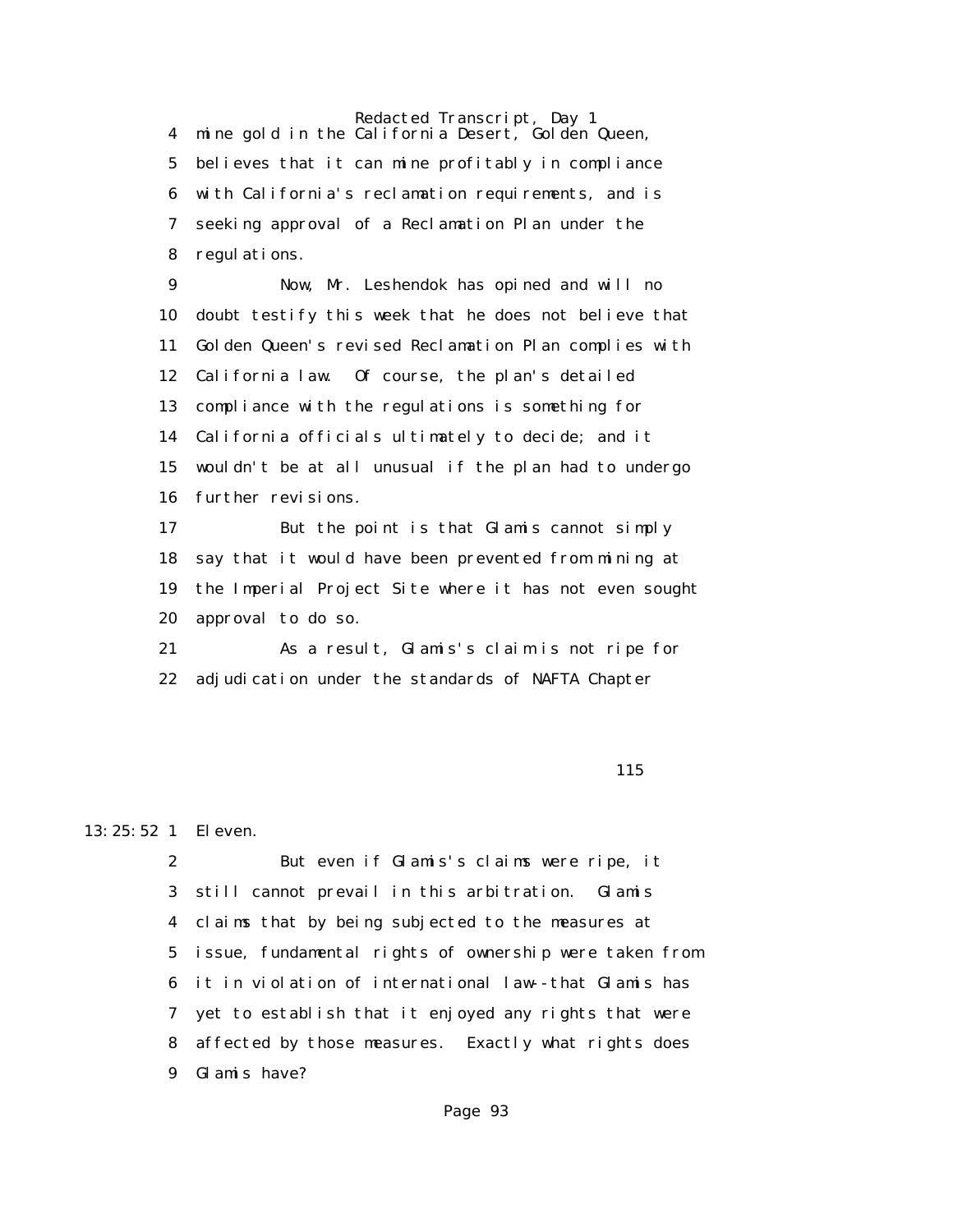Redacted Transcript, Day 1 10 It certainly has the right to mine gold from 11 publicly owned lands on which it has located its 12 claims, but Glamis holds no right to conduct that 13 Mining Act activity in any manner that it chooses. 14 Its right to mine was always qualified by the need to 15 conform with all Federal and State laws. It has to 16 obtain approval of a plan of operations, an objective 17 that it gave up on in favor of this arbitration, and 18 it has to have a Reclamation Plan approved by State 19 officials.

 20 Now, neither of these processes would have 21 required Glamis to provide any extra benefit to the 22 public. They would not even have required Glamis to

116

13:27:08 1 pay for the gold that it removed from the public 2 lands. At most, they would have required Glamis to 3 undo some of the damage that it itself would cause 4 through its mining activities. Glamis was never 5 entitled to be free from such a requirement; that is, 6 free from the requirement to undo damage that it 7 caused, because from the time that it obtained rights 8 in its Imperial Project mining claims, it has been the 9 subject of legal principles prohibiting such damage. 10 The very existence of these principles limit the 11 extent of Glamis's extraction rights or, as we have 12 argued, limit the bundle of rights that inhere in its 13 mining claims. As a result, none of the measures 14 Glamis now complains about impacted any property 15 rights that it enjoys in its mining claims.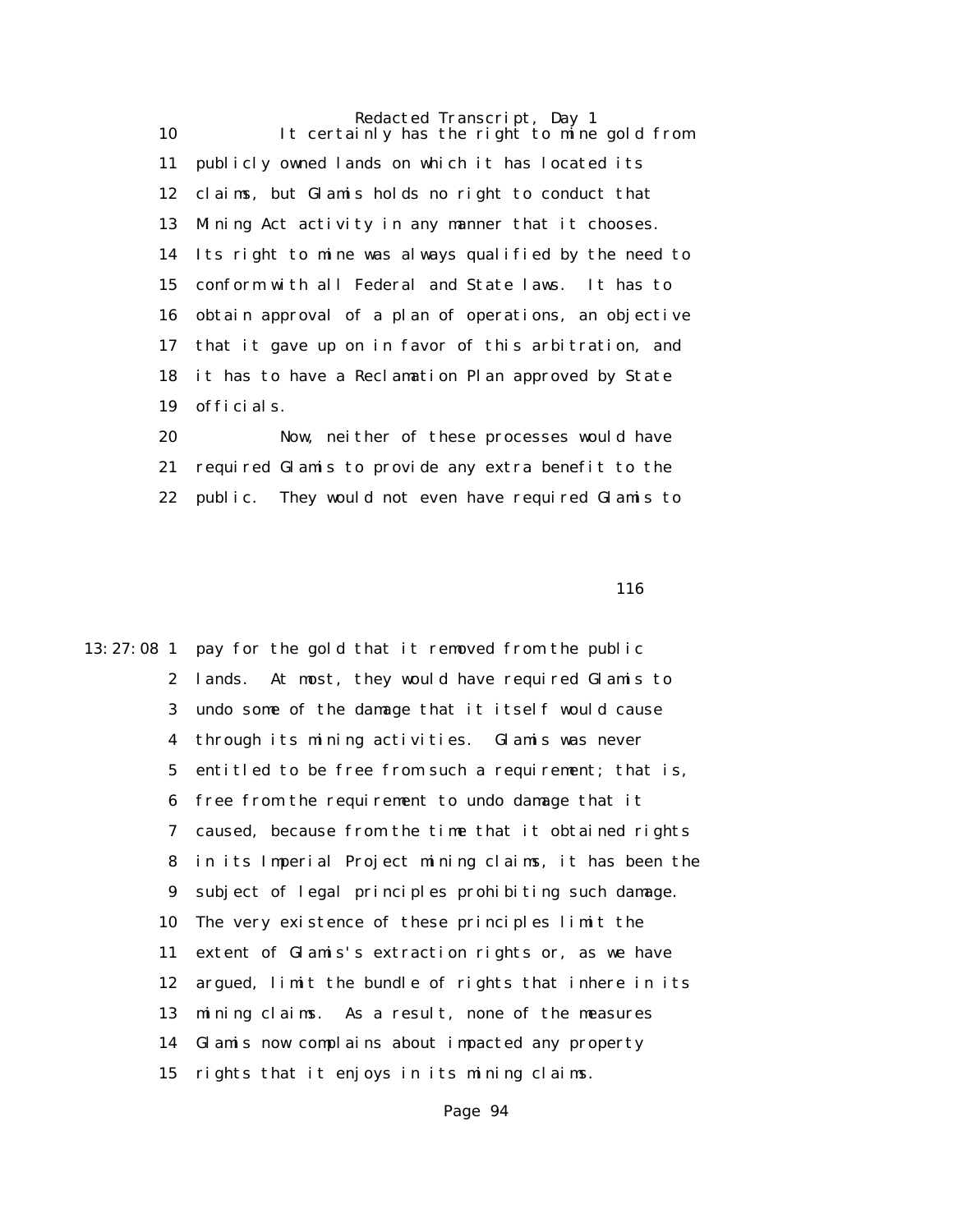Redacted Transcript, Day 1 16 As we will discuss further later this week, 17 the ability to mine, no matter what damage is caused 18 to important public values was simply not part of the 19 bundle of rights that Glamis acquired and, therefore, 20 could not have been expropriated or denied by the 21 measures at issue in this case.

22 Instead of being based upon actual rights

<u>117</u>

13:28:26 1 that it enjoyed, much of Glamis's case is based upon 2 what it asserts were its expectations or, more 3 precisely, based upon the disappointment of its 4 business expectations. Glamis asserts that it has 5 suffered an indirect taking of its mineral claims 6 because the actions of the Federal and State 7 Governments frustrated reasonable investment-backed 8 expectations. And it contends that it meets a test 9 proffered in some recent arbitral tribunals for 10 determining violations of the customary international 11 law minimum standard of treatment because the 12 Government's actions dashed its so-called legitimate 13 expectations. 14 We will show that what happened with respect 15 to the Imperial Project could not, in the 16 circumstances that arose, have disappointed any 17 investor's reasonable expectations. We will also show 18 that the disappointment of legitimate expectations 19 alone cannot constitute a violation of the minimum 20 standard of treatment. 21 But for now, what I would like to do is to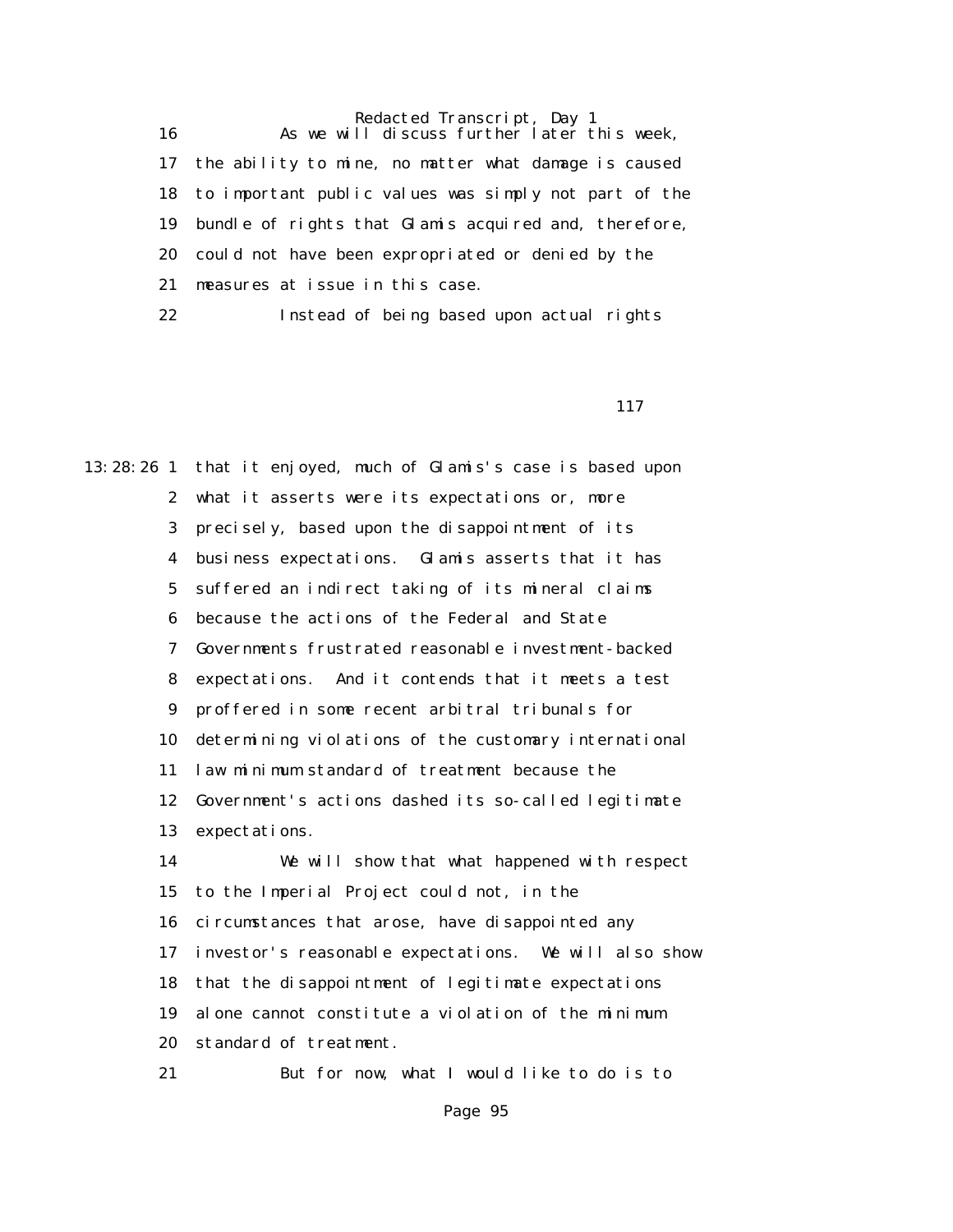Redacted Transcript, Day 1 22 note that there are all kinds of expectations, but not

118

13:29:40 1 all are the kind that affect an indirect expropriation 2 analysis. Glamis itself has been all over the field 3 in its formulation of the test, but by mixing up 4 different kinds of expectations, Glamis has attempted 5 to gloss over the fact that it lacked the kind of 6 expectations that are legally relevant when assessing 7 an indirect expropriation claim. So, it's important 8 as you listen to the testimony offered over the next 9 few days over this issue to discern whether the 10 expectations on which Glamis's witnesses testify are 11 of the kind that are given consideration in the law. 12 Let me review some of the ways in which 13 Glamis has attempted to muddle this issue. For some 14 time, Glamis contends that it had a protected 15 expectation that its investment would not be 16 expropriated. For example, at paragraph 150 of its 17 Reply, as you can see on the screen, Glamis stated: 18 "There was no way for even the most prudent of 19 investors to recognize that so-called 20 cultural-resource protection would yield an 21 expropriation of Glamis's Imperial Mining claims." 22 Of course, this sort of formulation is of no

119

13:31:01 1 help at all because it begs the very question at issue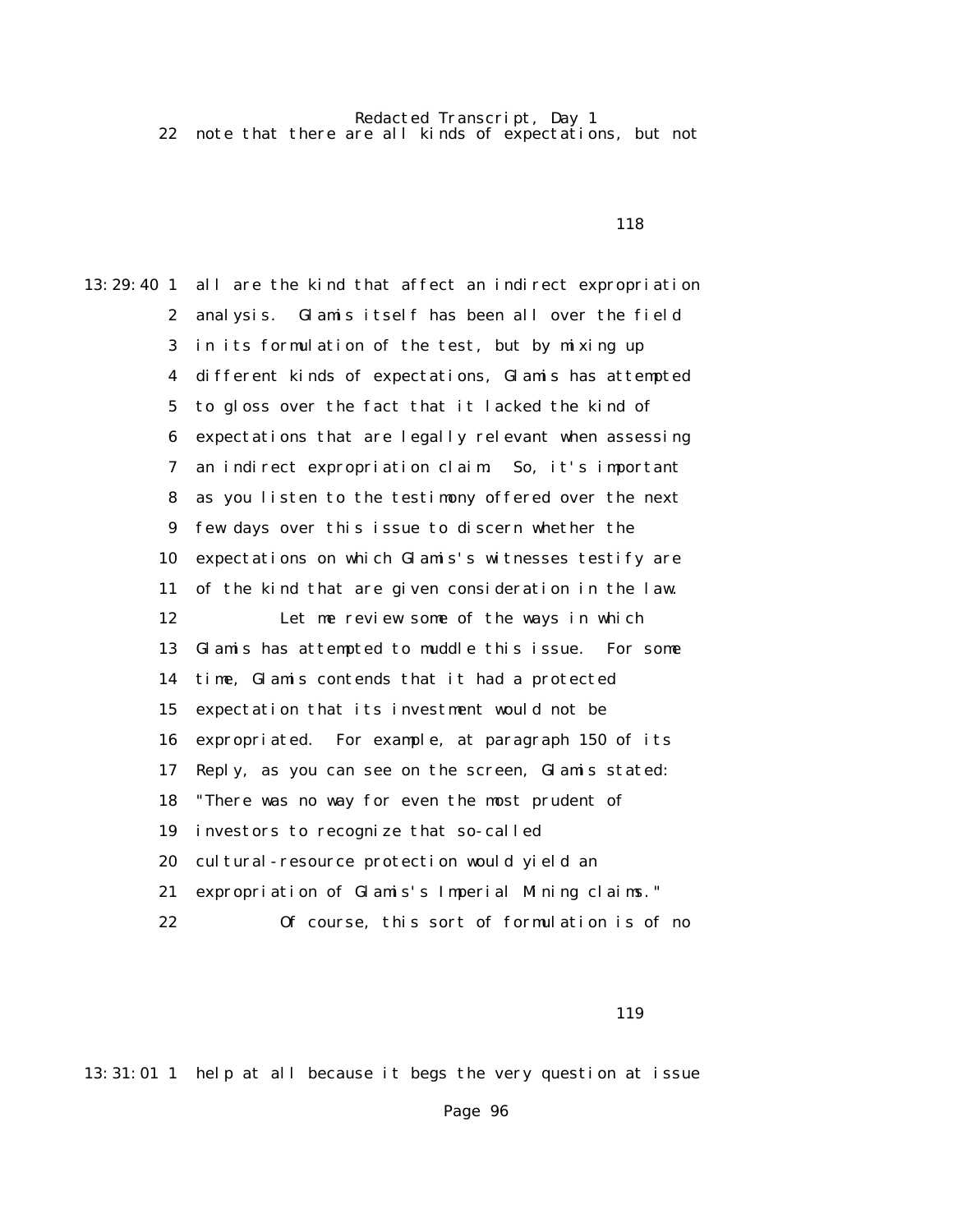Redacted Transcript, Day 1 2 in an indirect takings claim.

 3 Other times, Glamis contends that it had a 4 relevant expectation because it had concluded that it 5 was probable that it would be able to go forward with 6 the project as it had proposed to do. Thus, for 7 example, at paragraph 479 of its Memorial, Glamis 8 states: "Glamis's understanding of and reliance on 9 the CDPA and the process leading up to it, its 10 understanding as to the Quechan Tribe's position on 11 the Imperial Project area, its understanding of the 12 applicable standards governing BLM permitting of 13 mining plans of operations, and its understanding of 14 applicable state reclamation and mitigation 15 requirements all led Glamis to the expectation that 16 the Imperial Project would be viable." 17 Mr. President, this is merely a statement of 18 probability. It's an assessment of the probability 19 that their project would go forward. That it may have 20 been reasonable for Glamis to conclude that it was 21 probable that it could go forward, as it had proposed,

22 is not the same thing as saying that it was reasonable

 $120$ 

13:32:20 1 for Glamis to exclude as possibilities other outcomes, 2 such as those that actually occurred. The mere 3 reasonableness of probability assessments is not what 4 is protected by the law. Results of Government action 5 other than predicted results occur all the time in 6 business.

7 One last example: At other times, Glamis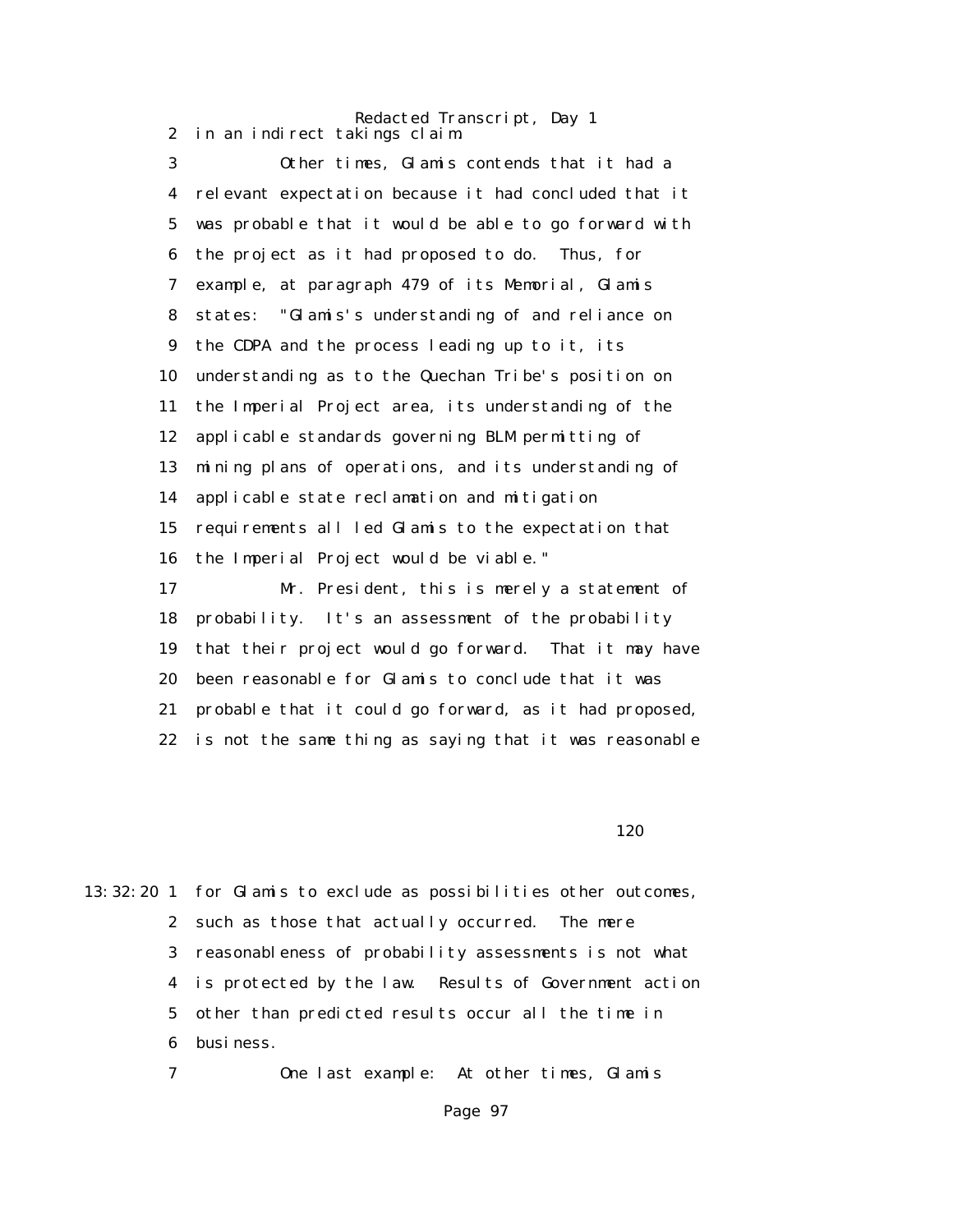8 invokes the fact that it did not expect the discovery 9 of variable cultural resources on the Imperial Project 10 Site. For example, at page--at paragraph 451 of its 11 Memorial, Glamis stated: "At no point in that lengthy 12 and detailed evaluation process could Glamis have 13 suspected that the Quechan Tribe had grave concerns 14 about the Project area."

 15 But this and other of Glamis's statements are 16 not references to the risks of adverse Government 17 Decisions. They are references to external facts. No 18 liability can attach to Government measures taken in 19 response to discovery of external facts that are 20 contrary to the public interest. This is seen in the 21 Hunziker versus Iowa case that we cite in our written 22 materials, where discovery of an Indian burial ground

121

|                 | 13:33:46 1 after the investment was made was the basis for the |
|-----------------|----------------------------------------------------------------|
| $\mathbf{2}$    | refusal to issue a building permit for a housing               |
| 3               | department or development. It was irrelevant that the          |
| 4               | investor in that case could not have predicted the             |
| $5\overline{ }$ | discovery of the burial mound.                                 |
| 6               | It is also seen in the case of Good versus                     |
| 7               | the United States, another case that we discussed,             |
| 8               | where the designation and discovery of endangered              |
| 9               | species after the investment was made led to a refusal         |
| 10              | to authorize wetlands to be developed. It was                  |
| 11              | irrelevant whether the investor was reasonable in not          |
| 12              | expecting certain species to be added to the                   |
| 13              | endangered species list after his investment or not to         |
|                 | Page 98                                                        |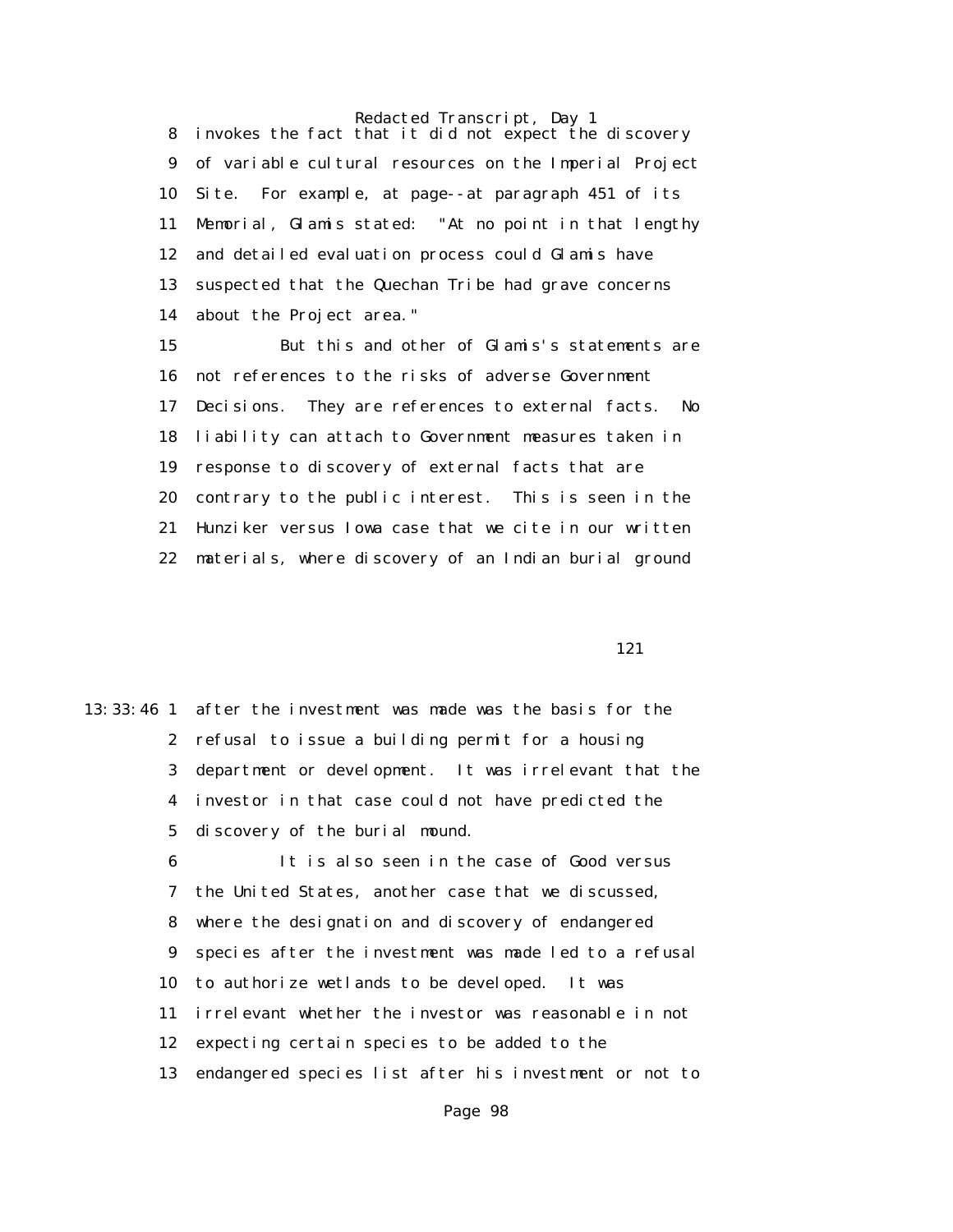Redacted Transcript, Day 1 14 expect that those species would be found on his 15 property. 16 The discovery of external facts is simply not 17 a risk--is simply a risk of investing, and the law 18 does not burden the public Treasury with that risk. 19 The real task for determining whether 20 reasonable investment-backed expectations have been 21 frustrated here is whether Glamis could reasonably 22 have expected that if highly valued Native American

 $122$ 

13:34:58 1 cultural values were discovered on its site, there was 2 still no real possibility that it would be prevented 3 from mining gold in the manner it had planned to do. 4 Or whether it was reasonable for Glamis to expect that 5 there was no real possibility that additional 6 backfilling would be required, if it was shown, based 7 on experience, that the reclamation techniques 8 employed at existing open-pit metallic mines in the 9 California Desert were not effective in assuring 10 compliance with preexisting law requiring the 11 reclamation of lands to usable condition. 12 Both of these are the kind of expectations 13 that are to be considered in an indirect takings 14 analysis, and it is our contention that Glamis could 15 not reasonably have had either expectation. This is 16 true for Glamis's expectation with respect to the 17 California measures, but it is also true with respect 18 to its expectation with respect to the Federal 19 measures, including, as we will show, application of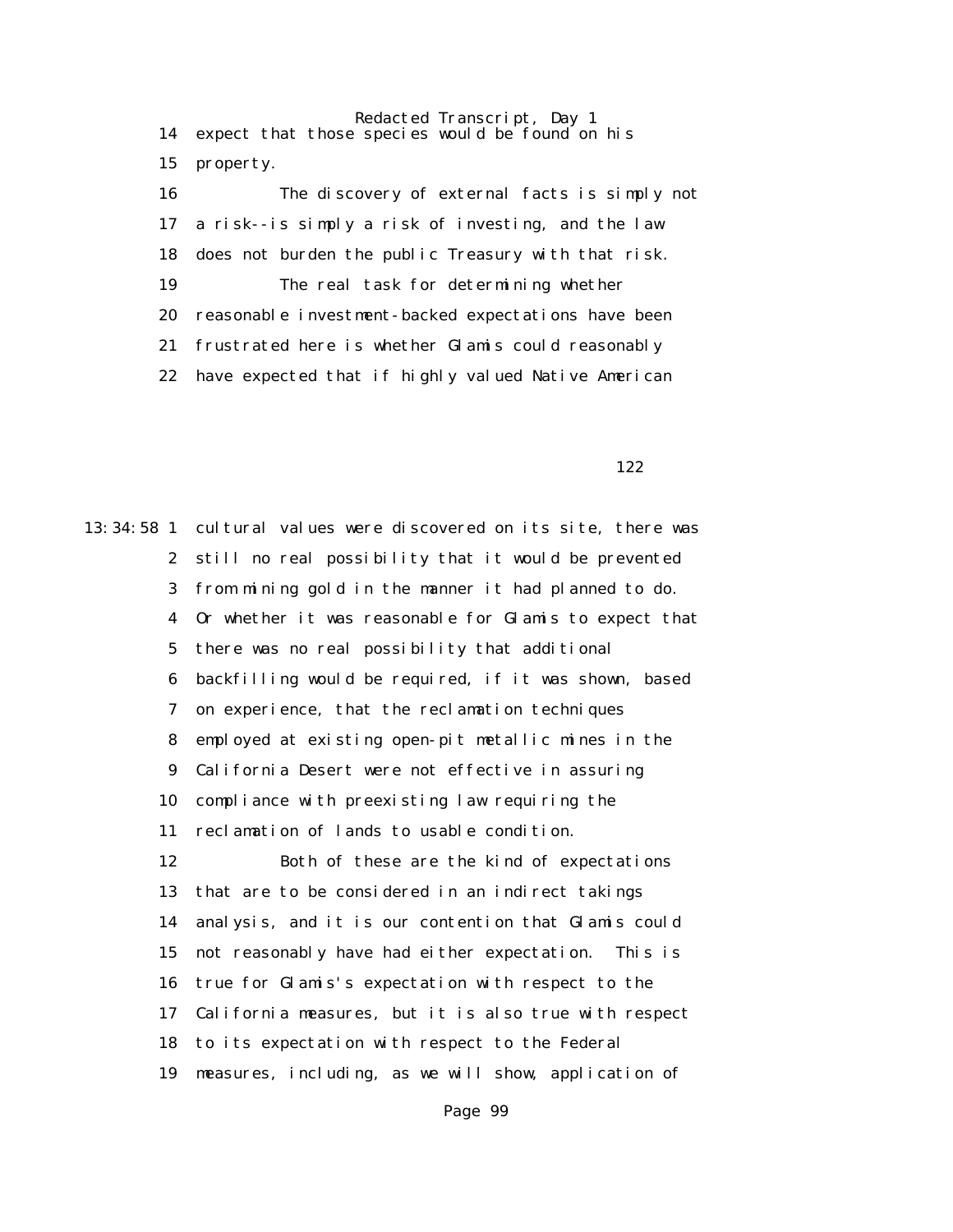Redacted Transcript, Day 1 20 the undue impairment standard.

 21 Glamis's expectations on which were the only 22 expectations discussed in this morning's

 $123$ 

13:36:26 1 presentation--odd, since that's--the application of 2 that standard was so short-lived.

> 3 Mr. President, contrary to statements in 4 Glamis's Reply Memorial, this is not to accuse Glamis 5 of being blind or foolish or of acting unreasonably. 6 All investment decisions are taken in the face of 7 risks. Whether it was reasonable for Glamis to make 8 its investment here in the face of these particular 9 risks is not for us to say, but it is for us to say 10 that it would have been unreasonable for Glamis not to 11 have figured in its investment calculus the real 12 possibility that the Government would take these 13 actions; that is, actions to protect and ensure access 14 to Native American sacred sites, as well as to ensure 15 that lands are returned to a usable condition. 16 And that is why Glamis could not have had any

> 17 reasonable expectation that these risks were not real, 18 and the public cannot be expected to guarantee against 19 any failure by Glamis to do so.

 20 Now, it's hard to escape the conclusion that 21 in the end, what Glamis is really arguing is that it 22 was reasonable for it to expect that the specific

124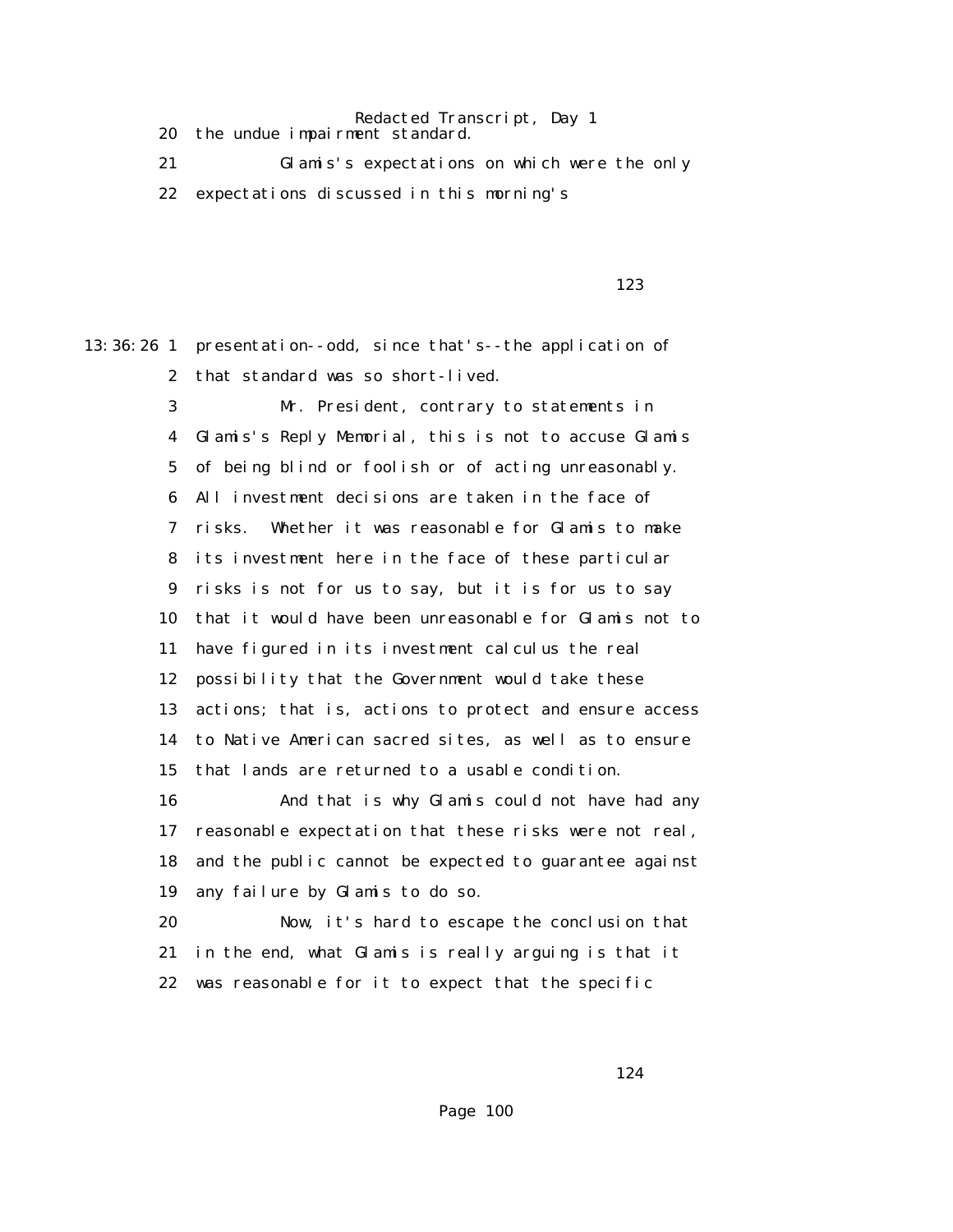| $13:37:56$ 1              | regulatory requirements it faced when it made its      |
|---------------------------|--------------------------------------------------------|
| $\mathbf{2}^{\mathsf{I}}$ | investment would not be changed. While Glamis says it  |
| 3                         | doesn't question that Government regulations may       |
| 4                         | change over time, in reality its claim is based upon   |
| 5                         | an assumption that it is entitled to be held harmless  |
| 6                         | from the economic effects of such changes. Nowhere is  |
| 7                         | this more evident than when Glamis contends that the   |
| 8                         | customary international law minimum standard of        |
| 9                         | treatment includes an obligation for States to act     |
| 10                        | transparently. In paragraph 548 of its Memorial,       |
| 11                        | Glamis states, "Glamis could not have fathomed, as it  |
| 12                        | made its nearly \$15 million in investment, that BLM   |
| 13                        | would reinterpret years of mining and public land law  |
| 14                        | to fashion such a denial authority. Respondent acted   |
| 15                        | in an arbitrary and nontransparent manner, preventing  |
| 16                        | Glamis from knowing, "beforehand any and all rules and |
| 17                        | regulations that will govern its investments," as      |
| 18                        | required under Tecmed and CMS gas."                    |
| 19                        | In effect, then, according to Glamis here,             |
| 20                        | the right to know, "beforehand any and all rules and   |
|                           |                                                        |

21 regulations that will govern the investment," means

22 that they must be compensated for the effects of any

 $125$ 

|   | 13:39:22 1 changes made to the existing rules and regulations |
|---|---------------------------------------------------------------|
|   | 2 after the investment is made because it could not have      |
|   | 3 known about them in advance.                                |
| 4 | Now, Mr. President, as we will show, neither                  |

5 case cited in their quotation really stands for that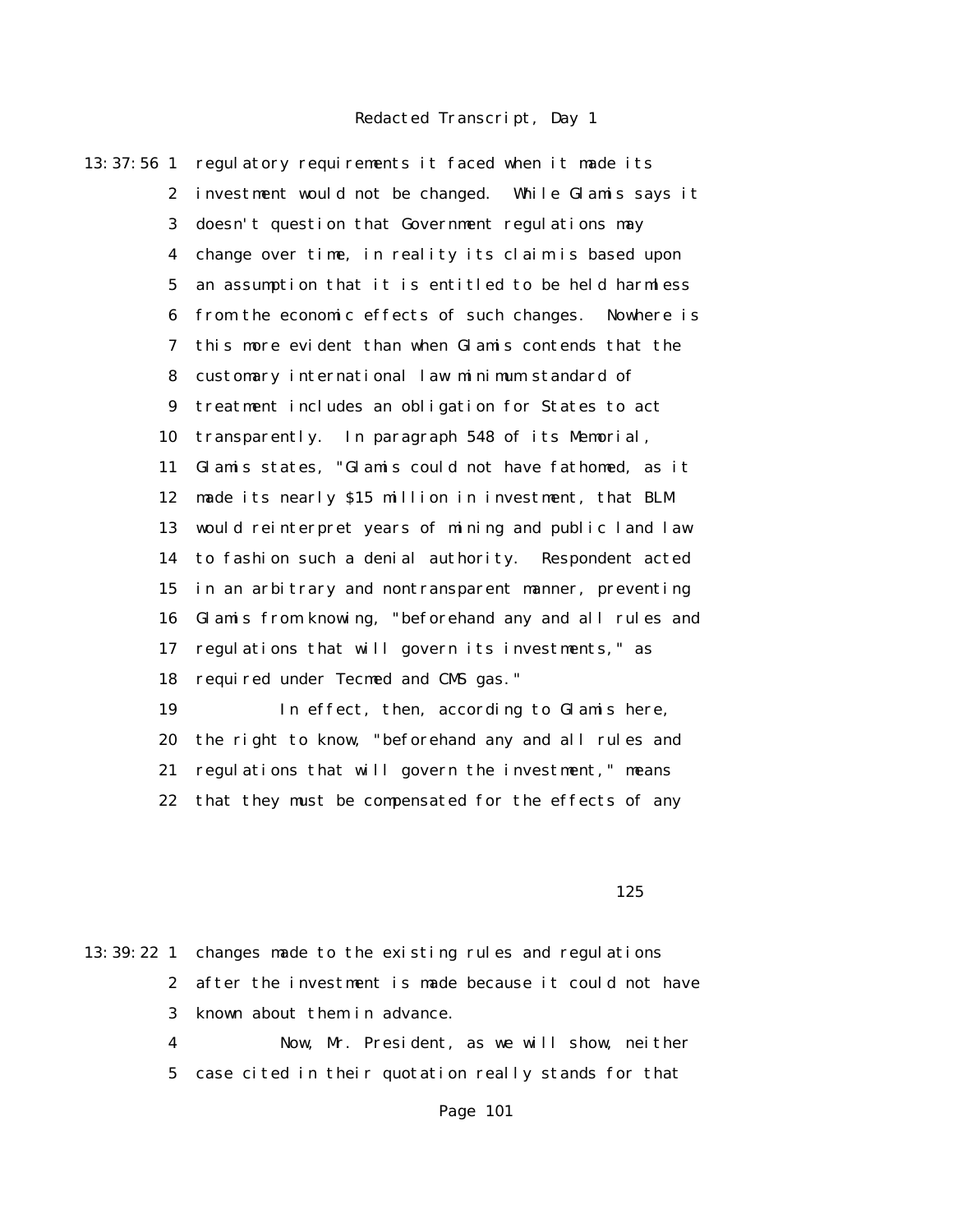Redacted Transcript, Day 1 6 proposition, but what is important here is to 7 recognize that this proposition is what is at the 8 heart of Glamis's case. Glamis is seeking public 9 indemnification for the economic effects of any and 10 all changes to the regulations governing its 11 activities made after its investment, and that is why 12 Glamis's claims are without merit.

 13 Now, from what I have just described, it is 14 clear that Glamis's claims depend, in large part, on 15 allegedly disappointed expectations relating to the 16 cultural resources sought to be protected, first by 17 the rescinded Record of Decision, and later by Senate 18 Bill 22. It appears that as it did in its written 19 submissions, Glamis intends during this hearing to 20 devote a great deal of attention to cultural resource 21 issues since it's called to testify not only its own 22 expert on cultural resources, but the archaeologist

 $126$ 

|    | 13:40:48 1 whose firm completed some of the Imperial Project |
|----|--------------------------------------------------------------|
|    | 2 cultural resource surveys and a BLM archaeologist.         |
|    | 3 You will be likely be hearing a lot about                  |
|    | 4 archeological features and trail identification over       |
|    | 5 the next few days.                                         |
| 6  | The evidence and testimony that Glamis has                   |
|    | 7 proffered and which it intends to proffer on these         |
| 8  | topics, however, is simply irrelevant. It is a               |
| 9  | distraction that need not occupy your time. Clearly,         |
|    | 10 it is not this Tribunal's function to definitively        |
| 11 | determine the course of the Quechan sacred trail             |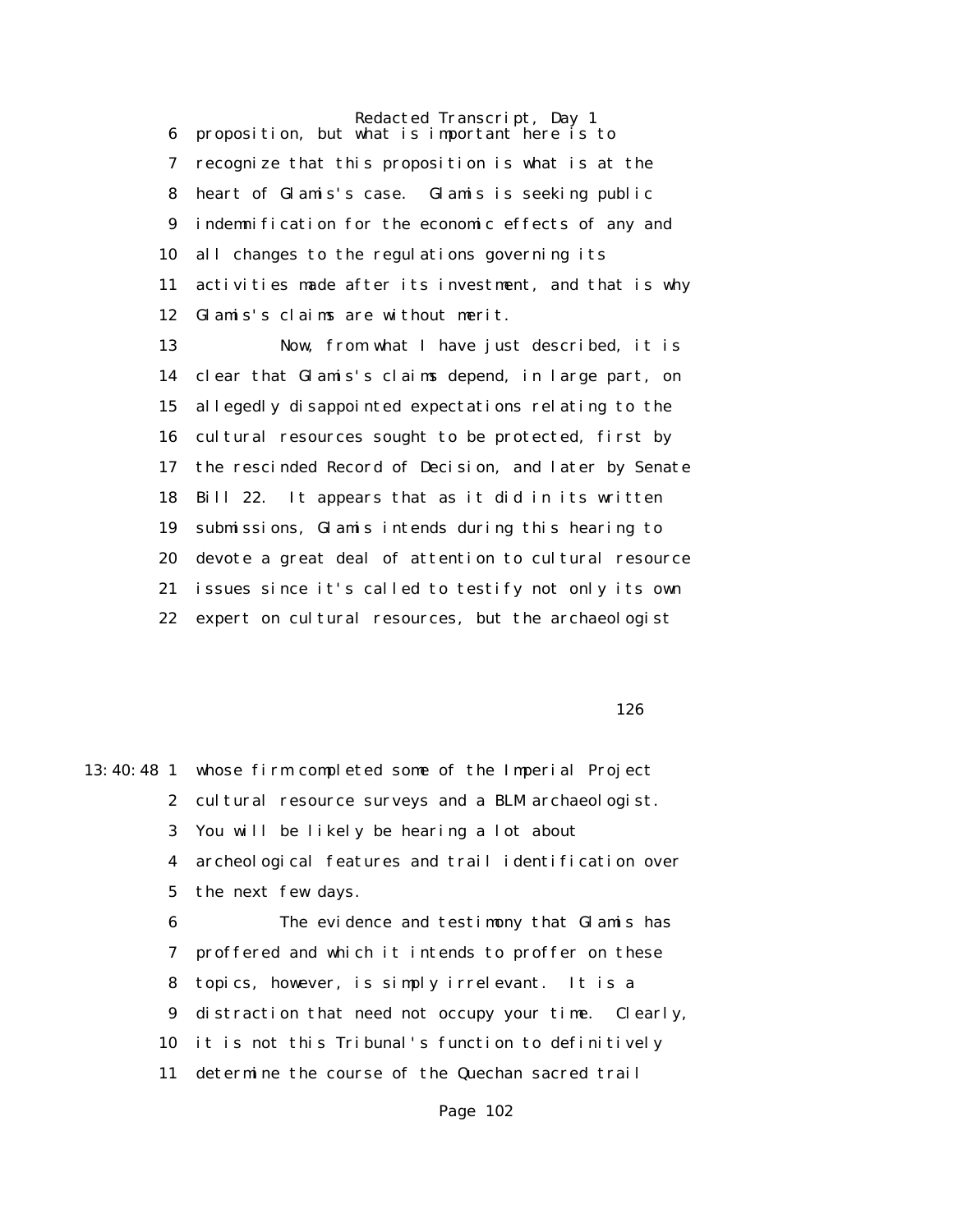Redacted Transcript, Day 1 12 network. This is not an international arbitration 13 concerning a boundary dispute where the Tribunal is 14 asked to make factual findings on disputed questions 15 like that. Nor is it a domestic administrative 16 tribunal. Even a domestic Court wouldn't delve into 17 factual issues such as these. 18 So, what is Glamis's point in spending so 19 much time on these issues? Although it doesn't come 20 out and say it directly, Glamis is clearly trying to 21 discredit the Quechan Tribe. There is really no

22 getting around the fact that a large part of its case

127

13:42:01 1 is based on having this Tribunal conclude that the 2 Tribe is hypocritical. It wants to leave the 3 impression that the Tribe conjures up claims that 4 areas have spiritual importance when it suits its 5 interest, such as when it would prefer for some other 6 unknown reason not to have a mine developed, but makes 7 no claims when its own interests are at hand, as when 8 it wants to engage in profit-making activities. 9 Glamis has not said this as bluntly. In 10 fact, in her second report, Dr. Sebastian has 11 disavowed any such strategy. But there can't be any 12 mistake about it. That is what Glamis is alleging and 13 that is what they are asking you to determine. What 14 other possible relevance to the case is there to the 15 fact that it had been reported that the Quechan may 16 seek to building a casino on its reservation? This is 17 recent news. It has nothing at all to do with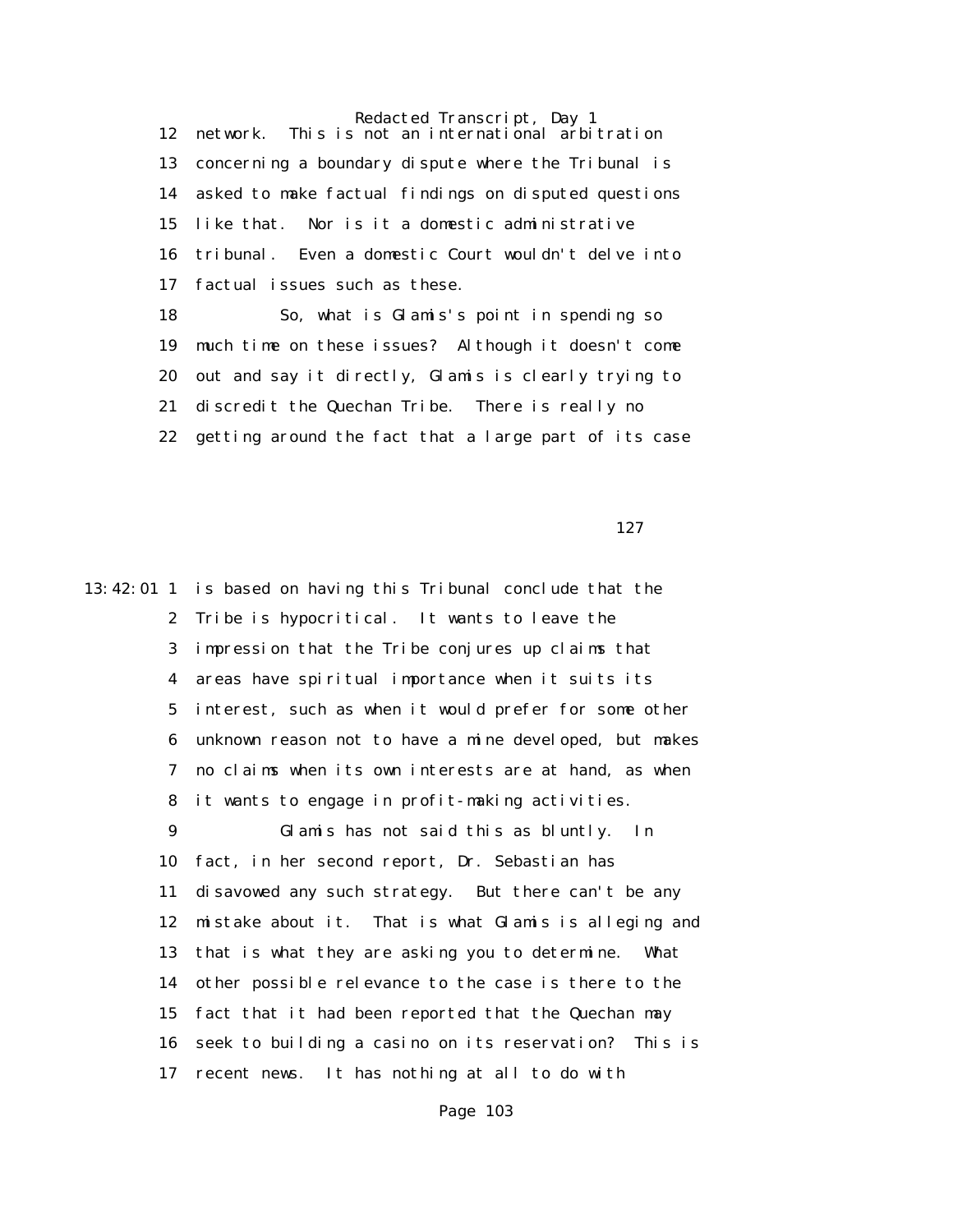18 Glamis's proposed Imperial Project, yet Glamis has 19 gone out of its way to submit recent news reports 20 about this proposal, notwithstanding the fact that 21 those reports also convey the fact that the Tribe 22 itself is torn about the proposed casino and its

 $128$ 

13:43:16 1 location, and it does not appear that any final

2 decision has been made.

 3 Glamis claims that the casino is proposed to 4 be built in an area that has been identified by the 5 Quechan as sacred. The only possible reason for 6 Glamis to introduce this fact is its desire to have 7 the Tribunal conclude that the Quechan are not sincere 8 in raising claims that areas have spiritual and 9 religious significance to them.

 10 Why does Glamis spend much time focusing on 11 the North Baja Pipeline project? The cultural 12 resource survey for that project was begun in 2000, 13 well after the cultural resource surveys for the 14 Imperial Project were completed. Yet, Dr. Sebastian 15 devoted considerable attention to that project in all 16 of her reports. She actually traveled to the area 17 before submitting her last statement to take pictures 18 of the pipeline's path in attempt to match that path 19 to a map of trails that is in evidence. 20 For what purpose was this done? 21 Dr. Sebastian concludes in her statement that the Baja

22 Pipeline project destroyed trails that had been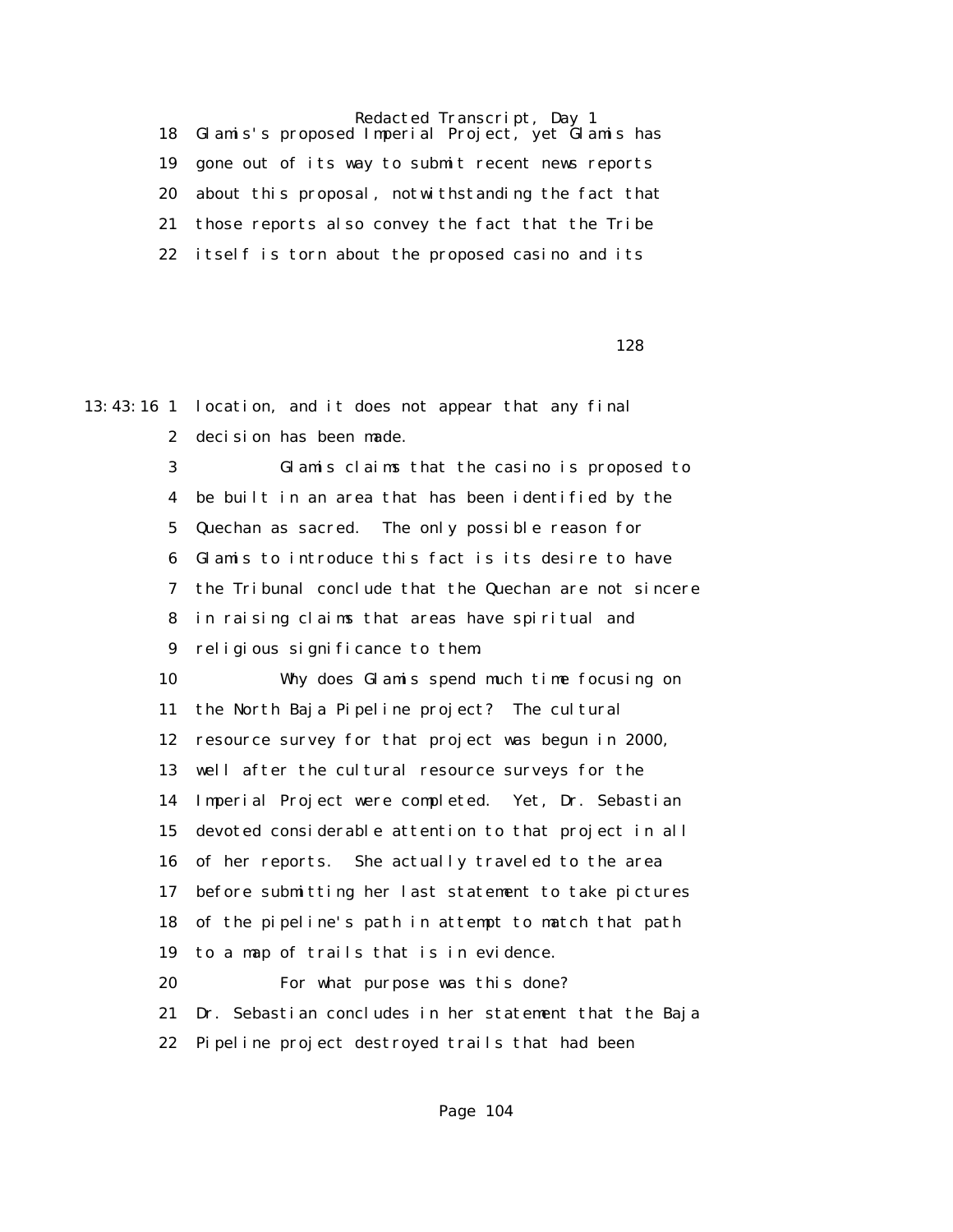$129$ 

13:44:28 1 identified by the Quechan as sacred, but that 2 conclusion is directly contradicted by the cultural 3 resource survey for that project, which showed that 4 the Quechan did not oppose the Project because all 5 ceremonial features and sacred trail segments were 6 avoided. Dr. Sebastian doesn't base her contrary 7 conclusion on information she obtained from the 8 Quechan, nor from the archeological site records of 9 that project. Rather, she bases it on her estimation 10 of where the trail network and pipeline were likely to 11 intersect. 12 By introducing such hypothetical conclusions, 13 Glamis again seeks to leave the impression that the 14 Quechan are selective when resisting encroachment upon 15 areas of religious, spiritual, or cultural 16 significance to them. 17 The United States has absolutely no reason to 18 believe that the Quechan have acted hypocritically or 19 insincerely when seeking protection for sacred sites. 20 Nor could the Tribunal make any such finding on the 21 evidence before it. But even if this were the case

22 and even if the Tribunal had such evidence before it,

 $130$ 

13:45:36 1 what would it prove? Absolutely nothing. The Quechan 2 are not on trial here. The United States is the 3 Respondent in this action, and there is absolutely no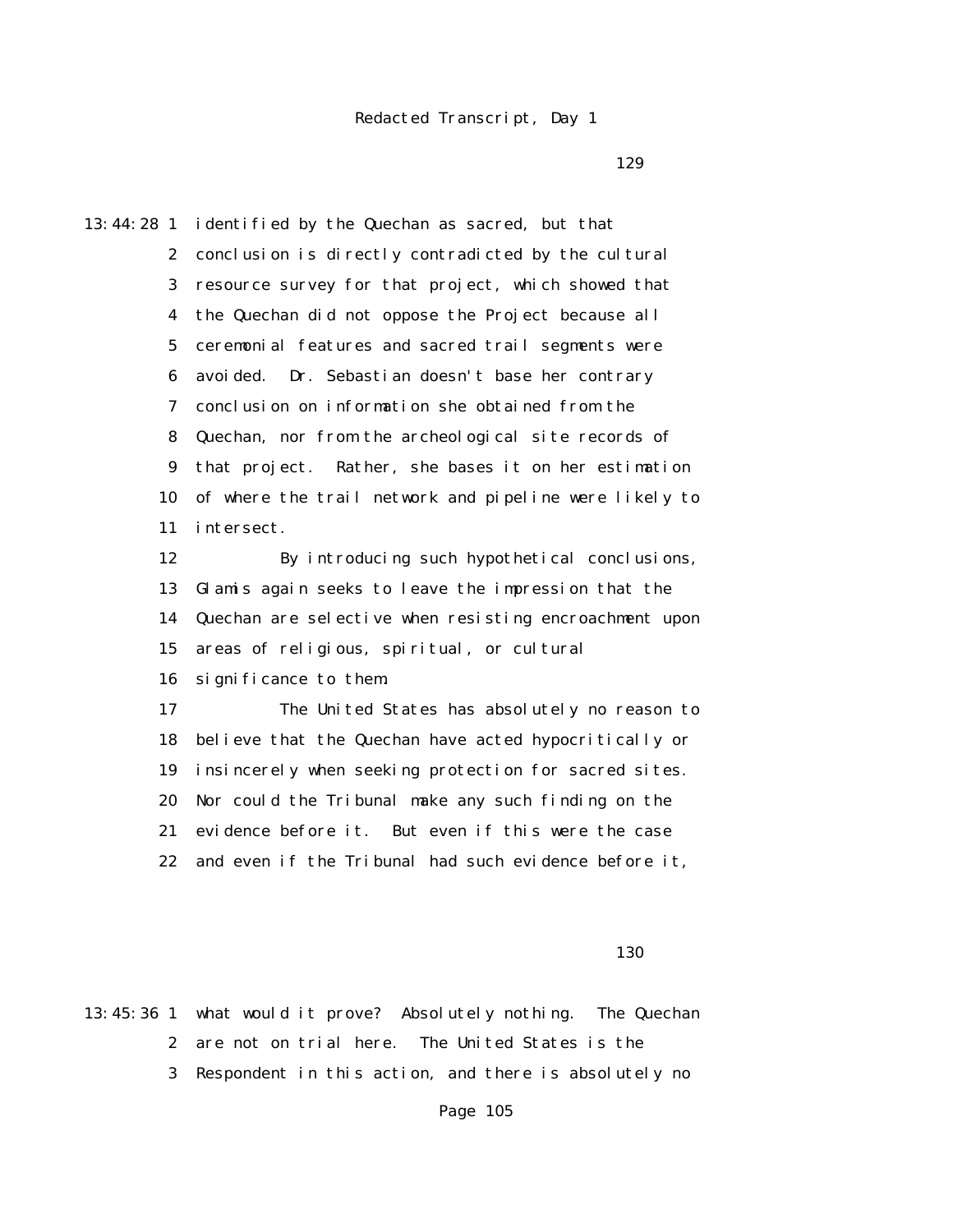Redacted Transcript, Day 1 4 basis whatsoever to conclude, one, that the Quechan 5 lied when informing the United States and cultural 6 resource surveyors that certain sites were sacred to 7 them; and two, that the United States knew or should 8 have known about this. To the contrary, there is 9 every reason to believe that the Quechan were and are 10 sincere in their claims, that the area of the proposed 11 Imperial Project retains cultural and religious 12 significance for them. In fact, we have and will 13 demonstrate that undisputed archeological evidence 14 corroborated their claims that the area was used for 15 ceremonial purposes. And even if this conclusion 16 could be called into doubt based on the Quechan's 17 actions in connection with other more recent projects, 18 which we vigorously dispute, it would still be 19 irrelevant because this information postdates the 20 United States's actions taken in connection with the 21 Imperial Project, and this could not have influenced 22 them.

131

13:46:50 1 There is simply no evidence that the United 2 States had any reason to doubt the veracity of the 3 information that was conveyed to archeological 4 surveyors and integrated into the cultural resource 5 surveys. It was on the basis of this voluminous 6 archeological and ethnographic information that 7 Federal and State Government decisions were made. In 8 fact, for Glamis's theory to have any relevance, this 9 Tribunal would have to find that a team of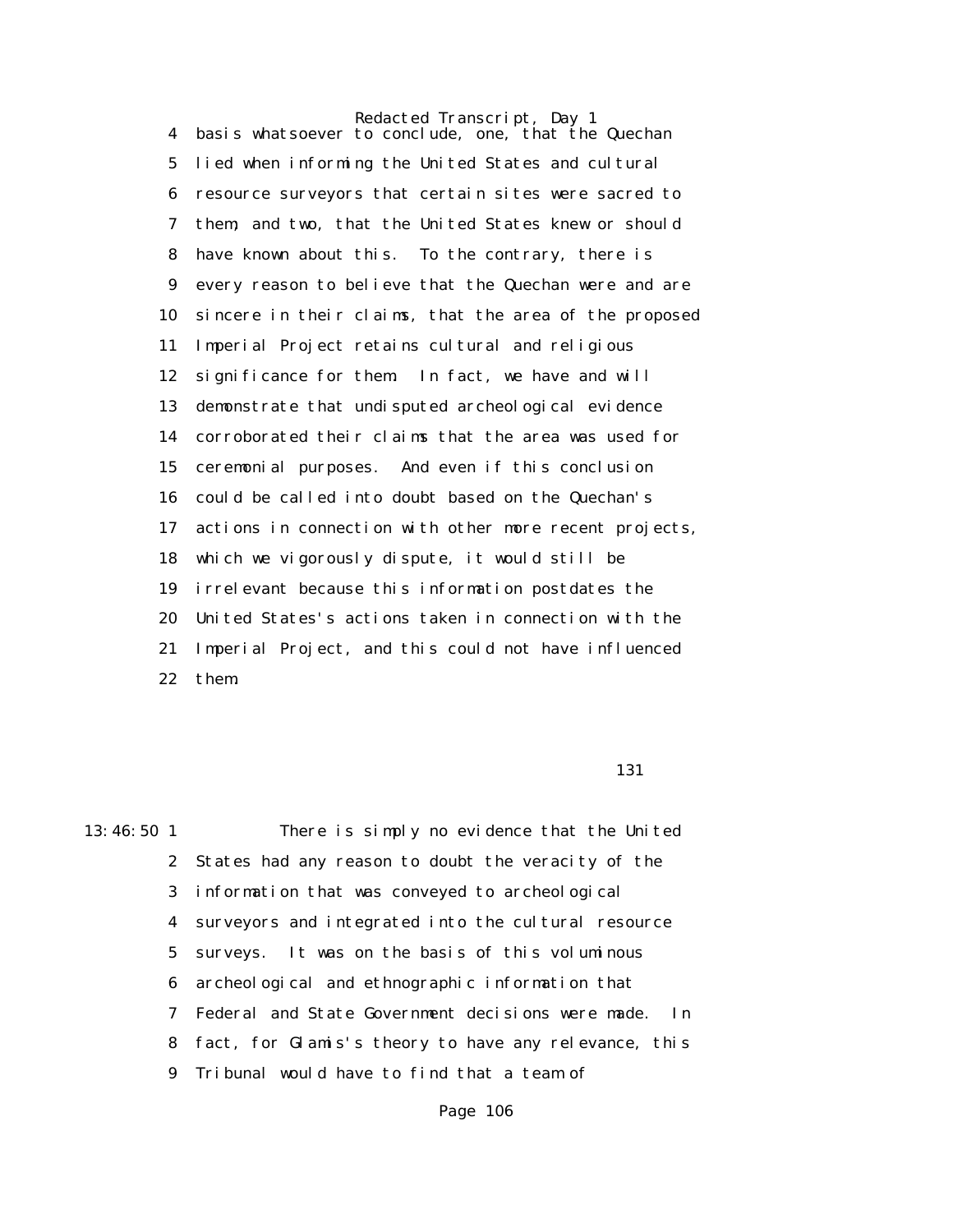Redacted Transcript, Day 1 10 professional archaeologists, the BLM, the California 11 State Historic Preservation Office, the Advisory 12 Commission on Historic Preservation, and the entire 13 Department of Interior had reason to believe that the 14 claims made by the Quechan were false, but 15 nevertheless credited those claims. But not even 16 Glamis makes such a far-ranging suggestion. 17 As we have and will demonstrate, there was 18 ample evidence supporting the conclusions public 19 officials reached with regard to the cultural 20 resources in the proposed project area. If these 21 conclusions were factually incorrect, that is legally 22 irrelevant and cannot provide a basis for holding the

 $132$ 

13:48:00 1 United States internationally liable. Likewise, all 2 of the testimony and evidence regarding the Quechan's 3 actions in connection with projects that postdate the 4 actions taken with respect to the Imperial Project are 5 legally irrelevant.

> 6 For these reasons, we would suggest that 7 Glamis's focus on the cultural resource issues is 8 misplaced.

 9 Mr. President, the next subject I would like 10 to touch on as we prepare to hear testimony is the 11 issue of valuation. As Mr. Gourley noted earlier, you 12 will hear a lot of testimony on valuation issues this 13 week. Now, we certainly agree that these issues are 14 of utmost importance to this case, not so much for 15 purposes of damages, which is where Mr. Gourley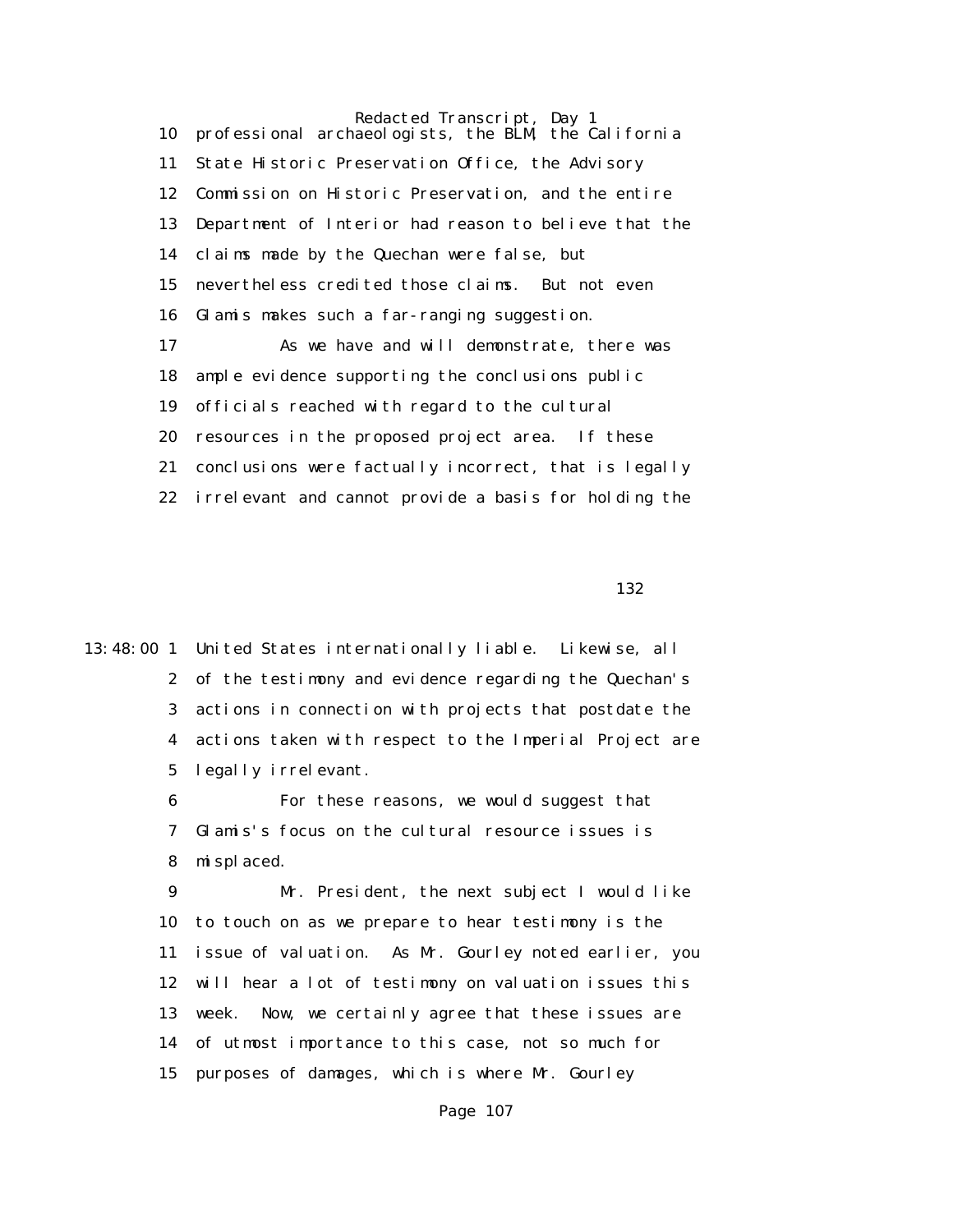16 relegated them, but because they're fundamental to the 17 issue of whether there has been a violation of the 18 NAFTA. 19 This is a very important issue, but again, in 20 our view, much of the witness testimony in this area 21 will prove to be unnecessary.

22 Now, typically, in an arbitration of this

133 and 133 and 133 and 133 and 133 and 133 and 133 and 133 and 133 and 133 and 133 and 133 and 133

13:49:19 1 nature, one of the most difficult tasks presented to a 2 tribunal is to make determinations in highly technical 3 areas where there are dueling experts. But in this 4 case, the Tribunal can be spared that conundrum since 5 there are contemporaneous documents internal to Glamis 6 containing the very information that the two parties' 7 experts have been asked to produce. Glamis itself 8 performed valuations of the Imperial Mining claims 9 that remain the most authoritative representations of 10 Glamis's true view of the economics of the Imperial 11 Project, even with full backfilling taken into 12 account. As it happens, the United States's experts' 13 conclusions corroborate the conclusions that had been 14 reached by Glamis itself. It is only Glamis's expert, 15 retained for purposes of this arbitration, that has 16 reached results that are so far outside the range of 17 results not only of the United States's experts, but 18 of its own client as to render that expert's reports 19 unreliable.

> 20 The very existence of Glamis's 21 contemporaneous documents, we submit, renders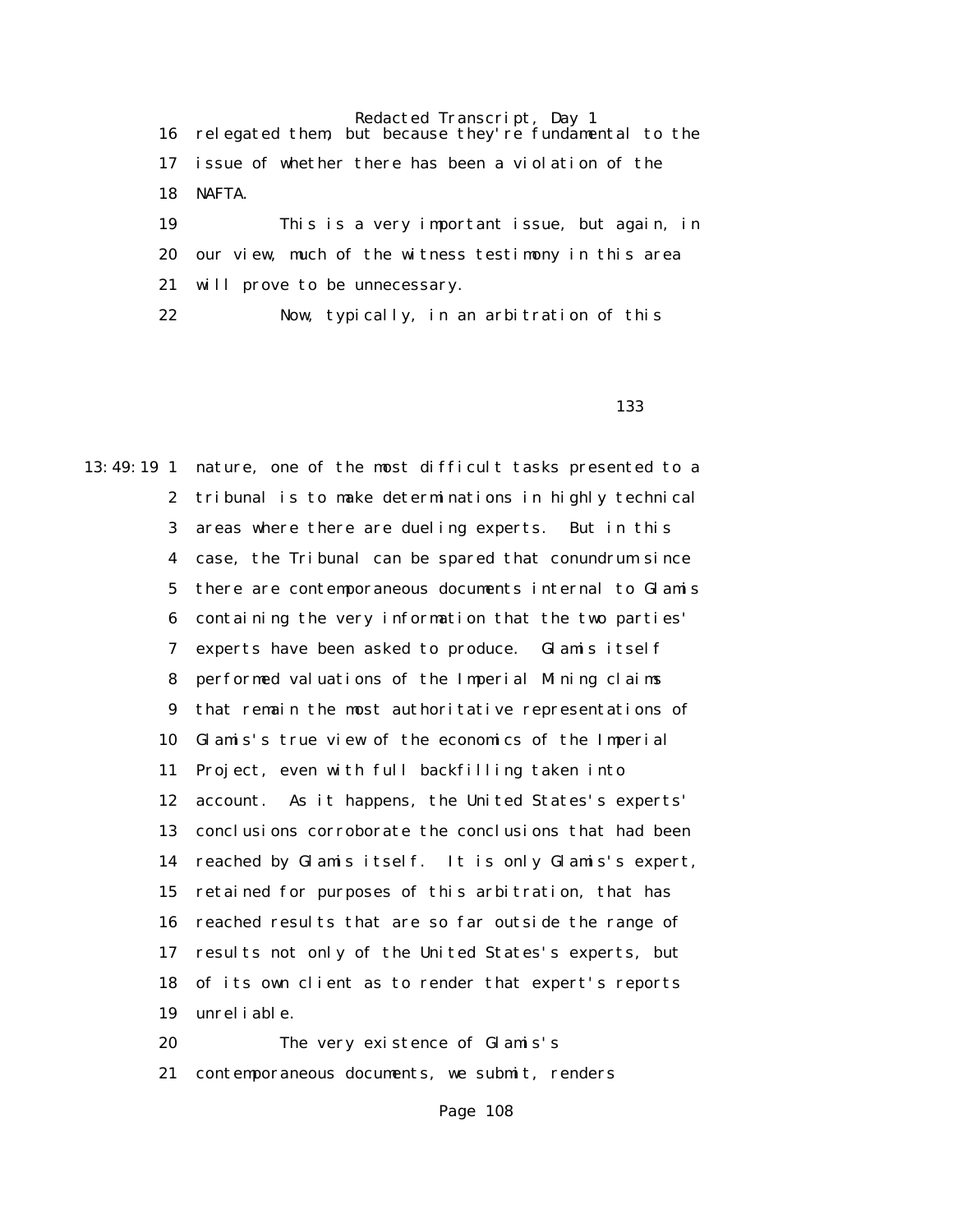134

13:50:48 1 unnecessary.

 2 Now, Glamis has tried to distance itself from 3 the implications of these internal analysis and will 4 undoubtedly continue to do so this week. Indeed, we 5 heard no mention of them whatsoever this morning. So 6 I would like to make a few points in advance of this 7 testimony.

 8 One way in which Glamis has tried to divert 9 attention from its own internal valuations is to adopt 10 a novel theory first proffered by Professor Wälde, and 11 that is that in accordance with the view that 12 objective measures of value are to be preferred, 13 Glamis's own accounting write-off is the best evidence 14 of economic impact in this case. 15 Now, there are numerous problems with this 16 theory, not the least of which is that Professor Wälde 17 is neither a valuation expert nor an accounting 18 expert, and he is to be forgiven, therefore, for not 19 understanding that the way the write-down is stated in 20 Glamis's financial reports reserves the possibility of

21 substantial value providing significant latitude to

22 the reporter and thus is far from objective.

<u>135 and the state of the state of the state of the state of the state of the state of the state of the state of the state of the state of the state of the state of the state of the state of the state of the state of the s</u>

13:52:06 1 In addition, however, the write-down cannot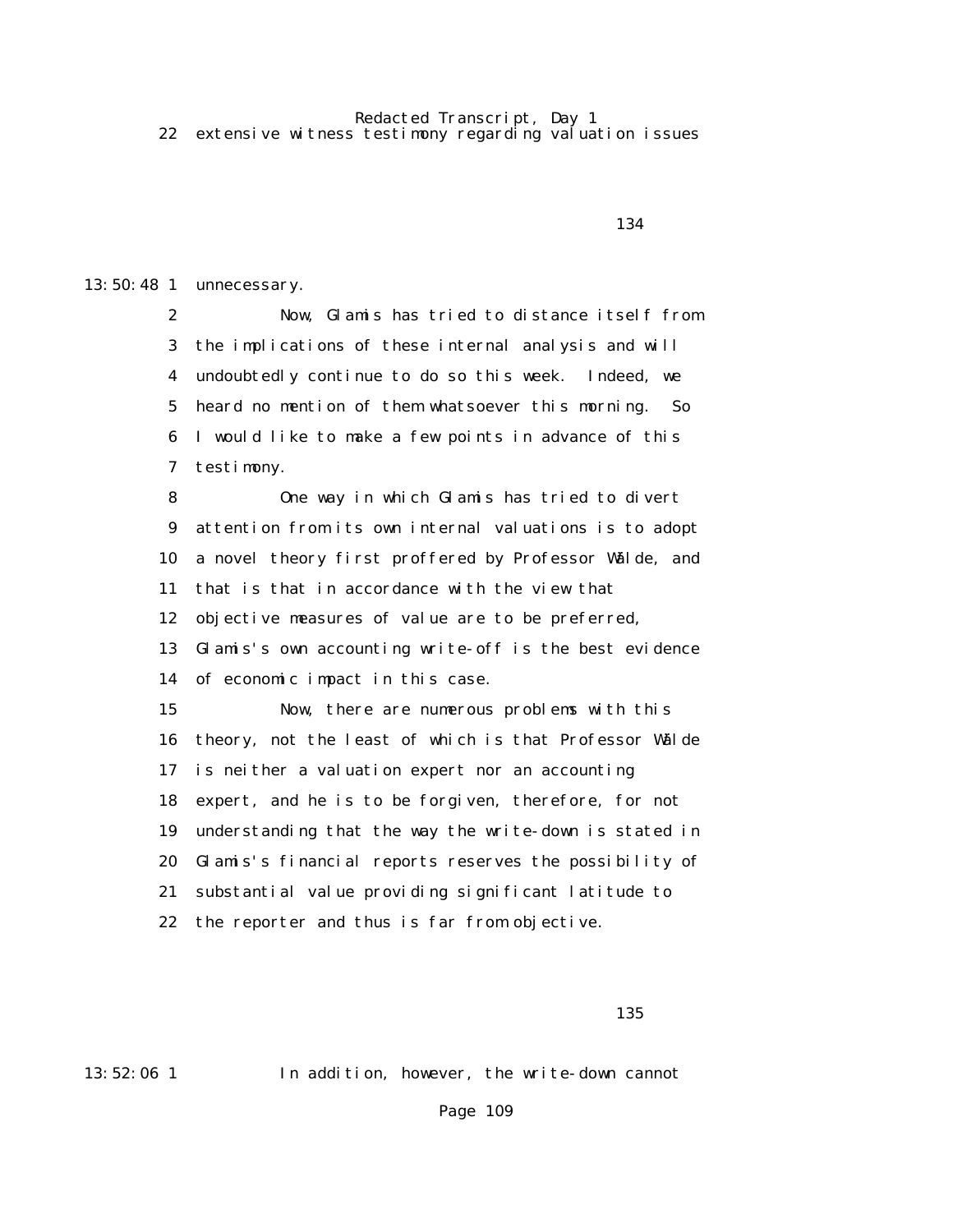Redacted Transcript, Day 1 2 constitute evidence of the economic impact of the 3 California measures because it was made almost two 4 years before the first of those measures was even 5 adopted. But the meaninglessness of an accounting 6 write-off like the one Glamis made is best 7 demonstrated by the fact that on the same day that it 8 announced its write-off of the Imperial Project, 9 Glamis also announced the write-off of the Cerro 10 Blanco Project in Guatemala, which it has since 11 revived and is actively pursuing as we speak. So, 12 accounting write-offs obviously have their limits as 13 reflections of value. 14 But most significantly, Professor Wälde does 15 not explain why such an accounting device should be 16 preferred as an objective gauge of value over Glamis's 17 own valuation calculations performed two years later 18 for its own internal use in decision making and 19 specifically in response to the California measures. 20 The second way in which Glamis tries to 21 establish distance between it and its own confidential

22 calculations is to denigrate them. Later in the week

 $136$ 

13:53:30 1 we'll show why they cannot be considered to be mere 2 back-of-the-envelope calculations as Glamis now 3 portrays them to be. Suffice it to say now that until 4 it procured the services of its valuation expert in 5 this case, Glamis never disavowed the data in those 6 analyses. We know, for example, that they were not 7 superseded by any more formal analyses within Glamis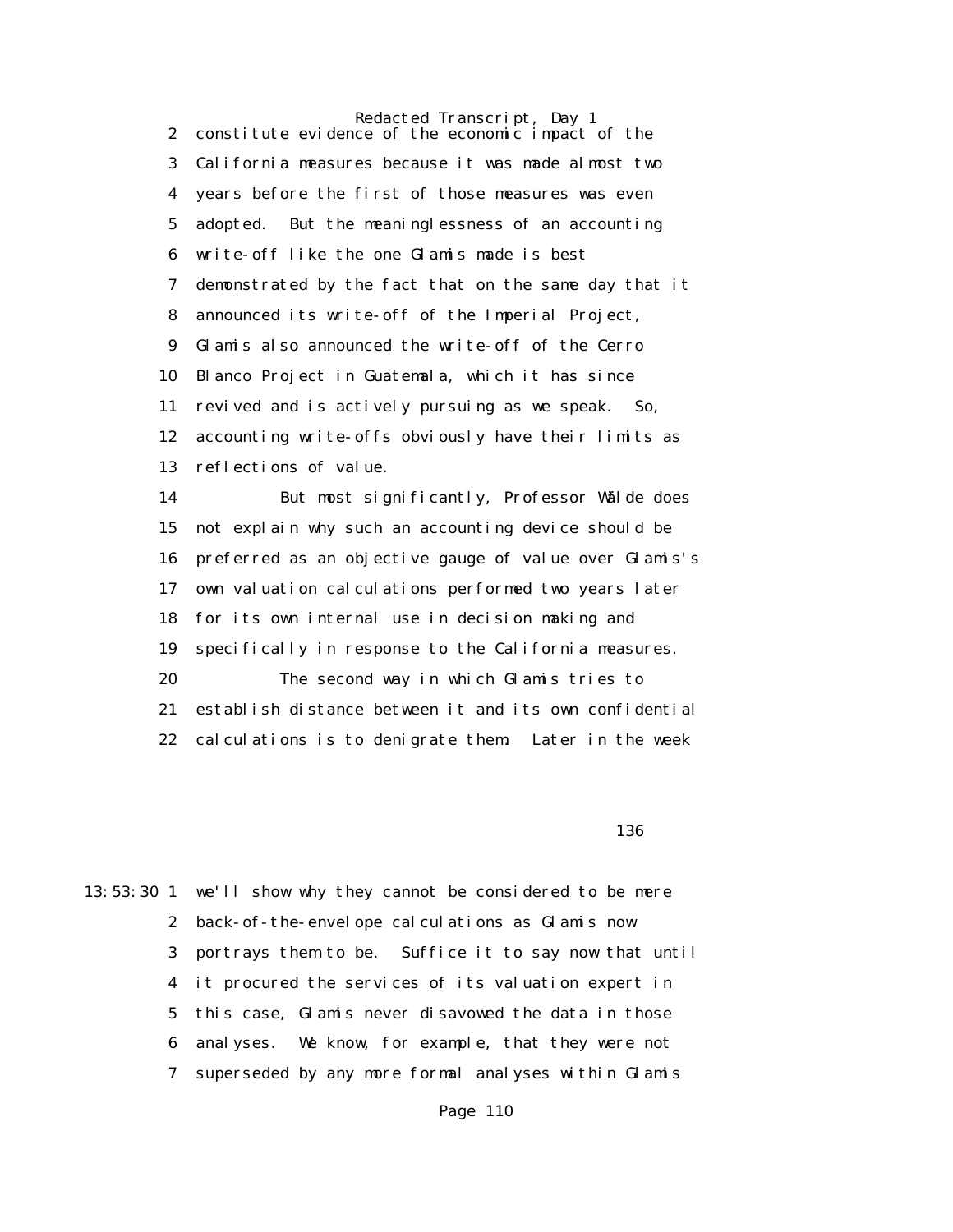8 because none have been cited by Glamis and none were 9 produced to the United States during discovery. There 10 was no evidence that Glamis independently considered 11 the data in those analyses to be wrong, whether they 12 were back of the envelope or not; and this is crucial 13 because that data completely contradicts the economic 14 impact Glamis has claimed in this arbitration as the 15 basis for its expropriation claim.

 16 Here is what Glamis stated in paragraph 437 17 of its Memorial: "Operation of the Imperial Project 18 under California's novel reclamation requirement would 19 result in multi-million dollar losses, rendering the 20 value of Glamis's property to be zero, as of adoption 21 of the California measures on December 12, 2002." 22 But the data set forth in Glamis's internal

137 (1975) 1986 (1976) 1997 (1976) 1997 (1976) 1997 (1976) 1997 (1976) 1997 (1976) 1997 (1976) 1997 (1976) 19

13:55:06 1 calculation show that at the price of gold that both 2 Behre Dolbear and Navigant agree should be used, the 3 Project had a substantial value, even with complete 4 backfilling, at least \$9.1 million. That's what 5 Glamis's own data shows at the price of gold its own 6 experts say should be used, and \$9.1 million is not 7 zero, the value Glamis claimed in its Memorial. 8 So, how does Glamis try to get around this 9 devastating fact? Very simply. It invented an 10 entirely new theory for the degree of economic impact 11 sufficient to claim an indirect expropriation, the 12 theory of economically strategic profit. But before 13 looking at this new theory, it would be instructive to Page 111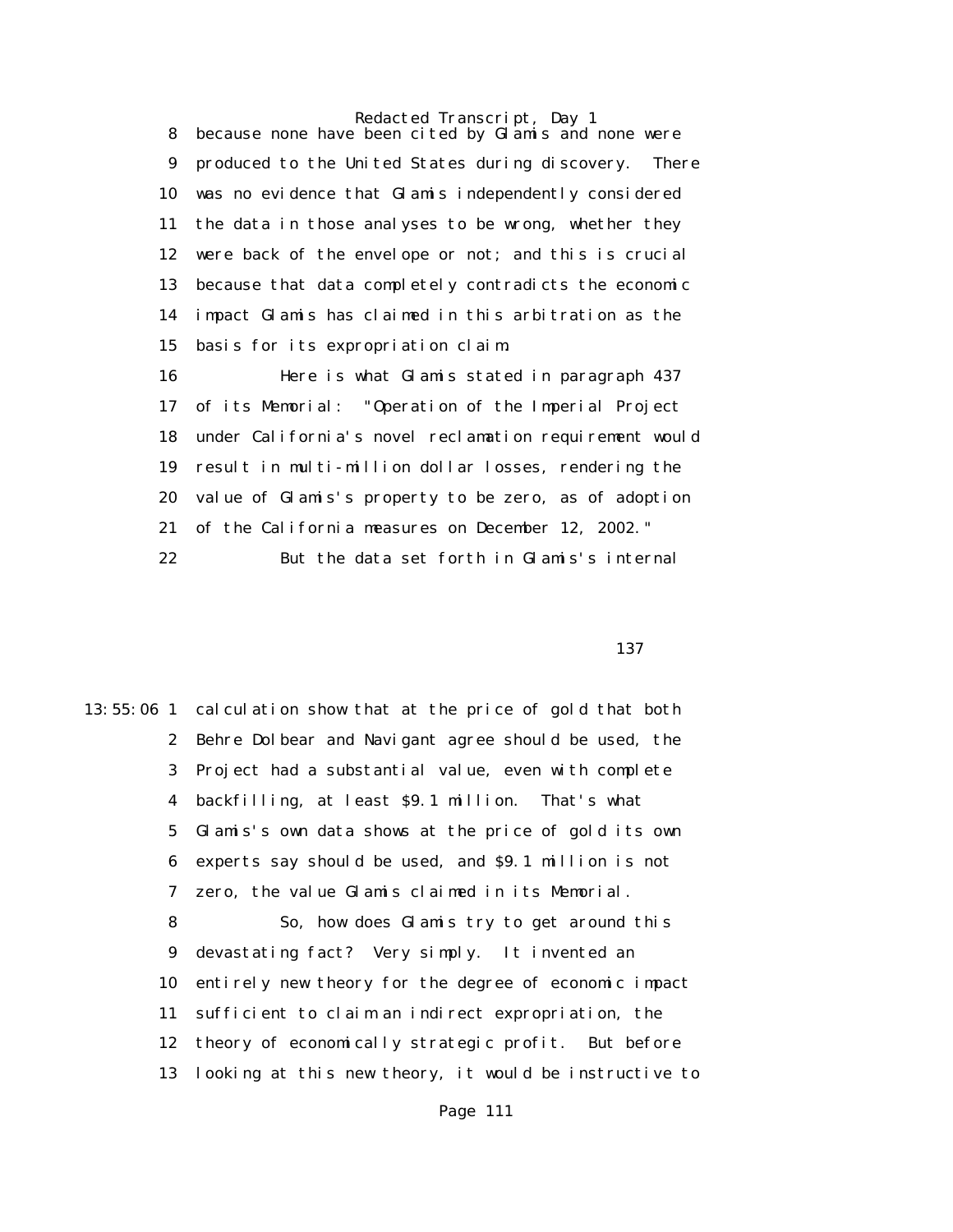Redacted Transcript, Day 1 14 look at how Glamis originally characterized that 15 impact. You recall that in the same paragraph of this 16 Memorial I just quoted, Glamis stated: "Like the 17 property owners in such cases--in cases such as 18 Tecmed, Metalclad, Lucas, and Whitney Benefits, Glamis 19 has been absolutely precluded from any beneficial use 20 or enjoyment of its property--property right as a 21 result of Government measures that render its right to 22 extract gold worthless."

138 and 138 and 138 and 138 and 138 and 138 and 138 and 138 and 138 and 138 and 138 and 138 and 138 and 138 and 138

13:56:37 1 But here is how Glamis attempts to reconcile 2 its zero-value and no beneficial-use assertions with 3 its internal analyses showing a \$9.1 million value. 4 Glamis states in paragraph 103 of its Reply Memorial, 5 "A company will not move forward with a 15-year 6 project that involves moving hundreds of millions of 7 tons of material simply to turn an infinitesimal 8 profit. It must turn an economically strategic 9 profit." And Glamis's back-of-the-envelope analysis 10 in January 2003 confirmed that such a result was not 11 possible given the new mandatory backfilling 12 regulation. If the anticipated profit is insufficient 13 to attract a reasonable mining company to proceed with 14 extraction, then the property--the mineral 15 rights--have no value. 16 So, now, under its new theory of economically 17 strategic profit, the Government measures involved did 18 not preclude all beneficial use and enjoyment as 19 Glamis originally alleged, but only economically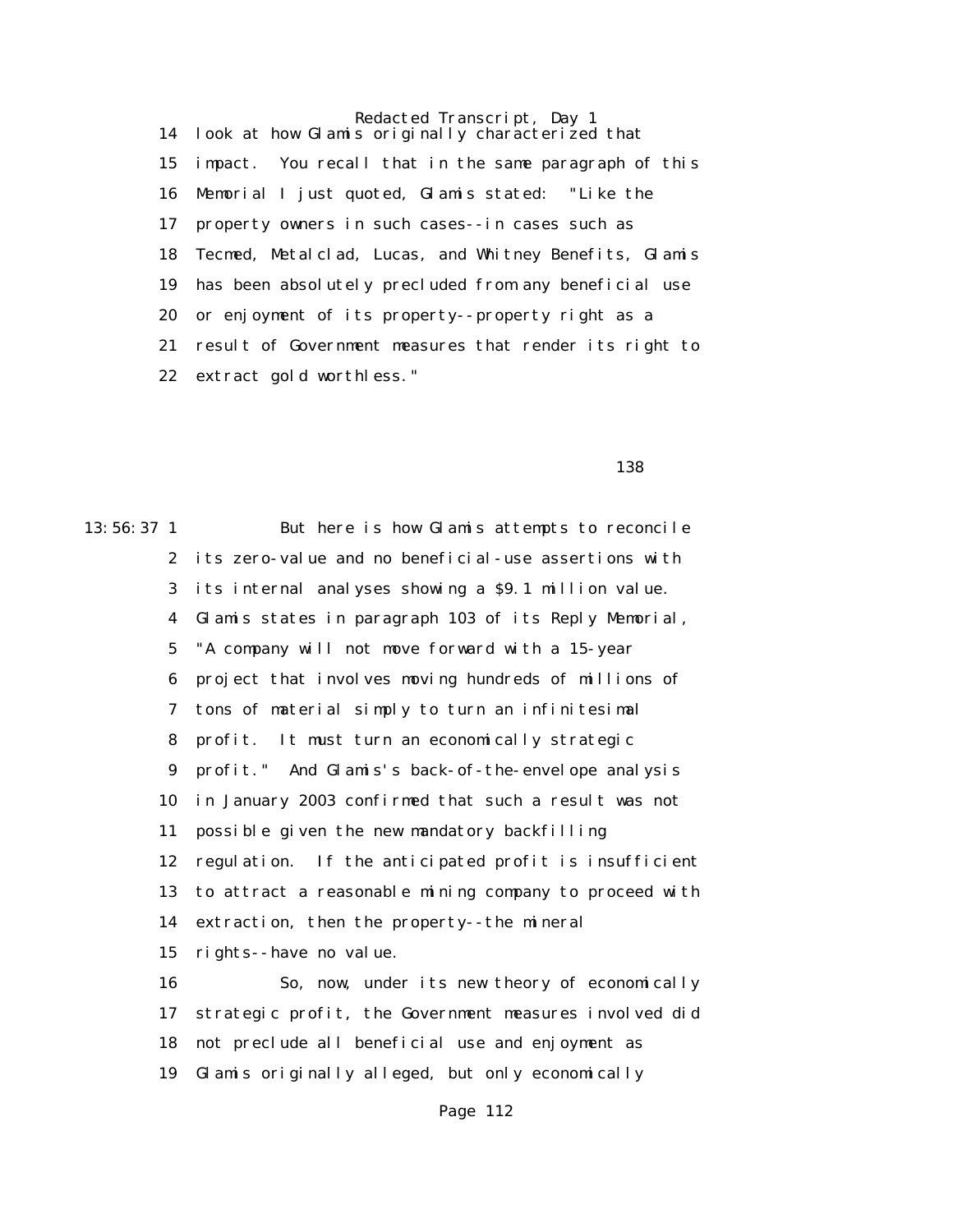20 strategic use and enjoyment. That is, zero value 21 means any value lower than Glamis might obtain through 22 an alternative investment. So, the Imperial Project

 $139$ 

13:58:00 1 wasn't worthless to Glamis. It just wasn't worth as 2 much as Glamis would have liked it to be, given the 3 other possible uses it had for its capital. Now 4 Glamis wants the U.S. public to pay for this claim 5 shortfall. 6 Mr. President, Members, no testimony you will

 7 hear this week will speak more eloquently or 8 pervasively as to the value of Glamis's investment, 9 even taking into account compliance with the 10 challenged regulations, than Glamis's own internal 11 contemporaneous documents. And those documents 12 clearly demonstrate that the impact of the Government 13 measure at issue in this case was insufficient to 14 support a claim of indirect expropriation. 15 Let me just make one more point concerning

 16 valuation. In considering Glamis's claim, the 17 Tribunal should not lose sight of a crucial fact. 18 Glamis continues to this date to hold its mining 19 claims and continues to pay annual fees to the U.S. 20 Government to maintain those supposedly worthless 21 claims, as Mr. Gourley confirmed this morning. Why 22 would a company continue to pay \$100,000 a year to

140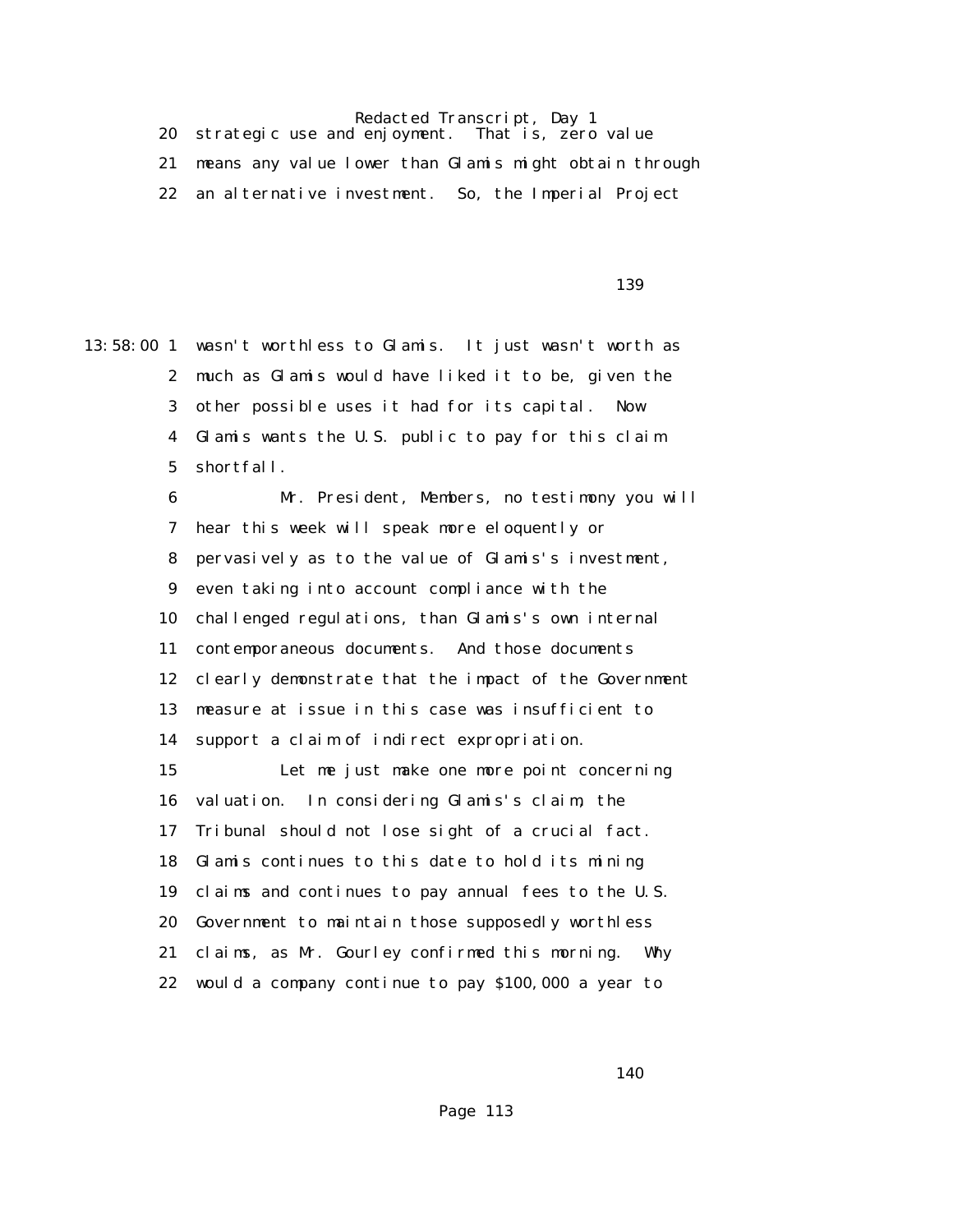| $13:59:16$ 1            | maintain worthless mining claims? We will have more    |
|-------------------------|--------------------------------------------------------|
| $\mathbf{2}$            | to say about this later in the week, but the point to  |
| 3                       | be made now is that the Imperial Project is, in fact,  |
| $\overline{\mathbf{4}}$ | more valuable today, even with complete backfilling,   |
| $\mathbf 5$             | than it ever was. Today, with gold prices surging to   |
| 6                       | almost \$675 an ounce, Glamis has, as I mentioned,     |
| 7                       | revised the Cerro Blanco Project and could just as     |
| 8                       | well revise the Imperial Project. Indeed, as of 2006,  |
| $\boldsymbol{9}$        | as we have shown, the Imperial Project was worth an    |
| 10                      | estimated \$159 million and can be expected only to    |
| 11                      | increase in value.                                     |
| 12                      | Mr. President, I would respectfully request            |
| 13                      | that Members of the Tribunal, as you listen to all of  |
| 14                      | the testimony and argument you are likely to hear      |
| 15                      | about how Glamis suffered mistreatment, you keep this  |
| 16                      | fundamental fact in mind.                              |
| 17                      | Finally, Mr. President, I would like to say a          |
| 18                      | few words about the character of the California        |
| 19                      | measures that Glamis is challenging. Much as the       |
| 20                      | Claimant in the Methanex case attempted to do, Glamis  |
| 21                      | has argued that certain statements in the legislative  |
| 22                      | and regulatory history of the California measures show |
|                         |                                                        |
|                         |                                                        |

141

14:00:44 1 that those measures were targeted at Glamis, and it 2 claims that the Tribunal should conclude that the 3 measures were intended to prevent its proposed 4 Imperial Project from going forward. 5 Now, we are all familiar with the political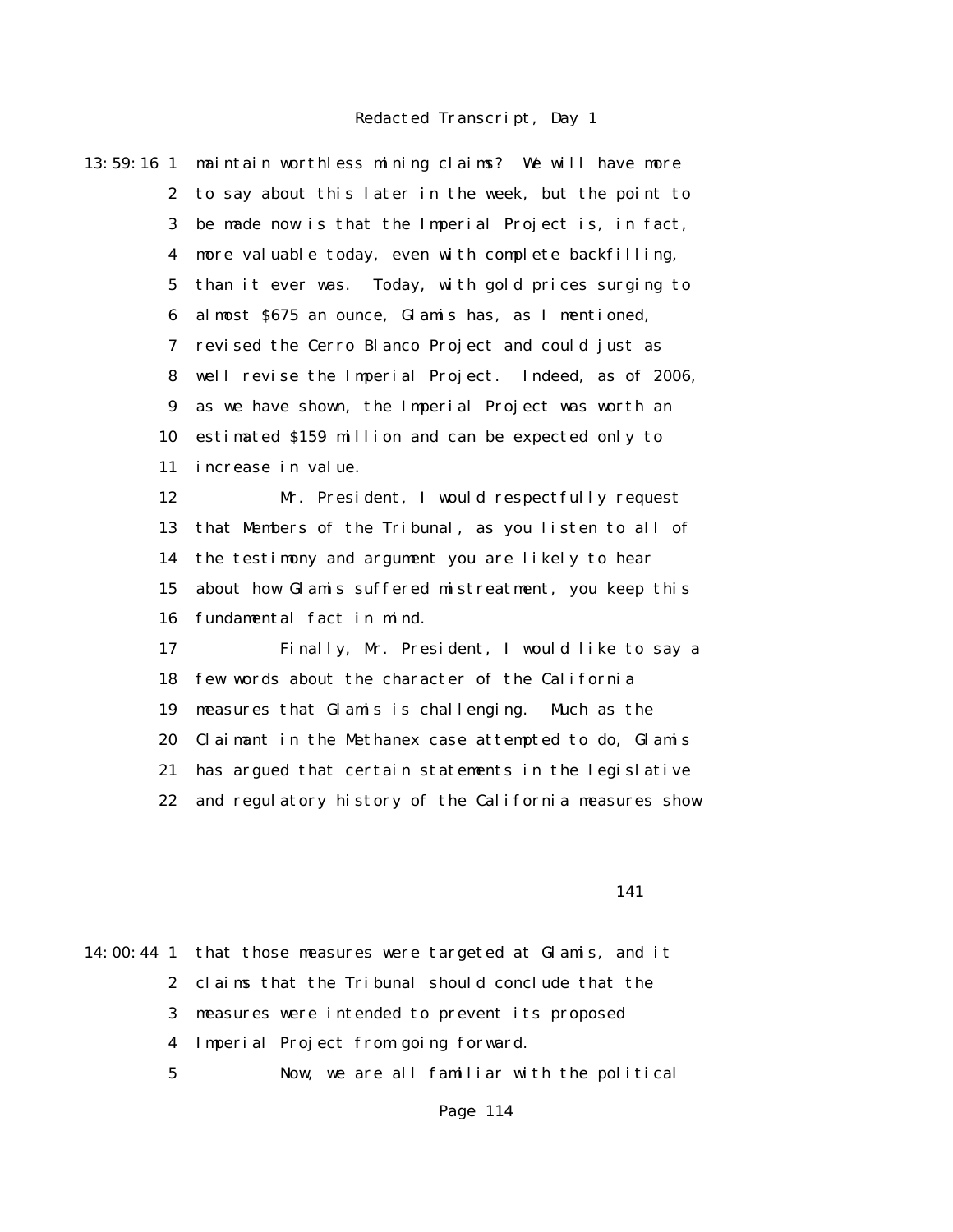Redacted Transcript, Day 1 6 process. We all know that on any issue there are a 7 range of views, and a range in the intensity with 8 which those views are held, and this is true for 9 members of the public, as well as legislators and 10 administrators. You heard some of those views 11 portrayed this morning, and you will undoubtedly hear 12 more about some of the views expressed on the measures 13 over the next few days, but nothing has been presented 14 to demonstrate that Glamis was in any way 15 discriminated against.

> 16 The evidence demonstrates that neither the 17 California regulation nor Senate Bill 22 prevents the 18 Imperial Project from going forward. They merely 19 require and were, by their very terms intended to 20 require, that any company proposing to operate a 21 metallic open-pit mine in an area where the measures 22 apply to institute complete backfilling. These

<u>142</u>

14:01:59 1 requirements do not apply solely to the Imperial 2 Project. They apply generally to all similarly 3 situated proposed mines in California. 4 Indeed, as I mentioned, the reclamation 5 requirements of the regulation have been applied to 6 another mining company, Golden Queen. And Senate Bill 7 22 would apply to any future open-pit metallic mine 8 that falls within its coverage. Neither is limited to 9 Glamis's project in California Desert. 10 The fact that Glamis is mentioned in the 11 legislative history and the administrative record as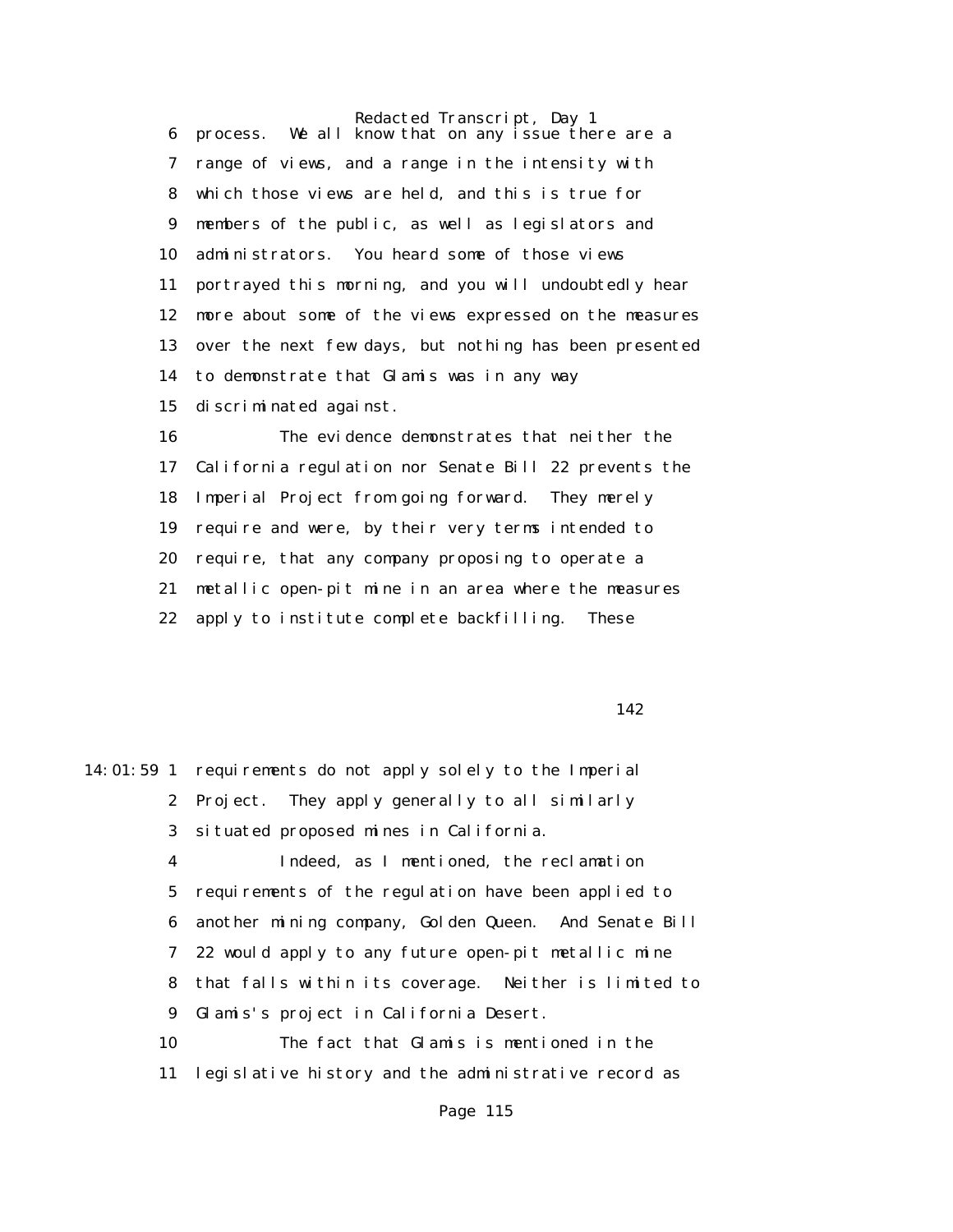Redacted Transcript, Day 1 12 being a source of the problem that California sought 13 to correct does not make the California measures 14 discriminatory. As it happens, Glamis's project, 15 especially as it was proposed to be conducted, was the 16 Project on the table when the continuing threats posed 17 by open-pit metallic mining came to the fore. 18 What California did is what state 19 legislatures and agencies do all the time: It 20 responded to these problems by promulgating a 21 regulation and enacting legislation. That Glamis's 22 proposed project may have been the thing that brought

143

14:03:15 1 these problems to light is legally irrelevant. Though 2 the Imperial Project was clearly impetus for these 3 measures, Glamis was not targeted by the regulation or 4 by the legislation, any more than Methanex was. 5 Both of these measures are applicable 6 generally, and neither of them prevents Glamis from 7 exercising its mining rights, however much some may 8 have wished or even believed otherwise. 9 Mr. President, Members of the Tribunal, those 10 are the key points that we hope you will bear in mind 11 as we proceed to the Claimant's case-in-chief, but we 12 would also like you to consider the full range of our 13 arguments in defense, so we thought it would be 14 helpful to conclude our opening with a summary survey 15 of the United States's case. So, as I thank you for 16 your attention to my remarks, I would ask you to call 17 upon Ms. Menaker to carry out that task.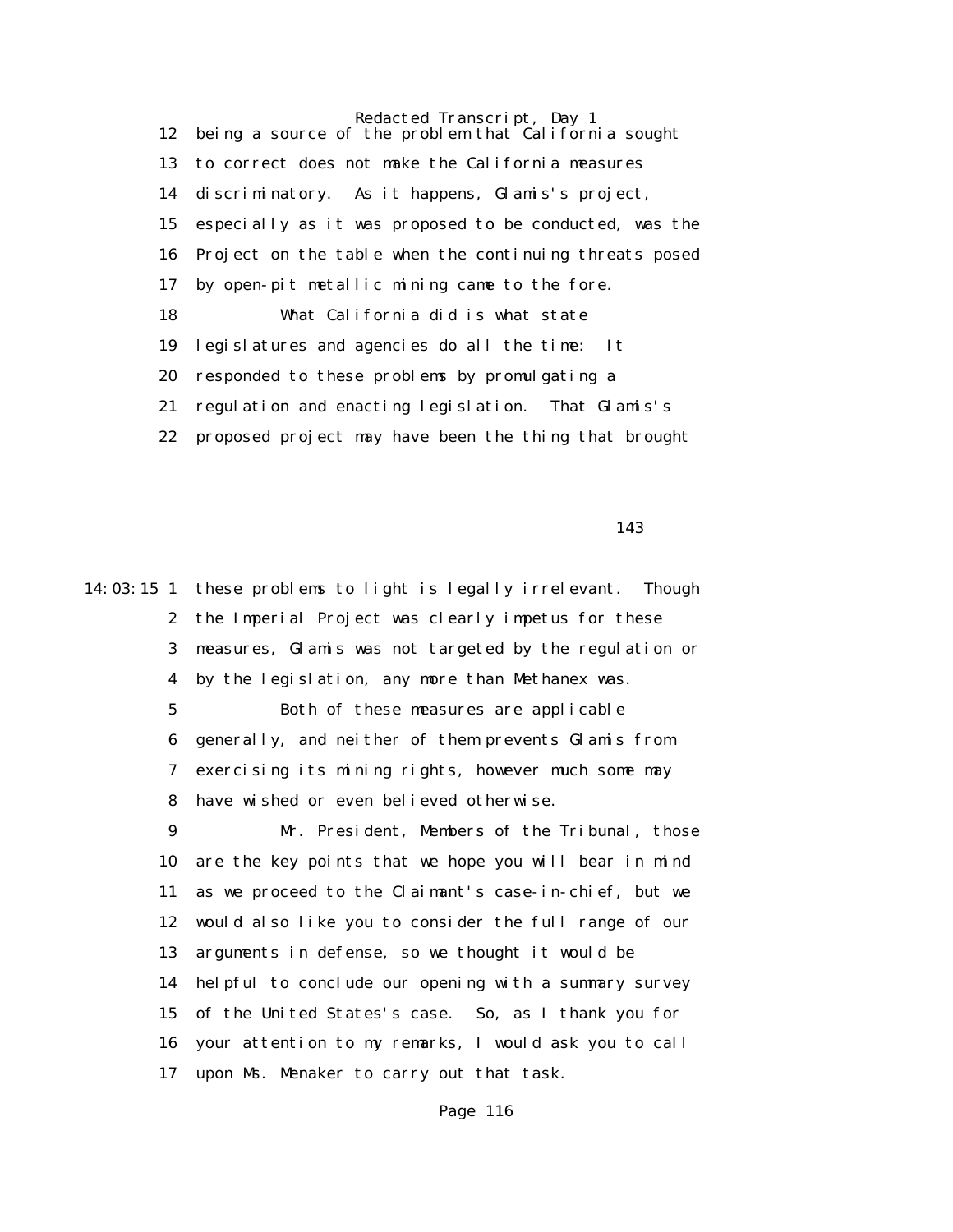Redacted Transcript, Day 1 18 Thank you. 19 PRESIDENT YOUNG: Thank you. 20 Ms. Menaker. 21 MS. MENAKER: Thank you, Mr. President, 22 Members of the Tribunal. Good afternoon.

144

14:04:23 1 As Mr. Clodfelter noted, I will briefly 2 summarize for you the manner in which we intend to 3 prevent--present our defense later this week. Now, 4 I'm not going to present detailed responses to the 5 legal arguments that we heard this morning from the 6 Claimant, but rest assured that during the course of 7 presenting our defense later in the week, we will 8 respond in detail to every one of the arguments that 9 Claimant did make this morning. But rather, what I'd 10 like to do now is to just spend a few minutes 11 describing how we intend to organize our defense in 12 order so that I can highlight for the Tribunal what 13 the United States considers to be the relevant issues 14 that need to be determined in this case. 15 And we are going to be organizing our 16 presentation in much the same way as we have presented 17 our defense in our written submissions, so that is we 18 will separately address the California measures and 19 the Federal measures, and will also first address 20 Glamis's expropriation claim, and then we will address 21 its minimum standard of treatment claim. 22 When addressing Glamis's expropriation claim,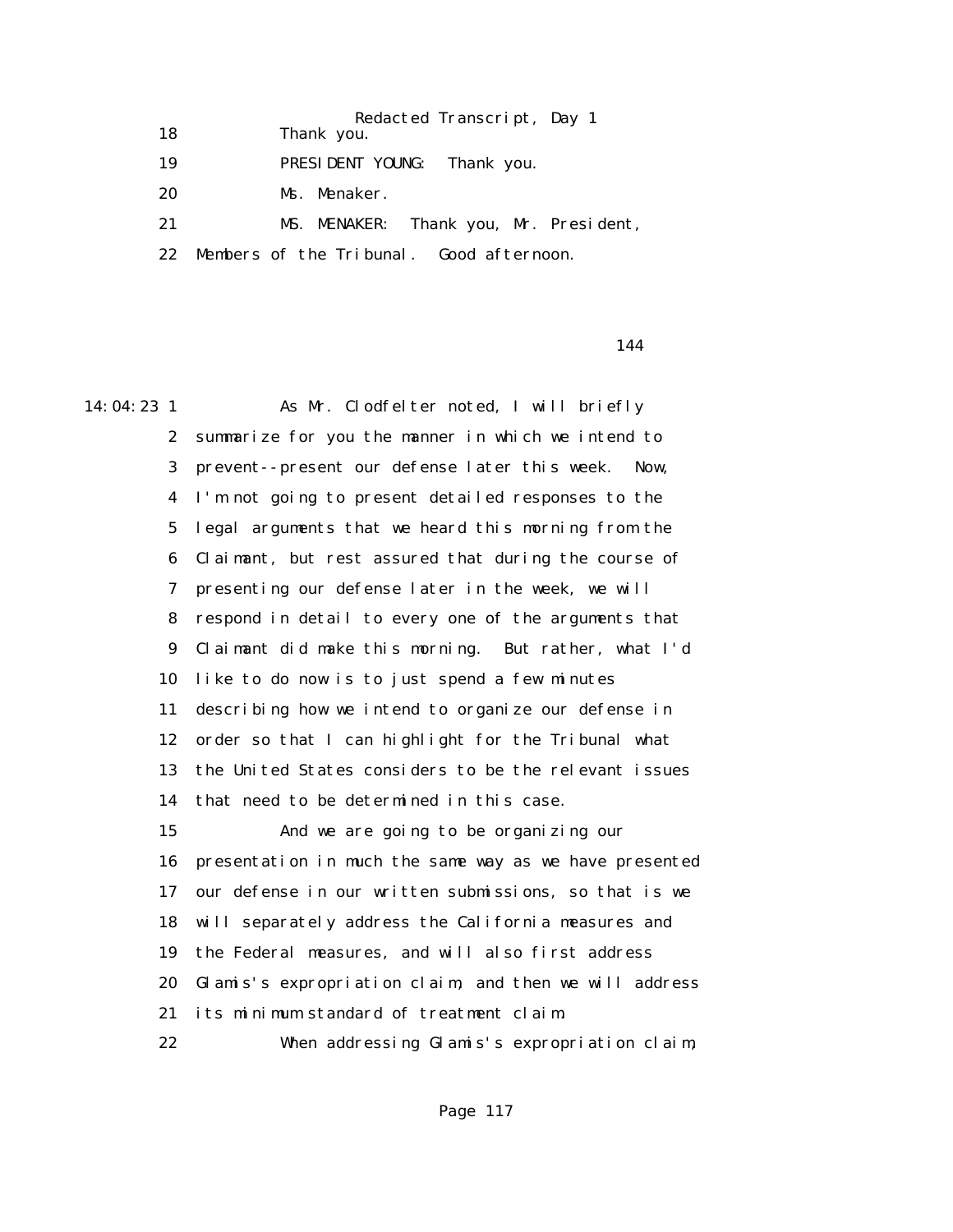145

14:05:28 1 we'll begin by showing that neither of the California 2 measures exacted an expropriation of Glamis's mining 3 claims, and so let me just make a couple of 4 preliminary remarks before setting out exactly what 5 we'll be demonstrating when we address Glamis's claim 6 that the California measures were expropriatory. And 7 the first point that I would like to make is just to 8 remind the Tribunal that there are two distinct 9 California measures at issue in this case: That is 10 the SMGB regulation and Senate Bill 22. 11 And as we have noted throughout our written 12 submissions and as we will continuously note 13 throughout our oral presentations, those two measures 14 are separate and distinct measures that were adopted 15 by different branches of the California government to 16 address different issues. 17 And although it may appear somewhat confusing 18 at first glance because we are dealing with a piece of 19 legislation and a regulation, it's important to note 20 that the regulation at issue does not implement the 21 legislation. So, in other words, the SMGB regulation 22 is not implementing legislation for--is not an

146

14:06:34 1 implementing regulation for the Senate Bill 22.

- 2 The SMGB regulation was enacted pursuant to
- 3 SMARA, not pursuant to Senate Bill 22, and quite apart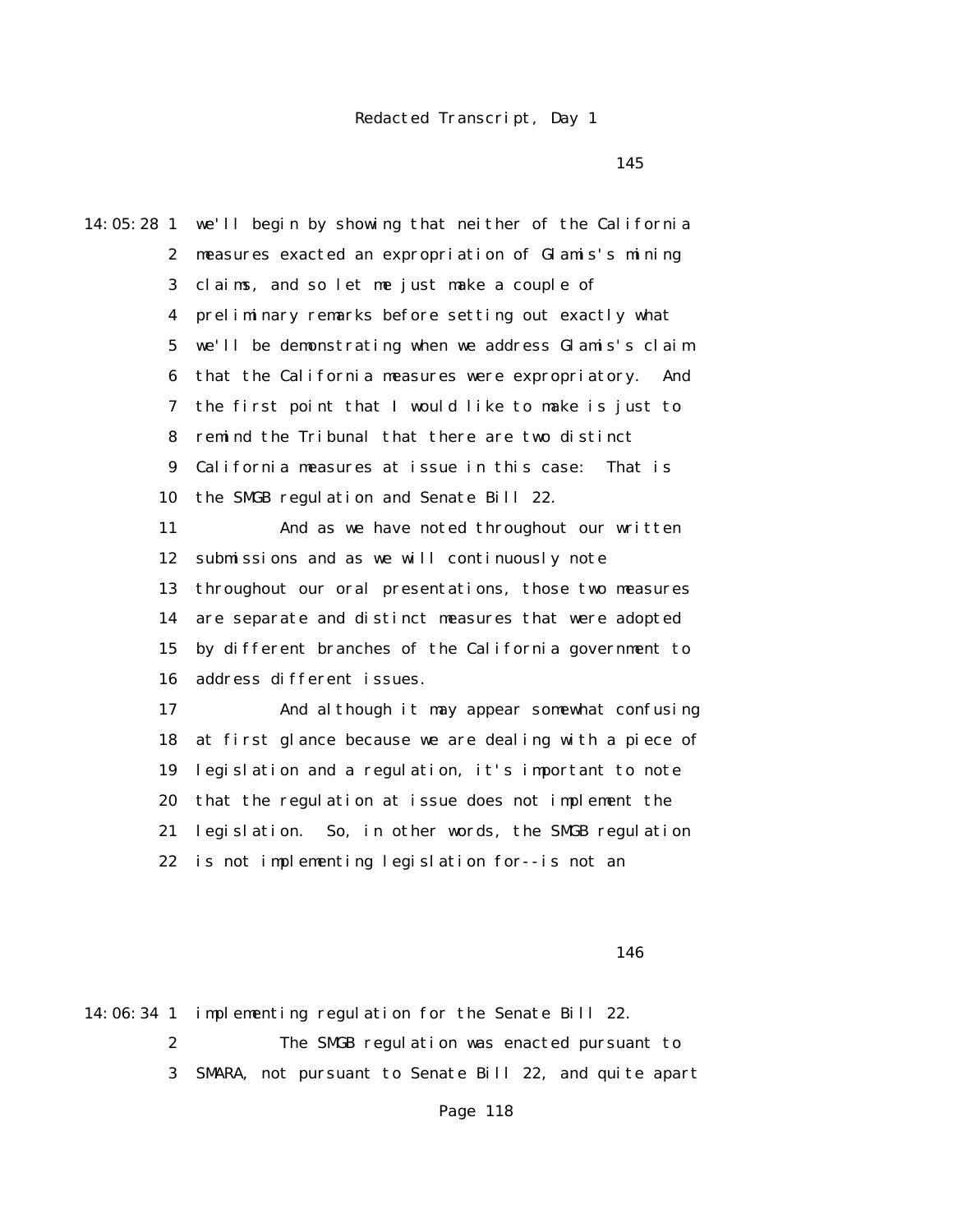Redacted Transcript, Day 1 4 from all of the other reasons, it's quite clear that 5 this is the case when you look at the time line of 6 events because you will recall that the emergency SMGB 7 regulation was adopted at least four months prior to 8 the time that Senate Bill 22 was even enacted.

> 9 So, keeping the distinction between the two 10 California measures clear is important for a number of 11 different reasons. First, throughout various portions 12 of our argument, we will be referring to the purposes 13 of the measures, and the purposes of the two measures 14 was very different. Glamis has also emphasized its 15 expectations with respect to the regulatory and the 16 legislative regime that governs mining in California; 17 and while neither of the measures could have upset an 18 investor's legislate expectations, this is also for 19 different reasons, as each of the measures was adopted 20 pursuant to a different regime and for a different 21 purpose.

22 And finally and importantly, Glamis alleges

<u>147</u>

14:07:50 1 that both measures have been applied to it, and that 2 both measures impose on it the same reclamation 3 requirements. Thus, if the Tribunal finds that either 4 one of the California measures is not expropriatory, 5 then Glamis's expropriation claim must fail because 6 Glamis, by its own admission, would have had to comply 7 with the very same requirements pursuant to the other 8 nonexpropriatory measure.

9 So, in other words, it's unnecessary for the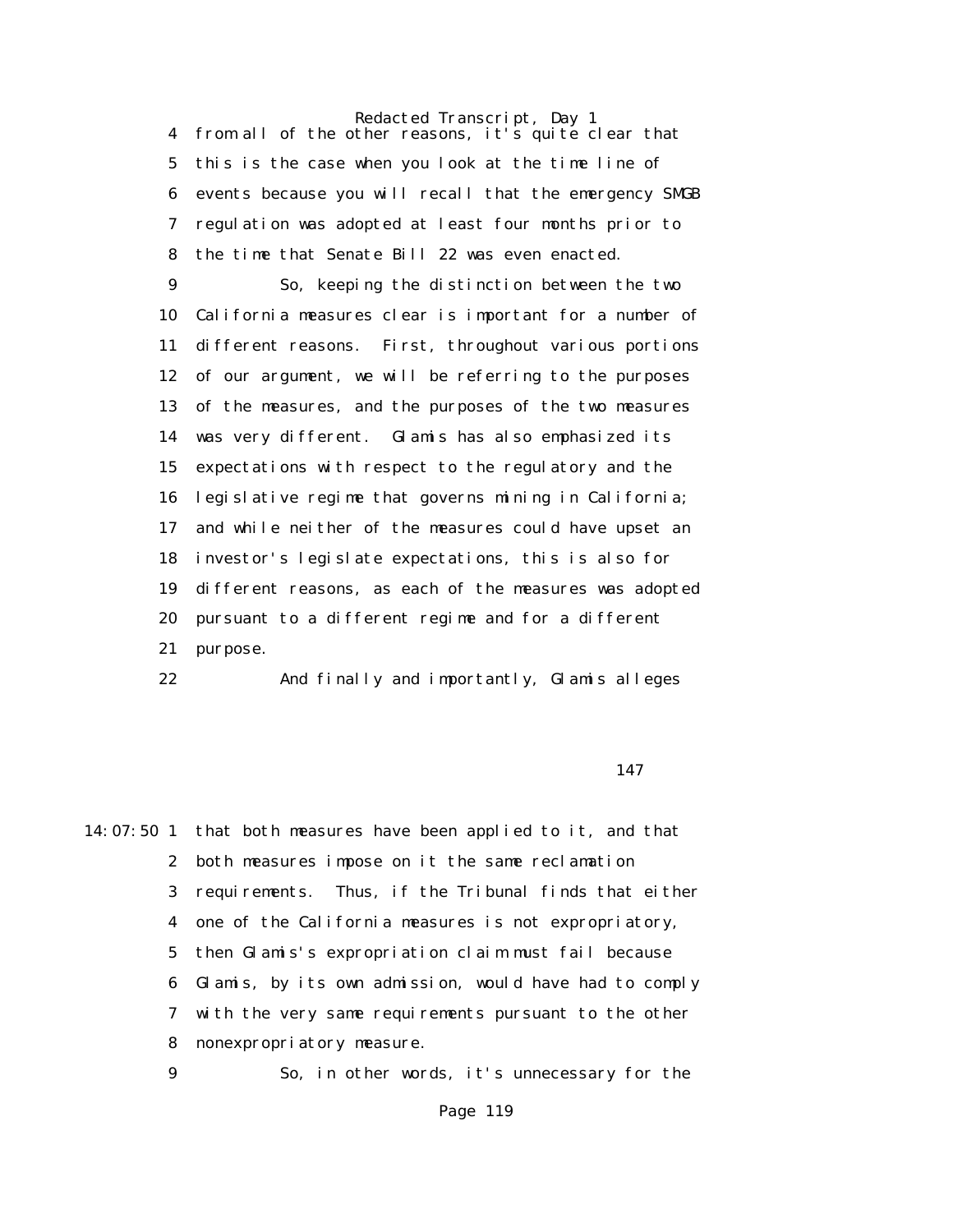10 United States to show that both the SMGB regulation 11 and Senate Bill 22 are not expropriatory; we will do 12 that. However, once the Tribunal concludes that one 13 of the measures is nonexpropriatory, its analysis can 14 stop there.

 15 The second preliminary note that I will raise 16 is in connection with our rightness defense, which 17 Mr. Clodfelter also mentioned this afternoon. So you 18 will recall that it is our submission that Glamis's 19 expropriation claim with regard to the California 20 measures should fail because neither of those measures 21 has been applied to it and, therefore, Glamis's claim 22 is not ripe. But rather than addressing this argument

148

14:09:03 1 separately, throughout our presentations we will 2 simply note where the lack of rightness is apparent, 3 and we will show how that defeats Glamis's 4 expropriation claim at every step of the way. 5 Our defense that neither of the California 6 measures expropriated Glamis's property will be 7 divided into two parts. First, we will demonstrate 8 that even assuming that Glamis's mining claims would 9 be rendered worthless if California's reclamation 10 requirements were applied to its proposed Imperial 11 Project, that its claim would fail because neither of 12 the measures interfered with any property right that 13 Glamis holds in its unpatented mining claims. It's 14 axiomatic that there can only be an expropriation if 15 there has been a taking of a property right or a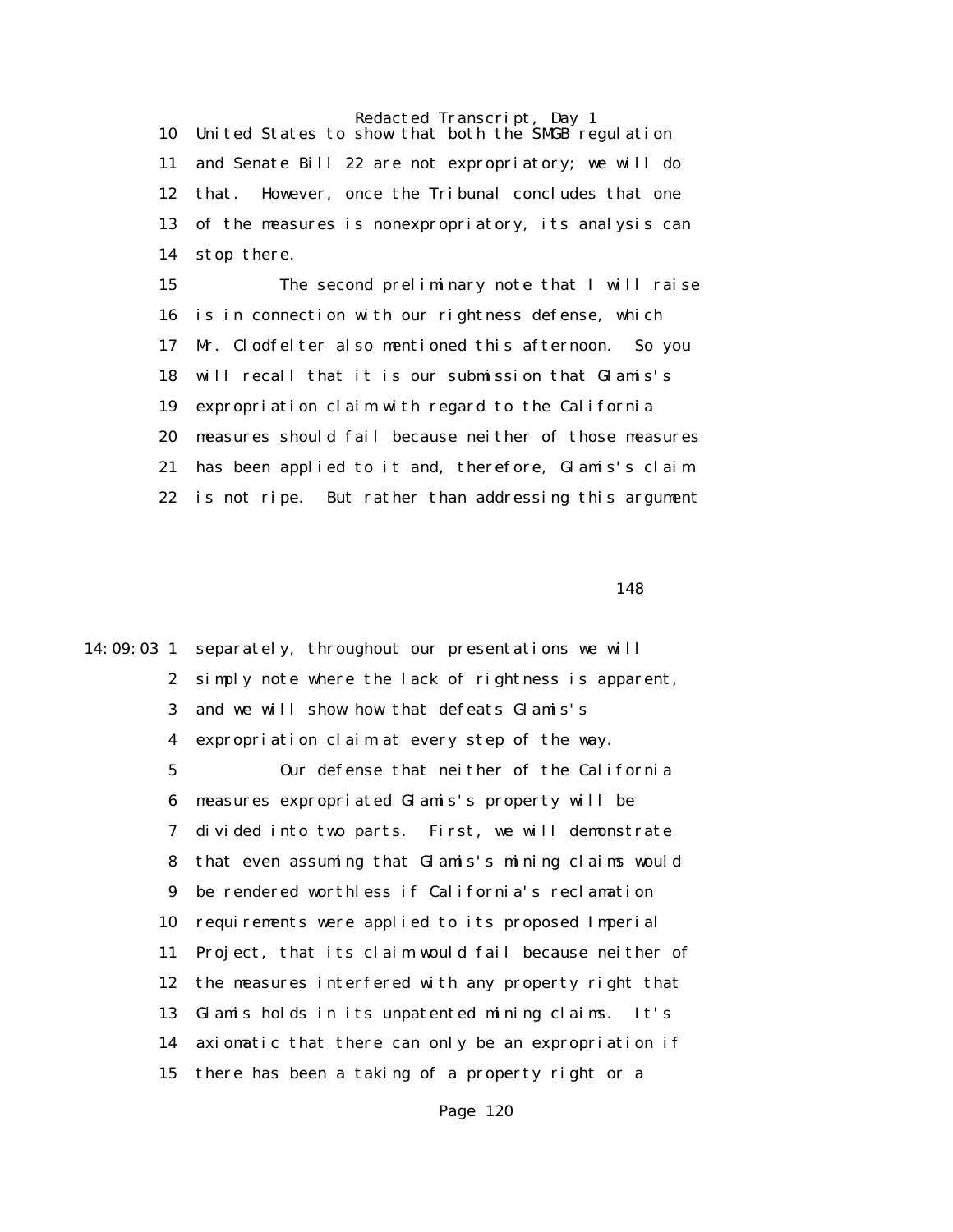16 property interest that is owned by the Claimant, and 17 here Glamis claims that it has been subjected to the 18 reclamation requirements in both of the California 19 measures, but we will show that Glamis's rights in its 20 mining claims did not include the right to mine in a 21 manner that would cause the very harm that each of the 22 California measures was designed to prevent.

#### 149

14:10:10 1 When Glamis's claims were located, both SMARA 2 and the Sacred Sites Act were already part of 3 California's property law. SMARA requires that mined 4 lands be returned to a usable condition readily 5 adaptable for alternate use post-mining, and that such 6 mines pose no danger to public health and safety. And 7 the Sacred Sites Act requires that persons that 8 operate on public property refrain from actions that 9 would irreparably damage Native American sacred sites 10 or interfere with Native American's ability to 11 practice their religion.

> 12 Glamis's mining claims were always subject to 13 these preexisting legal limitations. Because the 14 SMGB's regulation did no more than specify the manner 15 in which SMARA's standard should be applied to 16 open-pit metallic mines, and because Senate Bill 22 17 did no more than specify how such harm to Native 18 American sacred sites and religious practices can be 19 avoided where there is a hardrock open-pit mining 20 operation in the vicinity of a Native American sacred 21 site, neither of the California measures can be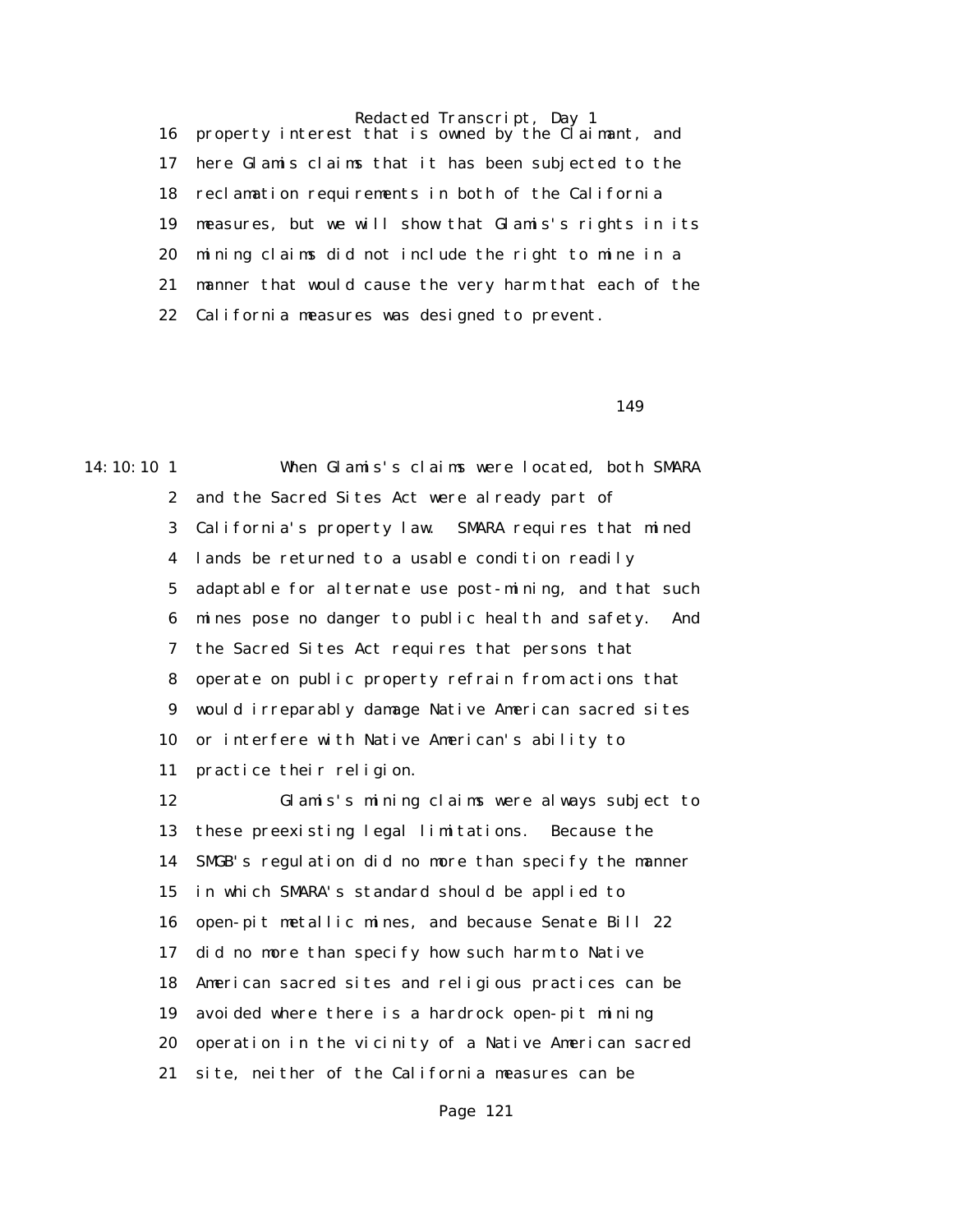Redacted Transcript, Day 1 22 considered expropriatory.

 $150$ 

14:11:19 1 In other words, because Glamis never had a 2 right to mine in a manner that produced the kind of 3 harm that each of these measures was designed to 4 prevent, neither measure interfered with any property 5 interest held by Glamis. 6 This is a threshold inquiry that must be 7 addressed in every expropriation claim. If the 8 Tribunal finds that Glamis had no property right that 9 was interfered with by either of the California 10 measures, as we will show, then Glamis's expropriation 11 claim fails. This is, again, regardless of the 12 economic impact that the California measures have or 13 may have on Glamis's proposed mining operations. No 14 other issues in connection with Glamis's expropriation 15 claim based on the California measures would need to 16 be considered by the Tribunal. 17 Even if the Tribunal were to find that 18 Glamis's property interest was not limited by the 19 background principles under SMARA and the Sacred Sites 20 Act, however, Glamis's expropriation claim based on 21 the California measures would still fail, as we will 22 show.

 $151$ 

14:12:20 1 We will do this by analyzing each of the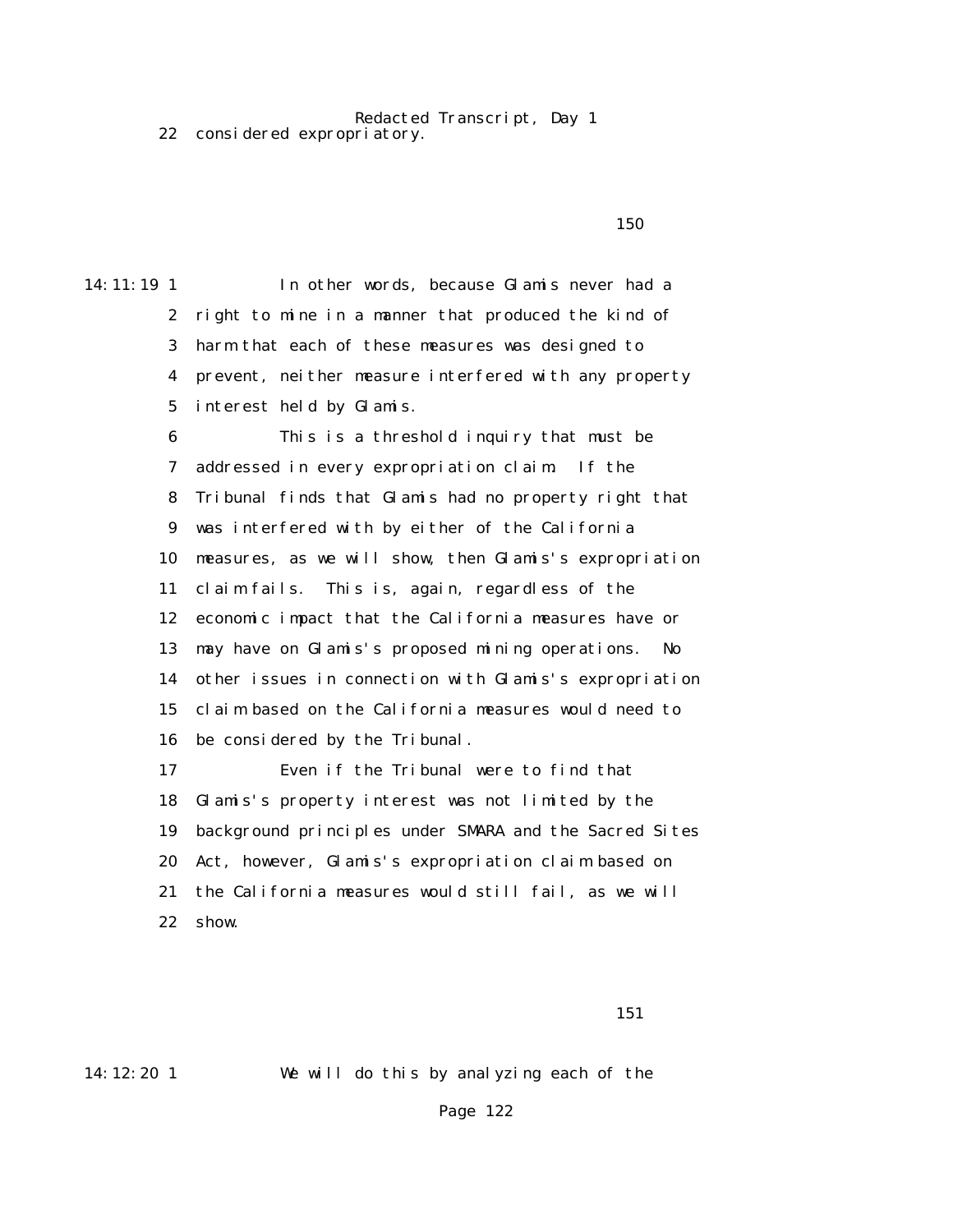Redacted Transcript, Day 1 2 three factors that tribunals and courts commonly 3 consider when analyzing a claim for indirect 4 expropriation. And those three factors are assessing 5 the economic impact of the challenged measure, the 6 investor's reasonable expectations, and the character 7 of the measure. And we will show that each of these 8 factors weigh strongly in favor of a finding of no 9 expropriation with respect to each of the California 10 measures.

 11 Now, tellingly, when Glamis this morning 12 discussed these factors, it skipped over the economic 13 impact of the challenged measures altogether. It 14 argued that if the California measures didn't result 15 in a taking of all of the mining claims value, then 16 the Tribunal would need to balance Glamis's 17 expectations against the character of the measures. 18 But this is simply wrong. The Tribunal needs to 19 balance the economic impact of the measures with a 20 reasonable investment-backed expectations and along 21 with the character of the measure. And, in fact, if 22 an analysis of the first of these factors, the

 $152$ 

14:13:30 1 economic impact of the measure, reveals that the 2 impact was not substantial enough to result in a 3 taking of the property, then the expropriation claim 4 fails, and that, we contend, is the case here. 5 In this respect, we will demonstrate that 6 Glamis's mining claims retain significant value, even 7 if one assumes that the reclamation requirements in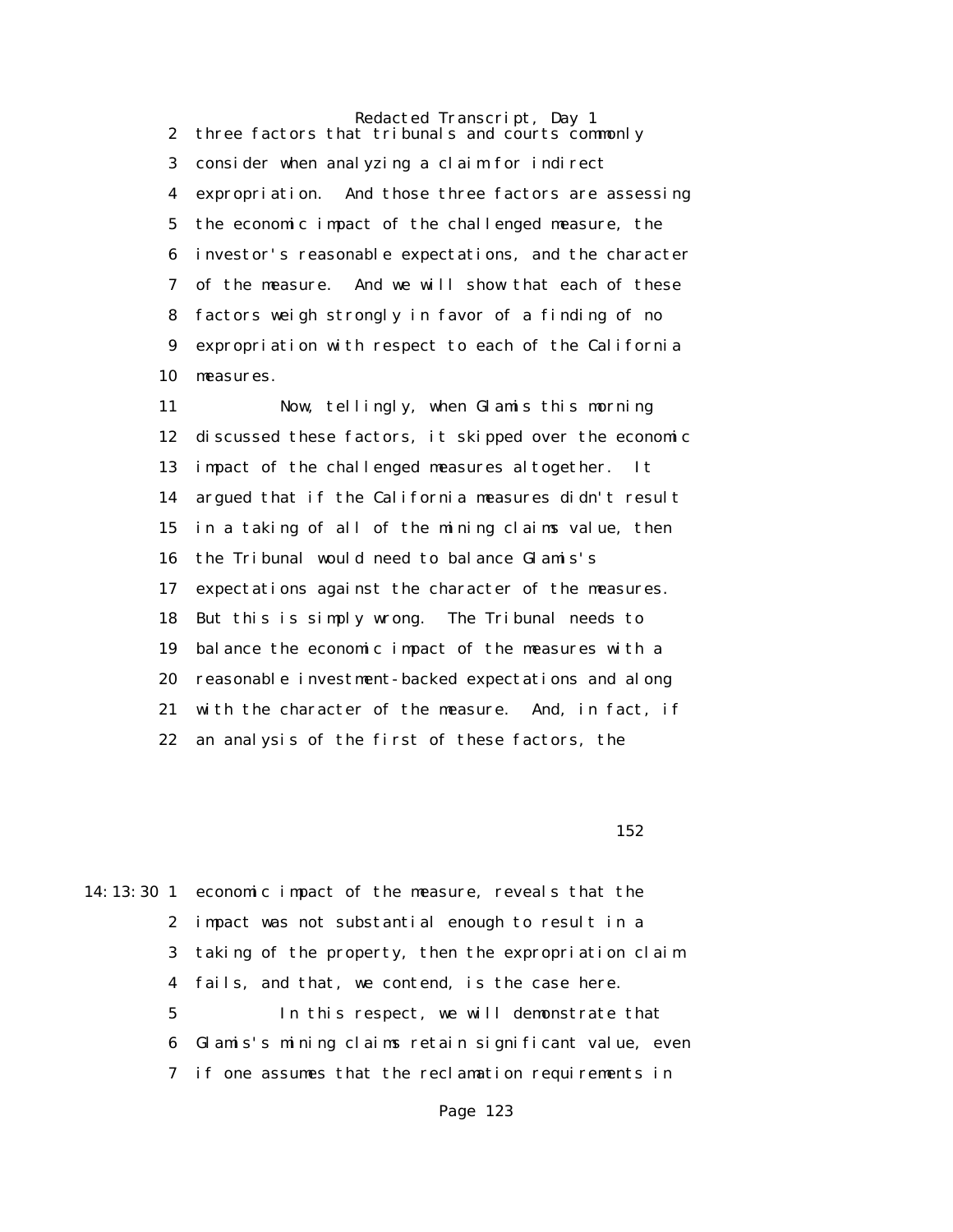Redacted Transcript, Day 1 8 the SMGB regulation and in Senate Bill 22 have been 9 applied to it. As Mr. Clodfelter noted, although 10 there are voluminous valuation reports on this subject 11 in from both of the parties, in our view it's quite 12 unnecessary for the Tribunal to get embroiled in 13 issues of valuation because we are fortunate to have 14 contemporaneous documents that Glamis itself prepared 15 to calculate the cost of complying with California's 16 reclamation requirements set forth by the SMGB 17 regulation. Those documents prove that the 18 reclamation requirements do not render Glamis's mining 19 claims worthless, as Glamis now argues, and again, 20 although Glamis has tried to distance itself from 21 those documents, international tribunals, like 22 domestic courts, repeatedly have held that

 $153$ 

|  | 14:14:39 1 contemporaneous documents produced in the ordinary |
|--|---------------------------------------------------------------|
|  | 2 course of business are more reliable than evidence          |
|  | 3 that disputing parties produce after a dispute has          |
|  | 4 arisen.                                                     |
|  | $\mathbf{M}$ at $\mathbf{M}$ , $\mathbf{M}$                   |

 5 In any event, as Mr. Clodfelter also noted, 6 our experts have conducted independent valuations that 7 corroborate the calculations that Glamis itself made 8 before it hired a valuation expert for purposes of 9 this arbitration, and we'll go over these reports in 10 some detail. And while we do that, we will 11 demonstrate that the expert report that Glamis has 12 commissioned for this arbitration is deeply flawed and 13 unreliable.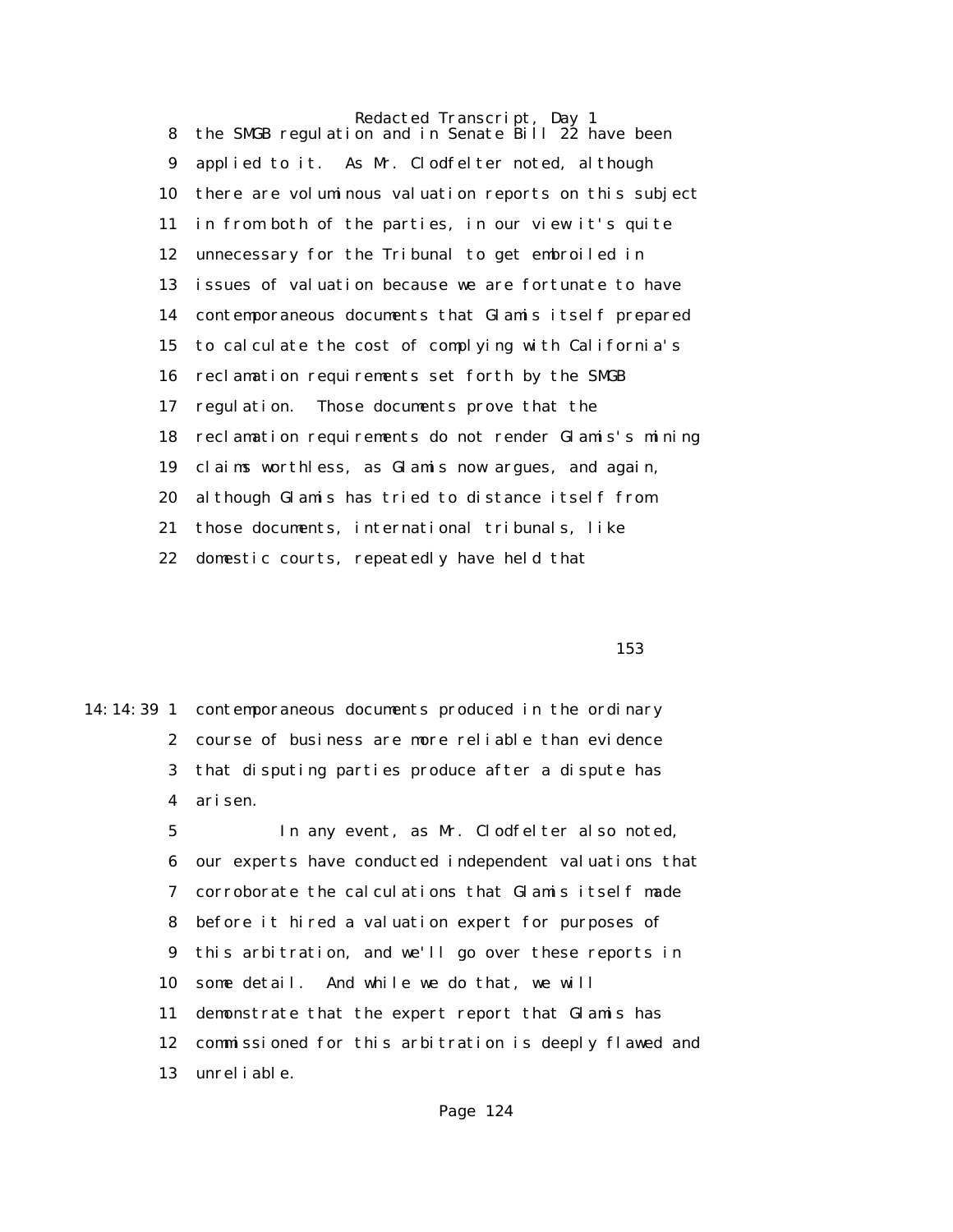Redacted Transcript, Day 1 14 Because Glamis's mining claims retain such 15 significant value, even assuming that Glamis was 16 subjected to both of the challenged California 17 measures, Glamis's expropriation claim fails, and 18 again the Tribunal need not go further, any further in 19 its analysis to dismiss that claim. But we will, 20 nevertheless, analyze each of the two remaining 21 factors and likewise demonstrate that those factors 22 only strengthen the conclusion that neither of the

154

14:15:41 1 California measures expropriated California--excuse 2 me, Glamis's investment.

> 3 In this respect, we will show, for example, 4 that the regulatory regime governing mining, including 5 California's passage of SMARA and the Sacred Sites Act 6 years before any of Glamis's mining claims were 7 located, as well as the fact that Glamis never 8 received any specific assurance from the Government 9 that it could mine in a manner that would cause the 10 harm that each of the California measures was designed 11 to address, Glamis could not have had any reasonable 12 expectation that it would not be subject to the 13 reclamation requirements imposed by each of the 14 California measures.

 15 We will also demonstrate the applicability 16 here of the presumption under international law that 17 nondiscriminatory regulatory measures of general 18 application are not expropriatory. We will show that 19 both the SMGB regulation and Senate Bill 22 were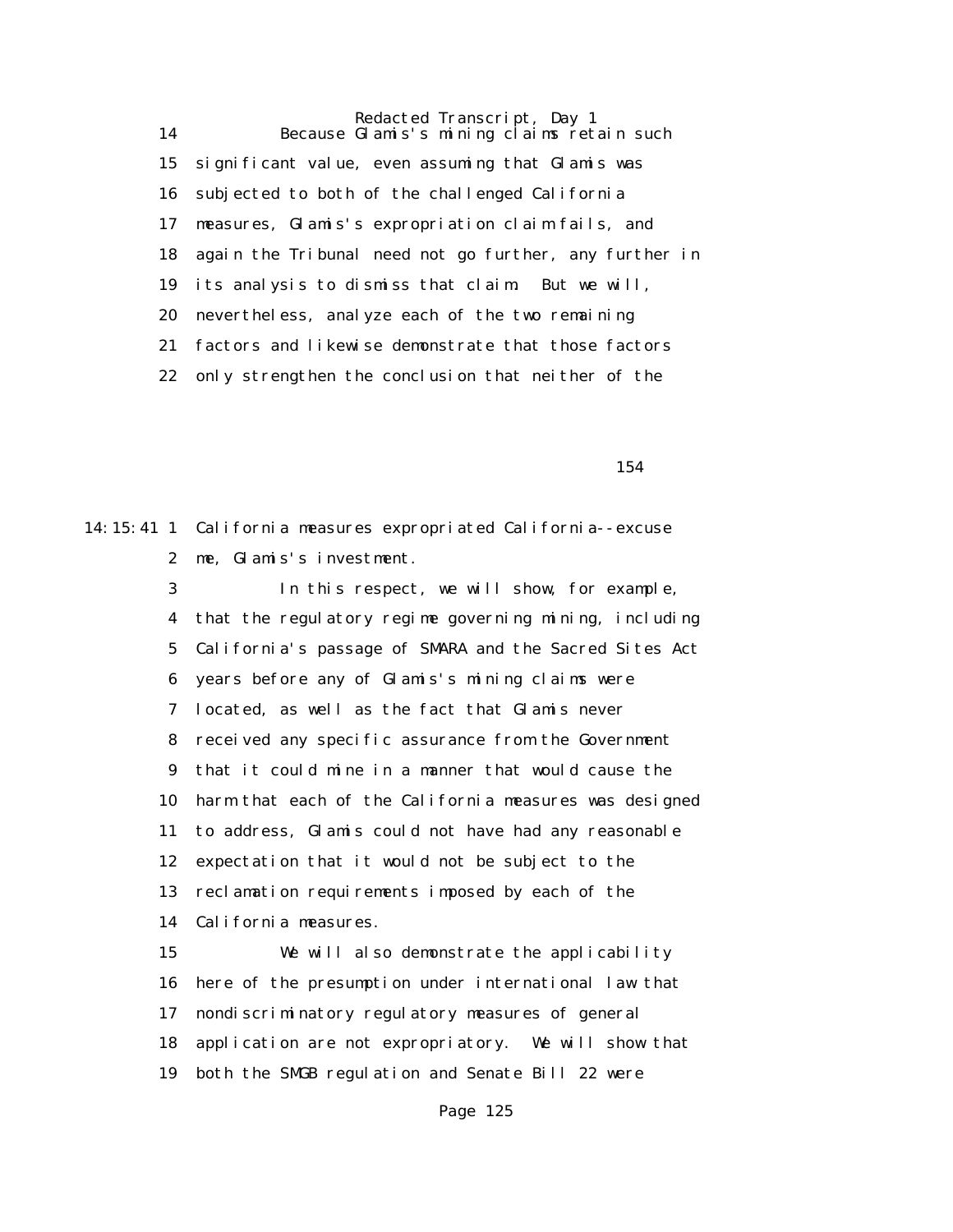| adopted for distinct public policy purposes and that |
|------------------------------------------------------|
| both measures are not discriminatory. As such, we    |
| will demonstrate that these remaining factors        |

 $155$ 

14:16:50 1 conclusively show that neither of the California 2 measures could have exacted an expropriation of 3 Glamis's mining claims.

> 4 We will then turn to Glamis's argument that 5 the Federal Government expropriated its mining claims 6 and show that that claim, too, is unmeritorious. 7 Although the precise underpinning for this is not all 8 that clear to us, Glamis--it appears that Glamis 9 argues that the temporary denial of its Plan of 10 Operations by virtue of the later rescinded Record of 11 Decision, as well as the fact that to date the Federal 12 Government has not approved its Plan of Operations 13 constitutes an expropriation of its mining claims. We 14 will show that neither of these allegations is 15 correct. And specifically, we will demonstrate that 16 at all relevant times the Federal Government 17 conscientiously processed Glamis's Plan of Operations, 18 stopping only when Glamis instructed it to do so, and 19 that none of its actions could be deemed to have 20 expropriated Glamis's rights in its unpatented mining 21 claims.

22 We will then turn to examine Glamis's claims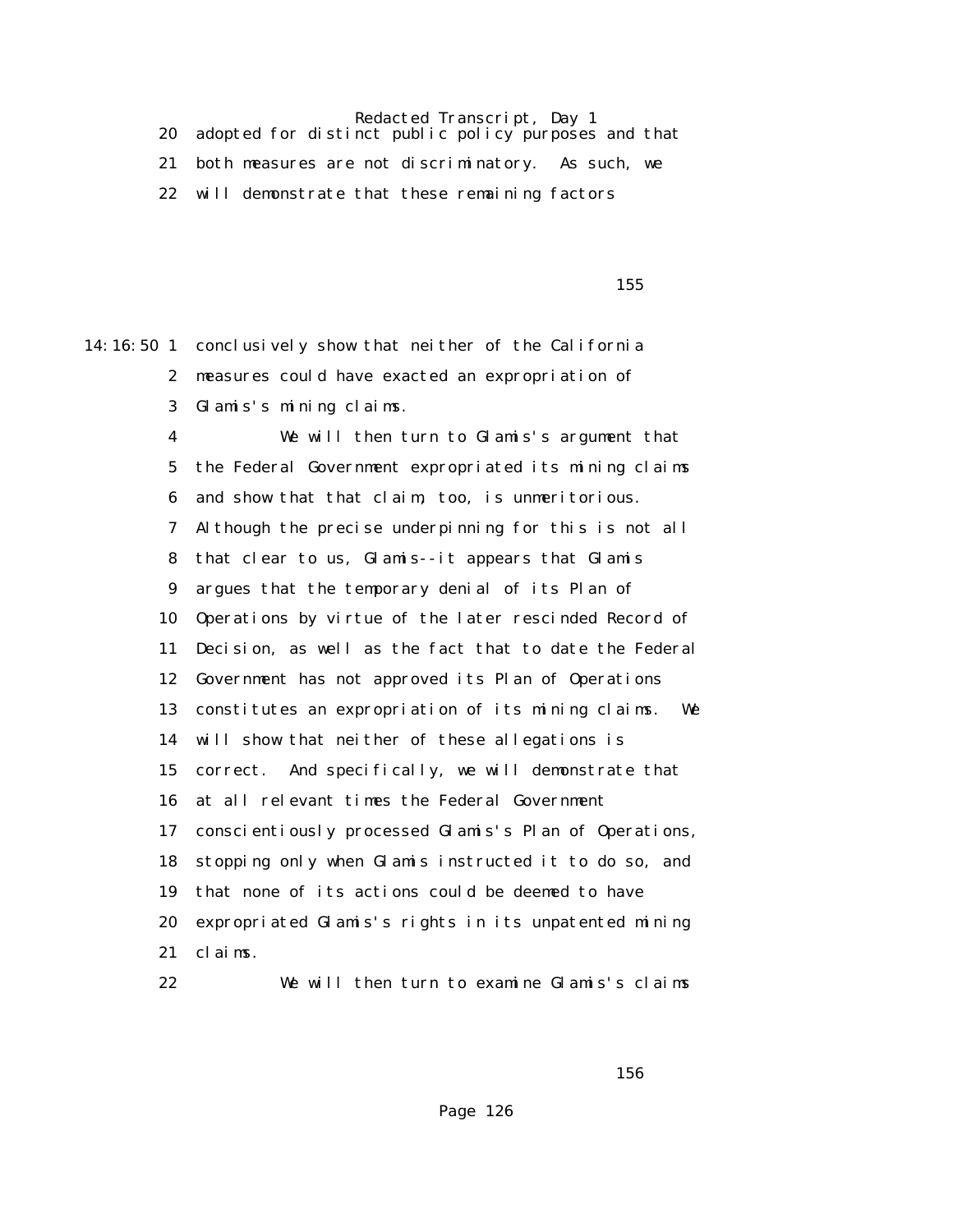14:17:59 1 that the United States violated the customary 2 international law minimum standard of treatment. And 3 before delving into the specifics of this claim, we 4 will spend some time elaborating on the meaning of the 5 minimum standard of treatment and identifying what a 6 Claimant must prove in order to identify a Rule of 7 customary international law. 8 We will then show that Glamis has not met its 9 burden of establishing that the standards that it 10 proposes to measure the United States's conduct 11 against have become a part of customary international 12 law; and, in particular, we will show that Glamis has 13 not proven that there is any customary international 14 law requiring transparency. We will do the same with 15 respect to Glamis's argument that customary 16 international law prohibits state action that 17 frustrates an alien's expectations, and we'll explain 18 that Glamis has not proven that what it describes as 19 arbitrary conduct is conduct that is prescribed by the 20 customary international law minimum standard of 21 treatment.

22 We will then examine each of the California

 $157$ 

14:19:04 1 measures and show that neither of them violated the 2 international law minimum standard of treatment. 3 We will also show that even if the Tribunal 4 were to apply the standards that Glamis has 5 introduced, the California measures pass muster under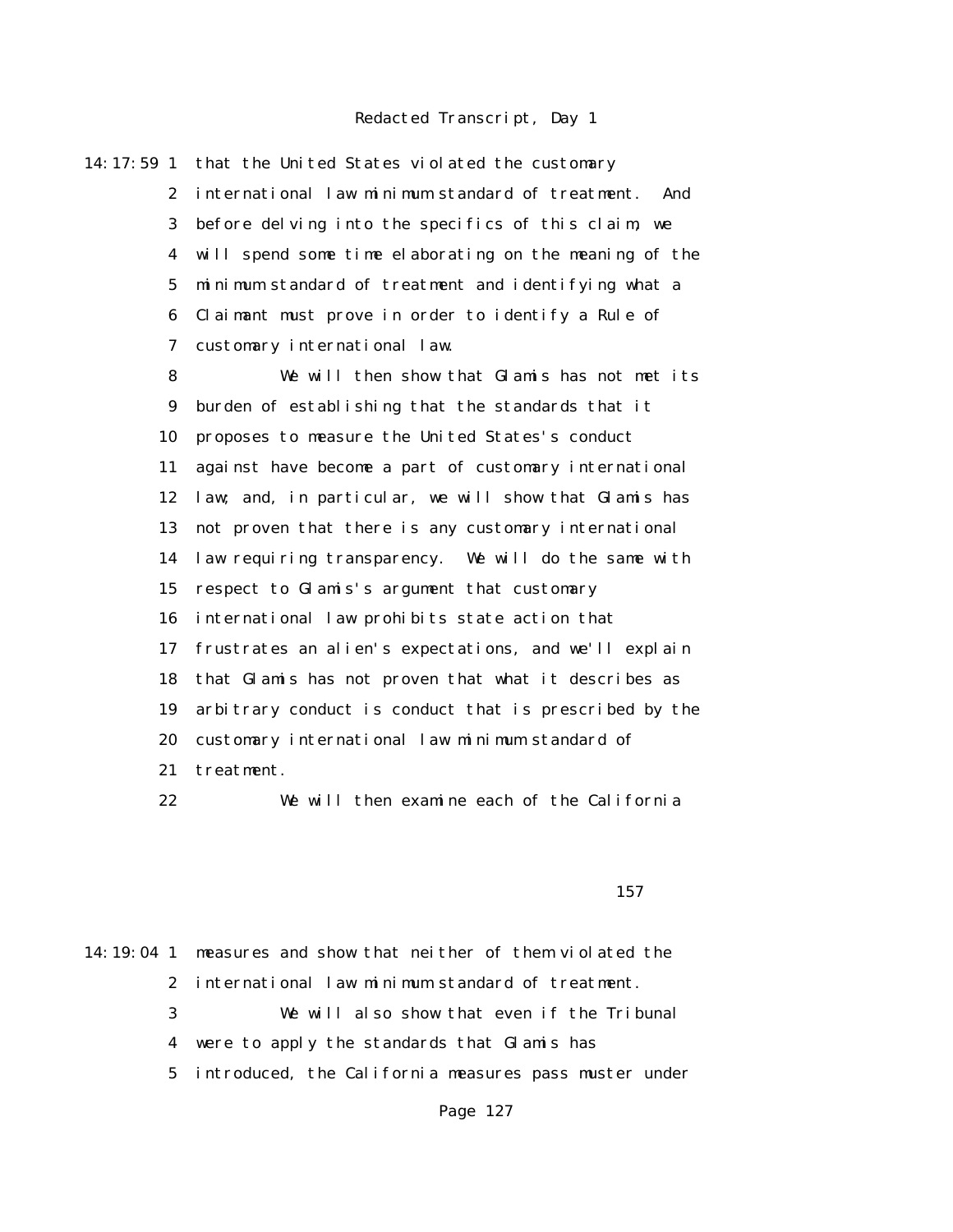Redacted Transcript, Day 1 6 those standards. Both the SMGB regulation and Senate 7 Bill 22 were adopted in a transparent manner. Neither 8 measure could have upset reasonable expectations, and 9 neither measure is arbitrary because both measures 10 were rational responses to perceived problems. 11 Finally, we will demonstrate that the Federal 12 Government did not violate the customary international 13 law minimum standard of treatment at any time during 14 the processing of Glamis's Plan of Operations. As an 15 initial matter, it is important to note that many of 16 the actions about which Glamis complains in this 17 regard took place more than three years before it 18 submitted its claim to arbitration and, therefore, are 19 time barred. And this is true, for example, of 20 Solicitor Leshy's 1999 M-Opinion, which Claimant spent 21 so much time discussing this morning, but 22 nevertheless, we will show that none of these

 $158$ 

|    | 14:20:15 1 time-barred actions violated the United States's |
|----|-------------------------------------------------------------|
| 2  | customary international law obligations.                    |
| 3  | We will show that Glamis is asking this                     |
|    | 4 Tribunal to second-guess factual determinations and       |
|    | 5 legal conclusions drawn by agencies at every step of      |
|    | 6 the process, and we will explain that this is not the     |
|    | 7 role of an international tribunal. And that even if       |
|    | 8 this Tribunal were to find mistakes of fact or law        |
|    | 9 that were made, that such errors do not violate a         |
| 10 | State's obligation to provide investment's treatment        |
|    | 11 in accordance with the customary international law       |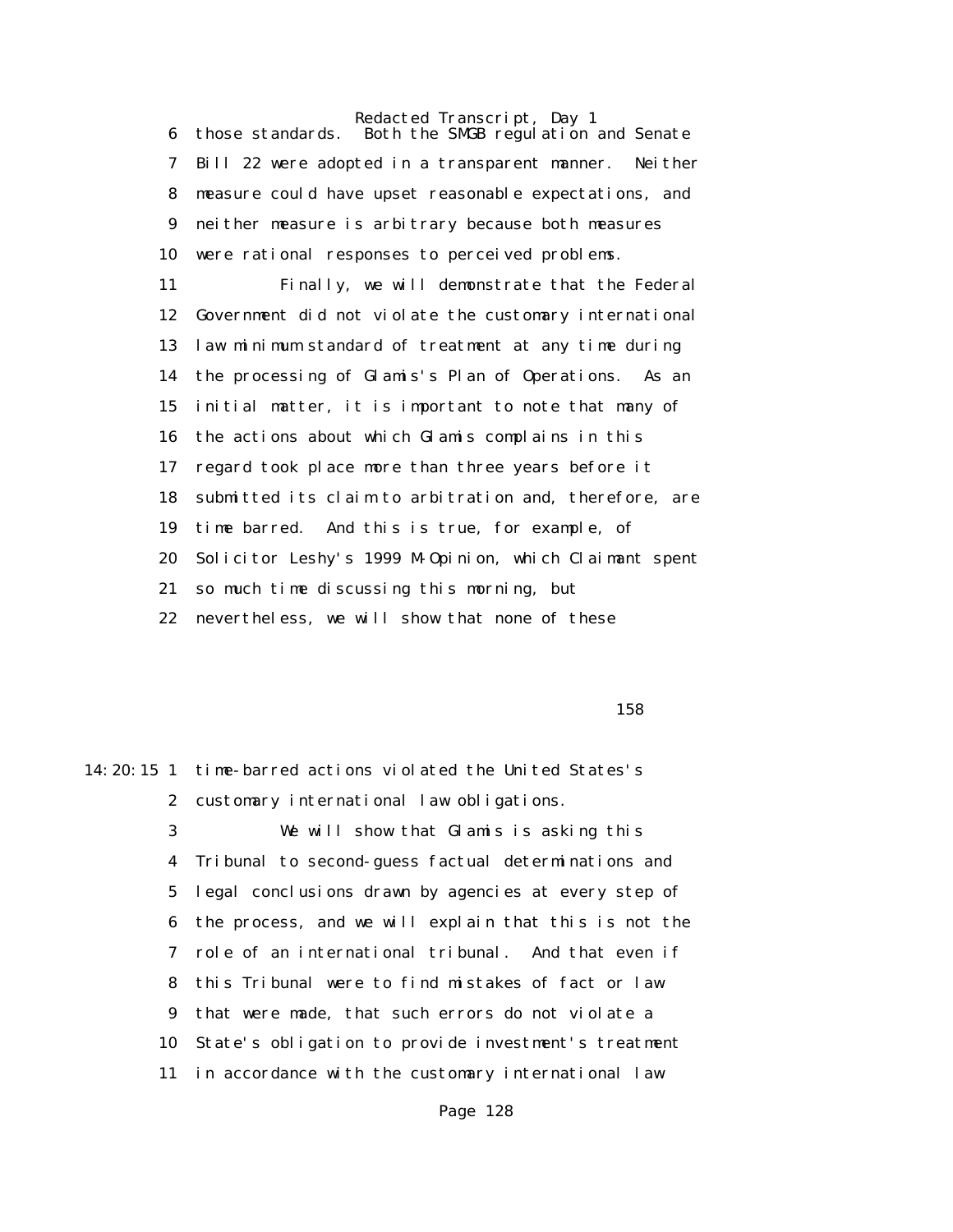Redacted Transcript, Day 1 12 minimum standard of treatment. 13 Now, Glamis has made it clear this morning 14 that it does not want the Tribunal to scrutinize each 15 of the actions taken by the Federal Government. 16 Instead, it repeatedly urges the Tribunal to look at 17 the totality of the circumstances. 18 It is our contention that Glamis stresses the 19 totality of the circumstances, because when you do 20 look carefully at each of the actions that the Federal 21 Government took, you won't find anything wrongful. If 22 the actions themselves are not wrongful, considering

 $159$ 

14:21:28 1 all of the actions together as part of the totality of 2 the circumstances gets Glamis nowhere. And we will, 3 indeed, demonstrate that each of the complaints that 4 Glamis has made both about the process and about the 5 substance of the Federal agency's actions and 6 decisions is without merit. 7 And while we do that, we will also

> 8 demonstrate, as we will have done with Glamis's claim 9 challenging the California measures, that even under 10 its own standards, Glamis's claim fails because the 11 Federal Government's actions were transparent, that 12 any expectations that Glamis had that the Government 13 would act in a different matter--in a different manner 14 were not reasonable, and that none of the Government's 15 actions can be characterized as arbitrary. 16 So, with that, this marks the end of the

17 United States's opening remarks, and I thank the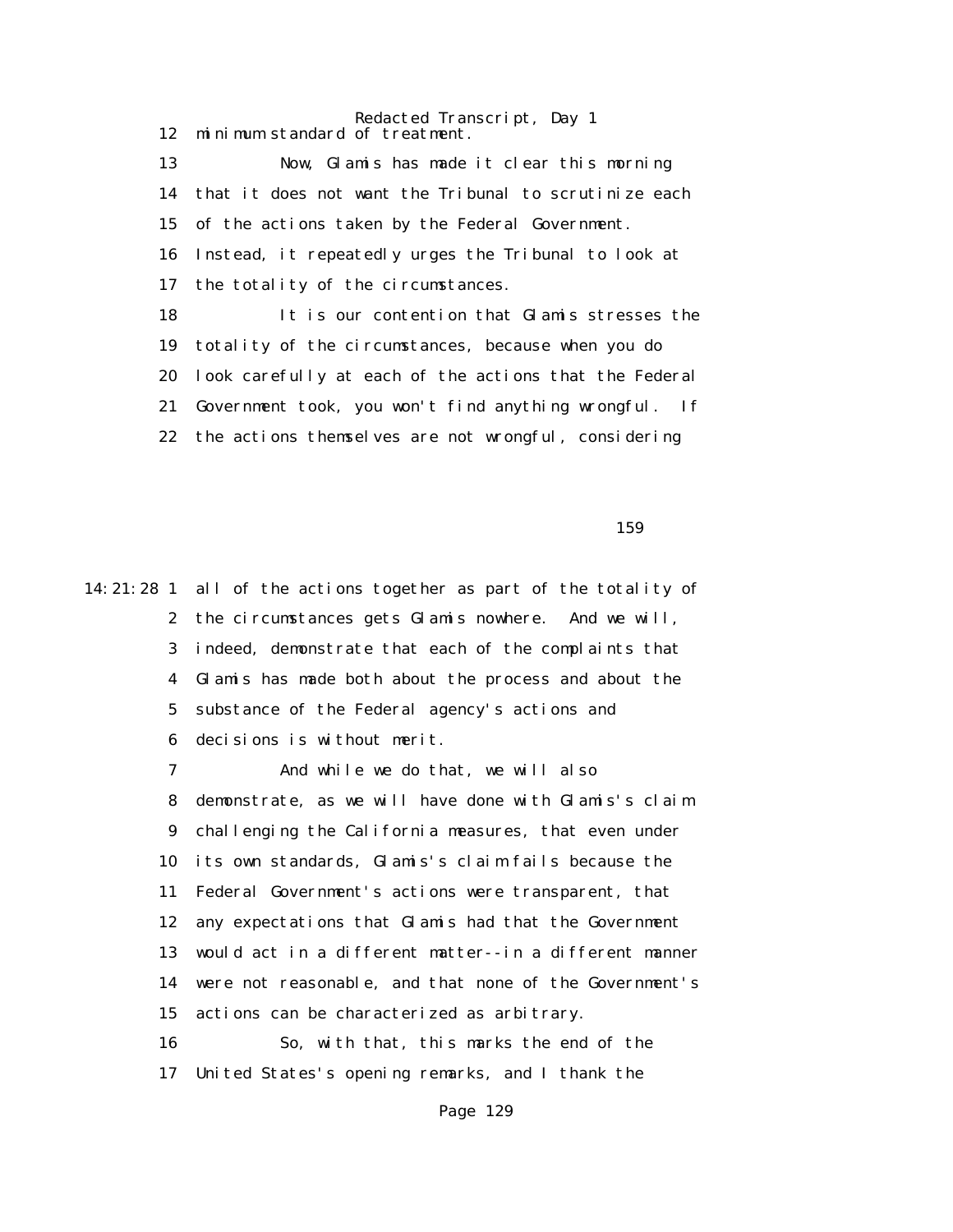|    | 18 Tribunal for its attention, and we look forward to |
|----|-------------------------------------------------------|
|    | 19 presenting our defense later this week.            |
| 20 | Thank you.                                            |
| 21 | PRESIDENT YOUNG: Thank you very much.                 |

- 
- 22 Mr. Gourley, we turn back to you to commence.

 $160$ 

| $14:22:43$ 1 | MR. GOURLEY: I will turn it over to                    |
|--------------|--------------------------------------------------------|
| $\mathbf{2}$ | Mr. McCrum.                                            |
| 3            | PRESIDENT YOUNG: We will take a quick                  |
| 4            | five-minute break.                                     |
| 5            | (Brief recess.)                                        |
| 6            | PRESIDENT YOUNG: Thank you. We will                    |
| 7            | commence the hearing again.                            |
| 8            | Mr. McCrum.                                            |
| 9            | Thank you, Mr. President,<br>MR. McCRUM:               |
| 10           | Members of the Tribunal.                               |
| 11           | Claimant Glamis Gold, Limited, will now                |
| 12           | proceed with the evidentiary phase of this hearing,    |
| 13           | presenting its sworn witness testimony addressing      |
| 14           | factual issues that have been heavily contested in     |
| 15           | this case by the United States since the submission of |
| 16           | the Counter-Memorial as well as the Rejoinder.         |
| 17           | We have witness binders that we have                   |
| 18           | presented to each member of the Tribunal and           |
| 19           | Ms. Harhay, and we have provided those witness binders |
| 20           | with the--to the counsel for the State Department as   |
| 21           | well, and the witnesses will have witness binders to   |
| 22           | refers to the exhibits as we move along.<br>Our first  |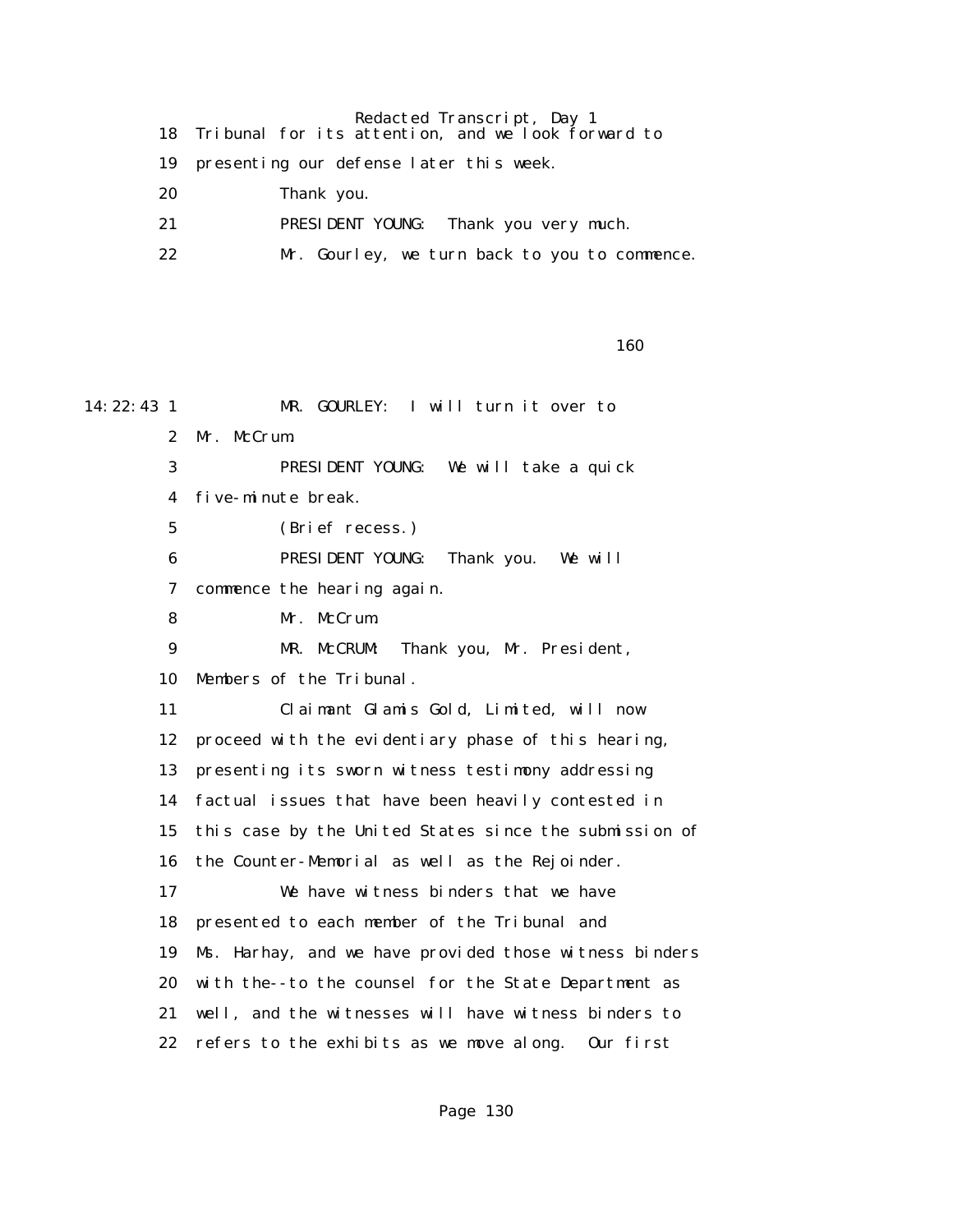161

14:33:51 1 witness is Mr. Kevin McArthur, the Chief Executive 2 Officer of Goldcorp, Inc. The exhibits that we will 3 be reviewing with him are in the binder bearing the 4 tab Hearing Exhibit for C. Kevin McArthur midway 5 through the binder. 6 If the--we'd be ready to swear the witness in 7 at this time, Mr. President. 8 Mr. McArthur, will you read the oath in front 9 of you. 10 KEVIN MCARTHUR, CLAIMANT'S WITNESS, CALLED 11 THE WITNESS: I solemnly declare upon my 12 honor and conscience that I shall speak the truth, the 13 whole truth, and nothing but the truth. 14 MR. McCRUM: Thank you. 15 THE WITNESS: Thank you. 16 **DIRECT EXAMINATION**  17 BY MR. McCRUM: 18 Q. Mr. McArthur, can you please state your full 19 name, title, and address for the Tribunal. 20 A. Charles Kevin McArthur. I'm the President 21 and CEO of Goldcorp, Inc. My office address is 666 22 Burrard Street in Vancouver, British Columbia.

 $162$ 

14:34:50 1 Q. And prior to Goldcorp, what was your position 2 with Glamis Gold, Limited?

3 A. I was the President and CEO of Glamis Gold,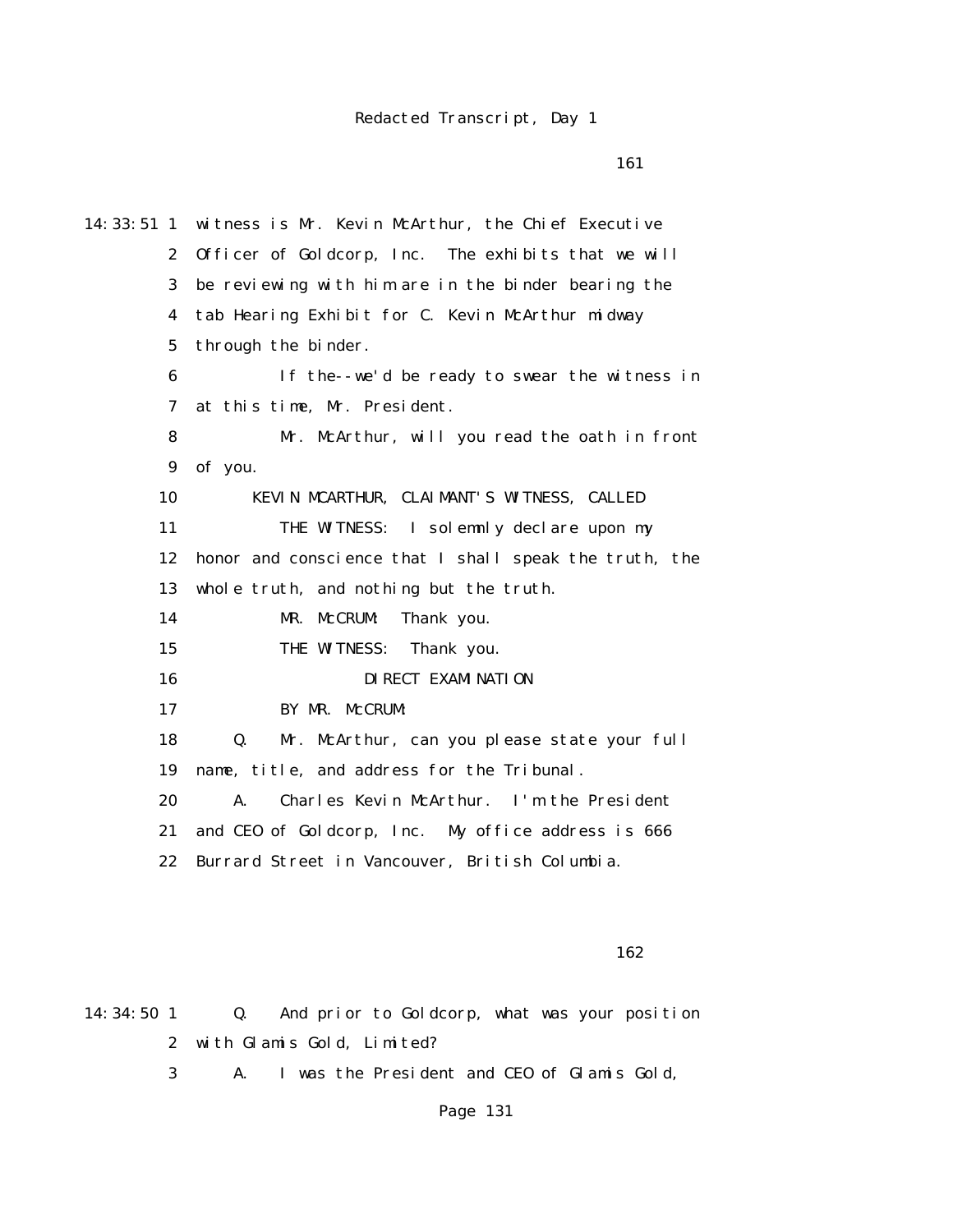4 Limited.

 5 Q. Do you hold a degree in mining engineering 6 and did you work as a mining engineer in metallic 7 mineral mining before you joined Glamis Gold, Limited? 8 A. Yes, I hold a degree in mining engineering 9 from the University of Nevada Reno MacKay School of 10 Mines. I've held a variety of positions in metallic 11 mining since 1980. 12 Q. Can you describe some of your early 13 experience, Mr. McArthur, in the metallic mining field 14 after your--after you obtained your mining engineering 15 degree. 16 A. Yeah. In 1980, January 1980, I started work

 17 with Homestake Mining Company, one of the--at that 18 time the largest gold mining producer in the world. 19 That was in 1980. Then, in 1983, I moved to British 20 Petroleum. I was a mining engineer with Alligator 21 Ridge Mine, one of the early heap-leach open-pit mines 22 in Nevada. I was there in a variety of positions as

 $163$ 

14:36:02 1 Senior Mining Engineer, Blasting Foreman, General 2 Foreman. Was transferred to the headquarters in 3 Denver. Thereafter, moved on as Chief Engineer to 4 Greens Creek Mine in Alaska, to build that mine. 5 In 1988, I joined Glamis Gold as an engineer 6 in the Reno office. One of the Projects I was in 7 charge of was the Imperial Project. 8 1989, I moved down to the Picacho Mine, where 9 I was the General Manager for seven years, and one of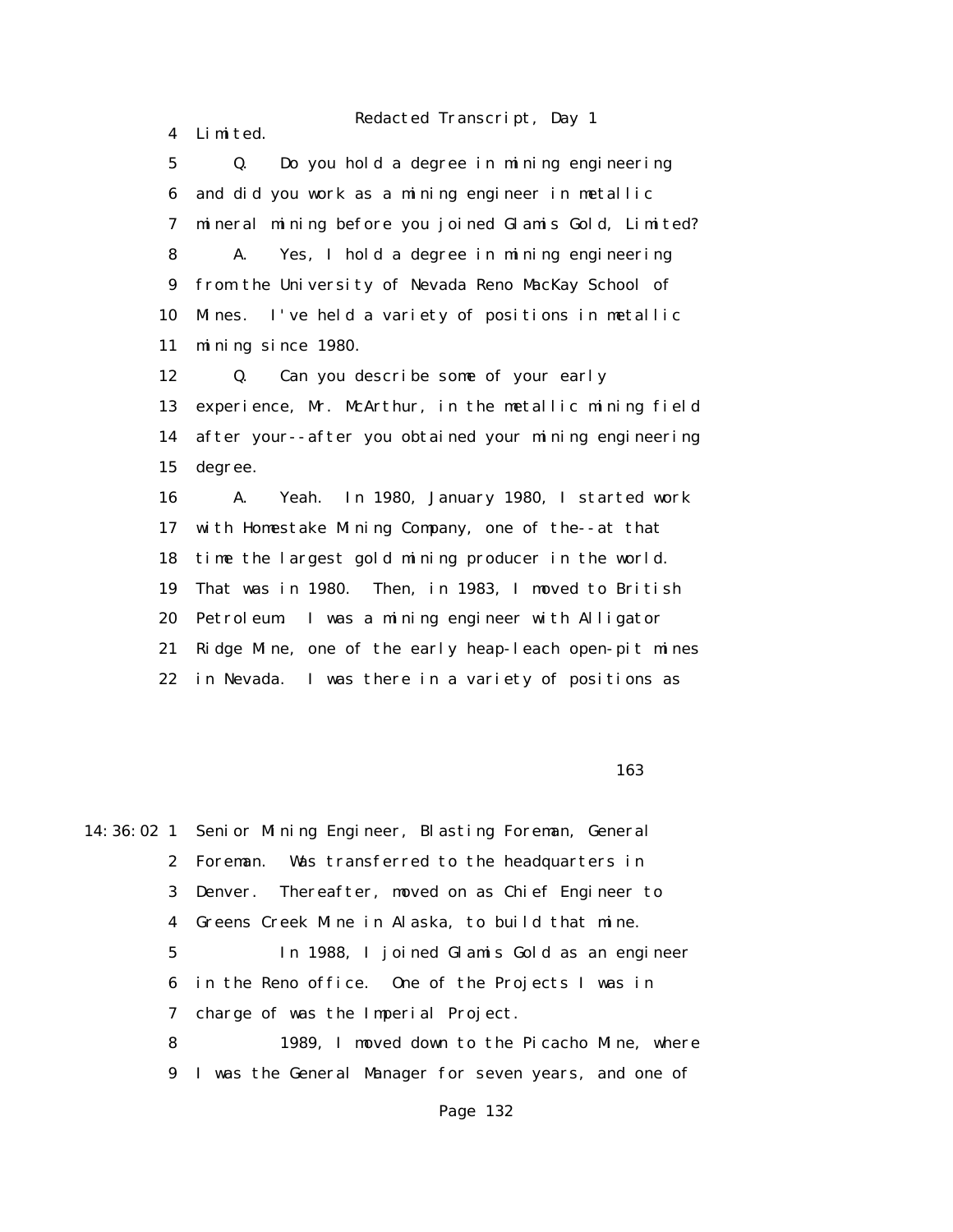Redacted Transcript, Day 1 10 my duties was bringing along the Imperial Project 11 through exploration, to permitting, to building the 12 mine. In 1995, I moved to our same company, the Rand 13 Mining Company. I was the President and General 14 Manager. 15 1997, I became the Chief Operating Officer. 16 1988, the President and CEO of Glamis. 17 Q. Mr. McArthur, you've referred to several 18 mining operations, metallic mining operations that you 19 have been associated with as a mining engineer and 20 mine manager during your experience at Glamis Gold, 21 Limited, and prior to that. Were those operations 22 profitable?

164

14:37:16 1 A. Every one of them. Very highly successful 2 mines and profitable.

 3 Q. Now, from concerning the work at the--in the 4 California Desert Conservation Area, were the Rand and 5 Picacho Mines open-pit gold mines similar to the 6 Imperial Project?

 7 A. Very similar. Open-pit mines, run of mine 8 heap leaching, average grade of about .02 ounces of 9 gold per ton. All of those are very similar mines. 10 Q. In your experience as Manager of the Picacho 11 Mine, did you gain familiarity with the state 12 regulatory requirements affecting mining? 13 A. Yes, as a General Manager of that mine for 14 seven years, I was very--I became very familiar with 15 all of the regulatory requirements.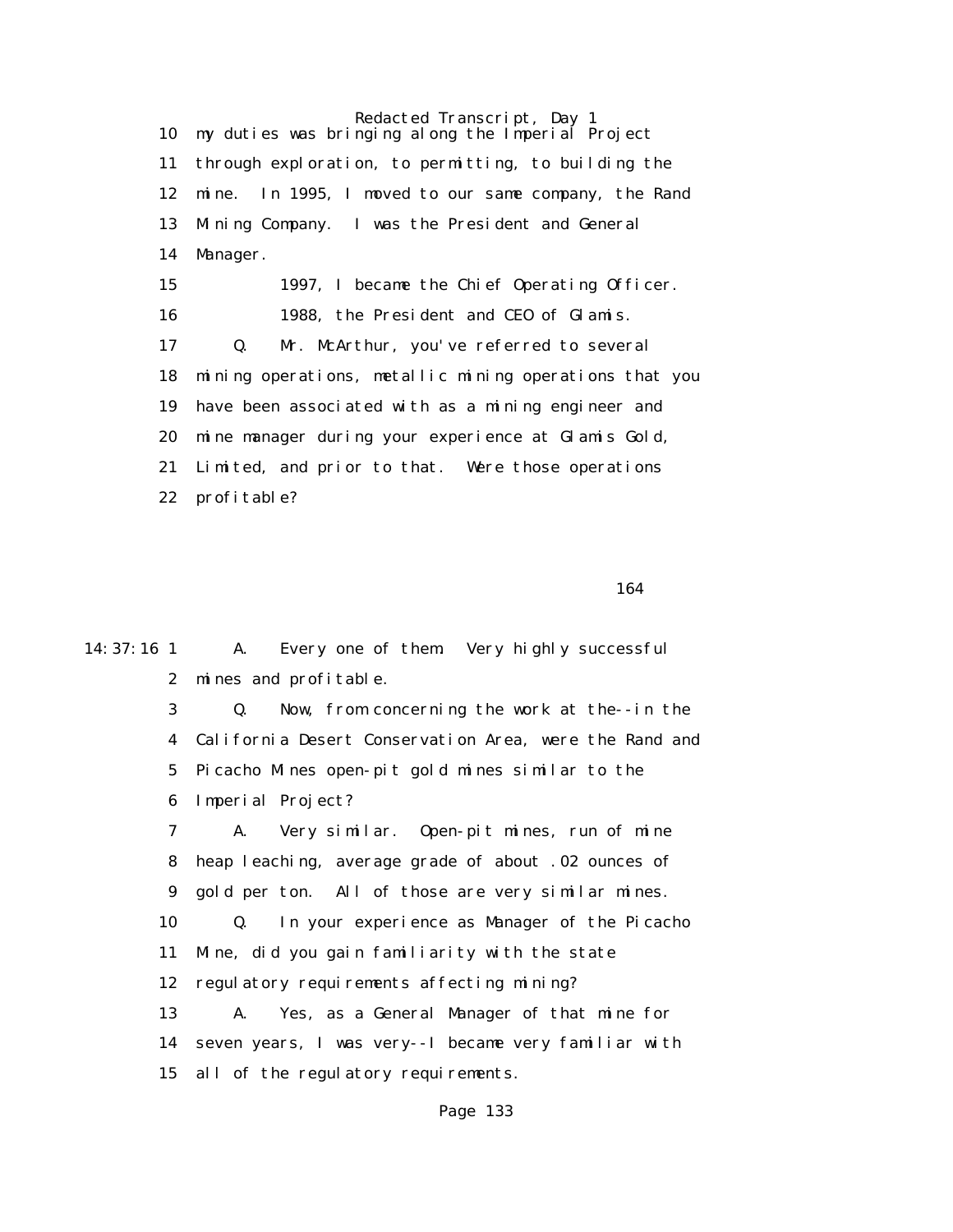Redacted Transcript, Day 1 16 Q. And that--did that experience include 17 reclamation plans under the California Surface Mining 18 and Reclamation Act of 1975? 19 A. Yes. As a matter of fact, our Picacho Mine 20 was the first mine that acquired a Reclamation Plan 21 under SMARA. It had the SMARA plan number 001. 22 Q. And did your experience at the RAND and

 $165$ 

14:38:38 1 Picacho Mine in the California conservation area give 2 you familiarity with the Interior Department Bureau of 3 Land Management regulations affecting hardrock mining? 4 A. Yes.

 5 Q. Can you compare the mining techniques at the 6 Rand and Picacho Mines and ore grades to the proposed 7 Imperial Project.

 8 A. Yes. As I said, same process at both mines, 9 open-pit mining, big mining equipment, average grades 10 around 0.2 ounces per ton. We didn't crush the ore. 11 We just blasted it and put it on the liners and 12 leached the gold. Same process.

 13 Q. Did the Bureau of Land Management or the 14 California Counties of Imperial and Kern require 15 complete backfilling as reclamation requirements at 16 either the Rand or Picacho Mine?

17 A. No.

 18 Q. And did you have an understanding about the 19 role of Imperial and Kern County with regard to the 20 administration of the California Surface Mining and 21 Reclamation Act?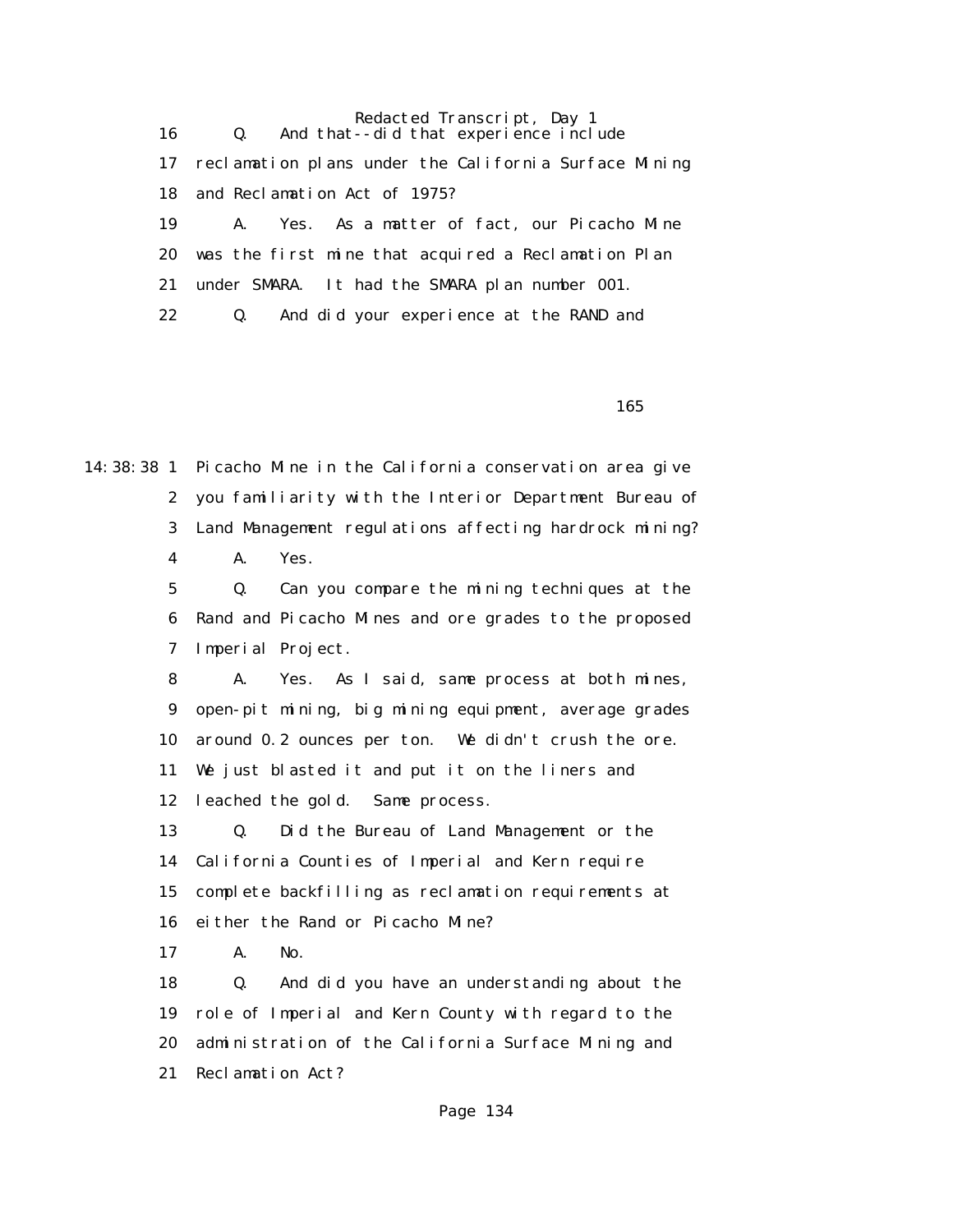Redacted Transcript, Day 1 22 A. Yeah. I understood how it all worked, yes.

 $166$ 

14:39:50 1 Q. Were the other--were there other operating 2 open-pit gold mines in the California Desert 3 Conservation Area during your years of experience 4 there? 5 A. Yeah, there were a variety of gold mines in 6 the area and then in a very close-in area at Imperial 7 Project there were within a 10- or 12-mile radius, 8 three other operating mines. Our Picacho Mine about 9 10 miles to the east to--about 10 or 12 miles to the 10 West was the Mesquite Mine, and a handful of miles 11 south of us was the American Girl Project, all very 12 similar in scope and ore grades and processing 13 techniques. 14 Q. You mentioned the Mesquite Mine, I believe. 15 Was that larger or smaller than the proposed Imperial 16 Project? 17 A. Much larger in terms of footprint and number 18 of tons of material mined. 19 Q. How did those other open-pit gold mines in 20 the California Desert Conservation Area affect your 21 expectations and plans for the Imperial Project? 22 A. Well, I mean, we had over 10 years of

 $167$ 

14:41:06 1 operating experience in the area, and we had no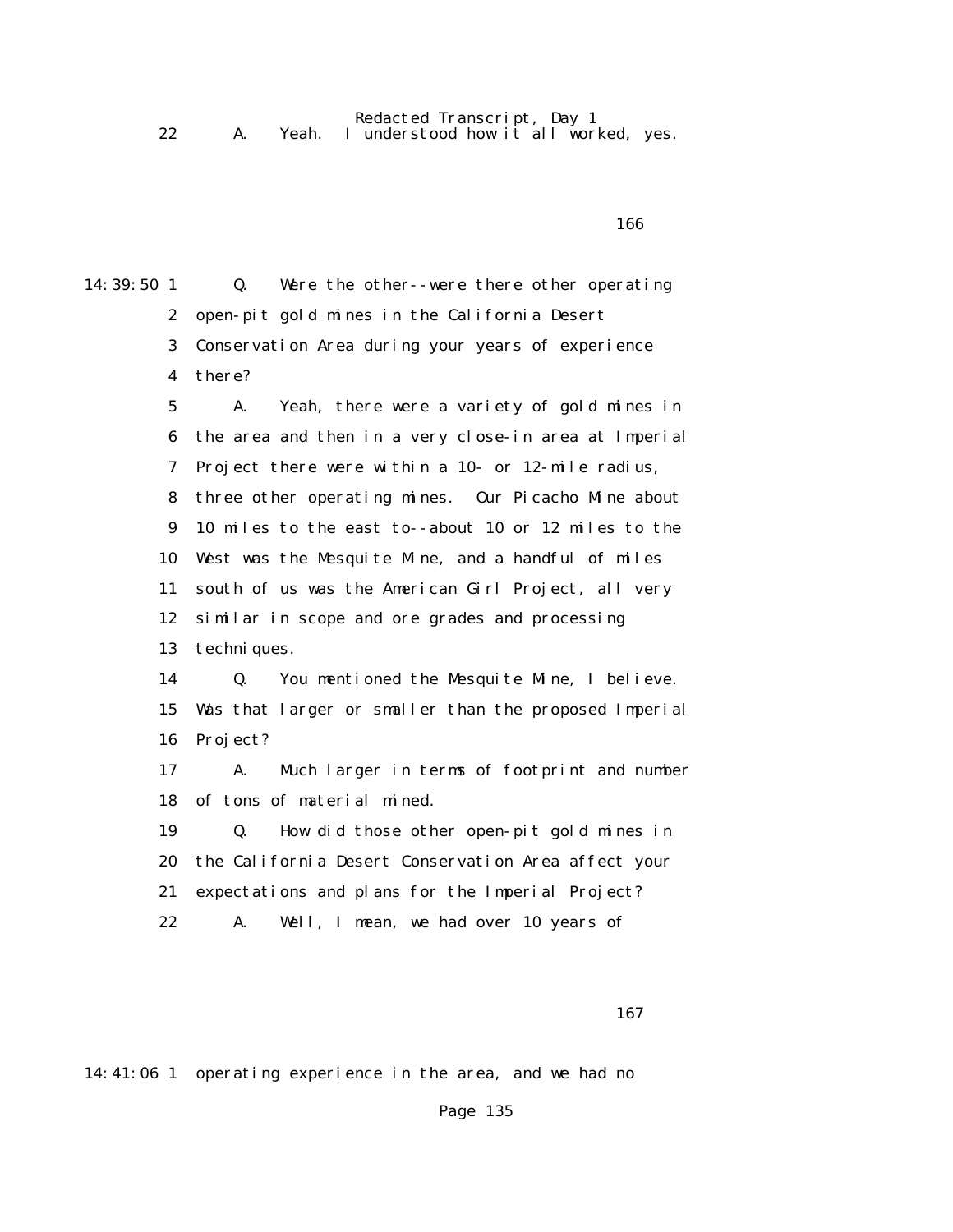Redacted Transcript, Day 1 2 expectations that our permits wouldn't go through. We 3 didn't see anything different in our operation that we 4 didn't see at any of those other operations. 5 Q. I would like to refer to McArthur Hearing 6 Exhibit Number 1 and put that up on the screen. 7 This is a BLM document the Government had 8 produced in this NAFTA proceeding. It is an internal 9 BLM Director's briefing memo to the National BLM 10 Director dated January 10, 1995. 11 Mr. McArthur, are you familiar with this 12 document? 13 A. Yes, I am. 14 Q. And when you saw it, were you surprised to 15 see in a document dated January 10, 1995, that the 16 Glamis company, Glamis named predecessor Chemgold 17 referred to as a good steward of the public land 18 sharing BLM's responsibilities? 19 A. Well, no, this didn't surprise me at all. We 20 had been in the desert in Imperial County mining for 21 15 years. I had been there since 1988, and we knew 22 that we had been doing a very good job. We enjoyed a

 $168$ 

14:42:25 1 very good relationship with all of the agencies, not 2 only BLM, but the county and the State through the 3 Water Quality Control Board. 4 Q. The other companies referenced there under

 5 the statement, the secretarial statement DOI position, 6 can you refer, describe who those operators are, Santa 7 Fe and American Girl.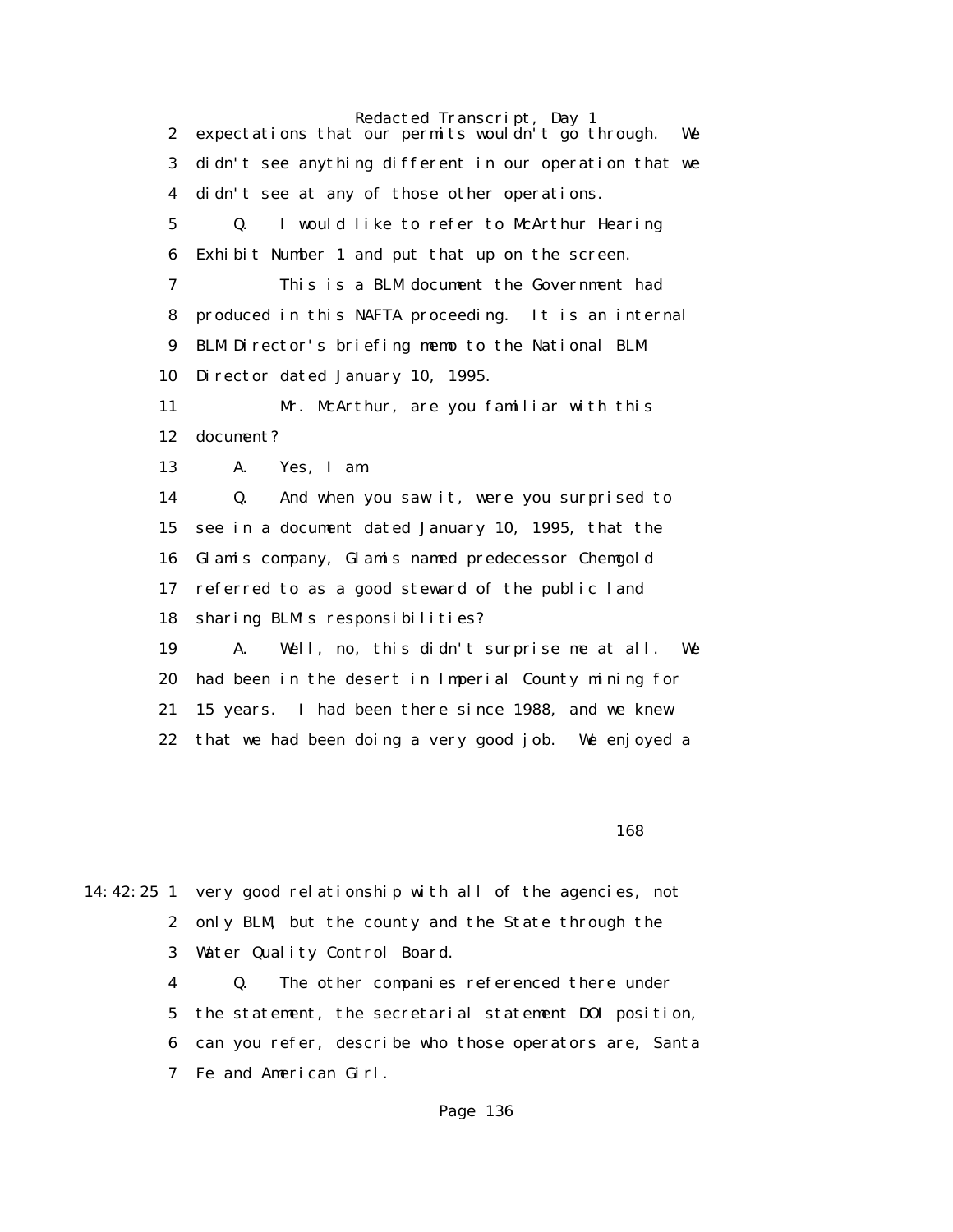Redacted Transcript, Day 1 8 A. Well, Santa Fe was the company after 9 Goldfields and then became Hansen and then later 10 Newmont. That was the Mesquite Gold Mine. American 11 Girl was, of course, the American Girl Gold Mine. 12 Chemgold operated the Picacho Mine which I was the 13 General Manager of for seven years, and also the 14 Imperial Project just to the west of Picacho Mine. 15 Q. Turning to the highlighted section below 16 that, there is a reference to Chemgold submitting a 17 Plan of Operations. What Plan of Operations would 18 that refer to, Mr. McArthur? 19 A. Well, in 1994, we presented a Plan of

 20 Operations for the Imperial Project to construct and 21 operate a open-pit heap-leach gold mine very similar 22 to the mines mentioned above.

 $169$ 

| 14: 43: 37 1 |    | So, is that reference referring to the<br>$\mathbf{Q}$        |
|--------------|----|---------------------------------------------------------------|
|              |    | 2 proposed Imperial Project Plan of Operations?               |
|              | 3  | A. Yes, it is.                                                |
|              | 4  | And what was your level of involvement with<br>$\mathbf{Q}$ . |
|              |    | 5 that proposed Plan of Operations?                           |
|              | 6  | Well, I was the Manager of the Project. I<br>A.               |
|              |    | 7 was very much involved in preparation of the plan of        |
|              |    | 8 operations.                                                 |
|              | 9  | And the last highlighted section on this<br>$Q_{\rm{L}}$      |
|              |    | 10 document, position of major constituents, upon seeing      |
|              | 11 | this document in this litigation, were you surprised          |
|              |    | 12 to see the statement: "Local Government agencies and       |
|              |    | 13 officials support existing and proposed mining             |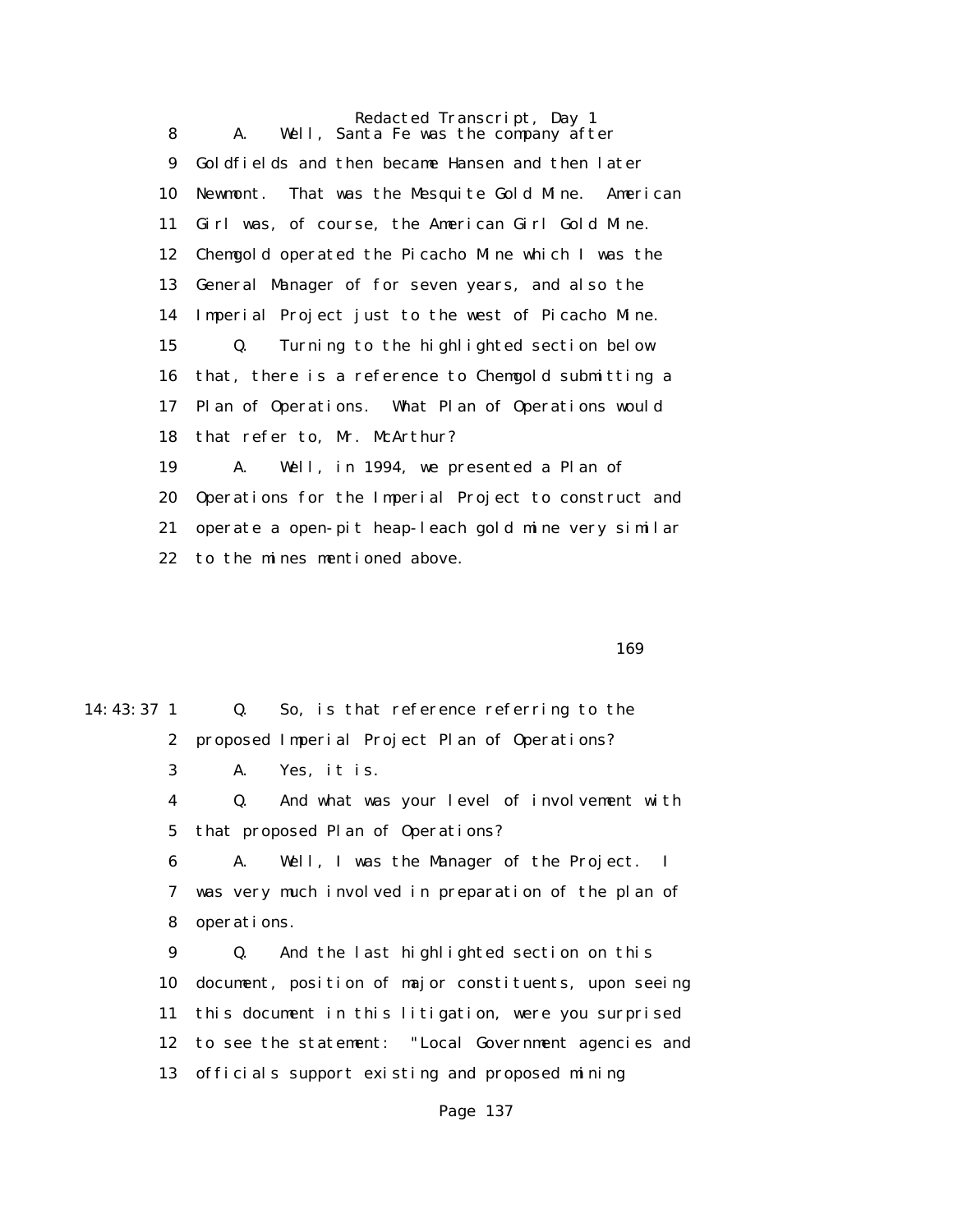Redacted Transcript, Day 1 14 operations in Imperial County"? 15 A. No. Like I said, not surprising at all. We 16 enjoyed very good relationships with all of the 17 Government agencies. This, I guess, refers to the 18 county, the Planning Department of the county. We had 19 worked with them for many years and enjoyed very good 20 relationship as a responsible mining company. 21 And also the State through the Water Quality 22 Control Board, who had worked very closely with us,

170

14:44:37 1 and we enjoyed very good relationships.

 2 Q. Other than the Rand and Picacho Mines in the 3 California Desert Conservation Area, has Glamis 4 operated and reclaimed other open-pit gold mines in 5 the United States and have they required complete 6 backfilling?

 7 A. No, they have not required complete 8 backfilling, and we have reclaimed fully one mine in 9 California, the Alto Mine. We're in the process of 10 reclaiming two other mines in Nevada, the Dee Mine and 11 the Daisy Mine without any issues, and we are also now 12 in the process of reclaiming our Rand Mine up in Kern 13 County, California.

 14 Q. And do you have any substantial gold open-pit 15 operations in the United States today?

 16 A. Yes, we do. The Marigold Mine in Nevada is a 17 rather large mine.

18 Q. Is that an open-pit mine?

19 A. Yes, open-pit heap-leaching, very, very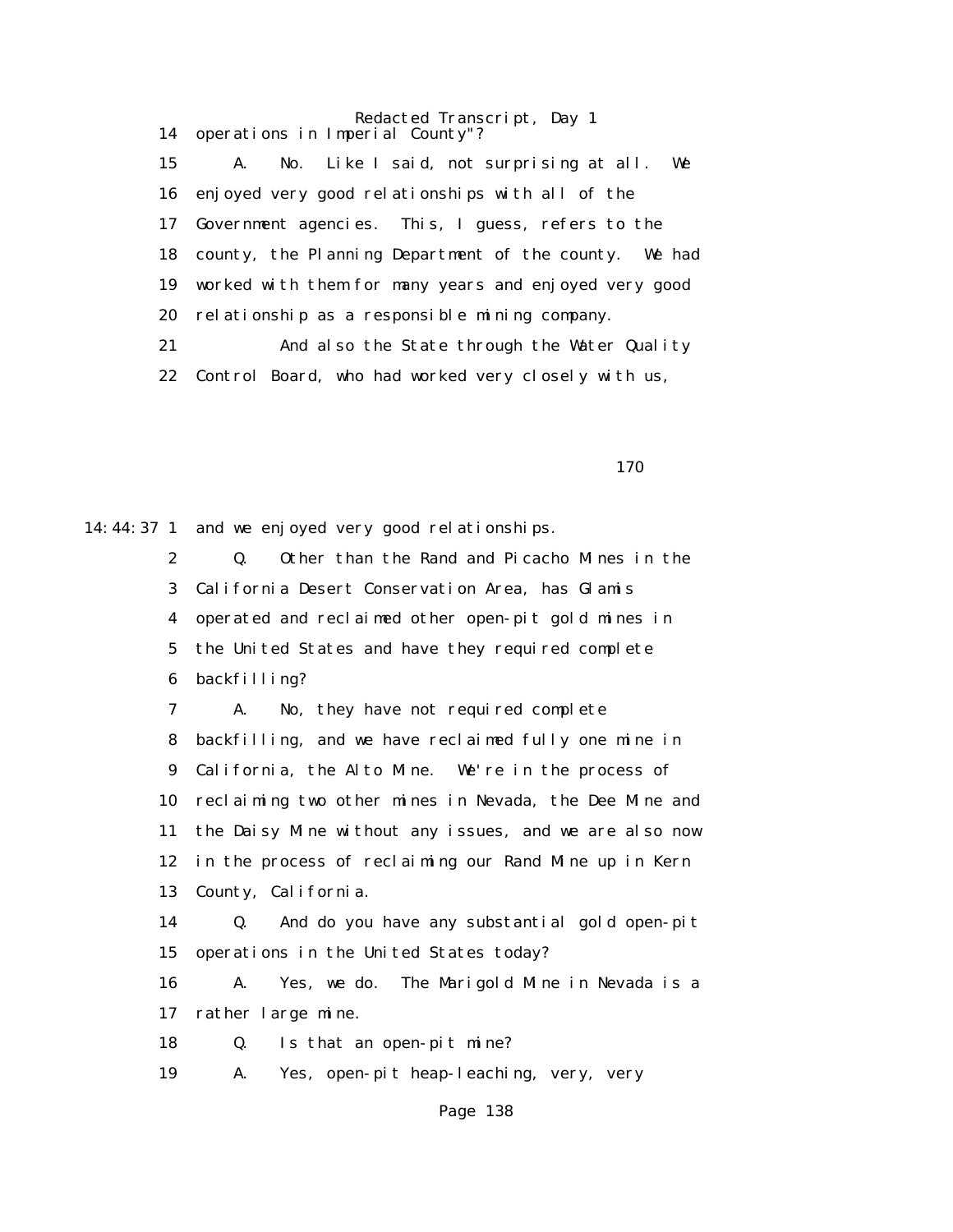|  |  |  | 20 similar to Picacho, Rand, what Imperial would have |  |  |  |  |  |
|--|--|--|-------------------------------------------------------|--|--|--|--|--|
|--|--|--|-------------------------------------------------------|--|--|--|--|--|

- 21 been.
- 22 Q. Is the Marigold Mine in Nevada subject to

| 171<br>the contract of the contract of the contract of |  |
|--------------------------------------------------------|--|
|                                                        |  |

14:45:48 1 complete backfilling requirements? 2 A. No. 3 Q. Is that mine on lands managed by the Bureau 4 of Land Management? 5 A. Yes, it is. 6 Q. Has Glamis operated other open-pit gold mines 7 in Latin America, including Mexico, and are they 8 subject to complete backfilling requirements? 9 A. Yes, they operate a variety of gold mines in 10 those areas, and, no, they are not. 11 Q. Roughly how many jobs are provided by your 12 company's Latin American and Nevada open-pit gold 13 mining operations today, Mr. McArthur? 14 A. Well, the company employs roughly 9,000 15 people. 2,500 of them are in Canada, roughly 400 in 16 the U.S., and the remainder in Latin America. 17 Q. Between--turning back to the Imperial Project 18 in the California Desert, between 1997 and 19 December 1994, what types of companies--what type of 20 activities was the company pursuing in the Imperial 21 Project area and what approximate expenditures were 22 involved?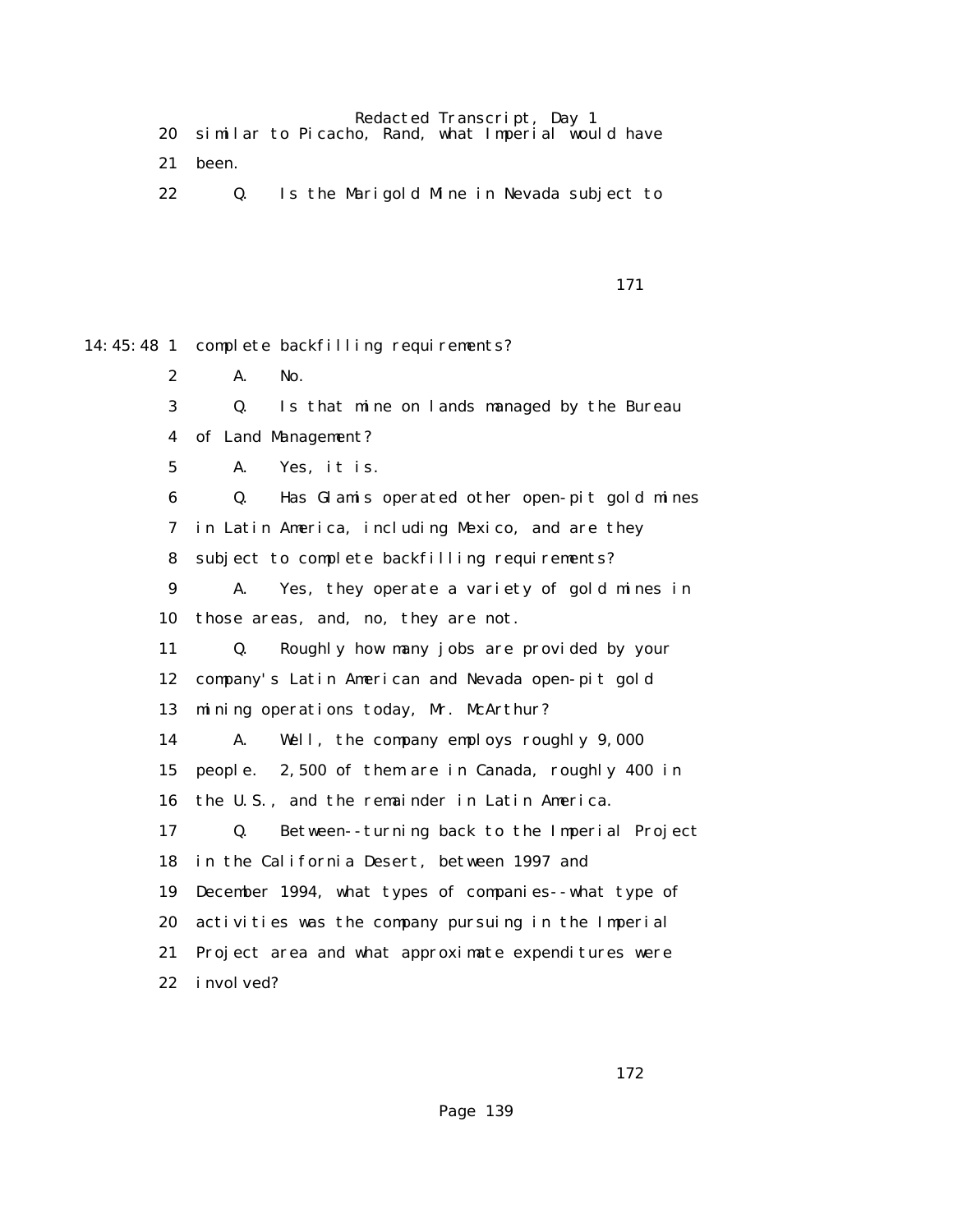| 14:46:49 1       | That was mainly exploration plus<br>Yeah.<br>A.      |
|------------------|------------------------------------------------------|
| $\mathbf{2}$     | feasibility studies, all the geotechnical            |
| 3                | investigations, all those things required to get the |
| $\boldsymbol{4}$ | Project to a feasibility level.                      |
| $\overline{5}$   | Also, all of our baseline studies work and           |
| 6                | our permitting work, and by '94, a little over \$4   |
| 7                | million.                                             |
| 8                | During that time, was the--were the<br>Q.            |
| 9                | exploration projects reviewed and approved by the    |
| 10               | Bureau of Land Management?                           |
| 11               | Yes, they were in conjunction with the county<br>A.  |
| 12               | Planning Department.                                 |
| 13               | And were any of these BLM approvals for<br>Q.        |
| 14               | exploration challenged or appealed by the Quechan    |
| 15               | Tribe in the late 1980s or through the mid-1990s?    |
| 16               | A.<br>No, no.                                        |
| 17               | During this time, did the Quechan Tribal<br>Q.       |
| 18               | historian have any role in cultural resource reviews |
| 19               | being carried out in the Imperial Project area under |
| 20               | the supervision of the Bureau of Land Management?    |
| 21               | Yes, a fellow by the name of Lorey Cachora.<br>A.    |
| 22               | He was the Tribal historian. He was involved in the  |
|                  |                                                      |
|                  |                                                      |

173

14:48:02 1 early cultural studies and worked with our 2 consultants, and that gave me a pretty good comfort 3 that we weren't having any problems there in the area. 4 Q. During your years of responsibility for the 5 Picacho Mine, did the Quechan Tribe express opposition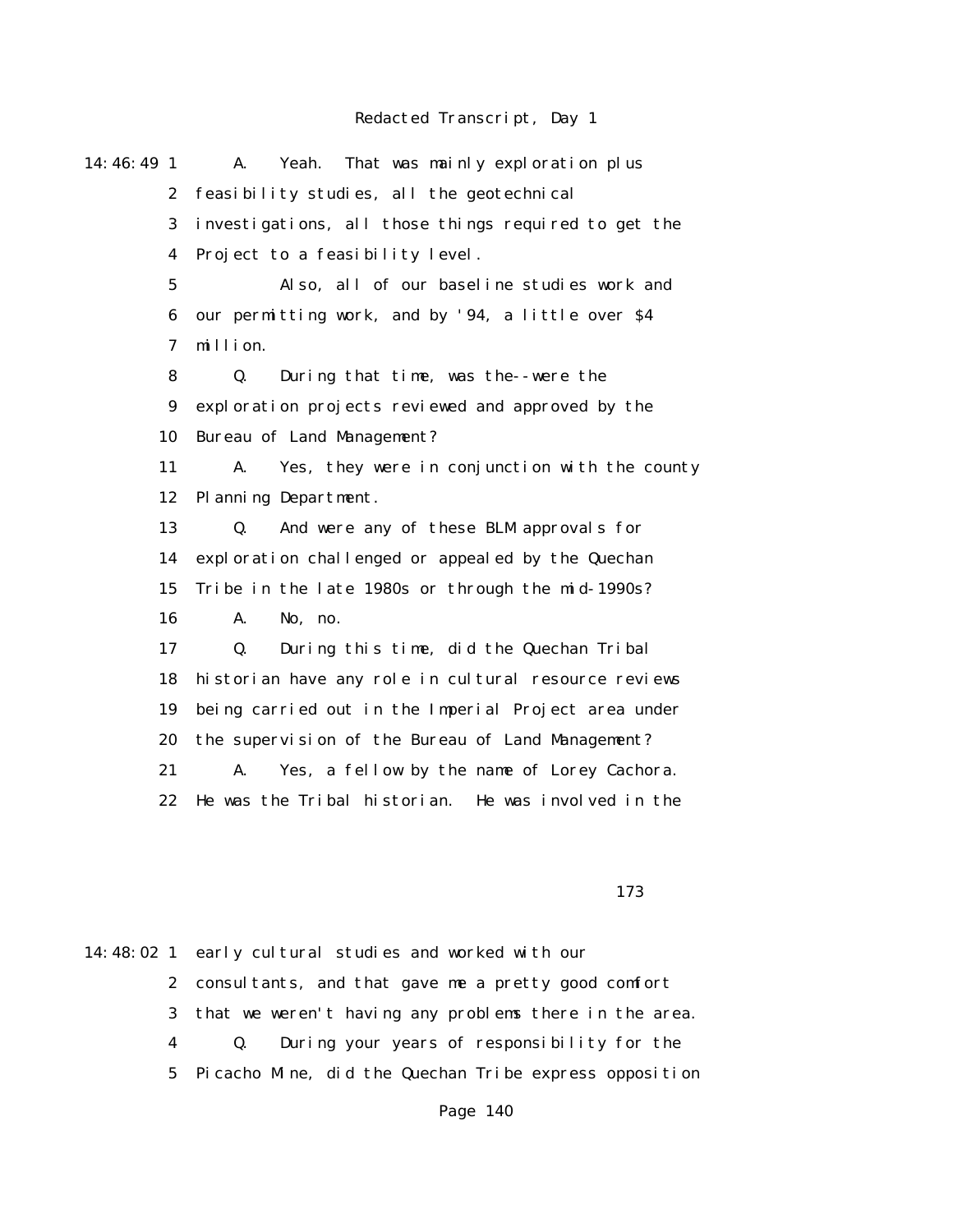6 to it?

7 A. Never.

 8 Q. Did you ever meet with Quechan Tribal leaders 9 when they may have had the opportunity to express any 10 opposition regarding the Picacho Mine or your early 11 ongoing mineral exploration activities at the Imperial 12 Project Site?

 13 A. Yeah, I only had one formal meeting with the 14 Quechan Tribe. They were building a new housing 15 development to the north of the All-American Canal, 16 and they had asked us to participate by spending a 17 million dollars to build them a new bridge, and we, of 18 course--we couldn't afford that, especially the way 19 our company was at that time, and we did not 20 participate in that, but there was no discussion or 21 any indication that they were opposed to any of our 22 mining operations at Picacho nor our Imperial Project

174

14:49:13 1 at that time.

 2 Q. Was that, the meeting that you referred to 3 with the Quechan Tribe leaders, was that facilitated 4 in any way by the Federal Government? 5 A. Yes. The Bureau of Indian Affairs sponsored

6 the meeting.

 7 Q. And were those discussions cordial or were 8 they contentious?

 9 A. They were cordial. There were no issues 10 there.

11 Q. By the time you had submitted the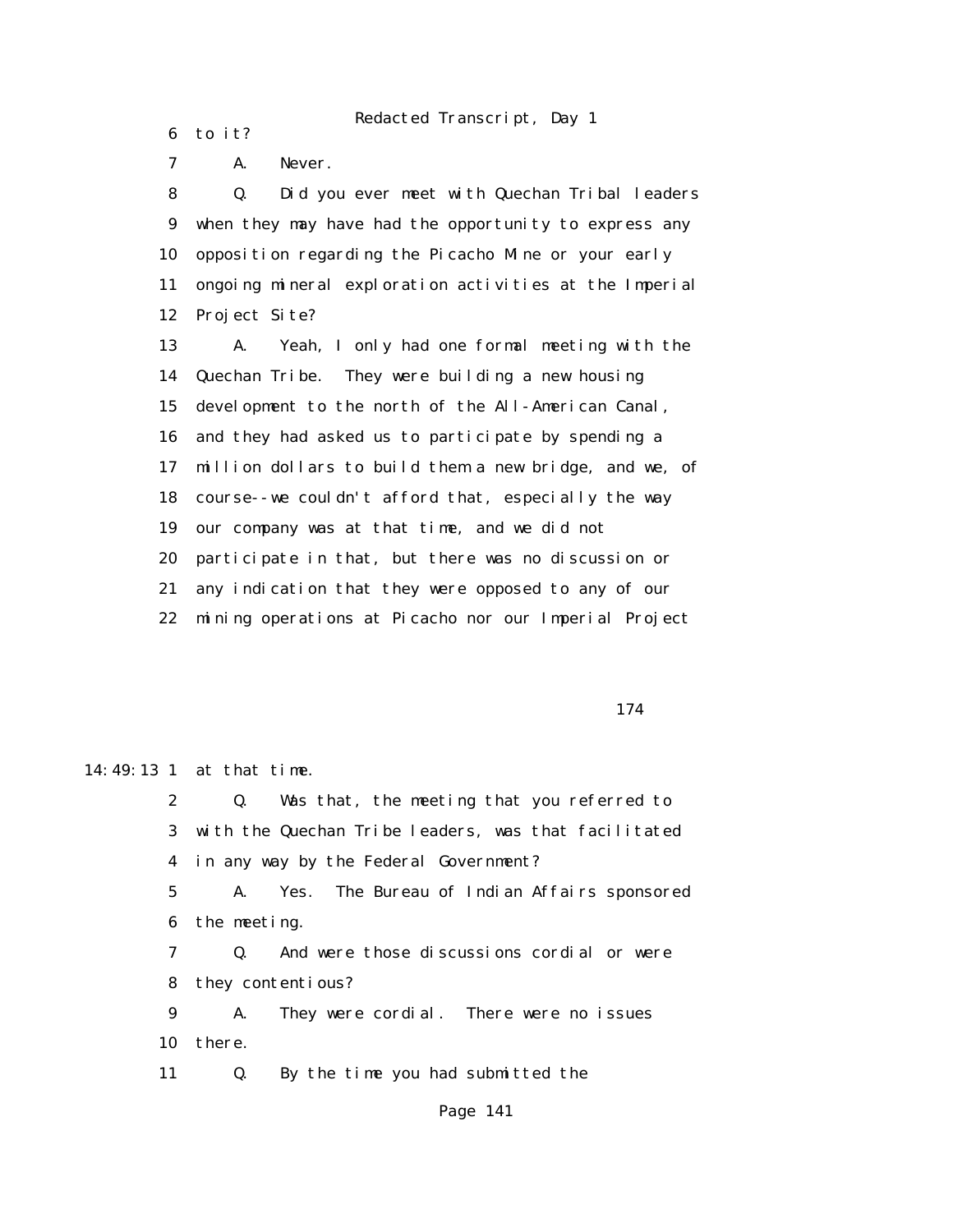Redacted Transcript, Day 1 12 December 1994 Plan of Operations for the Imperial 13 Project and during your work at the Picacho Mine, had 14 you ever heard of any feature in the California Desert 15 sometimes referred to as a Trail of Dreams in 16 connection with the Imperial Project area or anywhere 17 else in the California Desert? 18 A. No. I mean, I was aware of certain trails 19 all over the desert and on our project site, but had 20 never heard of it referred to as the Trail of Dreams. 21 Q. Shortly before you submitted the Plan of 22 Operations for the Imperial Project in December 1994,

<u>175</u>

14:50:23 1 did you become aware of the enactment of the 2 California Desert Protection Act of 1994? 3 A. Yes, I did. 4 Q. And was the Imperial Project placed into any 5 designated wilderness area or national park for 6 permanent protection by the 1994 Act? 7 A. No. In fact, I worked very hard to make sure 8 that--I wanted to field check the boundaries and to 9 make sure that we were well outside of that bound--of 10 the boundaries of the withdrawal areas. 11 Q. Were the congressional designations of those 12 protected areas based on recommendations from the 13 Bureau of Land Management, to your knowledge? 14 A. To my knowledge, yes. 15 Q. Was the Imperial Project ever in any 16 recommended areas recommended by the BLM to Congress 17 for designation as wilderness area?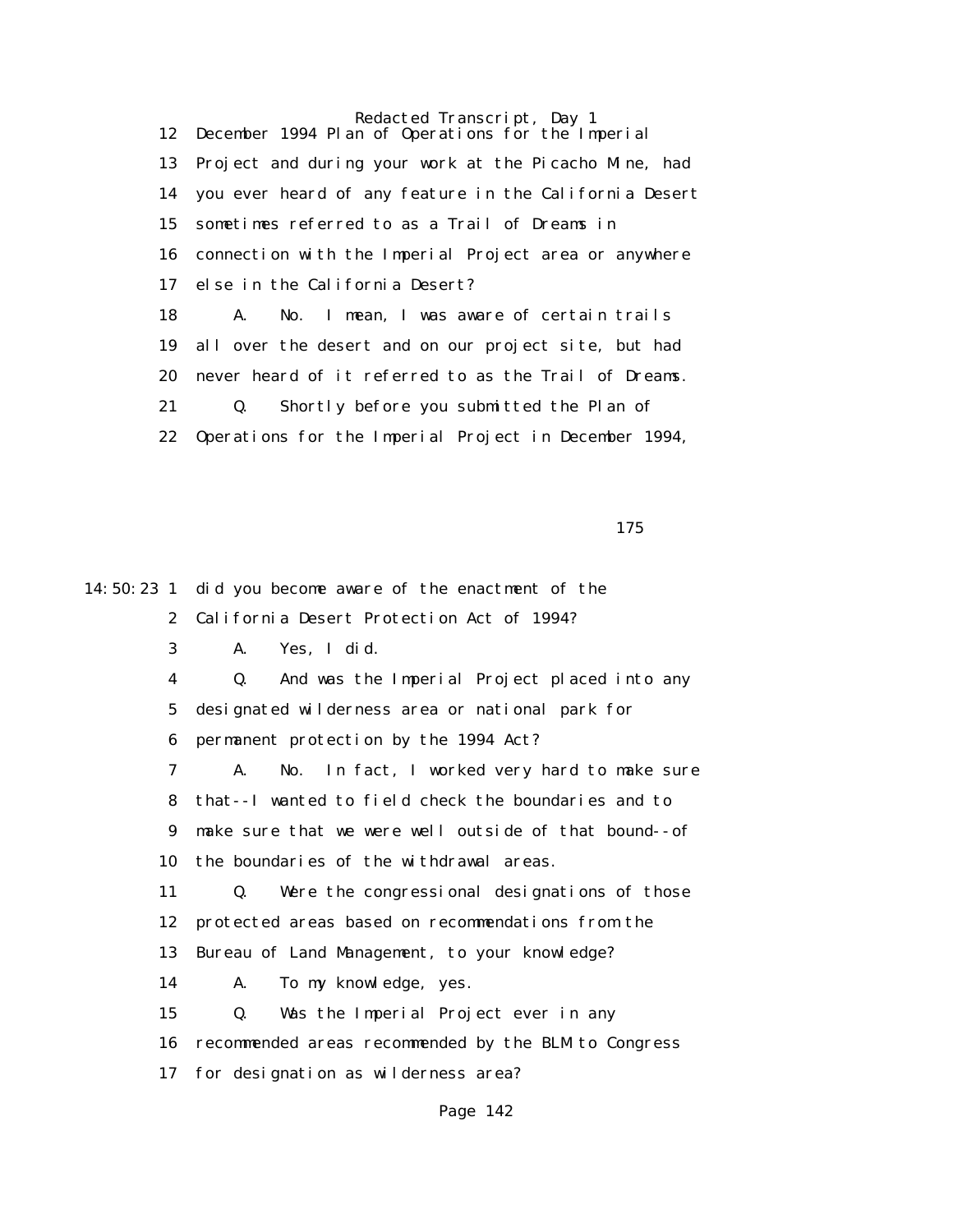18 A. No.

 19 Q. And are there wilderness areas that are in 20 vicinity, in the general vicinity of the Imperial 21 Project area?

22 A. Yes, two of them. The Indian Pass Wilderness

176

14:51:40 1 Area up to the north of the project, a couple of miles 2 north, and also to the northwest of the Picacho Peak 3 Wilderness Areas. These are areas set aside for a 4 variety of reasons, including Native American cultural 5 reasons. 6 Q. Did you play a role in monitoring that

 7 legislation to see how it might affect Glamis's 8 interest in the Imperial Project mining claims? 9 A. Yes. Yes, absolutely. I worked closely with 10 a person by the name of Kathy Lacy and Senator 11 Feinstein's office here in D.C. to assure that our

12 interests were--were heard.

 13 Q. How did the passage of the 1994 Act in 14 October of 1994 influence your plans regarding the 15 Imperial Project?

 16 A. Well, they gave us comfort that the Imperial 17 Project was clear and that those lands would remain 18 open for a multiple use. And I was very particularly 19 concerned to make sure that the final legislation 20 remained as it was then in the draft, that there were 21 no buffer zones around these wilderness areas that 22 would affect our operation.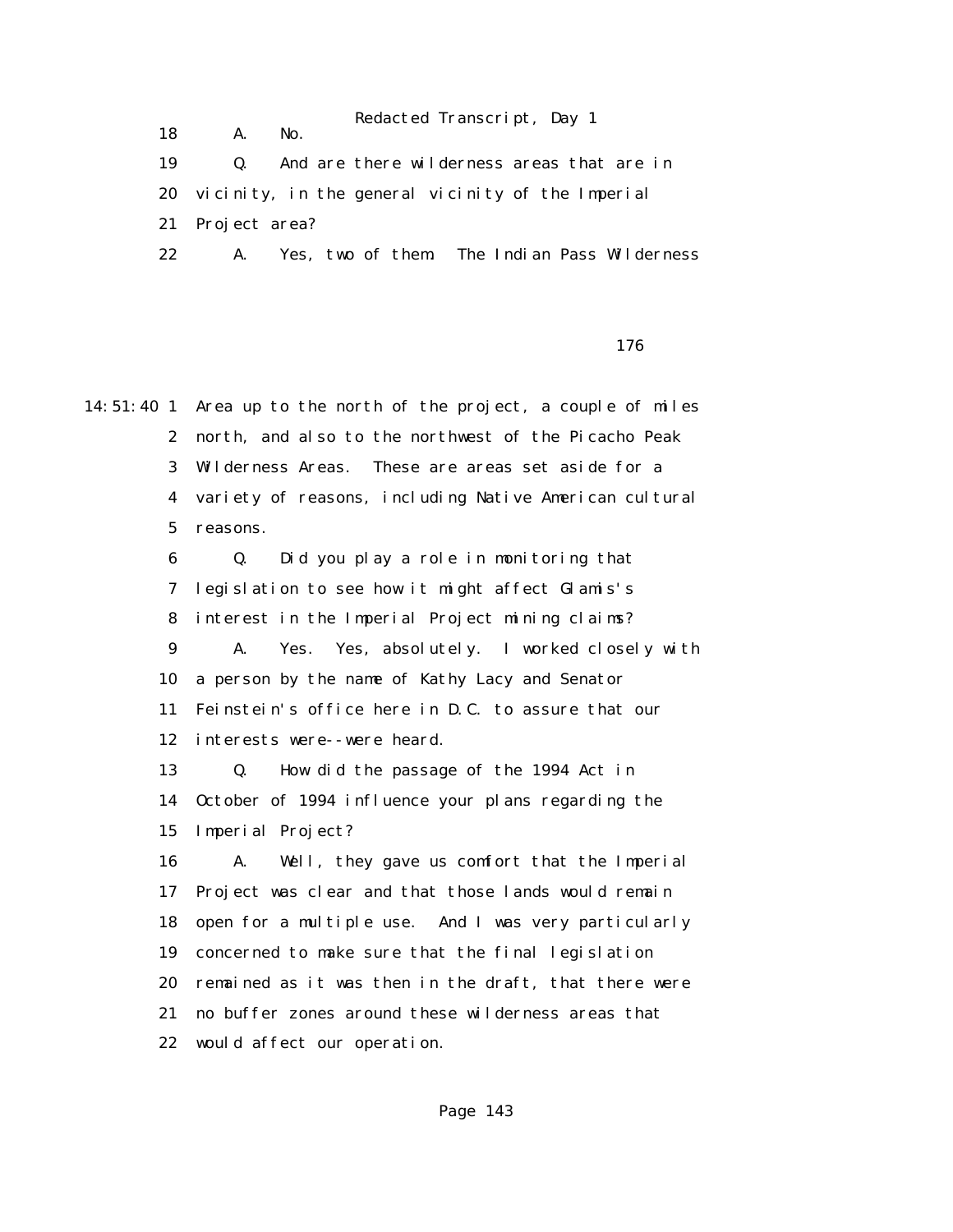177

14:53:02 1 Q. And did the language regarding no buffer 2 zones, was that part of the final act, as you 3 understand it? 4 A. Yes, it was. 5 Q. By 1997, as the Imperial Project Plan of 6 Operations was pending at the Bureau of Land 7 Management and the Imperial County, did you make any 8 particular large purchases for mining equipment in 9 anticipation of action on the Plan of Operations? 10 A. Oh, yeah, we were moving forward. We did a 11 variety of things. We put in our first water well 12 that cost about \$500,000. We purchased a royalty on 13 the property for another \$500,000. We bought a shovel 14 for \$7 million, if that's what you're referring to. 15 Q. Did you say \$7 million for one shovel? 16 A. \$7 million for the electric shovel for the 17 project. 18 Q. By 1998, did you have a face-to-face meeting 19 with the BLM California State Director Ed Hastey? 20 A. Yes. 21 Q. Did you form any expectations regarding the 22 Imperial Project in that, as a result of that meeting?

178

14:54:12 1 A. Well, I retained the same impression that I 2 had all along, that there were no problems with the 3 Project, and it would eventually get permitted, but Ed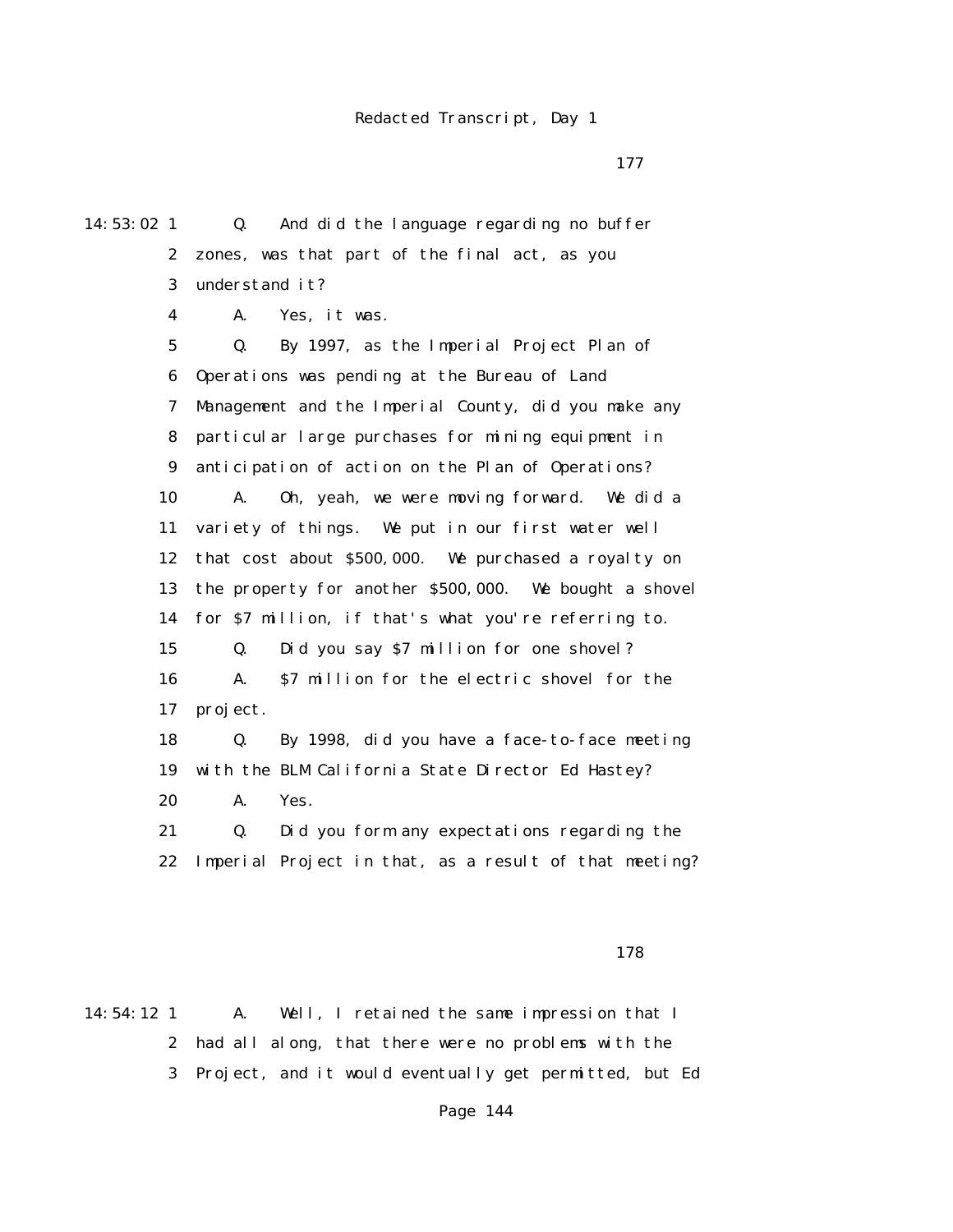Redacted Transcript, Day 1 4 Hastey took me aside and looked me in the eye and told 5 me just give it a little time. You are going to get 6 your permits for this project. 7 Q. By 1999, what was going on with the Project? 8 A. Well, we were experiencing some delays with 9 the Project and just trying to figure out where we 10 were going with the Project at that time. 11 Q. By 1999, nearly four years after the 12 submission of the Plan of Operations, what did you do 13 with the 7.2 million dollar mine shovel? 14 A. Yeah, at that time we were holding that 15 shovel. It was costing us about \$30,000 per month to 16 store the shovel. We had other capital needs, and so 17 we decided to sell that shovel and then to purchase a 18 new one when we acquired our permits. 19 Q. After Interior Secretary Bruce Babbitt denied 20 the Imperial Project on January 17, 2001, three days 21 before leaving office, what accounting decisions did 22 you make regarding Glamis's cash investment in the

179

14:55:31 1 Imperial Project, which at that time was over 2 \$14 million? 3 A. We decided to write the Project off and to

4 take a loss on our year-end statements.

 5 Q. Turning to the California mandatory complete 6 backfilling regulations adopted between December 2002 7 and April of 2003, what impact have those requirements 8 had upon the value of the Imperial Project?

9 A. Well, they had a stunning, devastating effect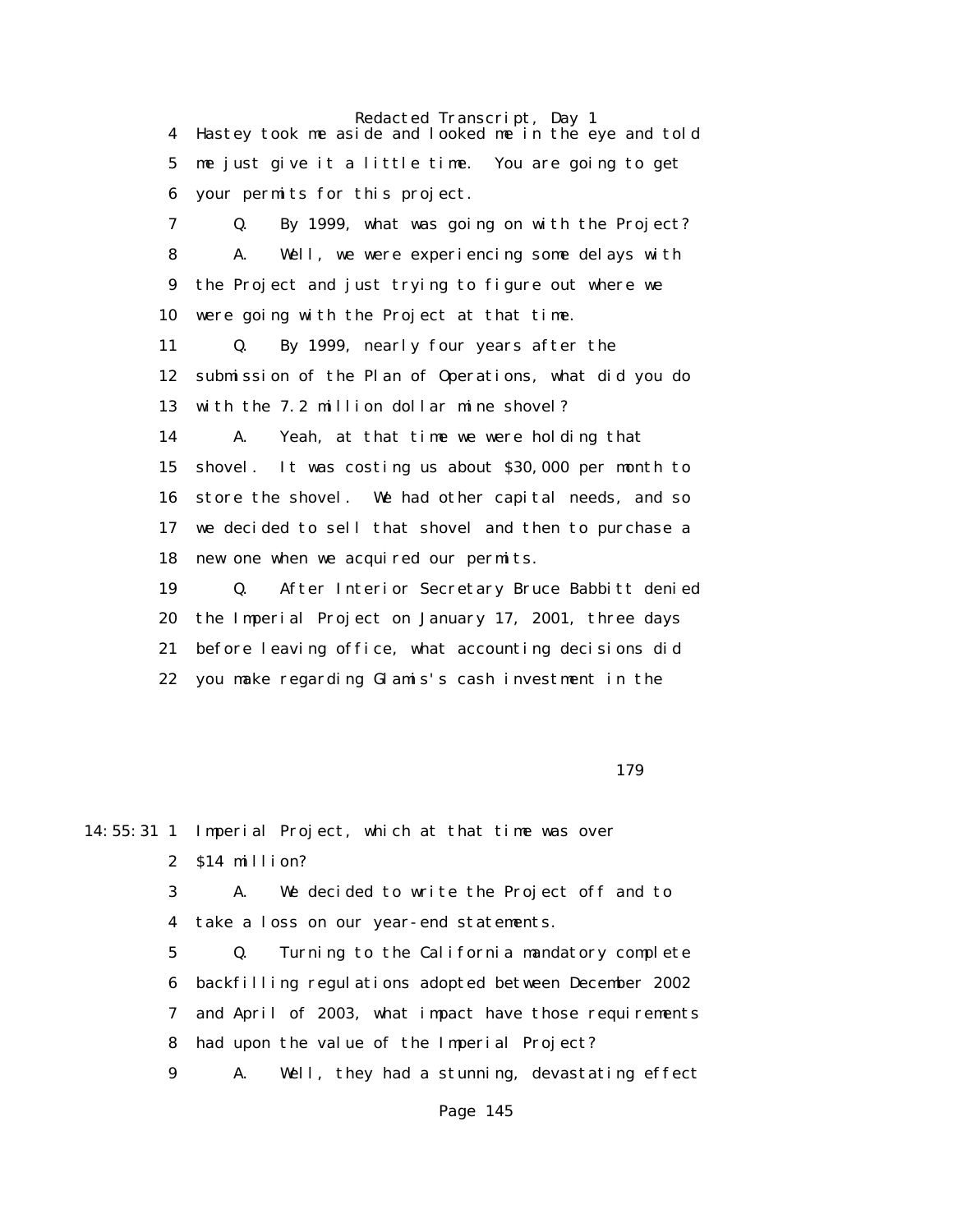Redacted Transcript, Day 1 10 on our company and on the Imperial Project's value. I 11 mean, it rendered the Imperial Project worthless. 12 Q. Is your conclusion on that consistent with or 13 contradicted by the preliminary assessments of 14 economic impact of backfilling carried out by your 15 company in January 2003, which Mr. Clodfelter referred 16 to this morning on behalf of the Respondent? 17 A. No, that does not contradict our findings. 18 If you are referring to Jim Voorhees's memo, we asked 19 Jim, our Chief Operating Officer, to provide an 20 analysis of the impact of the consequences of 21 backfilling, what was referred to as back of the 22 envelope, which basically was what it was. We asked

 $180$ 

14:57:05 1 Jim to provide us a view as to where the Project was 2 headed.

> 3 And, by the way, we did not include increased 4 costs. We didn't include additional capital costs to 5 the Project because we were going to have to use the 6 equipment more, which means getting new equipment or 7 rebuilding the equipment we had got.

 8 We didn't look at the delays to the Project 9 that would be included and were not included in our 10 economic analysis. We didn't look at the additional 11 financial assurances we would have to put up for the 12 Project.

 13 And even so, with a very conservative view, 14 the Project came up with a negative net present value. 15 Q. Mr. McArthur, did you hear Mr. Clodfelter say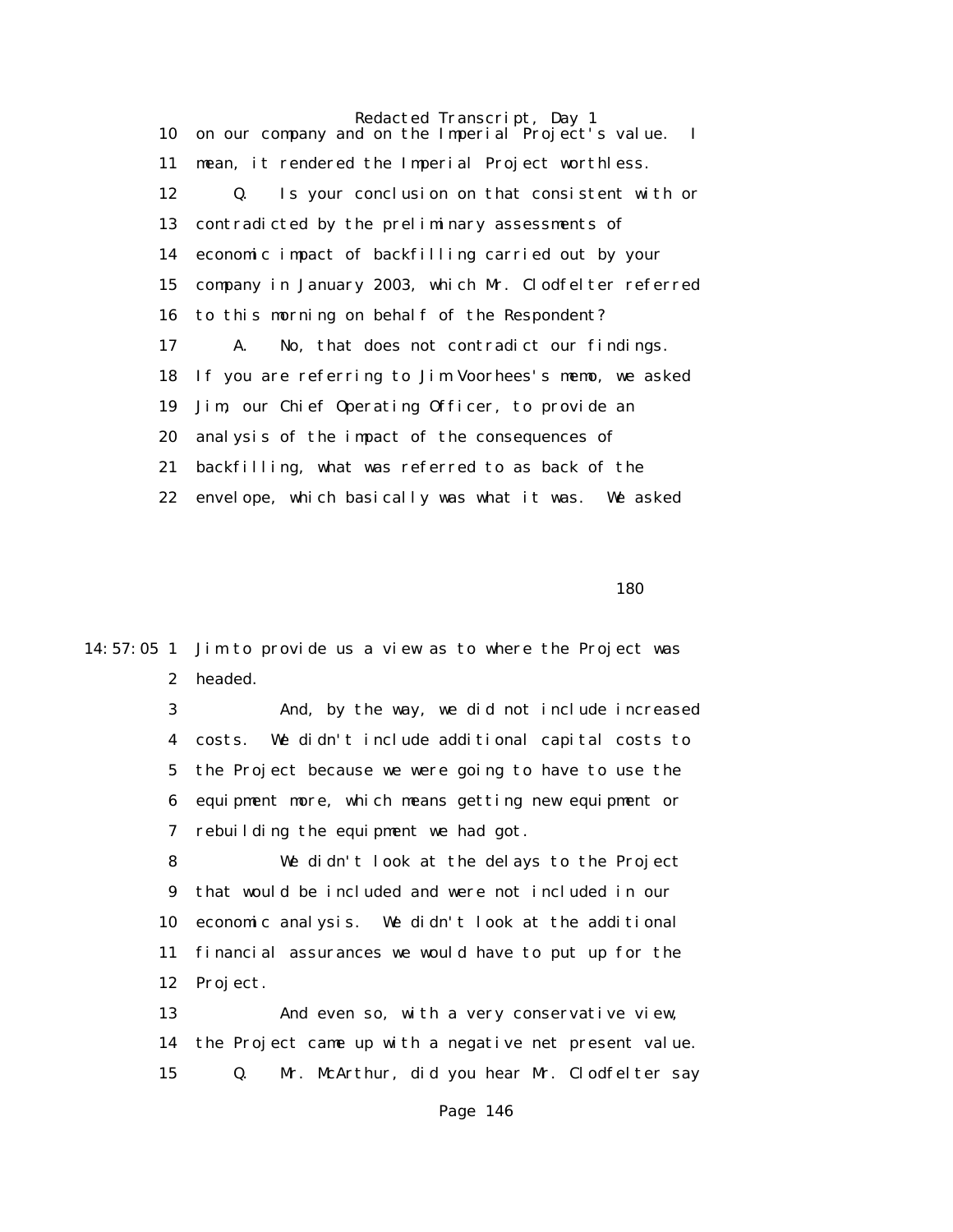Redacted Transcript, Day 1 16 it had a 9 million-dollar net present value this 17 morning? Is that correct, according to that analysis? 18 A. No, that's not correct. That--I think he was 19 referring to some of the upside gold values that were 20 used in that analysis. At that time, our company was 21 using \$300 for its reserves calculations, \$300 per 22 ounce of gold, and our valuations of new projects also

181

14:58:25 1 utilized \$300. And in that case, it was a negative 2 net present value. 3 But furthermore, we are a business. We just 4 don't crank out numbers. We look at things in a 5 variety of ways, and given the Governor's express 6 intent to stop our project, it didn't make any 7 business sense to move forward at that time. It would 8 have been reckless. It wouldn't have been rational 9 for us to continue with the Project. 10 Q. The supplemental report filed by Navigant 11 five days ago and Mr. Clodfelter's statement this 12 morning makes a reference to the Cerro Blanco project 13 where Glamis Gold wrote off an 8 million-dollar 14 investment. Is that situation in any way comparable 15 to the Imperial Project, in your view?

> 16 A. Well, the only direct comparison is that we 17 wrote the Cerro Blanco off, I believe, at the same 18 time as the Imperial Project, but those are two very 19 different projects. The Cerro Blanco project is an 20 operation--sorry, a project that we have in Guatemala. 21 When we wrote that project off, we were looking at it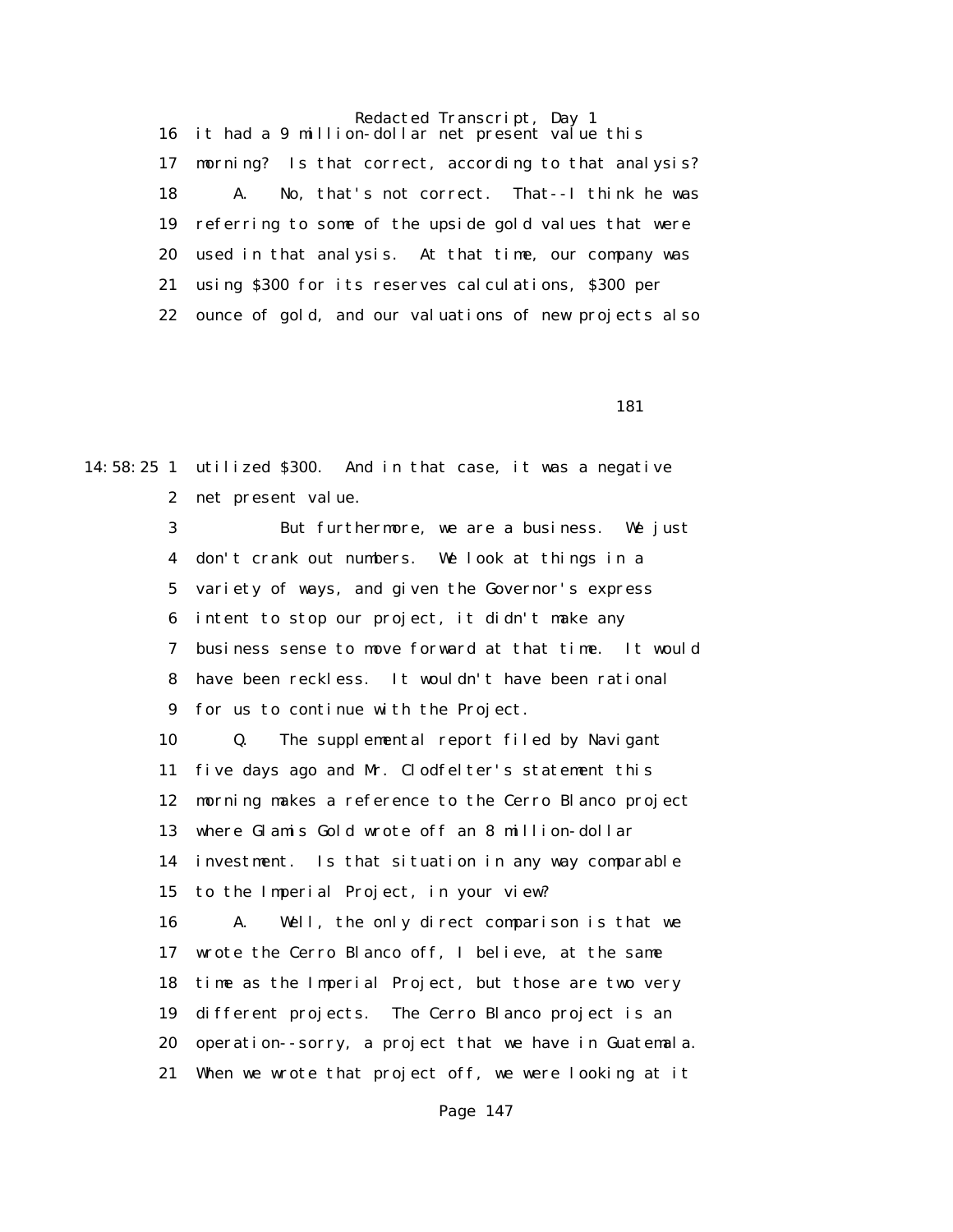Redacted Transcript, Day 1 22 as a big open-pit operation, and it just wasn't making

 $182$ 

14:59:50 1 the--the economics just didn't look right.

 2 We had two companies come to us and make very 3 meaningful approaches to us to buy the Project. We 4 rejected that and decided to invest more money into 5 exploration. We have done that since. We discovered 6 a very high grade vein at depth. We have now relooked 7 at the mine as an underground mine. We're in the 8 middle of feasibility on that project right now. It 9 looks actually quite good. 10 So, it's a--very much different from the 11 Imperial Project. The Imperial Project has no 12 underground mining vein. It's just a big homogenous 13 ore body that you couldn't possibly underground mine 14 economically. 15 But moreover, the biggest factor is that we 16 don't have an Executive Officer of the country of 17 Guatemala telling us that there is absolutely no way 18 that we want you to mine this mine. So, there are all 19 the differences I can think of offhand. 20 Q. Over the past few years in the precious 21 metals mining industry, how would you characterize the

 $183$ 

15:01:00 1 companies with regard to the acquisition of known gold

22 level of investment by operating and developing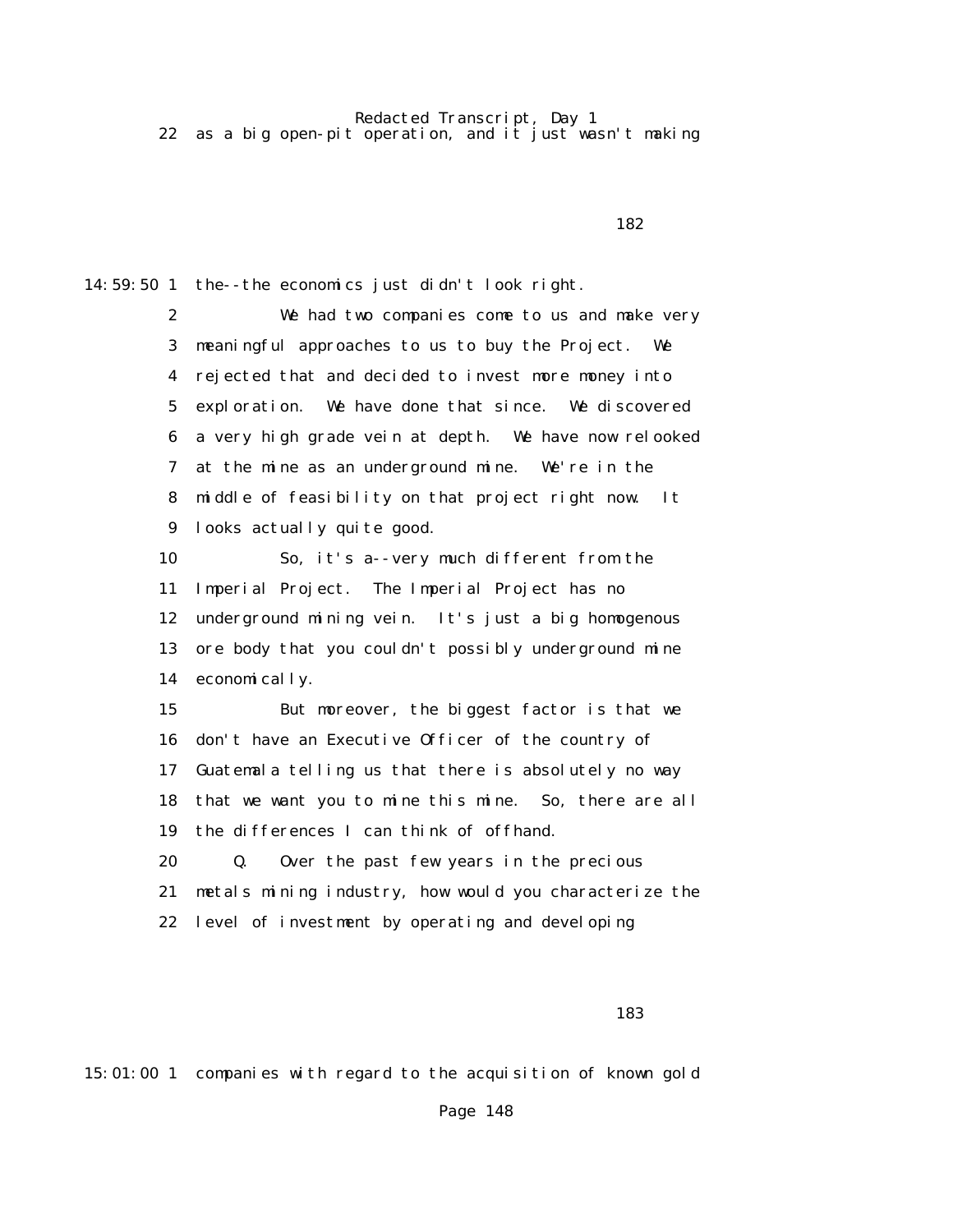Redacted Transcript, Day 1 2 deposits? 3 A. Well, it's a very competitive environment. 4 Gold is very scarce. That's why it's so valuable. 5 And where there are deposits, there is a great deal of 6 interest in acquisition of those deposits. 7 Q. Is the Glamis Imperial Project a known 8 reported gold mineral resource? 9 A. Yeah. It's well-known in our industry as a 10 plus million ounce deposit that has not been mined. 11 Q. Has Glamis Gold, Limited, or Goldcorp 12 received a single offer from any entity regarding a 13 prospective purchase of the Glamis Imperial Project, 14 Project properties to the present date? 15 A. No, no. No offers at all. In fact, I think 16 I heard the word earlier today the Project has really 17 been stigmatized by the way that its--the Government 18 has treated us. 19 Q. What does that market experience tell you 20 about the value of the Glamis Imperial Project today? 21 A. Well, the same as our conclusions back when

22 we analyzed the Project that we referred to earlier,

184

15:02:15 1 that it has zero value.

 2 Q. From your experience in the California 3 Desert, what was your understanding of the 4 significance of Pilot Knob to the Quechan Tribe? 5 A. Well, the Pilot Knob was an area of high 6 cultural significance to the Quechan Tribe, and my 7 understanding is there are some deep religious values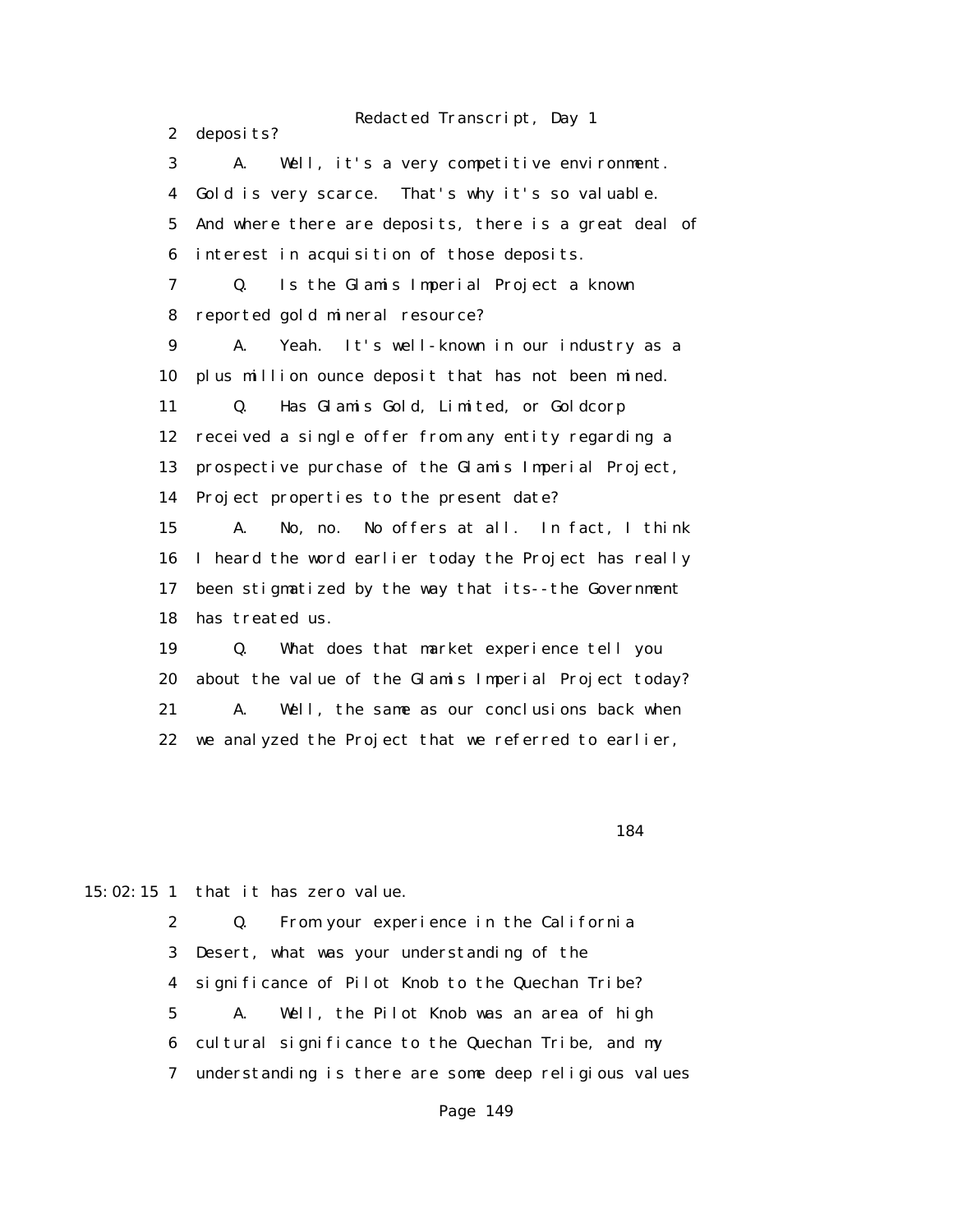Redacted Transcript, Day 1 8 associated with it. 9 Q. According to the Quechan Tribe assertions, as 10 you have understood them, where did the Trail of 11 Dreams lead to heading south from the Imperial Project 12 vicinity? 13 A. I'm not sure I'm allowed to speak of that in 14 a public forum. 15 MR. McCRUM: Well, we are approaching an 16 area, Mr. President, that we may be getting into some 17 confidential resource implication, so we may need to 18 turn off the public viewing for several minutes. 19 PRESIDENT YOUNG: Fine. We will turn off the 20 public viewing at this point. 21 (Confidential portion begins.) 22

 $185$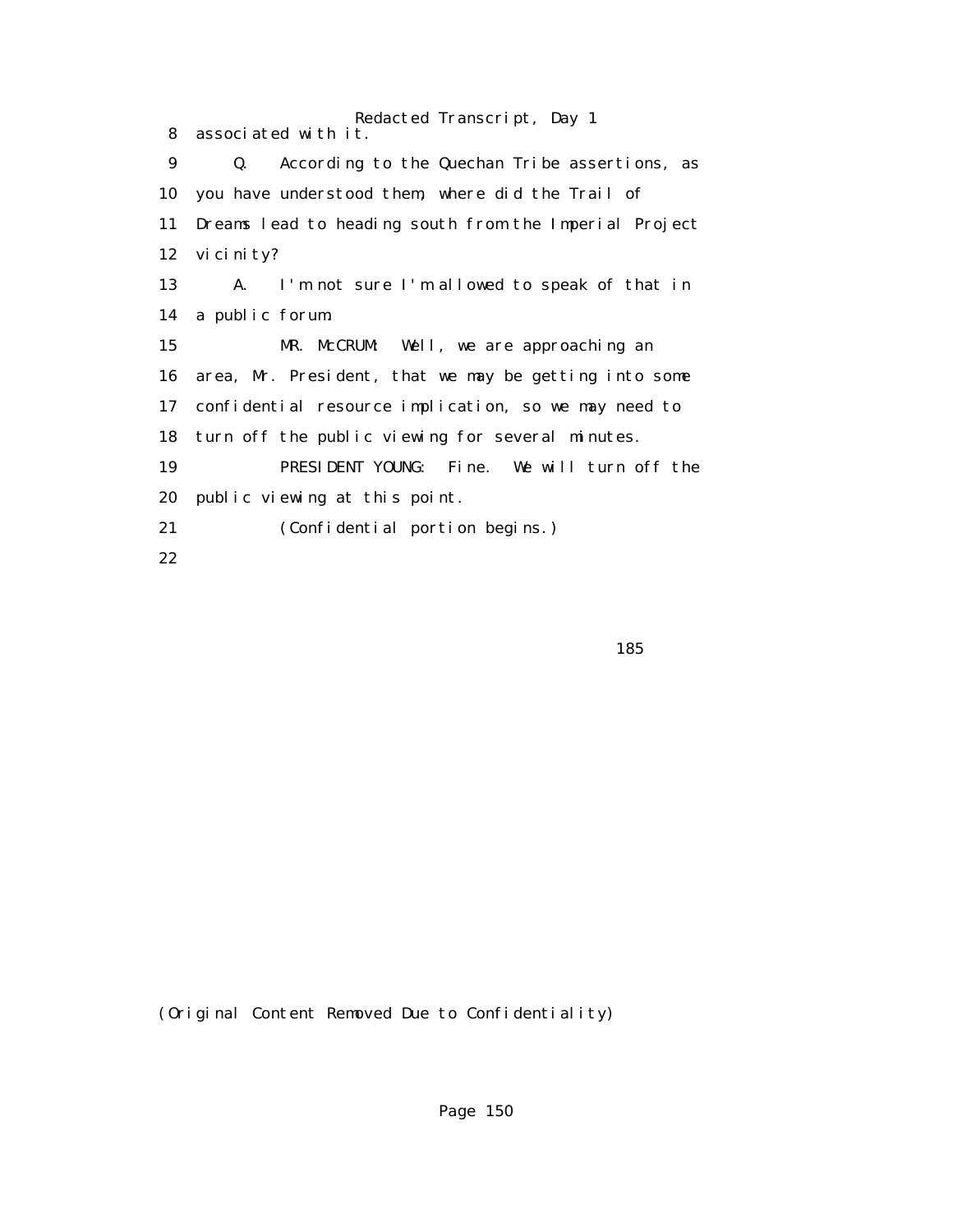$186$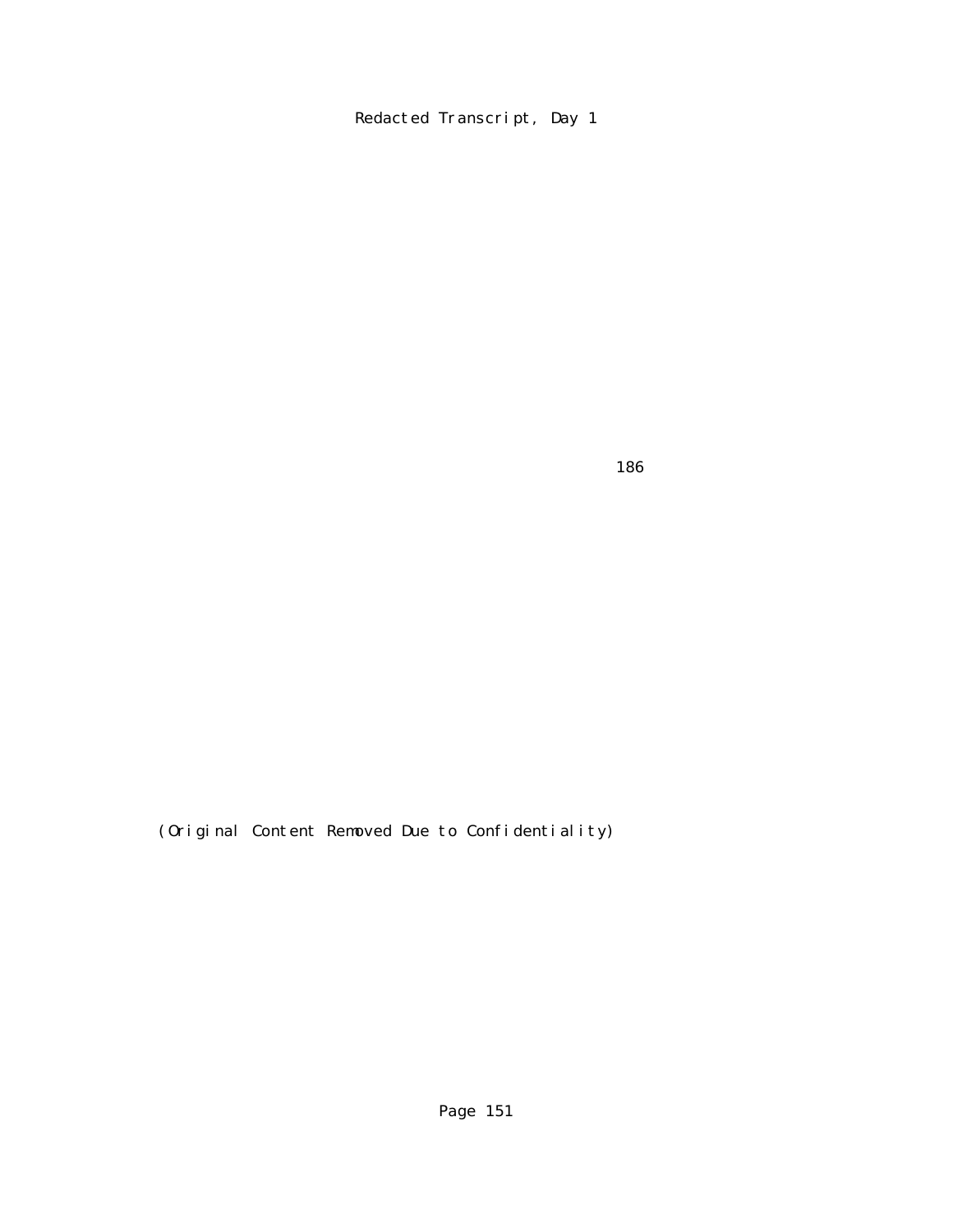187 – 187 – 187 – 187 – 187 – 187 – 187 – 187 – 187 – 187 – 187 – 187 – 187 – 187 – 187 – 187 – 187 – 187 – 1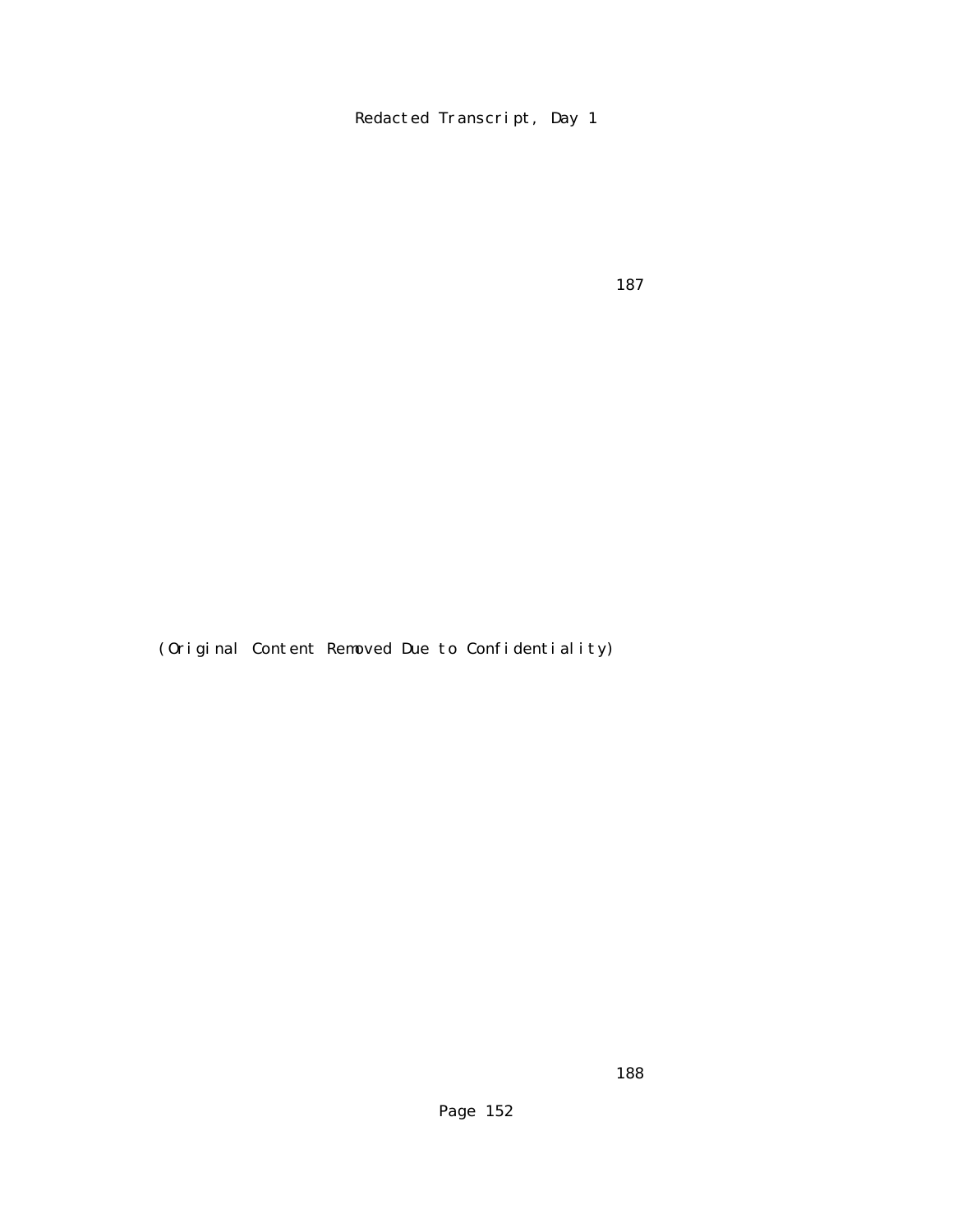(Original Content Removed Due to Confidentiality)

 $189$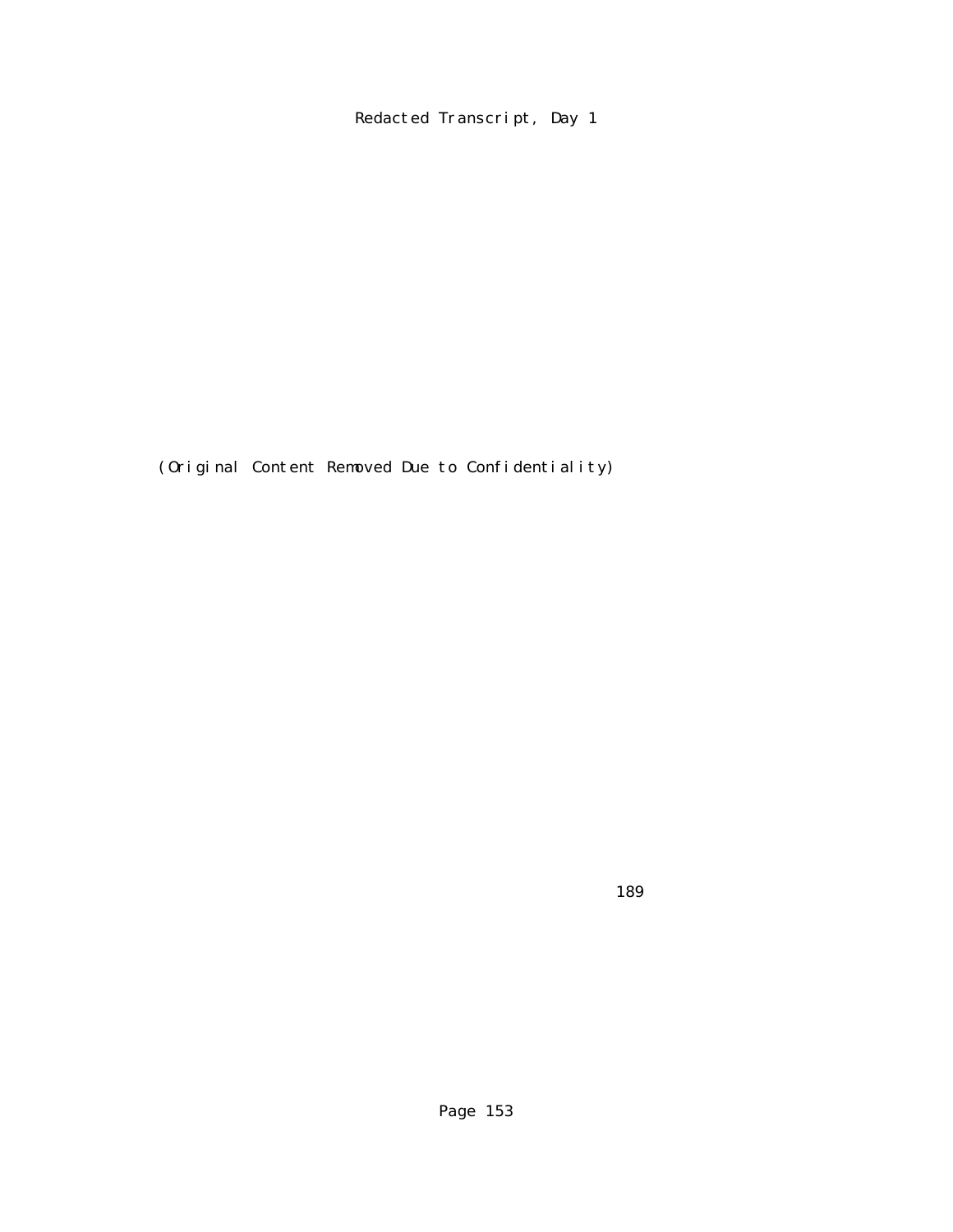(Original Content Removed Due to Confidentiality)

 $190$ 

(Original Content Removed Due to Confidentiality)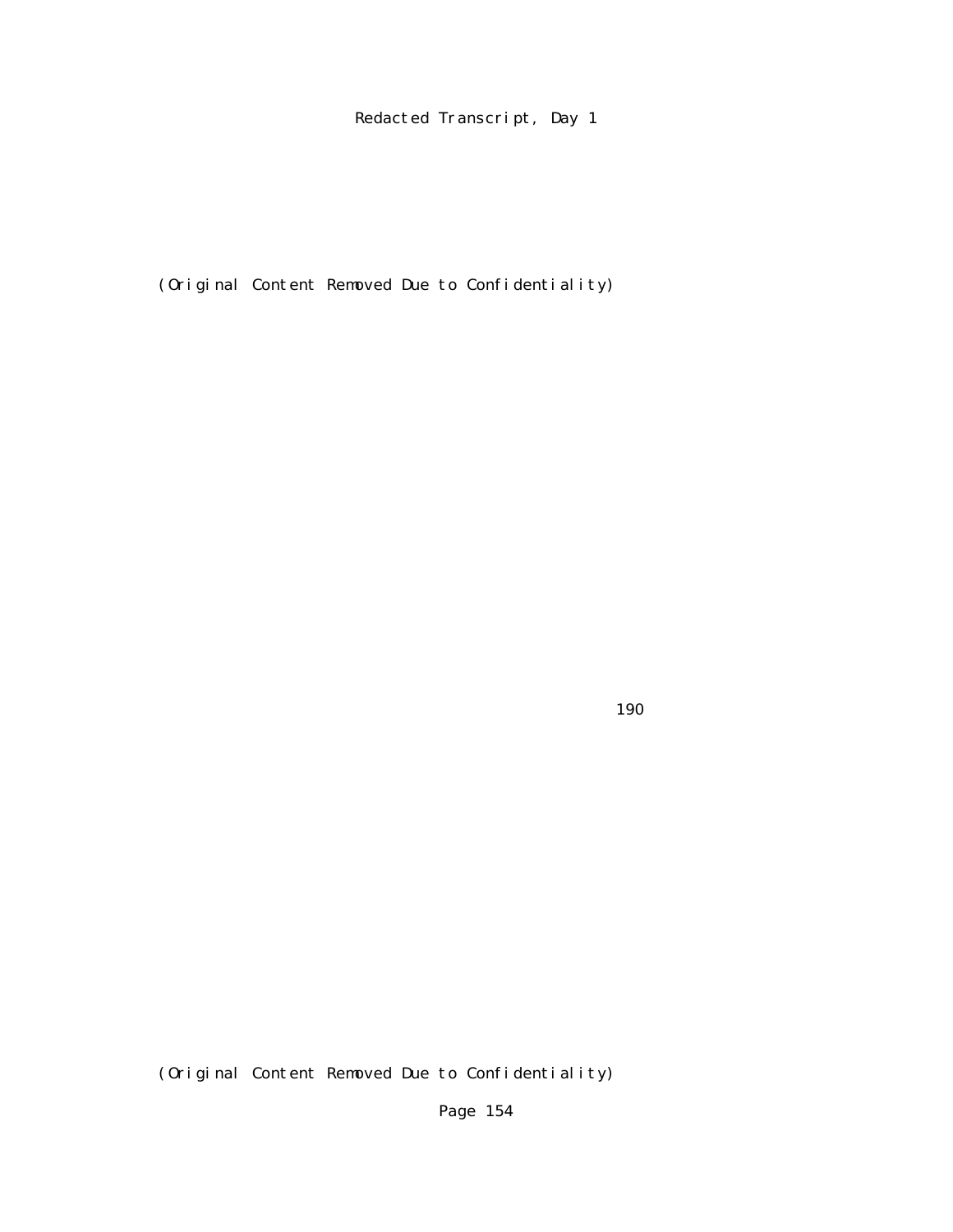191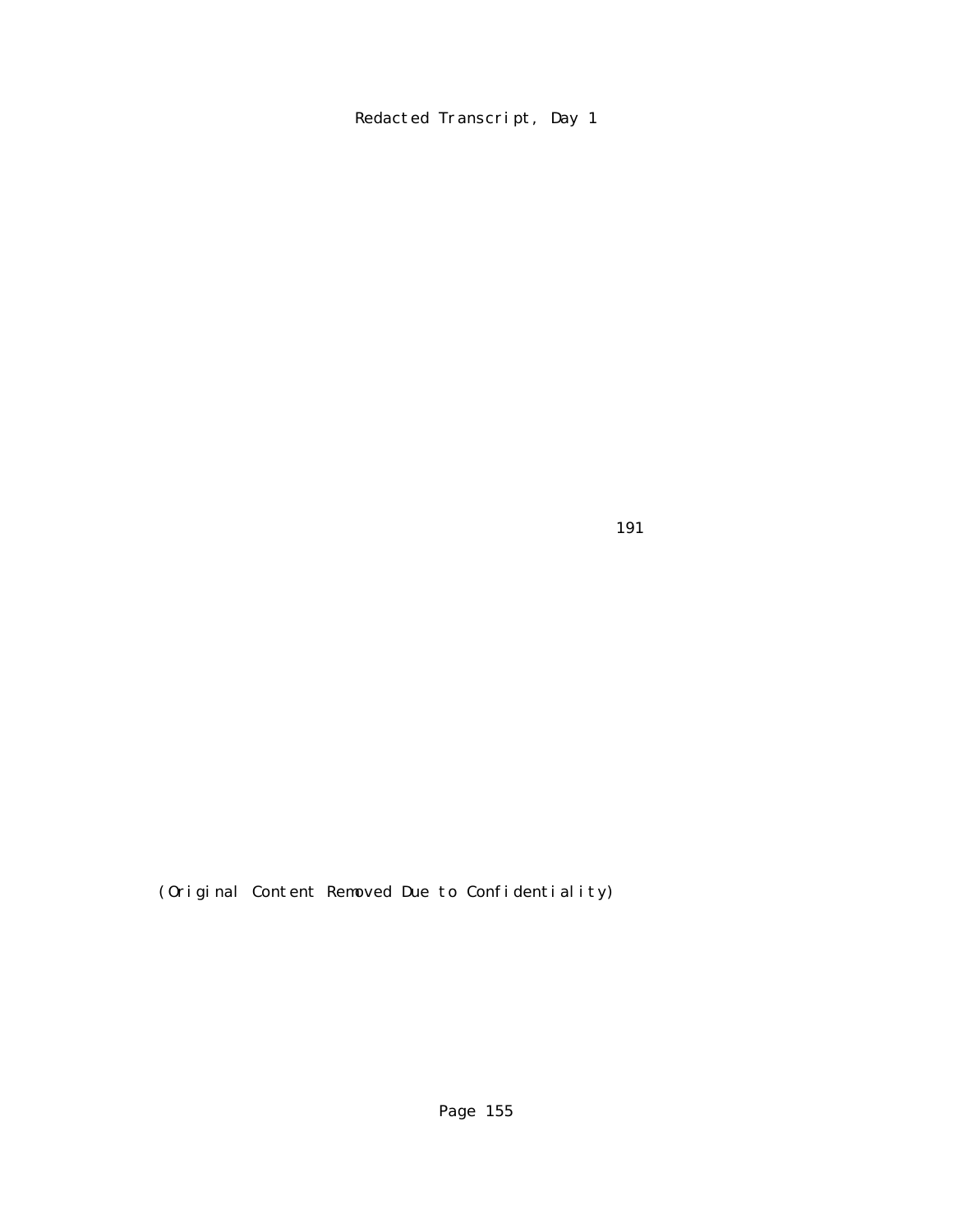(Original Content Removed Due to Confidentiality)

 11 (End of confidential portion.)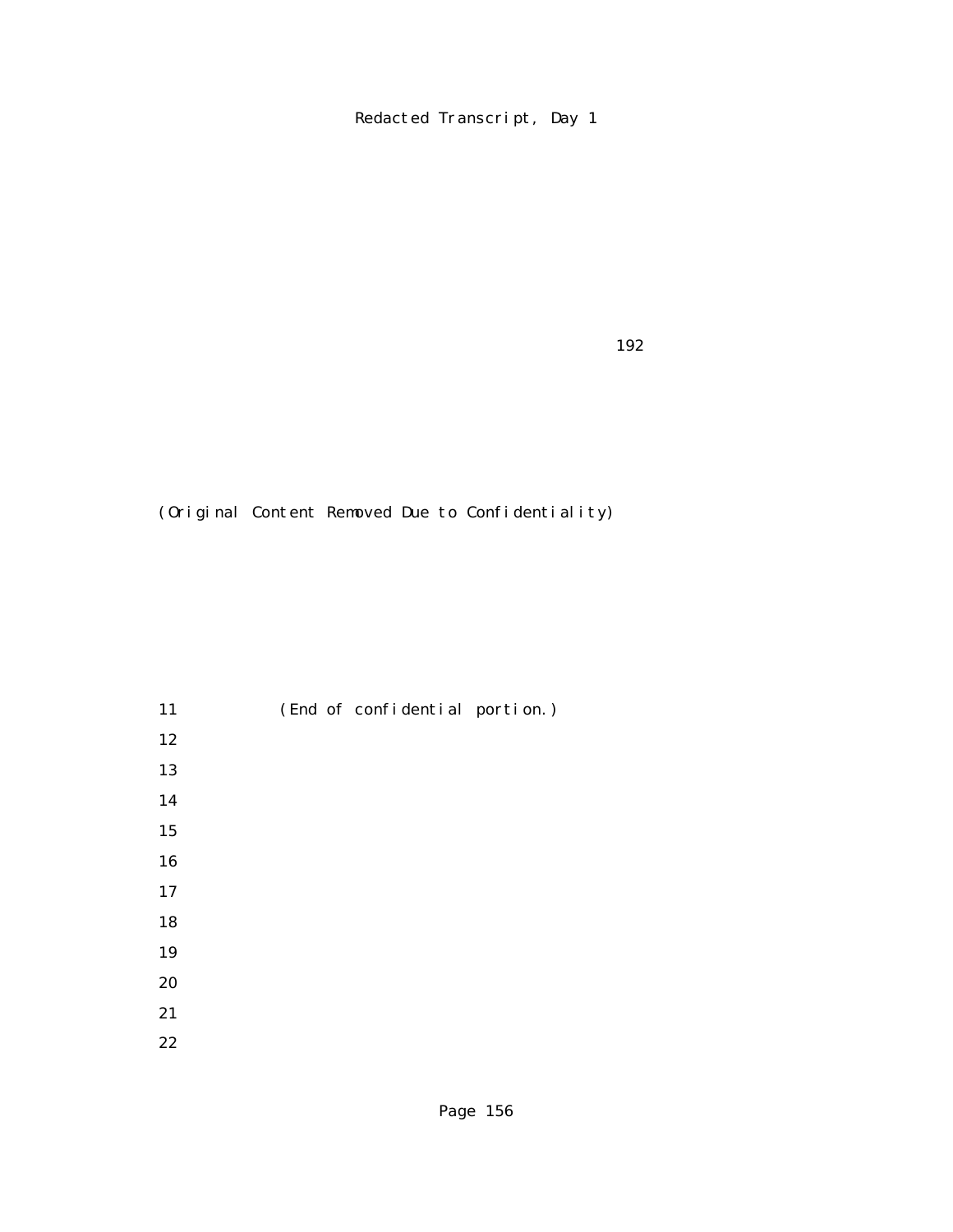$193$ 

15:13:33 1 PRESIDENT YOUNG: Mr. Clodfelter, 2 Ms. Menaker? 3 MR. CLODFELTER: Mr. President, could we 4 indulge you for a few minutes to confer on 5 cross-examination? It would--that time would be out 6 of our time as well. 7 PRESIDENT YOUNG: Well, we are close to our 8 scheduled break, so I'm prepared to accelerate the 9 break by 15 minutes, and we will commence the hearing 10 again. It is 3:17. We will ask everyone to be back 11 here at 3:47. Thank you. 12 I would like to remind counsel that not to 13 talk with the witness during the breaks. Thank you. 14 May we turn the camera back on? Are we 15 prepared, or will you be asking questions that would 16 relate, or would you like the camera to be left off? 17 MR. CLODFELTER: I don't think any of the 18 questions we would pose would raise any 19 confidentiality issues. Is that what you mean, 20 Mr. President? 21 PRESIDENT YOUNG: Yes, that's exactly it. 22 Okay. So, we will be prepared to turn the camera back

194

15:14:35 1 on after the break.

 2 Could we communicate to the room that we will 3 reconvene at 3:47, and the camera will be on at that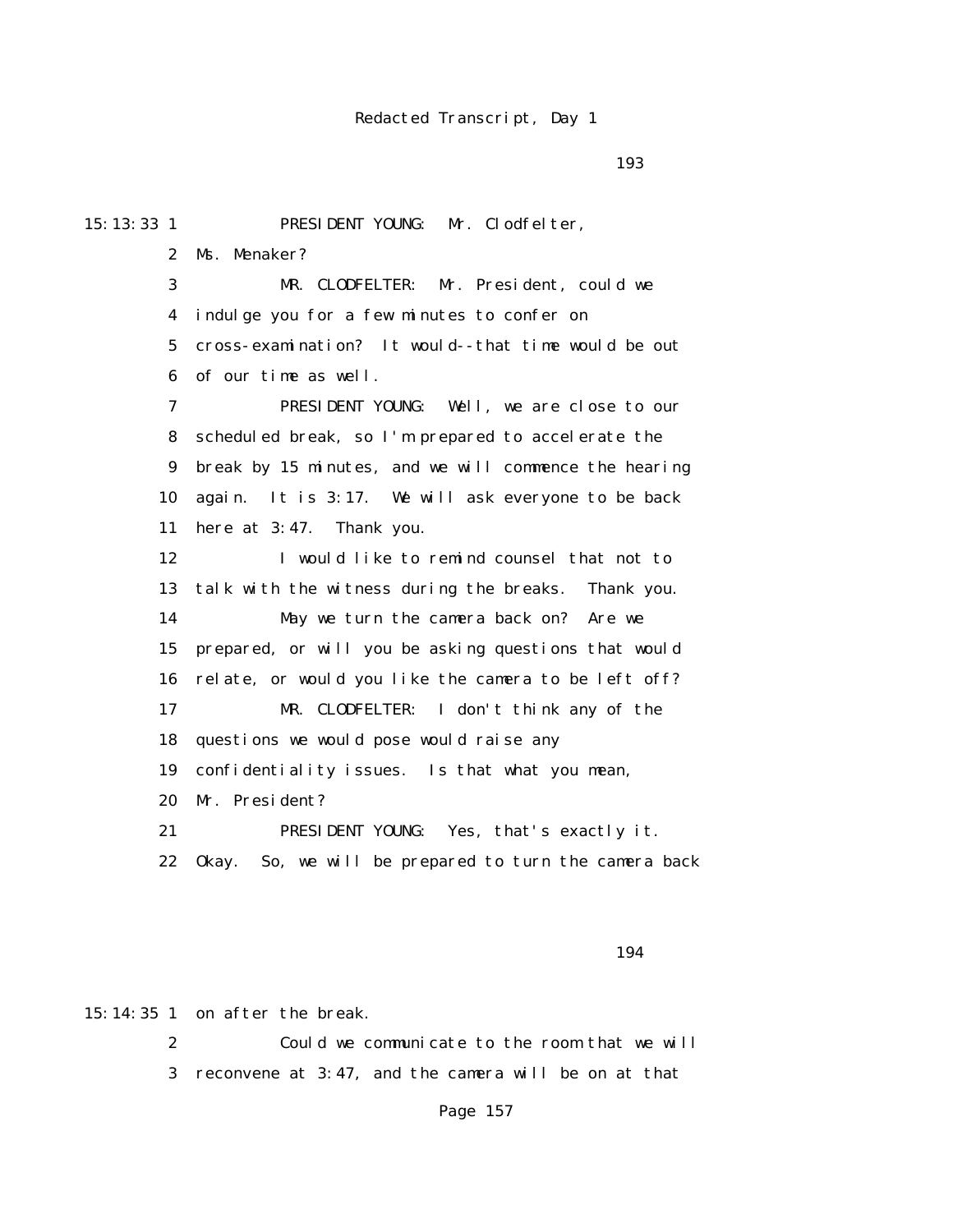Redacted Transcript, Day 1 4 point. 5 Thank you. 6 (Brief recess.) 7 PRESIDENT YOUNG: Okay. It's 3:47. It's 8 time start again. 9 I will turn the time over to Ms. Menaker and 10 Mr. Clodfelter, the time over to you. 11 MR. CLODFELTER: Mr. President, we don't have 12 any questions for Mr. McArthur, but I would like to 13 make two comments. 14 One, at least twice he presented hearsay 15 testimony. We did not object because there are no 16 strict rules of evidence before you, but we would 17 suggest--we will remind you at the appropriate time 18 when the testimony is not based upon personal 19 knowledge, the truth of the assertion and the 20 testimony is not based on personal knowledge but is 21 based strictly on hearsay. 22 And, secondly, on at least one occasion

 $195$ 

15:44:29 1 testimony was new--it did not appear in the statements 2 presented in writing--and we would ask Claimant to 3 indicate, as they call their witnesses, if they 4 intend, in fact, to elicit new testimony so that it 5 can be debated under the standard set in your last 6 Order that is exceptional. 7 PRESIDENT YOUNG: Thank you very much. 8 Do you want to specify the instances of 9 hearsay and instances of new testimony for us?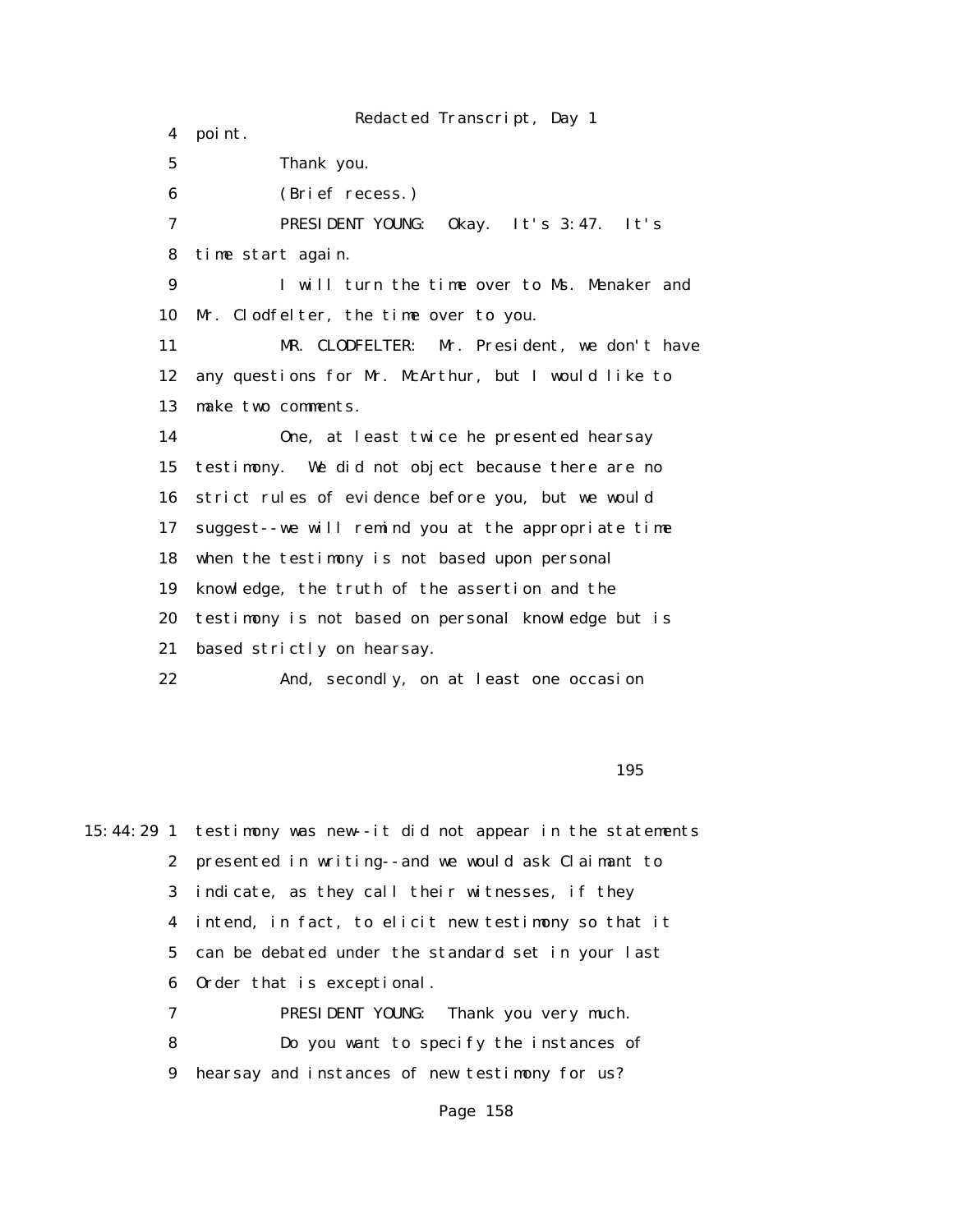Redacted Transcript, Day 1 10 MR. McCRUM: I would appreciate that, 11 Mr. President. 12 MR. CLODFELTER: We could do that. 13 PRESIDENT YOUNG: Thank you very much. 14 Otherwise, you have no questions, but you 15 will be able to submit that to us? 16 MR. CLODFELTER: Yes. 17 PRESIDENT YOUNG: Okay, thank you. 18 Mr. McArthur, thank you for your testimony 19 and your participation, and you are currently excused. 20 (Witness steps down.) 21 PRESIDENT YOUNG: We turn to you for your 22 next witness, Mr. McCrum.

 $196$ 

| 15:45:20 1              | MR. McCRUM: Mr. President, I would request             |
|-------------------------|--------------------------------------------------------|
| $\boldsymbol{2}$        | Mr. Clodfelter to specify the areas that he believes   |
| 3                       | exceeded the scope of the witness's statement now.     |
| $\overline{\mathbf{4}}$ | MR. CLODFELTER: Ms. Menaker can describe               |
| 5                       | that testimony.                                        |
| 6                       | PRESIDENT YOUNG:<br>Thank you.                         |
| 7                       | MS. MENAKER: I don't have the LiveNote right           |
| 8                       | in front of me, but at one point Mr. McArthur said     |
| 9                       | that he had approached officials in the new            |
| 10                      | administration who had said something about whether or |
| 11                      | not they would consider changing the prior             |
| 12                      | administration's rules or regulations, and there is    |
| 13                      | nothing about that in the evidence.                    |
| 14                      | MR. McCRUM:<br>Thank you.                              |
| 15                      | PRESIDENT YOUNG: And Mr. McCrum, should you            |
|                         |                                                        |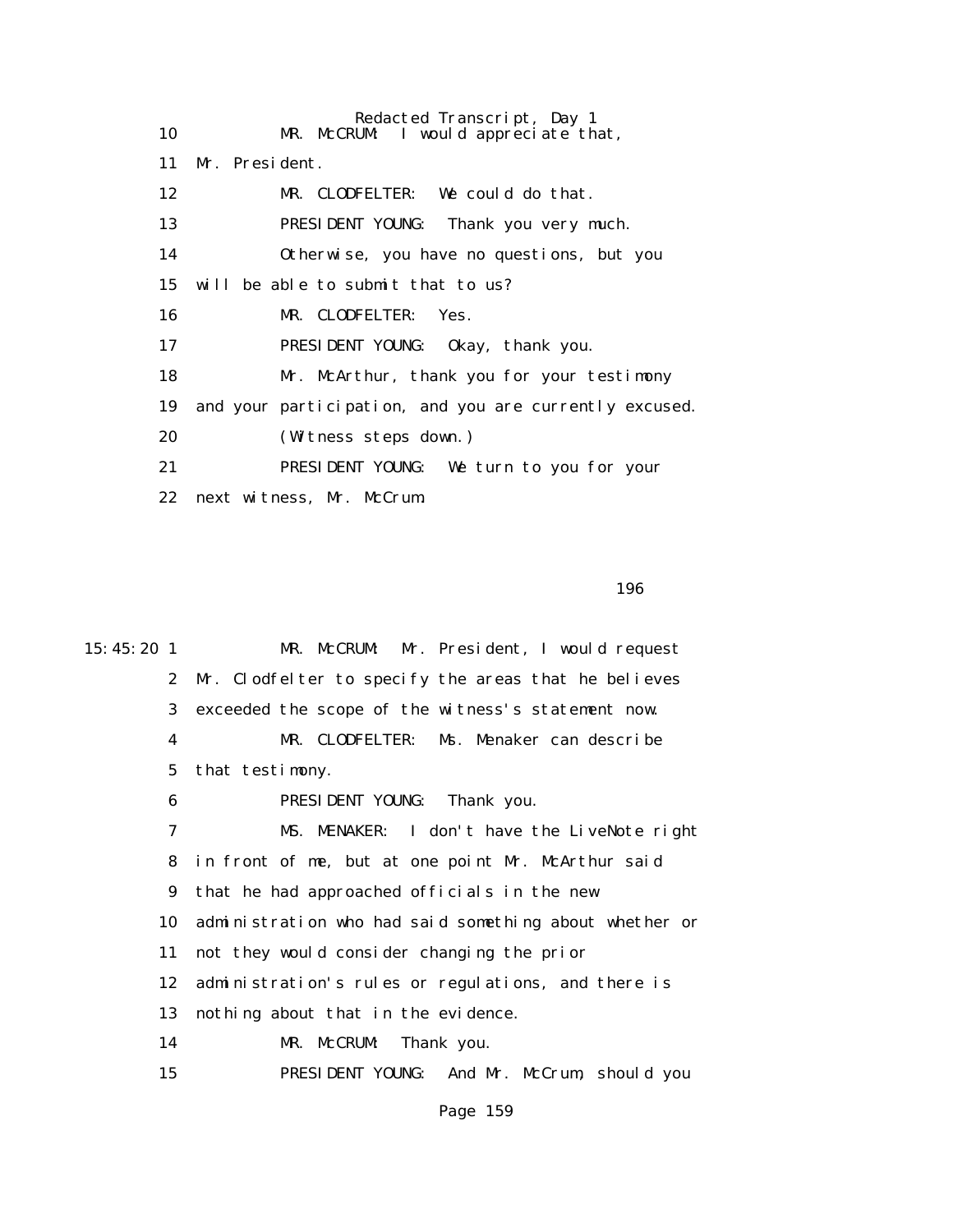Redacted Transcript, Day 1 16 choose to talk about that, you are perfectly welcome 17 to do that during your closing statement. 18 MR. McCRUM: Thank you. 19 Claimant Glamis Gold will now call its second 20 sworn witness to address contested facts that the 21 United States has put in issue in its countermemorial 22 and Rejoinder filings in this case. Our second

 $197$ 

15:46:30 1 witness is Mr. Charles Jeannes. 2 CHARLES JEANNES, CLAIMANT'S WITNESS, CALLED 3 PRESIDENT YOUNG: Mr. Jeannes, you have a 4 witness oath there. 5 THE WITNESS: Yes, I do. 6 PRESIDENT YOUNG: If you would read that, 7 please, or state that, please. 8 THE WITNESS: I solemnly declare upon my 9 honor and conscience that I shall speak the truth, the 10 whole truth, and nothing but the truth. 11 PRESIDENT YOUNG: Thank you very much. 12 Mr. McCrum. 13 MR. McCRUM: Yes, thank you. 14 **DIRECT EXAMINATION**  15 BY MR. McCRUM: 16 Q. Mr. Jeannes, could you please state your full 17 name, current title, and business address. 18 A. My name is Charles Jeannes. I'm the 19 Executive Vice President of Corporate Development for 20 Goldcorp. Our address is 666 Burrard Street, 21 Vancouver, British Columbia.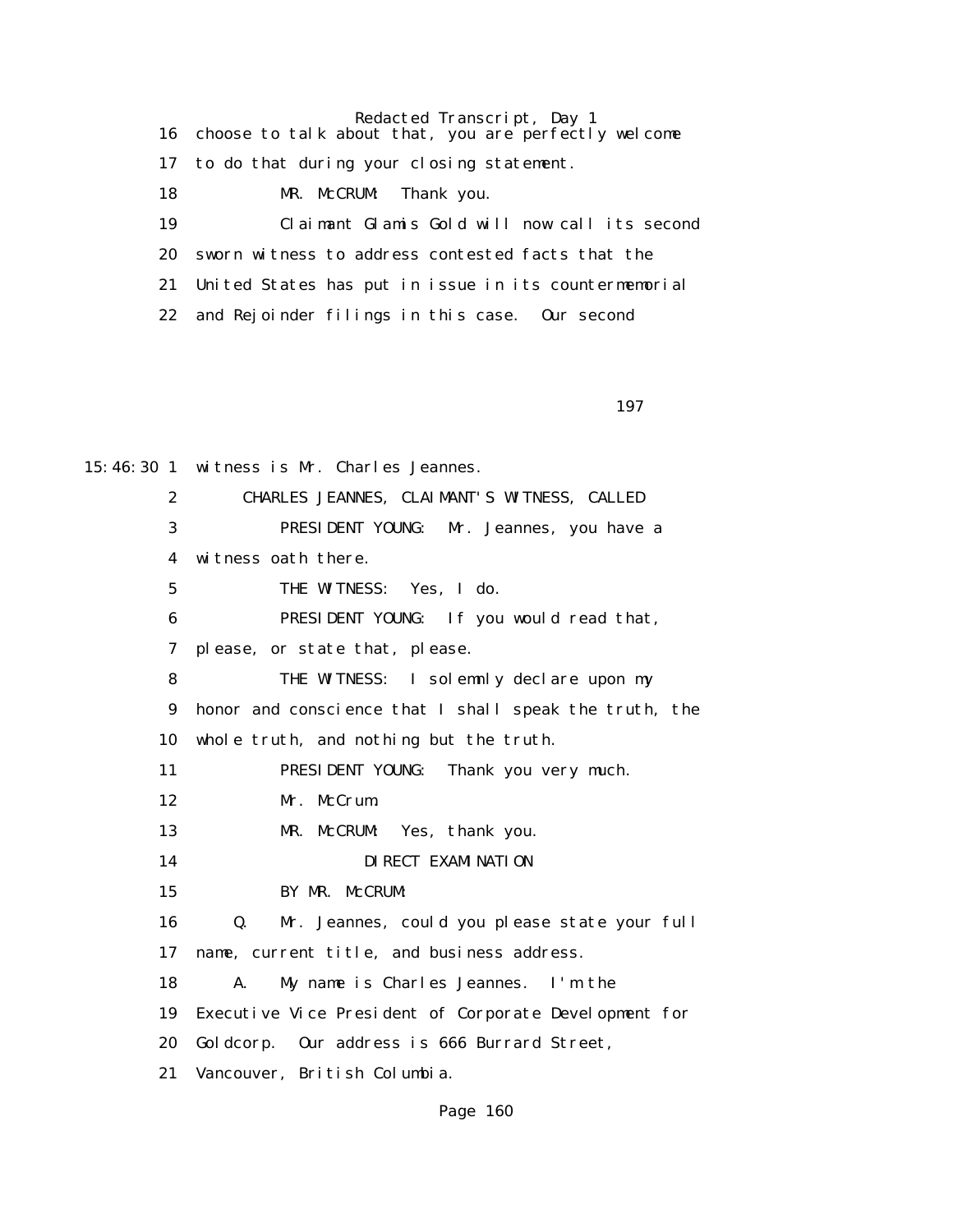Redacted Transcript, Day 1 22 Q. And prior to being with Goldcorp, what were

15:47:20 1 your positions with Glamis Gold, Limited? 2 A. Most recently, I was Executive Vice 3 President-Administration and General Counsel. 4 Previous to that, Senior Vice President. And at one 5 point a while back I was Chief Financial Officer, as 6 well. 7 Q. Mr. Jeannes, Glamis submitted the Imperial 8 Project Plan of Operations to the Bureau of Land 9 Management and Imperial County in December 1994; is 10 that correct? 11 A. That's correct. 12 Q. Based on your understanding, how would you 13 characterize the first few years of BLM's review of 14 that Plan of Operations based on the--based on the 15 facts that you're aware of? 16 A. It seemed to go fairly normally. By 17 December 2006, there was a Draft Environmental Impact 18 Statement issued, and then some additional issues 19 regarding cultural resources were--arose during the 20 comment period, and so a second Draft EIS, which is a 21 little unusual, was issued in late 1997. 22 Q. In the Draft 1996 EIS, Environmental Impact

 $198$ 

 $199$ 

15:48:41 1 Statement, Environmental Impact Report, was there a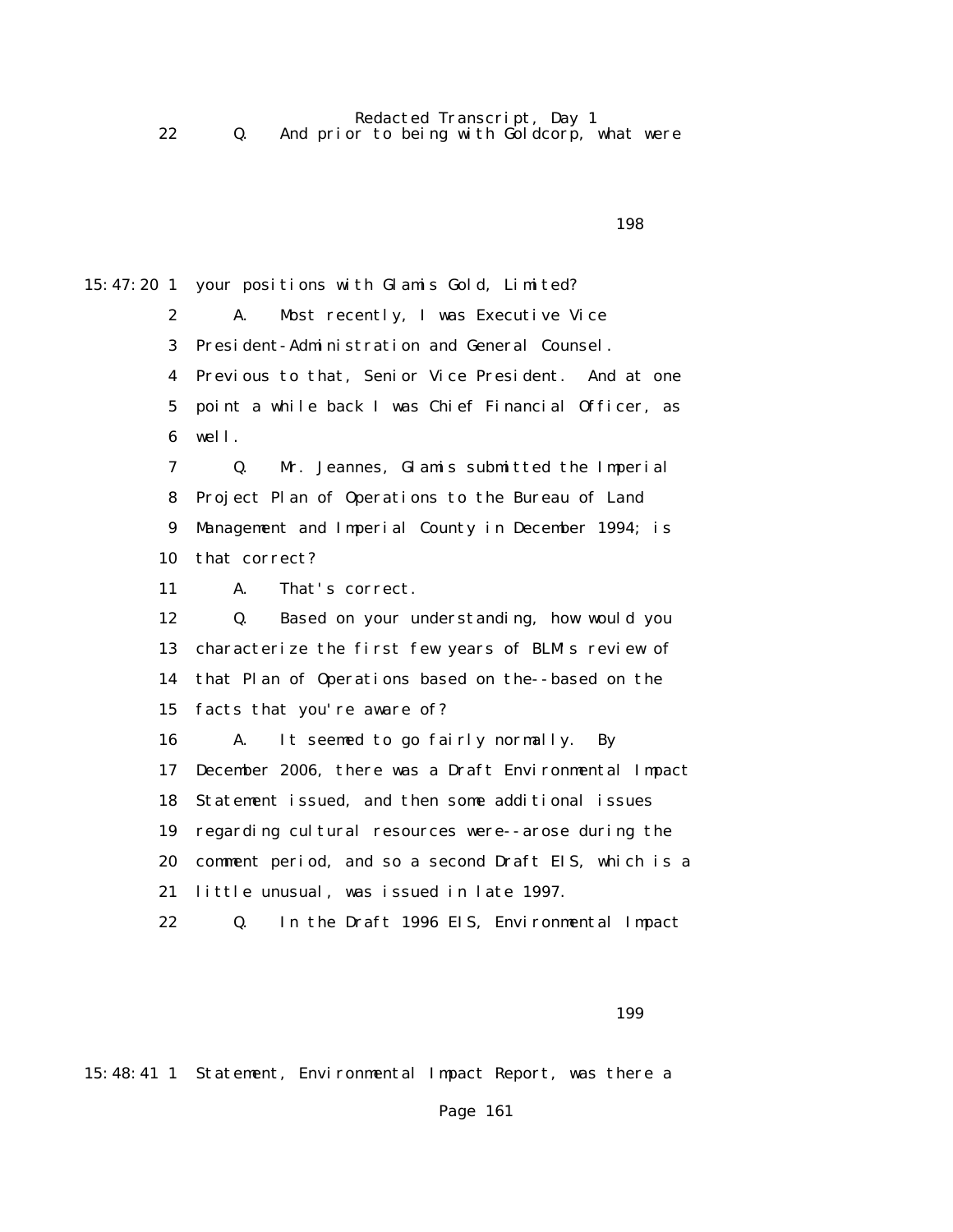2 preferred alternative identified, and what was it? 3 A. Yes. In both the '96 Draft and the '97 4 Draft, the proposed Plan of Operation submitted by 5 Glamis was designated as the Government's preferred 6 alternative.

> 7 Q. And I'm going to now refer you to Jeannes 8 Hearing Exhibit 1. This is a document obtained in 9 discovery in this case from the Government. It is a 10 BLM internal schedule of the Imperial Project as of 11 July 27, 1998. Let's turn to that in the witness 12 binder as Jeannes Exhibit 1 because, on the screen, 13 it's not too clear.

 14 But what is that document, Mr. Jeannes? What 15 does that document describe, as you understand it? 16 A. Well, as I understand it, it is an internal 17 schedule that the BLM prepared, identifying when they 18 expected to have the Final EIS completed, and that 19 would have been September of 1998. 20 Q. And does this internal schedule provide a 21 date for the Projected Record of Decision on the

22 Imperial Project?

 $200$ 

15:50:00 1 A. Yes. Thirty days later, in October 1998. 2 Q. There you go. The schedule is much more 3 visible now. 4 So, what is the Projected date for the BLM to 5 issue the Record of Decision on the Imperial Project? 6 A. To actually complete it would be October 18, 7 1998.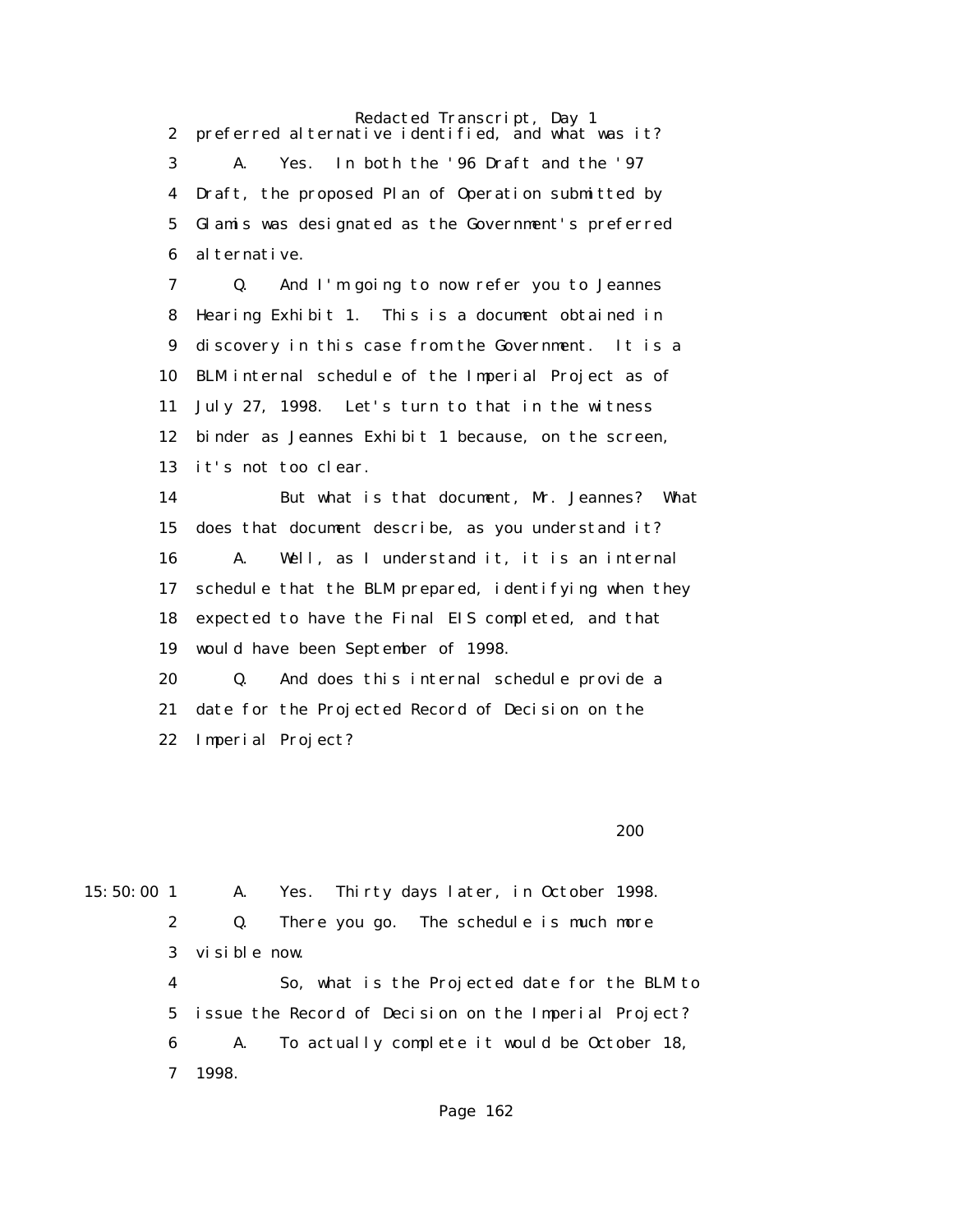Redacted Transcript, Day 1 8 Q. And was the Imperial Project Record of 9 Decision issued in 1998? 10 A. No, it wasn't. It was issued quite a bit 11 later in September--well, the Record of Decision would 12 have been January 2001. 13 Q. And, by 1999, what was the status of the 14 Imperial Project? 15 A. Well, it had become apparent that it had 16 become delayed. 17 I joined the company in early 1999, and one 18 of my tasks was to try to help move it along, and I 19 met with the BLM in Sacramento and was told that all 20 decisions on this project were now being made in 21 Washington at the highest levels. 22 Q. Mr. Jeannes, prior to your joining Glamis

201<sup>2</sup>

15:51:17 1 Gold, Limited, did you have experience with other gold 2 mining companies? 3 A. Yes. I worked for Placer Dome from 1994 4 through 1999. And, prior to that, I was a mining 5 lawyer in private practice in Reno, Nevada. 6 And one of my clients prior to joining Placer 7 Dome was Glamis, so I had involvement with the 8 Imperial Project from the very beginning. 9 Q. Was Placer Dome a small startup company? 10 A. No, it was one of the world's larger gold 11 mining companies until it was taken over just recently 12 by Barrick Gold Corporation. 13 Q. And, by 1999, when you were at Glamis Gold,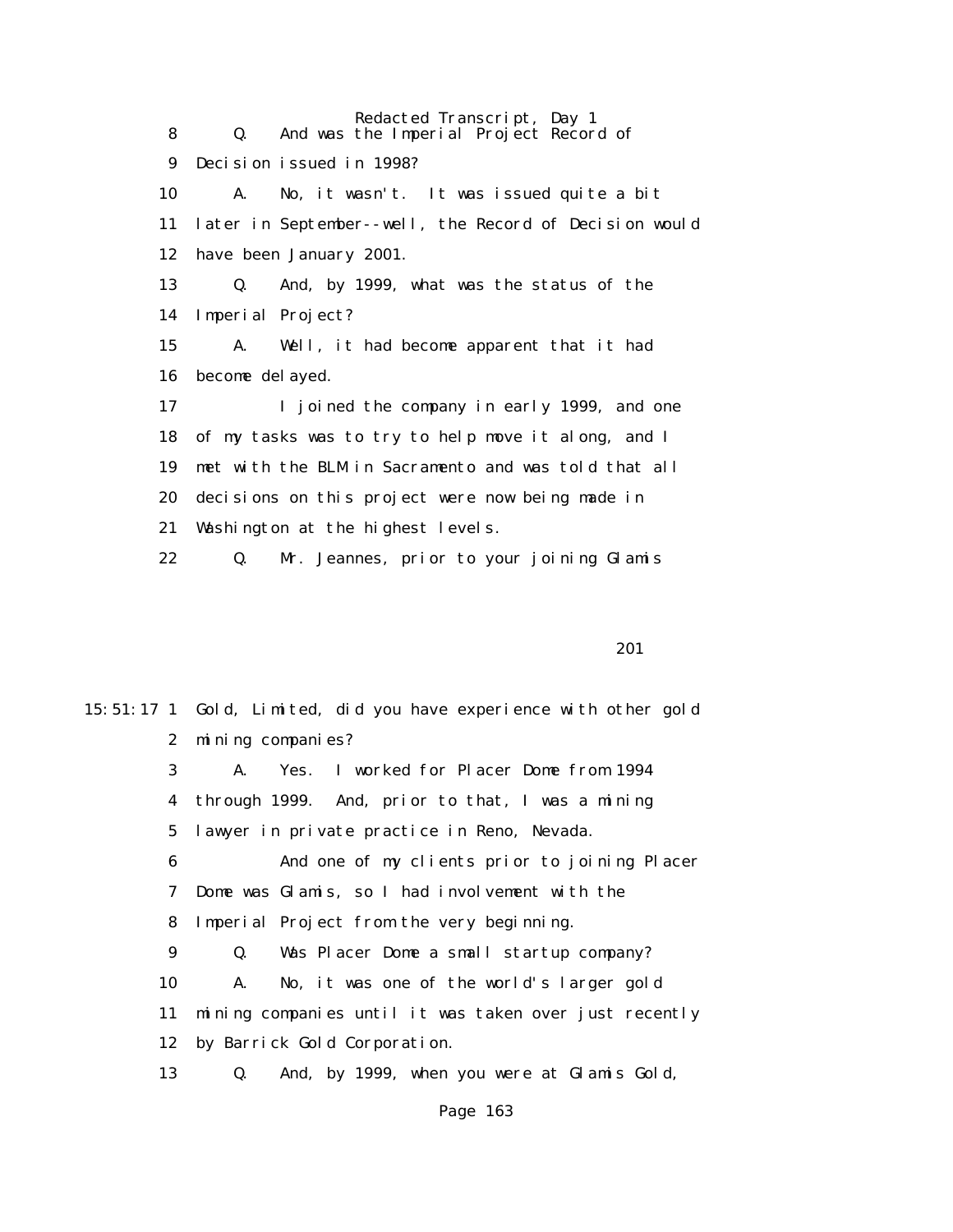Redacted Transcript, Day 1 14 Limited, were the--did the delays appear to be usual, 15 in your experience? 16 A. No. At this point, as I said, we--nothing 17 was moving, and we weren't getting any information as 18 to why that was the case, and so we had the meeting in 19 Sacramento and were told that decisions were being 20 made in Washington.

 21 Q. And was there any particular individual you 22 understood was the source of delays on the Imperial

202

#### 15:52:28 1 Project?

 2 A. It was suggested that I meet with Solicitor 3 Leshy, which I did in July of 1999.

 4 Q. And, in your meeting with Solicitor Leshy in 5 the Interior Department headquarters, what did he tell 6 you about his role regarding the Imperial Project? 7 A. He said that they--that his office was 8 conducting legal review of a variety of issues 9 involved in the Project, and that nothing was going to 10 happen until that legal review was completed. 11 Q. When Secretary Babbitt denied the Imperial 12 Project on January 17, 2001, what did he rely on for a 13 legal authority? 14 A. Largely the Solicitor's Opinion issued by 15 Solicitor Leshy about a year earlier in January of 16 2000. 17 Q. And what's the status of Solicitor Leshy's 18 Solicitor's Opinion today?

19 A. It's been revoked today. At the time, he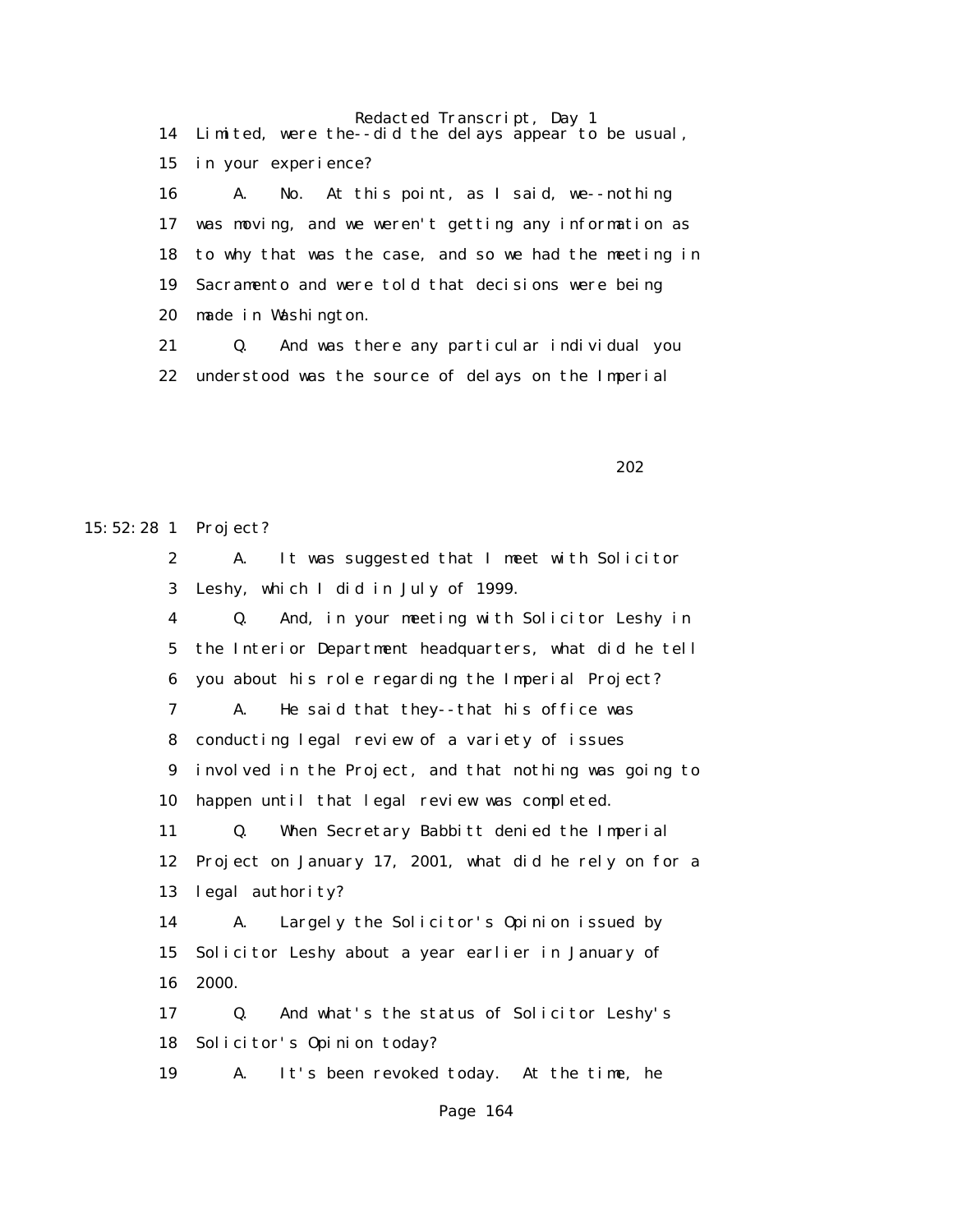20 came up with the new undue impairment standard that we 21 heard about earlier; and, when Solicitor Myers took a 22 look at that in the new administration, he found it to

<u>2033</u> - 2034 - 2035 - 2036 - 2037 - 2038 - 2039 - 2039 - 2039 - 2039 - 2039 - 2039 - 2039 - 2039 - 2039 - 203

15:53:47 1 be not in accordance with the law, and that 2 Solicitor's Opinion was revoked. 3 Q. I would like to refer to Jeannes Hearing 4 Exhibit Number 2. This is a memorandum from Interior 5 Solicitor John Leshy to BLM California State Director 6 Ed Hastey on October 30, 1998. 7 Is this a document that you are familiar 8 with, Mr. Jeannes? 9 A. Yes. It was produced in this litigation. 10 Q. Had you seen it prior to its production in 11 this NAFTA proceeding? 12 A. No, I hadn't. 13 Q. Is this document consistent with the 14 impressions you formed in 1999 regarding the delays on 15 the Imperial Project? 16 A. Well, yes. As I said, it was obvious that 17 things were being delayed. This certainly confirmed 18 what we came to understand the Solicitor's Office had 19 put the stops on the Project. 20 Q. Turning to the last paragraph in this 21 memorandum, what does Solicitor Leshy say that BLM 22 State Director Ed Hastey should do with regard to the

204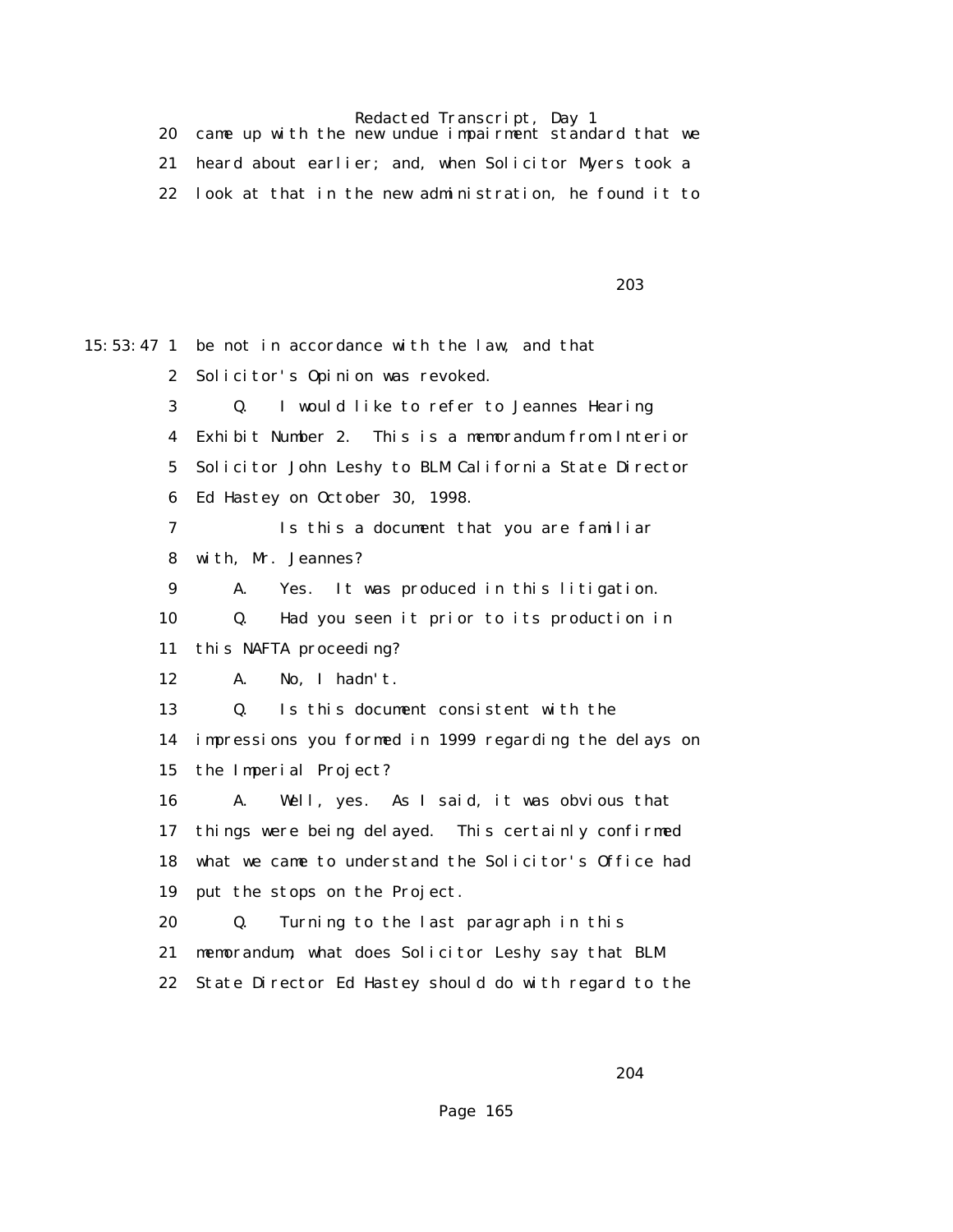| $15:55:01$ 1     | validity of the examination for the Imperial Project   |
|------------------|--------------------------------------------------------|
| $\boldsymbol{2}$ | and the Final Environmental Impact Statement?          |
| 3                | Well, it says: "In the meantime, your folks<br>A.      |
| 4                | should delay completion of the validity examination    |
| $\mathbf 5$      | and the Final EIS."                                    |
| 6                | Q.<br>After the Interior Department's January 17,      |
| 7                | 2001, denial of the Imperial Project, what actions did |
| 8                | Glamis Gold, Limited take as a publicly traded         |
| 9                | corporation with regard to the reported mineral        |
| 10               | reserves at the Imperial Project?                      |
| 11               | Well, we each year have to re-examine our<br>A.        |
| 12               | reserves and resources, and we had to recharacterize   |
| 13               | the proven and probable reserves for the Imperial      |
| 14               | Project down to the lesser category of mineral         |
| 15               | resource for our year-end statement because the SEC    |
| 16               | and Canadian rules required that there be some         |
| 17               | reasonable expectation of having the legal right to    |
| 18               | mine and remove those minerals in order to call them   |
|                  |                                                        |
| 19               | reserves. And once our permit was denied by Secretary  |
| 20               | Babbitt, we took that action to recharacterize the     |
| 21               | reserves to resources.                                 |
| 22               | Does Glamis Gold, Limited face any<br>Q.               |

 $205$ 

|  | 15:56:20 1 consequences in the marketplace for downgrading |
|--|------------------------------------------------------------|
|  | 2 reserves to resources?                                   |
|  | A. Absolutely. We are valued based on our<br>$3^{\circ}$   |
|  | 4 reserves. There is a lot of metrics that are used by     |
|  | 5 investors in our sector, and one of them is the number   |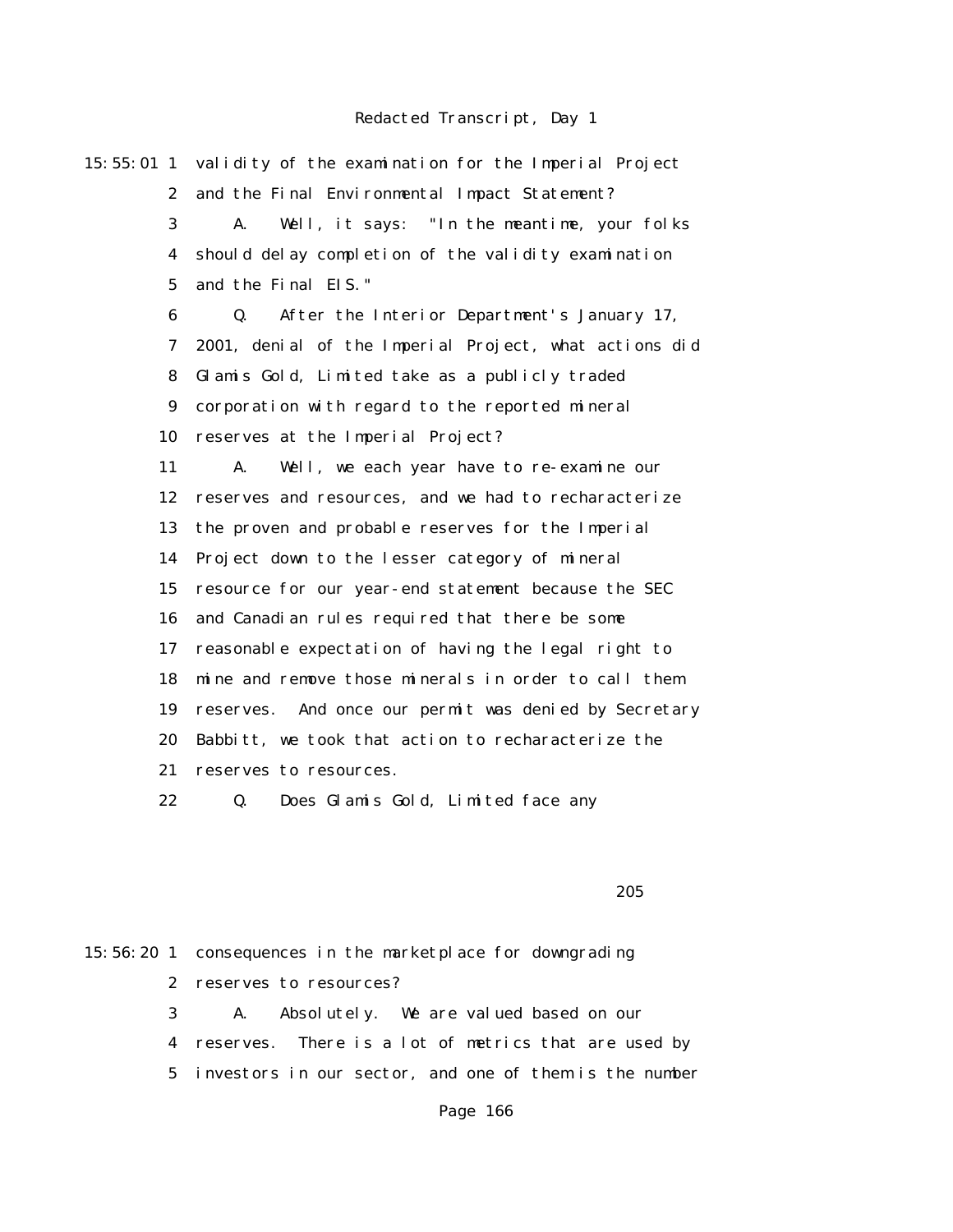Redacted Transcript, Day 1 6 of proven and probable reserves per share of stock 7 that you have of a public company. And when 8 determining relative values between different mining 9 companies, that's one of the many metrics that they 10 look at, and so it hurt to take those reserves out of 11 our statement.

 12 Q. In the United States Rejoinder at page 62, 13 the Government has asserted that Glamis wrote off its 14 investment in the Imperial Project as a function of 15 its litigation plans. Do you have a response to that, 16 Mr. Jeannes?

 17 A. That is absolutely wrong. We are governed by 18 generally accepted accounting principles in Canada and 19 the U.S. as well because we do a reconciliation note, 20 and those principles require that, if you don't have a 21 reasonable expectation of recovering an investment 22 that you are carrying on your balance sheet as an

 $206$ 

15:57:29 1 asset, then you have to look at that asset as impaired 2 and write it down, and that's exactly what we did, not 3 happily because, as Kevin McArthur mentioned earlier, 4 it put us into a net-loss situation for the year. 5 Q. I'm going to refer to Jeannes Hearing 6 Exhibit 3, which is an Interior Department briefing 7 document to the National BLM Director dated 8 April 2003. 9 And does this document refer to the 10 rescission of the Solicitor Leshy's legal opinion that 11 you were referring to?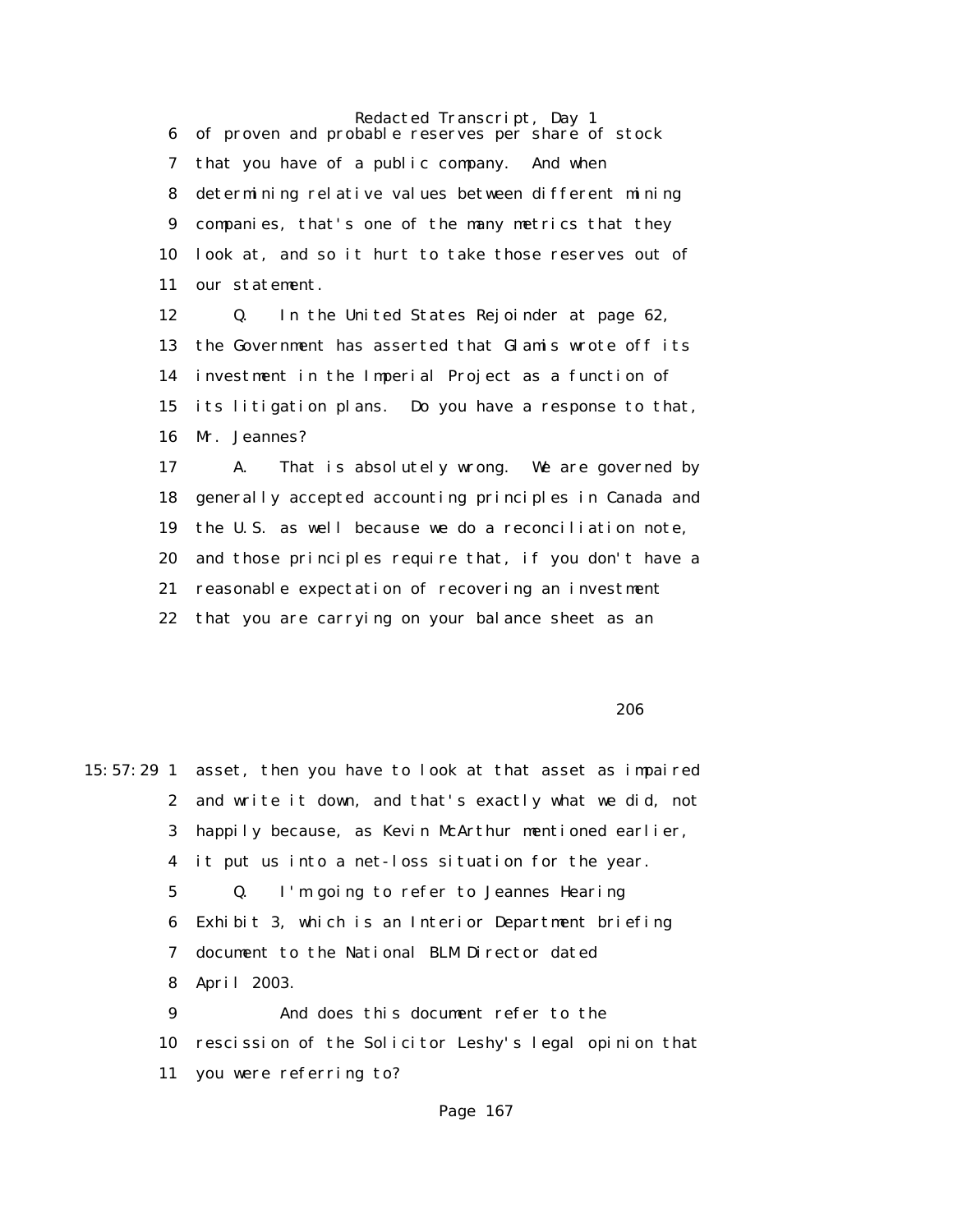Redacted Transcript, Day 1 12 A. Yes, it does. It states that that opinion 13 was legally in error, which certainly was consistent 14 with our belief. 15 Q. And does this document describe the actions 16 that Secretary Norton took with regard to the denial 17 of the Imperial Project by Secretary Babbitt? 18 A. Yes. Shortly after the Solicitor's Opinion 19 was issued, Secretary Norton rescinded the Record of 20 Decision that denied the Project in January 2001. 21 Q. Turning to the last highlighted statement on 22 that particular document, there is a characterization

 $207$ 

15:58:59 1 to the prior processes that the Glamis Imperial 2 Project was subjected to. How does that statement 3 compare with your impressions about the Glamis 4 Imperial Project in the latter 1990s under Solicitor 5 Leshy? 6 A. Well, it certainly agrees--or my 7 understanding would agree with that statement. It was 8 unusual the way in which the Interior office in 9 Washington, D.C., took ahold of this project and took 10 such an interest in it. And the delay was certainly 11 unusual. 12 Q. Were any other mine proposals denied by the 13 Federal Government on the basis of the now-rescinded 14 Interior Solicitor's Opinion by John Leshy?

15 A. No.

 16 Q. Did BLM ultimately finish the Glamis Imperial 17 Project mineral examination that Solicitor Leshy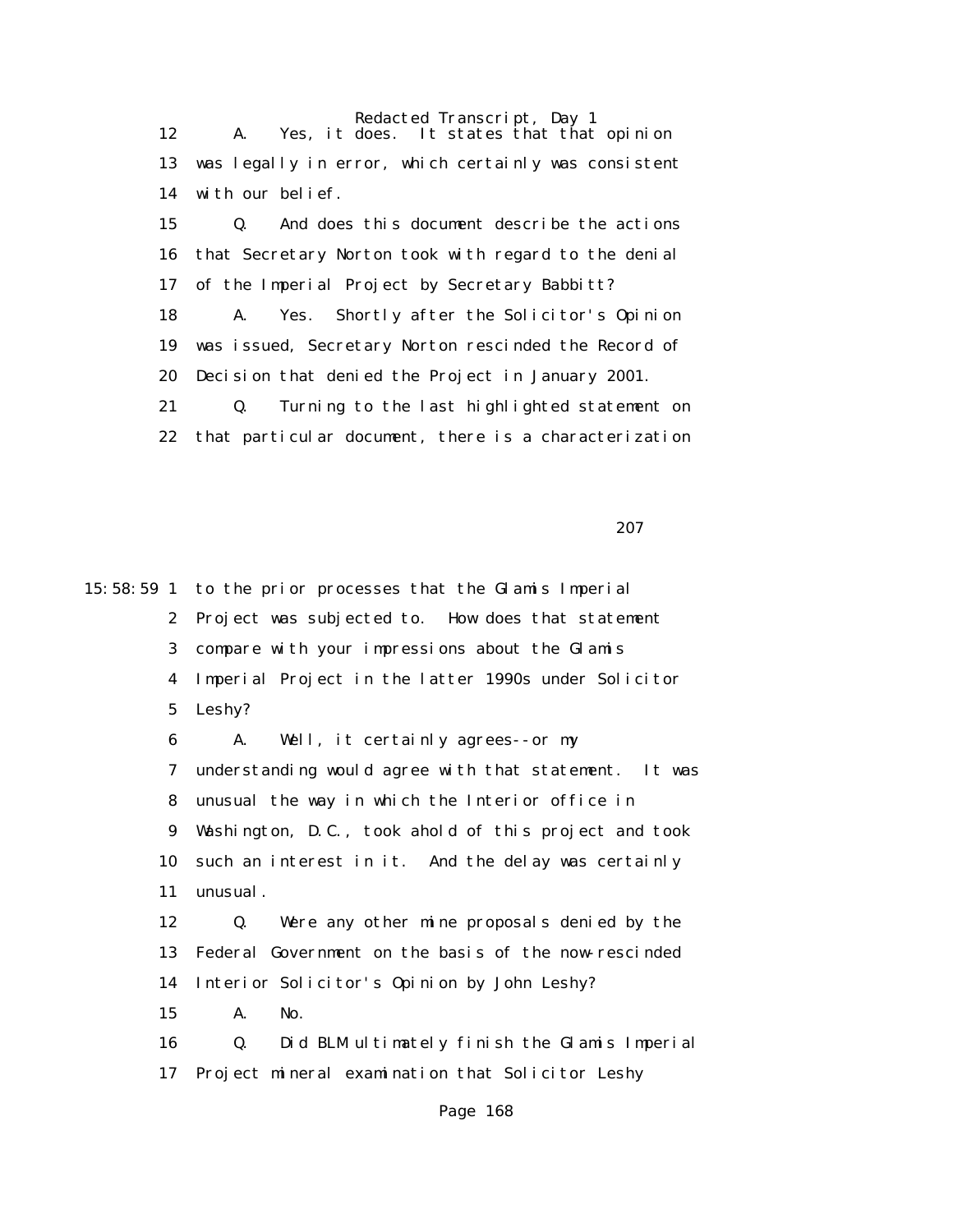19 A. Yes, eventually about four years later--it 20 would have been September of 2002--the Mineral Report 21 was issued.

22 Q. Was that Mineral Report approved by a mere

208 and 200 minutes and 200 minutes and 200 minutes and 200 minutes and 200 minutes and 200 minutes and 200 mi

16:00:21 1 low-level BLM official?

18 halted in 1998?

 2 A. No. As you can see on the screen, there 3 were--I think I counted 11 BLM officials who signed 4 that report, including the State Director in 5 California, Mike Poole.

 6 Q. And turning to the findings of the Federal 7 Government in the Bureau of Land Management Mineral 8 Report, what did the Federal Government conclude? 9 A. Well, they concluded that the Project was a 10 valuable discovery of minerals, and that the 11 possibility of backfilling was not economically 12 feasible.

 13 Q. One particular part of the highlighted 14 section of that report states that Glamis has found 15 minerals within the boundaries of the 187 load mining 16 claims and evidence of such a character that a person 17 of ordinary prudence would be justified in the further 18 expenditure of labor and means with a reasonable 19 prospect of success in developing a valuable mine. 20 What did this Federal finding indicate to 21 you, Mr. Jeannes? 22 A. Well, it confirmed what we believed all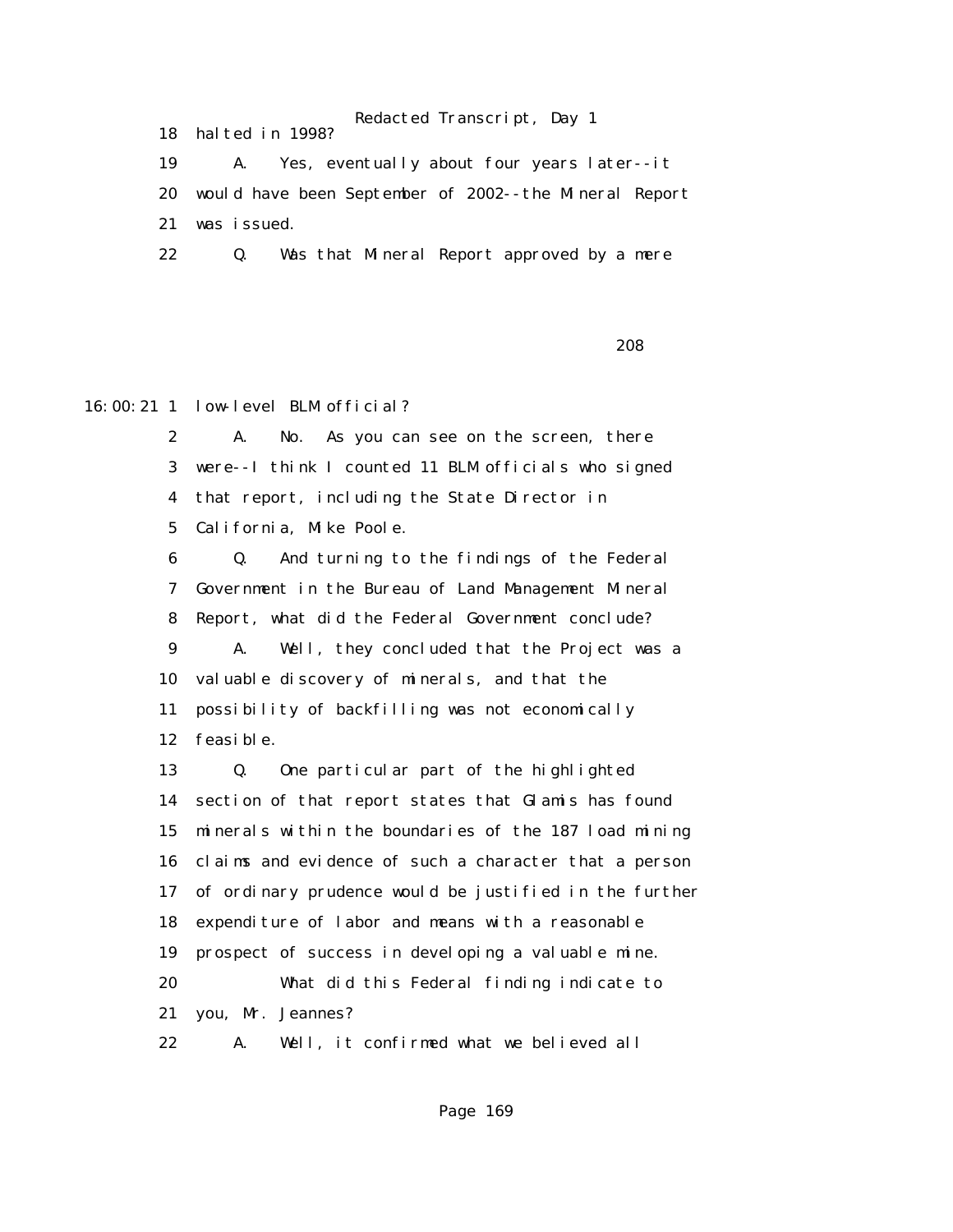$209$ 

16:01:31 1 along, that we had properly staked and maintained the 2 mining claims and that they contained mineralization 3 that was economic and could be mined at a profit, and 4 that our expectations in that regard were reasonable. 5 Q. By 2002, had the assertions about a Trail of 6 Dreams being in the Imperial Project been made and 7 reported? 8 A. Yes. 9 Q. Has this finding of the Federal Government 10 about the prudence and reasonable prospect of success 11 concerning the Imperial Project made in September 2002 12 been rescinded to the present date? 13 A. No, it's my understanding that it's still a 14 valid Mineral Report. 15 Q. Now, after September 27, 2002, when the BLM 16 Mineral Report was issued, what happened next within a 17 matter of days? 18 A. Our excitement over receiving that report 19 lasted three days, and then Governor Davis announced 20 publicly his opposition to the project and his 21 direction to his staff to take all available means to 22 stop it.

210

16:03:04 1 Q. And let's take a look at the Jeannes Hearing 2 Exhibit 5. Is this a document that you're familiar 3 with?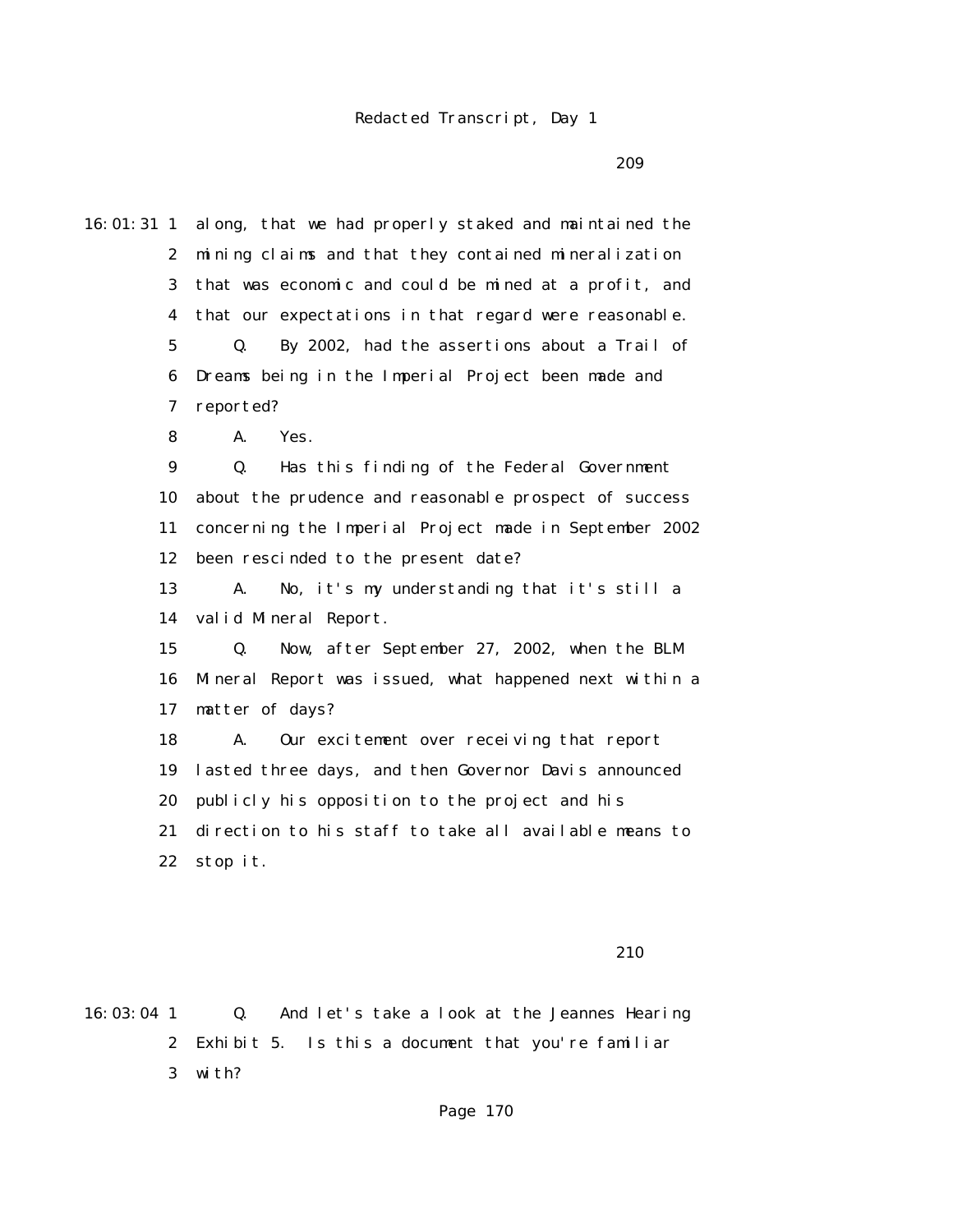Redacted Transcript, Day 1 4 A. Yes. 5 Q. This is a statement by Governor Gray Davis on 6 September 30, 2002, and I will refer you to the first 7 highlighted portion which is actually the last 8 conclusion--the last paragraph of that document. 9 Does that statement by Governor Gray Davis 10 refer to any other mine, other than the Glamis 11 Imperial Project? 12 A. No, it doesn't. This is what I just 13 mentioned, that he made a statement that he was 14 directing his Secretary of Resources to pursue all 15 available legal and administrative remedies to 16 stop--assist in the--stopping the development of that 17 mine. 18 Q. And what was the context of Governor Gray 19 Davis's public statement on September 30, 2002, 20 Mr. Jeannes? 21 A. Well, this was his veto message to the 22 Senate. I had been active on this bill S.B. 1828 that

211

16:04:14 1 had been working its way through the California 2 legislature, and he--the bill generally would have 3 given Native American Tribes in California a very 4 broad veto power to stop all kinds of development if 5 they were found to interfere with sacred sites, not 6 just mining, and so it was quite broad. 7 So, Governor Davis vetoed the bill and, as 8 you can see on the screen, he's concerned that, as the 9 bill is written, someone might invest large sums of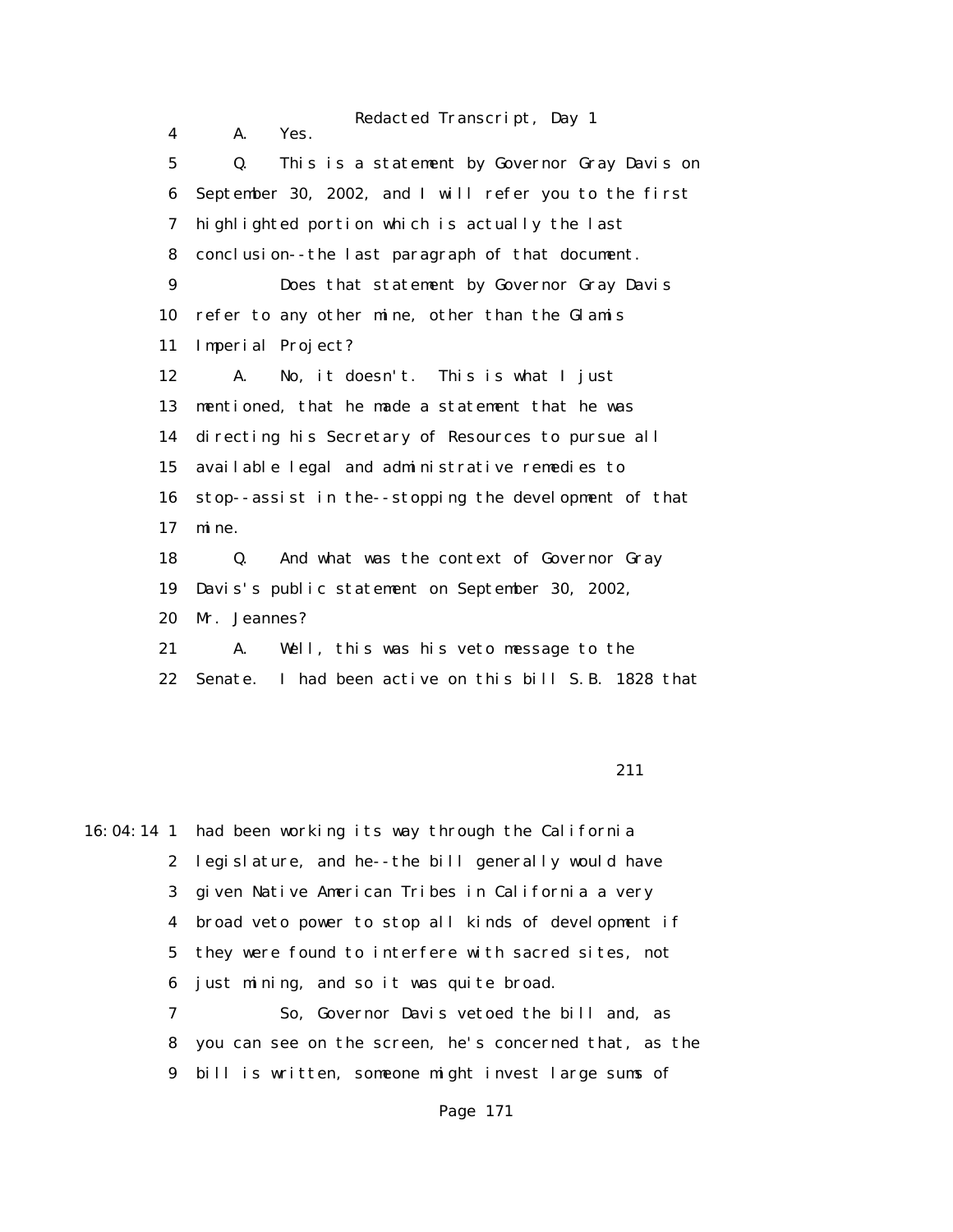Redacted Transcript, Day 1 10 money in a project before learning the development 11 implicates a sacred site. 12 Q. So, as you understood it, the Governor was 13 concerned about that circumstance as it would apply to 14 other projects around the State that were beyond the 15 mining industry? 16 A. Yeah. I mean, it's very--it's bothersome 17 because he was obviously concerned about other 18 projects, but he directed him to try to stop ours. 19 Q. Did S.B. 1828 have implications for projects 20 that the State Government itself might be associated 21 with? 22 A. Oh, yeah, S.B. 1828 was very broad, and it

212

16:05:33 1 didn't matter who was the sponsor, whether it was a 2 public or private project, and actually was so broad 3 as to include private and public land, as well. 4 Q. Now, the Governor's directive to the 5 Secretary of Resources to pursue all possible legal 6 and administrative remedies that will assist in 7 stopping the development of the Glamis Imperial Mine, 8 what did that lead to, Mr. Jeannes? 9 A. A few months later, in December of 2002, the 10 California Mining and Geology Board issued emergency 11 temporary regulations that we have heard about today. 12 Those required that all metallic mines--new metallic 13 mines be backfilled and recontoured to a height of no 14 more than 25 feet on the property. 15 Q. Referring to Jeannes Hearing Exhibit 7, which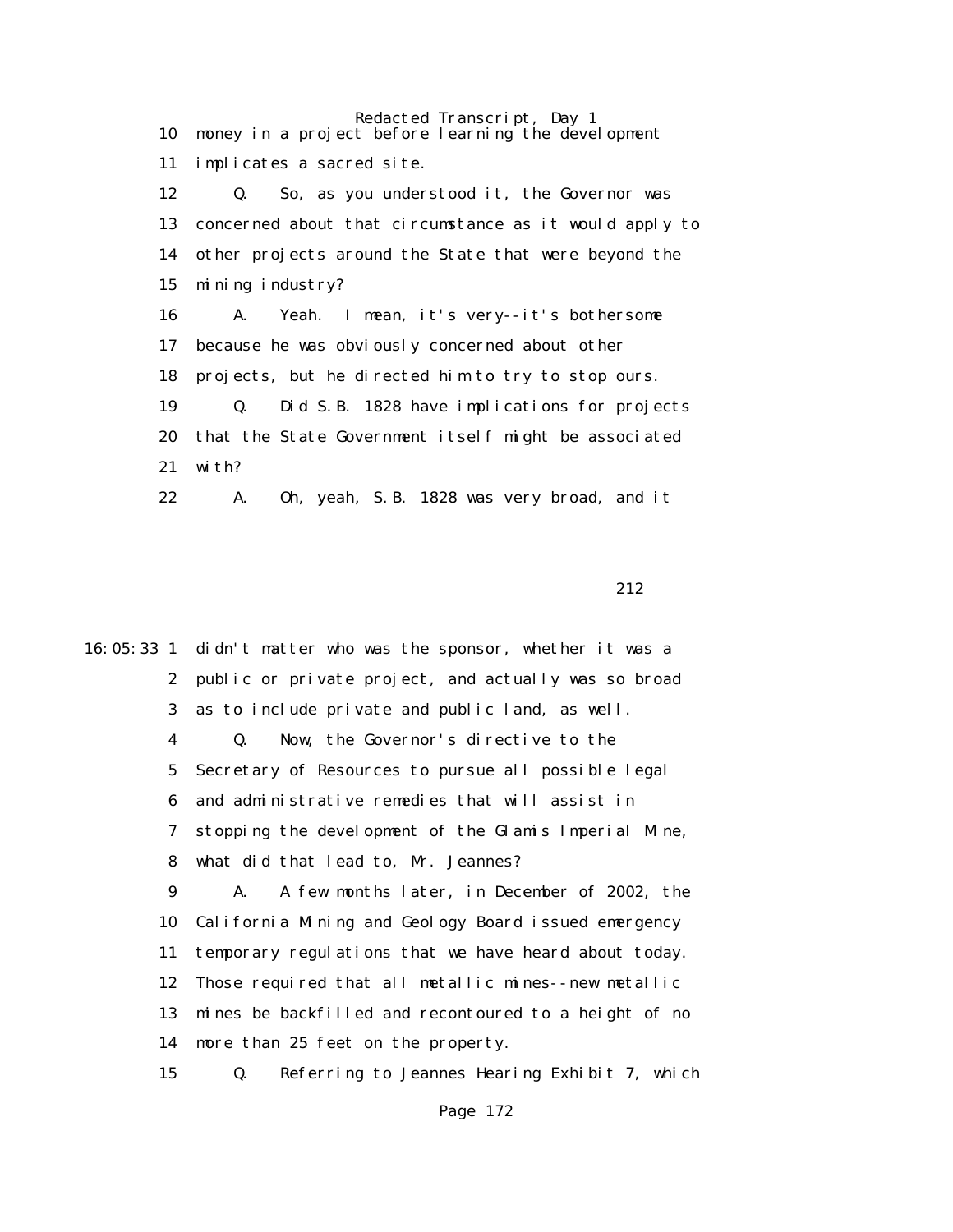16 is on the screen, this is a report of the State Mining

17 and Geology Board Executive Officer's report

18 associated with the December 12, 2002, Emergency

19 Rulemaking.

 20 Mr. Jeannes, what did SMGB, the State Mining 21 and Geology Board, identify as the reason for the 22 emergency?

213

16:06:59 1 A. The sole reason cited for the emergency is 2 our project, the Glamis Imperial Project. 3 Q. Are you aware of any other metallic mine 4 projects statewide that had gone through the costly 5 multi-year Environmental Impact Statement, 6 Environmental Impact Report process that was pending 7 statewide at that time? 8 A. No, I'm not. 9 Q. Mr. Jeannes, did the State of California 10 Mining and Geology Board identify any scientific or 11 technical studies as part of the issuance of the 12 mandatory backfilling requirements in the regulations? 13 A. No. In fact, they specifically said that 14 they weren't relying on any technical or scientific 15 studies. I was at one of the two hearings, and people 16 tried to submit evidence that backfilling and open pit 17 is not always the most environmentally appropriate 18 thing to do, and the Board didn't want to hear that 19 evidence. 20 Q. We are referring now to Jeannes Hearing

21 Exhibit 8, which is the final statement of reasons of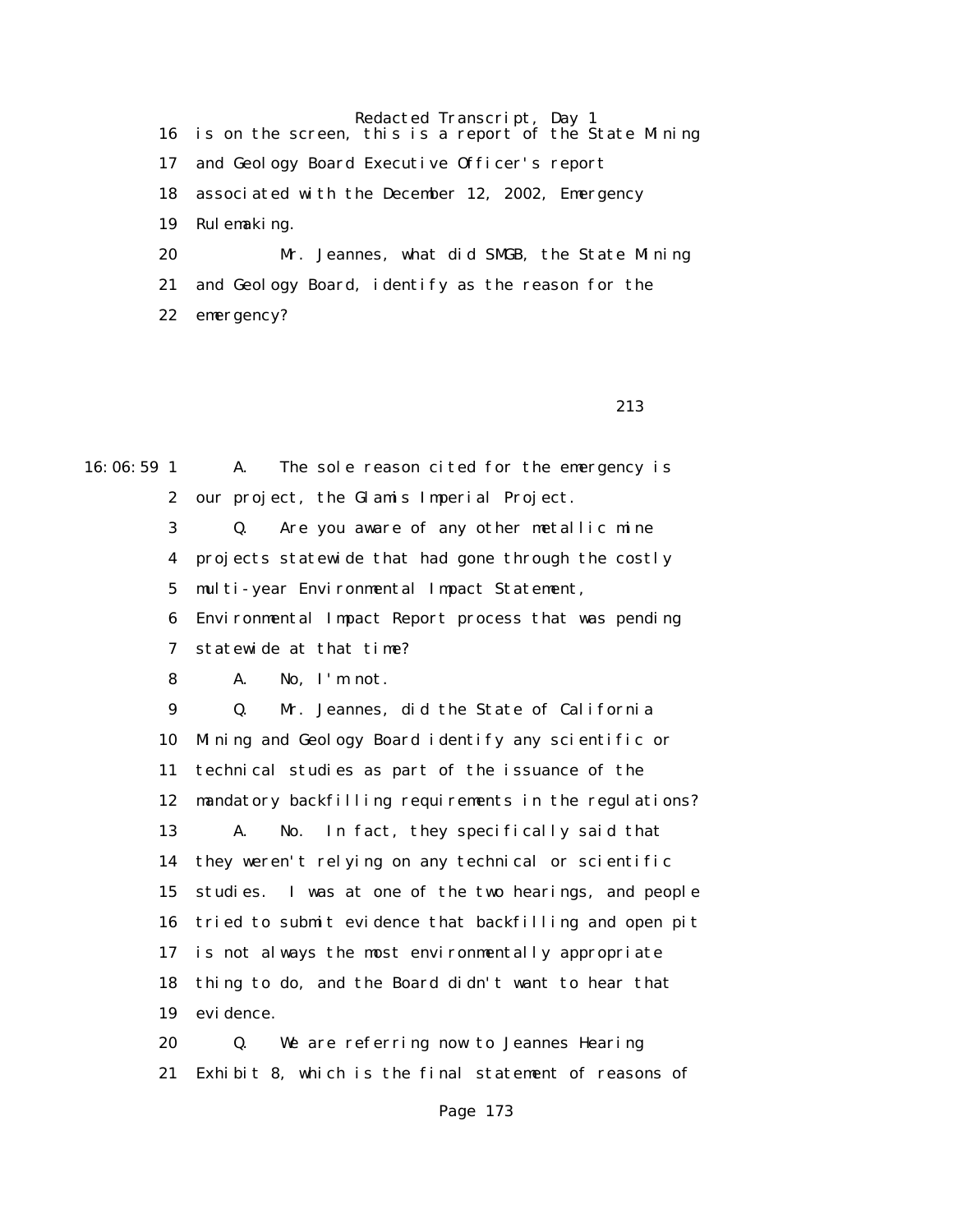Redacted Transcript, Day 1 22 the State of California Mining and Geology Board.

214

16:08:14 1 And, Mr. Jeannes, is this the affirmative 2 finding you were referring to regarding the lack of 3 technical or empirical studies or reports or documents 4 relied on by the SMGB? 5 A. Yes, that's correct. 6 Q. Mr. Jeannes, are you aware of any similar 7 mandatory complete backfilling regulatory requirements 8 for metallic mines in the United States? 9 A. No, not in the United States. 10 We also operate in Canada and in numerous 11 countries in Latin America, and I'm not aware of any 12 complete backfilling requirements anywhere. 13 Q. In addition to creating the new complete 14 backfilling and site regrading requirements for 15 metallic mines, did the new California requirements 16 impose obligations regarding financial assurances for 17 such projects? 18 A. Yes. They provided that the additional work 19 required at the end of the mine life to rehandle the 20 material and backfill the pit and recontour the site 21 had to have financial assurances. 22 Q. What type of new economic burden did these

215

16:09:37 1 financial assurance requirements place on the Glamis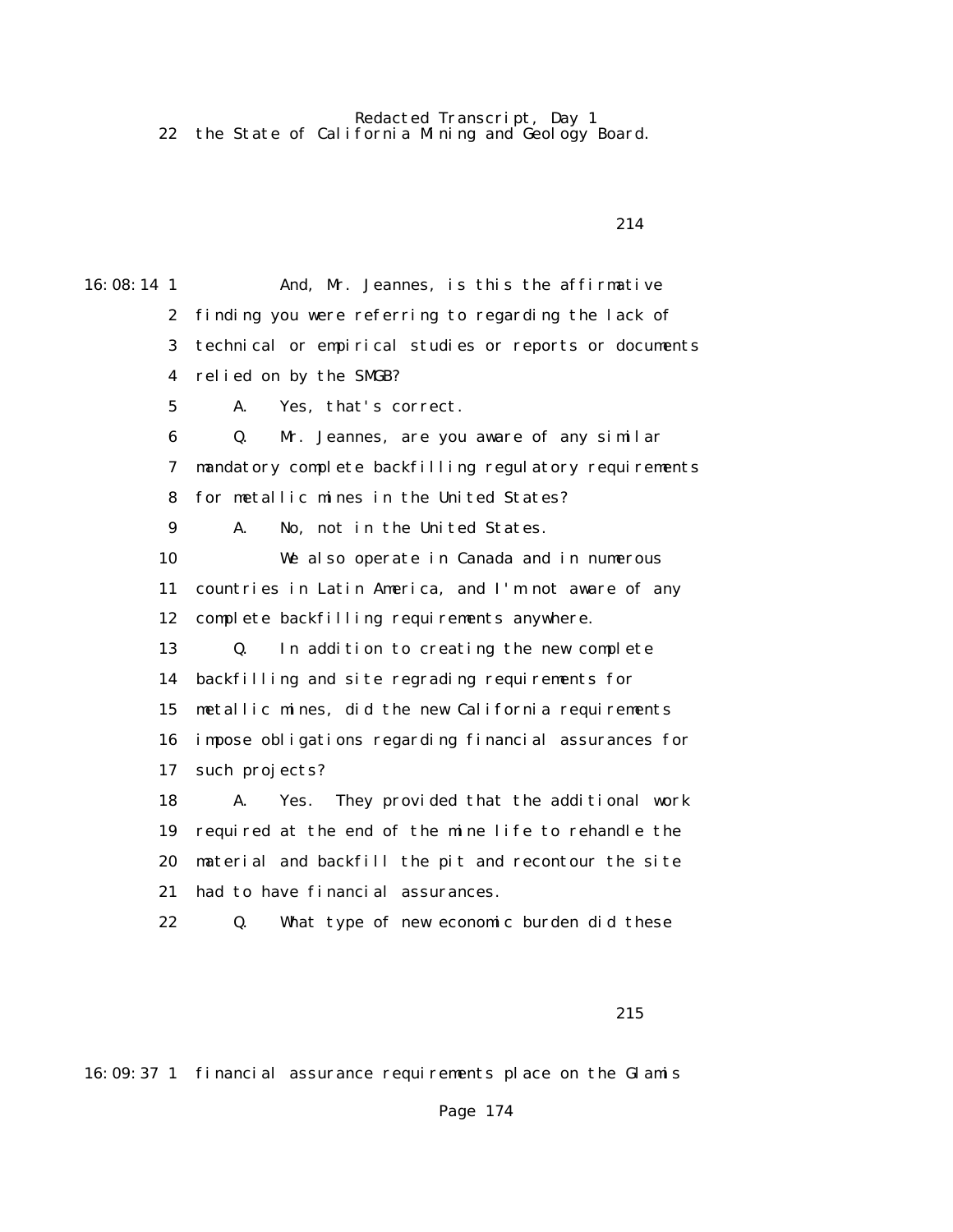Redacted Transcript, Day 1 2 Imperial Project as of the adoption of these 3 regulations?

 4 A. Well, it was substantial because you're being 5 required to put up security in the form of a bond or 6 cash, Letter of Credit or whatever it may be, for 7 something that's not going to happen until the very 8 end of the mine life, which, in this case, would have 9 added four or five years to the Imperial Project. And 10 it's a substantial cost at a time when you have got no 11 revenue coming in. 12 Q. Mr. Jeannes, did Glamis Gold, Limited post 13 financial assurances for other gold mine projects in 14 the United States around this time frame of 2002-2003? 15 A. Well, certainly. It was standard procedure 16 for us to bond or otherwise put up financial

 17 assurances for our obligations to reclaim a property 18 when we were done mining, and we did that.

 19 By this time, after 9/11, we were no longer 20 able to get traditional surety bonds. That market had 21 dried up, and so Glamis was posting Letters of Credit 22 through U.S. bank, but those Letters of Credit were

216

16:10:55 1 100 percent cash-collateralized.

 2 Q. What do you mean by cash-collateralized 3 Letters of Credit, to those of us that don't have a 4 financial background?

 5 A. Sorry. We would have a deposit at U.S. bank 6 either in the form of cash money market or CD usually, 7 because it was long-term, equal to the amount of the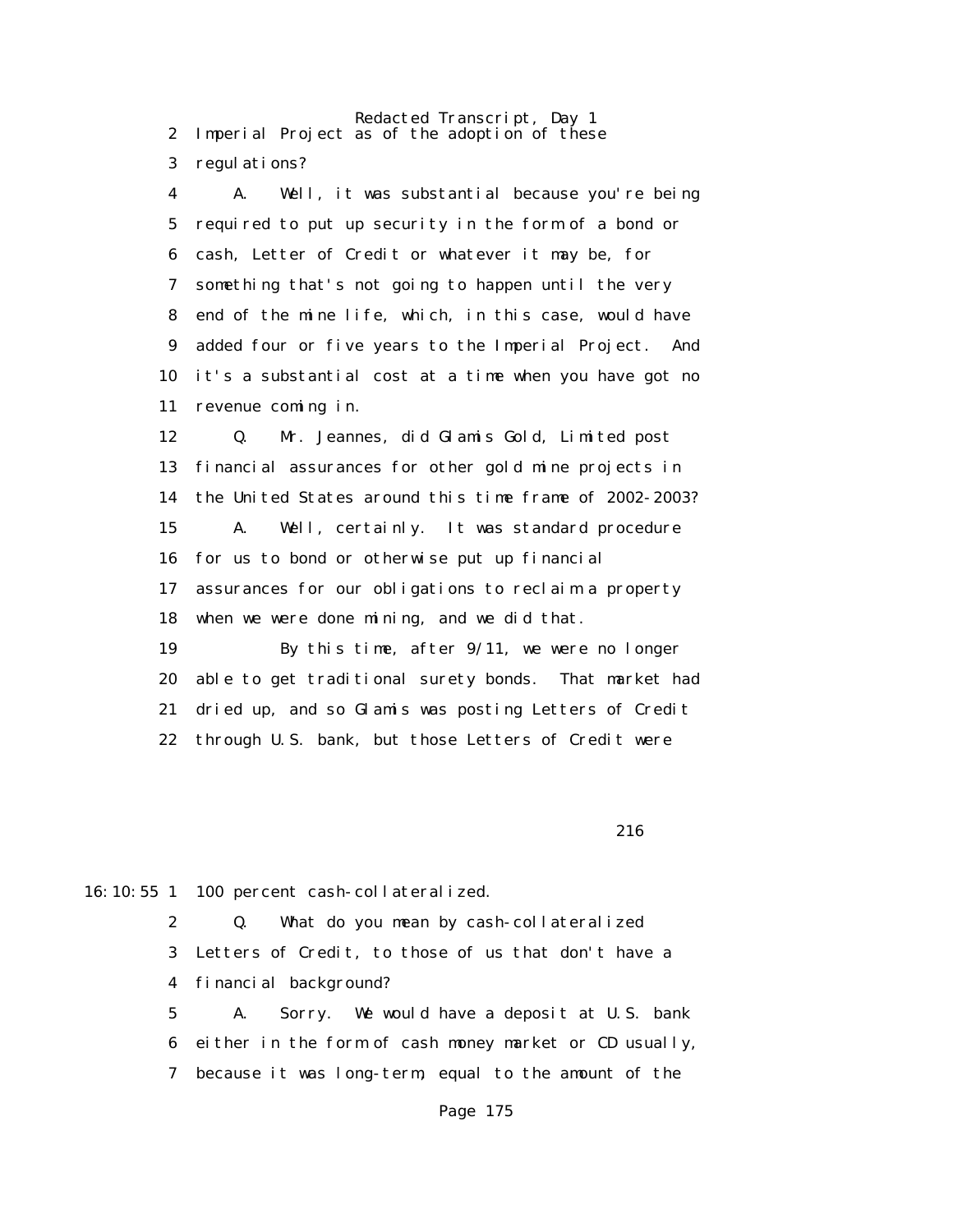Redacted Transcript, Day 1 8 obligation in the Letter of Credit that was then 9 delivered to the BLM or other regulatory agencies. 10 Q. At Glamis Gold, Limited, did you have 11 responsibility for coordinating such financial 12 assurances? 13 A. My department, yes. 14 Q. And the experience you described at Glamis 15 Gold, Limited was in terms of collateralizing the 16 Letters of Credit? Was that your typical experience? 17 A. Well, that's the only way we could do it 18 after the surety market dried up. 19 I mean, this was a big crisis in the mining 20 industry, starting in late 2001-2002. There was 21 congressional hearings on it I testified at. The 22 traditional way of getting a surety bond from an

217

|             | 16:12:14 1 insurance company just went away, so all of our new |
|-------------|----------------------------------------------------------------|
|             | 2 financial assurances, as those surety bonds rolled           |
|             | 3 over, became a hundred percent cash-backed Letters of        |
|             | 4 Credit.                                                      |
| $5^{\circ}$ | During this period, did Glamis Gold, Limited<br>Q.             |
| 6           | have economic incentives to obtain financial                   |
| 7           | assurances in the most cost-effective manner?                  |
| 8           | A. Absolutely. If we could have done it in a                   |
| 9           | way that conserved our capital or was less expensive,          |
| 10          | we certainly would have done it.                               |
| 11          | Q. Based on your experience, could Glamis Gold,                |
| 12          | Limited have obtained a Letter of Credit without cash          |
| 13          | on the order of 50 to \$60 million?                            |
|             |                                                                |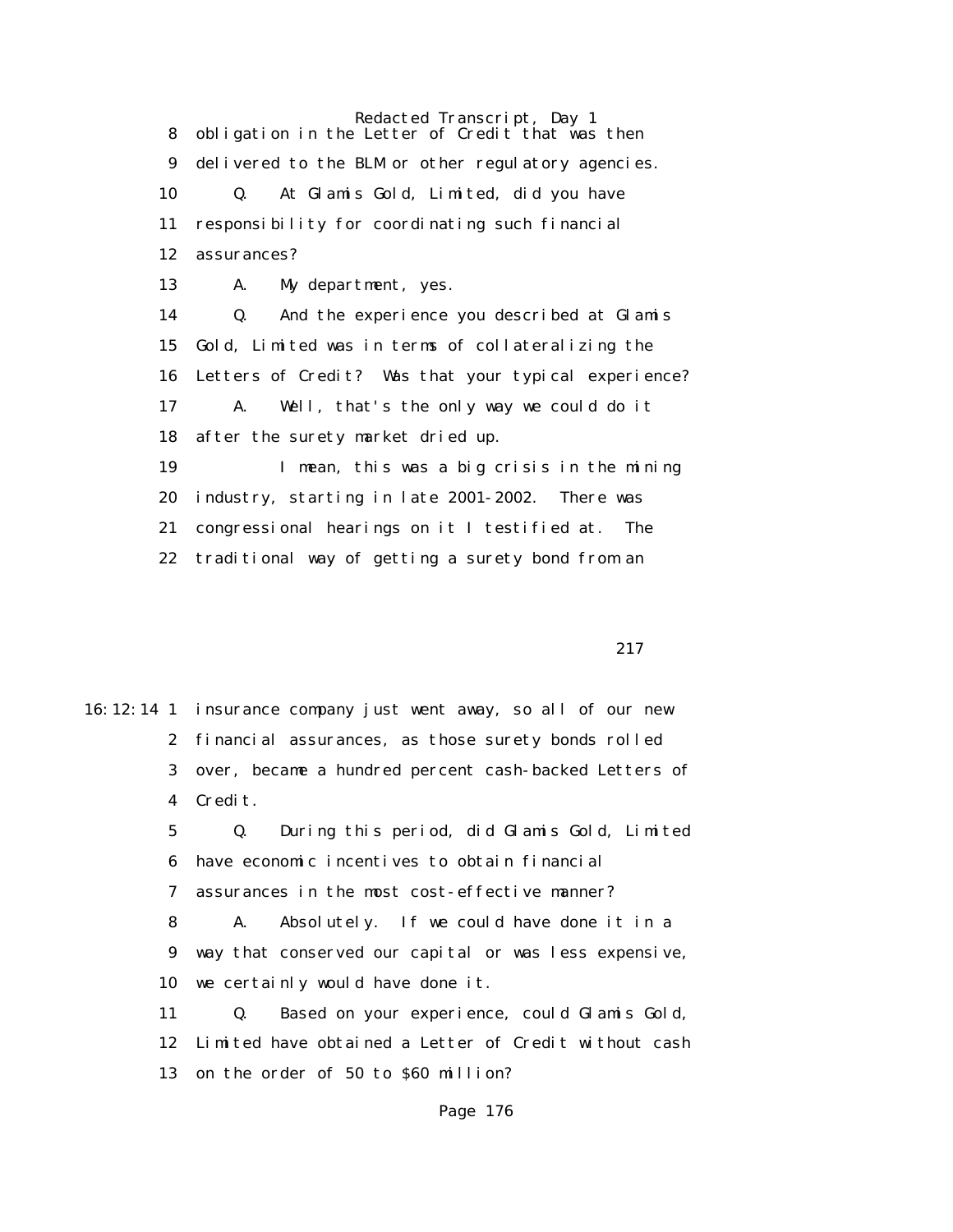Redacted Transcript, Day 1 14 A. No. 15 Q. In response to the Governor's directive in 16 September 2002, the State resources agency also began 17 working with the California legislature to pass 18 legislation. Did you have familiarity with that 19 legislation that turned into S.B. 22? 20 A. Yes. It was all intertwined with and going 21 on at the same time as the State Mining and Geology 22 Board regulations were being considered.

218

16:13:22 1 Q. Let's take a look at Jeannes Hearing Exhibit 2 9. This is a California Senate Natural Resources and 3 Wildlife Committee report on S.B. 22, and we are 4 looking at the highlighted statement here which says: 5 "Changes to the statute are urgently needed to stop 6 the Glamis Imperial Mining Project in Imperial County 7 proposed by Glamis Gold, Limited, a Canadian-based 8 company."

> 9 Mr. Jeannes, were any other mining companies 10 referred to in this particular Senate report? 11 A. No, the same as the temporary emergency 12 regulations that the Mining and Geology Board adopted, 13 they used our project as the basis for the emergency 14 adoption. And then--it's kind of interesting--the 15 legislature then used the fact that those temporary 16 regulations were about to expire as the basis for the 17 emergency to short-circuit the legislative process and 18 rush S.B. 22 through. A couple of days later, they 19 made the regulations permanent anyway.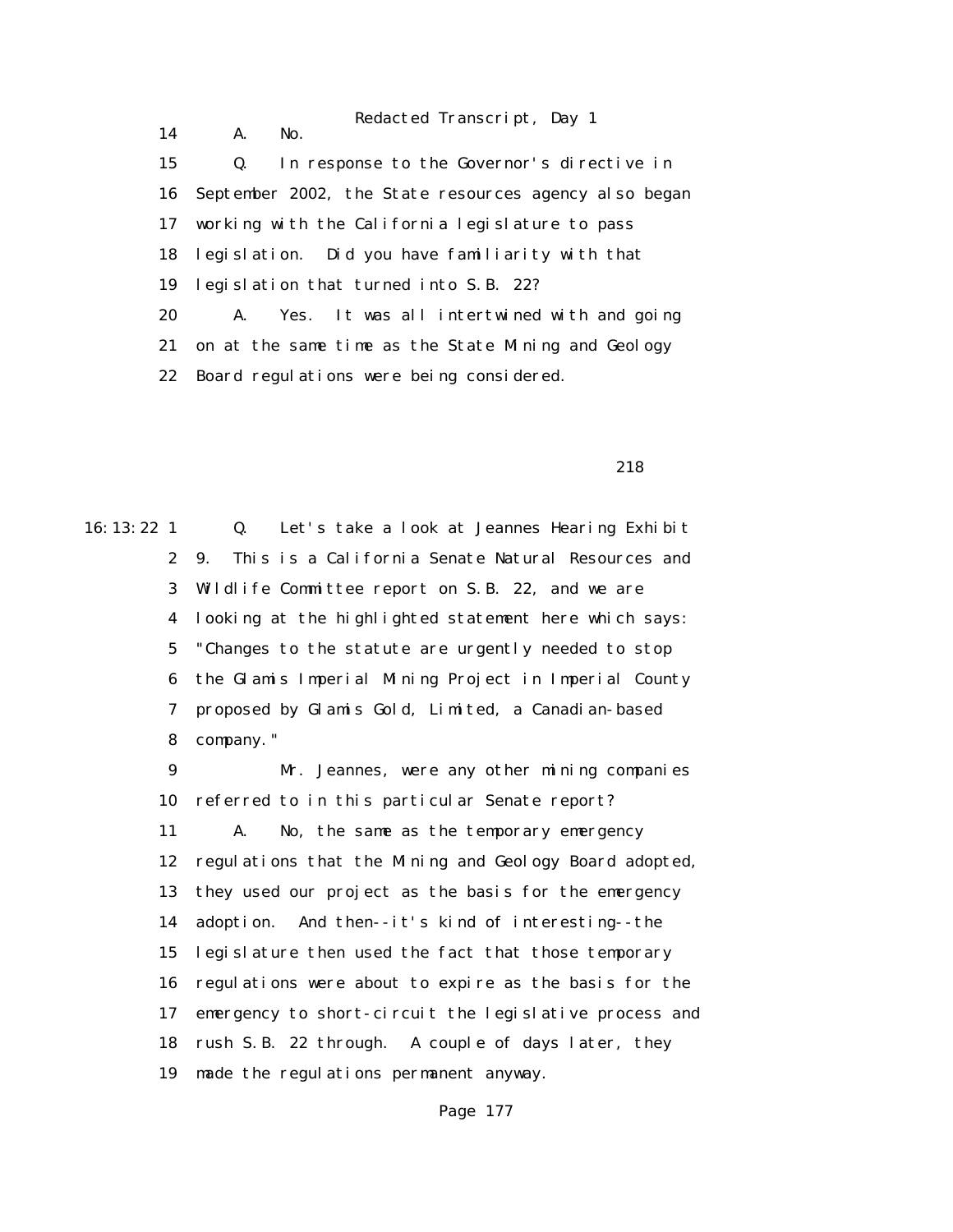Redacted Transcript, Day 1 20 So, it was an interesting process at the

- 21 time.
- 22 Q. The finding in the Senate report in Jeannes

219

16:14:58 1 Hearing Exhibit 9 makes a particular finding about the 2 feasibility of Glamis complying with these 3 requirements. 4 Is the statement that the backfilling 5 requirements make the Glamis Imperial Project 6 infeasible consistent with the determinations made by 7 Glamis Gold? 8 A. Yes. The author's understanding is the same 9 as ours. 10 Q. Let's take a look at Jeannes Hearing 11 Exhibit 10, which is a confidential Enrolled Bill 12 Report to the California Governor, dated March 25, 13 2003, from the Governor's Office of Planning and 14 Research. 15 What does this indicate was the intent of 16 S.B. 22 as it related to the Glamis Imperial Project, 17 Mr. Jeannes? 18 A. It says it's intended to provide a permanent 19 prohibition to the approval of the Glamis Gold Mine 20 project in--it says San Diego, but it was Imperial 21 County. 22 Q. Let's take a look at the highlighted phrase

 $220$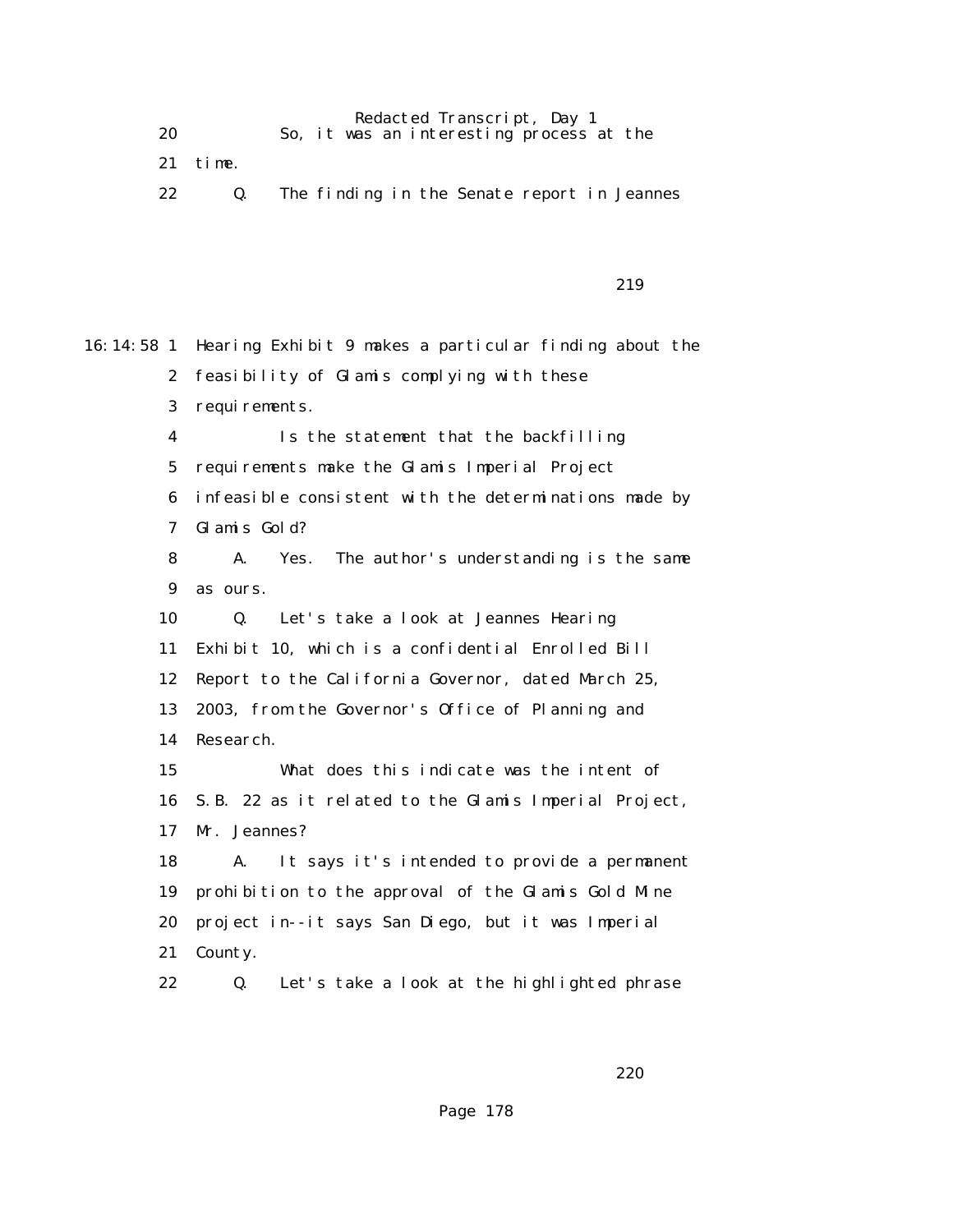16:16:01 1 here, the highlighted sections of that report, 2 Mr. Jeannes. 3 Does it indicate that any one particular 4 project is targeted? 5 A. Again, only our project is mentioned. It was 6 the only one pending at the time. 7 Q. Let's take a look at another section of that 8 particular exhibit, Jeannes Hearing Exhibit 10, back 9 on the prior page. In the second-to-last paragraph, 10 does this confidential Enrolled Bill Report to the 11 California Governor on S.B. 22 indicate a coordination 12 of the legislation with the pending State Mining and 13 Geology Board regulatory process? 14 A. Yes. This is what I was making reference to 15 earlier. They used the fact that the emergency 16 regulation was only temporary as the basis for the 17 urgency to get S.B. 22 through without going through 18 the normal legislative process. And then shortly 19 after, I believe, S.B. 22 was passed and signed by the 20 Governor, they made permanent the emergency 21 regulations at the State Mining and Geology Board. 22 Q. Mr. Jeannes, how did this experience and

221

16:17:31 1 treatment by the California Government compare with 2 Glamis's prior experience in California? 3 A. Well, we had a very good--as Mr. McArthur 4 mentioned, a very good, long-standing relationship 5 with the State. We had been commended for our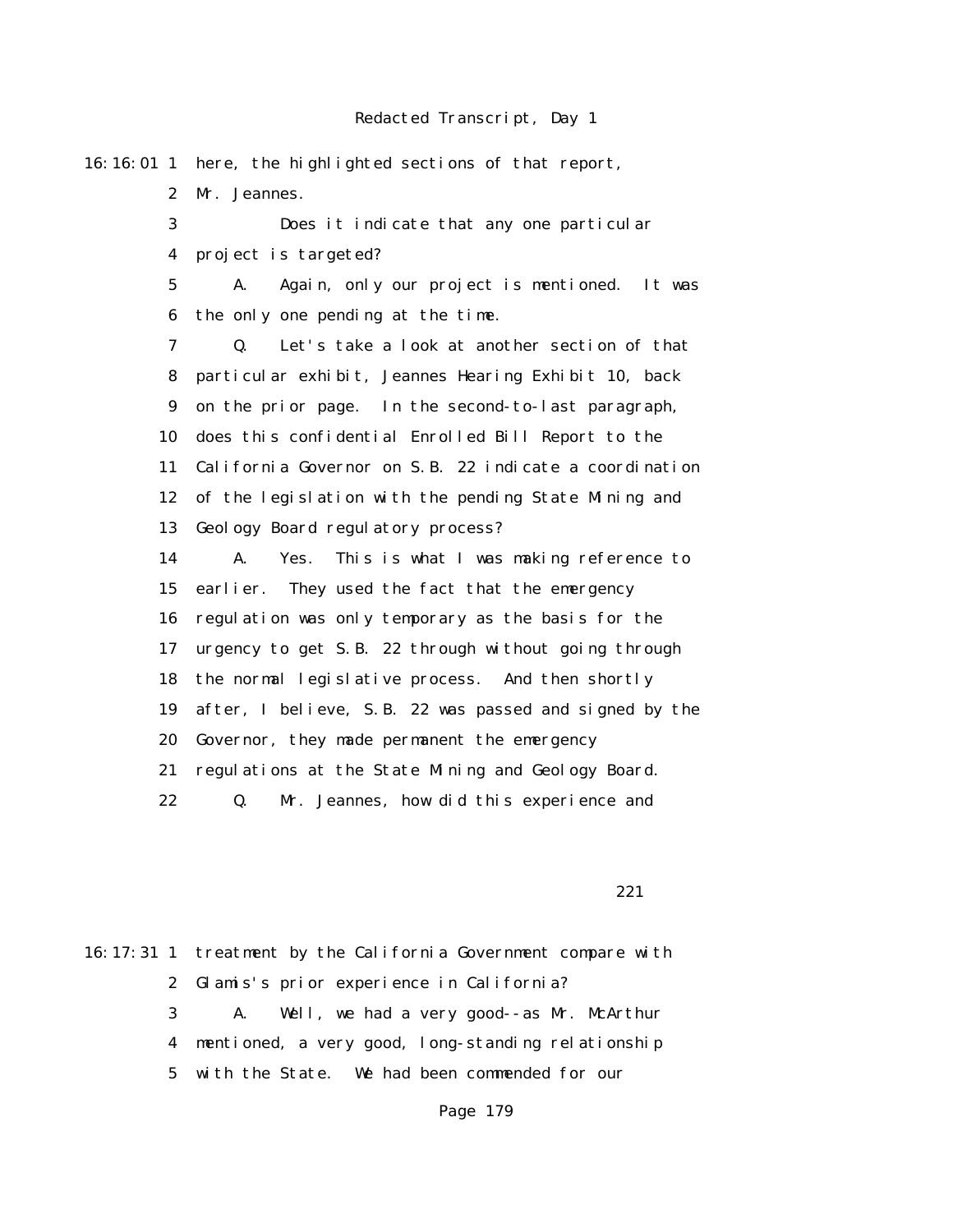6 reclamation activities at Picacho, a lot of dealings 7 with the State through primarily the Water Quality 8 Control Board at both Rand and Picacho.

> 9 Kevin used to say in his investor tours that 10 California is a great place to do business, but things 11 changed.

> 12 Q. I refer you to Jeannes Hearing Exhibit 11, 13 which is the press statement of Governor Gray Davis on 14 April 7, 2003, upon signing S.B. 22 into law.

 15 Does this press statement refer to any other 16 mine other than the Glamis Imperial Project?

 17 A. No. Again, it is our mine that he talked 18 about stopping.

 19 Q. Referring to the first highlighted sentence, 20 does this indicate whether the Government envisioned 21 the Project proceeding in a particular way, or does it 22 indicate an intent to stop the Project, to you?

222

16:19:05 1 A. No. It was their intent and understanding 2 that, if they imposed this backfilling requirement, it 3 would stop the Project, and it did. 4 Q. Turning to the next highlighted sentence, 5 "This measure sends a message that California's sacred 6 sites are more precious than gold," was that message 7 received by Glamis Gold, Limited? 8 A. Yes, certainly. And, I would say, the rest 9 of the mining community. 10 Q. Turning to the final highlighted sentence, 11 the statement that the reclamation and backfilling Page 180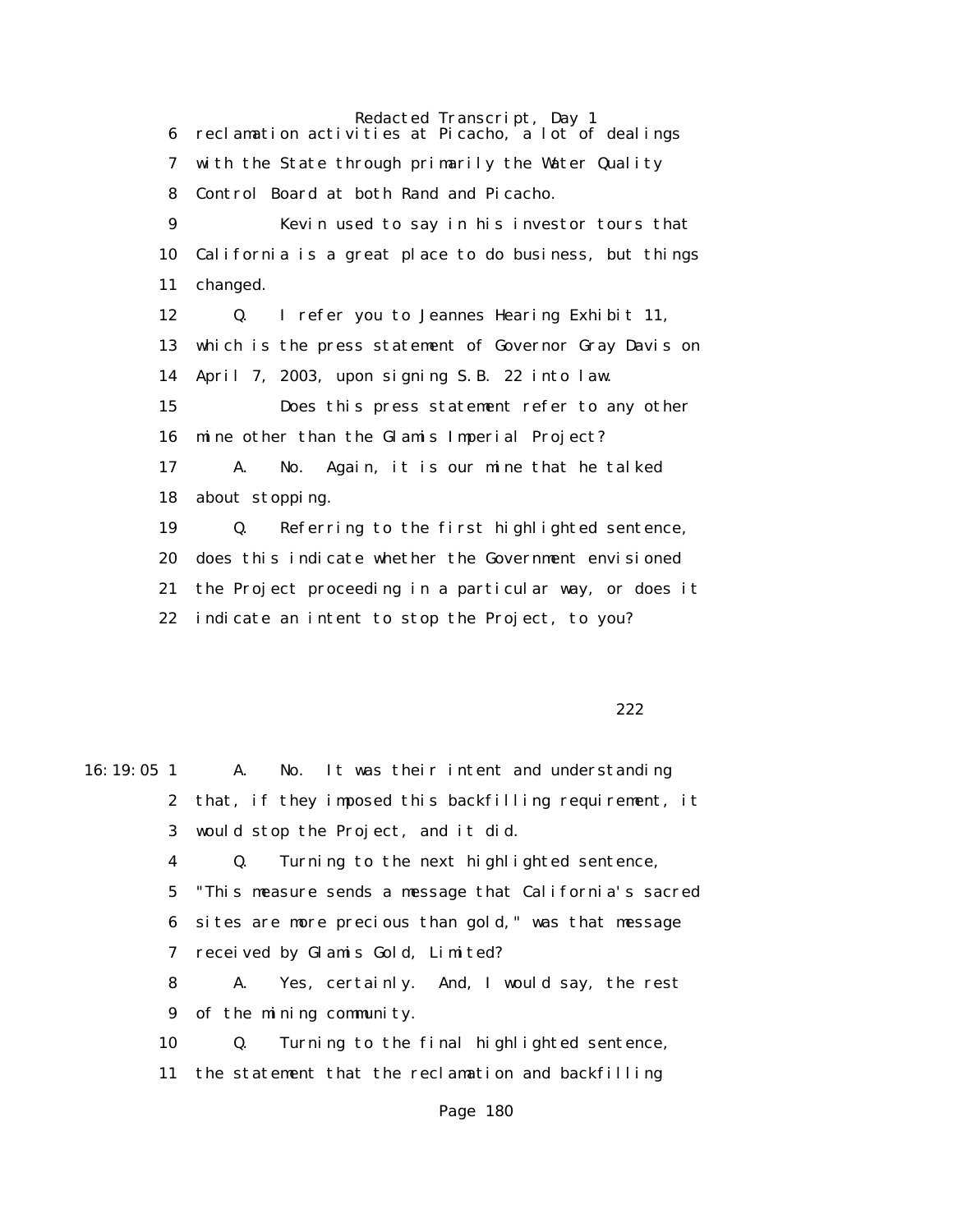Redacted Transcript, Day 1 12 requirements of this legislation would make operating 13 the Glamis Gold Mine cost-prohibitive, is that 14 statement consistent with the determinations of Glamis 15 Gold, Limited? 16 A. Yes, it is. 17 Q. Mr. Jeannes, are you needing to speculate 18 about what the California Governor intended in 19 answering these questions? 20 A. No. He made it very clear in his various 21 statements, as did the legislature and the State 22 Mining and Geology Board.

223

16:20:09 1 Q. Mr. Jeannes, have these findings of the 2 California Governor been rescinded, to your knowledge? 3 A. No, they haven't. 4 Q. Mr. Jeannes, have you become aware of the new 5 proposed Quechan casino and resort at the base of 6 Pilot Knob? 7 A. Yes. I had a newspaper reporter contact me 8 several weeks ago. That was the first time I had 9 heard about it. 10 Q. Have you reviewed an amendment to the 11 California Tribal-State Compact between the State of 12 California and the Quechan Tribe approved by the 13 Governor Schwarzenegger and the Quechan Tribe as of 14 June 26, 2006? 15 A. Yes, I have looked at it. 16 Q. Does this agreement approved by the 17 California Governor pertain to the site of the new Page 181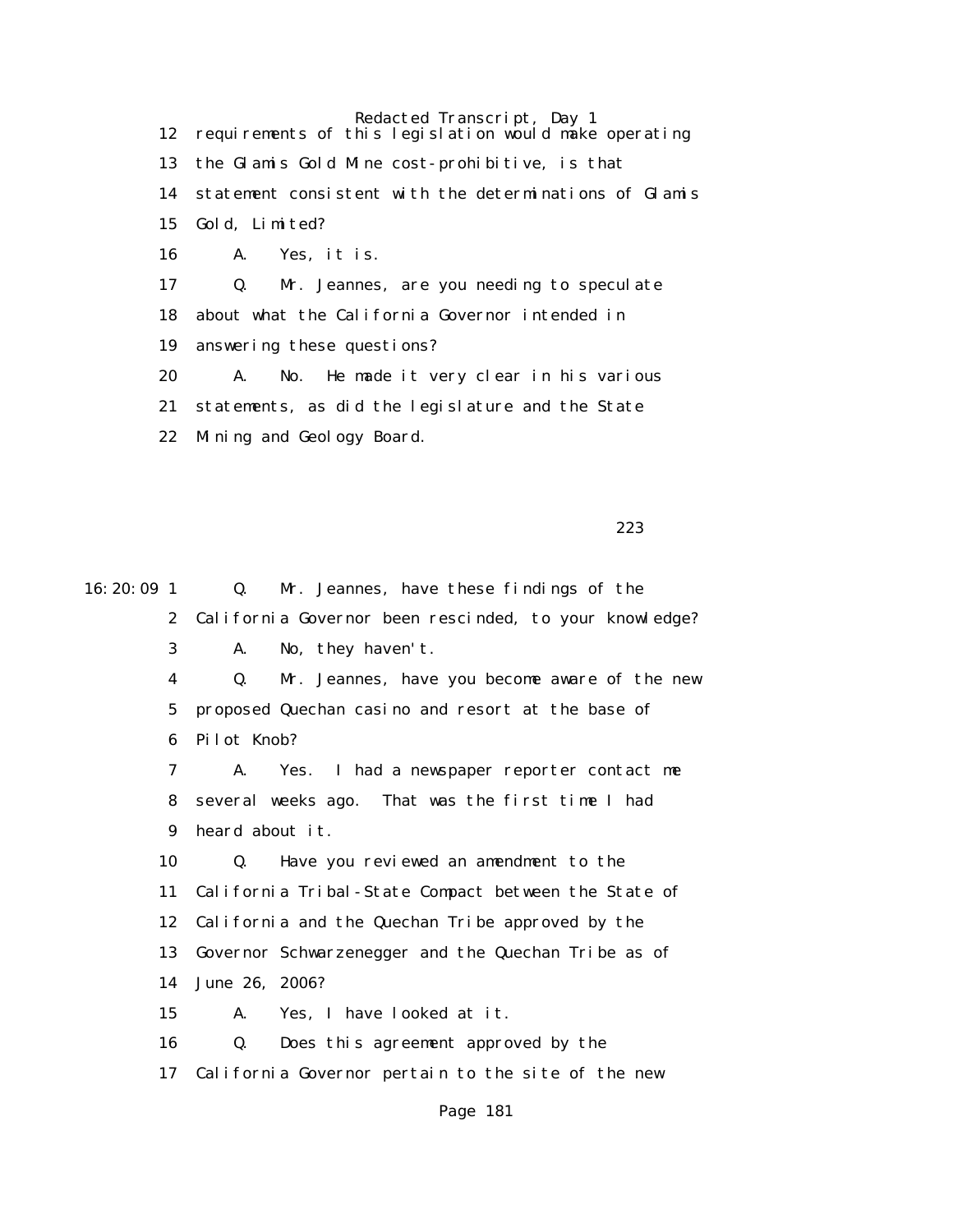18 Quechan casino at the base of Pilot Knob?

 19 A. Yeah, the agreement authorizes the casino to 20 be constructed at that site.

21 Q. Has the U.S. Interior Department approved the

22 Tribal/State Gaming Compact between the State of

224

16:21:13 1 California and the Quechan Tribe in 2007? 2 A. Yes, it was approved by Notice in the Federal 3 Register a few months later. 4 Q. Is that Federal Register Notice and the 5 Governor's agreement contained in your last rebuttal 6 statement filed in this case? 7 A. Yes, they're exhibits. 8 Q. Mr. Jeannes, has Glamis Gold, Limited, or 9 Goldcorp received any offers to purchase the Imperial 10 Project mining claims from other mining companies or 11 mining investment interests in the last five years? 12 A. Not just the last five years. We never have. 13 Q. Mr. Jeannes, the Government asserted in its 14 Rejoinder that one's home does not lack value merely 15 because buyers do not appear at one's doorstep with 16 offers to buy it. Is that analogy applicable to the 17 Imperial Project, based on your experience? 18 A. No, not at all. It reflects someone who 19 doesn't really understand our business. 20 The gold sector is a very small part of the 21 overall mining industry, and there is just not that 22 many gold deposits. I'm in charge of business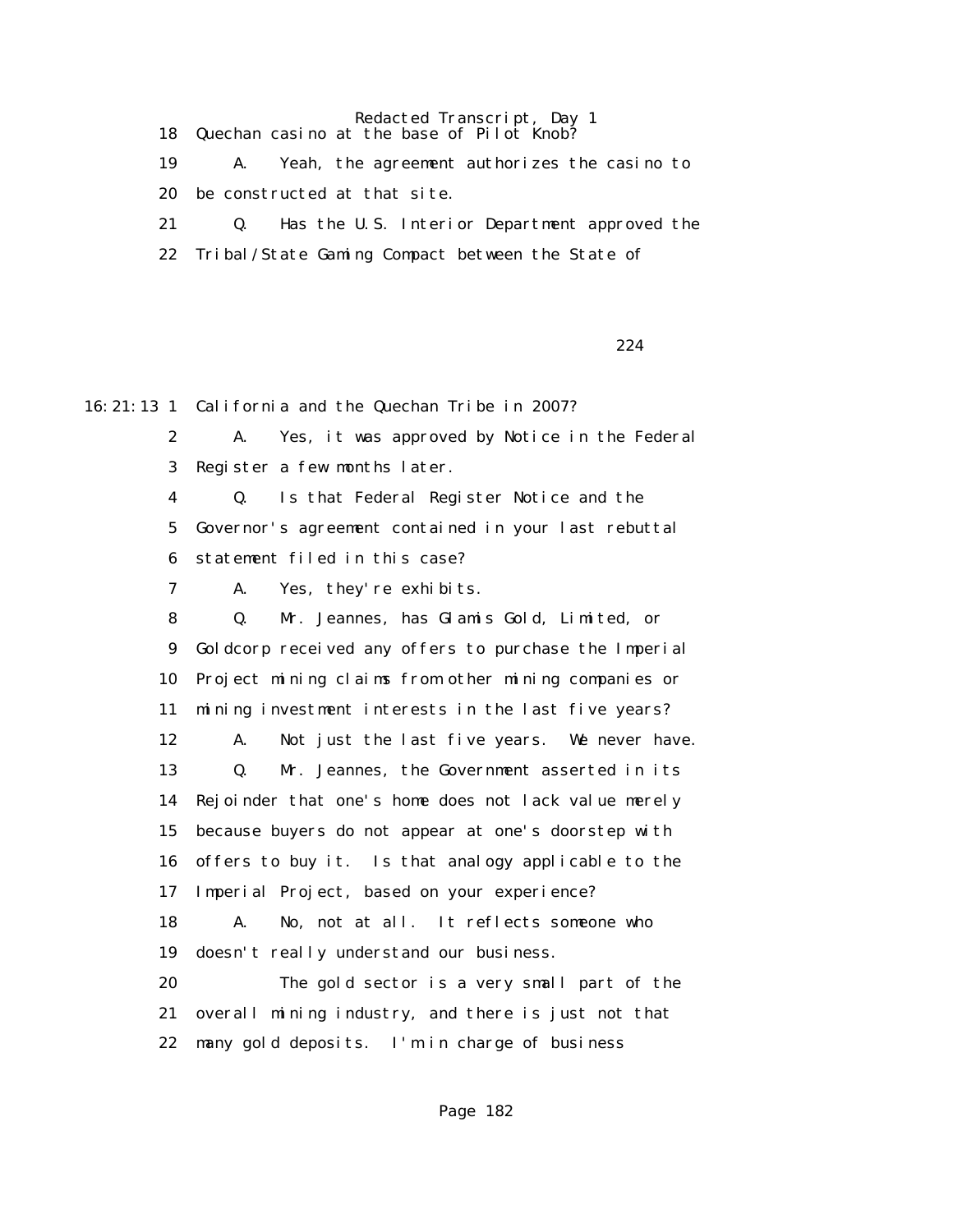$225$ 

16:22:27 1 development for Goldcorp, and I would say I know of or 2 have a file on every mineral deposit in the western 3 hemisphere, gold deposit of over a million ounces. 4 And my counterparts at the other companies do, too. 5 There's just not that many of them. 6 And we also have it seems like an abundance 7 of investment bankers in our business who act as 8 brokers trying to look at assets that may be noncore 9 to one company and interest another company and buying 10 them or selling them, and that's how they generate 11 fees, and I have never had any interest expressed by 12 any investment banker to try to help sell or run a 13 process for Imperial because the industry knows it has 14 no value. It can't be built. 15 Q. Are the mineral resources, the gold mineral 16 resources, at the Imperial Project, do they continue 17 to be reported annually by Goldcorp and its 18 predecessor Glamis Gold, Limited? 19 A. Yeah, it's still a mineral resource. It 20 doesn't have an economic value, and that's why we 21 can't report it and don't report it as a reserve, but 22 it's a finite, you know, bit of mineralization that we

 $226$ 

16:23:42 1 have to report as a resource, and we do. So--and 2 that's been in our Annual Report every year.

3 Q. Has Goldcorp changed its treatment of the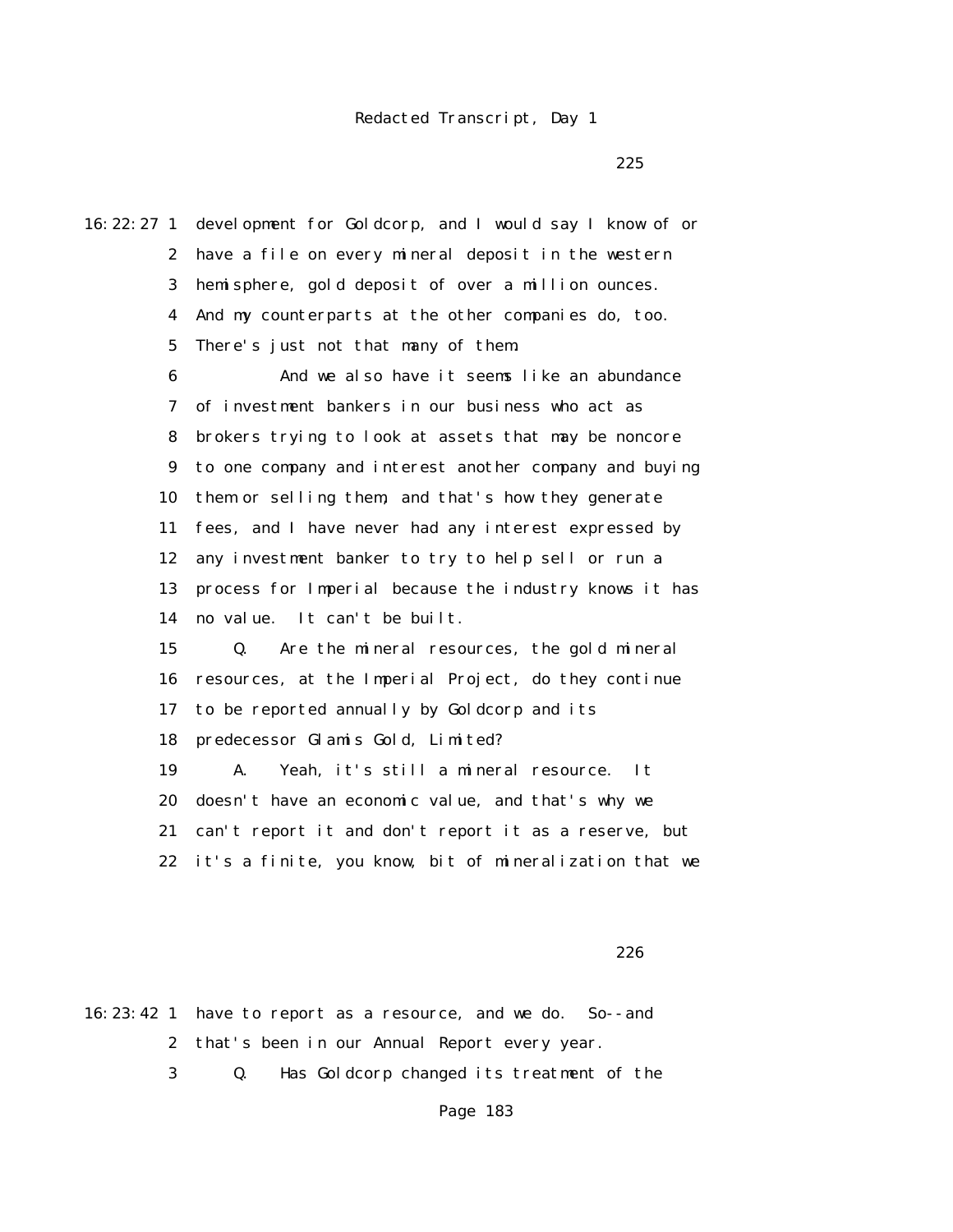Redacted Transcript, Day 1 4 reporting of the mineral resource as compared to the 5 way Glamis Gold, Limited reported the resource? 6 A. No. I'm pretty sure it's still in there as a 7 mineral resource. 8 Q. Why do you think that no entity has come 9 forward with an offer to purchase the Imperial Project 10 mining claims, particularly given the assertion by the 11 United States in this proceeding that it has a market 12 value of \$159 million at least? 13 A. Well, I don't think anyone else in the 14 business believes that, or else I would have received 15 numerous inquiries. 16 You know, everything that we went through at 17 Imperial was very high profile in our business. There 18 was a lot of media, there was a lot of discussion 19 about it within our sector, and people know what 20 happened. They know the position of the State of 21 California with respect to open-pit mines, or at least 22 the one of that Imperial Project, and I don't think

<u>227</u>

|                  | 16:24:51 1 anybody believes there is any value there, as do we. |  |  |  |  |  |  |
|------------------|-----------------------------------------------------------------|--|--|--|--|--|--|
| $\boldsymbol{2}$ | Thank you, Mr. Jeannes.<br>Q.                                   |  |  |  |  |  |  |
| 3                | MR. McCRUM: That will conclude our direct                       |  |  |  |  |  |  |
| 4                | testimony.                                                      |  |  |  |  |  |  |
| 5                | THE WITNESS: Thank you.                                         |  |  |  |  |  |  |
| 6                | PRESIDENT YOUNG: Thank you very much.                           |  |  |  |  |  |  |
| 7                | Ms. Menaker or Mr. Clodfelter?                                  |  |  |  |  |  |  |
| 8                | <b>CROSS-EXAMINATION</b>                                        |  |  |  |  |  |  |
| 9                | BY MS. MENAKER:                                                 |  |  |  |  |  |  |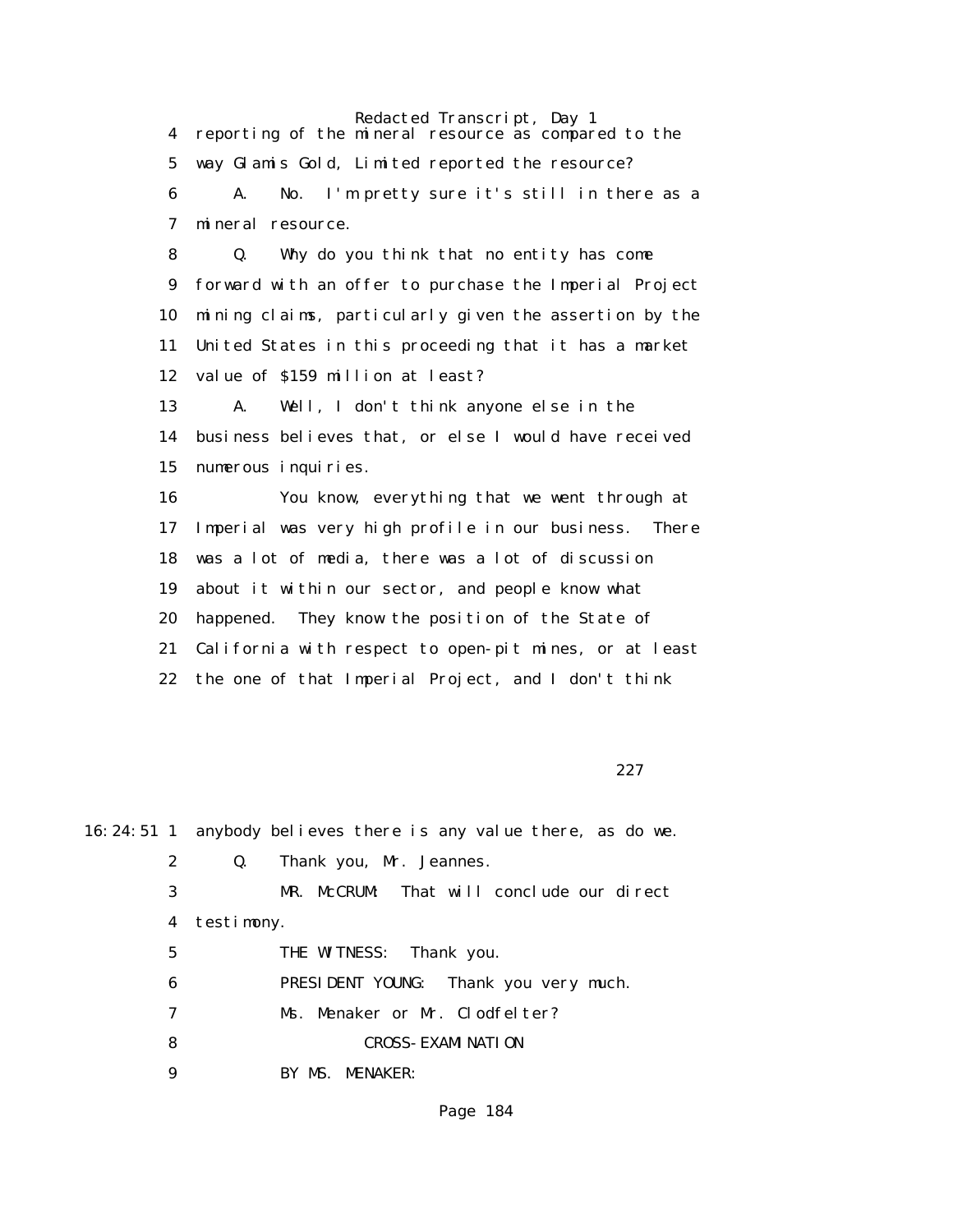| 10 | Redacted Transcript, Day 1<br>Good afternoon, Mr. Jeannes.<br>Q. |
|----|------------------------------------------------------------------|
|    |                                                                  |
| 11 | Good afternoon.<br>A.                                            |
| 12 | In paragraph seven of your rebuttal<br>Q.                        |
| 13 | statement, you state: "There was recently a single               |
| 14 | inquiry made by a mining company for information                 |
| 15 | regarding the Imperial Project, but there has been no            |
| 16 | subsequent offer to purchase"; is that correct?                  |
| 17 | A.<br>That's correct.                                            |
| 18 | And what company made this inquiry?<br>Q.                        |
| 19 | I have signed a confidentiality agreement,<br>A.                 |
| 20 | and I'm not supposed to say.                                     |
| 21 | I don't know how to handle that. The                             |
| 22 | confidentiality agreement says that you don't identify           |
|    |                                                                  |

228

16:25:48 1 the fact of the discussions. Should we shut off the 2 cameras? I don't know how to handle that. 3 I could give you a lot of details about it 4 without identifying it. It's a small gold--or a 5 company that's not operating anything but developing 6 gold projects, and they wanted to learn more about the 7 Imperial Project. I gave them full access to our 8 Feasibility Study, gave them the block model and the 9 resource model electronically so that they could 10 manipulate it themselves. And I gave them Web site 11 for this proceeding and said, "Go. You will have 12 everything you need there to understand what has been 13 the history of the Project from a permitting and legal 14 standpoint." 15 Q. How was this inquiry first made?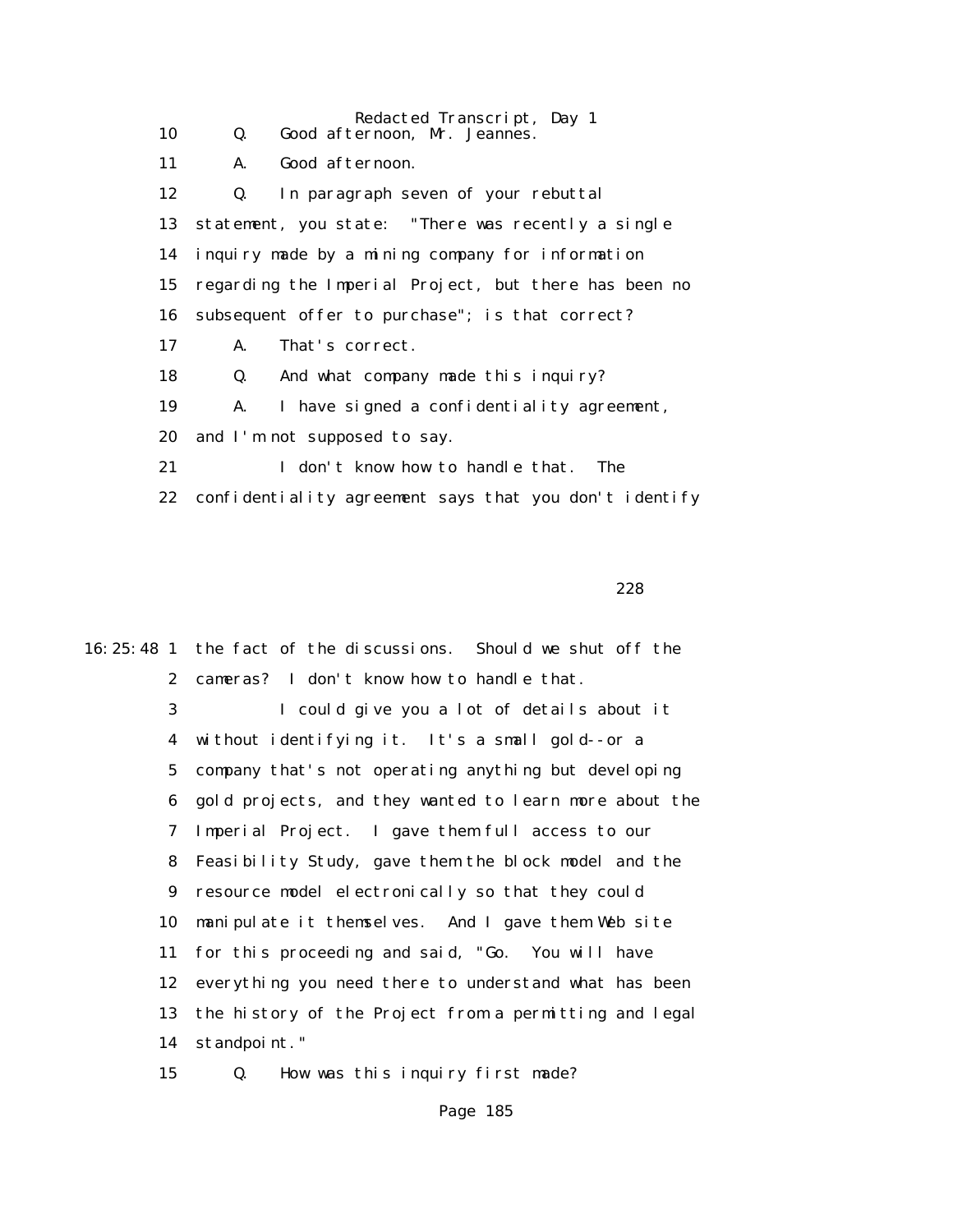| 16 |        | Redacted Transcript, Day 1<br>A. I got a phone call from one of our guys in |
|----|--------|-----------------------------------------------------------------------------|
| 17 |        | Toronto who had a friend who called him and said, "Who                      |
| 18 |        | should I talk to?"                                                          |
| 19 | Q.     | And then-so, you obviously talked to them by                                |
| 20 | phone. |                                                                             |
| 21 | A.     | Umm-hmm.                                                                    |
| 22 | Q.     | Did you consequently meet?                                                  |
|    |        |                                                                             |

<u>229</u>

| $16: 27: 05$ 1  | А.                                                      | Yes.                                            |  |  |  |  |  |  |
|-----------------|---------------------------------------------------------|-------------------------------------------------|--|--|--|--|--|--|
| 2               | Q.                                                      | And how many times did you meet?                |  |  |  |  |  |  |
| 3               | A.                                                      | Once.                                           |  |  |  |  |  |  |
| 4               | Q.                                                      | And did this inquirer ask whether the mining    |  |  |  |  |  |  |
| $5\overline{ }$ |                                                         | claims, whether Goldcorp would be interested in |  |  |  |  |  |  |
| 6               |                                                         | selling the mining claims?                      |  |  |  |  |  |  |
| 7               | A.                                                      | Yes.                                            |  |  |  |  |  |  |
| 8               | Q.                                                      | And how did you respond?                        |  |  |  |  |  |  |
| 9               | A.                                                      | I told him everything was for sale, "Go look    |  |  |  |  |  |  |
| 10              | at the data; " and, if they wanted to make us an offer, |                                                 |  |  |  |  |  |  |
| 11              |                                                         | we would listen to it.                          |  |  |  |  |  |  |
| 12              | Q.                                                      | And did they indicate any amount that they      |  |  |  |  |  |  |
| 13              |                                                         | were thinking about offering?                   |  |  |  |  |  |  |
| 14              | A.                                                      | No.                                             |  |  |  |  |  |  |
| 15              | Q.                                                      | And did you tell them what price you would      |  |  |  |  |  |  |
| 16              | accept?                                                 |                                                 |  |  |  |  |  |  |
| 17              | A.                                                      | No.                                             |  |  |  |  |  |  |
| 18              | Q.                                                      | So, there was no discussion at all about any    |  |  |  |  |  |  |
| 19              | price?                                                  |                                                 |  |  |  |  |  |  |
| 20              | A.                                                      | No.                                             |  |  |  |  |  |  |
| 21              | Q.                                                      | And how many meetings did you have with this    |  |  |  |  |  |  |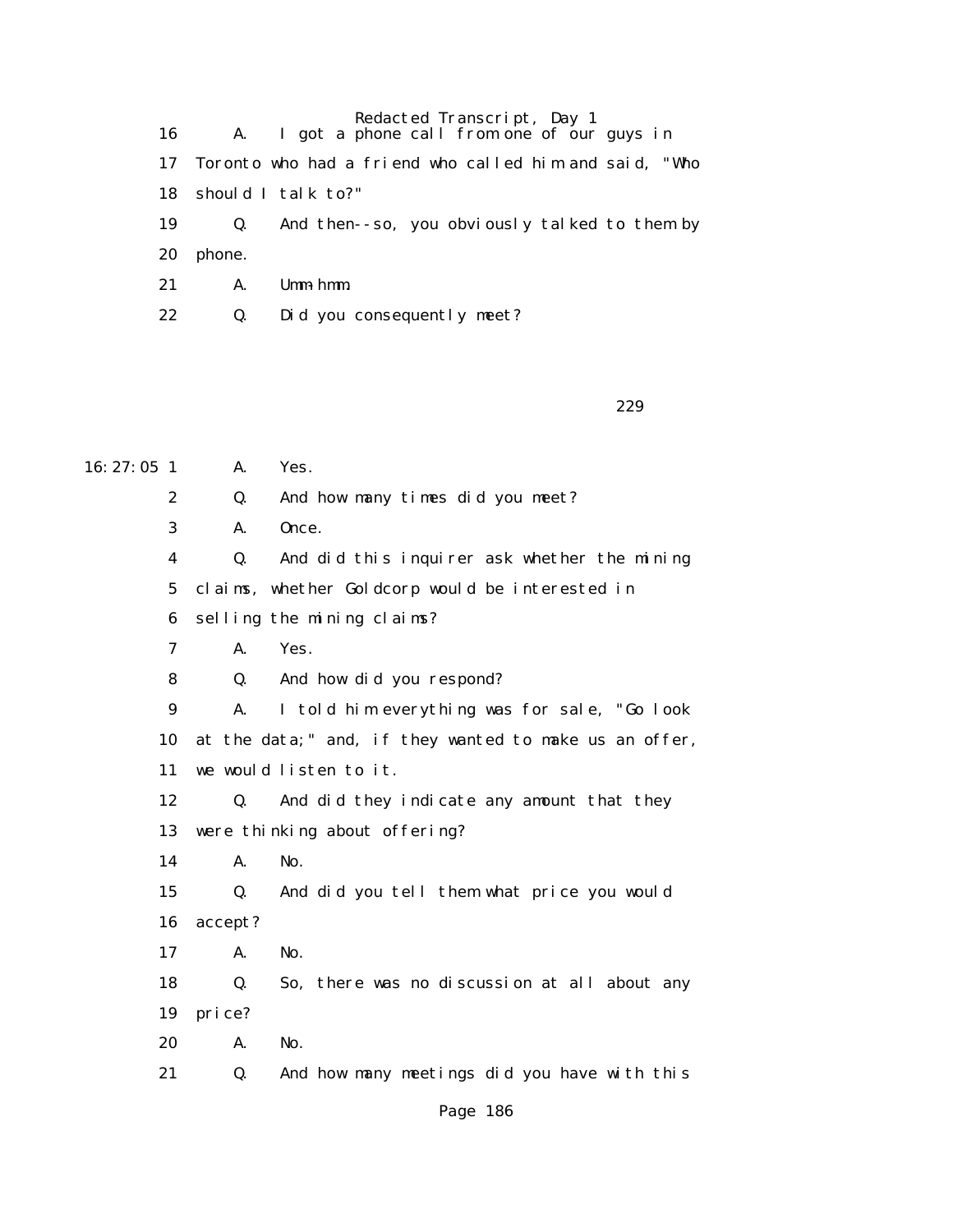22 individual?

| 16: 27: 511      | One.<br>A.                                               |  |  |  |  |  |  |
|------------------|----------------------------------------------------------|--|--|--|--|--|--|
| $\boldsymbol{2}$ | And how many phone calls did you have?<br>Q.             |  |  |  |  |  |  |
| 3                | I probably had, I think, only one other phone<br>A.      |  |  |  |  |  |  |
| 4                | I think we exchanged messages once and maybe an<br>call. |  |  |  |  |  |  |
| $\mathbf 5$      | No, I don't think we ever e-mailed.<br>E-mail.<br>Just   |  |  |  |  |  |  |
| 6                | phone messages and one live call.                        |  |  |  |  |  |  |
| 7                | And did this person travel to meet you?<br>Q.            |  |  |  |  |  |  |
| 8                | Yes.<br>A.                                               |  |  |  |  |  |  |
| 9                | Q.<br>And from about how far away?                       |  |  |  |  |  |  |
| 10               | I have no idea where he was before he came to<br>A.      |  |  |  |  |  |  |
| 11               | Vancouver.                                               |  |  |  |  |  |  |
| 12               | And did you give this person the information<br>0.       |  |  |  |  |  |  |
| 13               | that you were just referring to, the link to the Web     |  |  |  |  |  |  |
| 14               | site and some of the other information by telephone,     |  |  |  |  |  |  |
| 15               | before he or she came to meet with you?                  |  |  |  |  |  |  |
| 16               | A.<br>Yeah. I asked--once the inquiry came in, I         |  |  |  |  |  |  |
| 17               | had someone in our group hook up with them, a guy who    |  |  |  |  |  |  |
| 18               | works for me, and I said make available the block        |  |  |  |  |  |  |
| 19               | model and Feasibility Study and anything else they       |  |  |  |  |  |  |
| 20               | asked for.                                               |  |  |  |  |  |  |
| 21               | And about how long ago was your last contact<br>Q.       |  |  |  |  |  |  |
| 22               | with this person?                                        |  |  |  |  |  |  |

16:28:59 1 A. I would have to look at my calendar, but I'm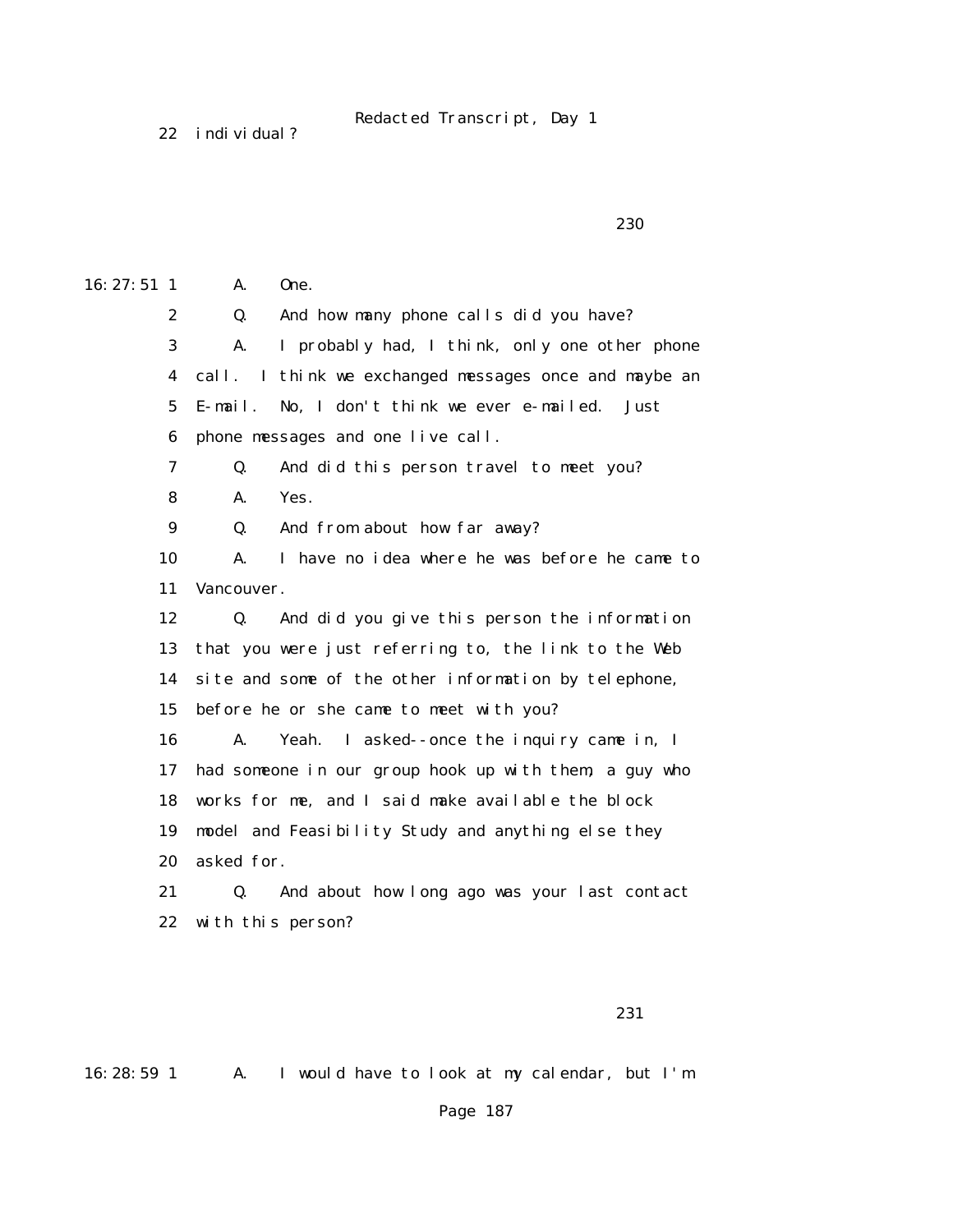Redacted Transcript, Day 1 2 guessing three weeks. 3 Q. And did this individual ask about Glamis's 4 claim in this arbitration? 5 A. Yeah, yeah. Like I said, I made reference to 6 it and gave him the Web site so he could go see 7 everything he needed to know about it. 8 Q. During your testimony today, you read from 9 the 2002 BLM Mineral Report, which stated that 10 complete backfilling was economically infeasible; is 11 that correct? 12 A. Correct. 13 Q. And are you aware that BLM used a gold price 14 of \$296 per ounce in making that determination? 15 A. I didn't recall, but it is what it is. It's 16 in the report. 17 Q. Was it your desire--and by "your," I mean 18 Glamis's and Goldcorp's desire--that DOI continued to 19 process Glamis's Plan of Operations even after Glamis 20 submitted its claim to arbitration and wrote to DOI 21 that it was going to pursue other avenues? 22 A. Well, as you know, at one point, very

<u>232</u>

16:30:15 1 briefly, we were trying to resolve this matter by 2 negotiation with the Government; and, during that 3 period, I asked the BLM State Office in California to 4 stop work because I didn't want new things to happen 5 that would upset the discussions, but that ended very 6 quickly when the emergency regulations were issued, 7 and so I wrote them shortly after that and said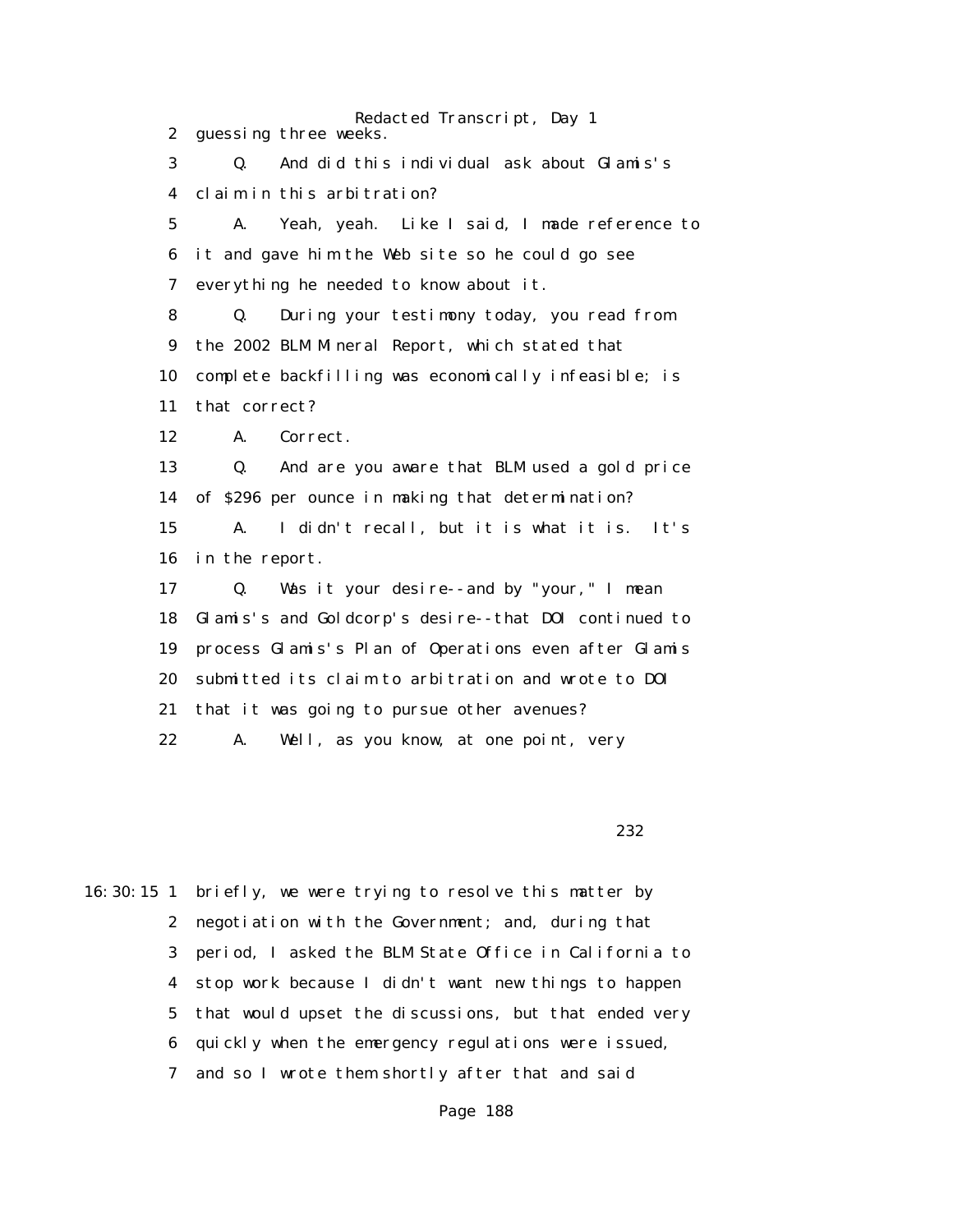Redacted Transcript, Day 1 8 "please proceed." 9 Q. When you were referring to your letter of, I 10 believe it was, March 2003, where Glamis said that it 11 cannot renew its request, so basically hold DOI 12 harmless by any delay by reaffirming its request that 13 it stop processing; is that correct? 14 A. I wasn't renewing anything. They asked me 15 and said, "If you want us to stop, you have to hold 16 the Government harmless for any damage," and I said 17 no. And so, then, when I wrote the letter back in 18 March, I said, "Please forget that I asked you to stop 19 and carry on." 20 Q. Right. And when you originally asked them to 21 stop, that was pursuant to a request that you made 22 back in December; is that correct?

<u>233</u> and 233 and 233 and 233 and 233 and 233 and 233 and 233 and 233 and 233 and 233 and 233 and 233 and 234 and 234 and 234 and 235 and 235 and 235 and 235 and 235 and 235 and 235 and 235 and 235 and 235 and 235 and 235

 2 four-month period there. 3 Q. So, this letter that you're referring to was 4 in March, but then it was a few months after that, in 5 July, when the Glamis decided to pursue arbitration 6 and then wrote to the DOI saying that it was going to 7 pursue other avenues; isn't that correct? 8 A. I don't recall writing after this was 9 submitted. If I did, I need my recollection 10 refreshed. 11 Q. Okay. So, you don't recall Mr. McCrum 12 sending a letter on behalf of Glamis to DOI, informing 13 them that Glamis Gold had decided to pursue Page 189

16:31:35 1 A. Yeah. So, there was about a three- or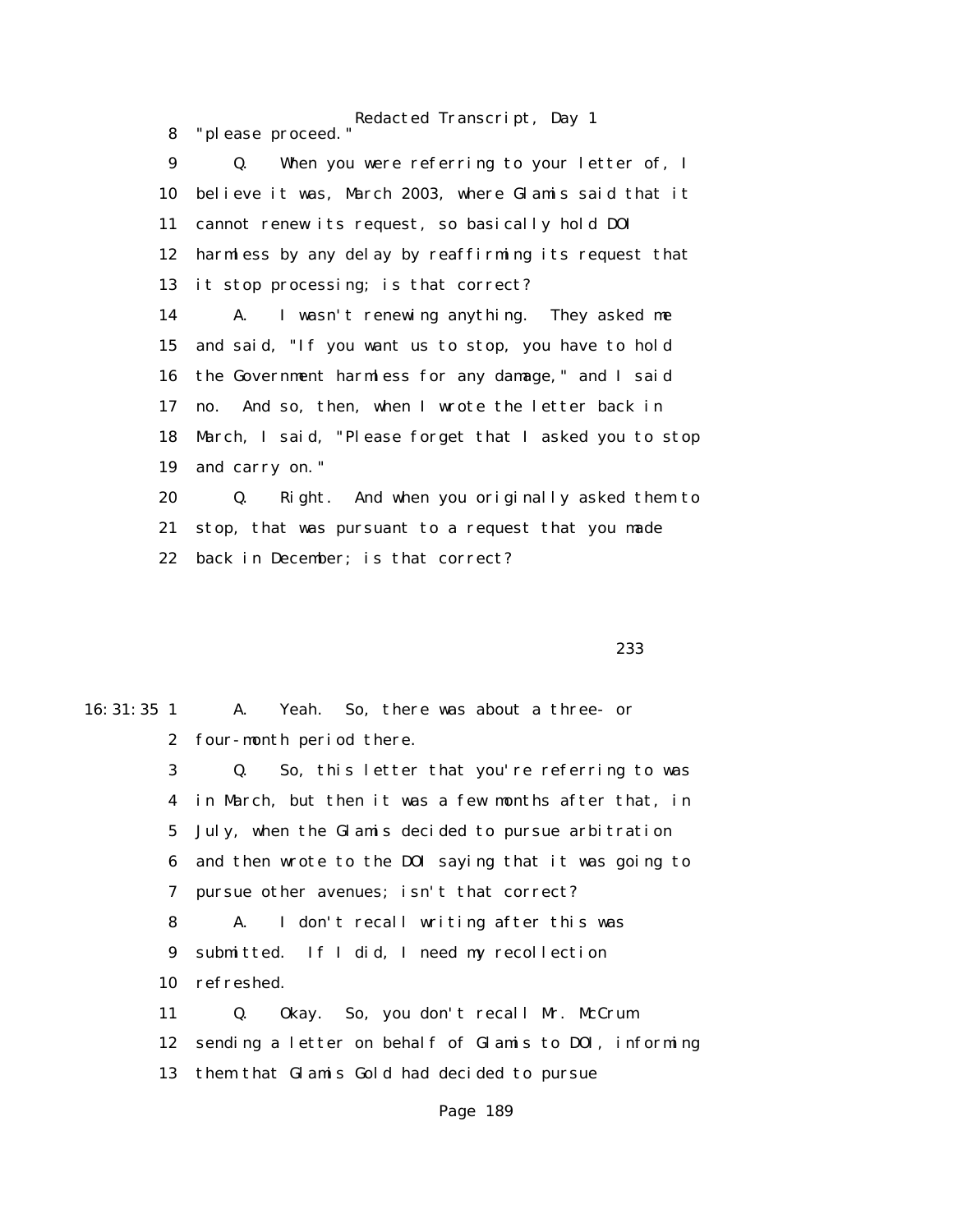14 arbitration, thanking DOI for its past attention to 15 this matter, but saying now that the issue has become 16 so intractable that Glamis has decided to pursue other 17 avenues. Are you aware of that letter? 18 A. Yeah, I recall there was something like that. 19 We certainly didn't ask them to stop work on the 20 Project, though. 21 Q. Did you at any time, after that letter was 22 sent, contact DOI or BLM officials about your Plan of

234

16:32:39 1 Operations? 2 A. Well, we had ongoing discussions throughout 3 the 10-year period. 4 At that point, I don't recall any further--I 5 could be wrong, but I don't recall any further 6 discussions, no. 7 Q. Thank you. 8 You testified earlier that people tried to 9 submit evidence against backfilling. This is before 10 the SMGB Board. 11 A. Um-hmm. 12 Q. But the board didn't want to hear that 13 evidence. 14 A. Umm-hmm. 15 Q. Is that correct? 16 A. That's correct. 17 Q. You attended a board hearing, didn't you? 18 A. Yes. 19 Q. And is it also the case that you testified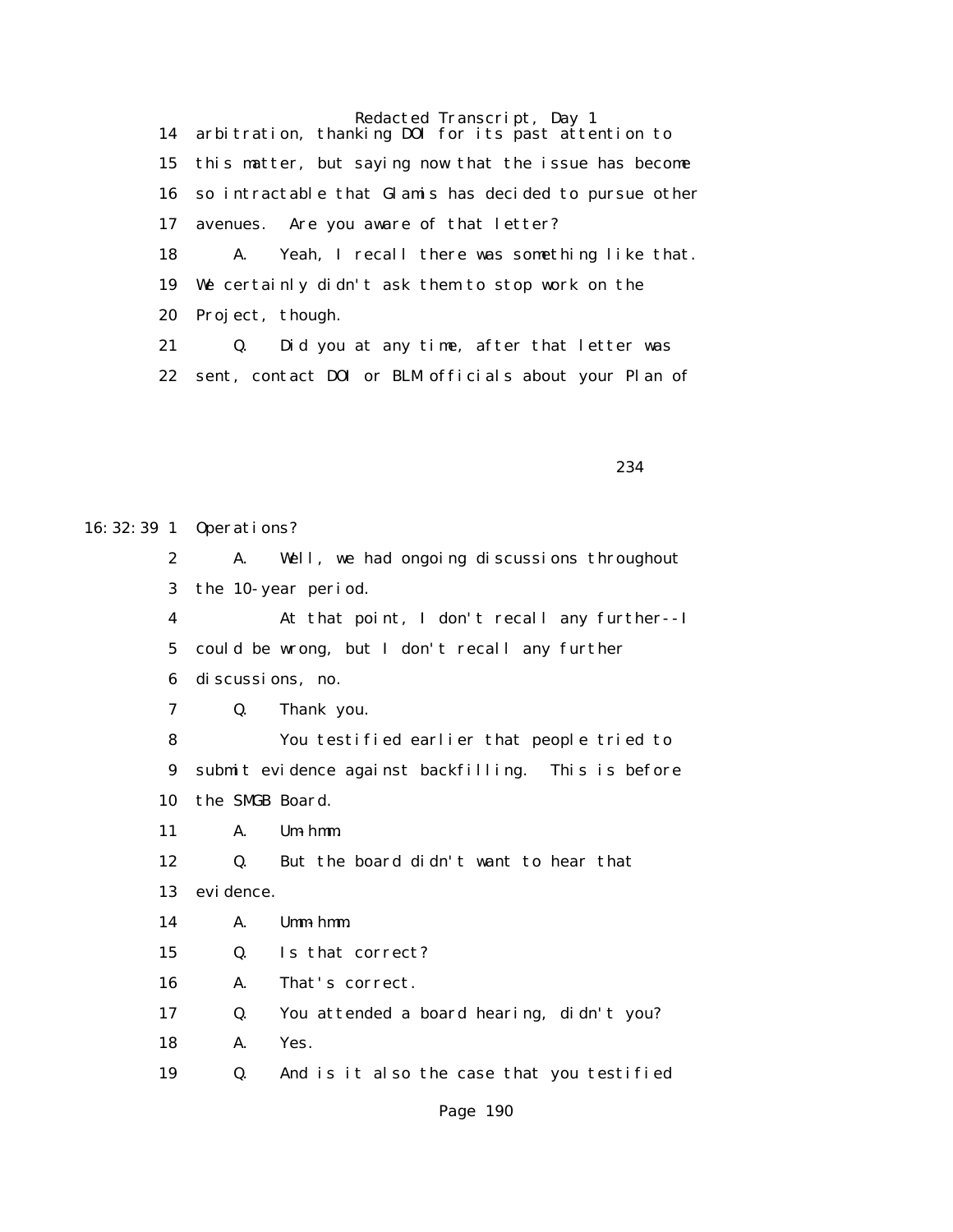20 before the board?

21 A. I couldn't recall. I know I testified

22 several times, and I couldn't recall whether it was

 $235$ 

16:33:27 1 always in relation to the legislative efforts or 2 whether I also did at the board. To this day, I can't 3 recall. I know Jim Voorhees did, and I was with him. 4 I don't recall testifying, myself. 5 Q. Okay. But you seemed to recollect another 6 Glamis officer testifying before the board? 7 A. Yes. 8 Q. At any time, did the SMGB tell you that you 9 were prohibited from submitting evidence? 10 A. No. 11 And it wasn't one of us who was proffering 12 this evidence. It was another person whose name I 13 don't know who was making reference to a study about 14 the fact, as I said, that it is not always the most 15 environmentally appropriate alternative to backfill an 16 open pit, particularly given certain water issues. 17 And I can't recall exact words that were said, but my 18 recollection is that he was told, "Thank you very 19 much, but we are going on," and they didn't want 20 to--or didn't allow him to elaborate on this study. 21 Q. So, was he prohibited from testifying 22 further?

 $236$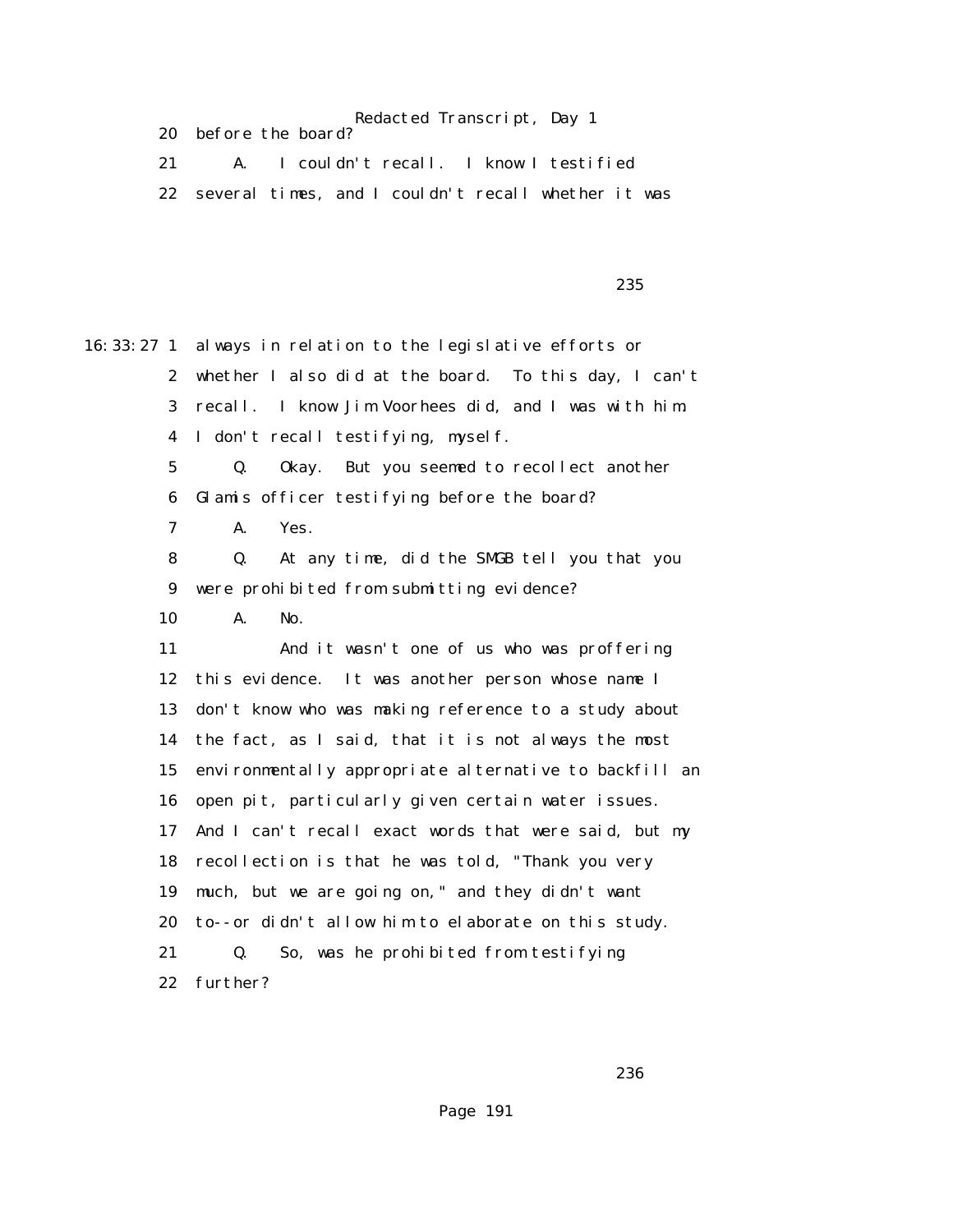| 16: 34: 43 1     | I don't recall. There may have been a time<br>A.      |
|------------------|-------------------------------------------------------|
| $\boldsymbol{2}$ | limit on all of us. I don't recall.                   |
| 3                | So, is what you're saying that the board<br>Q.        |
| 4                | disagreed with-is it fair to say that the board       |
| $\mathbf{5}$     | disagreed with some of the views that were expressed  |
| 6                | by some of the individuals regarding backfilling that |
| 7                | may also have been shared by Glamis?                  |
| 8                | Yeah, I assume they disagreed or they<br>A.           |
| $\boldsymbol{9}$ | wouldn't have adopted it, but they also said in their |
| 10               | records that they weren't relying on any technical    |
| 11               | reports, period.                                      |
| 12               | But, as far as you're aware, they did not<br>Q.       |
| 13               | refuse to receive any technical reports; is that      |
| 14               | correct?                                              |
| 15               | My recollection is that they didn't want to<br>A.     |
| 16               | hear about that topic. And whether the guy physically |
| 17               | tried to hand them a report, I don't know.            |
| 18               | But everybody who wanted to testify--are you<br>Q.    |
| 19               | aware that they ever prevented or prohibited anybody  |
| 20               | who wanted to testify from testifying at these        |
| 21               | hearings?                                             |
| 22               | No, no, I'm not.<br>A.                                |
|                  |                                                       |

 $237$ 

16:36:00 1 Q. I just to want return to an earlier question, 2 I apologize, but when I started asking you about 3 Glamis's intentions regarding DOI's processing of the 4 Plan of Operations, my original question was: After 5 July 2003, did Glamis want BLM to continue to process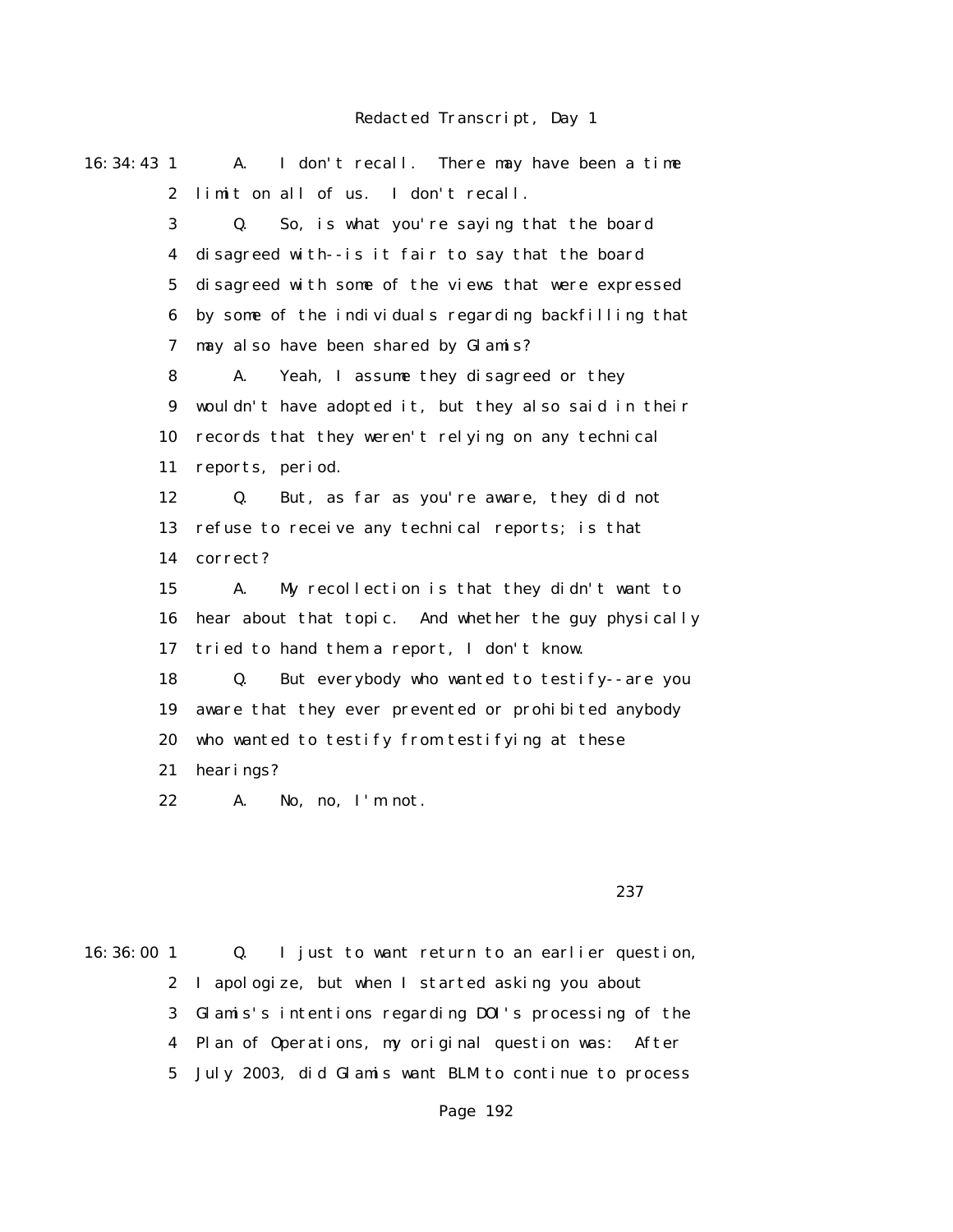|    | Redacted Transcript, Day 1                             |
|----|--------------------------------------------------------|
| 6  | its Plan of Operations?                                |
| 7  | I don't recall that we took a position one<br>A.       |
| 8  | way or the other. I mean, we were in this litigation   |
| 9  | process, and I'm not sure what that meant, but we      |
| 10 | always took the position that, if we could have gotten |
| 11 | a permit to operate this mine, we wanted to operate    |
| 12 | That's why we stayed at it for 12 years.<br>it.        |
| 13 | I don't recall having a position at that time          |
| 14 | when we filed it. I just don't recall.                 |
| 15 | Q.<br>Thank you.                                       |
| 16 | PRESIDENT YOUNG: No further questions.                 |
| 17 | MS. MENAKER: No, thanks.                               |
| 18 | PRESIDENT YOUNG: Thank you.                            |
| 19 | Mr. McCrum?                                            |
| 20 | MR. McCRUM: No redirect here.                          |
| 21 | PRESIDENT YOUNG: Thank you.                            |
| 22 | Mr. Jeannes, thank you very much. You are              |
|    |                                                        |

<u>238 and 238 and 238 and 238 and 238 and 238 and 238 and 238 and 238 and 238 and 238 and 238 and 238 and 238 and 238 and 238 and 238 and 238 and 238 and 238 and 238 and 238 and 238 and 238 and 238 and 238 and 238 and 238 a</u>

16:37:08 1 excused.

 2 (Witness steps down.) 3 PRESIDENT YOUNG: Mr. McCrum, do you want to 4 call your next witness? 5 MR. McCRUM: Yes, we are prepared--our next 6 witness is Daniel Purvance, and he is here, and we are 7 fully prepared to proceed with him. I would ask for 8 the Tribunal's indulgence. We wasn't scheduled for 9 today. We don't have a witness binder prepared for 10 him today. We have exhibits ready to show on the 11 screen which have been submitted in the record of this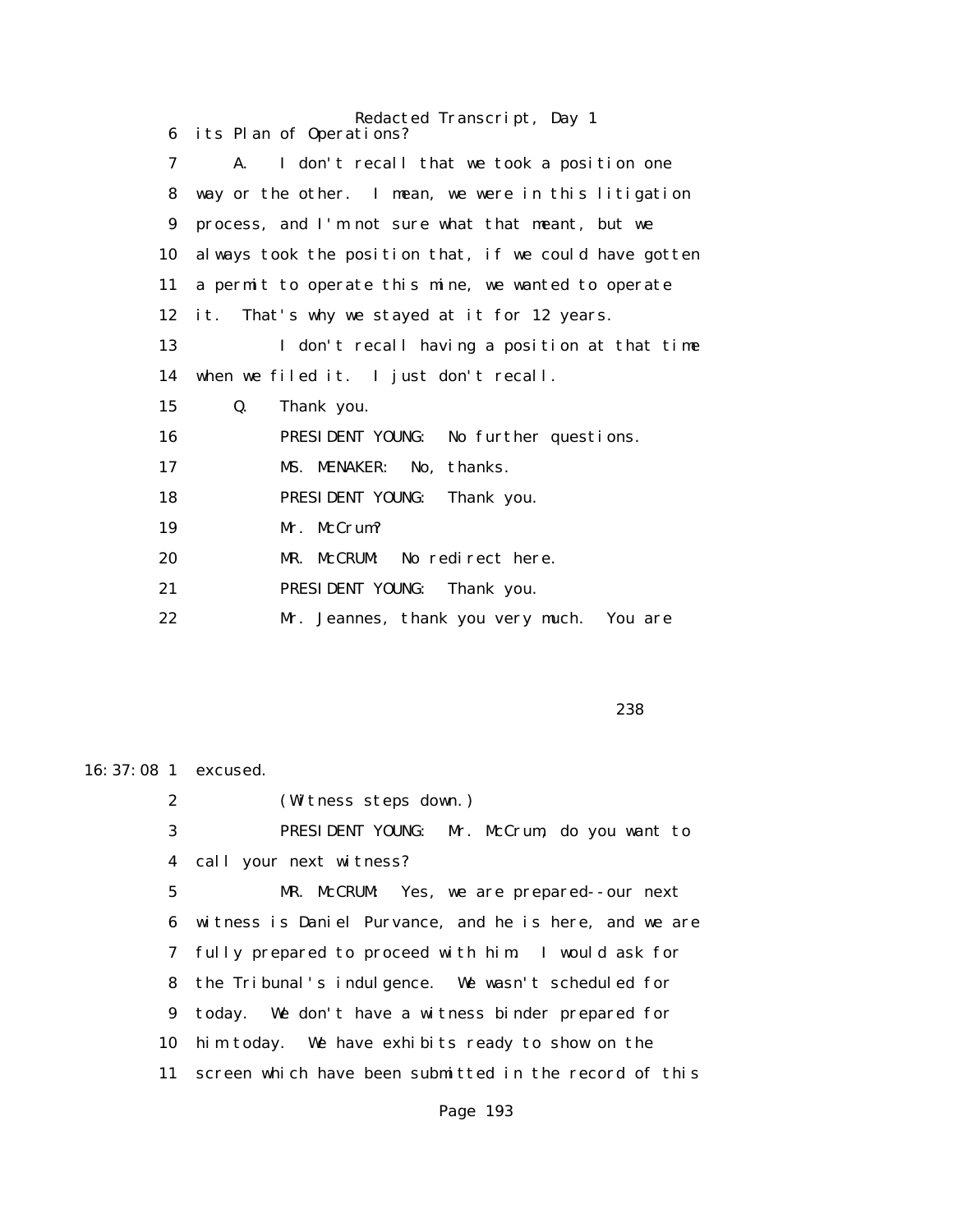Redacted Transcript, Day 1 12 case, and I think we could proceed efficiently with 13 that and provide the binder first day tomorrow morning 14 with the day two schedule, if that's allowed. 15 PRESIDENT YOUNG: That's acceptable. Thank 16 you. 17 MS. MENAKER: Mr. President, would it be okay 18 to take a five-minute break, or even less? 19 PRESIDENT YOUNG: We will take a break until 20 quarter to 5:00, if that's all right. 21 (Brief recess.) 22 PRESIDENT YOUNG: We would request you to

 $239$ 

16:46:51 1 read the witness statement.

 2 DANIEL PURVANCE, CLAIMANT'S WITNESS, CALLED 3 THE WITNESS: I solemnly declare upon my 4 honor and conscience that I shall speak the truth, the 5 whole truth, and nothing but the truth. 6 PRESIDENT YOUNG: Now, Mr. Purvance, as I 7 understand, part of your testimony will relate to 8 locations of coordinates for certain kinds of 9 information that we desire to keep confidential. So, 10 Mr. McCrum, if you could give us adequate warning 11 before you venture into those areas, we will have to 12 curtail the public part of the hearing during the 13 brief parts of the testimony relevant to that. 14 MR. McCRUM: Yes, Mr. President. We'll try 15 to have that confined to the latter part of 16 Mr. Purvance's testimony. 17 PRESIDENT YOUNG: Thank you.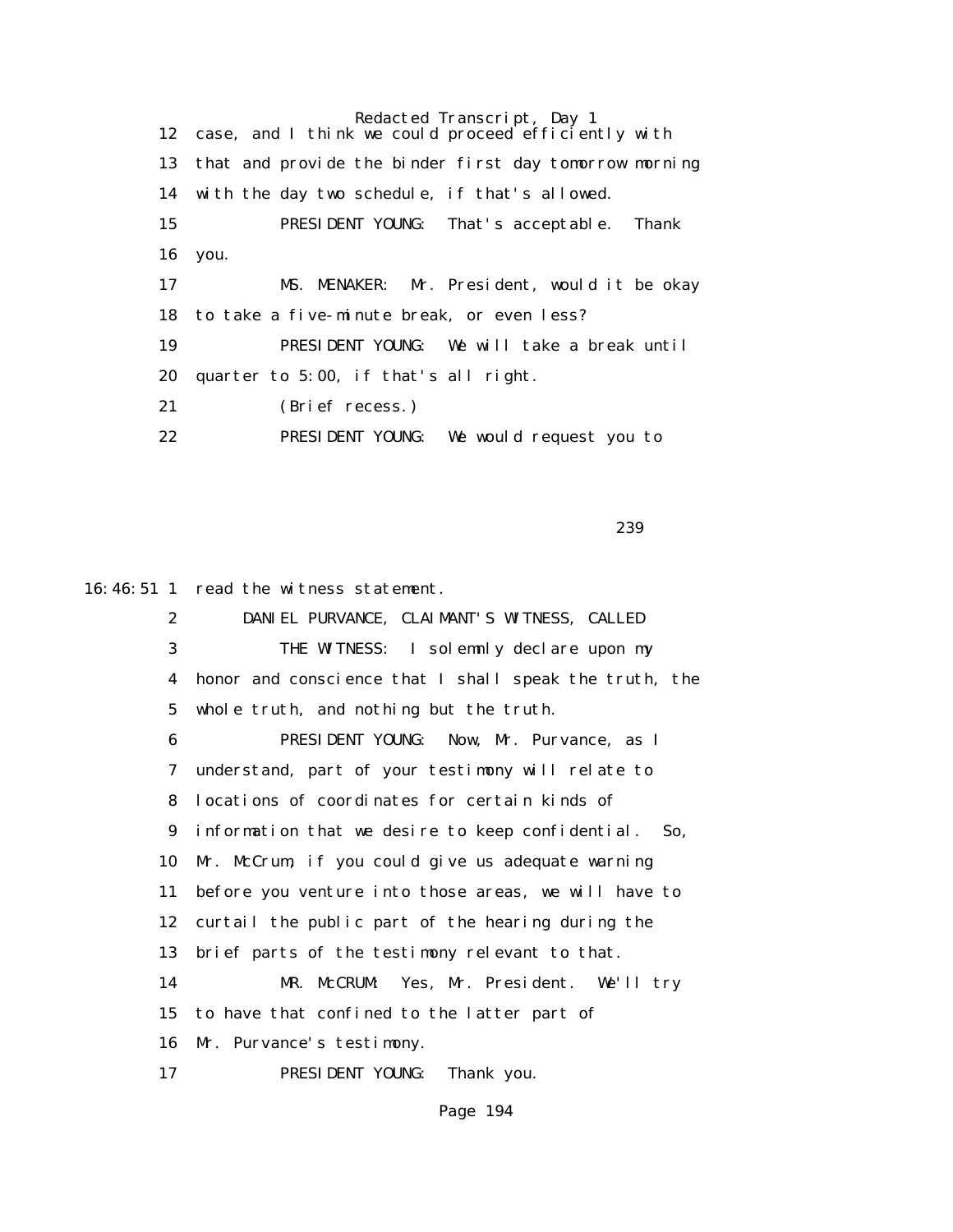Redacted Transcript, Day 1 18 Proceed. 19 **DIRECT EXAMINATION**  20 BY MR. McCRUM: 21 Q. Mr. Purvance, can you please state your full 22 name, title, and business address.

 $240$ 

16:47:46 1 A. Dan Purvance. I'm Director of Environment 2 for Goldcorp. My address is 10 Caterpillar Court, 3 Sparks, Nevada. 4 Q. And what is your position with Goldcorp, 5 Inc.? 6 A. I'm currently the Director of Environment 7 with Goldcorp. 8 MR. McCRUM: Are you able to hear the 9 witness, Mr. President? Okay. 10 BY MR. McCRUM: 11 Q. And what's your current title? I didn't 12 quite get that. 13 A. My current title is Director of Environment 14 for Goldcorp, Inc. 15 Q. Are you a geologist; and, if so, where did 16 you get your degree? 17 A. Yes, I am a geologist. I received my degree 18 from the University of Utah in 1975. 19 Q. And have you worked as a geologist in the 20 metallic mining industry since getting your degree? 21 A. Yes, I have both metallic--I started my 22 career in the uranium industry early on. I worked for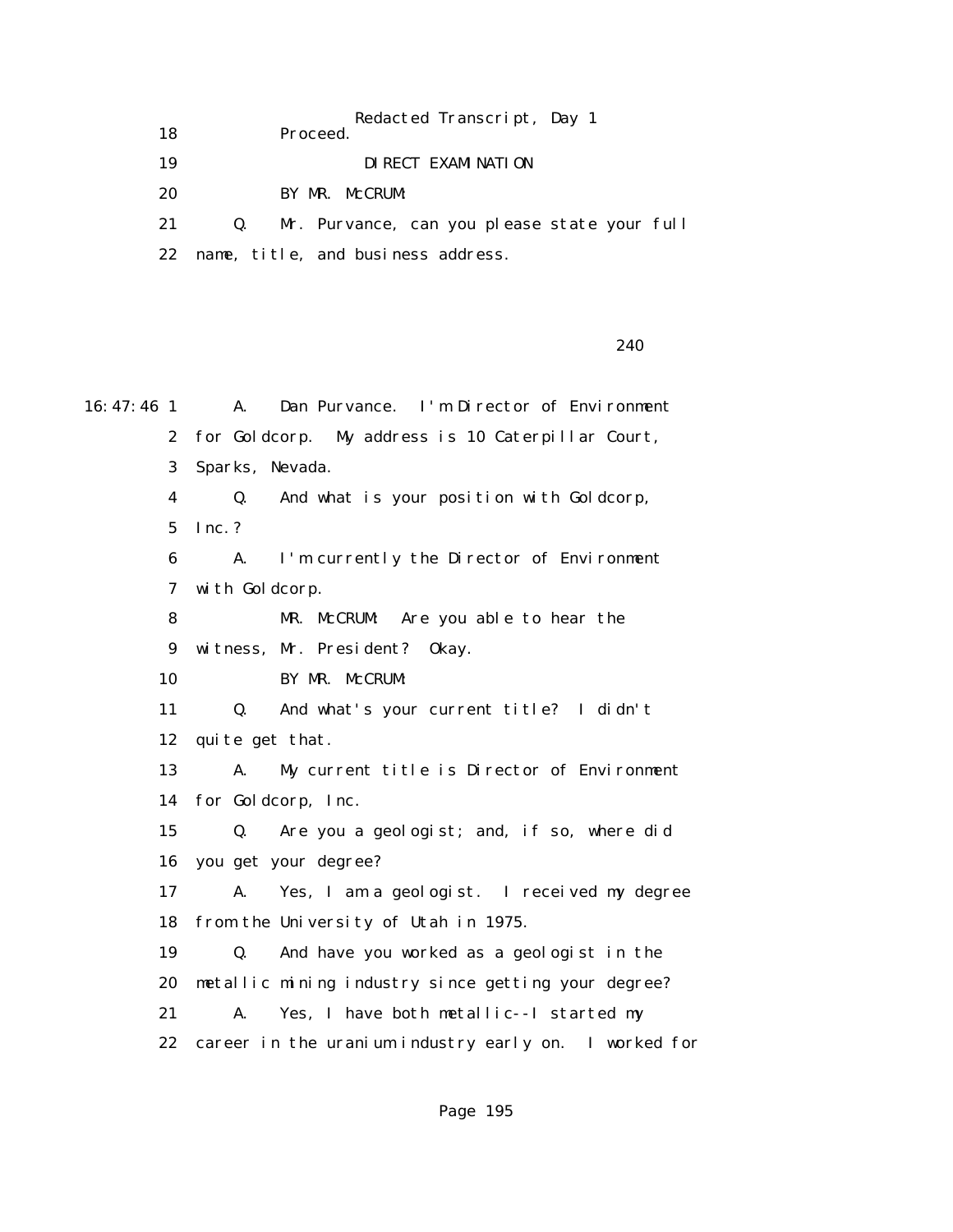16:48:43 1 Real Algum and Home State Mining Company, two large 2 international mining companies in southern Utah, 3 Colorado, Arizona. I joined Glamis in 1992 at the 4 Picacho Mine. 5 Q. And at the Picacho Mine, what was your--what 6 was your--Mr. Purvance, what was your role at the 7 Picacho Mine? 8 A. I was the mine geologist and project 9 geologist for the site. 10 Q. And, after 1994, did you--well, I'm sorry. 11 In the early 1990s, did you become involved with the 12 Imperial Project? 13 A. Yes, yes. In 1994, approximately 1994, I 14 became the Project geologist for the Imperial Project 15 which was responsible for all the exploration, 16 exploration permitting activities, all the field 17 studies that were going on at that time. 18 Q. And prior to your work for Glamis Gold 19 Limited in the California Desert, had you worked at 20 any other open-pit gold mine operations in the 21 California Desert conservation area? 22 A. Yes. Prior to being employed by Glamis, I

<u>242</u>

16:50:09 1 was employed by American Girl Mine, a mining company 2 at the American Girl Mine; also, of course, at the 3 Picacho Mine which is nearby. And I'm also the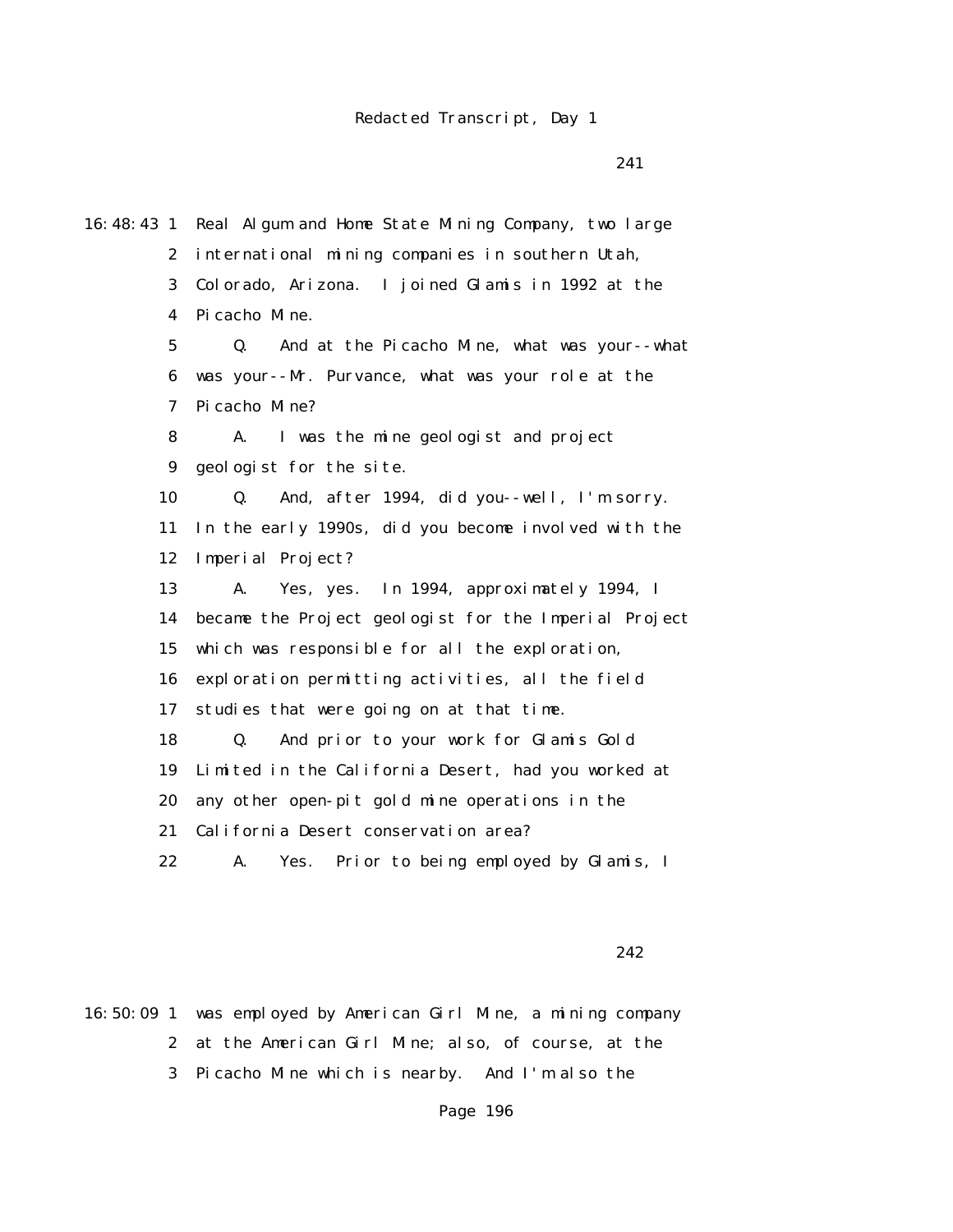Redacted Transcript, Day 1 4 Project Manager for the Rand Mine, which is located in 5 the north end of the CDCA. 6 Q. Is the Rand Mine in the California Desert 7 Conservation Area? 8 A. Yes, it is. 9 Q. Now, Mr. Purvance, during your years of work 10 at the American Girl Mine and the operation of the 11 Picacho Mine when you worked there, do you recall any 12 Native American objections to the operation of those 13 open-pit gold mines? 14 A. No, at no time did I witness any kind of 15 demonstration or see any kind of demonstration or 16 appeal or anything. 17 Q. By the early 1990s, when you became 18 responsible for coordinating the cultural resource 19 reviews for the Glamis Imperial Project, did you 20 become aware of the participation of Lorey Cachora, 21 the Quechan Tribal historian, in the cultural resource 22 reviews for the Imperial Project?

243

16:51:14 1 A. Yes. I was--as the Project geologist for 2 Imperial, I was in charge of all the cultural 3 studies--all the permits that are required to drill, 4 you have to have, of course, clearance from the BLM, 5 so I was familiar with all the cultural studies that 6 had been done on the Project area.

 7 Q. And these cultural studies you're referring 8 to, did they involve Mr. Cachora, and was that in the 9 Imperial Project area?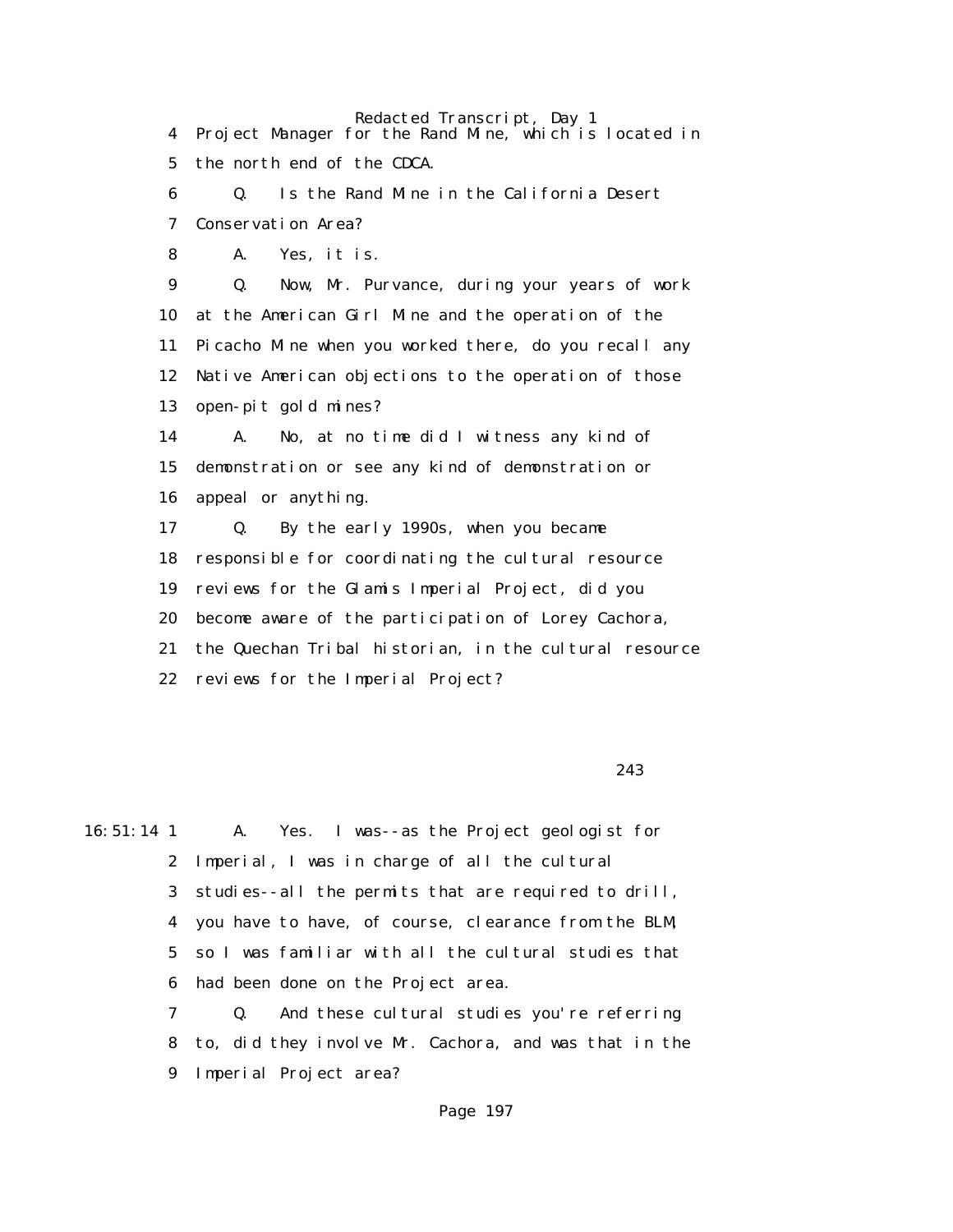Redacted Transcript, Day 1 10 A. Yes, they were for the Imperial Project, 11 especially for the Imperial Project area; and, yes, I 12 was aware that Mr. Cachora was involved in those 13 studies. 14 Q. Did you personally meet with Mr. Cachora, the 15 Quechan Tribal historian, as part of those cultural 16 resource reviews in the early 1990s? 17 A. Yes. Again, I was responsible for the field 18 activities at the project site. So, as the 19 archaeology crews would come and go to the field and 20 to the site, I would meet with them and acknowledge 21 where they are at. 22 Q. Was Mr. Cachora on-site in the Imperial

<u>244</u>

16:52:18 1 Project area for a matter of a few days or longer 2 periods?

> 3 A. No, he was--typical, they were there for 4 several weeks or months doing field surveys, and he 5 was active daily in those surveys.

 6 Q. Between 1992 and 1995, what types of 7 activities was Glamis Gold carrying out in the 8 Imperial Project project area?

 9 A. We were actively developing the Project by 10 drilling. I was in charge of drilling programs, and 11 so we were permitting drilling programs to the BLM. 12 And then, also we were developing a water source for 13 the Project, so we were drilling water wells and 14 investigations to secure water for the site. 15 Q. In the early 1990s, were any of those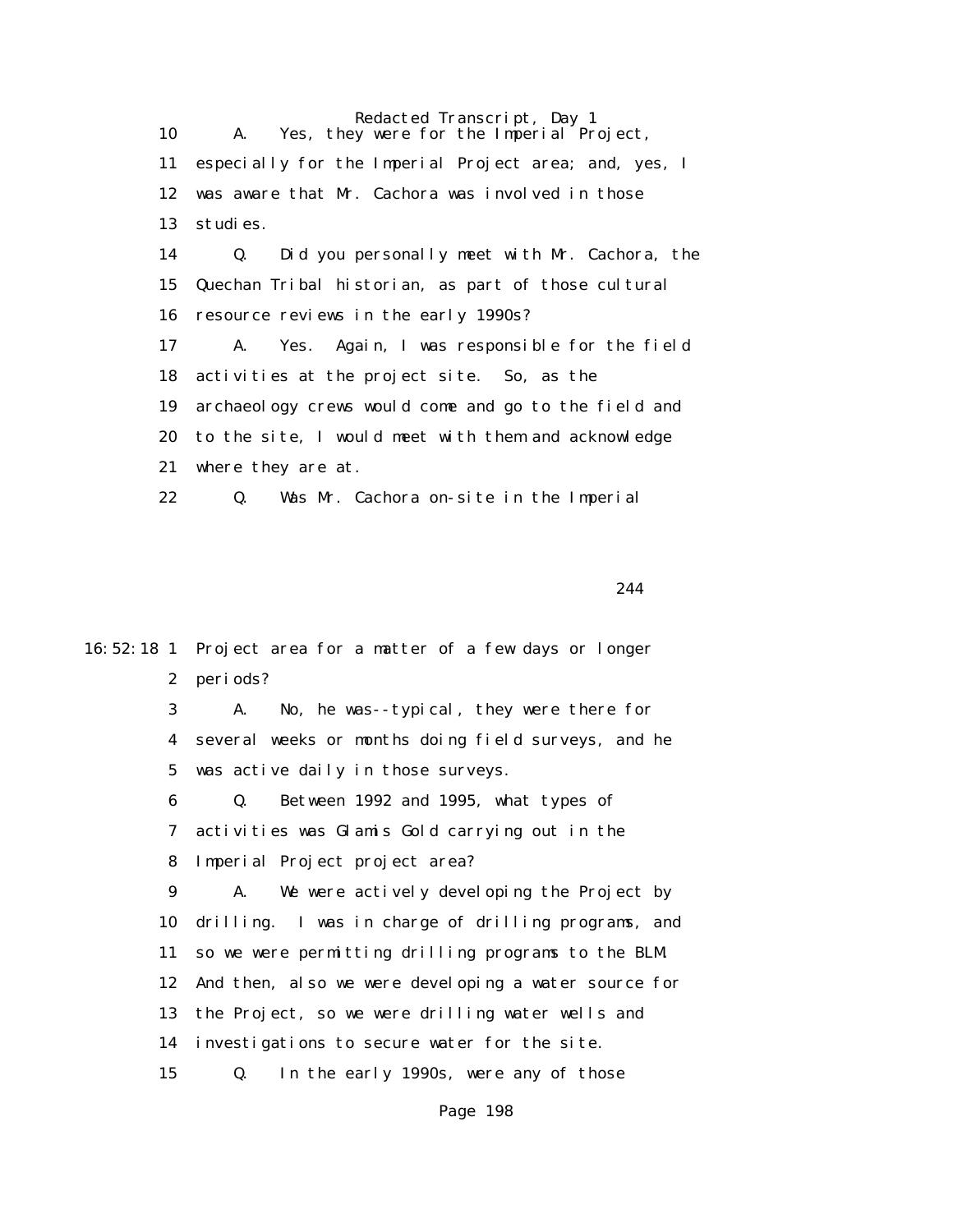16 BLM-approved activities the subject of administrative 17 appeals or judicial challenges by the Quechan Tribe? 18 A. No, not at all. 19 Q. By 1995 to 1996, roughly how many mineral 20 exploration drill holes had been drilled in the 21 Project area, the Imperial Project area, and the 22 surrounding immediate vicinity?

 $245$ 

16:53:31 1 A. There was over 400 drill holes that had been 2 drilled into the deposit and into the area for 3 investigation of groundwater. 4 Q. Did those 400 drill holes primarily 5 investigate the ore reserves or groundwater resources? 6 A. Primarily the ore reserves. There are 7 approximately a dozen holes that were used to seek 8 water remaining or for specifically to define and 9 develop the ore body. 10 Q. And what kind of expenditures roughly are we 11 talking about for the exploratory drilling and related 12 activities during the early-mid 1990s? 13 A. We had expended several million dollars' 14 worth of funds towards drilling. 15 Q. Mr. Purvance, are you familiar with the 16 Running Man feature and its proximity to the Imperial 17 Project site? 18 A. Yes, I am. It's a rock feature that's 19 approximately a mile and a quarter away from the 20 southern end of the project area. 21 Q. Let's take a look at Purvance Hearing Exhibit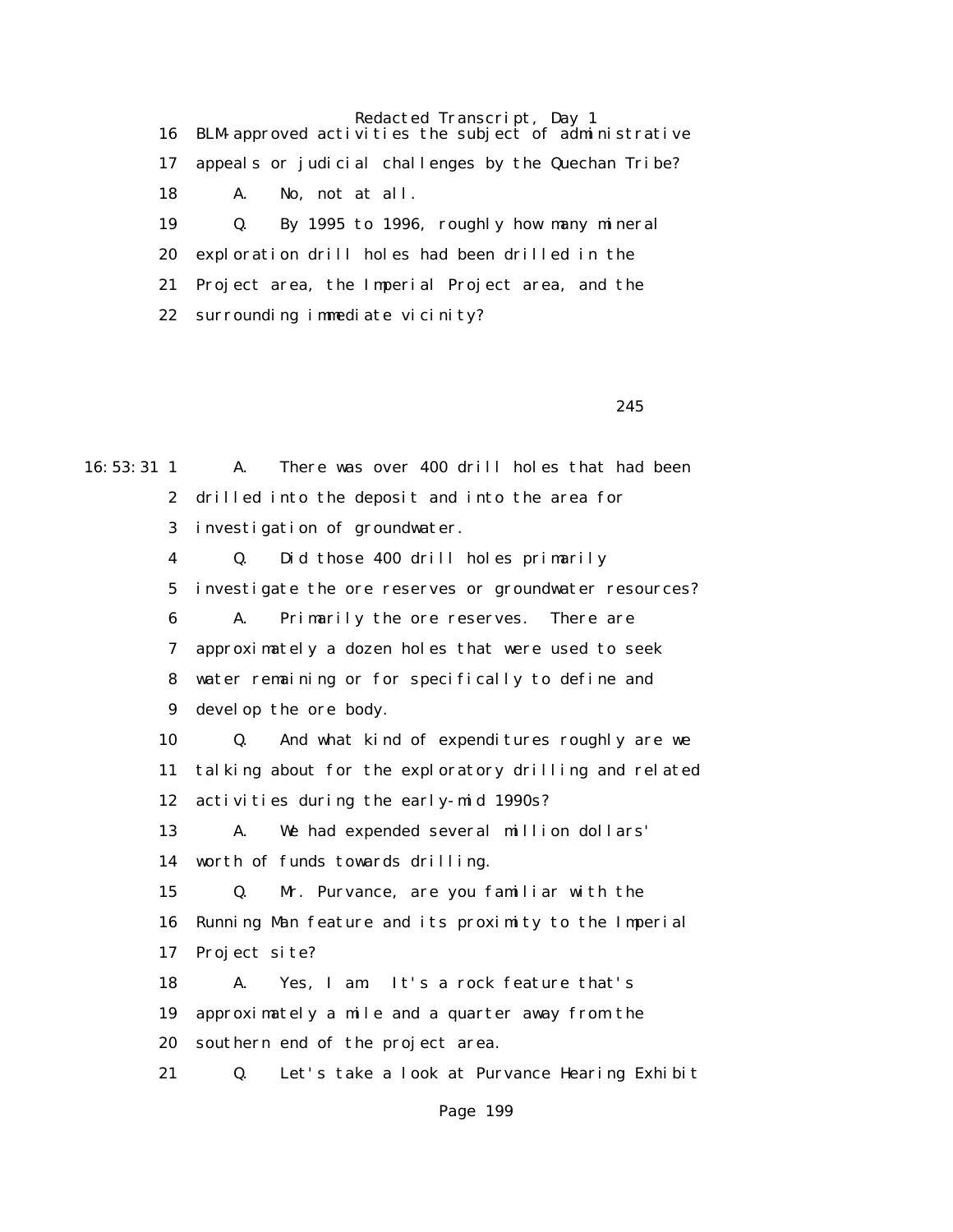22 Number 2.

16:54:47 1 I'm going to show you a paragraph, 2 Mr. Purvance. A photograph. And can you describe 3 this photograph that is Purvance Hearing Exhibit 4 Number 2? 5 A. Yes. That's me standing in the background. 6 The Running Man geoglyph is a collection of rocks that 7 you can see in front of me there. The background is 8 the typical desert landscape that's around the Project 9 area. 10 Q. Now, roughly how far is the Running Man 11 feature from the Imperial Project mine-pit area? 12 A. It's a mile-and-a-half, approximately a 13 mile-and-a-half from the open pit itself. 14 Q. And would the proposed Imperial Project have 15 had any direct physical disturbance to the Running Man 16 site? 17 A. No, not at all. 18 Q. Let's turn to the Hearing Exhibit Number 1. 19 Did the Running Man feature assume 20 significance when Interior Secretary Babbitt denied 21 the Imperial project on January 17, 2001? 22 A. Yes, it did. This is from the Record of

 $246$ 

16:56:04 1 Decision; and, as you can see, in the left-hand side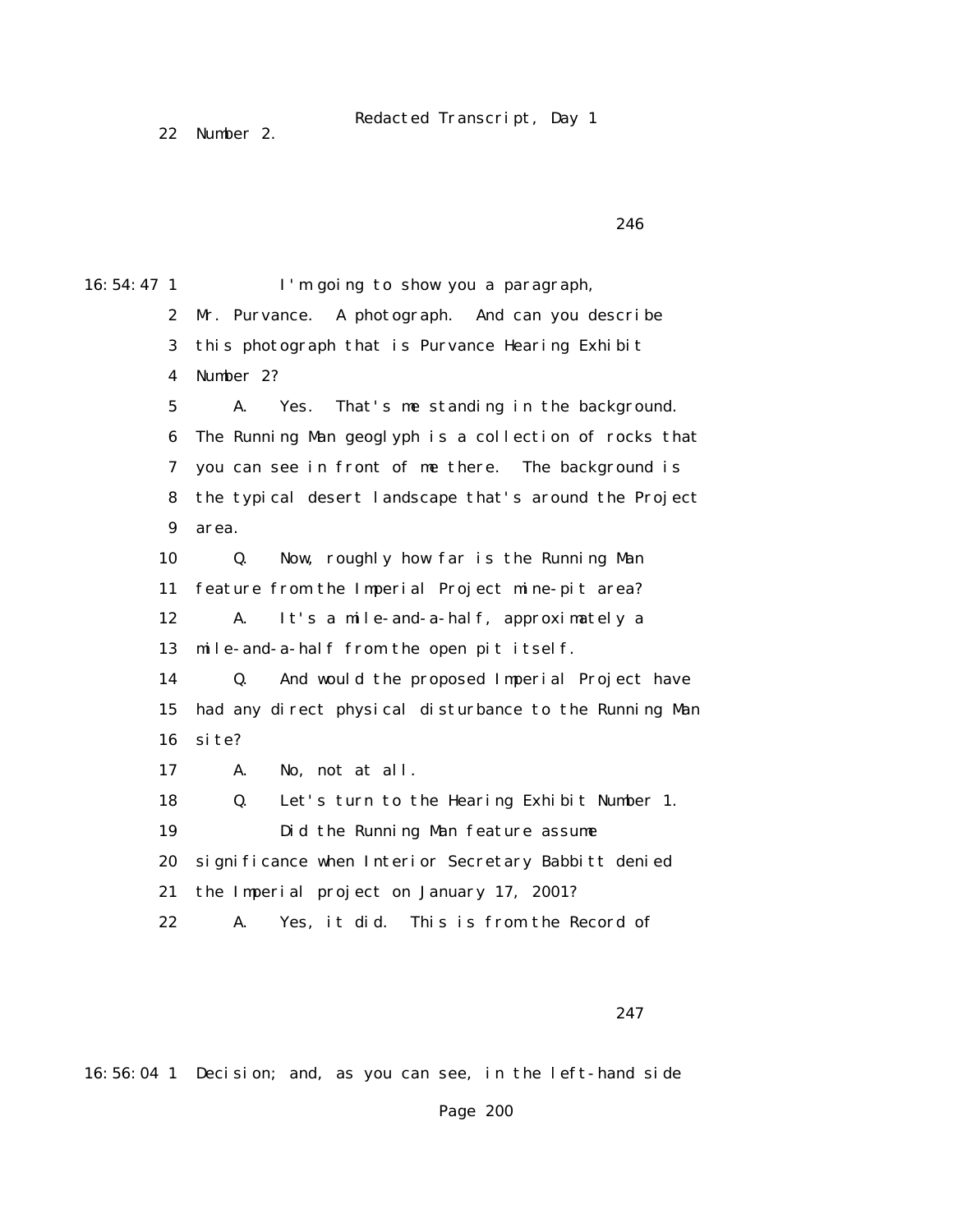Redacted Transcript, Day 1 2 of the map is the Running Man geoglyph. Off to the 3 right near the legend is Picacho Peak, and then to the 4 north is the Indian Pass and the Indian Pass ACEC. 5 The project area is the black area in the center of 6 it. 7 Q. And is this figure that we are looking at the 8 actual figure from the Secretary's decision, except 9 for the color highlighting that has just been added on 10 the screen? 11 A. Yes, it is. 12 Q. And what is the black area in the center? 13 A. The black area in the center represents the 14 Imperial Project Site. 15 Q. And what are those shaded gray areas to the 16 north? 17 A. The shaded gray areas to the north, there are 18 two, as Mr. McArthur spoke of, the Indian Pass 19 Withdrawal Area and the Picacho Peak Wilderness Area. 20 Q. Were those the areas that were closed to 21 mineral entry and mineral development by the 1994 22 California Desert Conservation Act?

248

16:57:07 1 A. Yes, they are.

 2 Q. And what is that rectangle to the north that 3 says Indian Pass?

4 A. That's the Indian Pass ACEC.

5 Q. And what does ACEC stand for?

6 A. It's an area of environmental critical

7 concern, I believe.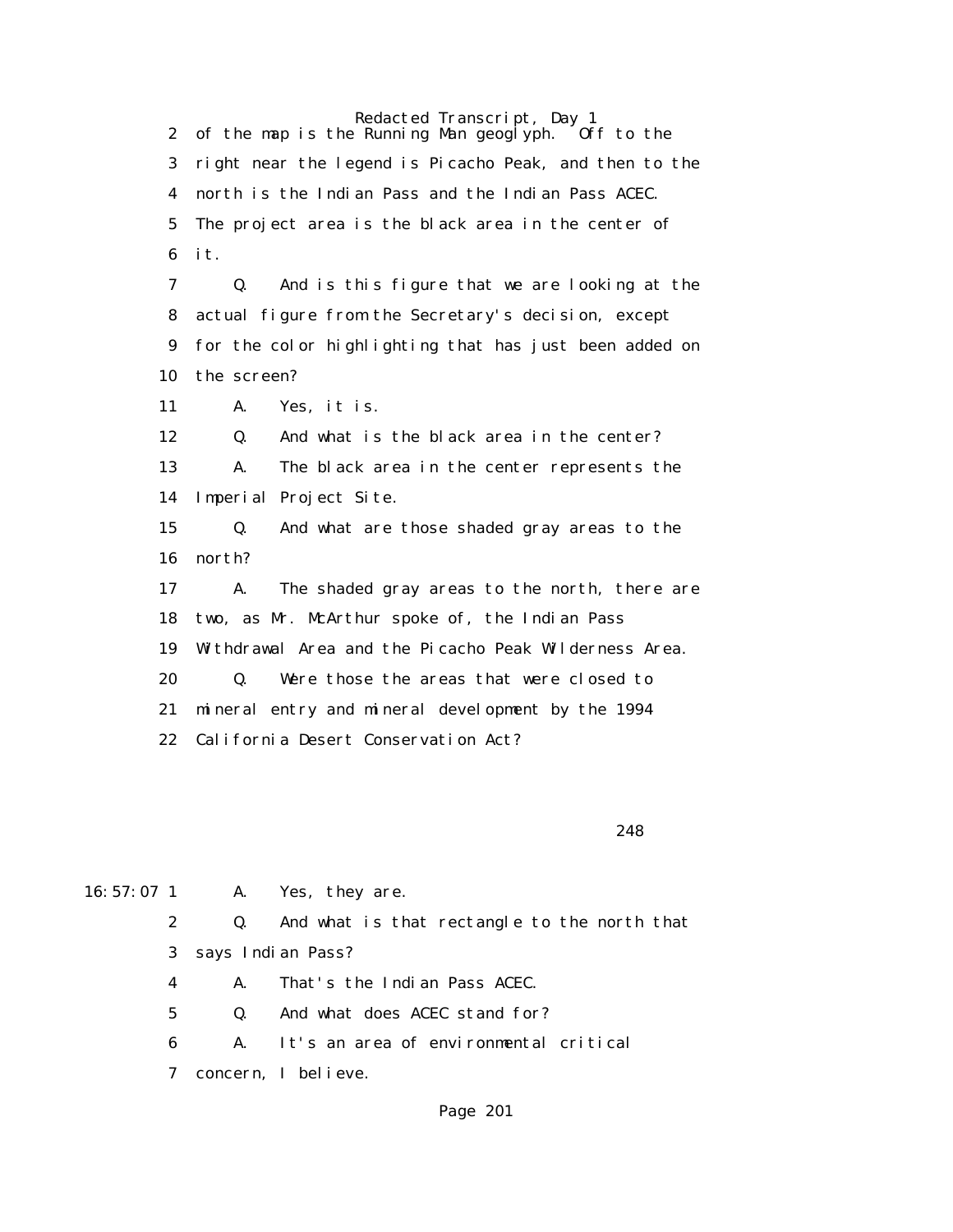|    | Redacted Transcript, Day 1                             |
|----|--------------------------------------------------------|
| 8  | And was the Imperial Project within the<br>Q.          |
| 9  | designated wilderness areas or the area of Critical    |
| 10 | Environmental Concern as designated?                   |
| 11 | No. As clearly shown, the Imperial Project<br>A.       |
| 12 | is about a mile, two miles south of the ACEC and the   |
| 13 | Picacho Wilderness--Picacho Peak Wilderness Area.      |
| 14 | What does the dotted line that surrounds the<br>Q.     |
| 15 | Imperial Project, what does that reflect?              |
| 16 | That's the boundary of the ATCC, area of<br>A.         |
| 17 | traditional cultural concern that was assigned to the  |
| 18 | Project.                                               |
| 19 | And was that area designated before or after<br>Q.     |
| 20 | the Imperial Project Plan of Operations was submitted? |
| 21 | It was after.<br>A.                                    |
| 22 | Q.<br>Now, Mr. Purvance, one of the other features     |

 $249$ 

16:58:22 1 depicted in Secretary Babbitt's denial decision is to 2 the right, Picacho Peak. 3 Where would the Picacho Mine be in 4 relationship to Picacho Peak? 5 A. Picacho Peak is about seven miles east of 6 Imperial Project. The Picacho Mine is located at the 7 base of Picacho Peak. 8 Q. Mr. Purvance, was there a--there was a field 9 hearing of the Advisory Council on Historic 10 Preservation in March of 1999. Did you attend that? 11 A. Yes, I did. 12 Q. I'm sorry, let me strike that. I will come 13 back to that topic. I passed over an area I wanted to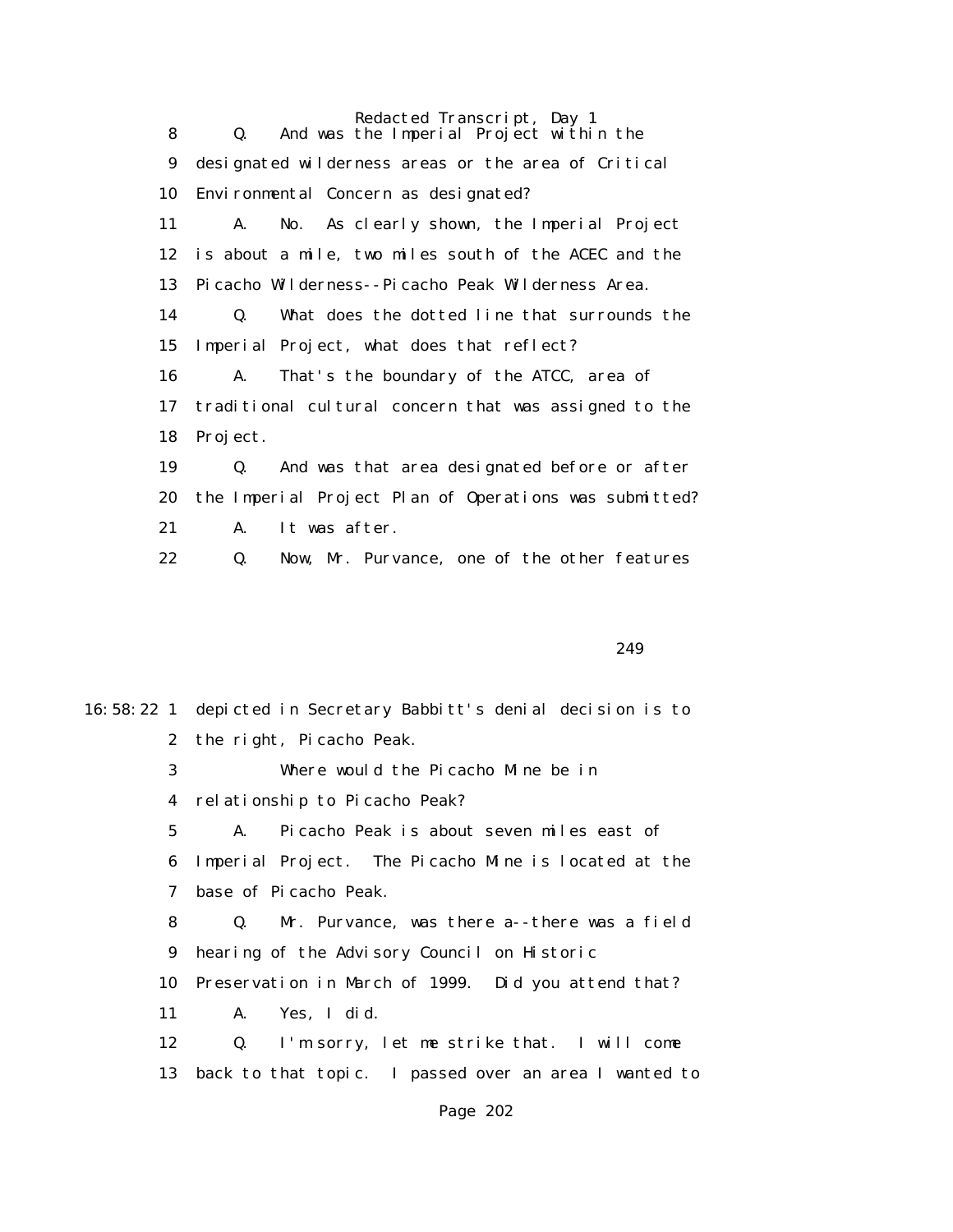Redacted Transcript, Day 1 14 bring up with the witness. 15 Mr. Purvance, in 1997 did you have an 16 encounter with the Quechan Tribal Historian Lorey 17 Cachora? 18 A. Yes, I did in--I believe it was February of 19 1997 I encountered Mr. Cachora and two people that 20 were leaving the Project site. They were on the 21 project site driving along Indian Pass Road. 22 Q. And would that encounter have been in '97,

 $250$ 

16:59:40 1 would that have been after the cultural resource 2 studies that Mr. Cachora had been involved in in the 3 Imperial Project area?

4 A. Yes, it was.

 5 Q. And why is it that you recall that particular 6 encounter with Mr. Cachora in early 1997?

 7 A. I approached Mr. Cachora, and we talked, and 8 he explained to me what the two people were doing on 9 our project site, and explained that they were a 10 journalist and a photographer from the Imperial Valley 11 press, and he was showing them the cultural features 12 that were in the area. And at that time, Mr. Cachora 13 asked me about Running Man, asked me where Running Man 14 was located or where to stop his car along Indian Pass 15 Road so he could go visit Running Man.

 16 Q. And did that strike--how did that encounter 17 strike you at that time?

 18 A. That struck me very strange and odd 19 considering that he was the Tribal historian and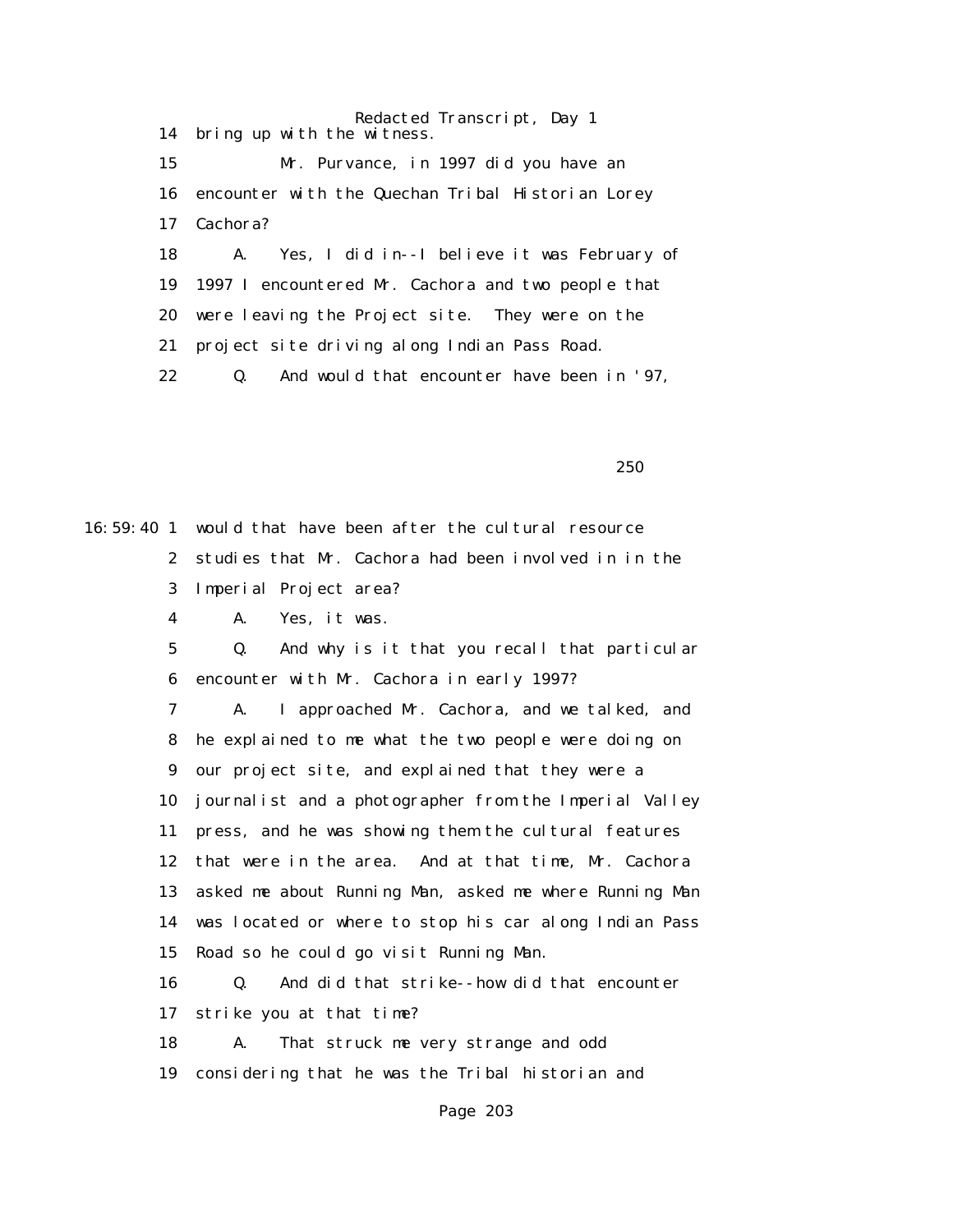20 obviously had participated in several field studies in 21 the area that he would be asking me for directions on 22 how to find it.

 $251$ 

| $17:00:43$ 1    | Did you make a notation in your field log at<br>Q.      |  |  |  |  |  |  |
|-----------------|---------------------------------------------------------|--|--|--|--|--|--|
| $\mathbf{2}$    | the time of that encounter?                             |  |  |  |  |  |  |
| 3               | Yes, I did.<br>A.                                       |  |  |  |  |  |  |
| 4               | And has that been submitted with a--one of<br>Q.        |  |  |  |  |  |  |
| $5\overline{ }$ | your witness statements in this case?                   |  |  |  |  |  |  |
| 6               | A.<br>Yes, it has.                                      |  |  |  |  |  |  |
| 7               | Now, turning to the Advisory Council field<br>Q.        |  |  |  |  |  |  |
| 8               | hearing in March of 1999, did you attend that?          |  |  |  |  |  |  |
| 9               | Yes, I did.<br>A.                                       |  |  |  |  |  |  |
| 10              | And was Mr. Cachora there on behalf of the<br>Q.        |  |  |  |  |  |  |
| 11              | Quechan Tribe, as you understood it?                    |  |  |  |  |  |  |
| 12              | Yes, Mr. Cachora and several other<br>A.                |  |  |  |  |  |  |
| 13              | individuals were on that tour.                          |  |  |  |  |  |  |
| 14              | Q.<br>Let's look at Purvance hearing Exhibit            |  |  |  |  |  |  |
| 15              | Number 3.                                               |  |  |  |  |  |  |
| 16              | Can you tell us what this map depicts.                  |  |  |  |  |  |  |
| 17              | This is a map that I prepared that showed the<br>A.     |  |  |  |  |  |  |
| 18              | ACHP tour stops after the tour occurred. As you can     |  |  |  |  |  |  |
| 19              | see, the--in black there, there are four stops.<br>They |  |  |  |  |  |  |
| 20              | made Running Man, trail, another trail segment north    |  |  |  |  |  |  |
| 21              | of the Project area, and then they proceeded to the     |  |  |  |  |  |  |
| 22              | petroglyphs and the Indian Pass ACEC.                   |  |  |  |  |  |  |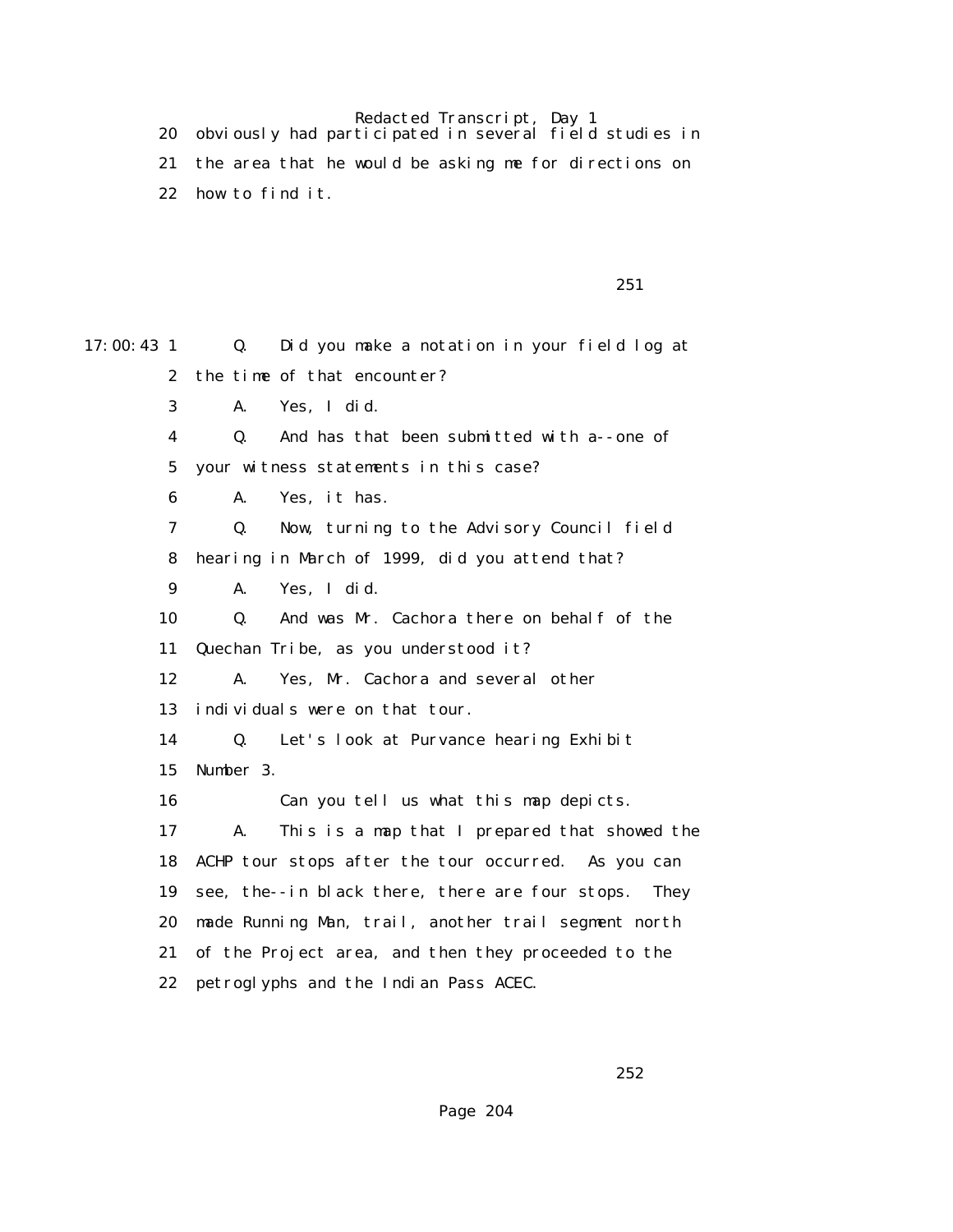17:01:48 1 Q. And what reaction did you have when the 2 Advisory Council on Historic Preservation field tour 3 visited these particular sites? 4 A. Well, as you can see, the trail that's on the 5 southwest corner on the Project area was the only spot 6 or the only stop on the ACHP tour, and I was shocked. 7 I thought the whole intent of the tour was to tour the 8 Project area and look at the cultural resources and 9 cultural features that were contained within the 10 Project area. 11 And obviously they visited one small trail 12 segment that had been isolated outside of any 13 disturbance area, so it was not going to be disturbed. 14 It had been--in fact, that trail segment had been 15 presented in mitigation to be completely outside of 16 our project or outside of our disturbance area. 17 And then we looked at that trail segment and 18 proceeded to the north of the Project area to the 19 second trail marking that's shown on the map. 20 Q. The dotted line that runs along that area, 21 what does that depict? 22 A. The dotted golden line is the Indian Pass

 $253$ 

17:03:05 1 Road. That's the access through the area that we 2 used. 3 Q. Is that an access road that vehicles are 4 allowed to travel on?

5 A. Definitely, yes.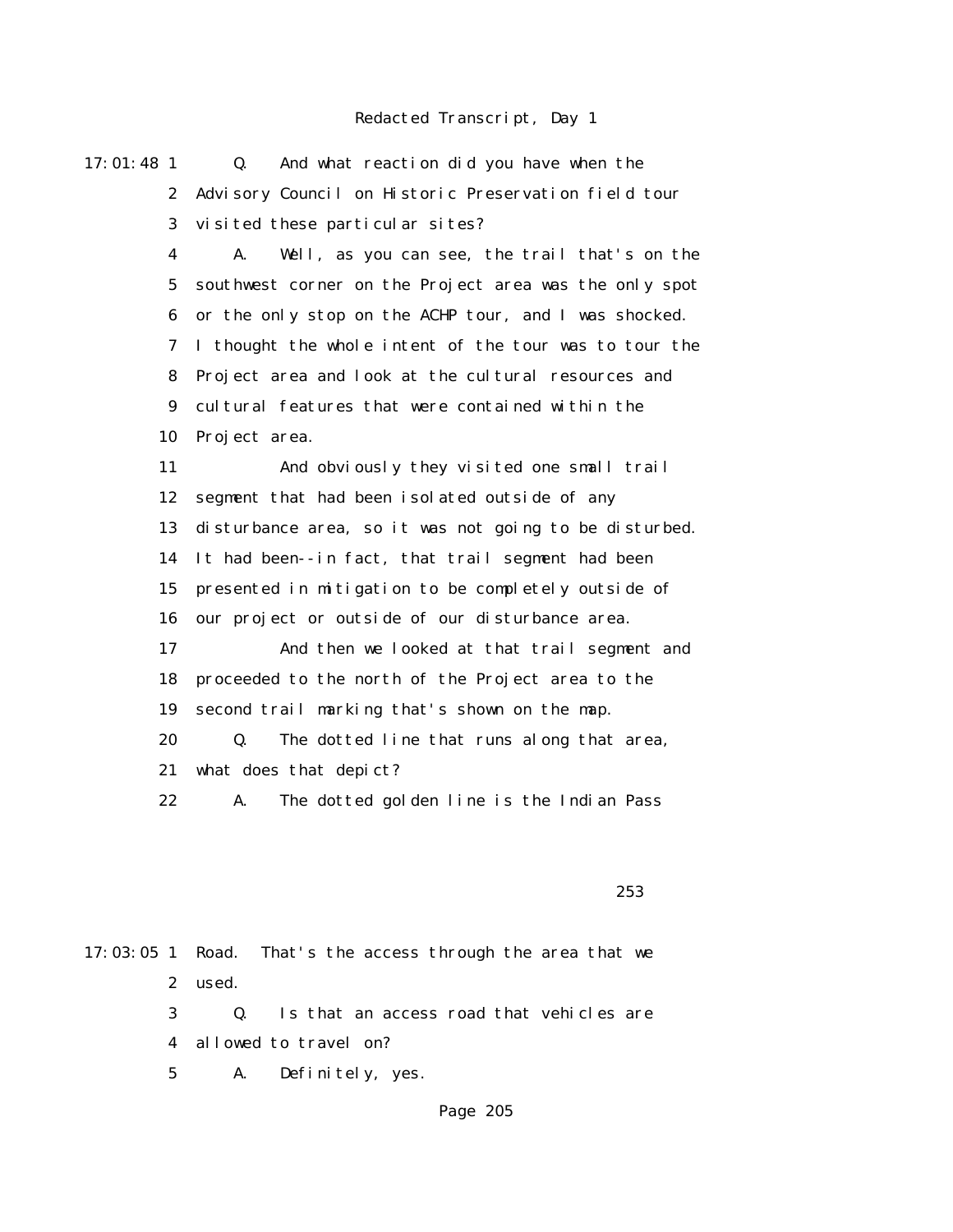Redacted Transcript, Day 1 6 Q. Did you prepare a photographic map of the 7 Advisory Council on Historic Preservation tour sites? 8 A. Yes, I did. 9 Q. Let's take a look at the Purvance hearing 10 Exhibit 4. 11 And what does this map depict? 12 A. This is an aerial photo. It's similar to the 13 first map except, like I say, it's an aerial photo 14 that shows the terrain and the project outline. It's 15 a little bit of a closer up view of it. 16 But again, in yellow you can see Running Man, 17 the ACHP stops that were down along Indian Pass Road. 18 You can actually see Indian Pass Road there. And then 19 the ACHP stopped to the north. On the far left of the 20 photograph is the Indian Pass. 21 And again, you can see this photograph shows 22 especially in the ACHP stop on the Southwest corner of

 $254$ 

17:04:08 1 the Project area, that's where we viewed a trail 2 segment that had been removed from our disturbance 3 area. 4 No, it's the one below that. Yeah, that one.

> 5 Q. The map showing the ACHP stops that this is 6 based on, was that a map you prepared back in 1999, or 7 for this litigation?

8 A. No, it was back in 1999.

 9 Q. Mr. Purvance, during the 1990s when you were 10 a geologist working in the California Desert, did you 11 become aware of the fact that the Quechan Tribe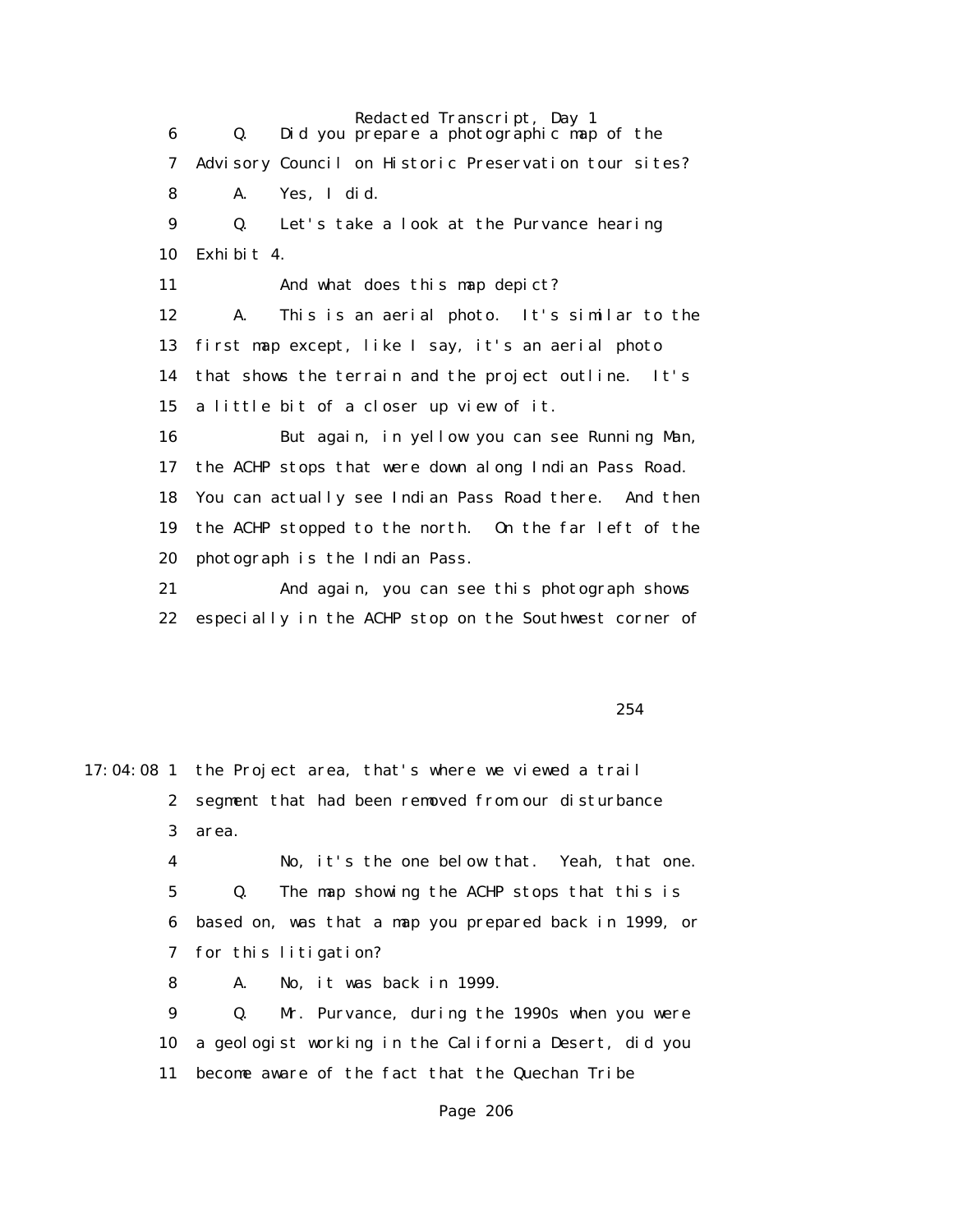Redacted Transcript, Day 1 12 authorized mineral exploration and drilling activities 13 for gold on the Fort Yuma Indian Reservation? 14 A. Yes, I did through my employment at American 15 Girl, and then later on I learned that the Tribe was 16 actively looking for gold deposits on the Reservation. 17 Q. And have you become familiar with documents 18 obtained from the Government through a Freedom of 19 Information Act request indicating that the Quechan 20 Tribe sought and obtained Government funding from the 21 U.S. Interior Department's Bureau of Indian Affairs 22 for gold mineral exploration between 1988 and 1992?

 $255$ 

17:05:19 1 A. Yes, I am familiar with those documents. 2 Q. Let's look at Purvance hearing Exhibit 3 Number 5. 4 Do we have the prior page on this exhibit? 5 Okay. 6 This is--is this exhibit part of the 1988 7 drilling application as you understand it, 8 Mr. Purvance? 9 A. Yes. It's the appendix for the location of 10 neighboring gold mine deposits that are in the area. 11 Q. Okay. Let's look at the next map attached to 12 this. 13 A. It's the previous one. 14 Q. Oh, you found it. Okay. This is Purvance 15 hearing Exhibit Number 6, and this is the Quechan 16 Tribe application to the Interior Department Bureau of 17 Indian Affairs dated February 18, 1988.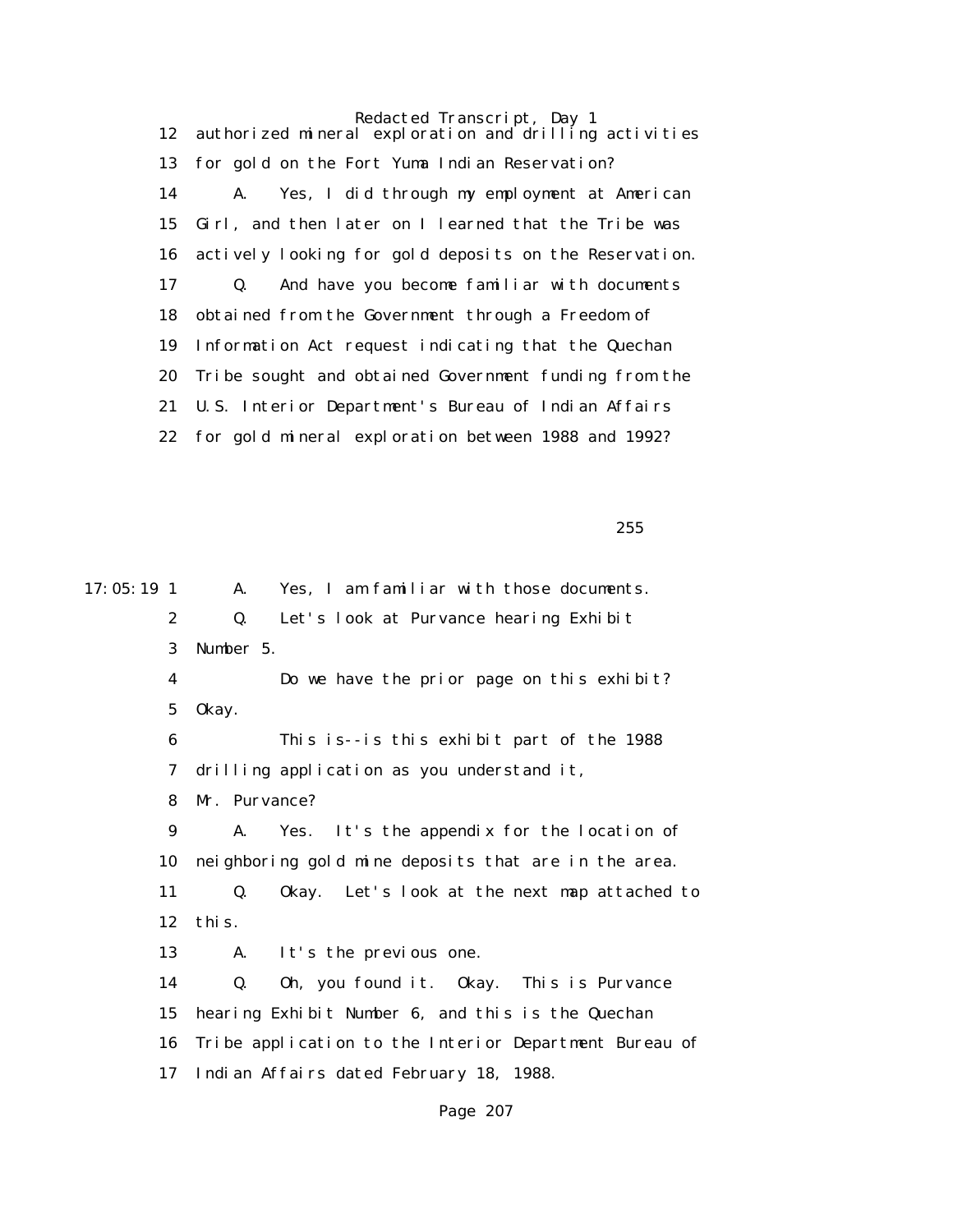18 Mr. Purvance, are you familiar with this

19 document?

20 A. Yes, I am.

21 Q. And does this--how does this application

22 characterize the Tribe's level of interest in gold

 $256$ 

17:06:33 1 mining, gold development?

 2 A. Characterizes it as they were excited to be 3 able to provide jobs for the residential--Reservation 4 residents, travel revenue from leases, royalties, and 5 whatnot, source of funds for reinvestment of other 6 areas of economic.

 7 Q. And now let's look back at the part of this 8 application that includes a map.

 9 And is this map that's on the screen now part 10 of the 1988--February 1988 application to the Bureau 11 of Indian Affairs, Mr. Purvance?

12 A. Yes, that is the map.

 13 Q. And what is it showing there, Mr. Purvance? 14 A. The yellow highlighted areas are approximate 15 locations of gold deposits. As you can see, Mesquite 16 has been truncated a bit, but Mesquite Mine was at the 17 time being developed, was a very large project. 18 Indian Pass Project had also been discovered by the 19 Goldfields people as an exploration and was being 20 developed.

 21 Picacho is just below Indian Pass. You can't 22 read the text because of what it is, but that's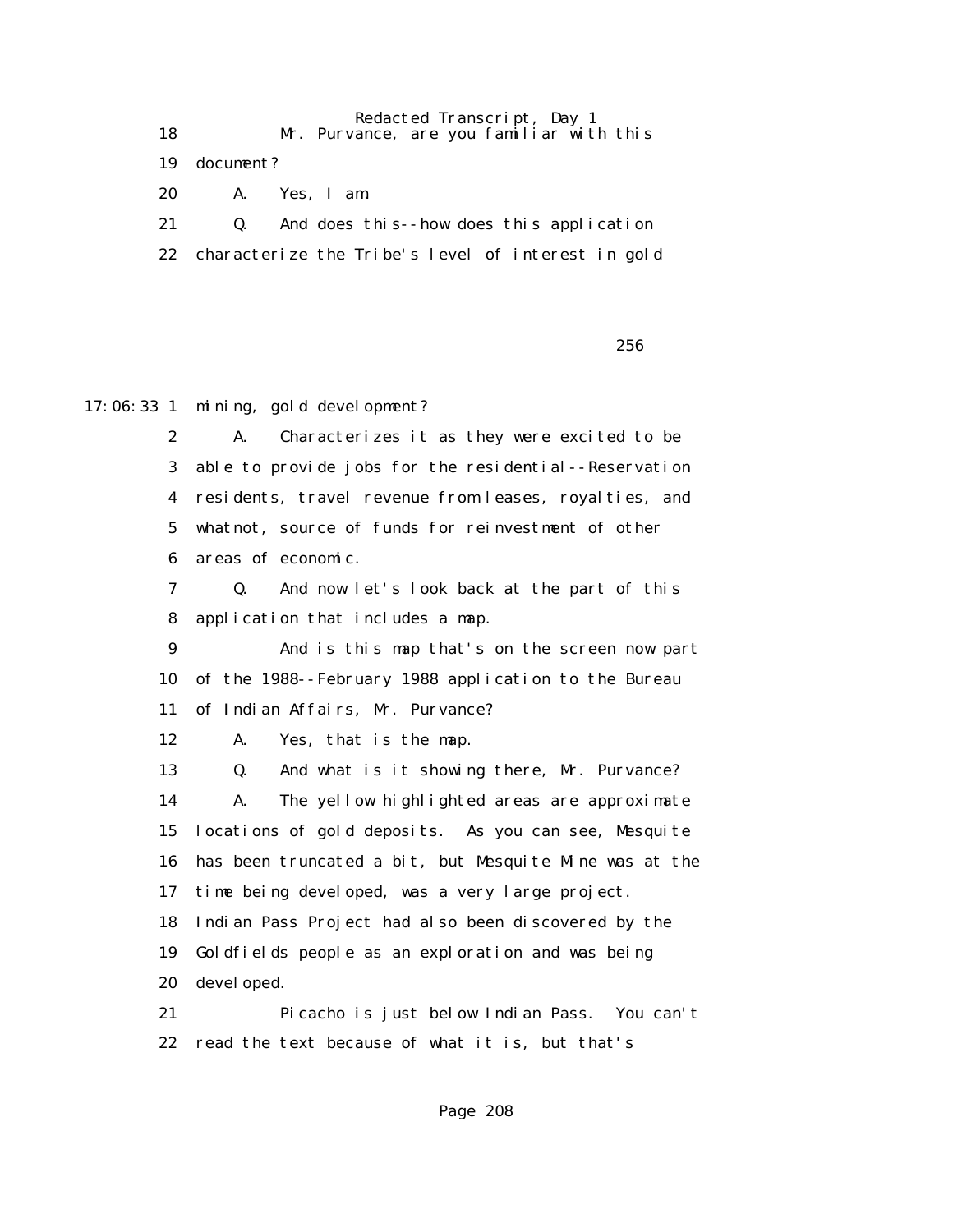$257$ 

17:07:47 1 Picacho Mine had been in operation for a few years. 2 And then in the center of the photograph is 3 the American Girl Mine and the ore cruise, the Cargo 4 Muchacho deposits that were being developed and had 5 been discovered at the time. 6 Q. And had there been a recent discovery of gold 7 mineralization in the Indian Pass area by 1988? 8 A. Yes, as I mentioned, the Goldfields had 9 originally discovered and had conducted exploration 10 drilling on Indian Pass. 11 Q. And in the 1988 application for Federal 12 funding to carry out gold mineral exploration on the 13 Reservation that you have reviewed, Mr. Purvance, did 14 the Tribe express any concern or objection to the 15 Bureau of Indian Affairs about potential gold 16 development in the Indian Pass area? 17 A. No, not at all. I think the Tribe noted that 18 there was a lot of development going on around their 19 Reservation. The same rock units, the same structural 20 features go into the Reservation, so I can see they 21 would obviously be looking for similar-type deposits 22 on their Reservation.

 $258$ 

17:08:58 1 Q. And the other mines that are depicted here, 2 the other gold deposits, Picacho, Mesquite, and 3 American Girl, were they open-pit gold mine projects?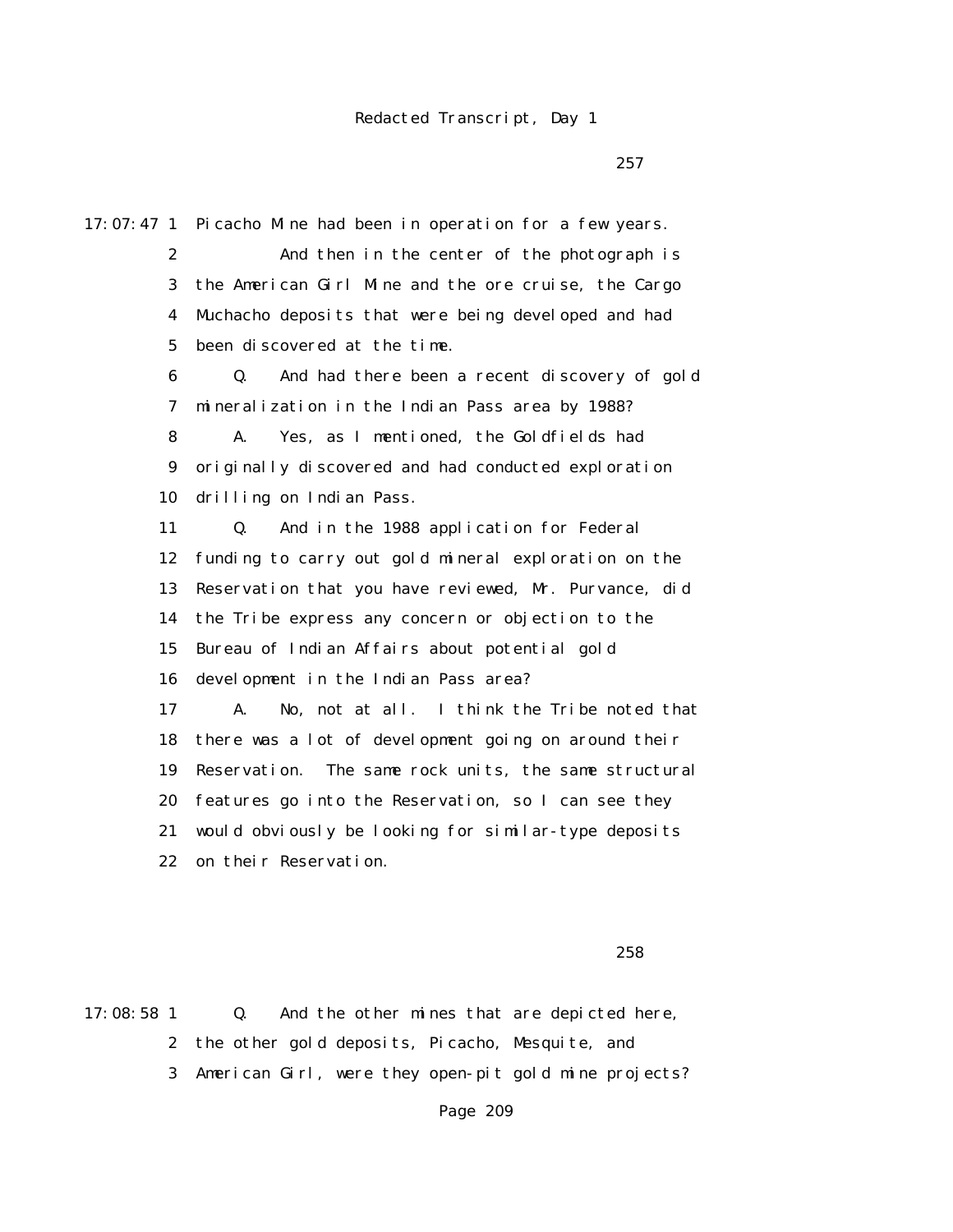Redacted Transcript, Day 1 4 A. Yes, they are. 5 Q. And were they as of the late 1980s? 6 A. Yes, they were being developed and mined at 7 that time. 8 Q. Mr. Purvance, the counsel for the United 9 States asserted in their opening brief in this case, 10 their Counter-Memorial, at page 238, and I will quote, 11 "While it is true that the Quechan commissioned a 12 limited survey for the potential for bulk gold 13 mineralization on their Reservation in the late 1980s, 14 the only exploratory drilling involved in this area 15 was on the stone face prospect, an area in the 16 northwest corner of the Reservation that had already 17 been mined extensively." 18 Did you offer a response to that assertion in 19 your second statement filed in this case, and if so, 20 what was it? 21 A. Yes, I did offer a response that simply that 22 was not the case. There has not been any scale mining

 $259$ 

17:10:13 1 in that area of the stone face prospect.

 2 Q. And had--by that time of your second 3 statement, did you submit photographs showing the 4 mineral exploration drilling that had been carried out 5 by the Quechan Tribe with Federal Government funding 6 at that time?

 7 A. Yes, that's--the whole purpose of the 8 statement was--is that the mineral exploration that 9 had been conducted by Quechan Tribe was at the stone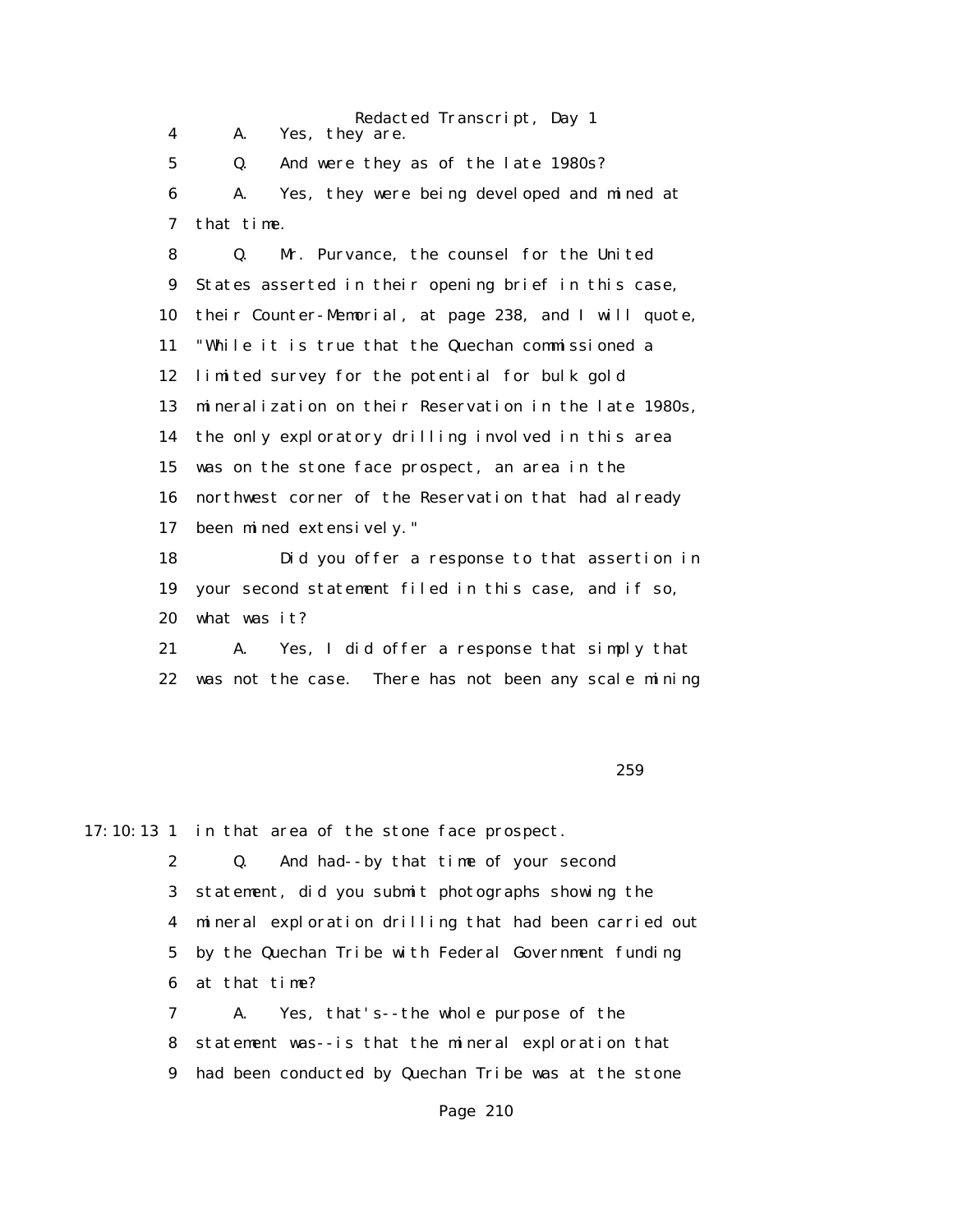Redacted Transcript, Day 1 10 face prospect, and I have visited the site several 11 times. 12 Q. Mr. Purvance, after you filed your second 13 statement in this case, the United States then 14 repeated the assertion in the Rejoinder at page 223 15 filed in March of 2007, and continued to claim that 16 the Quechan drilling was located in an area, "that had 17 been mined in the past." 18 What did you then do to disprove that 19 repeated assertion by the United States in this NAFTA 20 proceeding?

 21 A. I returned to the site in July of this year 22 and took photographs of the exploration sites in the

 $260$ 

17:11:28 1 area around that, those drill holes, to show the 2 activity that had gone on there.

> 3 Q. And, Mr. Purvance, we are now looking at 4 hearing Exhibit 7. Would that be the paragraph that 5 you have just preferred to?

 6 A. Yes, it is. You can see on the left are the 7 prospect holes that are shallow prospect hits that are 8 typical of the entire area, Imperial Project included. 9 The exploration drill hole sites are a light-colored 10 material. The drill holes were unreclaimed, so you 11 can still see the cuttings from the drill holes are a 12 light-colored kind of a cream-colored material. 13 They're still evident there.

 14 And as you can see, there is no disturbance 15 at the area other than what has been taking place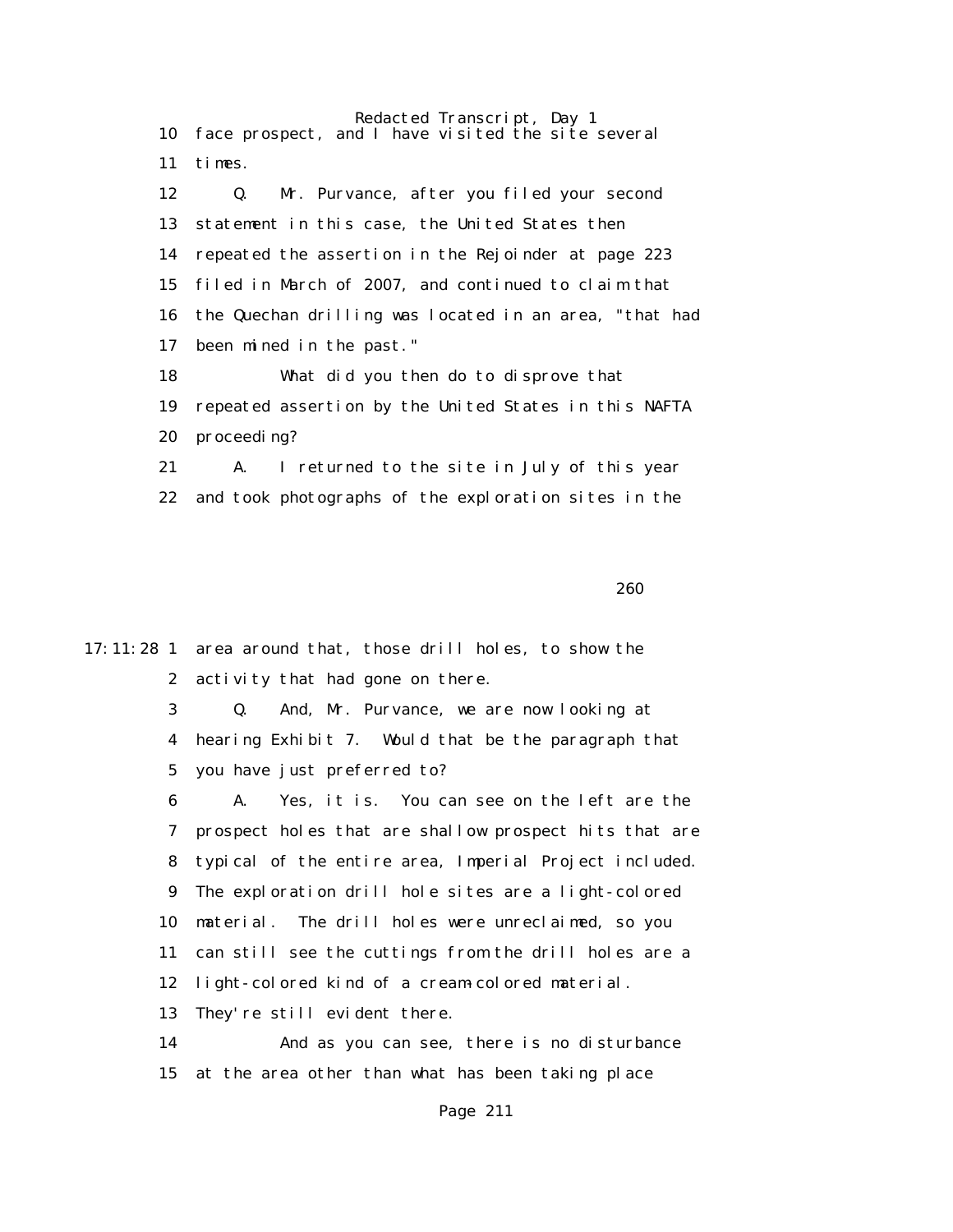16 there.

 17 Q. Mr. Purvance, the prospect holes there, can 18 you give us a rough idea of the diameter of those 19 holes.

 20 A. They're approximately 5 feet in square, maybe 21 10 feet deep. Typically hand dug prospect holes, 22 historically, and have been, you know, scattered all

 $261$ 

## 17:12:35 1 over the area.

 2 Q. By the area, what area are do you mean? 3 A. The Imperial Project area, the Cargo 4 Muchacho, the district, the mining district. 5 Q. And the mountain range that we are seeing 6 right in the background next to the drill hole sites, 7 what mountain range would that be? 8 A. That is the south end of the Cargo Muchacho 9 Mountains. 10 Q. And, Mr. Purvance, in this area where the 11 exploration drill holes were carried out, has there 12 ever been any commercial mining? 13 A. No. Obviously, there has not been any 14 commercial mining at that site. 15 MR. McCRUM: Mr. President, we are now 16 getting into an area where we may be referring to 17 confidential cultural resource information. 18 PRESIDENT YOUNG: Thank you. At this point, 19 we will turn off the cameras. I'm not sure how long 20 you anticipate that will--this part of the question 21 will take.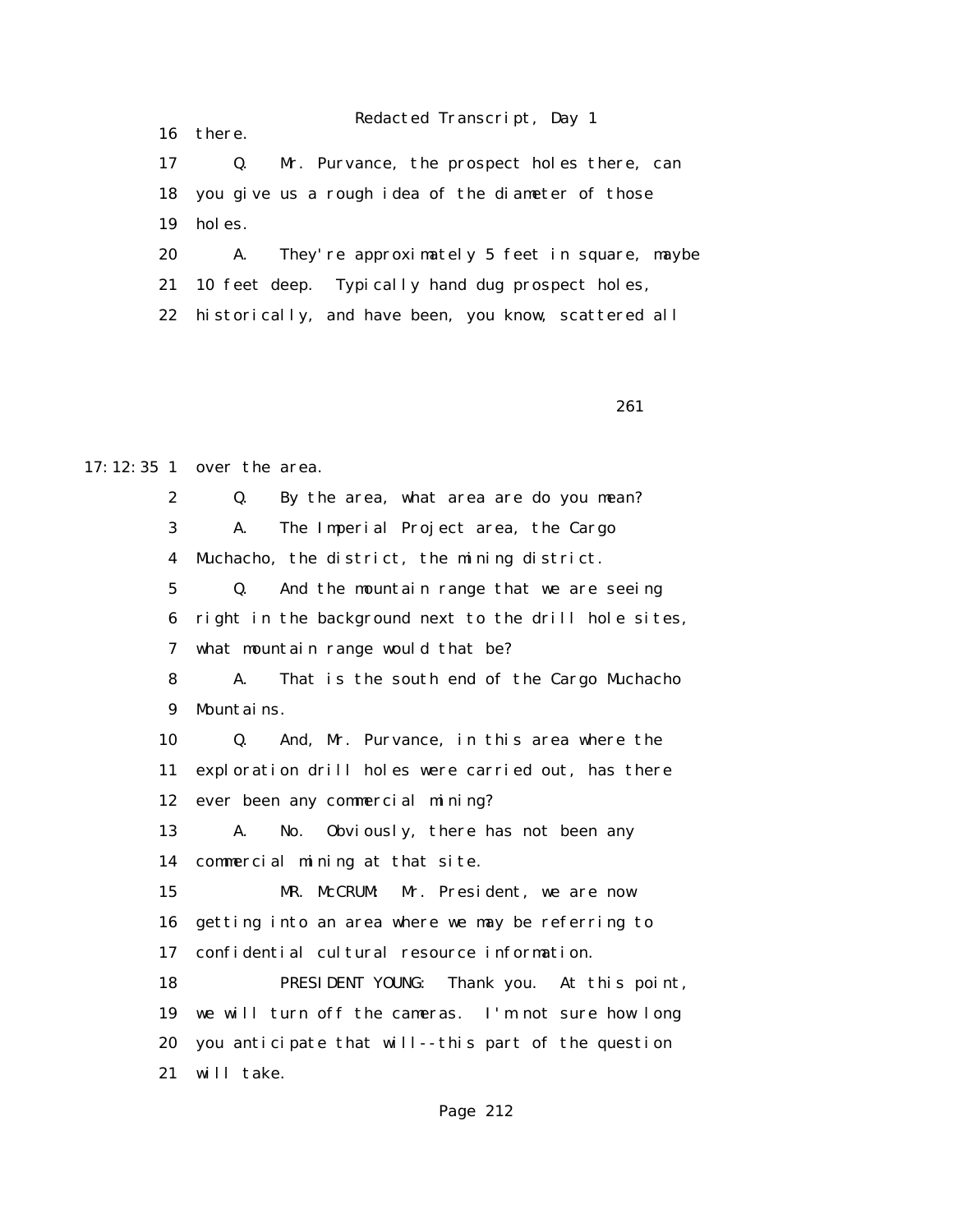Redacted Transcript, Day 1 22 MR. McCRUM: I would say less than 10

# 17:13:41 1 minutes.

| $\boldsymbol{2}$ |  |                        | PRESIDENT YOUNG: Okay. | Thank you. |
|------------------|--|------------------------|------------------------|------------|
| $\bf{3}$         |  | (End of open session.) |                        |            |
| $\boldsymbol{4}$ |  |                        |                        |            |
| $\mathbf 5$      |  |                        |                        |            |
| $\bf{6}$         |  |                        |                        |            |
| $\boldsymbol{7}$ |  |                        |                        |            |
| ${\bf 8}$        |  |                        |                        |            |
| $\boldsymbol{9}$ |  |                        |                        |            |
| 10               |  |                        |                        |            |
| 11               |  |                        |                        |            |
| 12               |  |                        |                        |            |
| 13               |  |                        |                        |            |
| 14               |  |                        |                        |            |
| ${\bf 15}$       |  |                        |                        |            |
| ${\bf 16}$       |  |                        |                        |            |
| $17\,$           |  |                        |                        |            |
| 18               |  |                        |                        |            |
| 19               |  |                        |                        |            |
| 20               |  |                        |                        |            |
| 21               |  |                        |                        |            |
| $22\,$           |  |                        |                        |            |
|                  |  |                        |                        |            |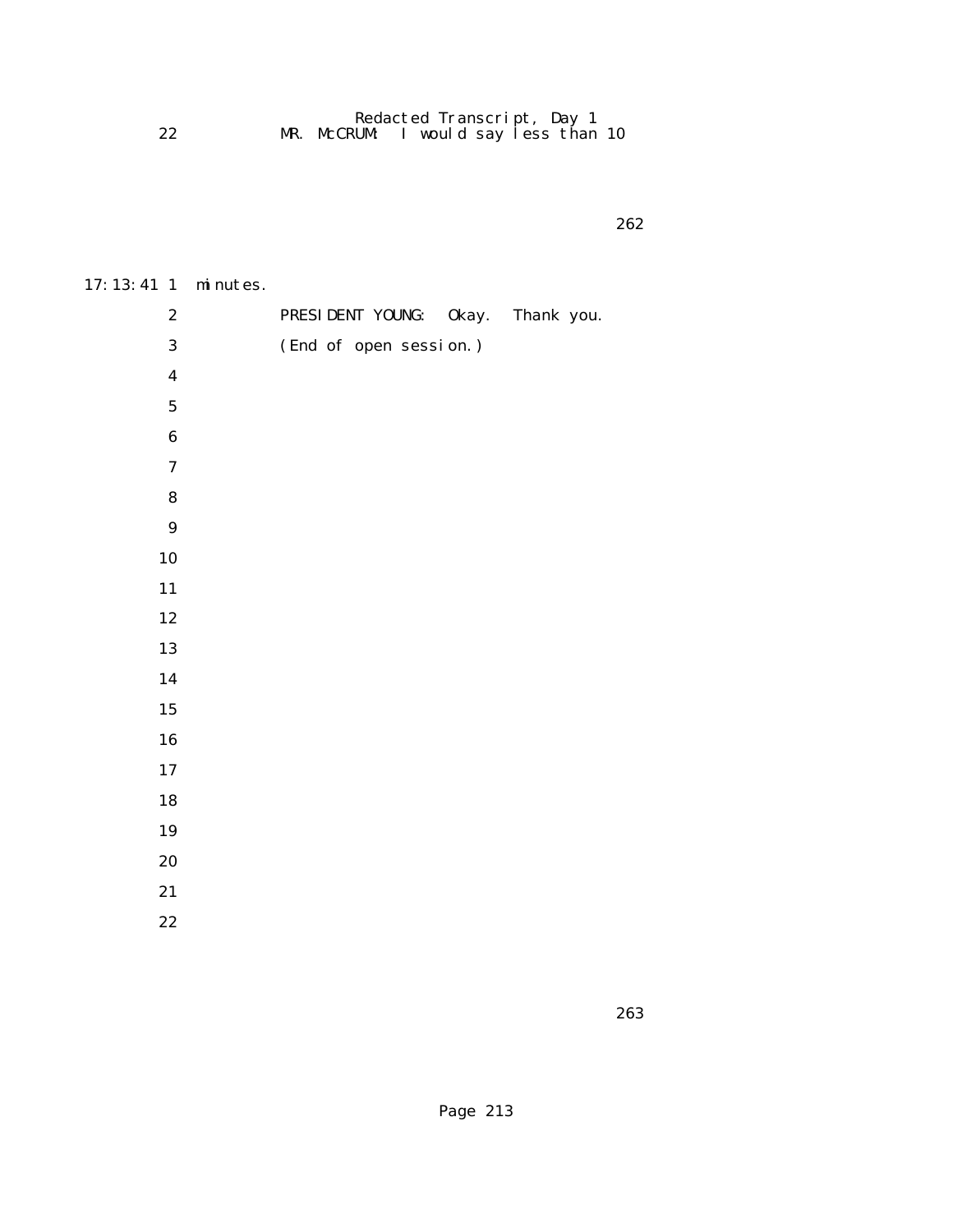(Original Content Removed Due to COnfidentiality)

 $264$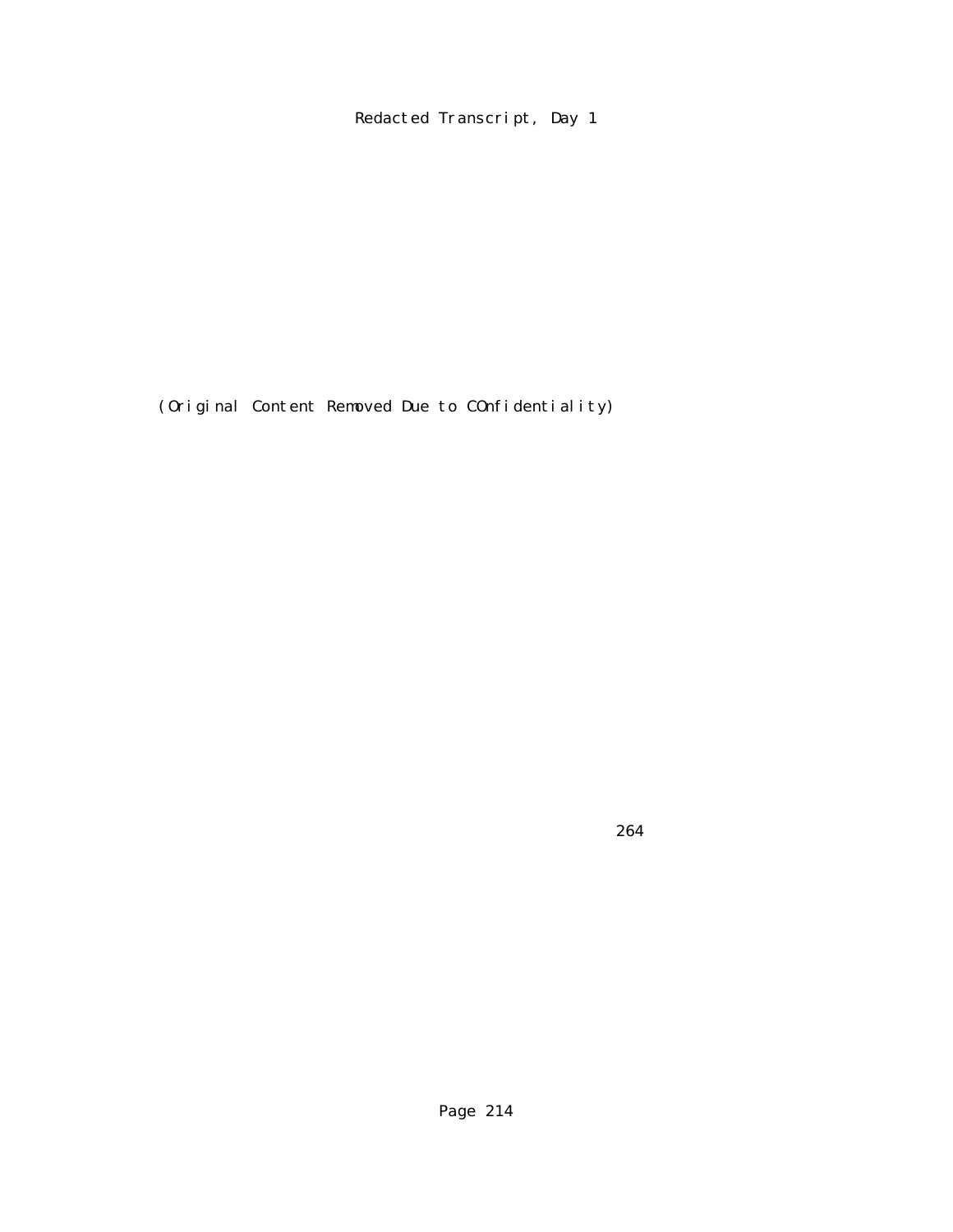(Original Content Removed Due to COnfidentiality)

 $265$ 

(Original Content Removed Due to COnfidentiality)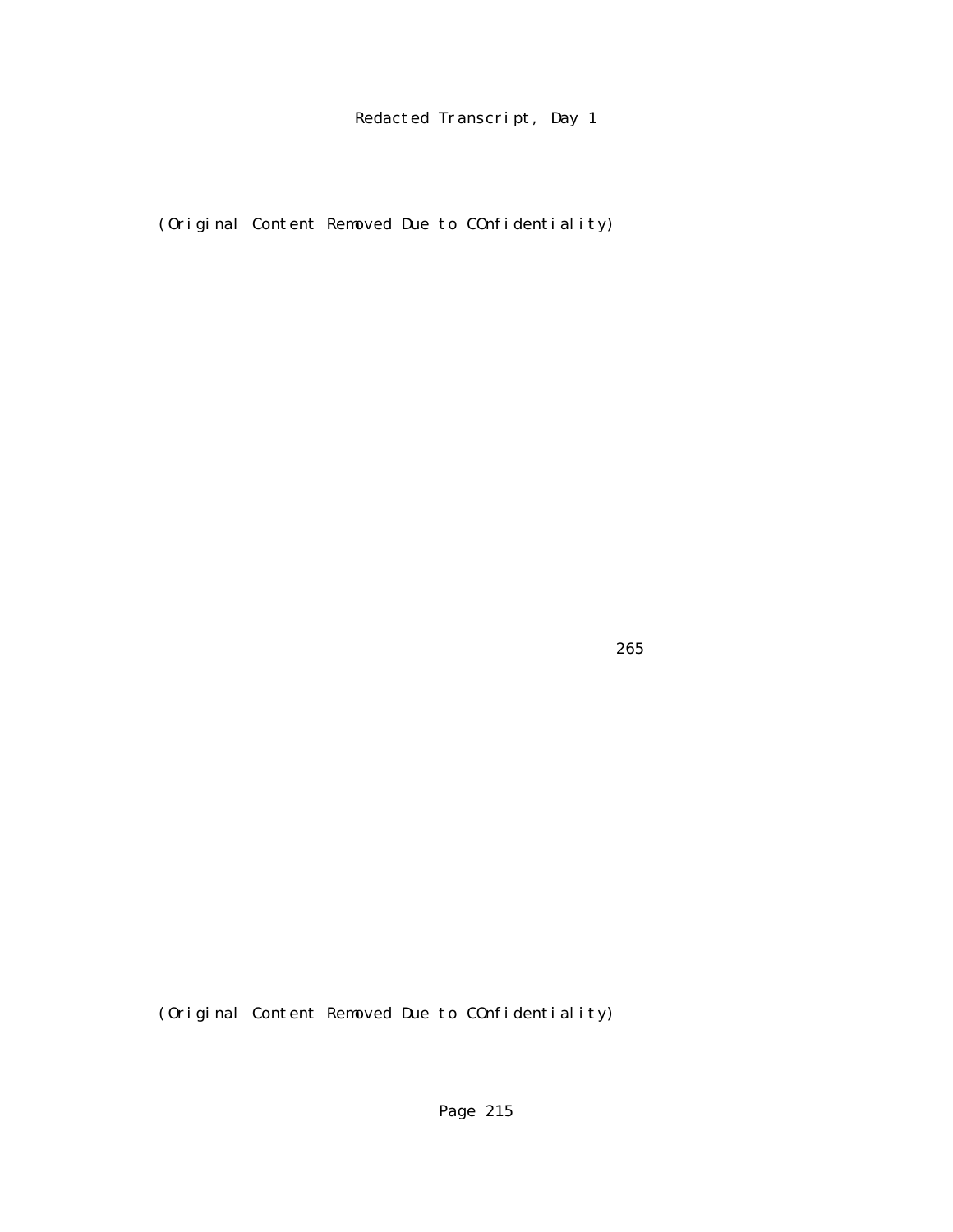$266$ 

(Original Content Removed Due to COnfidentiality)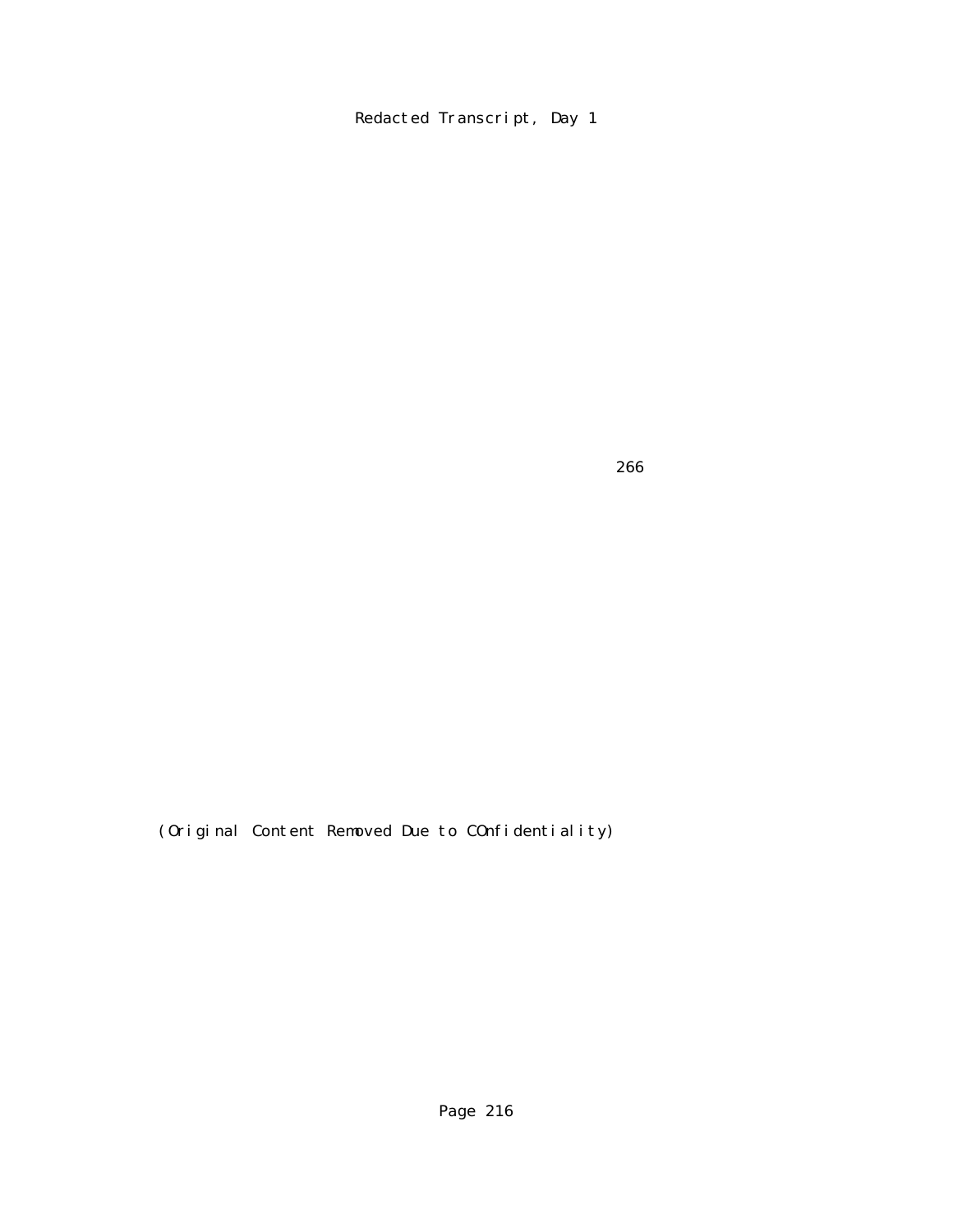$267$ 

(Original Content Removed Due to COnfidentiality)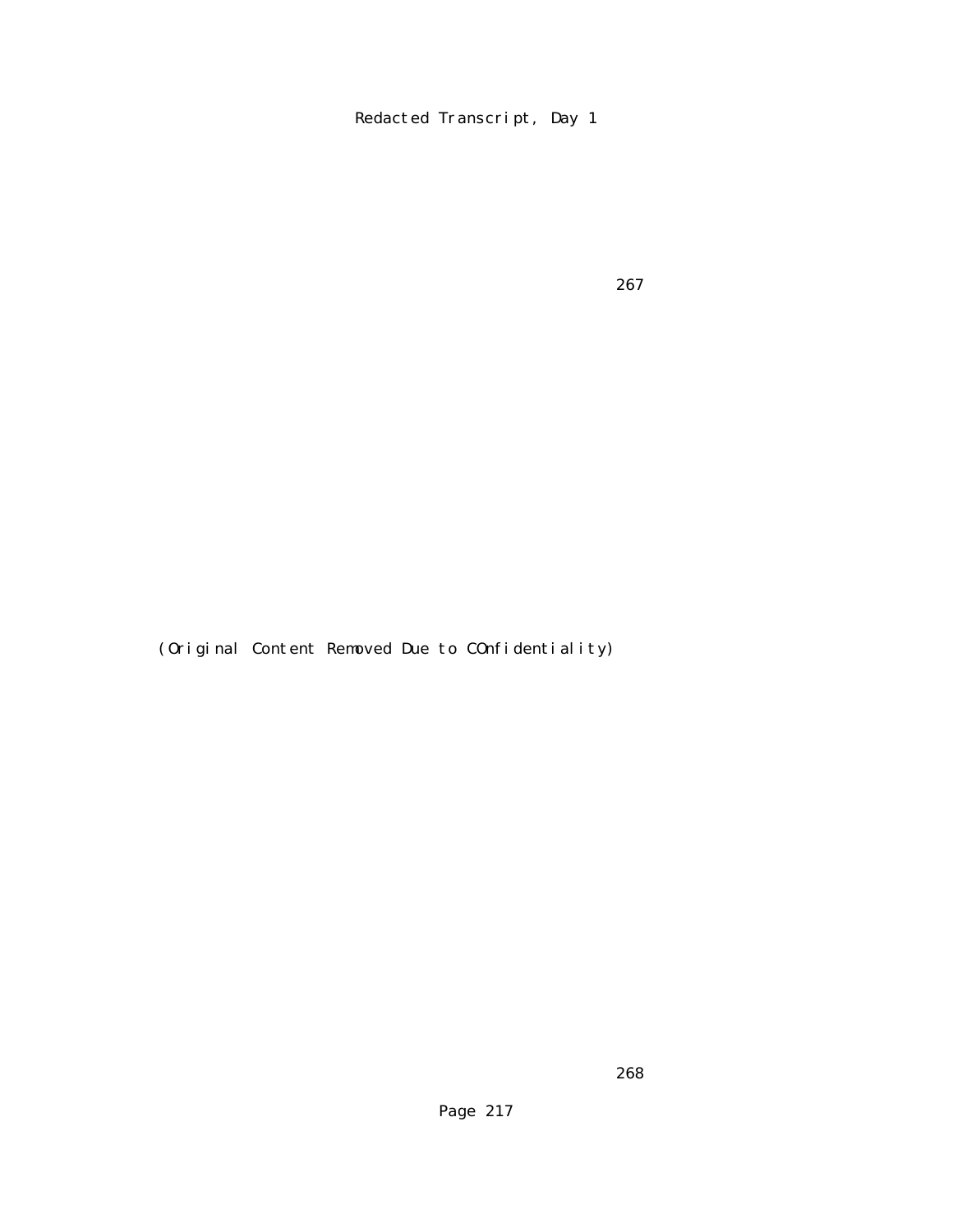(Original Content Removed Due to COnfidentiality)

 $269$ 

(Original Content Removed Due to COnfidentiality)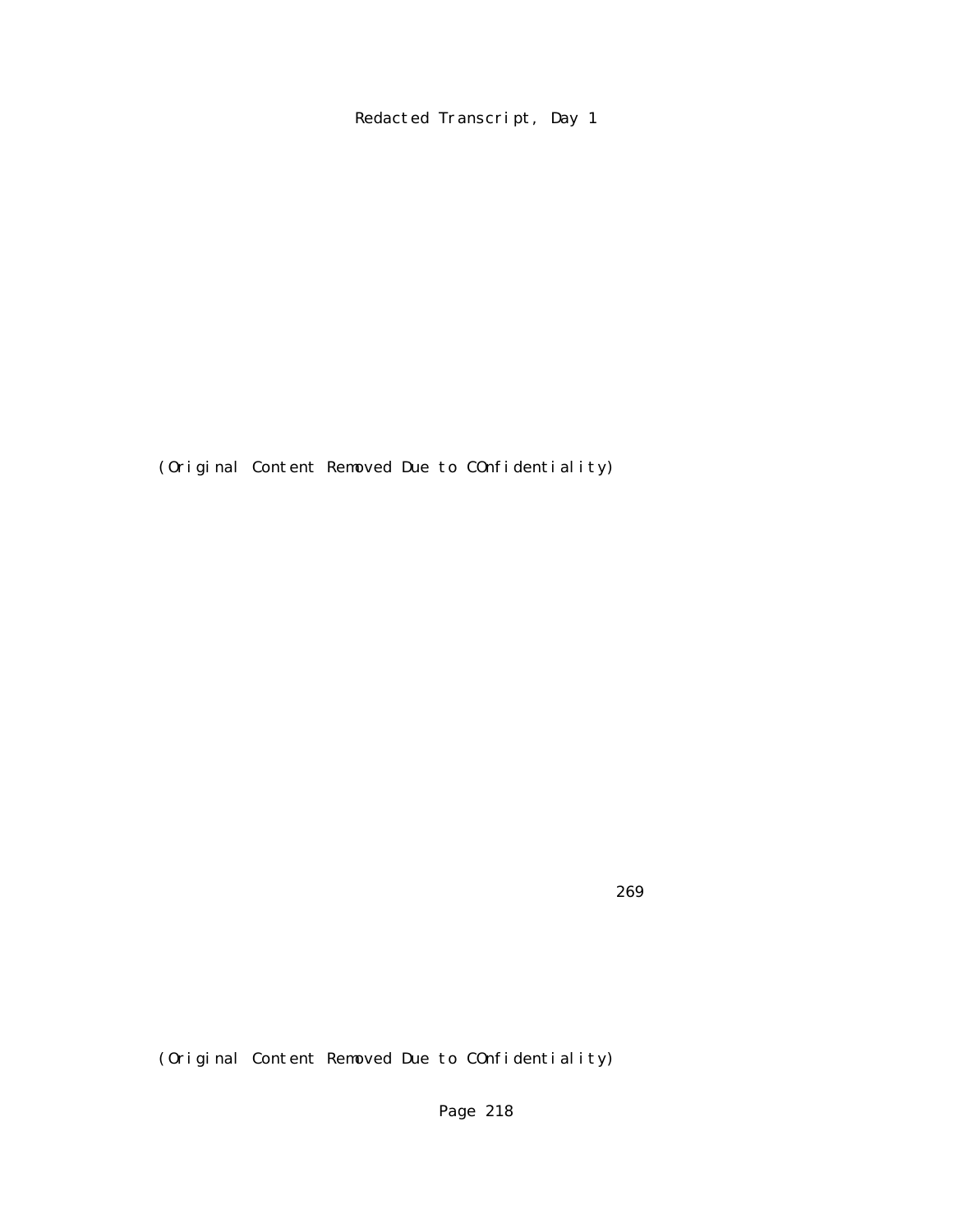| 11     | (End of confidential session.) |
|--------|--------------------------------|
| 12     |                                |
| 13     |                                |
| 14     |                                |
| 15     |                                |
| 16     |                                |
| 17     |                                |
| 18     |                                |
| 19     |                                |
| $20\,$ |                                |
| 21     |                                |
| 22     |                                |

| $17:22:49$ 1     | <b>OPEN SESSION</b>                                               |
|------------------|-------------------------------------------------------------------|
| $\boldsymbol{2}$ | BY MR. McCRUM:                                                    |
| 3                | Mr. Purvance, are you familiar with the<br>Q.                     |
| 4                | Norwest expert report dated March 15, 2007, submitted             |
|                  | 5 with the U.S. Rejoinder which asserts that the great            |
| 6                | majority of the overburden rock at the Imperial                   |
| 7                | Project Site consists of, quote, gravel? And do you               |
| 8                | have a response to that assertion?                                |
| 9                | A. Yes, I am familiar with that report, and                       |
|                  | 10 definitely I have an assertion or I have a response to         |
| 11               | that assertion. The Norwest report in several                     |
|                  | 12 instances refers to the rock unit as gravel. In no<br>Page 219 |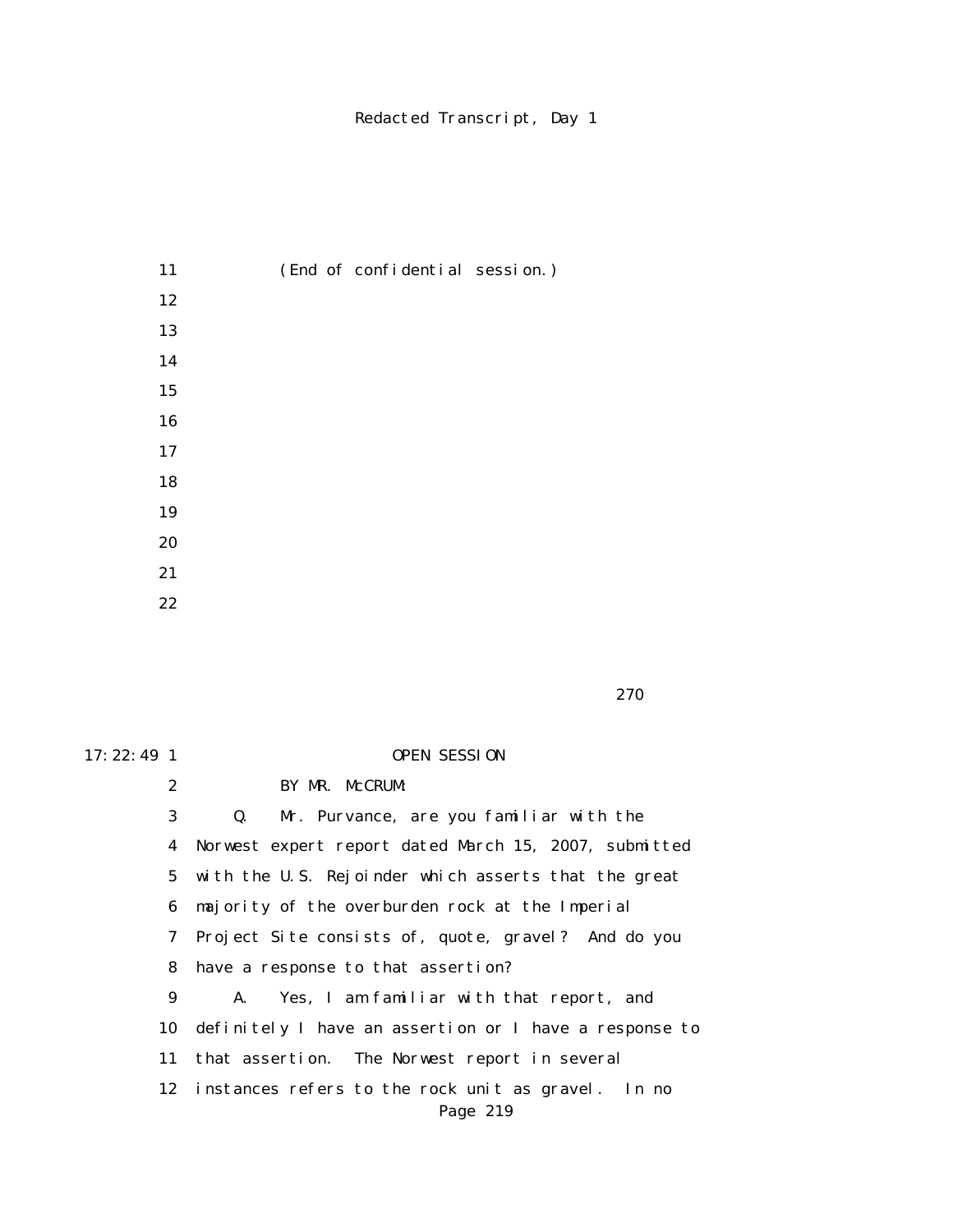13 terms--I'm project geologist for the development and 14 for all the drilling that took place at that site, and 15 I was in charge of the assigning the rock types and 16 the character of the rocks that were going to be 17 mined.

 18 Q. Let's bring up Purvance hearing Exhibit 12. 19 Mr. Purvance, did you take--well, has Glamis 20 Gold, Limited, maintained core samples from the 21 Imperial Project over the years since the drilling 22 that you supervised in the early 1990s?

271

17:23:59 1 A. Yes, we have maintained the core samples. 2 This is a core sample from--a representative core 3 sample from the deposit that I chose in the 4 mid-nineties to be submitted to a laboratory for 5 testing. 6 Q. And the picture that we are looking at now, 7 Purvance hearing Exhibit 12, was that submitted with 8 your rebuttal statement in July of 2007? 9 A. Yes, it was. 10 Q. And it shows a particular sample, does it 11 not--how would--sample number? 12 A. The sample number is the designated by--WC 13 designates the type of hole it is. It is a core hole 14 that was drilled in the West Pit, the hole number is 15 4. The depth is the final number there, was at 16 74 feet. And as you can see, the core has been 17 identified to make sure that the lab does not mix 18 samples up. We take a Magic Marker and write the Page 220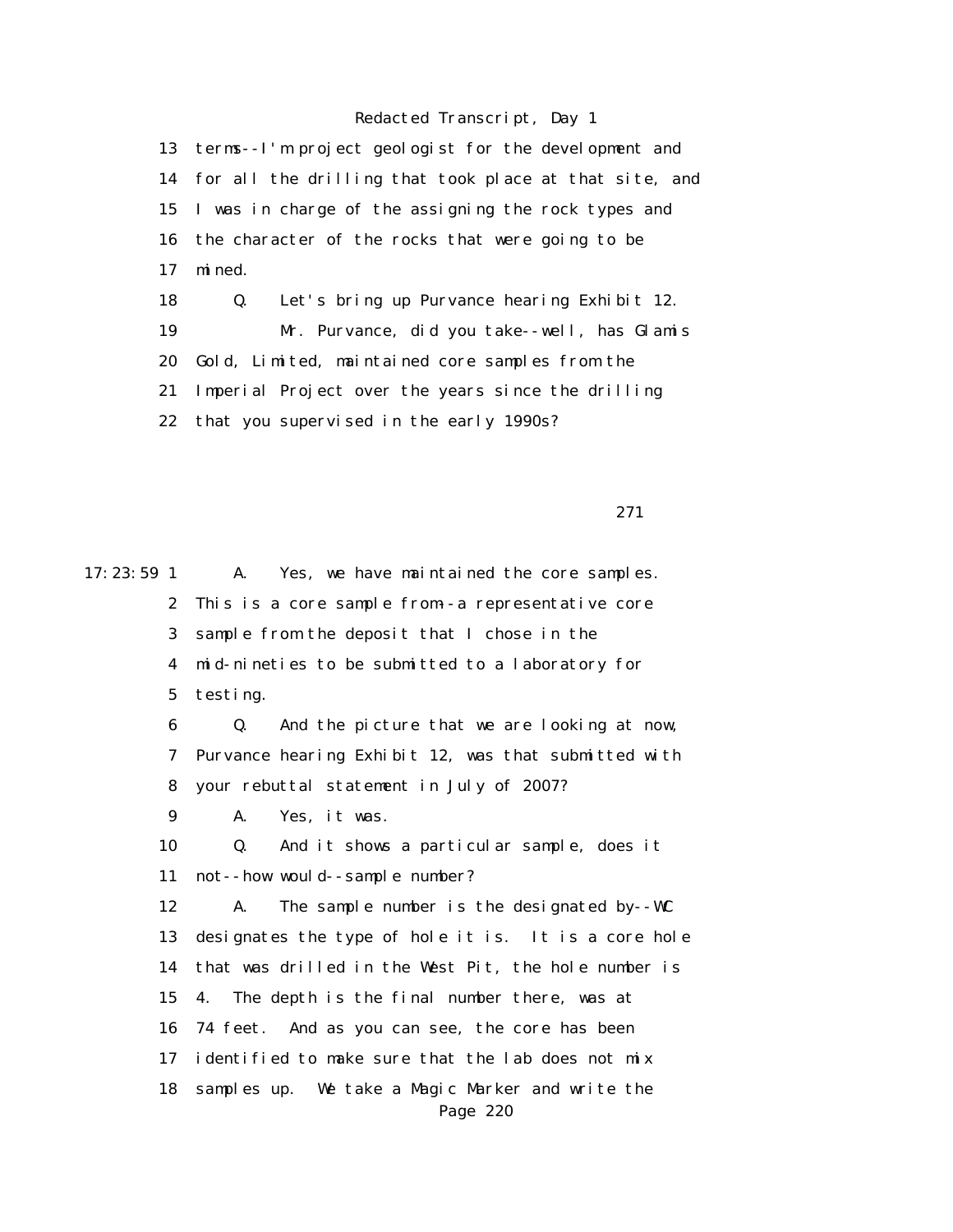19 number right on the core.

 20 Q. Mr. Purvance, you said Magic Marker. Is that 21 something that can rub off easily?

22 A. No, we definitely use an ink and a pen that

<u>272</u>

17:25:09 1 does not rub off. 2 Q. In other words, an indelible marker? 3 A. Yes. 4 Q. Mr. Purvance, I'm going to hand you a 5 physical sample in a bag. Do you recognize that? 6 A. Yes, this is the sample that's in the 7 photograph. 8 Q. Is that the same bag that we are looking at 9 in the photograph? 10 A. Yes, it is the same bag. 11 Q. Can you read the number on the bag. 12 A. WC-4-74. 13 Q. And what is in the bag, Mr. Purvance? 14 A. It's the core sample that we have retained 15 that says the exact same thing. 16 Q. And, Mr. Purvance, as an experienced mining 17 geologist, do you have an opinion about whether this 18 material that you're holding is gravel, or is it some 19 other type of rock? 20 A. No, it's definitely not gravel. It's 21 referred to and would be classified as conglomerate. 22 It's well cemented, and it's typically and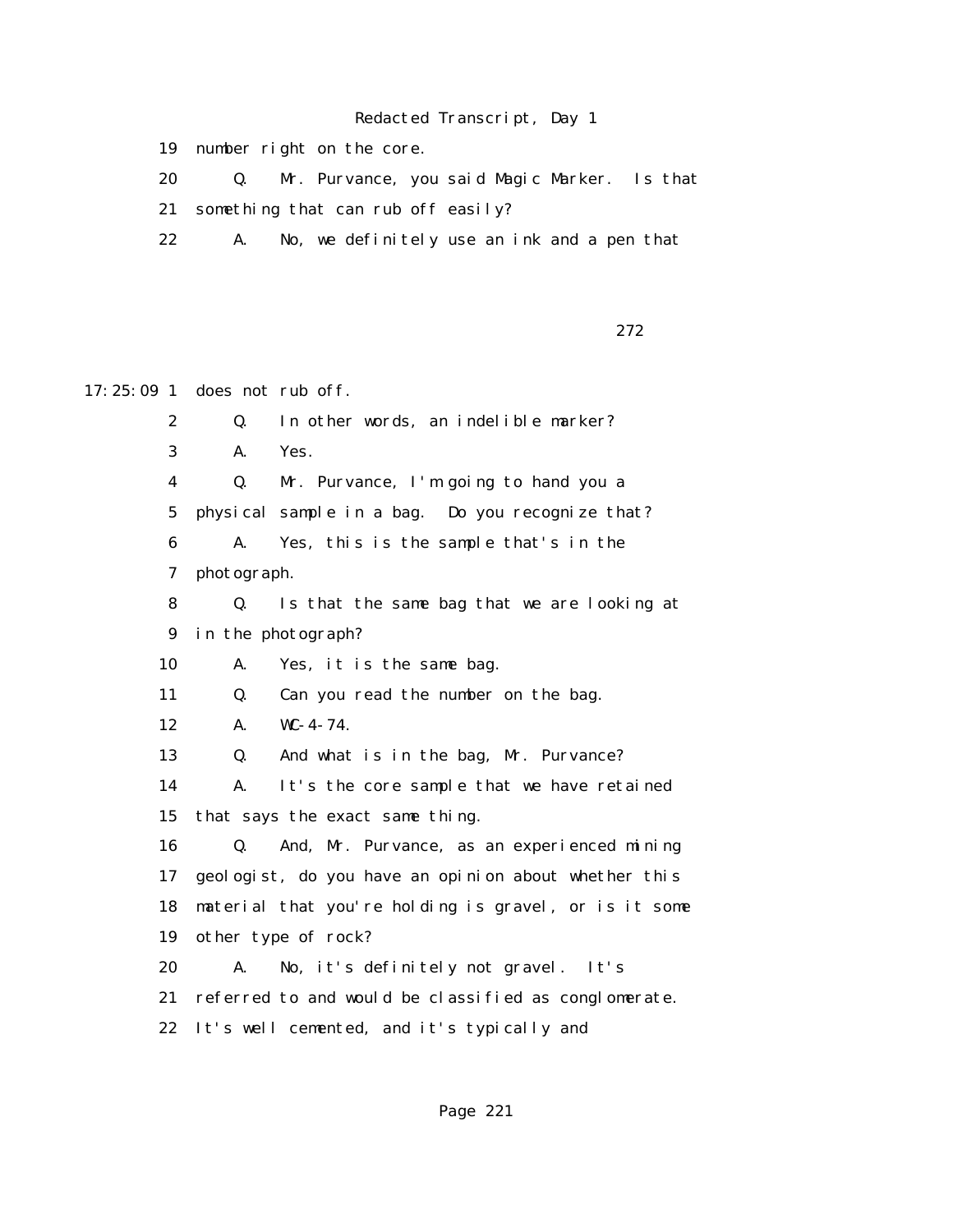17:26:09 1 representative of the overburden that's at the 2 Imperial Project Site. 3 Q. In your training at the University of Utah in 4 the geology department, when did you learn the 5 distinction between gravel and conglomerate? 6 A. I learned it very early on in my field trips 7 with a couple of the noted professors at the 8 University of Utah. 9 Q. Is this a difficult geologic classification 10 to make? 11 A. No, this is not. It's very plain that this 12 is well cemented hardrock. 13 Q. Let's look at the other photographs in this 14 exhibit that were submitted with your rebuttal 15 statement, if we could. 16 Are these--is this another paragraph that was 17 submitted with your rebuttal statement? 18 A. Yes, it is. It's a core hole that was 19 drilled on the east deposit at a depth of 37 feet. 20 Q. Do you have an opinion about whether that is 21 cemented conglomerate or gravel? 22 A. It is cemented conglomerate, as the first

#### 274

#### 17:27:07 1 sample.

 2 Q. And let's look at the next photograph 3 submitted with your rebuttal statement. 4 A. Again, this is EC-3 at a depth of 226 feet, Page 222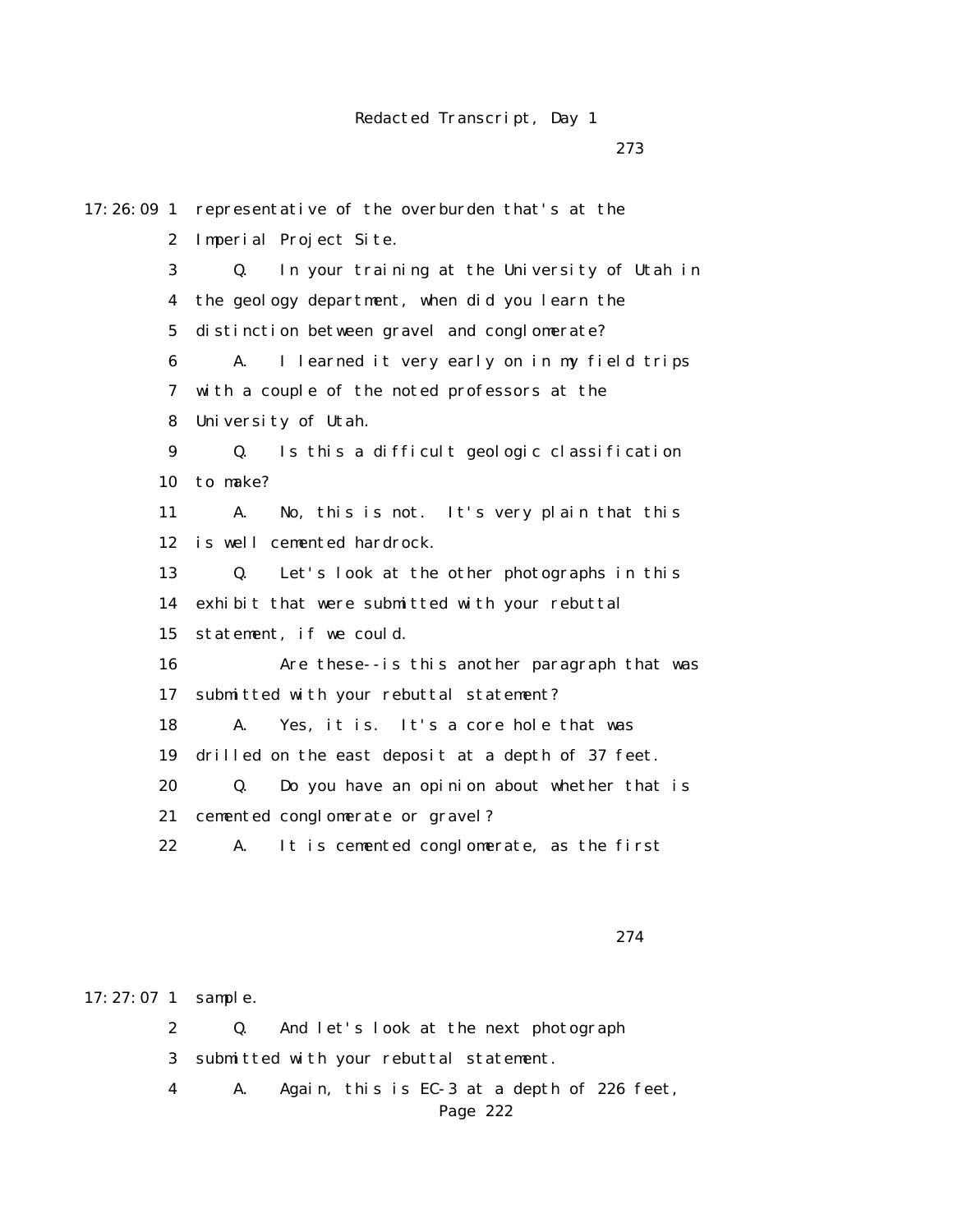5 and you can see we have identified the core to make 6 sure the lab doesn't mix them up, and again you can 7 see the rock is solid.

 8 Q. Let's look at the next photograph in this 9 exhibit.

 10 A. Again, this is another core hole that was 11 drilled in the West Pit area, number three, is at the 12 depth of 90 feet. And again you can see the rock is 13 well cemented.

 14 Q. Let's look at the next photograph attachment 15 in this exhibit from your rebuttal statement in 16 Exhibit 11.

 17 A. Again, the West pit WC-4, at 73 feet, and 18 it's got the sample number on there, and the markings 19 as to the footage that it came from that it represents 20 in the hole.

 21 Again, can you see that it's typical or real 22 similar to the sample I have in front of me here.

<u>275</u>

17:28:09 1 It's solid cemented conglomerate.

 2 Q. These samples that we have been looking at, 3 do they--how do they relate to the material that would 4 have to be extracted at the Imperial Project Site? 5 A. These samples represent and are 6 representative of the overburden that will be or the 7 conglomerate rock unit that will be removed at the 8 rock site or at the mine site. 9 Q. And is the vast majority of that overburden 10 gravel or cemented conglomerate?

Page 223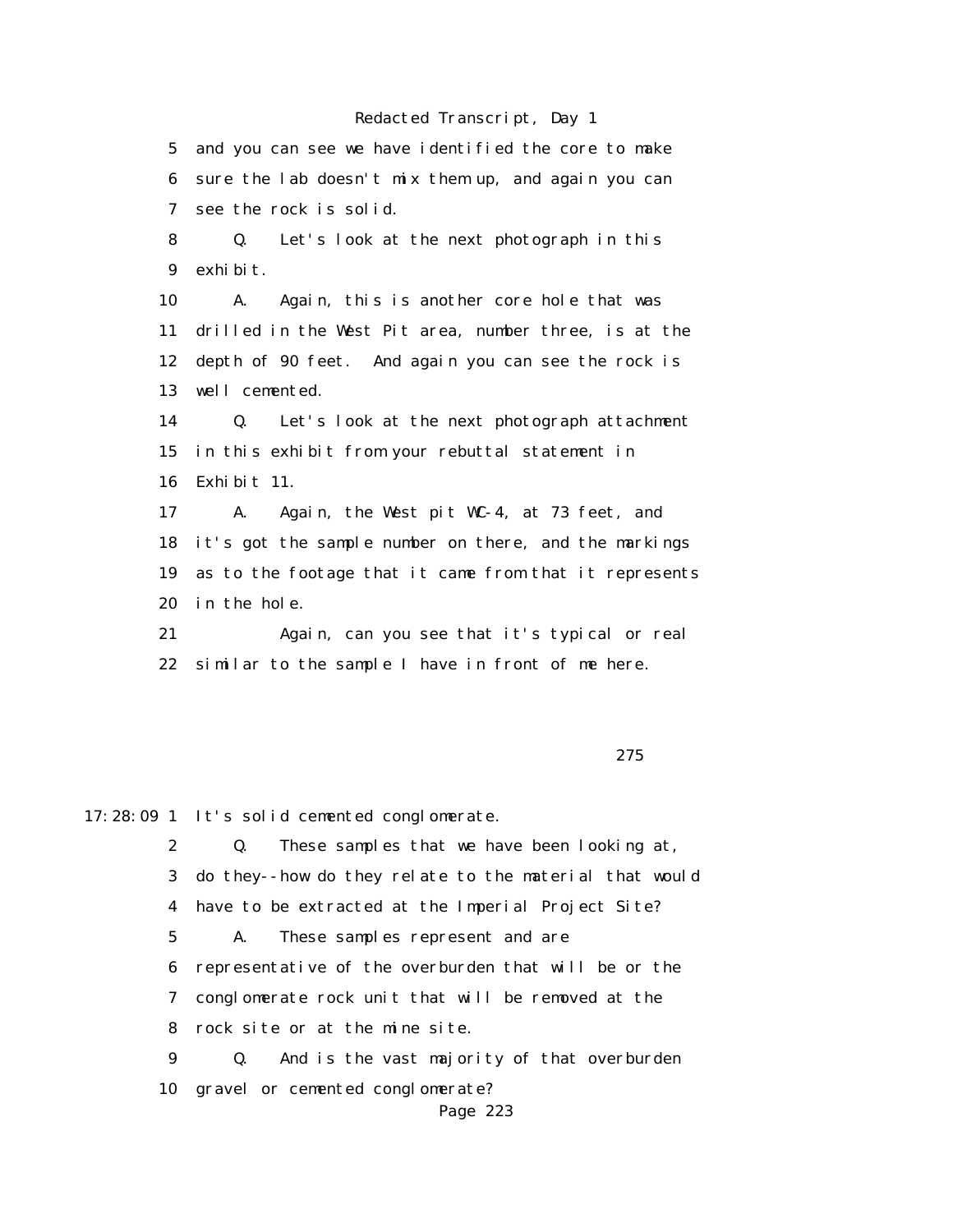11 A. Definitely cemented gravel--cemented 12 conglomerate, gravel. 13 Q. I'm sorry, let's get that clear on the 14 record, Mr. Purvance. 15 Is the overburden material dominantly 16 cemented conglomerate or gravel? 17 A. It is cemented conglomerate. 18 Q. Now, these samples we have been looking at, 19 were they identified by number in charts that you 20 prepared as the Project geologist in the mid-1990s? 21 A. Yes, that's the whole point of sending them 22 off-site for analysis. We prepared a chart that lists

 $276$ 

17:29:12 1 the findings of the analysis that was done.

 2 Q. Let's look at Purvance hearing Exhibit Number 3 11. And this is a letter bearing your signature, Dan 4 Purvance, Project Geologist, from 1996, and, 5 Mr. Purvance, is that a letter that you prepared back 6 in 1996?

7 A. Yes, it is.

 8 Q. And let's look at the next attachment here. 9 Let's look at the third in the yellow highlighted 10 section below the third entry from the bottom, the 11 hole designated as WC-4 at depth of 74. Would that 12 sample description correlate with the sample that you 13 have before you, Mr. Purvance? 14 A. Yes, that is the same sample, and that is the 15 description of it there in the table.

 16 Q. Now, on the far left, it bears the Page 224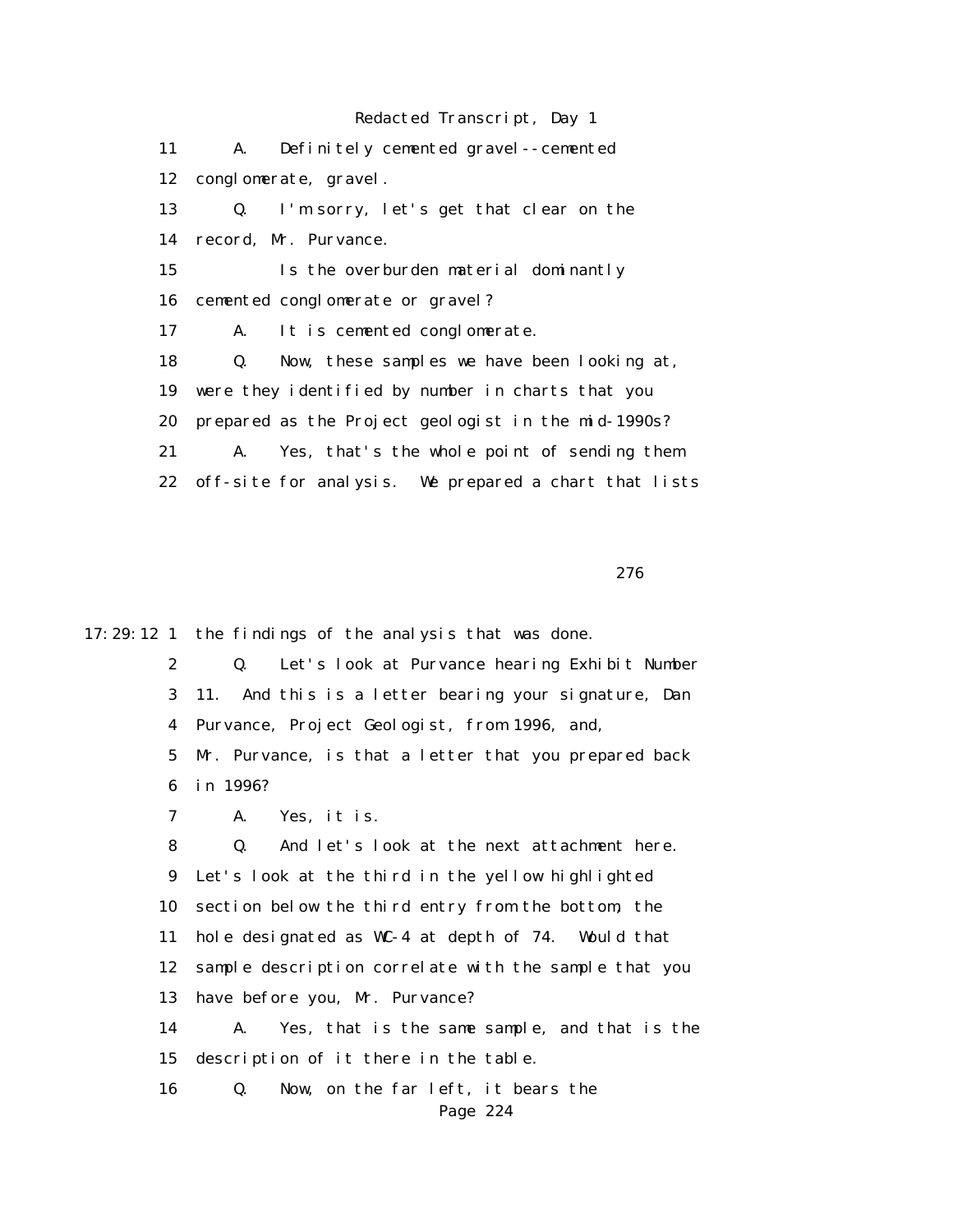17 description C-O-N-G-L period/gravel.

18 A. That is the abbreviation for conglomerate.

 19 As I mentioned, that's the rock type that had been 20 assigned to it.

21 Q. What is the term gravel?

22 A. Gravel was a simplified shorthand term that

<u>277</u>

17:30:38 1 we used quite commonly, but at no time was this rock 2 ever classified or considered as gravel. 3 Q. Did you understand it at the time to be 4 cemented conglomerate or gravel? 5 A. It is cemented conglomerate. 6 Q. And is the sample that's referred to in that 7 chart the same sample you have here today? 8 A. Yes, this is the same sample. 9 Q. Let's look at the next chart in this exhibit. 10 And again, this is another exhibit filed with 11 your rebuttal statement that identifies the hole WC-4 12 among others at 74 feet with the description to the 13 left C-O-N-G-L period/G-R-A-V; is that correct? 14 A. Yes, that is correct. 15 Q. And now let's look at the next chart in this 16 exhibit. 17 And is the same sample hole description we 18 have been referring to reflected in this third chart, 19 WC-4 at 74 feet? 20 A. Yes, I believe it's the second one from the 21 bottom. 22 Again, the rock type on the far left is noted Page 225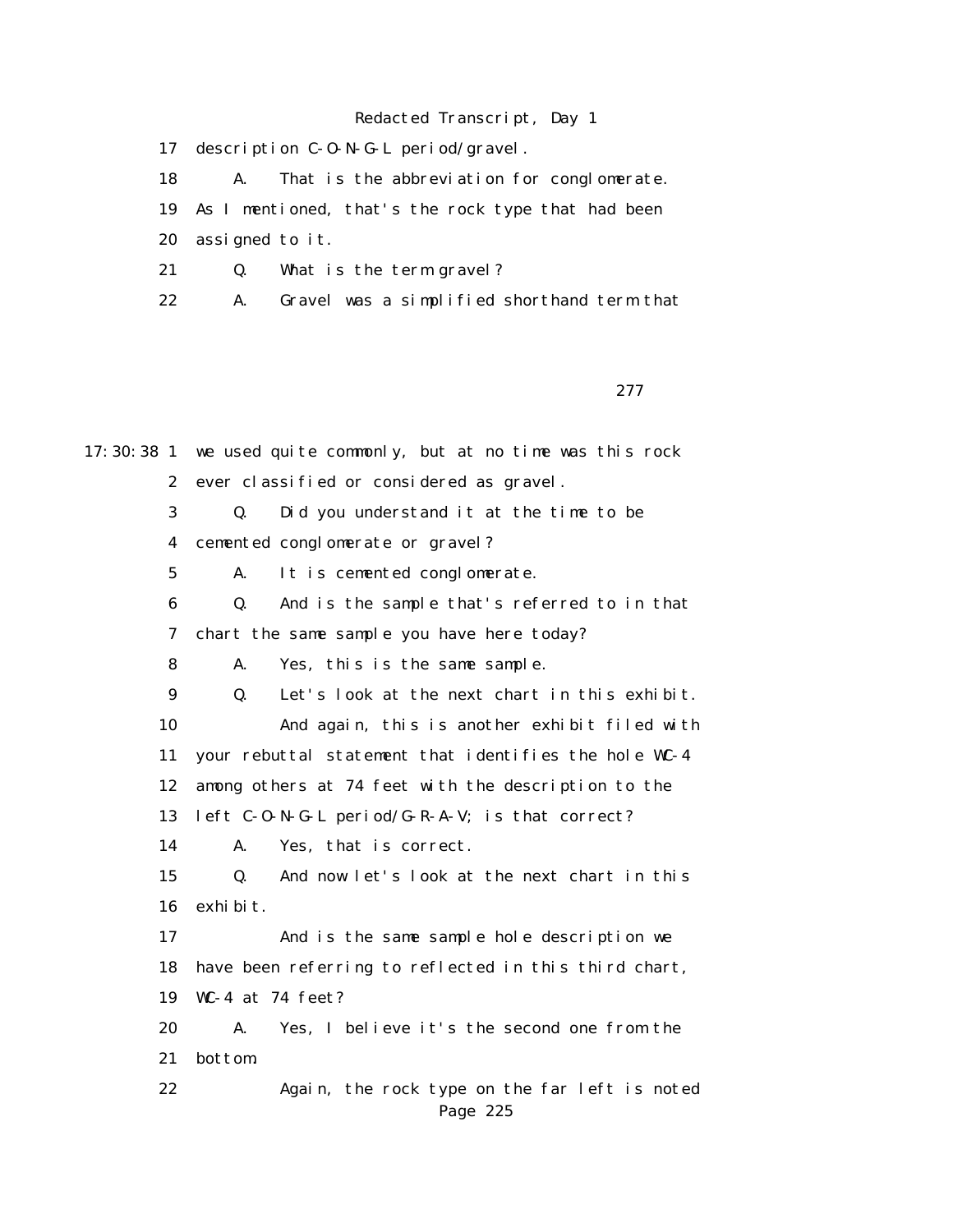17:31:54 1 as conglomerate. This is just a listing of all the 2 samples that we did at the time, and as you can see, 3 it was considered and is conglomerate at that footage, 4 and under the remarks we show that it's a full core, 5 and it's well cemented. 6 Q. Now, these various charts that we have been 7 looking at, different descriptions, do they all refer 8 to the same sample that you have in your hand right 9 now? 10 A. Yes, they do. 11 Q. So, sitting here today, is there any doubt 12 about whether this material is conglomerate or gravel, 13 in your mind? 14 A. No doubt at all. It's always been considered 15 conglomerate. We will treat it and would have been 16 treated the same as any other rock unit that we mined 17 at the site. 18 Q. And the charts that we have been referring 19 to, were they included as attachments in the Norwest 20 expert report, as well? 21 A. Yes, they were. 22 Q. And yet Norwest considers this material to be

279

17:33:02 1 gravel; is that your understanding?

2 A. Yes, that's what the report indicates.

Page 226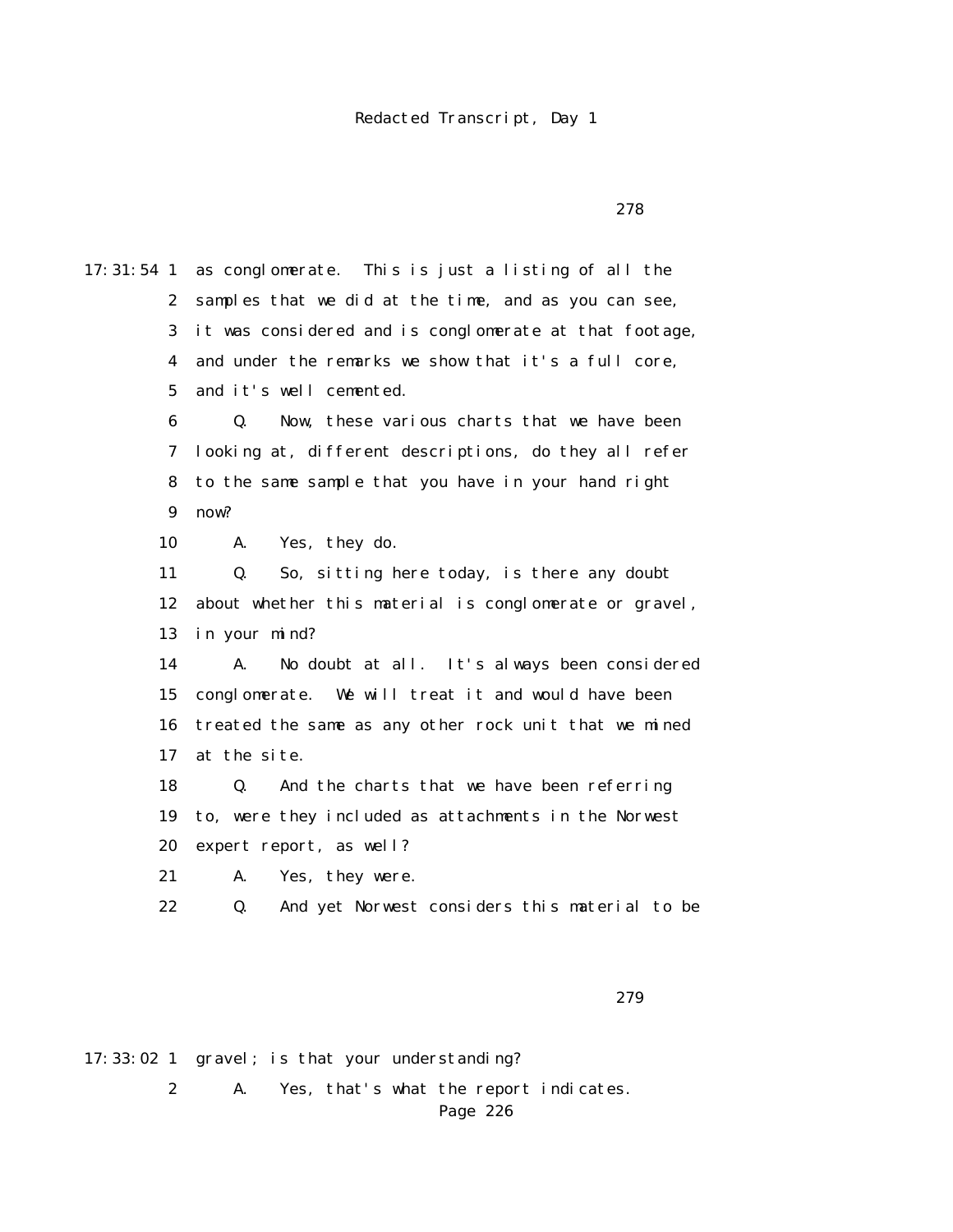| 3               | Mr. Purvance, were you surprised that since<br>0.      |
|-----------------|--------------------------------------------------------|
| 4               | these photographs were submitted in July that there    |
| $5\overline{ }$ | has been no request by Norwest through the Government, |
| 6               | to our knowledge, to inspect these samples prior to    |
| 7               | this hearing?                                          |
| 8               | Yes, considering that Norwest had stated that<br>A.    |
| 9               | they believed that we had mischaracterized the rock or |
| 10              | I had mischaracterized the rock as gravel. Obviously,  |
| 11              | the rock is conglomerate.                              |
| 12              | Q.<br>Thank you, Mr. Purvance.                         |
| 13              | MR. McCRUM:<br>That concludes our direct               |
| 14              | testimony.                                             |
| 15              | PRESIDENT YOUNG: Ms. Menaker?                          |
| 16              | Mr. Clodfelter?                                        |
| 17              | (Pause.)                                               |
| 18              | MS. MENAKER:<br>Thank you, we have just a few          |
| 19              | questions.                                             |
| 20              | <b>CROSS- EXAMINATION</b>                              |
| 21              | BY MS. MENAKER:                                        |
| 22              | It's not true that Indian Pass Road is a dirt<br>Q.    |

#### $280$

17:35:20 1 road; is that correct?

2 A. That's correct. It is.

 3 Q. And would you mind putting back on exhibit I 4 believe it was 2, which was the map of the ACHP site 5 visit. 6 MR. McCRUM: I believe that is Purvance 7 Hearing Exhibit 3.

8 BY MS. MENAKER: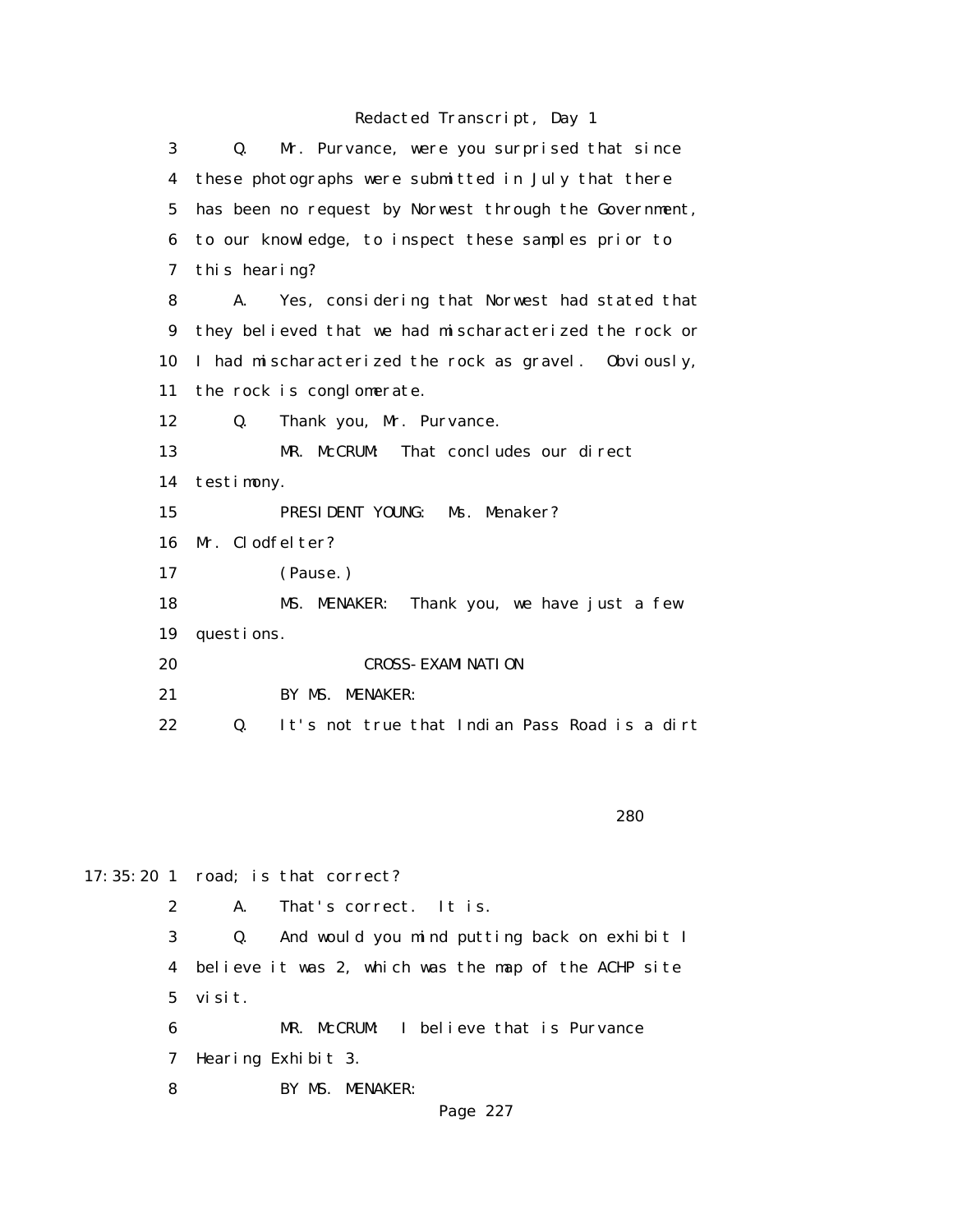9 Q. Okay. So--and you testified that Indian Pass 10 Road was the road on which the people on the ACHP site 11 visit traveled; is that correct? 12 A. That's correct. 13 Q. And are there any other roads in the 14 vicinity, or I should say that intersect the Imperial 15 Project mine area? 16 A. There are drill exploration roads and small 17 jeep trail-type roads, but there are no what you would 18 consider gravel or maintained road except Indian Pass. 19 Q. So, it's correct that there are no roads that 20 vehicles regularly travel on other than the Indian 21 Pass Road in the Imperial Project Mine area; isn't 22 that correct?

<u>281</u>

17:36:32 1 A. No, that's not correct. The Indian Pass 2 Road, it provides easy access or a maintained road to 3 go to Indian Pass, but there are also, you know, we 4 had access through exploration roads that go 5 throughout the area out there. 6 Q. And what were those--are those exploration 7 roads--they're not gravel roads, you said? 8 A. No, they're just roads that were--well, there 9 is a series of roads. There are Jeep trails that have 10 been used out there for a long period of time, and 11 then the exploration roads that we used were just 12 trails or pass where we were allowed to put in a drill 13 hole. In other words, the BLM will give you 14 clearance, and you're allowed to drive your vehicles Page 228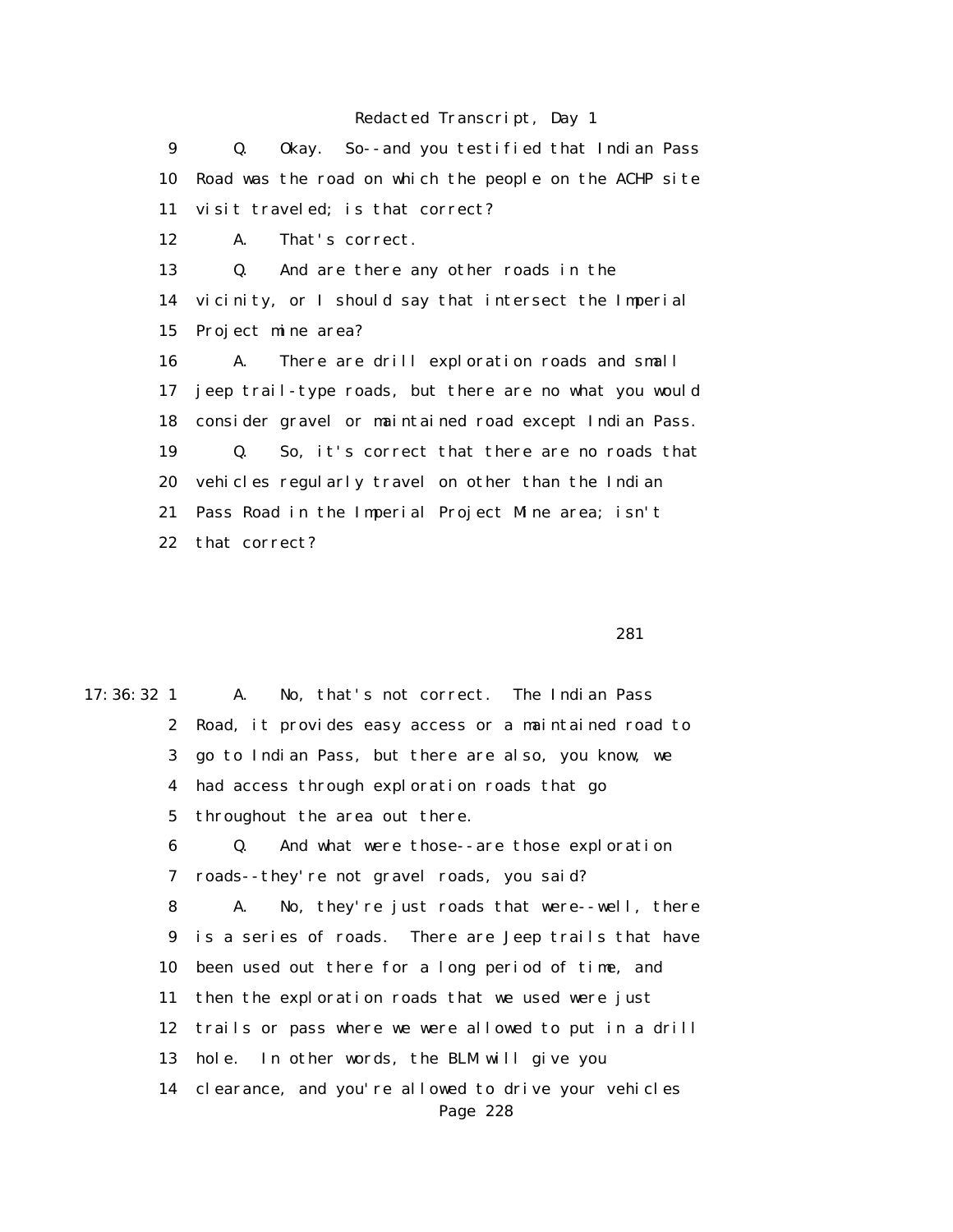15 to that spot. 16 Q. So, basically once you get BLM permission 17 because you have permission to drill, you can kind 18 of--you can go off road and travel to that site to do 19 the work that you need to do; is that correct? 20 A. Yeah, they're existing trails there that I'm 21 sure off-road vehicles have created, and then there 22 are disturbances that we created specifically for the

<u>282</u>

#### 17:37:34 1 exploration sites.

2 Q. Thank you.

3 Now, you mentioned that you met Lorey

 4 Cachora, and I believe it was on Indian Pass Road 5 where he stopped you--

6 A. That's correct.

 7 Q. --for directions to go to the Running Man 8 site?

9 A. That's correct.

 10 Q. And you testified that that was strange; is 11 that correct?

12 A. Yes, it was strange.

 13 Q. And what relevance does that have to this 14 case? Why is that strange?

 15 A. Because Mr. Cachora, being the Historian for 16 the Quechan Tribe and had participated in a lot of 17 field activities obviously would know where Running 18 Man is, and it had been like--been shown in the field 19 studies that Running Man had been identified, so I 20 found it strange that he asked me for directions to Page 229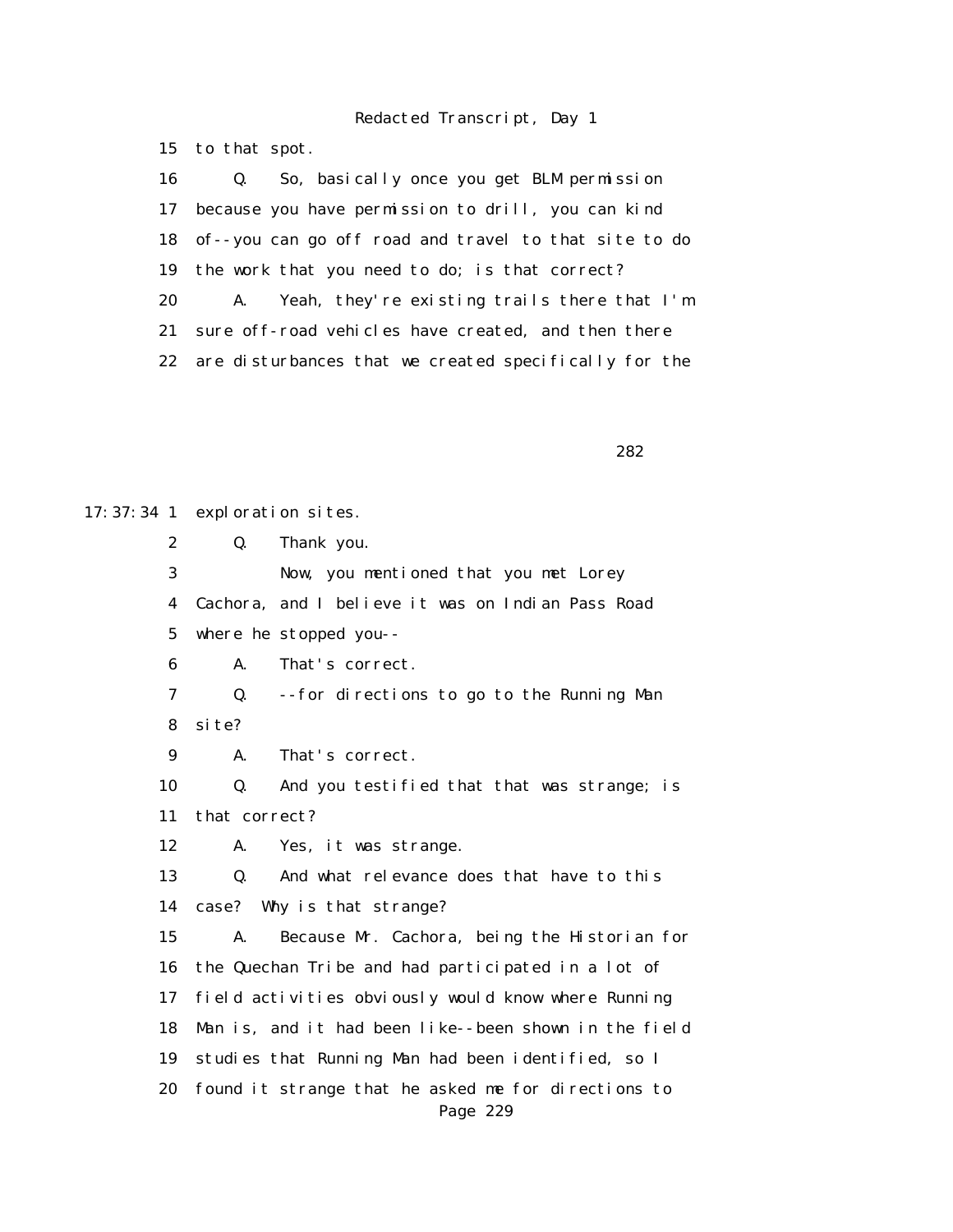21 how to get to it.

22 Q. But is it your assertion that it casts doubt

<u>283</u> and 2012 and 2013 and 2014 and 2014 and 2014 and 2014 and 2014 and 2014 and 2014 and 2014 and 2014 and 20

17:38:37 1 on the fact that the area has cultural or religious 2 significance to the Tribe just because Mr. Cachora was 3 purportedly lost or unsure of where to turn off in the 4 road in order to find this geoglyph in the desert? 5 A. I'm not sure I understand your question. 6 Q. Do you have any reason to doubt the Tribe's 7 assertion that the area has cultural and religious 8 significance to the Tribe just because Mr. Cachora had 9 some difficulty locating the Running Man geoglyph? 10 A. No. The Tribe in several studies had 11 expressed that the cultural features were known to be 12 there and had been identified by Tribe and the 13 archaeologist at the time. As far as their religious 14 significance, I'm not sure what they have. 15 Q. Okay. 16 MS. MENAKER: Okay. I have no further 17 questions. Thank you. 18 PRESIDENT YOUNG: Mr. McCrum? Any further 19 questions for Mr. Purvance? 20 MR. McCRUM: No, Mr. President. We have no 21 further questions. 22 PRESIDENT YOUNG: Thank you, Mr. Purvance,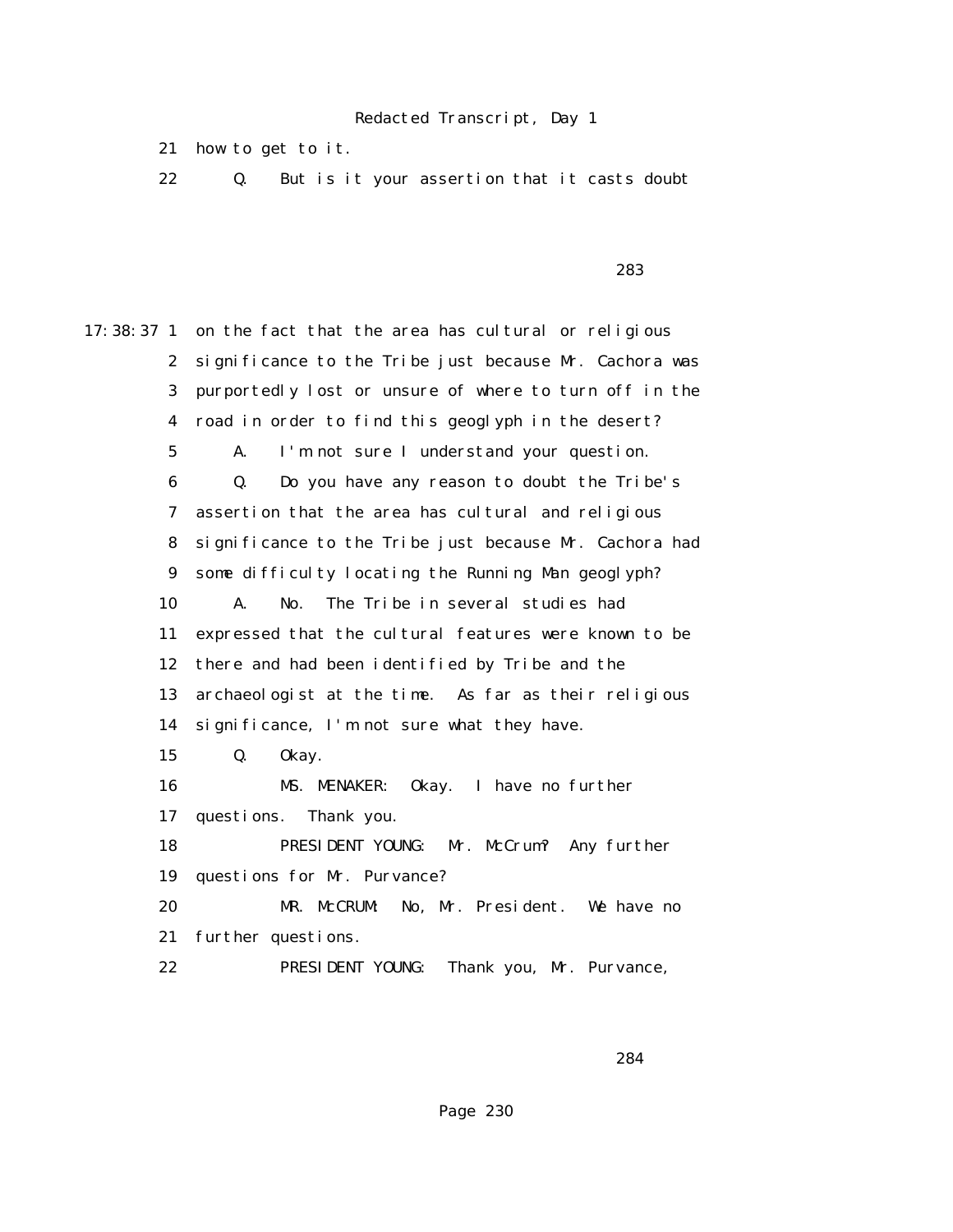17:39:46 1 you're excused. 2 Oh, before you do, I'm sorry, allow me to ask 3 my colleagues if they have questions. 4 QUESTIONS BY THE TRIBUNAL 5 ARBITRATOR HUBBARD: I would like to ask one 6 question about the use of the word gravel after the 7 slice with conglomerate. Is that because what's in 8 that conglomerate piece may have at one time been 9 gravel? 10 THE WITNESS: Yes. Typically conglomerate is 11 made up of and classified. It's gravel that has been 12 cemented over a period of time, so, yeah, that could 13 be said. 14 ARBITRATOR CARON: Mr. Purvance, going back 15 to the ACHP map, approximately how long--how many 16 people are on the tour, and about how long are they 17 stopping at each of these various stops? 18 THE WITNESS: I would estimate the group was 19 probably 30 to 40 people, something like that, and we 20 spent approximately 10 to 15 minutes at each site. 21 ARBITRATOR CARON: How many cars was that? 22 THE WITNESS: I would say a dozen cars.

<u>285</u> and the contract of the contract of the contract of the contract of the contract of the contract of the contract of the contract of the contract of the contract of the contract of the contract of the contract of the

17:40:59 1 ARBITRATOR CARON: And when they reached the 2 trail segment on the southeast corner of the Project 3 site, do you remember what they discussed? 4 THE WITNESS: Yeah, specifically I remember 5 what they discussed. They--we didn't--we had no idea 6 where they were going to stop. And then when they Page 231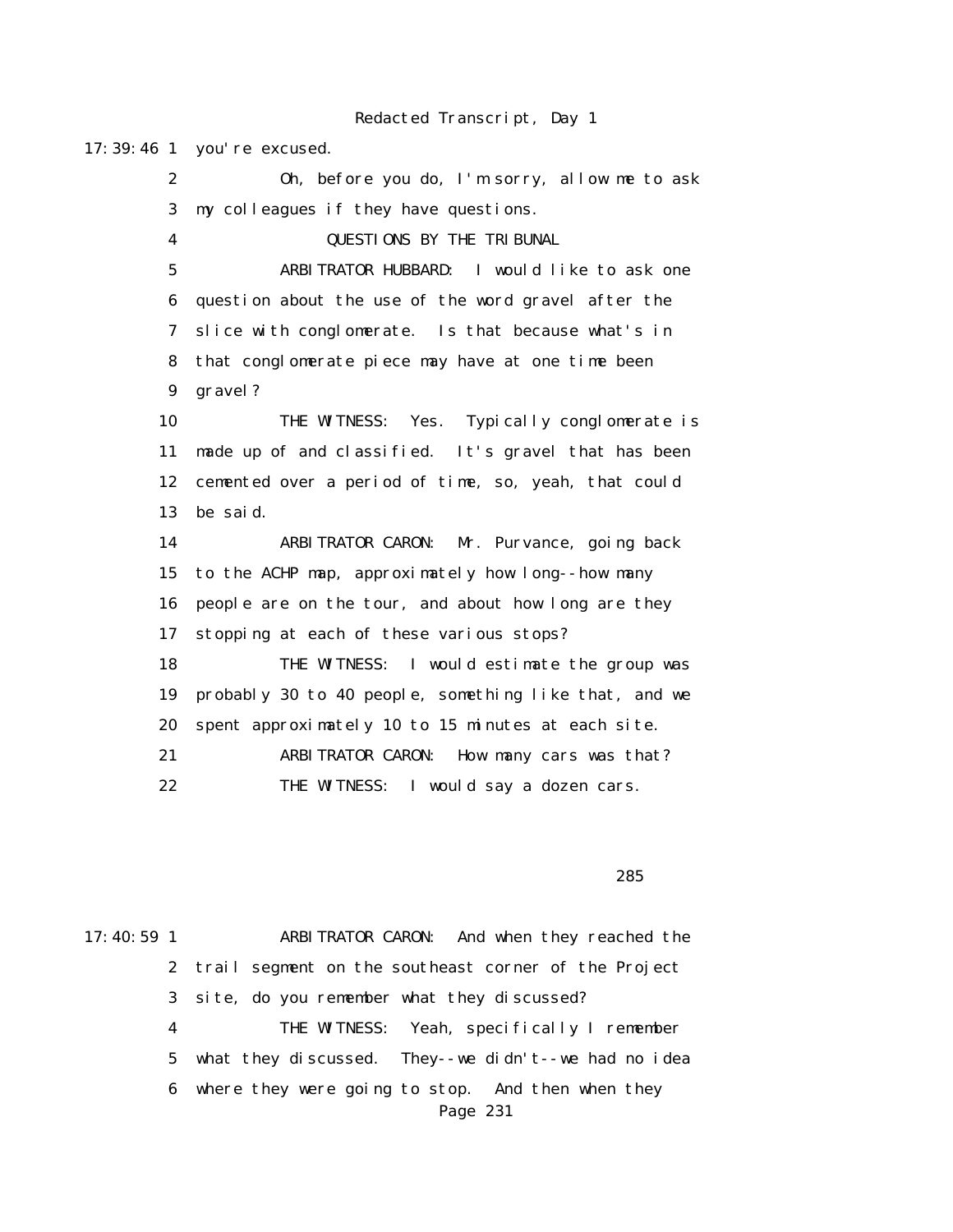7 stopped there, they walked over to this trail segment 8 and said this is one of the trail segments that's 9 going to be destroyed by the mining activities. And, 10 of course, we pointed out at that point that it 11 wasn't, that that particular segment, trail segment 12 had been removed by our mitigation efforts from our 13 disturbance. And as you can see, the waste rock 14 storage pile that was supposed to go there had been 15 moved into the Project approximately 100 feet. 16 And so at that time we actually pointed that 17 out. We had restaked the tow or the bottom of that 18 waste rock stockpile, and that's represented by that 19 straight line that is just to the right of the ACHP, 20 that X there, yeah. 21 Now, that's what it was discussed. And, of

22 course, they discussed what the trail segment was and

#### <u>286 and 286 and 286 and 286 and 286 and 286 and 286 and 286 and 286 and 286 and 286 and 286 and 286 and 286 and 287 and 287 and 288 and 287 and 288 and 288 and 288 and 288 and 288 and 288 and 288 and 288 and 288 and 288 a</u>

# 17:42:05 1 things like that. 2 ARBITRATOR CARON: Thank you. 3 THE WITNESS: Sure. 4 MS. MENAKER: I just wanted to ask if I could 5 have the Tribunal's indulgence. I had one additional 6 question that I forgot to ask. 7 Thank you. 8 CONTINUED CROSS-EXAMINATION 9 BY MS. MENAKER: 10 Q. This relates to your testimony regarding the 11 prior mining or lack thereof at the stone face 12 prospect. And the document that I'm referring to is Page 232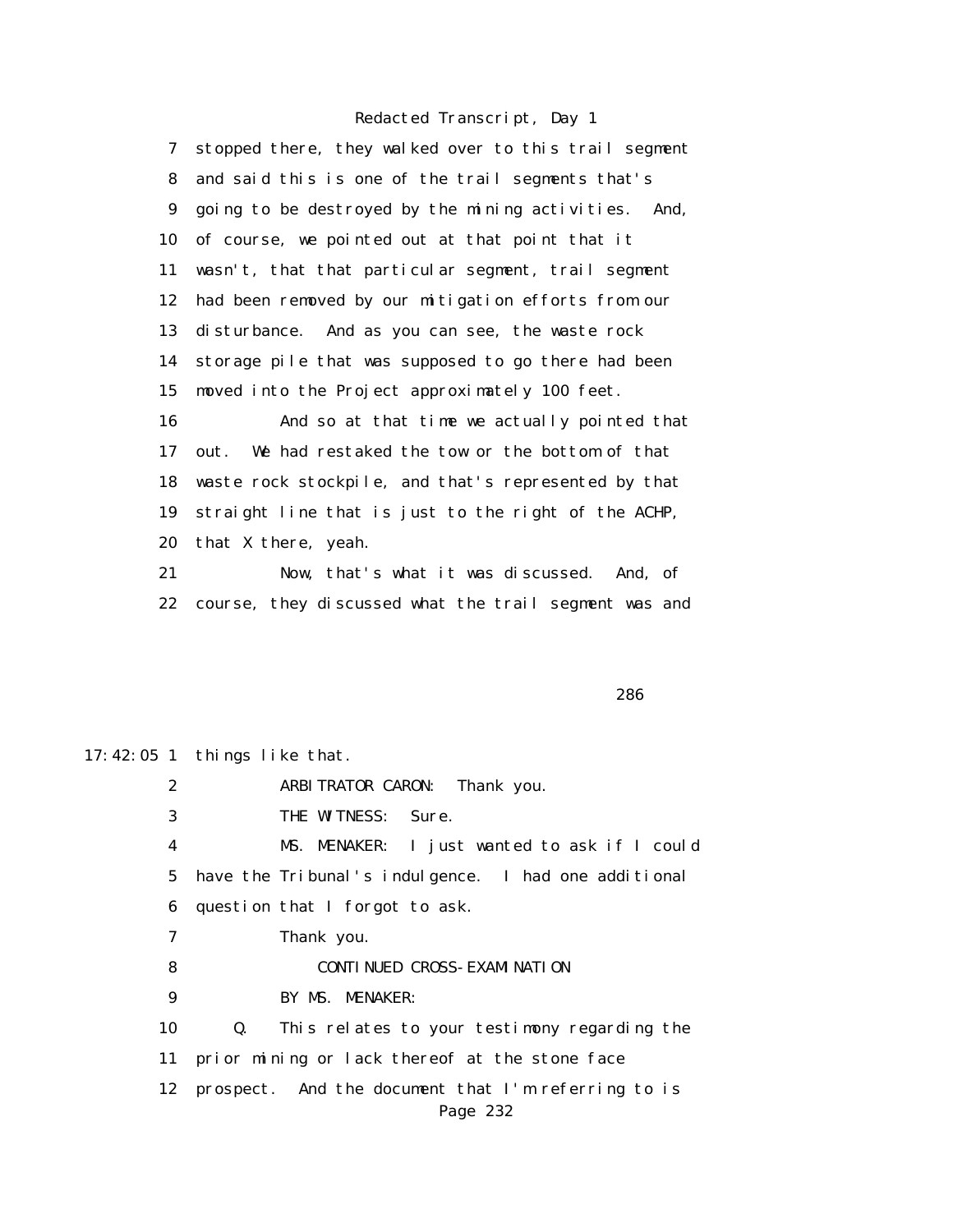13 an appendix--in our appendix to our Counter-Memorial 14 in Volume 10 of the factual materials in Tab 118. 15 And-- 16 PRESIDENT YOUNG: Counsel, do you have a page 17 number available for us? 18 MS. MENAKER: Yes, it's page 34. 19 BY MS. MENAKER: 20 Q. If I could ask the witness to take a look at 21 this document. 22 (Document handed to the witness.)

<u>287 година в селото на селото на селото на селото на селото на селото на селото на селото на селото на селото</u>

17:43:50 1 Q. And do you recognize that document as the 2 document that the United States cited in response to 3 your previous--your assertion made in your statement 4 that no mining had occurred in this area? 5 A. Yes, this is one of the documents that were 6 included. 7 Q. Okay. And could you turn to page 34 of that 8 document, please. 9 And do you see there that the document 10 indicates that prior mining had occurred in the Cargo 11 Muchacho mountain district? 12 A. Yes, it does state that. 13 Q. And can I just distribute this map. 14 (Document handed to the witness.) 15 Q. If you take a look at this map, please, can 16 you see that the symbol under, on the right-hand side 17 where it says explanation, and has a symbol that says 18 mine underneath it?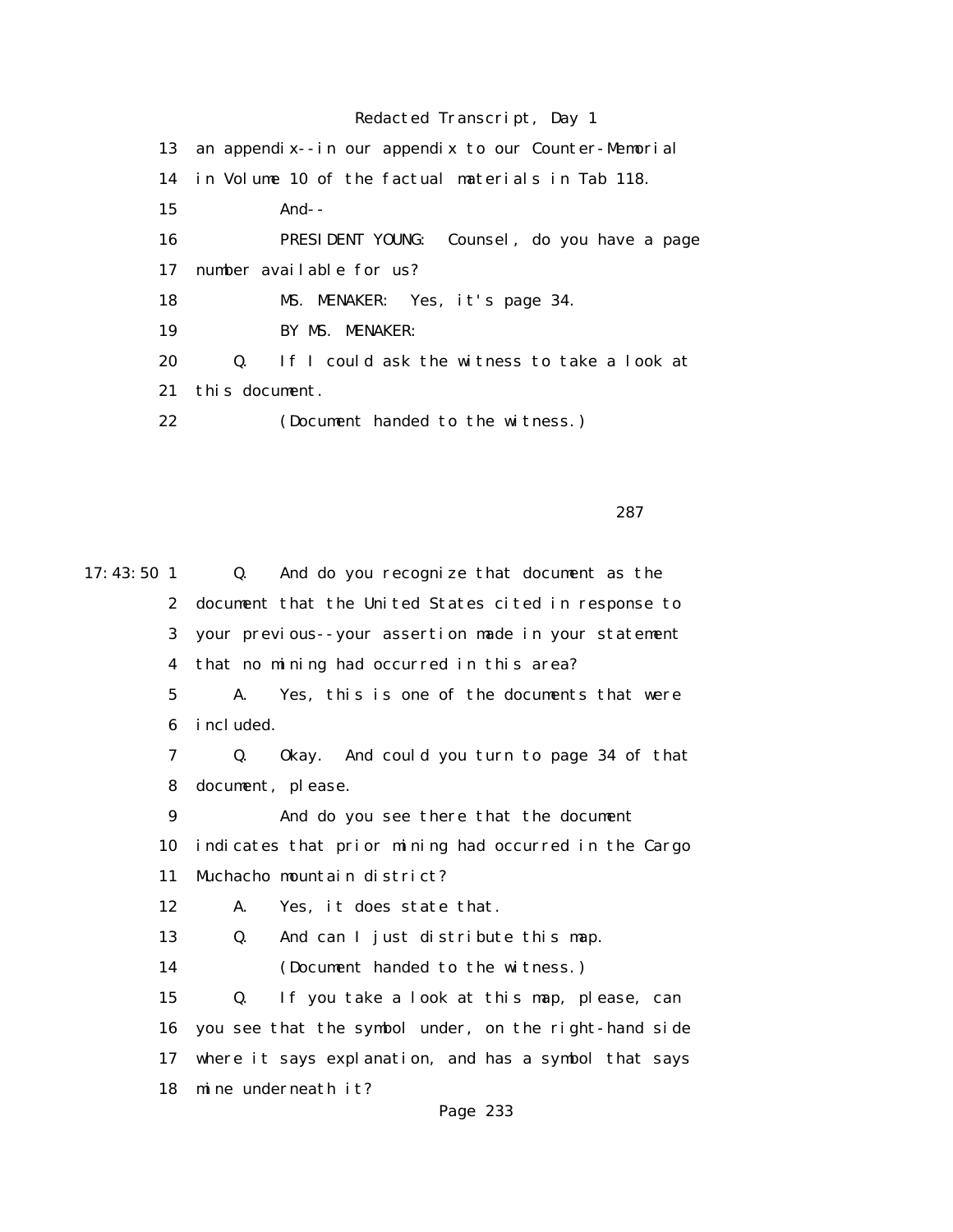19 A. That is correct.

 20 Q. And do you also see that where it says mines 21 and deposits, number one says stone face?

22 A. Yes.

<u>288 and 2002 and 2003 and 2003 and 2003 and 2003 and 2003 and 2003 and 2003 and 2003 and 2003 and 2003 and 200</u>

17:45:07 1 Q. And do you see in the upper left-hand corner 2 that there is a symbol of a mine with then a bar that 3 says one next to it? 4 A. Yes, I see that. 5 Q. Okay. Thank you. 6 PRESIDENT YOUNG: Is that the last of your 7 questions? 8 MS. MENAKER: It is, thank you. 9 **PRESIDENT YOUNG:** Redirect, Mr. McCrum? 10 MR. McCRUM: Thank you, Mr. President. 11 REDIRECT EXAMINATION 12 BY MR. McCRUM: 13 Q. Mr. Purvance, referring to this map that 14 Government counsel has just presented, are you 15 familiar with this map? 16 A. Yes, I am. 17 Q. And when the heading above the listing of 18 location says "Mines and Deposits," what does that 19 mean to you? 20 A. That can mean various things, but it can mean 21 anything from a prospect to a project the size of 22 Mesquite.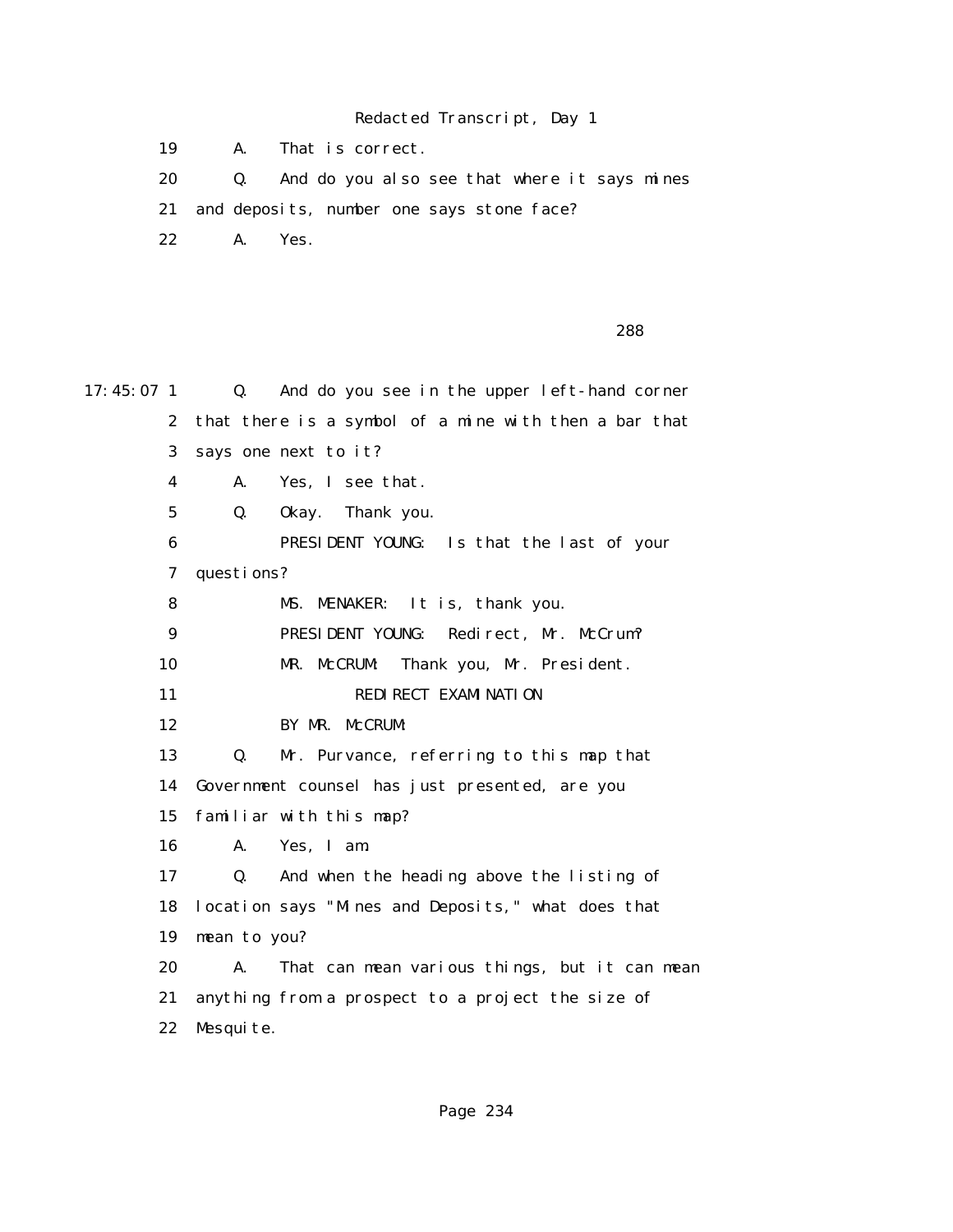$289$ 

17:46:11 1 Q. So, does this map listing the stone face site 2 under the category of mines and deposits indicate to 3 you as a geologist that the stone face site is the 4 sight of a mine? 5 A. No, not at all. That's a common--the 6 symbol's commonly used in a lot of topographical maps, 7 and like I say, it can represent a prospect or minor 8 amount of disturbance or a mining operation. In this 9 case, the stone house is actually referred to as the 10 stone house prospect in several other reports, and 11 that is what it is. It's a prospect. 12 Q. So, Mr. Purvance, looking at this map of the 13 Fort Yuma Indian Reservation up to the--in the upper 14 left-hand corner where the number one is indicated by 15 the symbol, what does that indicate to you as a 16 professional working geologist? 17 A. That means that there has been some kind of a 18 activity or some kind of an interest or disturbance 19 that has been noted on a topographic map when they 20 were producing the map. 21 Q. Turning to page 34 of U.S. Government 22 Memorial Exhibit 118 that Ms. Menaker referred to, can

 $290$ 

17:48:09 1 you refer to that, Mr. Purvance? Do you have that? 2 A. I'm not sure. 3 Q. Let me hand you page 34 of Government 4 Exhibit 118.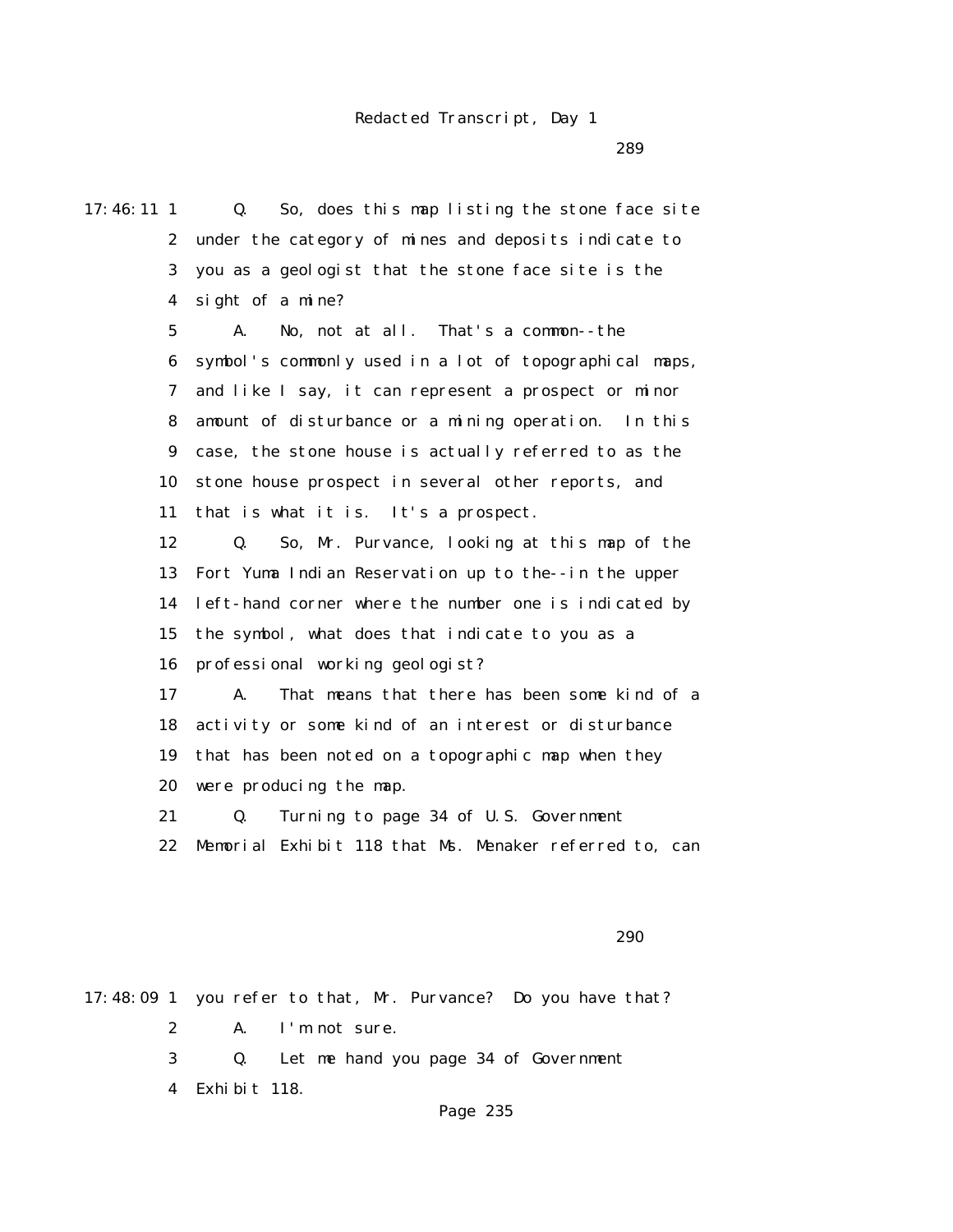|  | Redacted Transcript, Day 1 |  |
|--|----------------------------|--|
|--|----------------------------|--|

 5 And there is a description of the Cargo 6 Muchacho mining district. Does that indicate to you 7 as a professional geologist that the stone face 8 prospect is the site of a mine? 9 A. No, not at all. The Cargo Muchacho 10 Mountains--the mine they're referring to in this 11 document is the American Girl Mine. I'm very familiar 12 with it. 13 Q. Is that the American Girl Mine where you 14 worked? 15 A. Yes, it is. 16 Q. And roughly how many miles away is it from 17 the stone face prospect. 18 A. It's approximately two miles by the crow 19 flies to the American Girl Mine. 20 Q. Mr. Purvance, would you say that this 21 exchange reflects an example of the problem of 22 Government counsel making factual assertions based on

 $291$ 

17:49:11 1 documents in the record without a supporting expert 2 witness to interpret them? 3 MS. MENAKER: Objection. 4 PRESIDENT YOUNG: We'll take the objection 5 under advisement, but you go ahead and answer. 6 THE WITNESS: Yes, definitely. The 7 Government has looked at the map, saw the--basically 8 the symbol for a mine, and automatically assumed there 9 was a mine there. I have taken photographs. I 10 visited the site several times, and I can swear there Page 236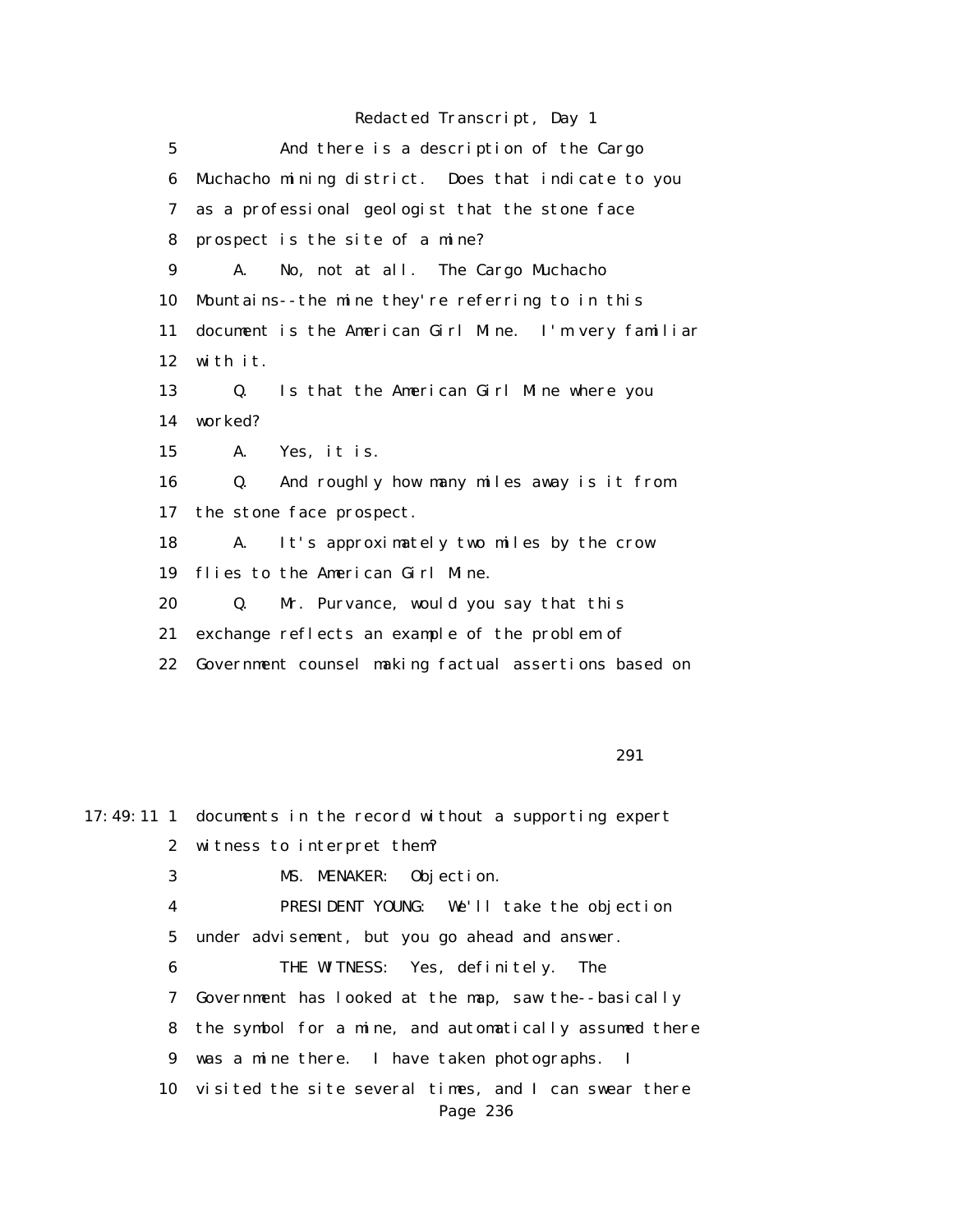|    | Redacted Transcript, Day 1                                    |
|----|---------------------------------------------------------------|
|    | 11 is no mining operation at that site.                       |
| 12 | BY MR. McCRUM:                                                |
| 13 | And, Mr. Purvance, even after you submitted<br>$\mathbf{0}$ . |
|    | 14 your first declaration in this case stating that there     |
| 15 | had been no mining there, the Government continued to         |
| 16 | make that assertion in this proceeding; isn't that            |
| 17 | correct?                                                      |
| 18 | A. Yes, it is.                                                |
| 19 | Q.<br>Thank you.                                              |
| 20 | PRESIDENT YOUNG: Any further questions for                    |
| 21 | this witness?                                                 |
| 22 | MS. MENAKER: No, thank you.                                   |

| $17:50:16$ 1 | PRESIDENT YOUNG: Thank you.                            |
|--------------|--------------------------------------------------------|
| $\mathbf{2}$ | Mr. Purvance, we will excuse you with the              |
| 3            | Tribunal's thanks.                                     |
| 4            | THE WITNESS: Thank you.                                |
| $\mathbf{5}$ | (Witness steps down.)                                  |
| 6            | PRESIDENT YOUNG: We are close to the 6:00              |
| 7            | hour, and if everybody will cede two-and-a-half        |
| 8            | minutes each of their time, we will rise now rather    |
| 9            | than waiting, requiring you to call your next witness. |
| 10           | The next witness called tomorrow will be               |
| 11           | MR. McCRUM: That will be Dr. Sebastian first           |
| 12           | in the morning.                                        |
| 13           | PRESIDENT YOUNG: We'll start with                      |
| 14           | Dr. Sebastian in the morning, then.                    |
| 15           | MR. GOURLEY: And most of that will be                  |
| 16           | confidential.                                          |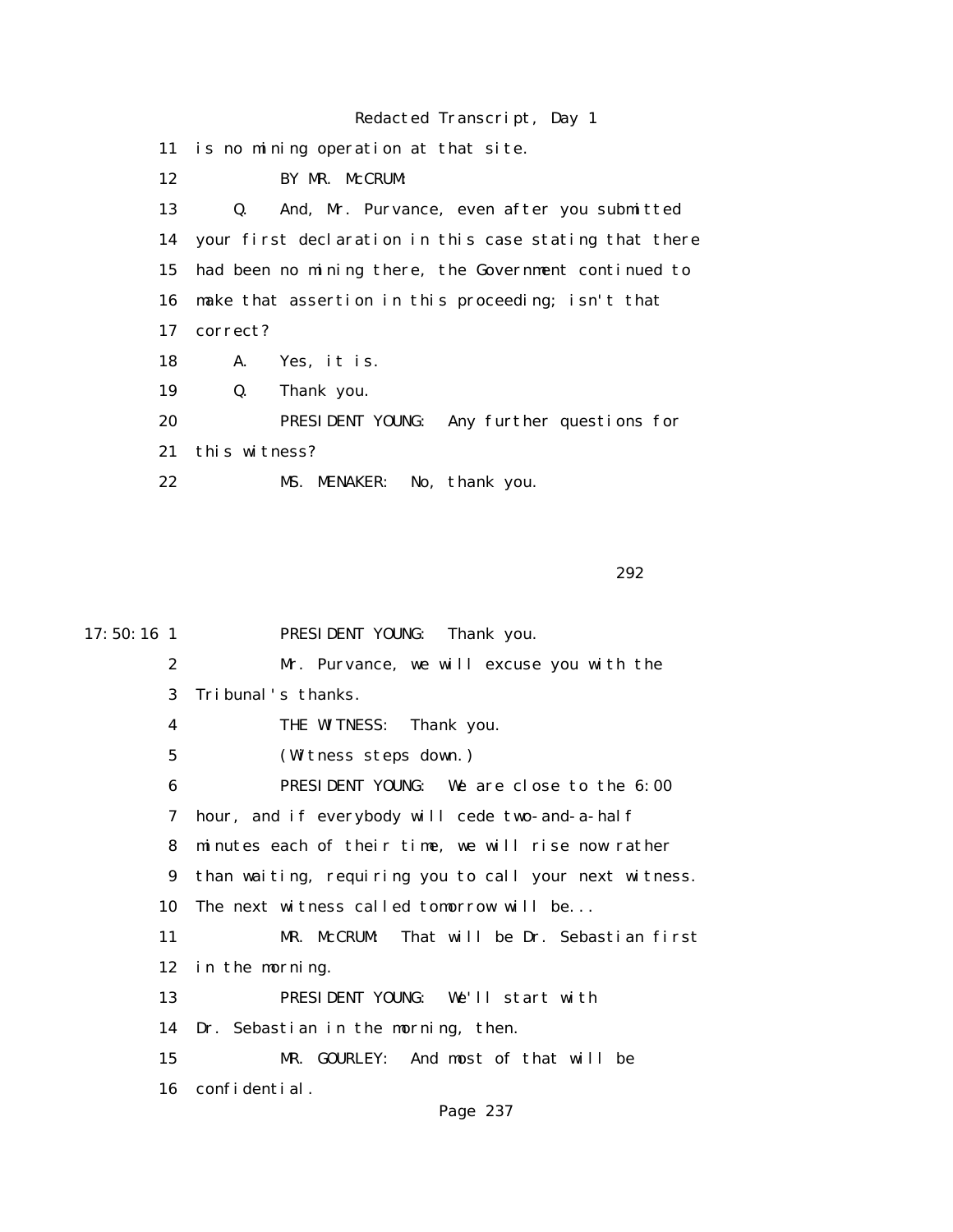17 PRESIDENT YOUNG: So, most of the--certainly 18 the first witness, but I think the next three 19 witnesses, as I recall, will largely be confidential. 20 MR. GOURLEY: That's what I believe. 21 PRESIDENT YOUNG: Well, the next two.

22 Dr. Sebastian and Mr.--

| $17:51:05$ 1            | MR. GOURLEY:<br>Mr. Kaldenberg.                                |
|-------------------------|----------------------------------------------------------------|
| $\boldsymbol{2}$        | PRESIDENT YOUNG:<br>Mr. Kaldenberg.                            |
| 3                       | MR. GOURLEY:<br>Dr. Cleland is at the end.                     |
| $\overline{\mathbf{4}}$ | PRESIDENT YOUNG:<br>Okay. So, we will start                    |
| $\mathbf 5$             | tomorrow without video for the public hearing.                 |
| 6                       | Do you have any idea about how long those two                  |
| 7                       | witnesses may go?                                              |
| 8                       | MR. McCRUM: I they it would take most of the                   |
| 9                       | morning.                                                       |
| 10                      | PRESIDENT YOUNG:<br>Most of the morning.<br>So,                |
| 11                      | it is likely we will not have the public hearing               |
| 12                      | available through most of tomorrow morning, so in all          |
| 13                      | likelihood start again with the public part of the             |
| 14                      | hearing in the afternoon?<br>0kay?                             |
| 15                      | MR. McCRUM:<br>Yes.                                            |
| 16                      | PRESIDENT YOUNG:<br>Thank you very much.<br>We                 |
| 17                      | will see you in the morning. Thank you very much.              |
| 18                      | I'm sorry.                                                     |
| 19                      | May I ask the Tribunal a<br>MS. MENAKER:                       |
| 20                      | procedural question. Can we get from the Secretary of          |
| 21                      | the Tribunal the time so we can keep track of how much         |
| 22                      | time each party has used perhaps at the end of the<br>Page 238 |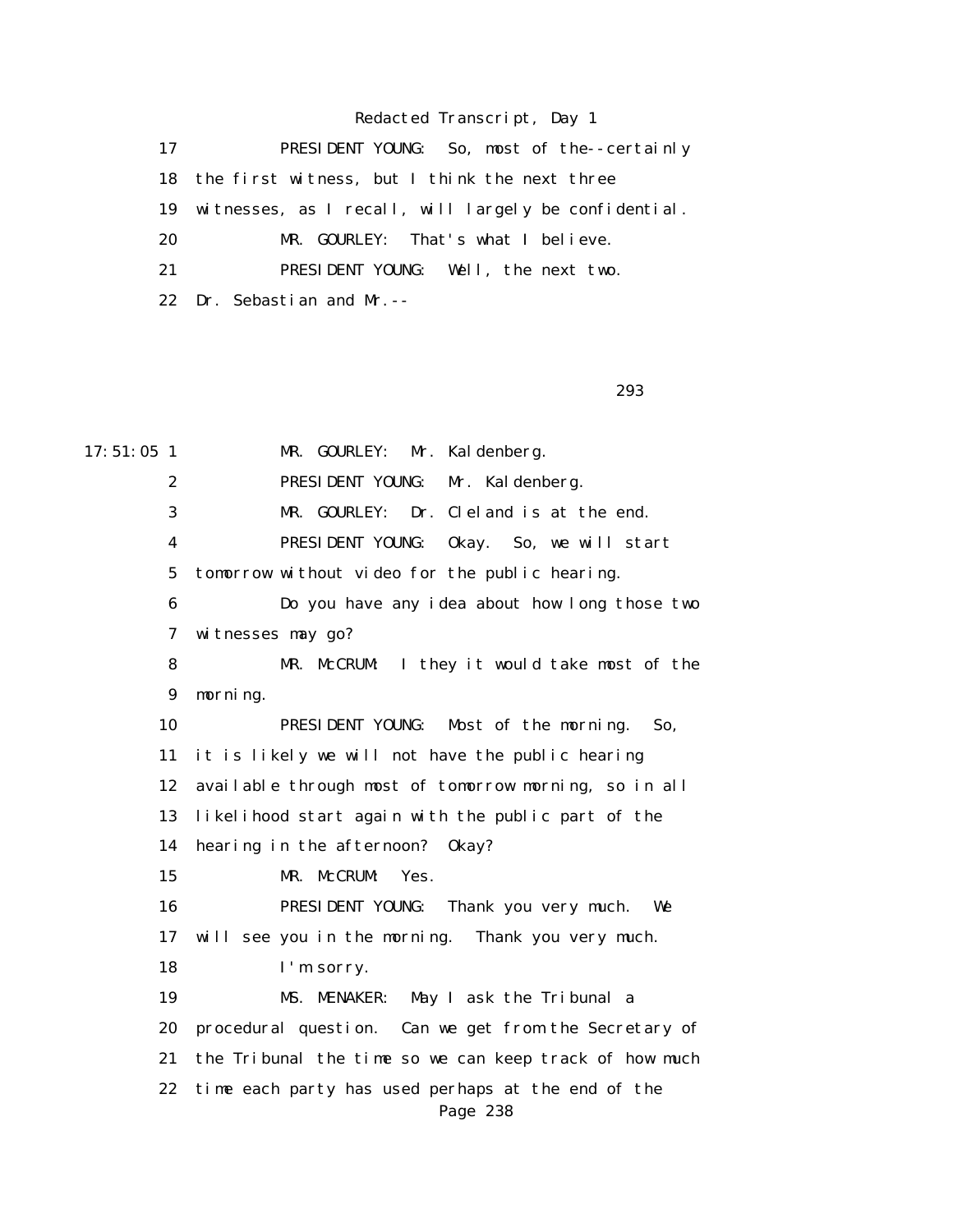#### 17:51:50 1 day?

 2 PRESIDENT YOUNG: We should be able to do 3 that. We could do it either at the breaks or the end 4 of each day if that would be all right. 5 MS. MENAKER: Thank you. 6 PRESIDENT YOUNG: Thank you. We will make 7 that available. In fact, we have it right now. Why 8 don't you give it to them off-line. 9 Thank you very much. 10 (Whereupon, at 5:52 p.m., the hearing was 11 adjourned until 9:00 a.m. the following day.) 12 13 14 15 16 17 18 19 20 21 22

 $295$ 

## CERTIFICATE OF REPORTER